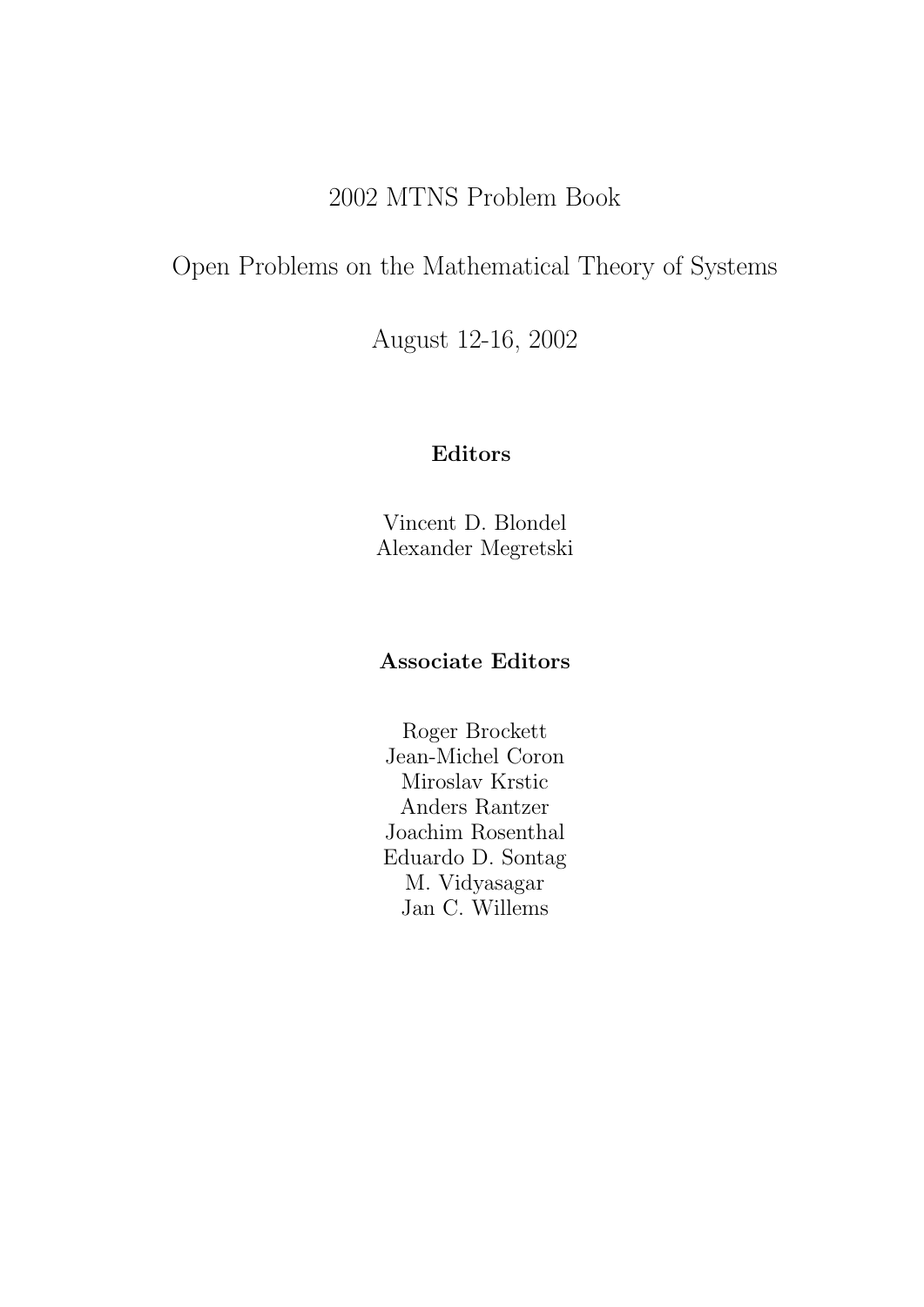Some of the problems appearing in this booklet will appear in a more extensive forthcoming book on open problems in systems theory. For more information about this future book, please consult the website

#### http://www.inma.ucl.ac.be/~blondel/op/

We wish the reader much enjoyment and stimulation in reading the problems in this booklet.

The editors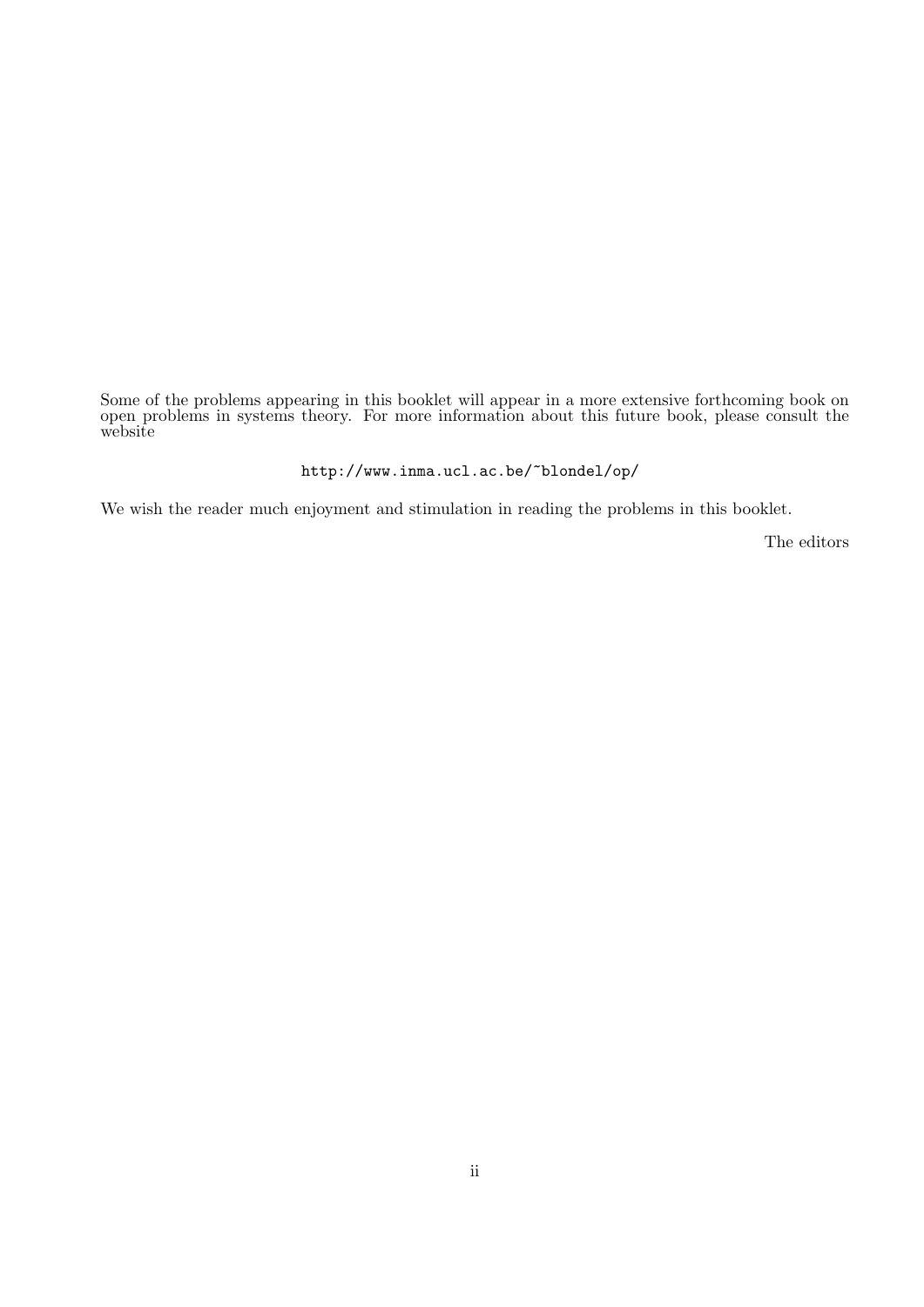# Program and table of contents

| Monday August 12.                                                               |                 |
|---------------------------------------------------------------------------------|-----------------|
| Co-chairs: Vincent Blondel, Roger Brockett.                                     |                 |
| 8:00 PM Linear Systems                                                          |                 |
| 75 State and first order representations                                        | 1               |
| Jan C. Willems                                                                  | 1               |
| 59 The elusive iff test for time-controllability of behaviours                  | $\bf{4}$        |
| Amol J. Sasane                                                                  | 4               |
| 58 Schur Extremal Problems                                                      | $\overline{7}$  |
| Lev Sakhnovich                                                                  | 7               |
| 69 Regular feedback implementability of linear differential behaviors           | $9\phantom{.0}$ |
| H.L. Trentelman                                                                 | $\mathfrak g$   |
| 36 What is the characteristic polynomial of a signal flow graph?                | 13              |
| Andrew D. Lewis                                                                 | 13              |
| 35 Bases for Lie algebras and a continuous CBH formula                          | 16              |
| Matthias Kawski                                                                 | 16              |
| 10 Vector-valued quadratic forms in control theory                              | 20              |
| Francesco Bullo, Jorge Cortés, Andrew D. Lewis, Sonia Martínez                  | 20              |
| 8:48 PM Stochastic Systems                                                      |                 |
| 4 On error of estimation and minimum of cost for wide band noise driven systems | 24              |
| Agamirza E. Bashirov                                                            | 24              |
| 25 Aspects of Fisher geometry for stochastic linear systems                     | 27              |
| Bernard Hanzon, Ralf Peeters                                                    | 27              |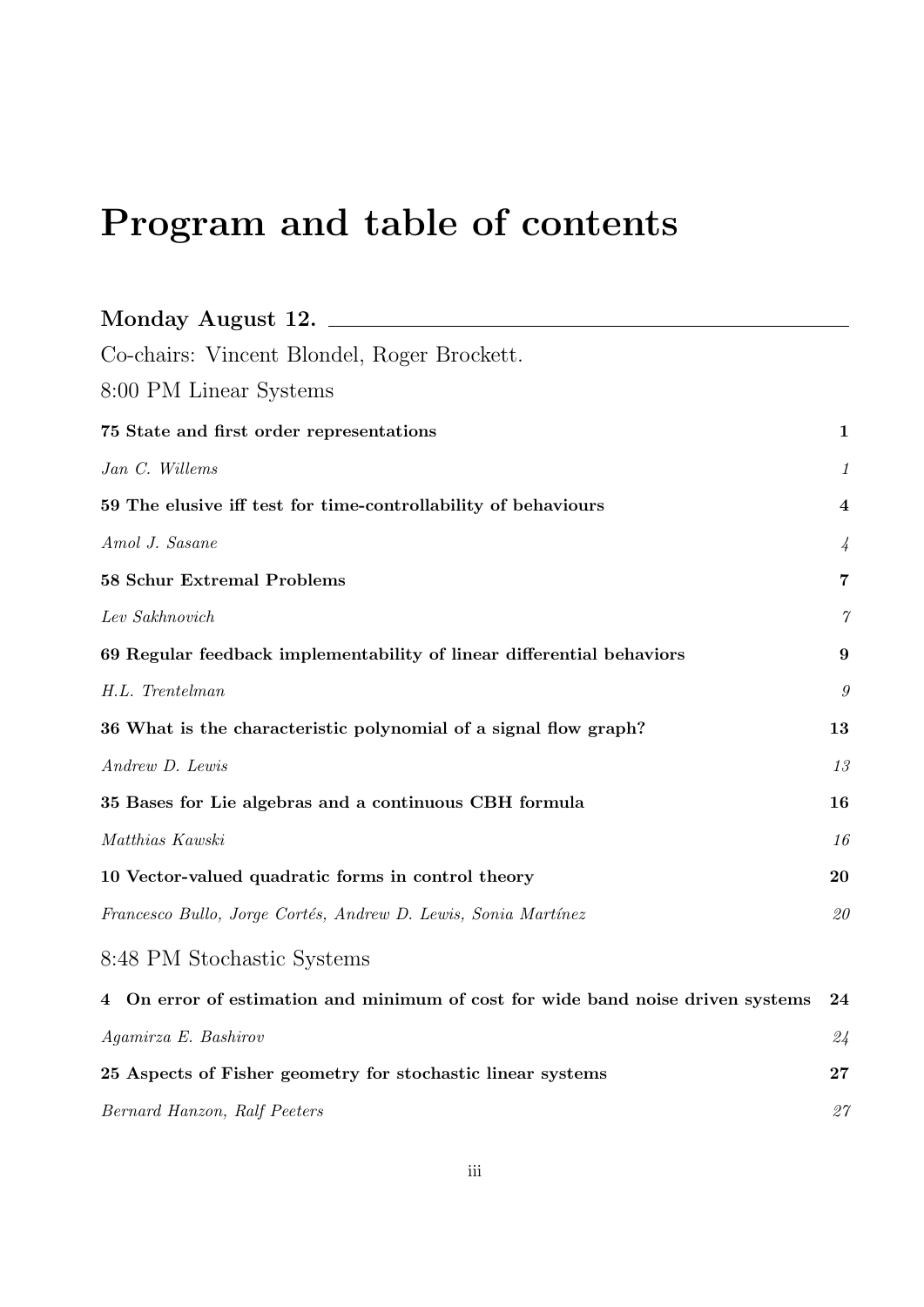# 9:00 PM Nonlinear Systems

| 81 Dynamics of Principal and Minor Component Flows                                                                              | 31            |
|---------------------------------------------------------------------------------------------------------------------------------|---------------|
| U. Helmke, S. Yoshizawa, R. Evans, J.H. Manton, and I.M.Y. Mareels                                                              | 31            |
| 55 Delta-Sigma Modulator Synthesis                                                                                              | 35            |
| Anders Rantzer                                                                                                                  | 35            |
| 44 Locomotive Drive Control by Using Haar Wavelet Packets                                                                       | $37\,$        |
| P. Mercorelli, P. Terwiesch, D. Prattichizzo                                                                                    | 37            |
| 61 Determining of various asymptotics of solutions of nonlinear time-optimal problems<br>via right ideals in the moment algebra | 41            |
| G. M. Sklyar, S. Yu. Ignatovich                                                                                                 | $\frac{1}{4}$ |
| 9:24 PM Hybrid Systems                                                                                                          |               |
| $28 L_2$ -Induced Gains of Switched Linear Systems                                                                              | 45            |
| João P. Hespanha                                                                                                                | $\sqrt{45}$   |
| 48 Is Monopoli's Model Reference Adaptive Controller Correct?                                                                   | 48            |
| A. S. Morse                                                                                                                     | 48            |
| 82 Stability of a Nonlinear Adaptive System for Filtering and Parameter Estimation 53                                           |               |
| Masoud Karimi-Ghartemani, Alireza K. Ziarani                                                                                    | 53            |
| 70 Decentralized Control with Communication between Controllers                                                                 | 56            |
| Jan H. van Schuppen                                                                                                             | 56            |
| 9:48 PM Infinite dimensional systems                                                                                            |               |
| 80 Some control problems in electromagnetics and fluid dynamics                                                                 | 60            |
| Lorella Fatone, Maria Cristina Recchioni, Francesco Zirilli                                                                     | 60            |
| 9:54 PM Identification, Signal Processing                                                                                       |               |
| 19 A conjecture on Lyapunov equations and principal angles in subspace identification 64                                        |               |
| Katrien De Cock, Bart De Moor                                                                                                   | 64            |
| 84 On the Computational Complexity of Non-Linear Projections and its Relevance to<br><b>Signal Processing</b>                   | 69            |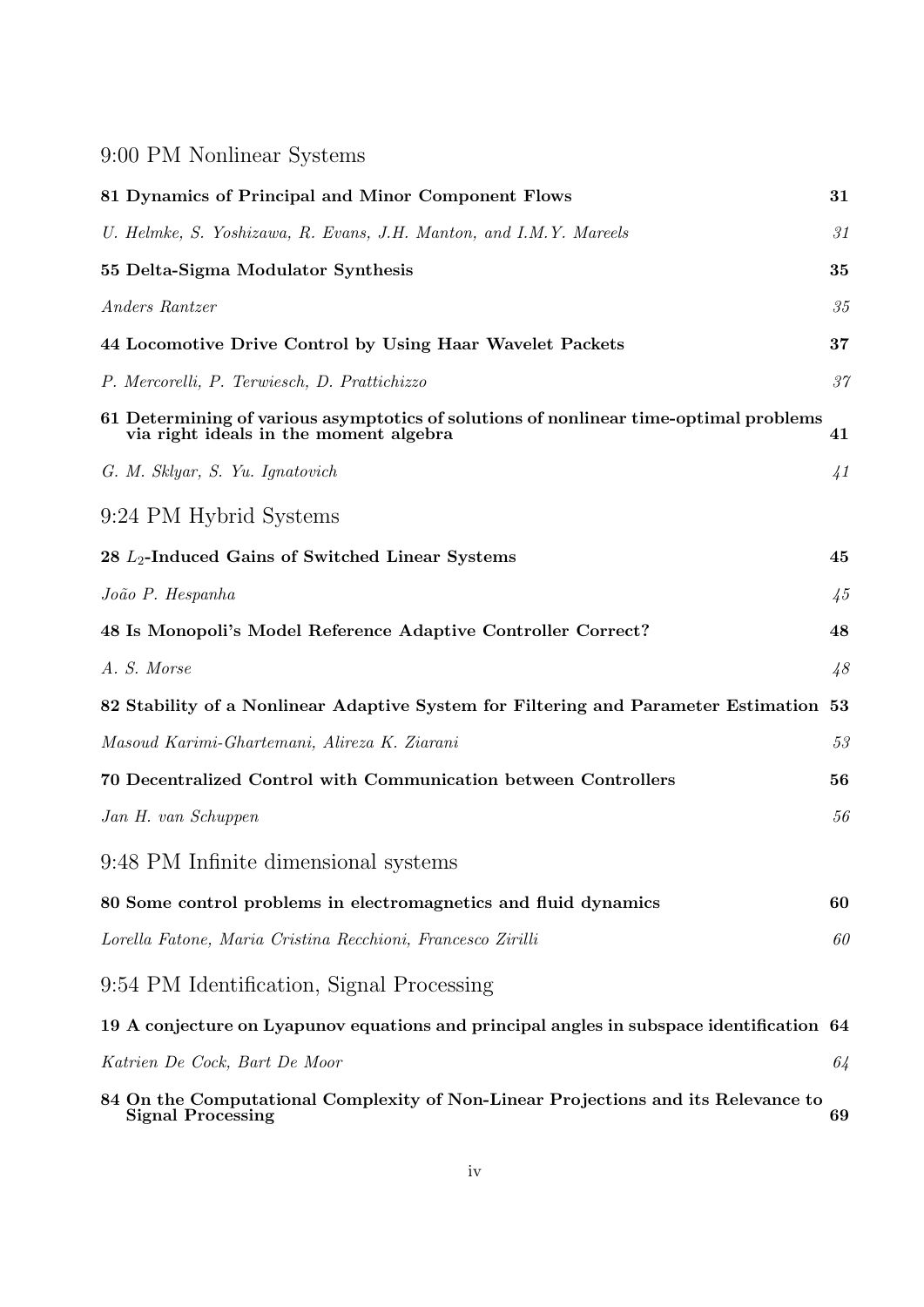| J. Manton and R. Mahony                                               | 69 |
|-----------------------------------------------------------------------|----|
| 10:06 PM Identification, Signal Processing                            |    |
| $H_{\infty}$ -norm approximation<br>$\bf{2}$                          | 73 |
| A.C. Antoulas, A. Astolfi                                             | 73 |
| 14 Exact Computation of Optimal Value in $H_{\infty}$ Control         | 77 |
| Ben M. Chen                                                           | 77 |
| Tuesday August 13.                                                    |    |
| Co-chairs: Co-chairs: Anders Rantzer, Eduardo Sontag, Jan Willems.    |    |
| 8:00 PM Algorithms and Computation                                    |    |
| 40 The Computational Complexity of Markov Decision Processes          | 80 |
| Omid Madani                                                           | 80 |
| Tuesday August 13                                                     | 80 |
| Co-chairs: Anders Rantzer, Eduardo Sontag, Jan Willems                | 80 |
| 7 When is a pair of matrices stable?                                  | 83 |
| Vincent D. Blondel, Jacques Theys, John N. Tsitsiklis                 | 83 |
| 8:12 PM Stability, stabilization                                      |    |
| 12 On the Stability of Random Matrices                                | 86 |
| Giuseppe C. Calafiore, Fabrizio Dabbene                               | 86 |
| 37 Lie algebras and stability of switched nonlinear systems           | 90 |
| Daniel Liberzon                                                       | 90 |
| 21 The Strong Stabilization Problem for Linear Time-Varying Systems   | 93 |
| Avraham Feintuch                                                      | 93 |
| 86 Smooth Lyapunov Characterization of Measurement to Error Stability | 95 |
| Brian P. Ingalls, Eduardo D. Sontag                                   | 95 |
| 13 Copositive Lyapunov functions                                      | 98 |
| M.K. Çamlıbel, J.M. Schumacher                                        | 98 |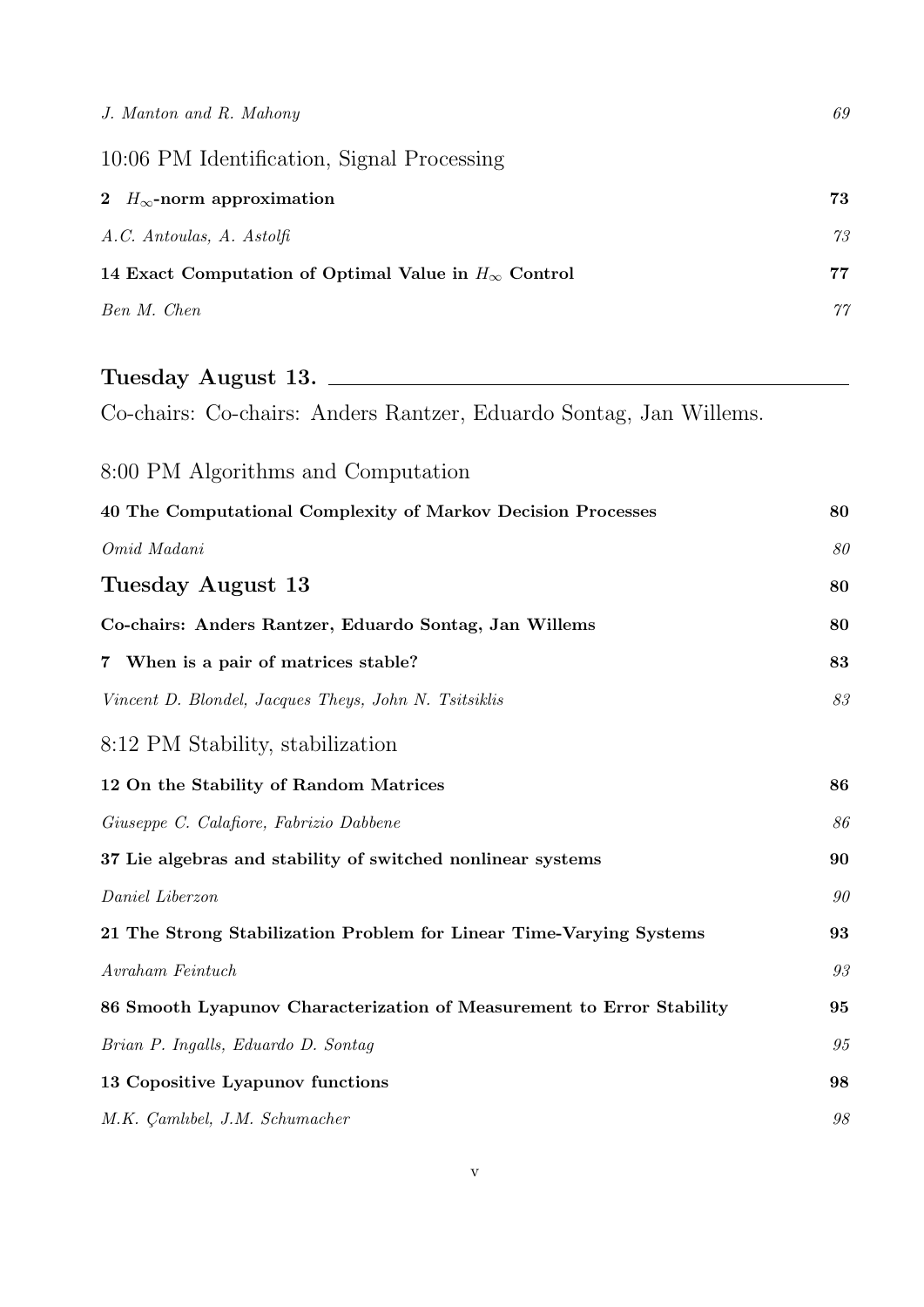| 56 Delay independent and delay dependent Aizerman problem                                           | 102 |
|-----------------------------------------------------------------------------------------------------|-----|
| Vladimir Răsvan                                                                                     | 102 |
| Root location of multivariable polynomials and stability analysis<br>6                              | 108 |
| Pierre-Alexandre Bliman                                                                             | 108 |
| 18 Determining the least upper bound on the achievable delay margin                                 | 112 |
| Daniel E. Davison, Daniel E. Miller                                                                 | 112 |
| 53 Robust stability test for interval fractional order linear systems                               | 115 |
| Ivo Petráš, YangQuan Chen, Blas M. Vinagre                                                          | 115 |
| 73 Stability of Fractional-order Model Reference Adaptive Control                                   | 118 |
| Blas M. Vinagre, Ivo Petráš, Igor Podlubny, YangQuan Chen                                           | 118 |
| 29 Robustness of transient behavior                                                                 | 122 |
| Diederich Hinrichsen, Elmar Plischke, Fabian Wirth                                                  | 122 |
| 85 Generalized Lyapunov Theory and its Omega-Transformable Regions                                  | 126 |
| Sheng-Guo Wang                                                                                      | 126 |
| 9:24 PM Controllability, Observability                                                              |     |
| 20 Linearization of linearly controllable systems                                                   | 130 |
| R. Devanathan                                                                                       | 130 |
| The dynamical Lame system with the boundary control: on the structure of the<br>5<br>reachable sets | 133 |
| M.I. Belishev                                                                                       | 133 |
| 30 A Hautus test for infinite-dimensional systems                                                   | 136 |
| Birgit Jacob, Hans Zwart                                                                            | 136 |
| 34 On the convergence of normal forms for analytic control systems                                  | 139 |
| Wei Kang, Arthur J. Krener                                                                          | 139 |
| 27 Nilpotent bases of distributions                                                                 | 143 |
| Henry G. Hermes, Matthias Kawski                                                                    | 143 |
| Optimal Synthesis for the Dubins' Car with Angular Acceleration Control<br>9                        | 147 |
| Ugo Boscain, Benedetto Piccoli                                                                      | 147 |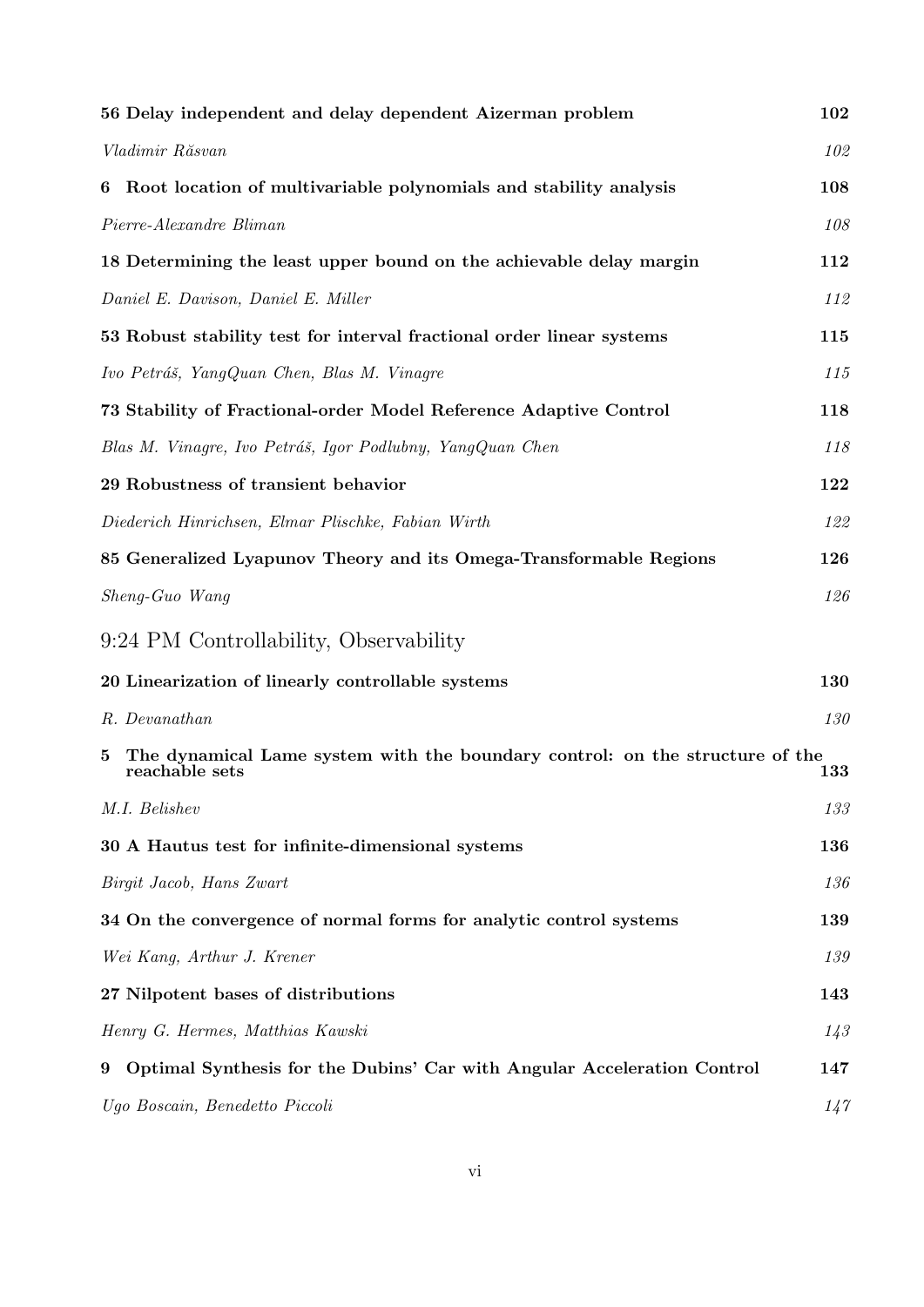# State and first order representations

Jan C. Willems Department of Electrical Engineering - SCD (SISTA) University of Leuven Kasteelpark Arenberg 10 B-3001 Leuven-Heverlee Belgium Jan.Willems@esat.kuleuven.ac.be

#### 75.1 Abstract

We conjecture that the solution set of a system of linear constant coefficient PDE's is Markovian if and only if it is the solution set of a system of first order PDE's. An analogous conjecture regarding state systems is also made.

Keywords: Linear differential systems, Markovian systems, state systems, kernel representations.

#### 75.2 Description of the problem

#### 75.2.1 Notation

First, we introduce our notation for the solution sets of linear PDE's in the n real independent variables  $x = (x_1, \ldots, x_n)$ . Let  $\mathfrak{D}'_n$  denote, as usual, the set of real distributions on  $\mathbb{R}^n$ , and  $\mathfrak{L}^w_n$  the linear subspaces of  $(\mathfrak{D}'_{n})^{\mathbb{W}}$  consisting of the solutions of a system of linear constant coefficient PDE's in the w real-valued dependent variables  $w = col(w_1, \ldots, w_n)$ . More precisely, each element  $\mathfrak{B} \in \mathfrak{L}_{\mathbf{n}}^{\mathbf{w}}$  is defined by a polynomial matrix  $R \in \mathbb{R}^{\bullet \times w}[\xi_1, \xi_2, \ldots, \xi_n]$ , with w columns, but any number of rows, such that

$$
\mathfrak{B} = \{ w \in (\mathfrak{D}'_{\mathbf{n}})^{\mathtt w} \mid R(\frac{\partial}{\partial x_1}, \frac{\partial}{\partial x_2}, \dots, \frac{\partial}{\partial x_{\mathbf{n}}}) w = 0 \}.
$$

We refer to elements of  $\mathfrak{L}_{\mathfrak{n}}^{\mathbf{w}}$  as linear differential  $\mathfrak{n}$ -D systems. The above PDE is called a kernel representation of  $\mathfrak{B} \in \mathfrak{L}_{n}^{\mathbb{W}}$ . Note that each  $\mathfrak{B} \in \mathfrak{L}_{n}^{\mathbb{W}}$  has many kernel representations. For an in depth study of  $\mathfrak{L}_n^w$ , see [1] and [2].

Next, we introduce a class of special three-way partitions of  $\mathbb{R}^n$ . Denote by  $\mathfrak{P}$  the following set of partitions of  $\mathbb{R}^n$ :

$$
[(S_-, S_0, S_+) \in \mathfrak{P}] : \Leftrightarrow [(S_-, S_0, S_+ \text{ are disjoint subsets of } \mathbb{R}^n) \land (S_- \cup S_0 \cup S_+ = \mathbb{R}^n) \land (S_- \text{ and } S_+ \text{ are open, and } S_0 \text{ is closed})].
$$

Finally, we define concatenation of maps on  $\mathbb{R}^n$ . Let  $f_-, f_+ : \mathbb{R}^n \to \mathfrak{F}$ , and let  $\pi = (S_-, S_0, S_+) \in \mathfrak{P}$ .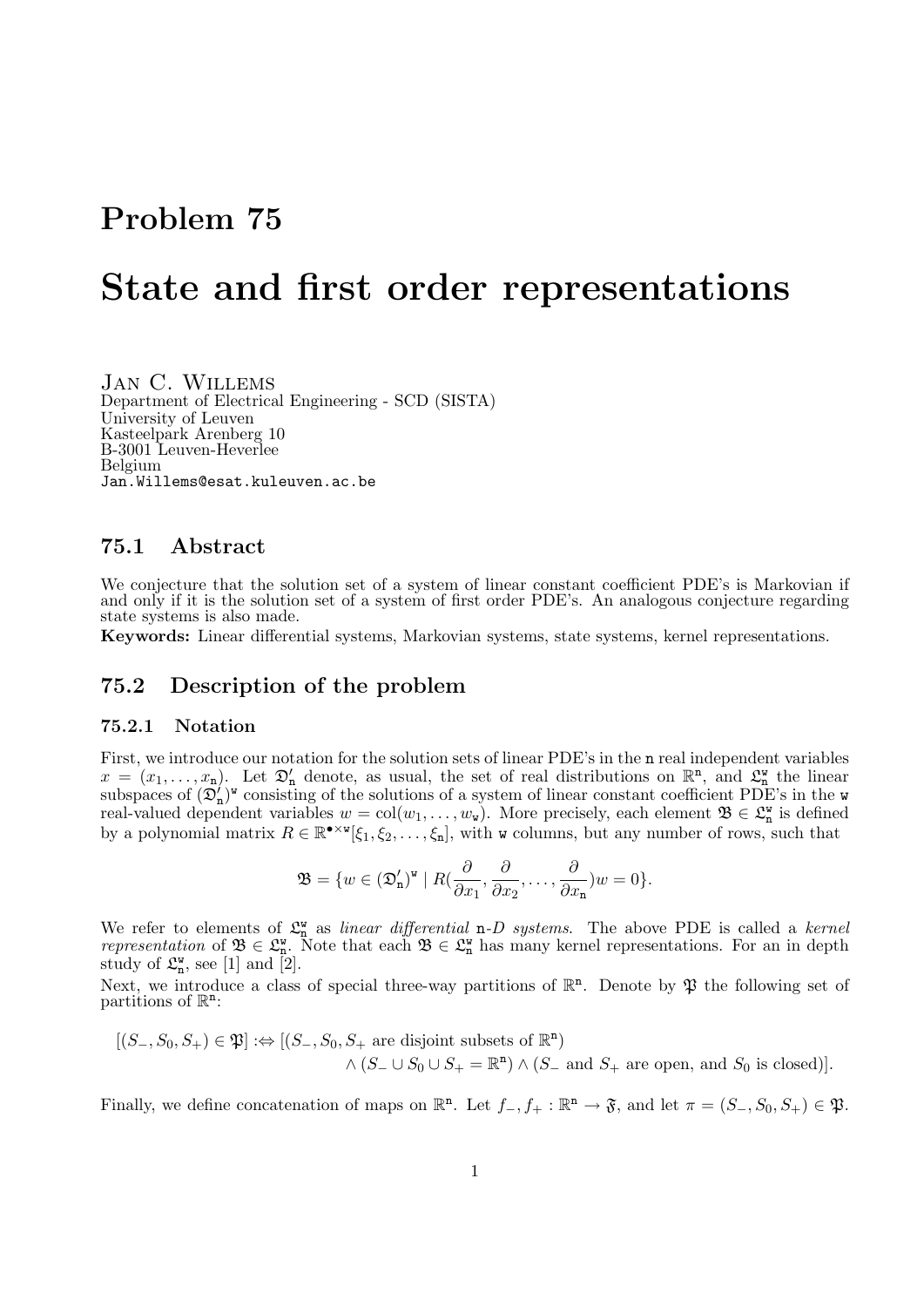Define the map  $f_-\wedge_{\pi} f_+:\mathbb{R}^n\to \mathfrak{F}$ , called the *concatenation* of  $(f_-, f_+)$  along  $\pi$ , by

$$
(f_- \wedge_\pi f_+)(x) := \begin{cases} & f_-(x) \quad \text{for} \quad x \in S_- \\ & f_+(x) \quad \text{for} \quad x \in S_0 \cup S_+ \end{cases}
$$

#### 75.2.2 Markovian systems

Define  $\mathfrak{B} \in \mathfrak{L}_{n}^{\mathsf{w}}$  to be *Markovian* : $\Leftrightarrow$ 

$$
[(w_-, w_+ \in \mathfrak{B} \cap \mathfrak{C}^\infty(\mathbb{R}^n, \mathbb{R}^{\mathsf{w}})) \wedge (\pi = (S_-, S_0, S_+) \in \mathfrak{P}) \wedge (w_-|_{S_0} = w_+|_{S_0})] \Rightarrow [(w_- \wedge_\pi w_+ \in \mathfrak{B}].
$$

Think of  $S_$  as the 'past',  $S_0$  as the 'present', and  $S_+$  as the 'future'. Markovian means that if two solutions of the PDE agree on the present, then their pasts and futures are compatible, in the sense that the past (and present) of one, concatenated with the (present and) future of the other, is also a solution. In the language of probability: the past and the future are independent given the present. We come to our first conjecture:

> $\mathfrak{B} \in \mathfrak{L}_{n}^{\mathsf{w}}$  is Markovian if and only if it has a kernel representation that is first order.

I.e., it is conjectured that a Markovian system admits a kernel representation of the form

$$
R_0w + R_1\frac{\partial}{\partial x_1}w + R_2\frac{\partial}{\partial x_2}w + \cdots R_n\frac{\partial}{\partial x_n}w = 0.
$$

Oberst [2] has proven that there is a one-to-one relation between  $\mathcal{L}_n^{\mathbf{w}}$  and the submodules of  $\mathbb{R}^{\mathbf{w}}[\xi_1, \xi_2, \ldots, \xi_n],$  each  $\mathfrak{B} \in \mathfrak{L}_{\mathbf{n}}^{\mathbf{w}}$  being identifiable with its set of *annihilators* 

$$
\mathfrak{N}_{\mathfrak{B}} := \{ n \in \mathbb{R}^{\mathbf{w}}[\xi_1, \xi_2, \dots, \xi_n] \mid n^{\top}(\frac{\partial}{\partial x_1}, \frac{\partial}{\partial x_2}, \dots, \frac{\partial}{\partial x_n}) \mathfrak{B} = 0 \}.
$$

Markovianity is hence conjectured to correspond exactly to those  $\mathfrak{B} \in \mathfrak{L}_{n}^{\mathbf{w}}$  for which the submodule  $\mathfrak{N}_{\mathfrak{B}}$  has a set of first order generators.

#### 75.2.3 State systems

In this section we consider systems with two kind of variables: w real-valued manifest variables,  $w = col(w_1, \ldots, w_{\mathbf{w}})$ , and z real-valued state variables,  $z = col(z_1, \ldots, z_{\mathbf{z}})$ . Their joint behavior is again assumed to be the solution set of a system of linear constant coefficient PDE's. Thus we consider behaviors in  $\mathfrak{L}_{n}^{\mathbf{w}+\mathbf{z}}$ , whence each element  $\mathfrak{B} \in \mathfrak{L}_{n}^{\mathbf{w}+\mathbf{z}}$  is described in terms of two polynomial matrices  $(R, M) \in \mathbb{R}^{\bullet \times (\overline{\mathbf{w}} + \mathbf{z})}[\xi_1, \xi_2, \dots, \xi_n]$  by

$$
\mathfrak{B} = \{ (w, z) \in (\mathfrak{D}'_{n})^{\mathbf{w}} \times (\mathfrak{D}'_{n})^{\mathbf{z}} \mid R(\frac{\partial}{\partial x_{1}}, \frac{\partial}{\partial x_{2}}, \dots, \frac{\partial}{\partial x_{n}})w + M(\frac{\partial}{\partial x_{1}}, \frac{\partial}{\partial x_{2}}, \dots, \frac{\partial}{\partial x_{n}})z = 0 \}.
$$

Define  $\mathfrak{B} \in \mathfrak{L}_{n}^{\mathbf{w}+\mathbf{z}}$  to be a *state system* with state  $z : \Leftrightarrow$ 

$$
[((w_-, z_-), (w_+, z_+) \in \mathfrak{B} \cap \mathfrak{C}^\infty(\mathbb{R}^n, \mathbb{R}^{\mathbf{w}+\mathbf{z}})) \wedge (\pi = (S_-, S_0, S_+) \in \mathfrak{P})
$$
  

$$
\wedge (z_-|_{S_0} = z_+|_{S_0})] \Rightarrow [(w_-, z_-) \wedge_\pi (w_+, z_+) \in \mathfrak{B}].
$$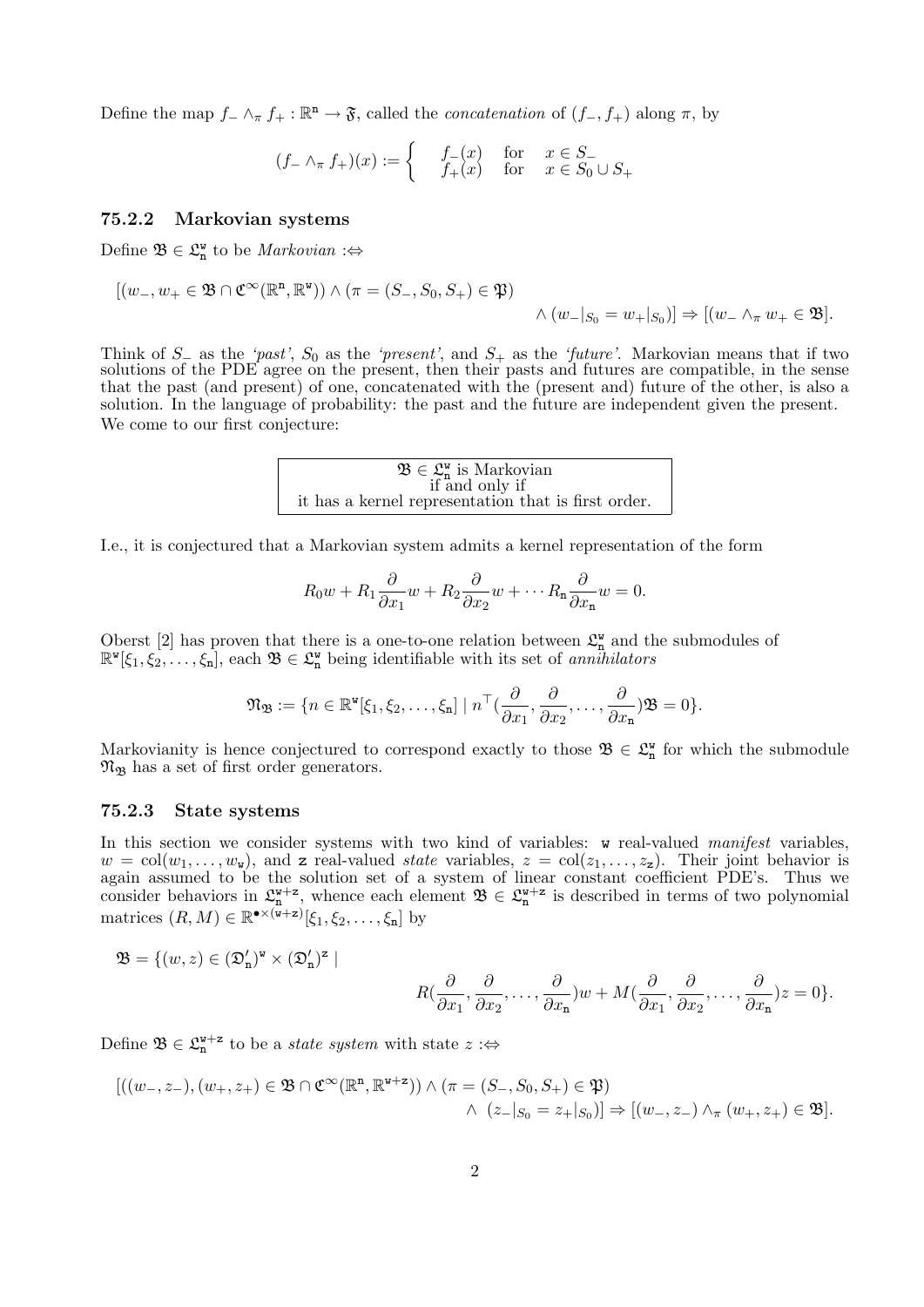Think again of S<sub>−</sub> as the 'past', S<sub>0</sub> as the 'present', S<sub>−</sub>+ as the 'future'. State means that if the state components of two solutions agree on the present, then their pasts and futures are compatible, in the sense that the past of one solution (involving both the manifest and the state variables), concatenated with the present and future of the other solution, is also a solution. In the language of probability: the present state 'splits' the past and the present plus future of the manifest and the state trajectory combined.

We come to our second conjecture:

 $\mathfrak{B} \in \mathfrak{L}_{n,c}^{\mathbf{w}+\mathbf{z}}$  is a state system if and only if it has a kernel representation that is first order in the state variables z and zero-th order in the manifest variables w.

I.e., it is conjectured that a state system admits a kernel representation of the form

$$
R_0w + M_0z + M_1\frac{\partial}{\partial x_1}z + M_2\frac{\partial}{\partial x_2}z + \cdots M_n\frac{\partial}{\partial x_n}z = 0.
$$

### 75.3 Motivation and history of the problem

These open problems aim at understanding state and state construction for n-D systems. Maxwell's equations constitute an example of a Markovian system. The diffusion equation and the wave equation are non-examples.

### 75.4 Available results

It is straightforward to prove the 'if'-part of both conjectures. The conjectures are true for  $n = 1$ , i.e. in the ODE case, see [3].

- [1] H.K. Pillai and S. Shankar, A behavioral approach to control of distributed systems, SIAM Journal on Control and Optimization, volume 37, pages 388-408, 1999.
- [2] U. Oberst, Multidimensional constant linear systems, Acta Applicandae Mathematicae, volume 20, pages 1-175, 1990.
- [3] P. Rapisarda and J.C. Willems, State maps for linear systems, SIAM Journal on Control and Optimization, volume 35, pages 1053-1091, 1997.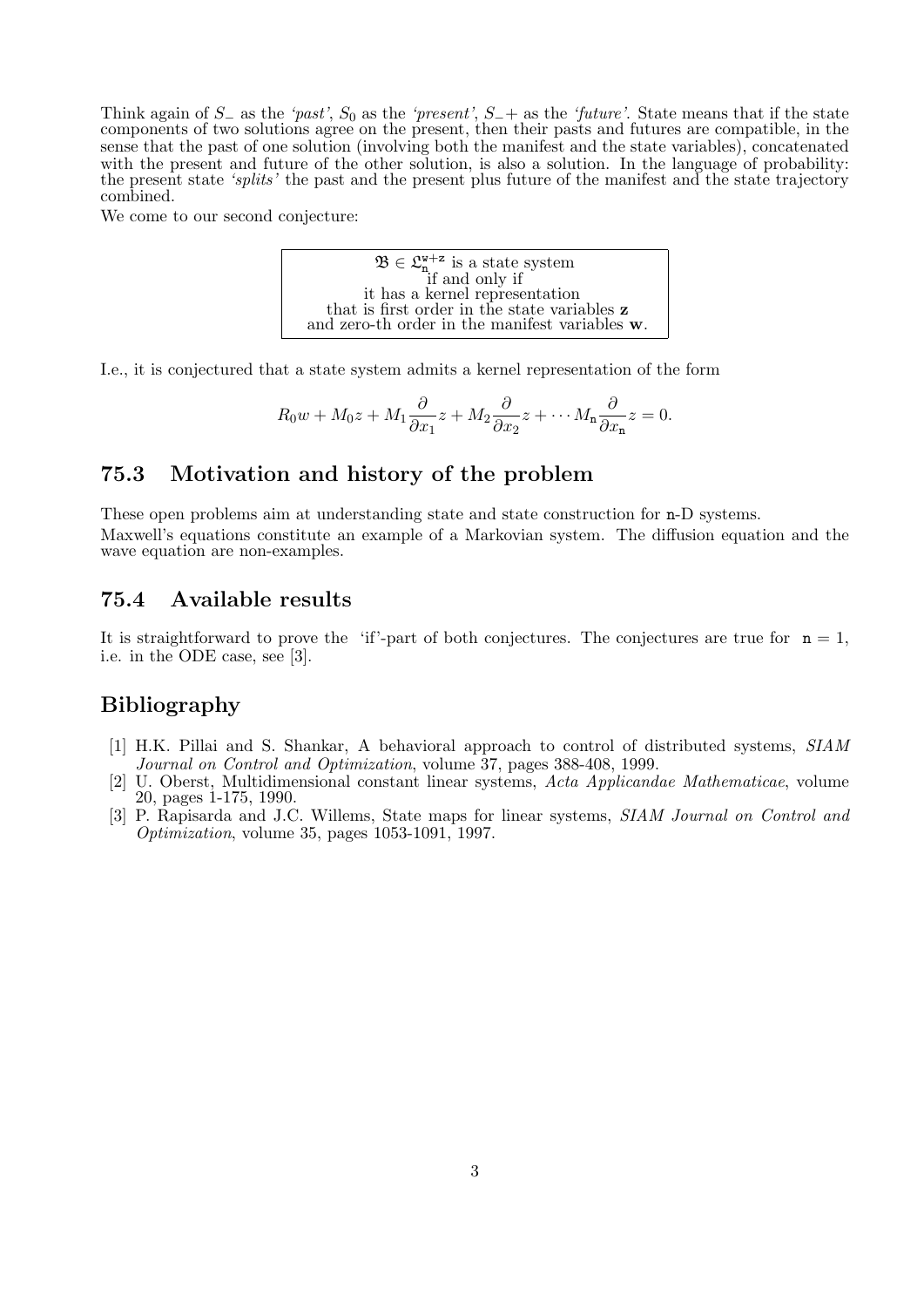# The elusive iff test for time-controllability of behaviours

Amol Sasane Faculty of Mathematical Sciences University of Twente 7500 AE, Enschede, The Netherlands A.J.Sasane@math.utwente.nl

### 59.1 Description of the problem

**Problem:** Let  $R \in \mathbb{C}[\eta_1,\ldots,\eta_m,\xi]^{g\times w}$  and let  $\mathfrak{B}$  be the behaviour given by the kernel representation corresponding to R. Find an algebraic test on R characterizing the time-controllability of  $\mathfrak{B}$ .

In the above, we assume  $\mathfrak B$  to comprise of only smooth trajectories, that is,

$$
\mathfrak{B}=\left\{w\in\mathcal{C}^\infty\left(\mathbb{R}^{\mathfrak{m}+1},\mathbb{C}^{\mathbf{w}}\right)\ |\ D_R w=0\right\},
$$

where  $D_R: \mathbb{C}^\infty(\mathbb{R}^{n+1}, \mathbb{C}^w) \to \mathbb{C}^\infty(\mathbb{R}^{n+1}, \mathbb{C}^g)$  is the differential map which acts as follows: if  $R =$  $[r_{ij}]_{g\times w}$ , then

$$
D_R\left[\begin{array}{c}w_1\\ \vdots\\ w_{w}\end{array}\right]=\left[\begin{array}{c}\sum_{\mathbf{k}=1}^{\mathbf{w}}r_{1\mathbf{k}}\left(\frac{\partial}{\partial x_1},\ldots,\frac{\partial}{\partial x_m},\frac{\partial}{\partial t}\right)w_{\mathbf{k}}\\ \vdots\\ \sum_{\mathbf{k}=1}^{\mathbf{w}}r_{\mathbf{g}\mathbf{k}}\left(\frac{\partial}{\partial x_1},\ldots,\frac{\partial}{\partial x_m},\frac{\partial}{\partial t}\right)w_{\mathbf{k}}\end{array}\right].
$$

Time-controllability is a property of the behaviour, defined as follows. The behaviour  $\mathfrak{B}$  is said to be time-controllable if for any  $w_1$  and  $w_2$  in  $\mathfrak{B}$ , there exists a  $w \in \mathfrak{B}$  and a  $\tau \geq 0$  such that

$$
w(\bullet, t) = \begin{cases} w_1(\bullet, t) & \text{for all } t \le 0\\ w_2(\bullet, t - \tau) & \text{for all } t \ge \tau \end{cases}.
$$

#### 59.2 Motivation and history of the problem

The behavioural theory for systems described by a set of linear constant coefficient partial differential equations has been a challenging and fruitful area of research for quite some time (see for instance Pillai and Shankar [5], Oberst [3] and Wood et al. [4]). An excellent elementary introduction to the behavioural theory in the 1−D case (corresponding to systems described by a set of linear constant coefficient ordinary differential equations) can be found in Polderman and Willems [6].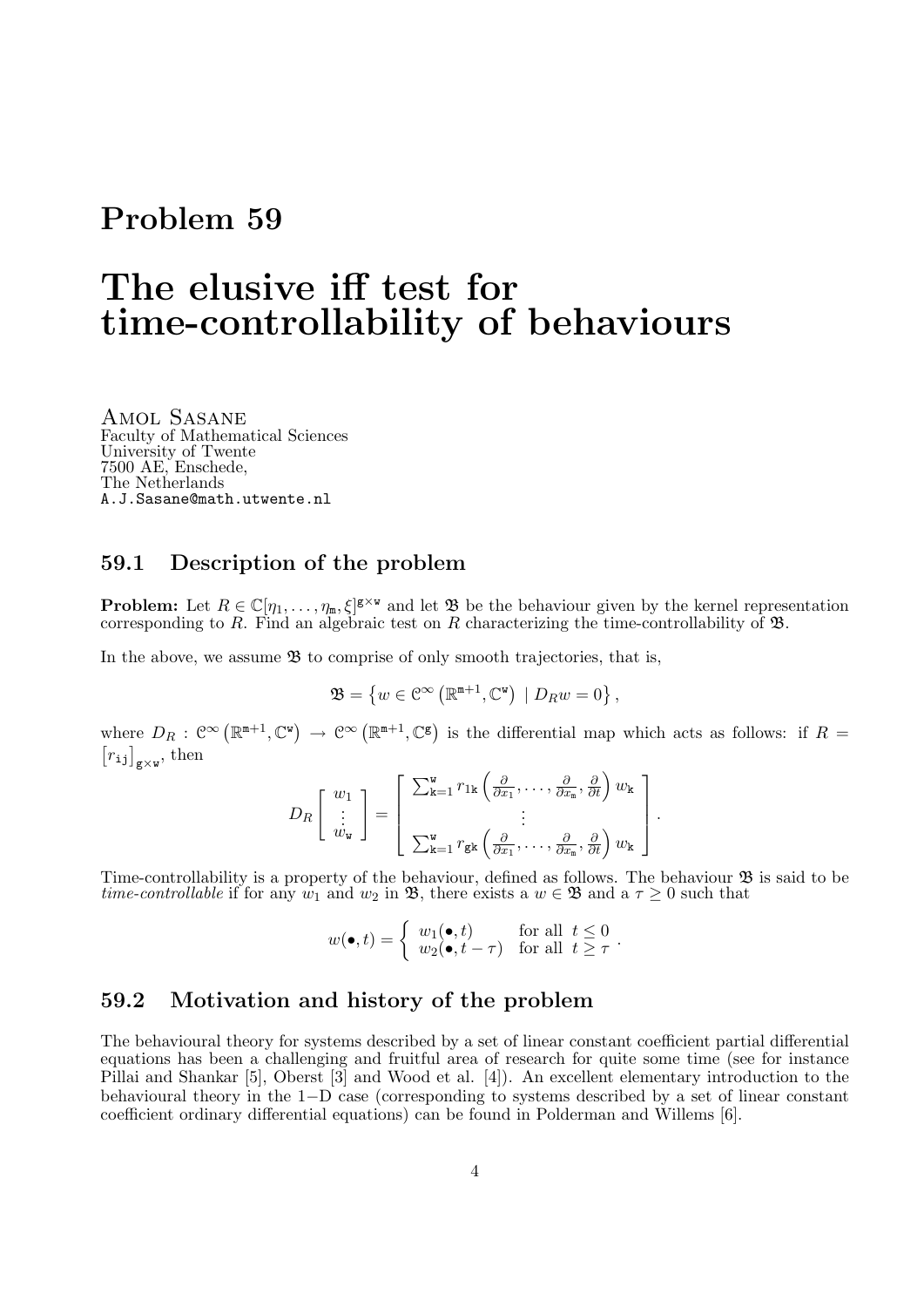In [5], [3] and [4], the behaviours arising from systems of partial differential equations are studied in a general setting in which the time-axis does not play a distinguished role in the formulation of the definitions pertinent to control theory. Since in the study of systems with "dynamics", it is useful to give special importance to time in defining system theoretic concepts, recent attempts have been made in this direction (see for example Cotroneo and Sasane  $[2]$ , Sasane et al.  $[7]$  and Camlibel and Sasane [1]). The formulation of definitions with special emphasis on the time-axis is straightforward, since they can be seen quite easily as extensions of the pertinent definitions in the 1−D case. However, the algebraic characterization of the properties of the behaviour, such as time-controllability, turn out to be quite involved.

Although the traditional treatment of distributed parameter systems (in which one views them as an ordinary differential equation with an infinite-dimensional Hilbert space as the state-space) is quite successful, the study of the present problem will have its advantages, since it would give a test which is algebraic in nature (and hence computationally easy) for a property of the sets of trajectories, namely time-controllability. Another motivation for considering this problem is that the problem of patching up of solutions of partial differential equations is also an interesting question from a purely mathematical point of view.

## 59.3 Available results

In the 1−D case, it is well-known (see for example, Theorem 5.2.5 on page 154 of [6]) that timecontrollability is equivalent with the following condition: There exists a  $r_0 \in \mathbb{N} \cup \{0\}$  such that for all  $\lambda \in \mathbb{C}$ , rank $(R(\lambda)) = \mathbf{r}_0$ . This condition is in turn equivalent with the torsion freeness of the  $\mathbb{C}[\xi]$ -module  $\mathbb{C}[\xi]^{\mathbf{w}}/\mathbb{C}[\xi]^{\mathbf{g}}R$ .

Let us consider the following statements

- A1. The  $\mathbb{C}(\eta_1,\ldots,\eta_m)[\xi]$ -module  $\mathbb{C}(\eta_1,\ldots,\eta_m)[\xi]^{\mathbf{w}}/\mathbb{C}(\eta_1,\ldots,\eta_m)[\xi]^{\mathbf{g}}R$  is torsion free.
- A2. There exists  $a \chi \in \mathbb{C}[\eta_1,\ldots,\eta_m,\xi]^{\mathbf{w}}\backslash \mathbb{C}(\eta_1,\ldots,\eta_m)[\xi]^{\mathbf{g}}R$  and there exists a nonzero  $p \in \mathbb{C}[\eta_1,\ldots,\eta_m,\xi]$ such that  $p \cdot \chi \in \mathbb{C}(\eta_1, \ldots, \eta_m)[\xi]^g R$ , and  $\deg(p) = \deg(j(p))$ , where j denotes the homomorphism  $p(\xi, \eta_1, \ldots, \eta_m) \mapsto p(\xi, 0, \ldots, 0)$  :  $\mathbb{C}[\xi, \eta_1, \ldots, \eta_m] \to \mathbb{C}[\xi].$

In [2], [7] and [1], the following implications were proved:

$$
\begin{array}{ccc}\n\mathfrak{B} & \text{is} & \text{time-controlledable} \\
\Downarrow \uparrow \uparrow & & \uparrow \\
\lnot A2 & \xleftarrow{\Leftarrow} & A1\n\end{array}
$$

Although it is tempting to conjecture that the condition  $A1$  might be the iff test for time-controllability, the diffusion equation reveals the precariousness of hazarding such a guess. In [1], it was shown that the diffusion equation is time-controllable with respect to<sup>1</sup> the space W defined below. Before defining the set W, we recall the definition of the (small) Gevrey class of order 2, denoted by  $\gamma^{(2)}(\mathbb{R})$ :  $\gamma^{(2)}(\mathbb{R})$ is the set of all  $\varphi \in C^{\infty}(\mathbb{R}, \mathbb{C})$  such that for every compact set K and every  $\epsilon > 0$  there exists a constant  $C_{\epsilon}$  such that for every  $k \in \mathbb{N}$ ,  $|\varphi^{(k)}(t)| \leq C_{\epsilon} \epsilon^{k}(k!)^{2}$  for all  $t \in K$ . W is then defined to be the set of all  $w \in \mathfrak{B}$  such that  $w(0, \bullet) \in \gamma^{(2)}(\mathbb{R})$ . Furthermore, it was also shown in [1], that the control could then be implemented by the two *point control* input functions acting at the point  $x = 0$ :  $u_1(t) = w(0, t)$  and  $u_2(t) = \frac{\partial}{\partial x}w(0, t)$  for all  $t \in \mathbb{R}$ . The subset W of  $\mathbb{C}^{\infty}(\mathbb{R}^2, \mathbb{C})$  functions comprises a large class of solutions of the diffusion equation. In fact, an interesting open problem is the problem of constructing a trajectory in the behaviour that is not in the class W. Also whether the whole behaviour (and not just trajectories in  $W$ ) of the diffusion equation is time-controllable or not is an open question. The answers to these questions would either strengthen or discard the conjecture that the behaviour corresponding to  $p \in \mathbb{C}[\eta_1,\ldots,\eta_m,\xi]$  is time-controllable iff  $p \in \mathbb{C}[\eta_1,\ldots,\eta_m]$ , which would eventually help in settling the question of the equivalence of A1 and time-controllability.

<sup>&</sup>lt;sup>1</sup>That is, for any two trajectories in  $W \cap \mathfrak{B}$ , there exists a concatenating trajectory in  $W \cap \mathfrak{B}$ .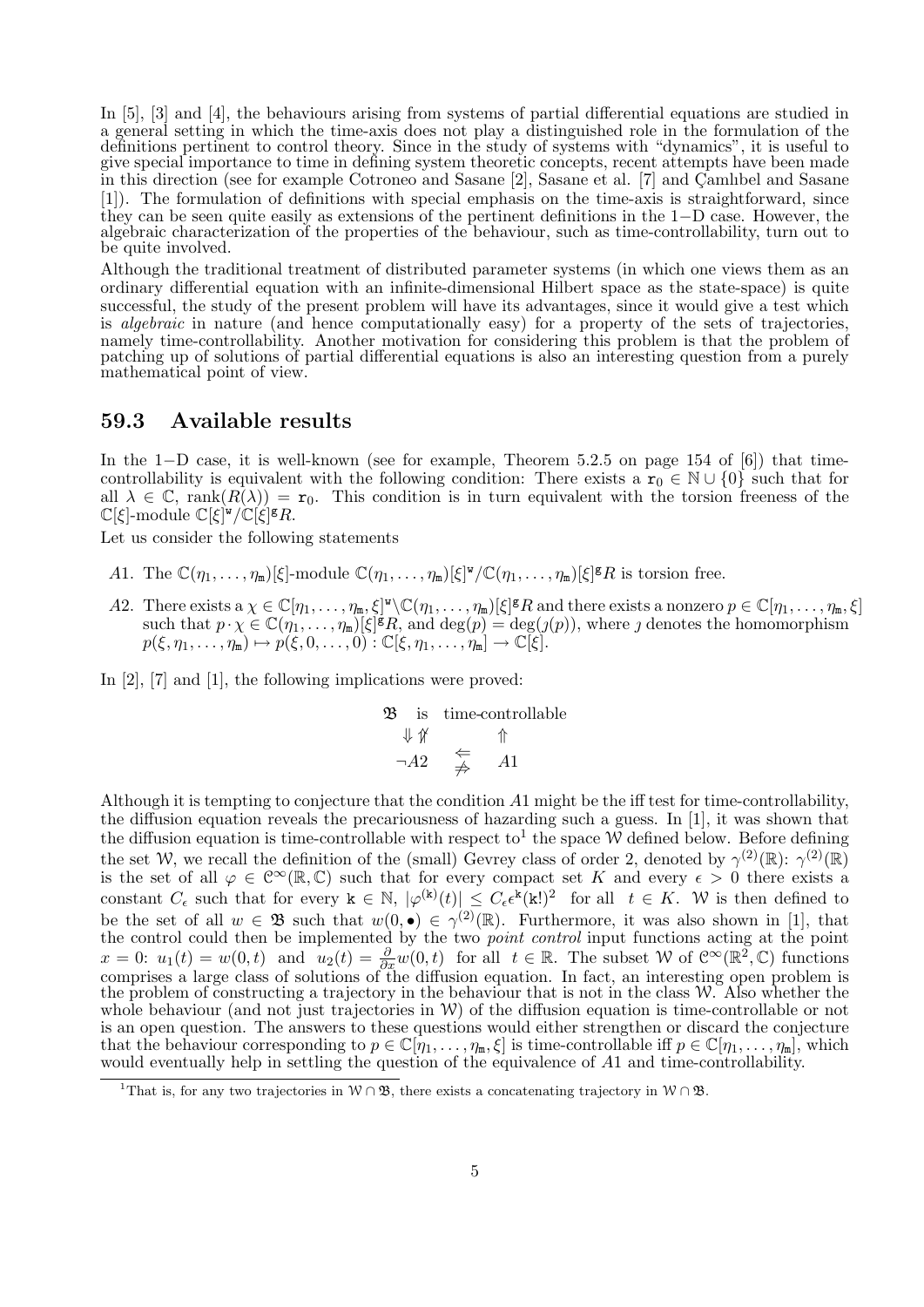- [1] M.K. Camlıbel and A.J. Sasane, "Approximate time-controllability versus time-controllability". Submitted to the 15th MTNS, U.S.A., June 2002.
- [2] T. Cotroneo and A.J. Sasane, "Conditions for time-controllability of behaviours", International Journal of Control, 75, pp. 61-67 (2002).
- [3] U. Oberst, "Multidimensional constant linear systems", Acta Appl. Math., 20, pp. 1-175 (1990).
- [4] D.H. Owens, E. Rogers and J. Wood, "Controllable and autonomous n−D linear systems", Multidimensional Systems and Signal Processing, 10, pp. 33-69 (1999).
- [5] H.K. Pillai and S. Shankar, "A Behavioural Approach to the Control of Distributed Systems", SIAM Journal on Control and Optimization, 37, pp. 388-408 (1998).
- [6] J.W. Polderman and J.C. Willems, Introduction to Mathematical Systems Theory, Springer-Verlag, 1998.
- [7] A.J. Sasane, E.G.F. Thomas and J.C. Willems, "Time-autonomy versus time-controllability". Accepted for publication in the Systems and Control Letters, 2001.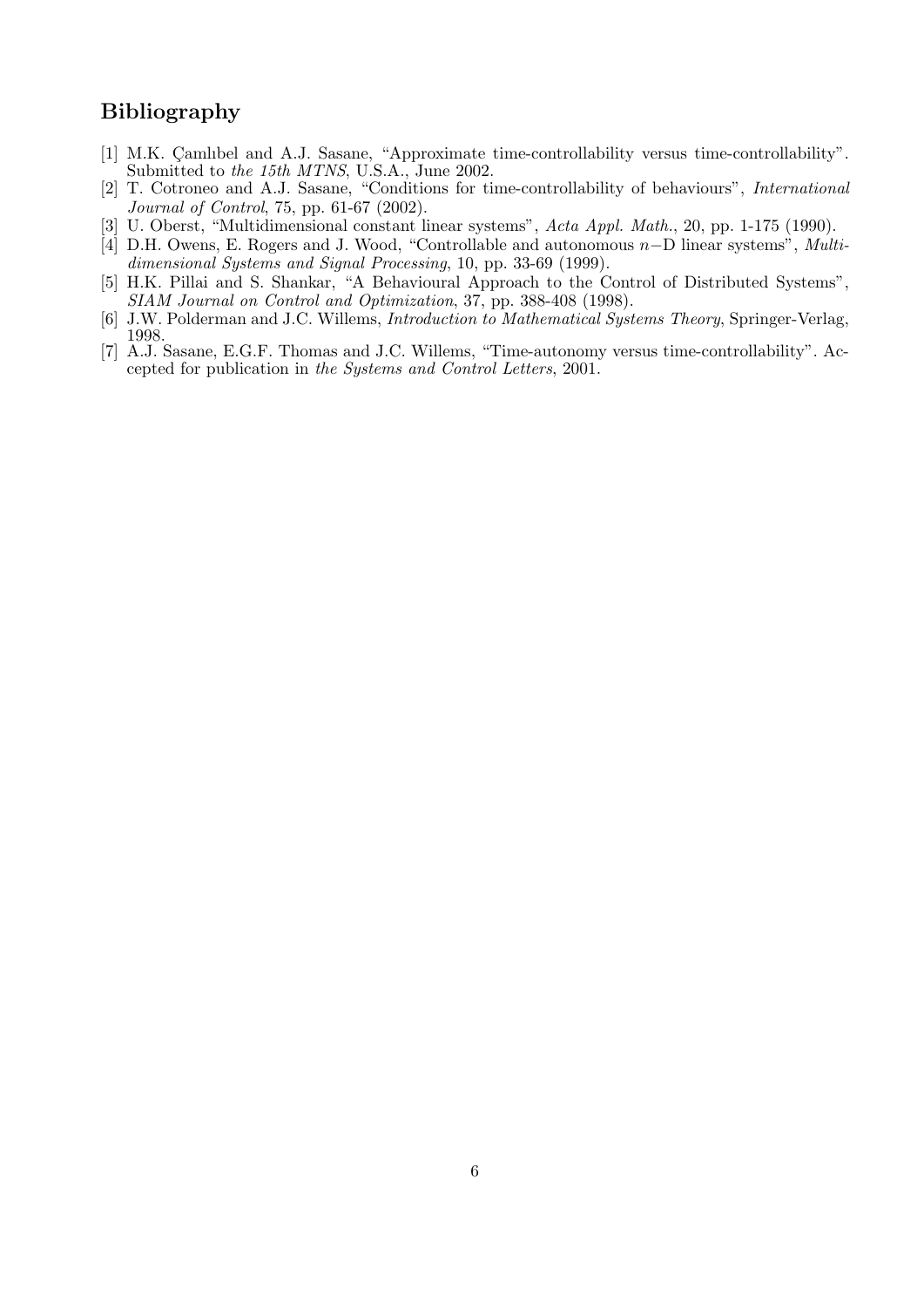# Schur Extremal Problems

Large Lev Sakhnovich Courant Institute of Mathematical Science New York, NY,11223 USA Lev.Sakhnovich@verizon.net

## 58.1 Description of the problem

In this paper we consider the well-known Schur problem the solution of which satisfy in addition the extremal condition

$$
w^*(z)w(z) \le \rho_{min}^2, |z| < 1\tag{58.1}
$$

where  $w(z)$  and  $\rho_{min}$  are mxm matrices and  $\rho_{min} > 0$ . Here the matrix  $\rho_{min}$  is defined by a certain minimal-rank condition(see Definition 1).We remark that the extremal Schur problem is a particular case. The general case is considered in book [1] and paper [2].Our approach to the extremal problems doesn't coincide with the superoptimal approach [3],[4].In paper [2] we compare our approach to the extremal problems with the superoptimal approach.

Interpolation has found great applications in control theory [5],[6].

**Schur extremal problem:** The  $m \times m$  matrices  $a_0, a_1, ..., a_n$  are given. To describe the set of  $m \times m$ matrix functions  $w(z)$  holomorphic in the circle  $|z| < 1$  and satisfying the relation

$$
w(z) = a_0 + a_1 z + \dots + a_n z^n + \dots \tag{58.2}
$$

and the inequality (1.1)

A necessary condition of the solvability of the Schur extremal problem is the inequality

$$
R_{min}^2 - S \ge 0 \tag{58.3}
$$

where  $(n+1)m\times(n+1)m$  matrices S and  $R_{min}$  are defined by the relations

$$
S = C_n C_n^*, R_{min} = diag[\rho_{min}, \rho_{min}, ..., \rho_{min}]
$$
\n(58.4)

$$
C_n = \begin{pmatrix} a_0 & 0 & \dots & 0 \\ a_1 & a_0 & \dots & 0 \\ \dots & \dots & \dots & \dots \\ a_n & a_{n-1} & \dots & a_0 \end{pmatrix}
$$
 (58.5)

**Definition 1.**We shall call the matrix  $\rho = \rho_{min} > 0$  a minimal if the the following two requirements are fulfilled:

1. The inequality

$$
R_{min}^2 - S \ge 0 \tag{58.6}
$$

is true.

2.If  $m \times m$  matrix  $\rho > 0$  is such that

 $R^2 - S \ge 0$  (58.7)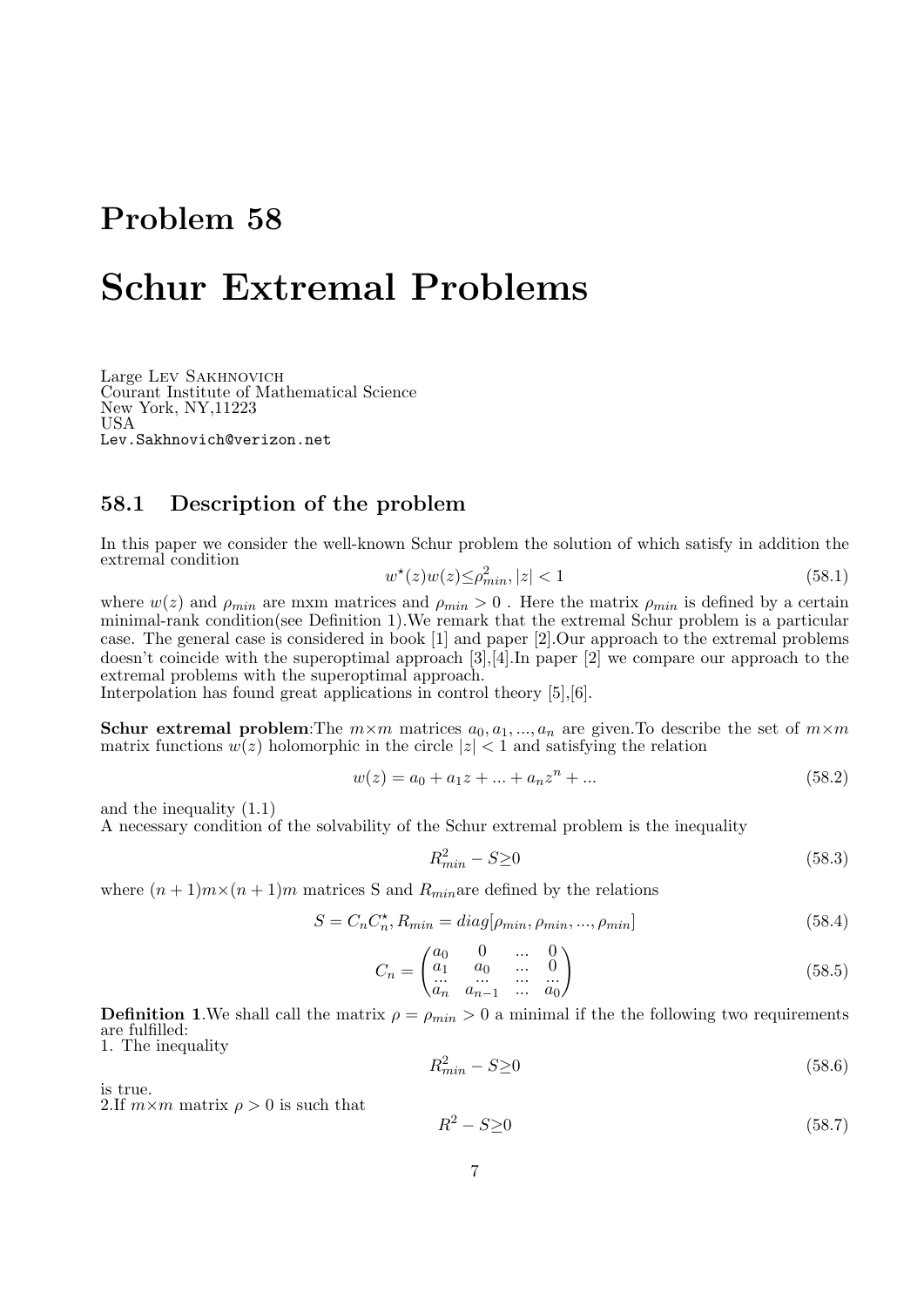then

$$
rank(R_{min}^2 - S) \le rank(R^2 - S)
$$
\n<sup>(58.8)</sup>

where  $R = diag[\rho, \rho, ..., \rho]$ 

**Remark** 1. The existence of  $\rho_{min}$  follows directly from Definition 1. Question 1.Is  $\rho_{min}$  unique ?

**Remark** 2.If m=1 then  $\rho_{min}$  is unique and  $\rho_{min}^2 = \lambda_{max}$ , where  $\lambda_{max}$  is the largest eigenvalue of the matrix S. **Remark** 3. Under some assumptions the uniqueness of  $\rho_{min}$  is proved in the case  $m > 1$ , n=1(see [2], [7]).

If  $\rho_{min}$  is known then the corresponding  $w_{min}(\xi)$  is a rational matrix function. This generalizes the

well known fact for the scalar case (see[7]). **Question** 2.How to find  $\rho_{min}$ ?

In order to describe some results in this direction we write the matrix  $S = C_n C_n^*$  in the following block form

$$
\begin{pmatrix} S_{11} & S_{12} \\ S_{21} & S_{22} \end{pmatrix} \tag{58.9}
$$

where  $S_{22}$  is the  $m \times m$  matrix.

**Proposition** 1 [1]If  $\rho = q > 0$  satisfies inequality (1.7) and the relation

$$
q^2 = S_{22} + S_{12}^*(Q^2 - S_{11})^{-1}S_{12}
$$
\n(58.10)

where  $Q = diag[q, q, ..., q]$  then  $\rho_{min} = q$ .

We shall apply the method of successive approximation when studying equation  $(1.10)$ . We put

$$
q_0^2 = S_{22}, q_{k+1}^2 = S_{22} + S_{12}^*(Q_k^2 - S_{11})^{-1}S_{12} \text{ where } k \ge 0, Q_k = diag[q_k, q_k, ..., q_k].\text{We suppose that}
$$
\n
$$
Q_0^2 - S_{11} > 0 \tag{58.11}
$$

$$
Q_0^2 - S_{11} > 0 \tag{58.11}
$$

**Theorem** 1[1]. The sequence  $q_0^2, q_2^2, q_4^2, ...$  monotonically increases and has the limit  $m_1$ . The sequence  $q_1^2, q_3^2, q_5^2, \dots$  monotonically decreases and has the limit  $m_2$ . The inequality  $m_1 \leq m_2$  is true. If  $m_1 = m_2$ then  $\rho_{min}^2 = q^2$ 

**Question** 3.Suppose relation(1.11) holds. Is there a case when  $m_1 \neq m_2$ The answer is "no" if  $n = 1$ (see[2],[8]).

**Remark**4.In book [1] we give an example in which  $\rho_{min}$  is constructed in explicit form.

- [1] Lev Sakhnovich"Interpolation Theory and Applications",it Kluwer Acad.Publ.(1997)
- [2] J.Helton and L.Sakhnovich "Extremal Problems of Interpolation Theory"(to appear)
- [3] N.J.Young"The Nevanlinna-Pick Problem for matrix-valued functions",it J. Operator Theory,15 pp239-265,(1986).
- [4] V.V.Peller and N.J.Young "Superoptimal analytic approximations of matrix functions",it Journal of Functional Analysis,120,pp300-343(1994)
- [5] M.Green M. and D.Limebeer "Linear Robust Control"it Prentice -Hall(1995)
- [6] "Lecture Notes in Control and Information"it Sciences,Springer Verlag, 135,(1989)
- [7] N.I.Akhiezer "On a Minimum in Function Theory",it Operator Theory,Adv. and Appl.95 pp19- 35(1997)
- [8] A.Ferrante and B.C.Levy "Hermitian Solutions of the Equations  $X = Q + N X^{-1} N^{**}$ , Linear Algebra and Applications 247 pp359-373(1996)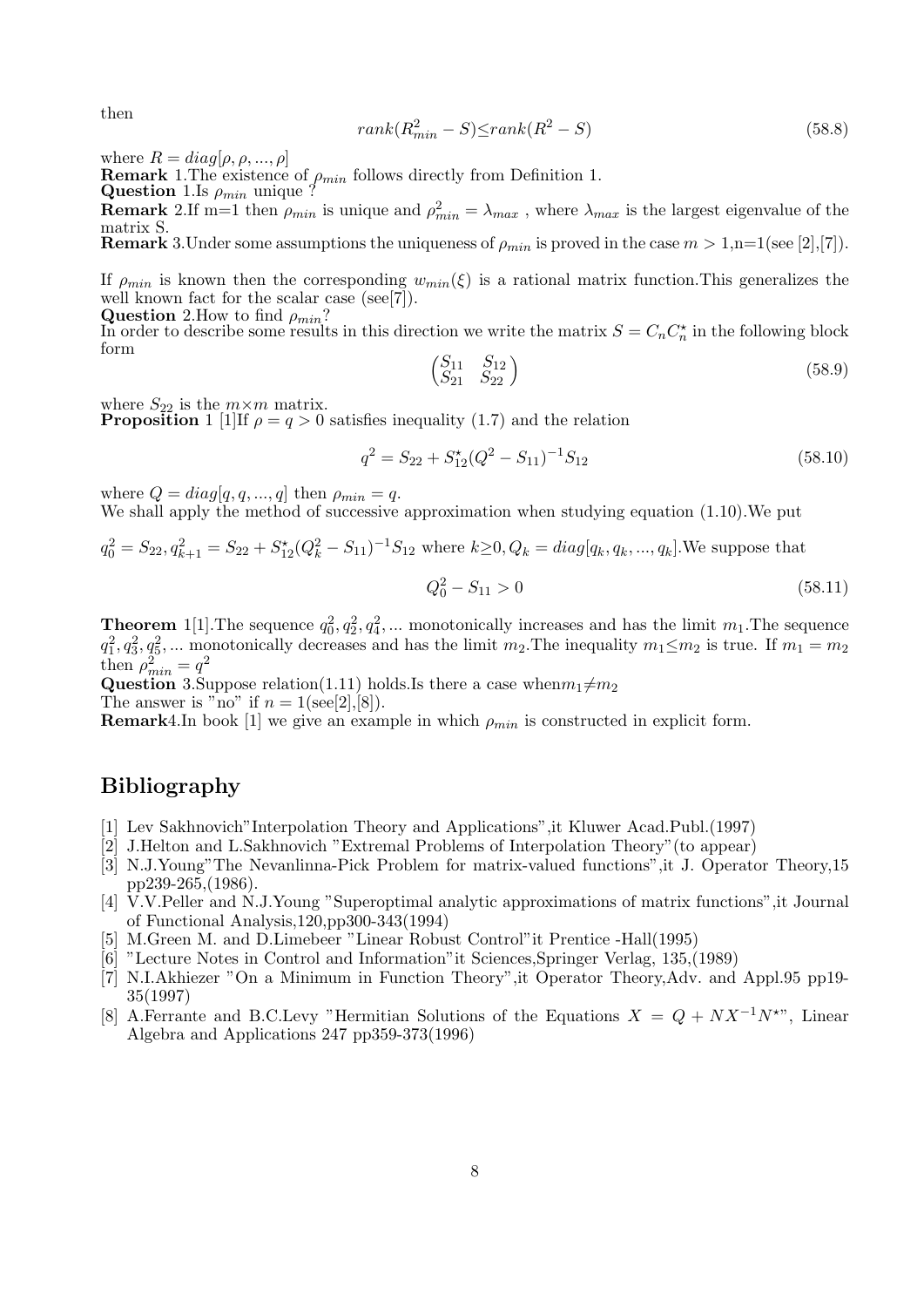# Regular feedback implementability of linear differential behaviors

H.L. Trentelman Mathematics Institute, University of Groningen P.O. Box 800, 9700 AV Groningen The Netherlands H.L.Trentelman@math.rug.nl

## 69.1 Introduction

In this short paper we want to discuss an open problem that appears in the context of interconnection of systems in a behavioral framework. Given a system behavior, playing the role of plant to be controlled, the problem is to characterize all system behaviors that can be achieved by interconnecting the plant behavior with a controller behavior, where the interconnection should be a regular feedback interconnection.

More specifically, we will deal with linear time-invariant differential systems, i.e., dynamical systems  $\Sigma$  given as a triple  $\{\mathbb{R}, \mathbb{R}^{\mathbf{w}}, \mathcal{B}\}$ , where  $\mathbb{R}$  is the time-axis, and where  $\mathcal{B}$ , called the *behavior* of the system  $\Sigma$ , is equal to the set of all solutions  $w : \mathbb{R} \to \mathbb{R}^w$  of a set of higher order, linear, constant coefficient, differential equations. More precisely,

$$
\mathcal{B} = \{ w \in \mathcal{C}^{\infty}(\mathbb{R}, \mathbb{R}^{\mathbf{w}} \mid R(\frac{d}{dt})w = 0 \},\
$$

for some polynomial matrix  $R \in \mathbb{R}^{\bullet \times w}[\xi]$ . The set of all such systems  $\Sigma$  is denoted by  $\mathcal{L}^w$ . Often, we simply refer to a system by talking about its behavior, and we write  $\mathcal{B} \in \mathcal{L}^{\mathbf{w}}$  instead of  $\Sigma \in \mathcal{L}^{\mathbf{w}}$ . Behaviors  $\mathcal{B} \in \mathcal{L}^w$  can hence be described by differential equations of the form  $R(\frac{d}{dt})w = 0$ , typically with the number of rows of R strictly less than its number of columns. Mathematically,  $R(\frac{d}{dt})w = 0$  is then an *under-determined* system of equations. This results in the fact that some of the components of  $w = (w_1, w_2, \dots, w_w)$  are unconstrained. This number of unconstrained components is an integer 'invariant' associated with B, and is called the *input cardinality* of B, denoted by  $m(\mathcal{B})$ , its number of free, 'input', variables. The remaining number of variables,  $w - m(B)$ , is called the *output cardinality* of  $\mathcal B$  and is denoted by  $p(\mathcal B)$ . Finally, a third integer invariant associated with a system behavior  $B \in \mathcal{L}^{\mathbf{w}}$  is its McMillan degree. It can be shown that (modulo permutation of the components of the external variable w) any  $\mathcal{B} \in \mathcal{L}^{\mathbf{w}}$  can be represented by a state space representation of the form  $\frac{d}{dt}x = Ax + Bu$ ,  $y = Cx + Du$ ,  $w = (u, y)$ . Here, A, B, C and D are constant matrices with real components. The minimal number of components of the state variable  $x$  needed in such an input/state/output representation of B is called the *McMillan degree of* B, and is denoted by  $n(\mathcal{B})$ .

Suppose now  $\Sigma_1 = \{ \mathbb{R}, \mathbb{R}^{w_1} \times \mathbb{R}^{w_2}, \mathcal{B}_1 \} \in \mathcal{L}^{w_1 + w_2}$  and  $\Sigma_2 = \{ \mathbb{R}, \mathbb{R}^{w_2} \times \mathbb{R}^{w_3}, \mathcal{B}_2 \} \in \mathcal{L}^{w_2 + w_3}$  are linear differential systems with common factor  $\mathbb{R}^{w_2}$  in the signal space. The manifest variable of  $\Sigma_1$  is  $(w_1, w_2)$  and that of  $\Sigma_2$  is  $(w_2, w_3)$ . The variable  $w_2$  is shared by the systems, and it is through this variable, called the interconnection variable, that we can interconnect the systems. We define the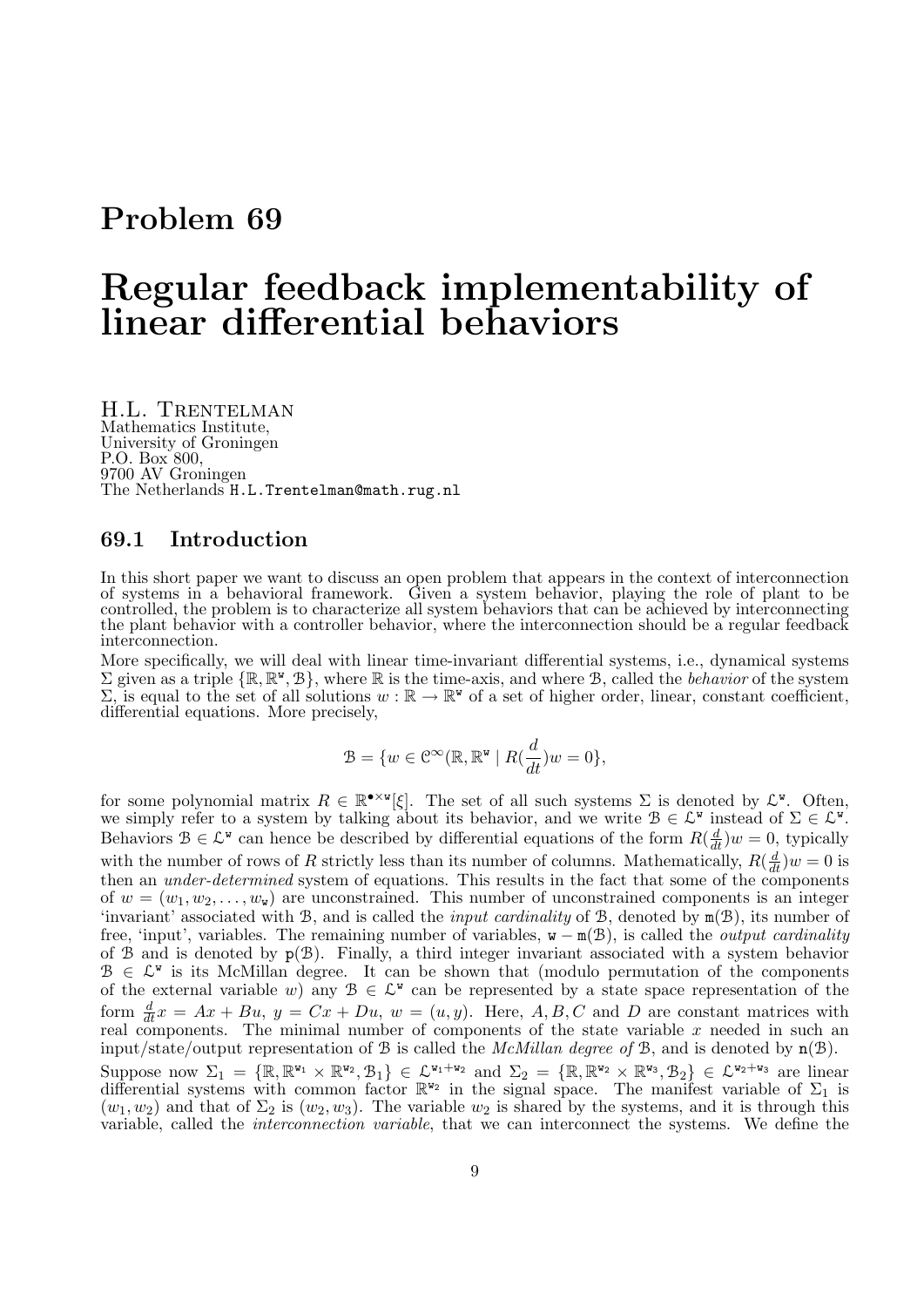interconnection of  $\Sigma_1$  and  $\Sigma_2$  through  $w_2$  as the system

 $\Sigma_1 \wedge_{w_2} \Sigma_2 := \{ \mathbb{R}, \mathbb{R}^{\mathsf{w}_1} \times \mathbb{R}^{\mathsf{w}_2} \times \mathbb{R}^{\mathsf{w}_3}, \mathcal{B}_1 \wedge_{w_2} \mathcal{B}_2 \},$ 

with interconnection behavior

$$
\mathcal{B}_1 \wedge_{w_2} \mathcal{B}_2 := \{ (w_1, w_2, w_3) \mid (w_1, w_2) \in \mathcal{B}_1 \text{ and } (w_2, w_3) \in \mathcal{B}_2 \}.
$$

The interconnection  $\Sigma_1 \wedge_{w_2} \Sigma_2$  is called a *regular interconnection* if the output cardinalities of  $\Sigma_1$  and  $\Sigma_2$  add up to that of  $\Sigma_1 \wedge_{w_2}^{\infty} \tilde{\Sigma}_2$ :

$$
p(\mathcal{B}_1 \wedge_{\mathtt{w}_2} \mathcal{B}_2) = p(\mathcal{B}_1) + p(\mathcal{B}_2).
$$

It is called a *regular feedback interconnection* if, in addition, the sum of the McMillan degrees of  $B_1$ and  $\mathcal{B}_2$  is equal to the McMilan degree of the interconnection:

$$
n(\mathcal{B}_1 \wedge_{w_2} \mathcal{B}_2) = n(\mathcal{B}_1) + n(\mathcal{B}_2).
$$

It can be proven that the interconnection of  $\Sigma_1$  and  $\Sigma_2$  is a regular feedback interconnection if, possibly after permutation of components within  $w_1$ ,  $w_2$  and  $w_3$ , there exists a component-wise partition of  $w_2$ into  $w_2 = (u, y_1, y_2)$ , of  $w_1$  into  $w_1 = (v_1, z_1)$ , and of  $w_3$  into  $w_3 = (v_2, z_2)$  such that the following four conditions hold:

- 1. in the system  $\Sigma_1$ ,  $(v_1, y_2, u)$  is input and  $(z_1, y_1)$  is output, and the transfer matrix from  $(v_1, y_2, u)$ to  $(z_1, y_1)$  is proper
- 2. in the system  $\Sigma_2$ ,  $(v_2, y_1, u)$  is input and  $(z_2, y_2)$  is output, and the transfer matrix from  $(v_2, y_1, u)$ to  $(z_2, y_2)$  is proper
- 3. in the system  $\Sigma_1 \wedge_{w_2} \Sigma_2$ ,  $(v_1, v_2, u)$  is input and  $(z_1, z_2, y_1, y_2)$  is output, and the transfer matrix from  $(v_1, v_2, u)$  to  $(z_1, z_2, y_1, y_2)$  is proper.
- 4. if we introduce new ('perturbation signals')  $e_1$  and  $e_2$  and, instead of  $y_1$  and  $y_2$  we apply inputs  $y_1 + e_2$  and  $y_2 + e_1$  to  $\Sigma_2$  and  $\Sigma_1$  respectively, then the transfer matrix from  $(v_1, v_2, u, e_1, e_2)$  to  $(z_1, z_2, y_1, y_2)$  is proper.

The first three of these conditions state that, in the interconnection of  $\Sigma_1$  and  $\Sigma_2$ , along the terminals of the interconnected system one can identify a signal flow which is compatible with the signal flow diagram of a feedback configuration with proper transfer matrices. The fourth condition states that this feedback interconnection is 'well-posed' . The equivalence of the property of being a regular feedback interconnection with these four conditions was studied for the 'full interconnection case' in [8] and [2].

#### 69.2 Statement of the problem

Suppose  $\mathcal{P}_{full} \in \mathcal{L}^{w+c}$  is a system (the plant) with two types of external variables, namely c and w. The first of these, c, is the interconnection variable through which it can be interconnected to a second system  $C \in \mathcal{L}^c$  (the controller) with external variable c. The external variable c is shared by  $\mathcal{P}_{\text{full}}$ and C. The remaining variable w is the variable through which  $\mathcal{P}_{\text{full}}$  interacts with the rest of its environment. After interconnecting plant and controller through the shared variable  $c$ , we obtain the full controlled behavior  $\mathcal{P}_{full} \wedge_c \mathcal{C} \in \mathcal{L}^{w+c}$ . The manifest controlled behavior  $\mathcal{K} \in \mathcal{L}^w$  is obtained by projecting all trajectories  $(w, c) \in \mathcal{P}_{full} \wedge_c \mathcal{C}$  on their first coordinate:

$$
\mathcal{K} := \{ w \mid \text{ there exists } c \text{ such that } (w, c) \in \mathcal{P}_{\text{full}} \wedge_c \mathcal{C} \}. \tag{69.1}
$$

If this holds, then we say that  $C$  *implements*  $K$ . If, for a given  $K \in \mathcal{L}^{\mathbf{w}}$  there exists  $C \in \mathcal{L}^{\mathbf{c}}$  such that C implements X, then we call X *implementable*. If, in addition, the interconnection of  $P_{full}$  and C is regular, we call  $\mathcal K$  *regularly implementable.* Finally, if the interconnection of  $\mathcal P_{\text{full}}$  and  $\mathcal C$  is a regular feedback interconnection, we call  $\mathcal K$  *implementable by regular feedback*.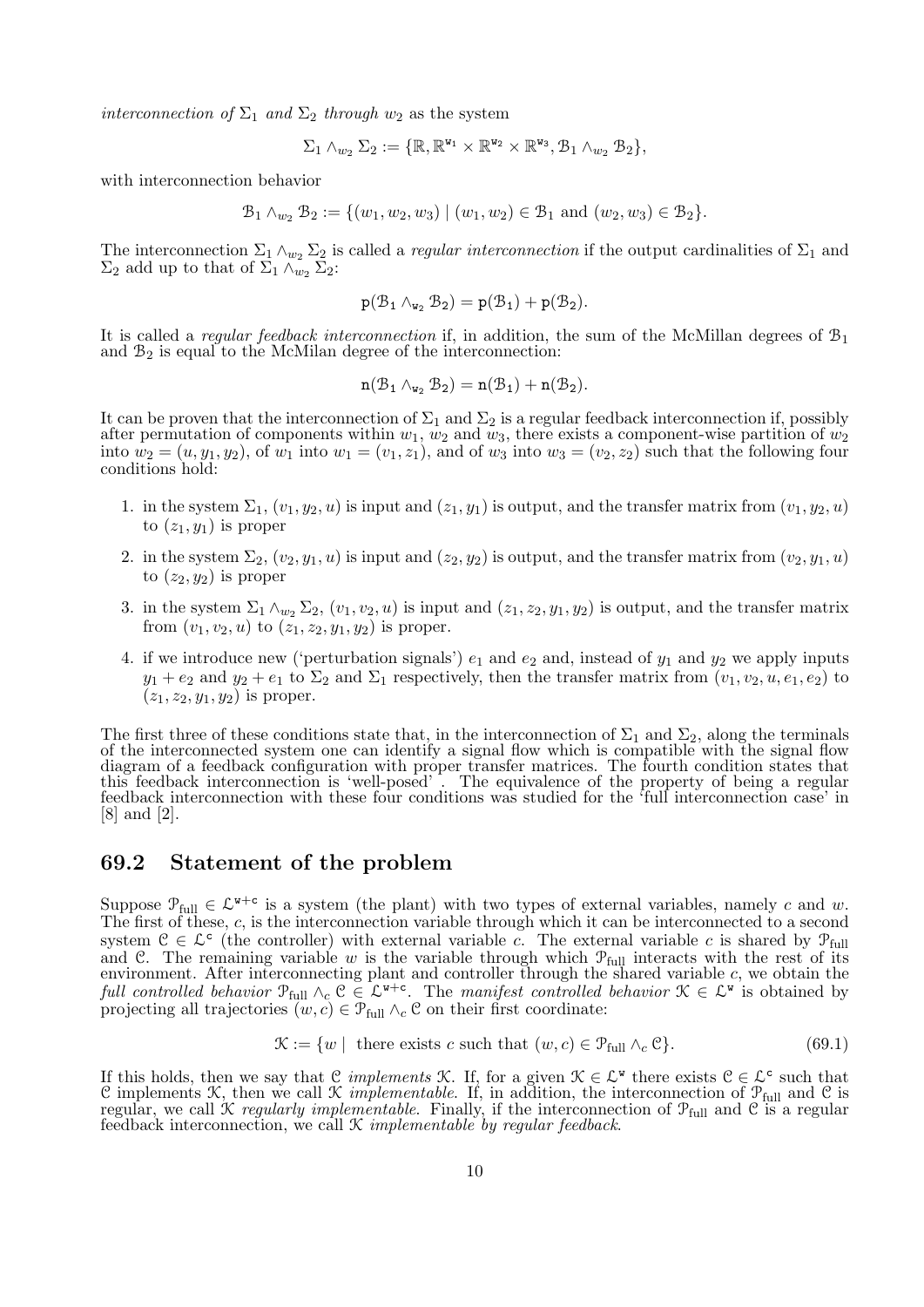This now brings us to the statement of our problem: the problem is to characterize, for a given  $\mathcal{P}_{full} \in \mathcal{L}^{\mathbf{w}+\mathbf{c}}$ , the set of all behaviors  $\mathcal{K} \in \mathcal{L}^{\mathbf{w}}$  that are implementable by regular feedback. In other words:

**Problem statement:** Let  $\mathcal{P}_{full} \in \mathcal{L}^{w+c}$  be given. Let  $\mathcal{K} \in \mathcal{L}^w$ . Find necessary and sufficient conditions on  $\mathcal{K}$  under which there exists  $\mathcal{C} \in \mathcal{L}^c$  such that

- 1. C implements  $K$  (meaning that (69.1) holds),
- 2.  $p(\mathcal{P}_{full} \wedge_{\mathbf{c}} \mathbf{C}) = p(\mathcal{P}_{full}) + p(\mathbf{C}),$
- 3.  $n(\mathcal{P}_{\text{full}} \wedge_{\text{c}} \mathcal{C}) = n(\mathcal{P}_{\text{full}}) + n(\mathcal{C}).$

Effectively, a characterization of all such behaviors  $\mathcal{K} \in \mathcal{L}^{\mathbf{w}}$  gives a characterization of the 'limits of performance' of the given plant under regular feedback control.

## 69.3 Background

Our open problem is to find conditions for a given  $\mathcal{K} \in \mathcal{L}^{\mathbf{w}}$  to be implementable by regular feedback. An obvious necessary condition for this is that  $\mathcal K$  is implementable, i.e., it can be achieved by interconnecting the plant with a controller by (just any) interconnection through the interconnection variable c. Necessary and sufficient conditions for implementability have been obtained in [7]. These conditions are formulated in terms of two behaviors derived from the full plant behavior  $\mathcal{P}_{full}$ :

$$
\mathcal{P} := \{ w \mid \text{ there exists } c \text{ such that } (w, c) \in \mathcal{P}_{\text{full}} \}
$$

and

$$
\mathcal{N} := \{ w \mid (w, 0) \in \mathcal{P}_{\text{full}} \}.
$$

P and N are both in  $\mathcal{L}^{\mathbf{v}}$ , and are called the manifest plant behavior and hidden behavior associated with the full plant behavior  $\mathcal{P}_{full}$ , respectively. In [7] it has been shown that  $\mathcal{K} \in \mathcal{L}^{\mathbf{w}}$  is implementable if and only if

$$
\mathcal{N} \subseteq \mathcal{K} \subseteq \mathcal{P},\tag{69.2}
$$

i.e., K contains N, and is contained in P. This elegant characterization of the set of implementable behaviors still holds true if, instead of (ordinary) linear differential system behaviors, we deal with nD linear system behaviors, which are system behaviors that can be represented by partial differential equations of the form

$$
R(\frac{\partial}{\partial x_1}, \frac{\partial}{\partial x_2}, \dots, \frac{\partial}{\partial x_n})w(x_1, x_2, \dots, x_n) = 0,
$$

with  $R(\xi_1, \xi_2, \ldots, \xi_n)$  a polynomial matrix in n indeterminates. Recently, in [6] a variation of condition  $(69.2)$  was shown to be sufficient for implementability of system behaviors in a more general (including non-linear) context.

For a system behavior  $\mathcal{K} \in \mathcal{L}^{\mathbf{w}}$  to be implementable by regular feedback, another necessary condition is of course that  $K$  is regularly implementable, i.e., it can be achieved by interconnecting the plant with a controller by regular interconnection through the interconnection variable c. Also for regular implementability necessary and sufficient conditions can already be found in the literature. In [1], it has been shown that a given  $\mathcal{K} \in \mathcal{L}^w$  is regularly implementable if and only if, in addition to condition (69.2), the following condition holds:

$$
\mathcal{K} + \mathcal{P}_{\text{cont}} = \mathcal{P}.\tag{69.3}
$$

Condition (69.3) states that the sum of  $\mathcal K$  and the controllable part of  $\mathcal P$  is equal to  $\mathcal P$ . The controllable part  $\mathcal{P}_{\text{cont}}$  of the behavior  $\mathcal P$  is defined as the largest controllable subbehavior of  $\mathcal P$ , which is the unique behavior  $\mathcal{P}_{\text{cont}}$  with the properties that 1.)  $\mathcal{P}_{\text{cont}} \subseteq \mathcal{P}$ , and 2.)  $\mathcal{P}'$  controllable and  $\mathcal{P}' \subseteq \mathcal{P}$  implies  $\mathcal{P}' \subseteq \mathcal{P}_{cont}$ . Clearly, if the manifest plant behavior  $\mathcal{P}$  is controllable, then  $\mathcal{P} = \mathcal{P}_{cont}$ , so condition (69.3) automatically holds. In this case, implementability and regular implementability are equivalent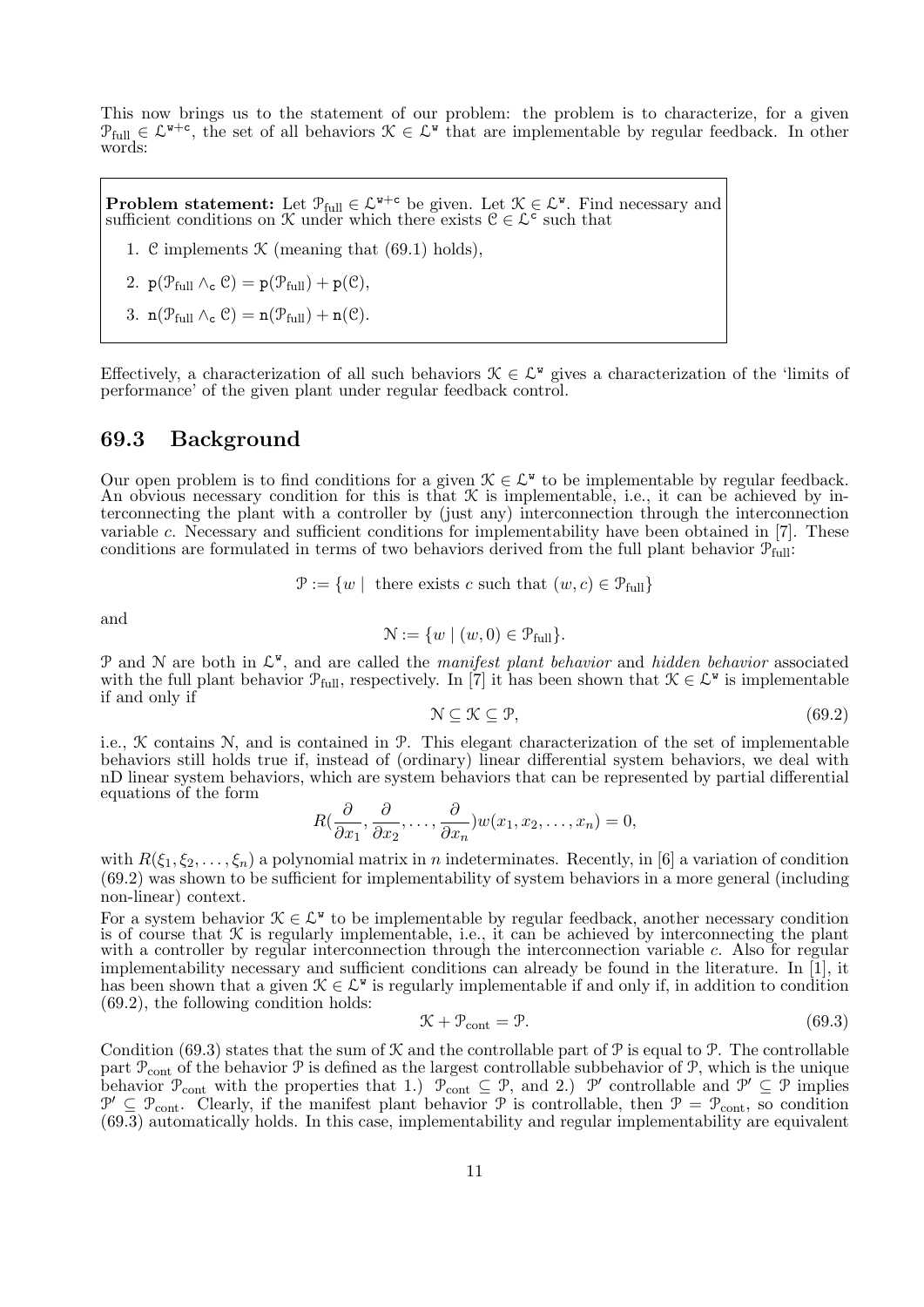properties. For the special case  $\mathcal{N} = 0$  (which is equivalent to the 'full interconnection case'), conditions (69.2) and (69.3) for regular implementability in the context of nD system behaviors can also be found in [19]. In the same context, results on regular implementability can also be found in [9].

We finally note that, again for the full interconnection case, the open problem stated in this paper has recently been studied in [3], using a somewhat different notion of linear system behavior, in discrete time. Up to now, however, the general problem has remained unsolved.

- [1] M.N. Belur and H.L. Trentelman, Stabilization, pole placement and regular implementability, to appear in IEEE Transactions on Automatic Control, May 2002.
- [2] M. Kuijper, Why do stabilizing controllers stabilize, Automatica, volume 31, pages 621-625, 1995.
- [3] V. Lomadze, On interconnections and control, manuscript, 2001.
- [4] P. Rocha and J. Wood, Trajectory control and interconnection of nD systems, SIAM Journal on Contr. and Opt., Vol. 40, Number 1, pages 107-134, 2001.
- [5] J.W. Polderman and J.C. Willems, Introduction to Mathematical Systems Theory: A Behavioral Approach, Springer Verlag, 1997.
- [6] A.J. van der Schaft, Achievable behavior of general systems, manuscript 2002, submitted for publication.
- [7] J.C. Willems and H.L. Trentelman, Synthesis of dissipative systems using quadratic differential forms, Part 1, IEEE Transactions on Automatic Control, Vol. 47, No. 1, pages 53-69, 2002.
- [8] J.C. Willems, On Interconnections, Control and Feedback, IEEE Transactions on Automatic Control, volume 42, pages 326-337, 1997.
- [9] E. Zerz and V. Lomadze, A constructive solution to interconnection and decomposition problems with multidimensional behaviors, *SIAM Journal on Contr. and Opt.*, Vol. 40, Number 4, pages 1072-1086, 2001.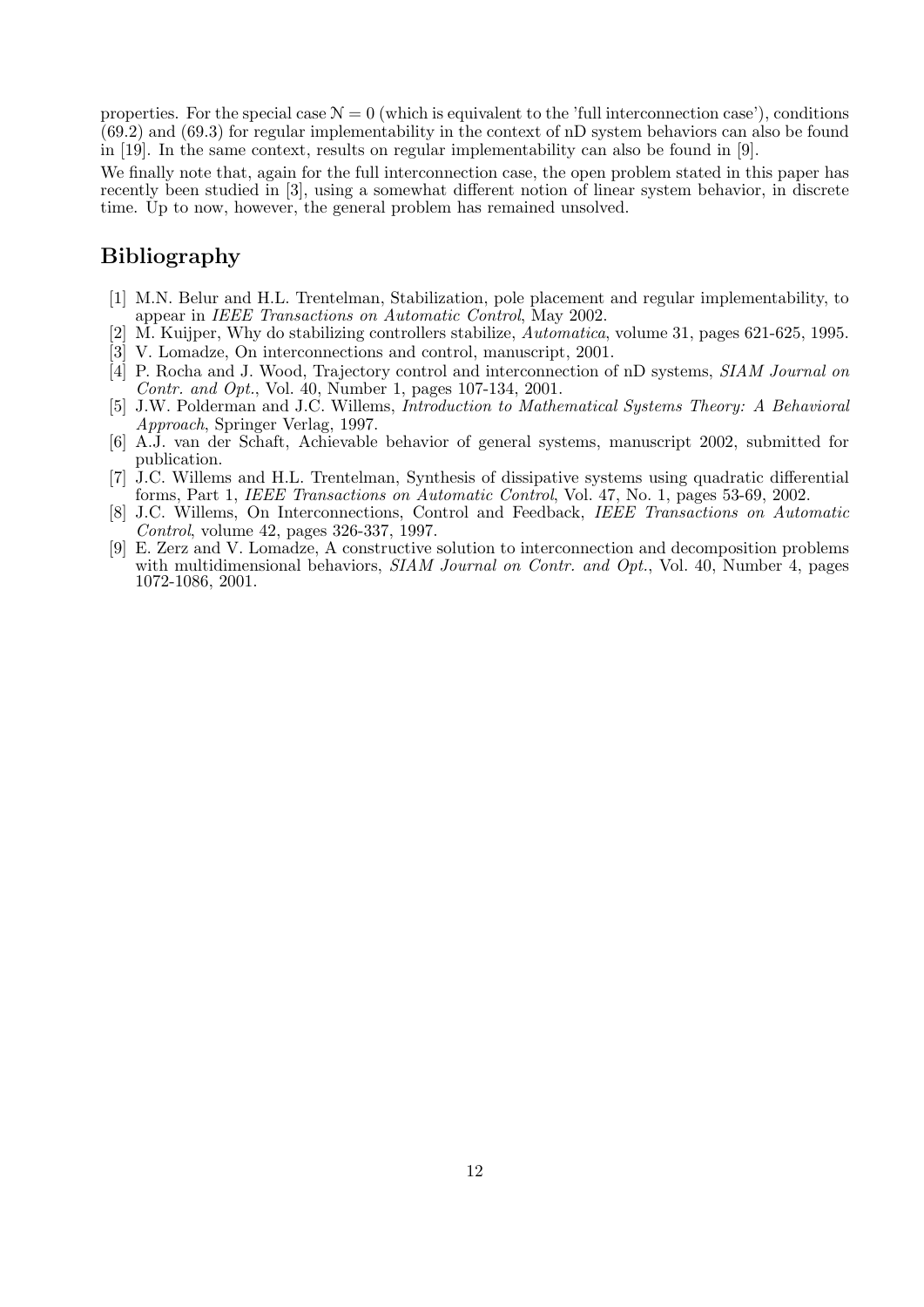# What is the characteristic polynomial of a signal flow graph?

Andrew D. Lewis Department of Mathematics & Statistics Queen's University Kingston, ON K7L 3N6 Canada andrew@mast.queensu.ca

#### 36.1 Problem statement

Suppose one is given signal flow graph  $\beta$  with n nodes whose branches have gains that are real rational functions (the open loop transfer functions). The gain of the branch connecting node  $i$  to node  $j$  is denoted  $R_{ji}$ , and we write  $R_{ji} = \frac{N_{ji}}{D_{ji}}$  $\frac{N_{ji}}{D_{ji}}$  as a coprime fraction. The closed-loop transfer function from node *i* to node *j* for the closed-loop system is denoted  $T_{ji}$ .

The problem can then be stated as follows.

Is there an algorithmic procedure that takes a signal flow graph G and returns a "characteristic polynomial"  $P<sub>G</sub>$  with the following properties:

- 1. the construction of  $P<sub>G</sub>$  depends only on the topology of the graph, and not on manipulations of the branch gains;
- 2. all closed-loop transfer functions  $T_{ji}$ ,  $i, j = 1, \ldots, n$ , are analytic in the closed right half plane (CRHP) if and only if  $P<sub>G</sub>$  is Hurwitz?

The condition 1 is a little vague. It may be thought of as a sort of "meta-condition," and perhaps can be replaced with something like

1'. Pg is formed by products and sums of the polynomials  $N_{ji}$  and  $D_{ji}$ ,  $i, j = 1, ..., n$ .

The idea is that the definition of  $P_g$  should not depend on the choice of branch gains  $R_{ji}$ ,  $i, j = 1, ..., n$ . For example, one would be prohibited from factoring polynomials or from computing the GCD of polynomials. This excludes unhelpful solutions of the problem of the form "Let  $P<sub>g</sub>$  be the product of the characteristic polynomials of the closed-loop transfer functions  $T_{ji}$ ,  $i, j = 1, \ldots, n$ ."

#### 36.2 Discussion

Signal flow graphs for modelling system interconnections are due to Mason [3, 4]. Of course, when making such interconnections, the stability of the interconnection is nontrivially related to the openloop transfer functions that weight the branches of the signal flow graph. There are two things to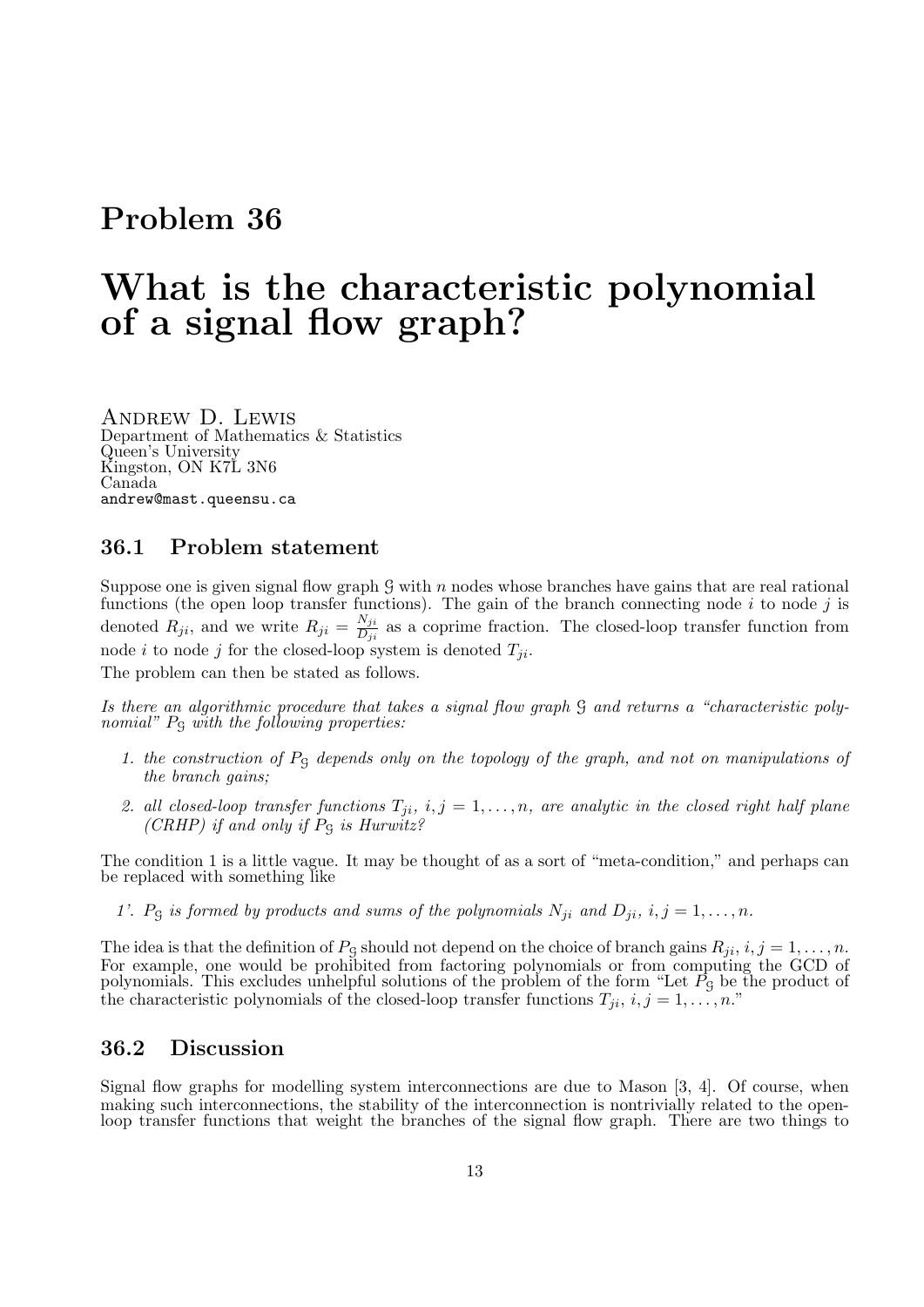consider in the course of making an interconnection: (1) is the interconnection internally stable in the sense that all closed-loop transfer functions between nodes have no poles in the CRHP? and (2) is the interconnection well-posed in the sense that all closed-loop transfer functions between nodes are proper? The problem stated above concerns only the first of these matters. Well-posedness when all branch gains  $R_{ji}$ ,  $i, j = 1, \ldots, n$ , are proper is known to be equivalent to the condition that the determinant of the graph be a biproper rational function.

As an illustration of what we are after, consider the single-loop configuration of Figure 36.1. As is



Figure 36.1: Single-loop interconnection

well-known, if we write  $R_i = \frac{N_i}{D_i}$  $\frac{N_i}{D_i}$ ,  $i = 1, 2$ , as coprime fractions, then all closed-loop transfer functions have no poles in the CRHP if and only if the polynomial  $P_g = D_1D_2 + N_1N_2$  is Hurwitz. Thus  $P_g$ serves as the characteristic polynomial in this case. The essential feature of  $P<sub>G</sub>$  is that one computes it by looking at the topology of the graph, and the exact character of  $R_1$  and  $R_2$  are of no consequence. For example, pole/zero cancellations between  $R_1$  and  $R_2$  are accounted for in  $P_3$ .

#### 36.3 Approaches that do not solve the problem

Let us outline two approaches that yield solutions having one of properties 1 and 2, but not the other. The problems of internal stability and well-posedness for signal flow graphs can be handled effectively using the polynomial matrix approach e.g., [1]. Such an approach will involve the determination of a coprime matrix fractional representation of a matrix of rational functions. This will certainly solve the problem of determining internal stability for any given example. That is, it is possible using matrix polynomial methods to provide an algorithmic construction of a polynomial satisfying property 2 above. However, the algorithmic procedure will involve computing GCD's of various of the polynomials  $N_{ji}$  and  $D_{ji}$ ,  $i, j = 1, \ldots, n$ . Thus the conditions developed in this manner have to do not only with the topology of the signal flow graph, but also the specific choices for the branch gains, thus violating condition 1 (and 1') above. The problem we pose demands a simpler, more direct answer to the question of determining when an interconnection is internally stable.

Wang, Lee, and He [5] propose a characteristic polynomial for a signal flow graph using the determinant of the graph which we denote by  $\Delta_{\mathcal{G}}$  (see [3, 4]). Specifically, they suggest using

$$
P = \prod_{(i,j)\in\{1,\dots,n\}^2} D_{ji} \Delta_{\mathcal{G}}
$$
\n(36.1)

as the characteristic polynomial. Thus one multiplies the determinant by all denominators, arriving at a polynomial in the process. This polynomial has the property 1 (or 1') above. However, while it is true that if this polynomial is Hurwitz then the system is internally stable, the converse is false (see [2] for a simple counterexample). Thus property 2 is not satisfied by P. It is true that the polynomial  $\tilde{P}$ in (36.1) gives the correct characteristic polynomial for the interconnection of Figure 36.1. It is also true that if the signal flow graph has no loops (in this case  $\Delta$ g = 1) then the polynomial P of (36.1) satisfies condition 2.

The problem stated is very basic, one for which an inquisitive undergraduate would demand a solution. It was with some surprise that the author was unable to find its solution in the literature, and hopefully one of the readers of this article will be able to provide a solution, or point out an existing one.

#### Bibliography

[1] F. M. Callier and C. A. Desoer. Multivariable Feedback Systems. Springer-Verlag, New York-Heidelberg-Berlin, 1982.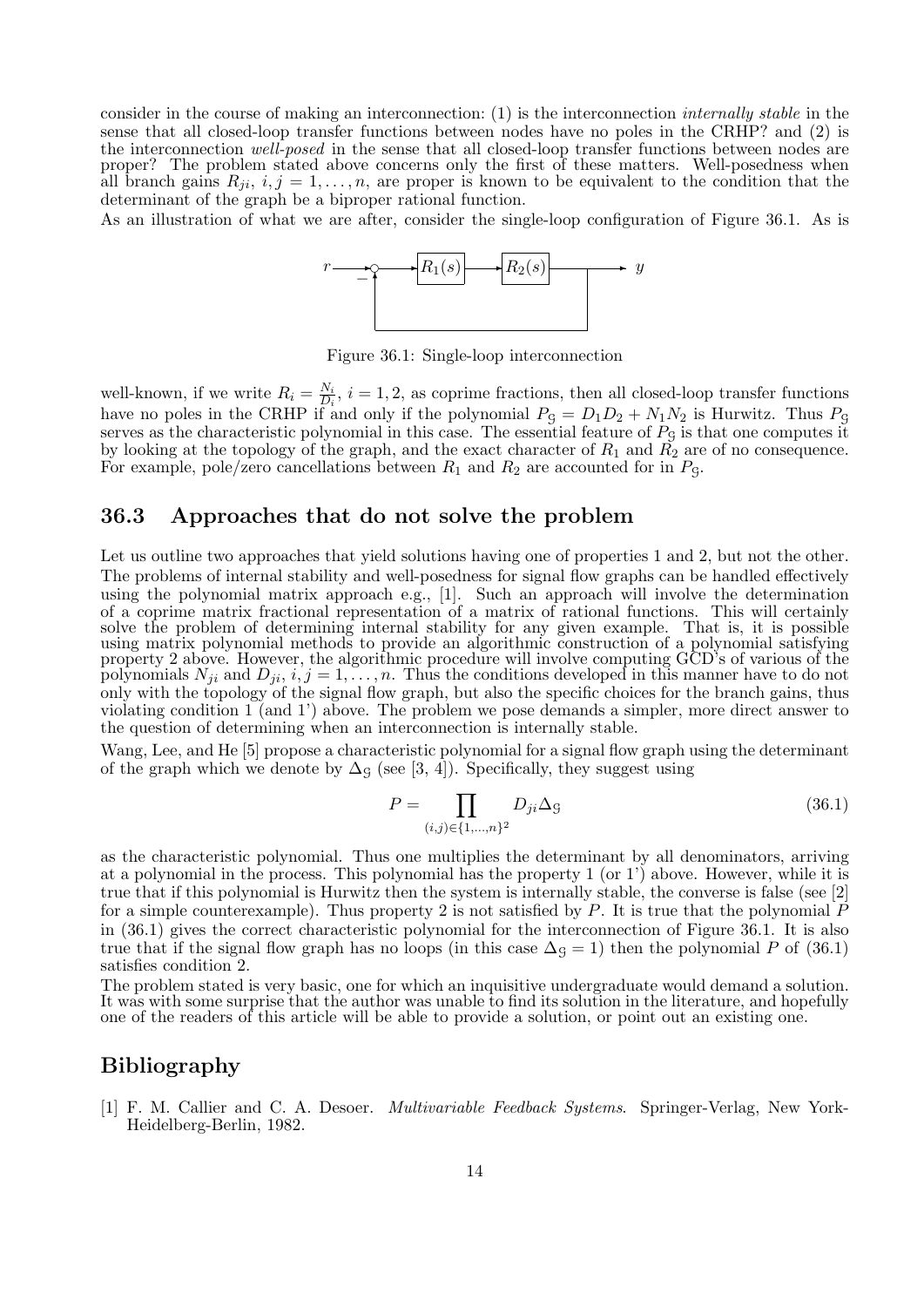- [2] A. D. Lewis. On the stability of interconnections of SISO, time-invariant, finite-dimensional, linear systems. Preprint, July 2001.
- [3] S. J. Mason. Feedback theory: Some properties of signal flow graphs. Proc. IRE, 41:1144-1156, 1953.
- [4] S. J. Mason. Feedback theory: Further properties of signal flow graphs. *Proc. IRE*, 44:920–926, 1956.
- [5] Q.-G. Wang, T.-H. Lee, and J.-B. He. Internal stability of interconnected systems. IEEE Trans. Automat. Control, 44(3):593–596, 1999.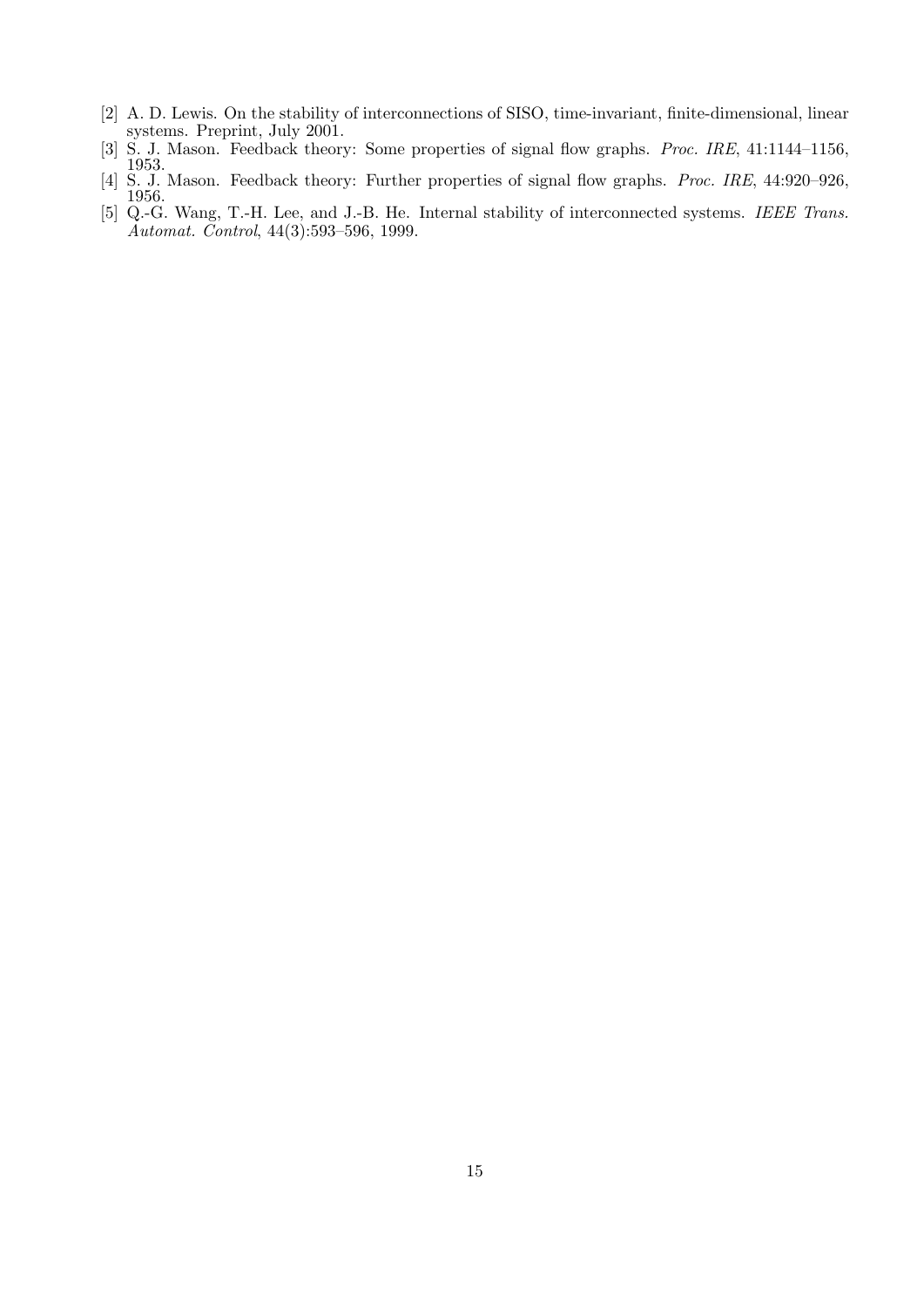# Bases for Lie algebras and a continuous CBH formula

 $M$ ATTHIAS  $K$ AWSKI<sup>1</sup> Department of Mathematics and Statistics Arizona State University, Tempe, Arizona 85287-1804 USA kawski@asu.edu

### 35.1 Description of the problem

Many time-varying linear systems  $\dot{x} = F(t, x)$  naturally split into time-invariant geometric components and time-dependent parameters. A special case are nonlinear control systems that are affine in the control u, and specified by analytic vector fields on a manifold  $M^n$ 

$$
\dot{x} = f_0(x) + \sum_{k=1}^{m} u_k f_k(x). \tag{35.1}
$$

It is natural to search for solution formulas for  $x(t) = x(t, u)$  that, separate the time-dependent contributions of the controls u from the invariant, geometric role of the vector fields  $f_k$ . Ideally, one may be able to a-priori obtain closed-form expressions for the flows of certain vector fields. The quadratures of the control might be done in real-time, or the integrals of the controls may be considered new variables for theoretical purposes such as path-planning or tracking.

To make this scheme work, one needs simple formulas for assembling these pieces to obtain the solution curve  $x(t, u)$ . Such formulas are nontrivial since in general the vector fields  $f_k$  do not commute: already in the case of linear systems,  $\exp(sA) \cdot \exp(tB) \neq \exp(sA + tB)$  (for matrices A and B). Thus the desired formulas not only involve the flows of the system vector fields  $f_i$ , but also the flows of their iterated commutators  $[f_i, f_j], [[f_i, f_j], f_k],$  and so on.

Using Hall-Viennot bases  $\mathcal H$  for the free Lie algebra generated by m indeterminates  $X_1, \ldots, X_m$ , Sussmann [16] gave a general formula as a directed infinite product of exponentials

$$
x(T, u) = \prod_{H \in \mathcal{H}}^{\rightarrow} \exp(\xi_H(T, u) \cdot f_H). \tag{35.2}
$$

Here the vector field  $f_H$  is the image of the formal bracket H under the canonical Lie algebra homomorphism that maps  $X_i$  to  $f_i$ . Using the *chronological product*  $(U * V)(t) = \int_0^T U(s)V'(s) ds$ , the iterated integrals  $\xi_H$  are defined recursively by  $\xi_{X_k}(T, u) = \int_0^T u_k(t)dt$  and

$$
\xi_{HK} = \xi_H * \xi_K \tag{35.3}
$$

<sup>1</sup>Supported in part by NSF-grant DMS 00-72369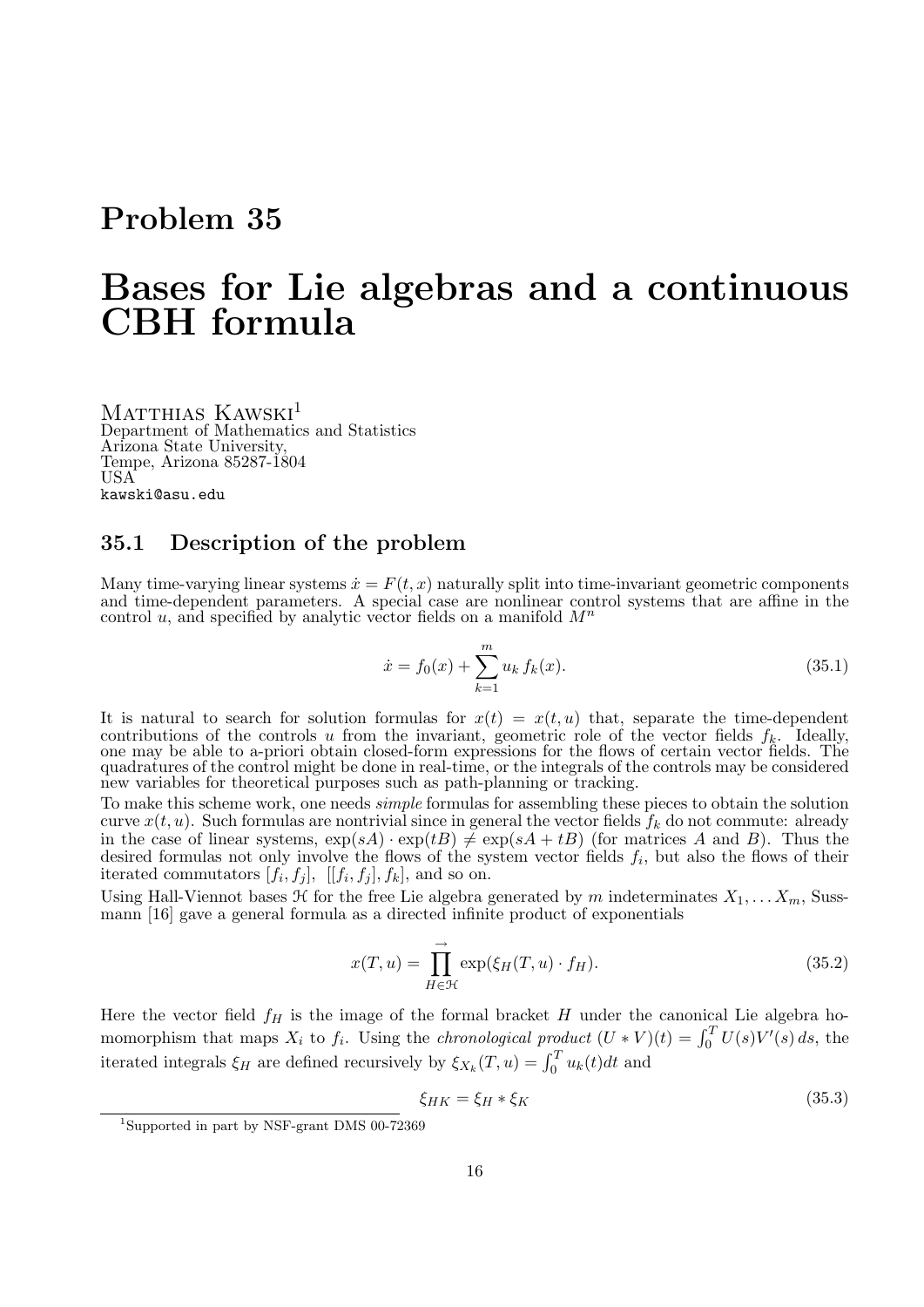if H, K, HK are Hall words and the *left factor* of K is not equal to H [9, 16]. (In the case of repeated left factors, the formula contains an additional factorial.)

An alternative to such infinite exponential product (in Lie group language: "coordinates of the 2<sup>nd</sup>  $kind$ ") is a single exponential of an infinite Lie series ("coordinates of the 1<sup>st</sup> kind").

$$
x(T, u) = \exp\left(\sum_{B \in \mathcal{B}} \zeta_B(T, u) \cdot f_B\right) \tag{35.4}
$$

It is straightforward to obtain explicit formulas for  $\zeta_B$  for some spanning sets B of the free Lie algebra [16], but much preferable are series that use bases B, and which, in addition, yield as simple formulas for  $\zeta_B$  as (35.3) does for  $\xi_H$ .

**Problem 1.** Construct bases  $\mathcal{B} = \{B_k : k \geq 0\}$  for the free Lie algebra on a finite number of generators  $X_1, \ldots, X_m$  such that the corresponding iterated integral functionals  $\zeta_B$  defined by (35.4) have simple formulas (similar to (35.3)), suitable for control applications (both analysis and design).

The formulae (35.4) and (35.2) arise from the "free control system" on the free associative algebra on  $m$  generators. Its universality means that its solutions map to solutions of specific systems  $(27.1)$ on  $M^{n}$  via the evaluation homomorphism  $X_i \mapsto f_i$ . However, the resulting formulas contain many redundant terms since the vector fields  $f_B$  are not linearly independent.

**Problem 2.** Provide an algorithm that generates for any finite collection of analytic vector fields  $\mathcal{F} = \{f_1, \ldots, f_m\}$  on  $M^n$  a basis for  $L(\tilde{f_1}, \ldots, f_m)$  together with effective formulas for associated iterated integral functionals.

Without loss of generality one may assume that the collection  $\mathcal F$  satisfies the Lie algebra rank condition. i.e.  $L(f_1, \ldots, f_m)(p) = T_pM$  at a specified initial point p. It makes sense to first consider special classes of systems F, e.g. which are such that  $L(f_1, \ldots, f_m)$  is finite, nilpotent, solvable, etc. The words simple and effective are not used in a technical sense in problems 1 and 2 (as in formal studies of computational complexity), but instead refer to comparison with the elegant formula (35.3), which has proven convenient for theoretical studies, numerical computation, and practical implementations.

#### 35.2 Motivation and history of the problem

Series expansions of solution to differential equations have a long history. Elementary Picard iteration of the *universal control system*  $S = \sum_{i=1}^{m} X_i u_i$  on the free associative algebra over  $\{X_1, \ldots, X_m\}$  yields the Chen Fliess series [2, 11, 21]. Other major tools are Volterra series, and the Magnus expansion [14], which groups the terms in a different way than the Fliess series. The main drawback of the Fliess series is that (unlike its exponential product expansion (35.2)) no finite truncation is the exact solution of any approximating system. A key innovation is the chronological calculus of 1970s Agrachev and Gamkrelidze [1]. However, it is generally not formulated using explicit bases.

The series and product expansions have manifold uses in control beyond simple computation of integral curves, and analysis of reachable sets (which includes controllability and optimality). These include state-space realizations of systems given in input-output operator form [8, 20], output tracking and path-planning. For the latter, express the target or reference trajectory in terms of the  $\xi$  or  $\zeta$ , now considered as coordinates of a suitably lifted system (e.g. free nilpotent) and invert the restriction of the map  $u \mapsto {\{\xi_B \colon B \in \mathcal{B}_N\}}$  or  $u \mapsto {\{\zeta_B \colon B \in \mathcal{B}_N\}}$  (for some finite subbasis  $\mathcal{B}_N$ ) to a finitely parameterized family of controls u, e.g. piecewise polynomial [7] or trigonometric polynomial [10, 17].

The Campbell-Baker-Hausdorff formula [18] is a classic tool to combine products of exponentials into a single exponential  $e^a e^b = e^{H(a,b)}$  where  $H(a,b) = a + b + \frac{1}{2}$  $\frac{1}{2}[a,b] + \frac{1}{12}[a,[a,b]] - \frac{1}{12}[b,[a,b] + \dots]$  It has been extensively used for designing piecewise constant control variations that generate high order tangent vectors to reachable sets, e.g. for deriving conditions for optimality. However, repeated use of the formula quickly leads to unwieldily expressions. The expansion (35.2) is the natural continuous analogue of the CBH formula – and the problem is to find the most useful form.

The uses of these expansions (35.2) and (35.4) extend far beyond control, as they apply to any dynamical systems that split into different interacting components. In particular, closely related techniques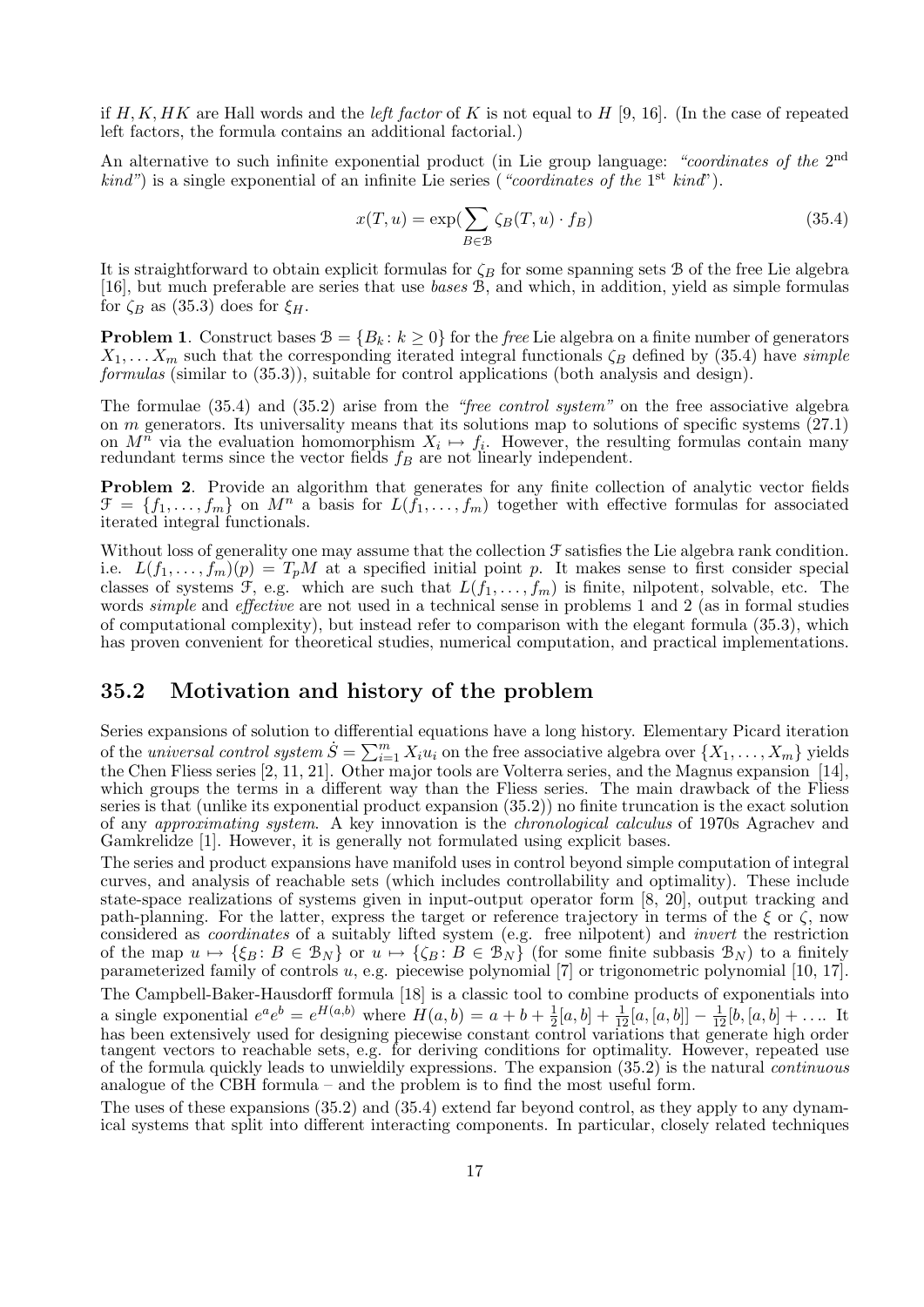have recently found much attention in numerical analysis. This started with a search for Runge-Kuttalike integration schemes such that the approximate solutions inherently satisfy algebraic constraints (e.g. conservation laws) imposed on the dynamical system [3]. Much effort has been devoted to optimize such schemes, in particular minimizing the number of costly function evaluations [16]. For a recent survey see [6]. Clearly the form (35.4) is most attractive as it requires the evaluation of only a single (computationally costly) exponential.

The general area of noncommuting formal power series admits both dynamical systems / analytic and purely algebraic / combinatorial approaches. Algebraically, underlying the expansions (35.2) and (35.4) is the Chen series [2], which is well known to be an exponential Lie series, compare [18], thus guaranteeing the existence of the alternative expansions

$$
\sum_{w \in Z^*} w \otimes w \stackrel{!}{=} \exp\left(\sum_{B \in \mathcal{B}} \zeta_B \otimes B\right) \stackrel{!}{=} \prod_{B \in \mathcal{B}}^{\rightarrow} \exp\left(\xi_B \otimes B\right) \tag{35.5}
$$

The first bases for free Lie algebras build on Hall's work in the 1930s on commutator groups. While several *other* bases (Lyndon, Sirsov) have been proposed in the sequel, Viennot [23] showed that they are all special cases of generalized Hall bases. Underlying their construction is a unique factorization principle, which in turn is closely related to Poincare-Birckhoff-Witt bases (of the universal enveloping algebra of a Lie algebra) and Lazard elimination. Formulas for the dual PBW bases  $\xi_B$  have been given by Schützenberger, Sussmann[16], Grossman, and Melancon and Reutenauer [15]. For an introductory survey see [11], while [15] elucidates the underlying Hopf algebra structure, and [18] is the principal technical reference for combinatorics of free Lie algebras.

### 35.3 Available related results

The direct expansion of the logarithm into a formal power series may be simplified using symmetrization [18, 16], but this still does not yield well-defined "coordinates" with respect to a basis.

Explicit, but quite *unattractive* formulas for the first 14 coefficients  $\zeta_H$  in the case of  $m = 2$  and a Hall basis are calculated in [10]. This calculation can be automated in a computer algebra system for terms of considerably higher order, but no apparent algebraic structure is discernible. These results suffice for some numerical purposes, but they don't provide much structural insight.

Several new algebraic structures introduced in [19] lead to systematic formulas for  $\zeta_B$  using spanning sets B that are smaller than those in [16], but are not bases. These formulas can be refined to apply to Hall-bases, but at the cost of loosing their simple structure. Further recent insights into the underlying algebraic structures may be found in [4, 13].

The introductory survey [11] lays out in elementary terms the close connections between Lazard elimination, Hall-sets, chronological products, and the particularly attractive formula (35.3). These intimate connections suggest that to obtain similarly attractive expressions for  $\zeta_B$  one may have to start from the very beginning by building bases for free Lie algebras that do not rely on recursive use of Lazard elimination. While it is desirable that any such new bases still restrict to bases of the homogeneous subspaces of the free Lie algebra, we suggest consider balancing the simplicity of the basis for the Lie algebra and structural simplicity of the formulas for the dual objects  $\zeta_B$ . In particular, consider bases whose elements are not necessarily Lie monomials, but possibly nontrivial linear combinations of iterated Lie brackets of the generators.

- [1] A. Agrachev and R. Gamkrelidze, "Chronological algebras and nonstationary vector fields", Journal Soviet Math., 17, pp. 1650–1675 (1979).
- [2] K. T. Chen, "Integration of paths, geometric invariants and a generalized Baker-Hausdorff formula", Annals of Mathematics, 65, pp. 163–178 (1957).
- [3] P. Crouch and R. Grossman, "The explicit computation of integration algorithms and first integrals for ordinary differential equations with polynomial coefficients using trees", Proc. Int. Symposium on Symbolic and Algebraic Computation, pp. 89-94, ACM Press (1992).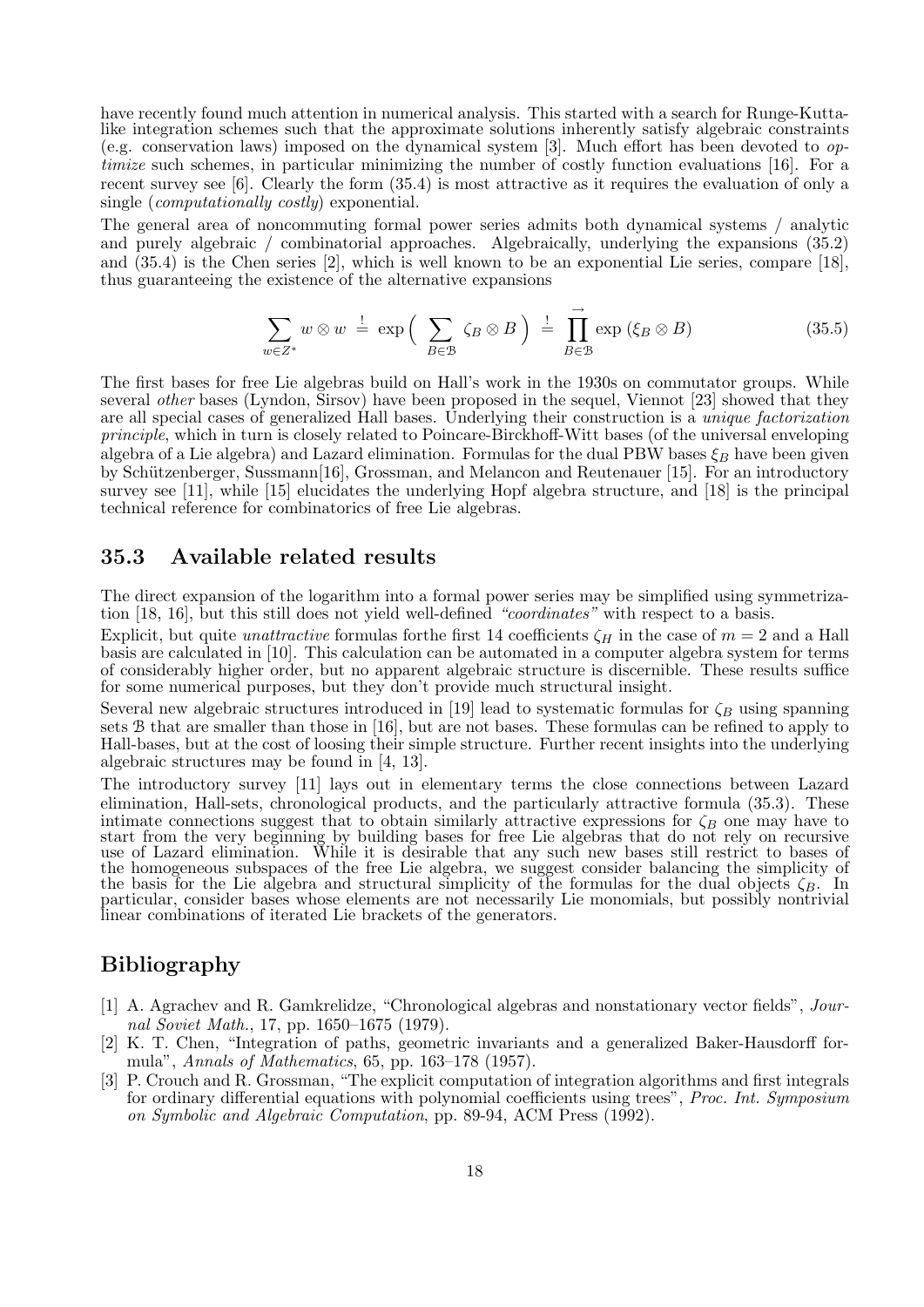- [4] A. Dzhumadil'daev, "Non-associative algebras without unit", Comm. Algebra (2002) (to appear).
- [5] M. Fliess, "Fonctionelles causales nonlinéaires et indeterminées noncommutatives", Bull. Soc. Math. France, 109, pp. 3–40 (1981).
- [6] A. Iserles, "Expansions that grow on trees", Notices AMS, 49, pp. 430-440 (2002).
- [7] G. Jacob, "Motion planning by piecewise constant or polynomial inputs", Proc. NOLCOS, Bordeaux (1992).
- [8] B. Jakubczyk, "Convergence of power series along vector fields and their commutators; a Cartan-Kähler type theorem," Ann. Polon. Math., 74, pp. 117-132, (2000).
- [9] M. Kawski and H. J. Sussmann "Noncommutative power series and formal Lie-algebraic techniques in nonlinear control theory", in: Operators, Systems, and Linear Algebra, U. Helmke, D. Prätzel-Wolters and E. Zerz, eds., pp. 111–128, Teubner (1997).
- [10] M. Kawski, "Calculating the logarithm of the Chen Fliess series", Proc. MTNS, Perpignan (2000).
- [11] M. Kawski, "The combinatorics of nonlinear controllability and noncommuting flows", Lecture Notes series of the Abdus Salam ICTP (2001).
- [12] G. Lafferriere and H. Sussmann, "Motion planning for controllable systems without drift", Proc. Int. Conf. Robot. Automat., pp. 1148–1153 (1991).
- [13] J.-L. Loday and T. Pirashvili, "Universal enveloping algebras of Leibniz algebras and (co)homology", Math. Annalen, 196, pp. 139–158 (1993).
- [14] W. Magnus, "On the exponential solution of differential equations for a linear operator" Comm. Pure Appl. Math., VII, pp. 649–673 (1954).
- [15] G. Melançon and C. Reutenauer, "Lyndon words, free algebras and shuffles", *Canadian J. Math.*, XLI, pp. 577–591 (1989).
- [16] H. Munthe-Kaas and B. Owren, "Computations in a free Lie algebra", Royal Soc.London Philos.Trans.Ser.A Math.Phys.Eng.Sci., 357, pp. 957–982 (1999).
- [17] R. Murray and S. Sastry, "Nonholonomic path planning: steering with sinusoids", IEEE Trans.Aut.Control, 38, pp. 700–716 (1993).
- [18] C. Reutenauer, "Free Lie algebras", (1993), Oxford (Clarendon Press).
- [19] E. Rocha, "On computataion of the logarithm of the Chen-Fliess series for nonlinear systems", Proc. NCN, Sheffield (2001).
- [20] E. Sontag and Y. Wang, ""Orders of input/output differential equations and state space dimensions," SIAM J. Control and Optimization, 33, pp. 1102-1126 (1995).
- [21] H. Sussmann, "Lie brackets and local controllability: a sufficient condition for scalar-input systems", *SIAM J. Cntrl. & Opt.*, 21, pp. 686–713 (1983).
- [22] H. Sussmann, "A product expansion of the Chen series", Theory and Applications of Nonlinear Control Systems, C. I. Byrnes and A. Lindquist eds., Elsevier, North-Holland (1986), 323–335.
- [23] G. Viennot, "Algèbres de Lie Libres et Monoïdes Libres", Lecture Notes Math., 692, Springer, Berlin, (1978).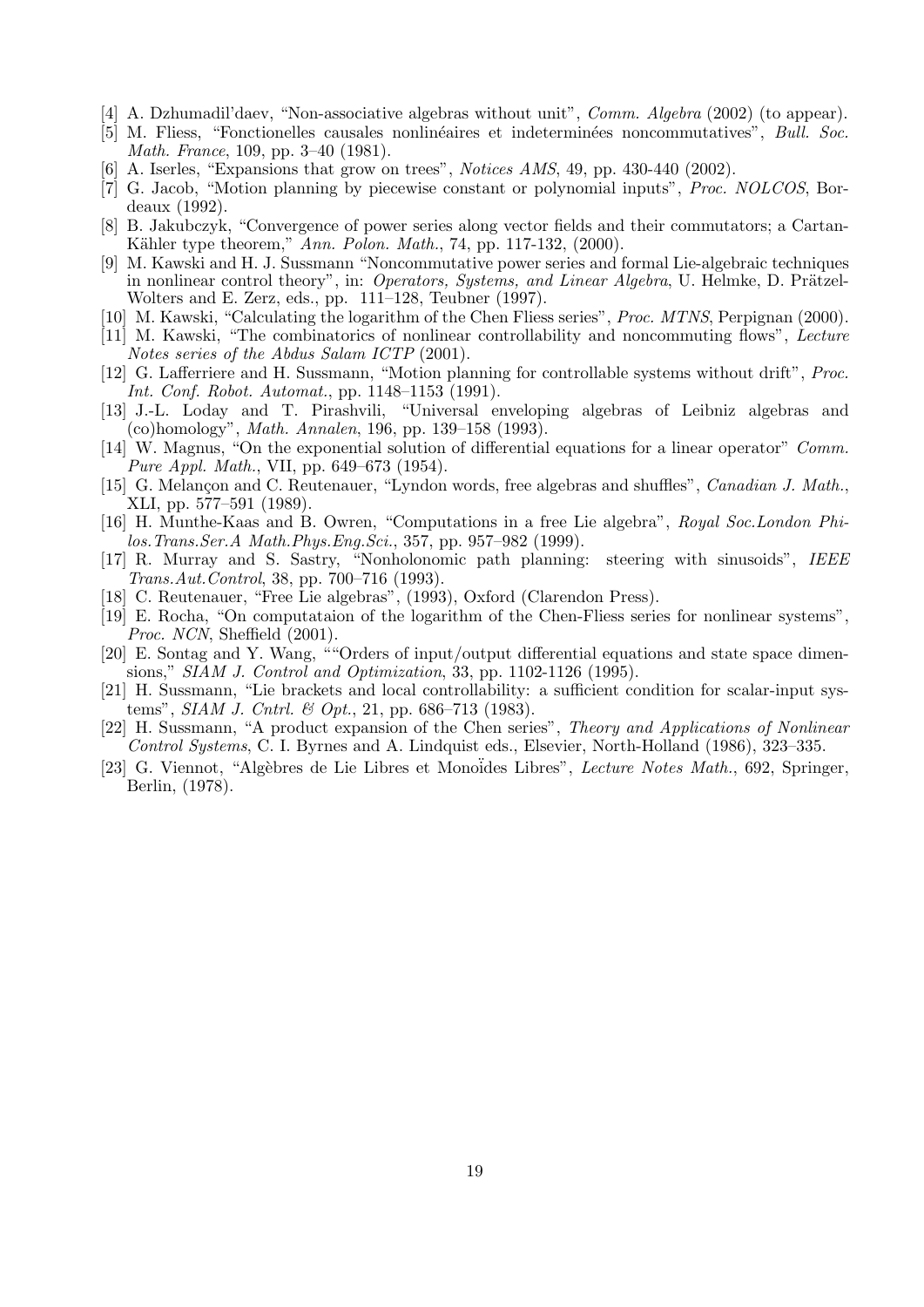# Vector-valued quadratic forms in control theory

Francesco Bullo Coordinated Science Laboratory University of Illinois Urbana-Champaign, IL 61801 USA bullo@uiuc.edu

JORGE CORTÉS Systems, Signals and Control University of Twente Enschede, 7500 AE The Netherlands j.cortesmonforte@utwente.nl

Andrew D. Lewis Mathematics & Statistics Queen's University Kingston, ON K7L 3N6 Canada andrew@mast.queensu.ca

SONIA MARTÍNEZ Institute of Mathematics & Physics High Council of Scientific Research Madrid, 28006 Spain s.martinez@imaff.cfmac.csic.es

#### 10.1 Problem statement and historical remarks

For finite dimensional R-vector spaces U and V we consider a symmetric bilinear map  $B: U \times U \to V$ . This then defines a quadratic map  $Q_B: U \to V$  by  $Q_B(u) = B(u, u)$ . Corresponding to each  $\lambda \in V^*$ is a R-valued quadratic form  $\lambda Q_B$  on U defined by  $\lambda Q_B(u) = \lambda \cdot Q_B(u)$ . B is definite if there exists  $\lambda \in V^*$  so that  $\lambda Q_B$  is positive-definite. B is *indefinite* if for each  $\lambda \in V^* \setminus \text{ann}(\text{image}(Q_B))$ ,  $\lambda Q_B$  is neither positive nor negative-semidefinite, where ann denotes the annihilator.

Given a symmetric bilinear map  $B: U \times U \rightarrow V$ , the problems we consider are as follows.

- 1. Find necessary and sufficient conditions characterizing when  $Q_B$  is surjective.
- 2. If  $Q_B$  is surjective and  $v \in V$ , design an algorithm to find a point  $u \in Q_B^{-1}$  $B^{-1}(v).$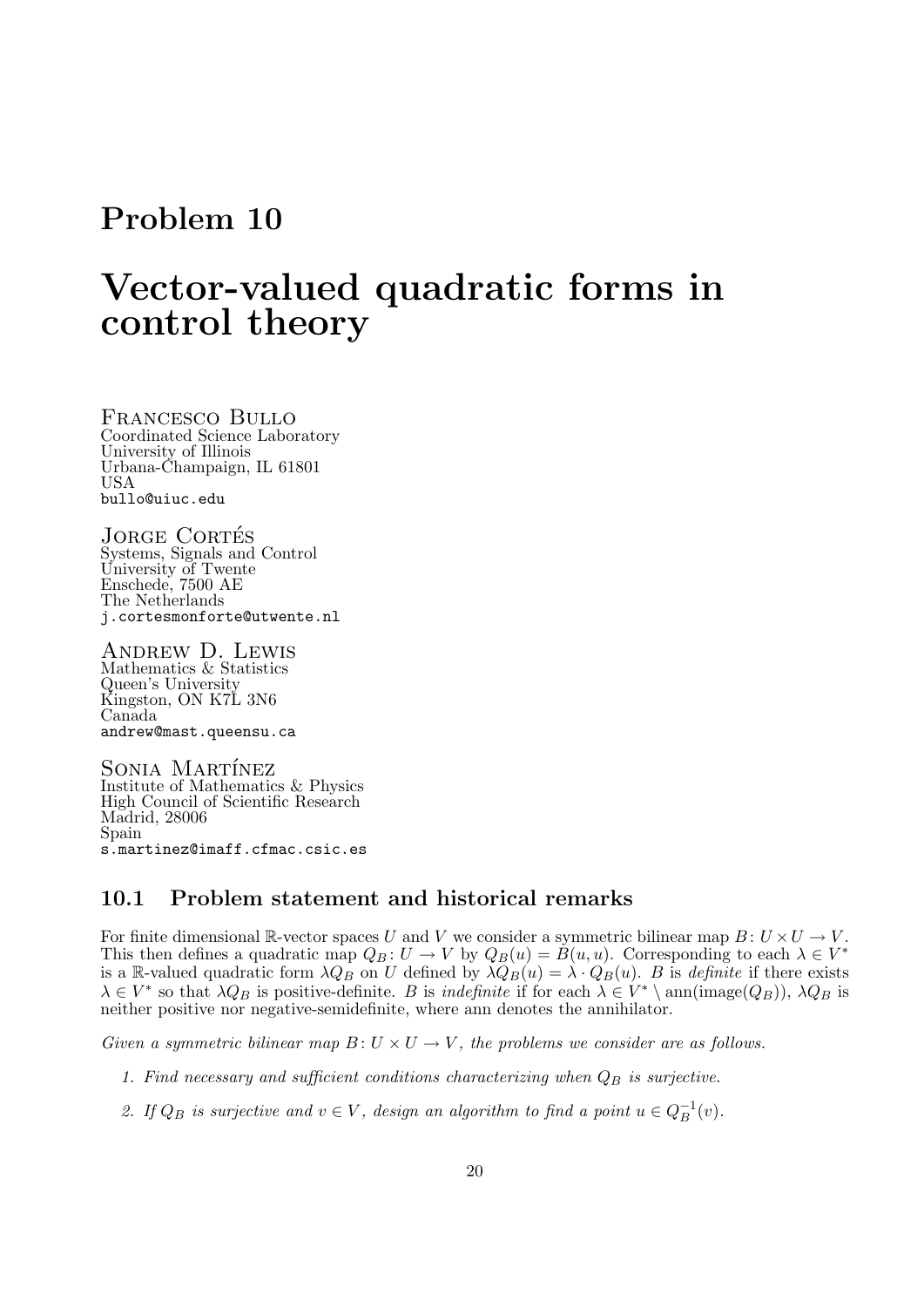#### 3. Find necessary and sufficient conditions to determine when B is indefinite.

¿From the computational point of view, the first two questions are the more interesting ones. Both can be shown to be NP-complete, whereas the third one can be recast as a semidefinite programming problem.<sup>1</sup> Actually, our main interest is in a geometric characterization of these problems. Section  $10.4$ below constitutes an initial attempt to unveil the essential geometry behind these questions. By understanding the geometry of the problem properly, one may be lead to simple characterizations like the one presented in Proposition 3, which turn out to be checkable in polynomial time for certain clases of quadratic mappings.

Before we comment on how our problem impinges on control theory, let us provide some historical context for it as a purely mathematical one. The classification of  $\mathbb{R}$ -valued quadratic forms is well understood. However, for quadratic maps taking values in vector spaces of dimension two or higher, the classification problem becomes more difficult. The theory can be thought of as beginning with the work of Kronecker, who obtained a finite classification for pairs of symmetric matrices. For three or more symmetric matrices, that the classification problem has an uncountable number of equivalence classes for a given dimension of the domain follows from the work of Kac [12]. For quadratic forms, in a series of papers Dines (see [8] and references cited therein) investigated conditions when a finite collection of R-valued quadratic maps were simultaneously positive-definite. The study of vector-valued quadratic maps is ongoing. A recent paper is [13], to which we refer for other references.

#### 10.2 Control theoretic motivation

Interestingly and perhaps not obviously, vector-valued quadratic forms come up in a variety of places in control theory. We list a few of these here.

**Optimal control:** Agračhev [2] explicitly realises second-order conditions for optimality in terms of vector-valued quadratic maps. The geometric approach leads naturally to the consideration of vector-valued quadratic maps, and here the necessary conditions involve definiteness of these maps. Agračhev and Gamkrelidze  $[1, 3]$  look at the map  $\lambda \mapsto \lambda Q_B$  from  $V^*$  into the set of vector-valued quadratic maps. Since  $\lambda Q_B$  is a R-valued quadratic form, one can talk about its *index* and *rank* (the number of −1's and nonzero terms, respectively, along the diagonal when the form is diagonalised). In [1, 3] the topology of the surfaces of constant index of the map  $\lambda \mapsto \lambda Q_B$  is investigated.

Local controllability: The use of vector-valued quadratic forms arises from the attempt to arrive at feedback-invariant conditions for controllability. Basto-Gonçalves [6] gives a second-order sufficient condition for local controllability, one of whose hypotheses is that a certain vector-valued quadratic map be indefinite (although the condition is not stated in this way). This condition is somewhat refined in [11], and a necessary condition for local controllability is also given. Included in the hypotheses of the latter is the condition that a certain vector-valued quadratic map be definite.

Control design via power series methods and singular inversion: Numerous control design problems can be tackled using power series and inversion methods. The early references [5, 9] show how to solve the optimal regulator problem and the recent work in [7] proposes local steering algorithms. These strong results apply to linearly controllable systems, and no general methods are yet available under only second-order sufficient controllability conditions. While for linearly controllable systems the classic inverse function theorem suffices, the key requirement for second-order controllable systems is the ability to check surjectivity and compute an inverse function for certain vector-valued quadratic forms.

**Dynamic feedback linearisation:** In [14] Sluis gives a necessary condition for the dynamic feedback linearisation of a system

$$
\dot{x} = f(x, u), \quad x \in \mathbb{R}^n, \ u \in \mathbb{R}^m.
$$

The condition is that for each  $x \in \mathbb{R}^n$ , the set  $D_x = \{f(x, u) \in T_x \mathbb{R}^n | u \in \mathbb{R}^m\}$  admits a *ruling*, that is, a foliation of  $D_x$  by lines. Some manipulations with differential forms turns this necessary condition

 $^1\rm{We}$  thank an anonymous referee for these observations.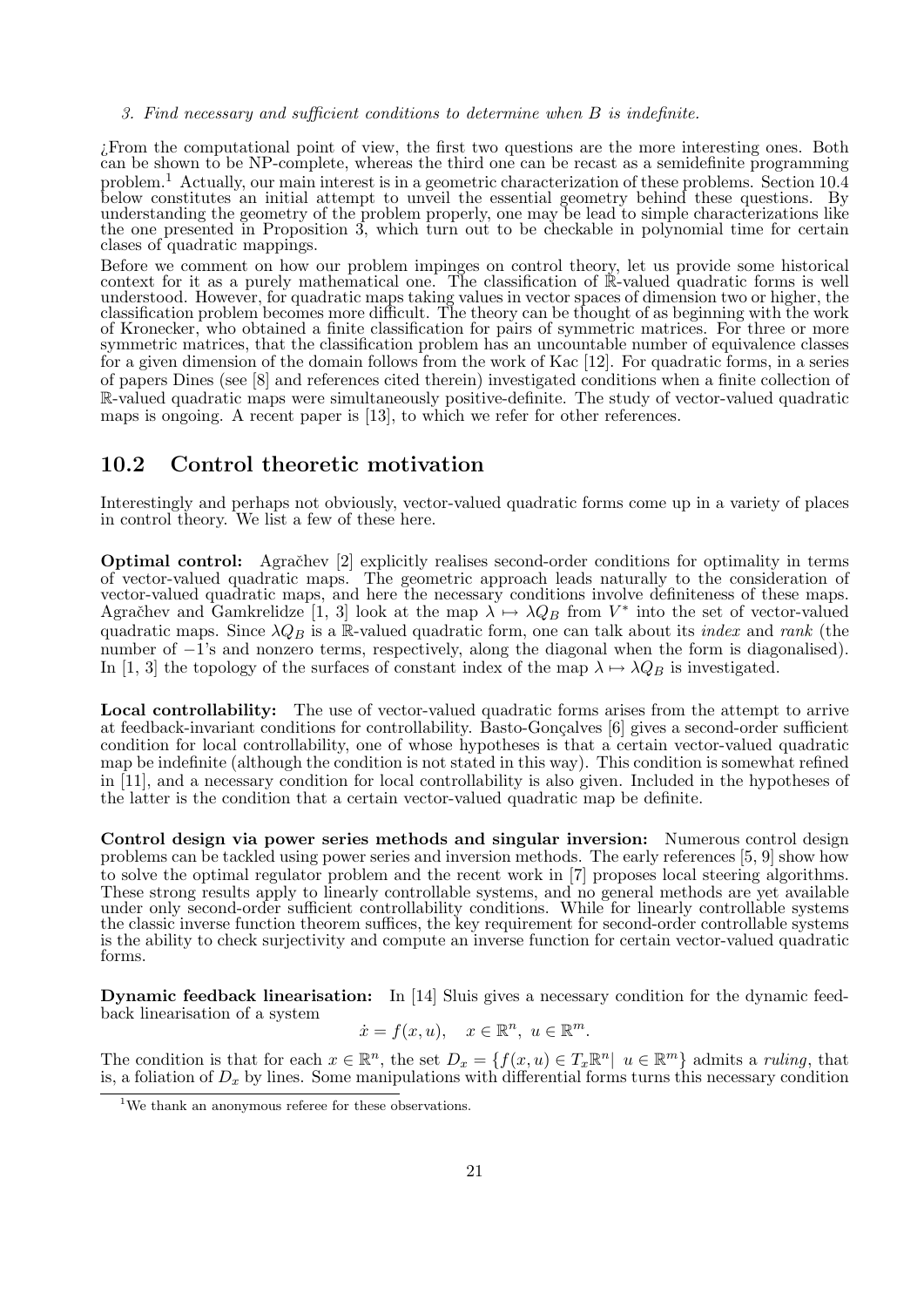into one involving a symmetric bilinear map B. The condition, it turns out, is that  $Q_R^{-1}$  $B^{-1}(0) \neq \{0\}.$ This is shown by Agračhev [1] to generically imply that  $Q_B$  is surjective.

#### 10.3 Known results

Let us state a few results along the lines of our problem statement that are known to the authors. The first is readily shown to be true (see [11] for the proof). If X is a topological space with subsets  $A \subset S \subset X$ , we denote by  $\text{int}_S(A)$  the interior of A relative to the induced topology on S. If  $S \subset V$ ,  $aff(S)$  and conv(S) denote, respectively, the affine hull and the convex hull of S.

**Proposition 1** Let  $B: U \times U \rightarrow V$  be a symmetric bilinear map with U and V finite-dimensional. The following statements hold:

- (i) B is indefinite if and only if  $0 \in \text{int}_{\text{aff}(\text{image}(O_B))}(\text{conv}(\text{image}(Q_B)))$ ;
- (ii) B is definite if and only if there exists a hyperplane  $P \subset V$  so that image( $Q_B$ )  $\cap P = \{0\}$  and so that image( $Q_B$ ) lies on one side of P;
- (iii) if  $Q_B$  is surjective then B is indefinite.

The converse of (iii) is false. The quadratic map from  $\mathbb{R}^3$  to  $\mathbb{R}^3$  defined by  $Q_B(x, y, z) = (xy, xz, yz)$ may be shown to be indefinite but not surjective.

Agračhev and Sarychev [4] prove the following result. We denote by  $\text{ind}(Q)$  the index of a quadratic map  $Q: U \to \mathbb{R}$  on a vector space U.

**Proposition 2** Let  $B: U \times U \rightarrow V$  be a symmetric bilinear map with V finite-dimensional. If  $\text{ind}(\lambda Q_B) \geq \dim(V)$  for any  $\lambda \in V^* \setminus \{0\}$  then  $Q_B$  is surjective.

This sufficient condition for surjectivity is not necessary. The quadratic map from  $\mathbb{R}^2$  to  $\mathbb{R}^2$  given by  $Q_B(x, y) = (x^2 - y^2, xy)$  is surjective, but does not satisfy the hypotheses of Proposition 2.

#### 10.4 Problem simplification

One of the difficulties with studying vector-valued quadratic maps is that they are somewhat difficult to get ones hands on. However, it turns out to be possible to simplify their study by a reduction to a rather concrete problem. Here we describe this process, only sketching the details of how to go from<br>a given symmetric bilinear map  $B: U \times U \to V$  to the reformulated end problem. We first simplify the problem by imposing an inner product on  $U$  and choosing an orthonormal basis so that we may take  $U = \mathbb{R}^n$ .

We let  $\text{Sym}_n(\mathbb{R})$  denote the set of symmetric  $n \times n$  matrices with entries in  $\mathbb{R}$ . On  $\text{Sym}_n(\mathbb{R})$  we use the canonical inner product

$$
\langle \mathbf{A}, \mathbf{B} \rangle = \text{tr}(\mathbf{A}\mathbf{B}).
$$

We consider the map  $\pi: \mathbb{R}^n \to \text{Sym}_n(\mathbb{R})$  defined by  $\pi(\bm{x}) = \bm{x} \bm{x}^t$ , where <sup>t</sup> denotes transpose. Thus the image of  $\pi$  is the set of symmetric matrices of rank at most one. If we identify  $Sym_n(\mathbb{R}) \simeq \mathbb{R}^n \otimes \mathbb{R}^n$ , then  $\pi(x) = x \otimes x$ . Let  $K_n$  be the image of  $\pi$  and note that it is a cone of dimension n in  $\text{Sym}_n(\mathbb{R})$ having a singularity only at its vertex at the origin. Furthermore,  $K_n$  may be shown to be a subset of the hypercone in  $Sym_n(\mathbb{R})$  defined by those matrices  $A$  in  $Sym_n(\mathbb{R})$  forming angle  $arccos(\frac{1}{n})$  with the identity matrix. Thus the ray from the origin in  $Sym_n(\mathbb{R})$  through the identity matrix is an axis for the cone  $K_N$ . In algebraic geometry, the image of  $K_n$  under the projectivisation of  $\text{Sym}_n(\mathbb{R})$  is known as the Veronese surface [10], and as such is well-studied, although perhaps not along lines that bear directly on the problems of interest in this article.

We now let  $B: \mathbb{R}^n \times \mathbb{R}^n \to V$  be a symmetric bilinear map with V finite-dimensional. Using the universal mapping property of the tensor product, B induces a linear map  $\tilde{B}$ : Sym<sub>n</sub>( $\mathbb{R}$ )  $\simeq \mathbb{R}^n \otimes \mathbb{R}^n \to V$ with the property that  $\tilde{B} \circ \pi = B$ . The dual of this map gives an injective linear map  $\tilde{B}^* \colon V^* \to$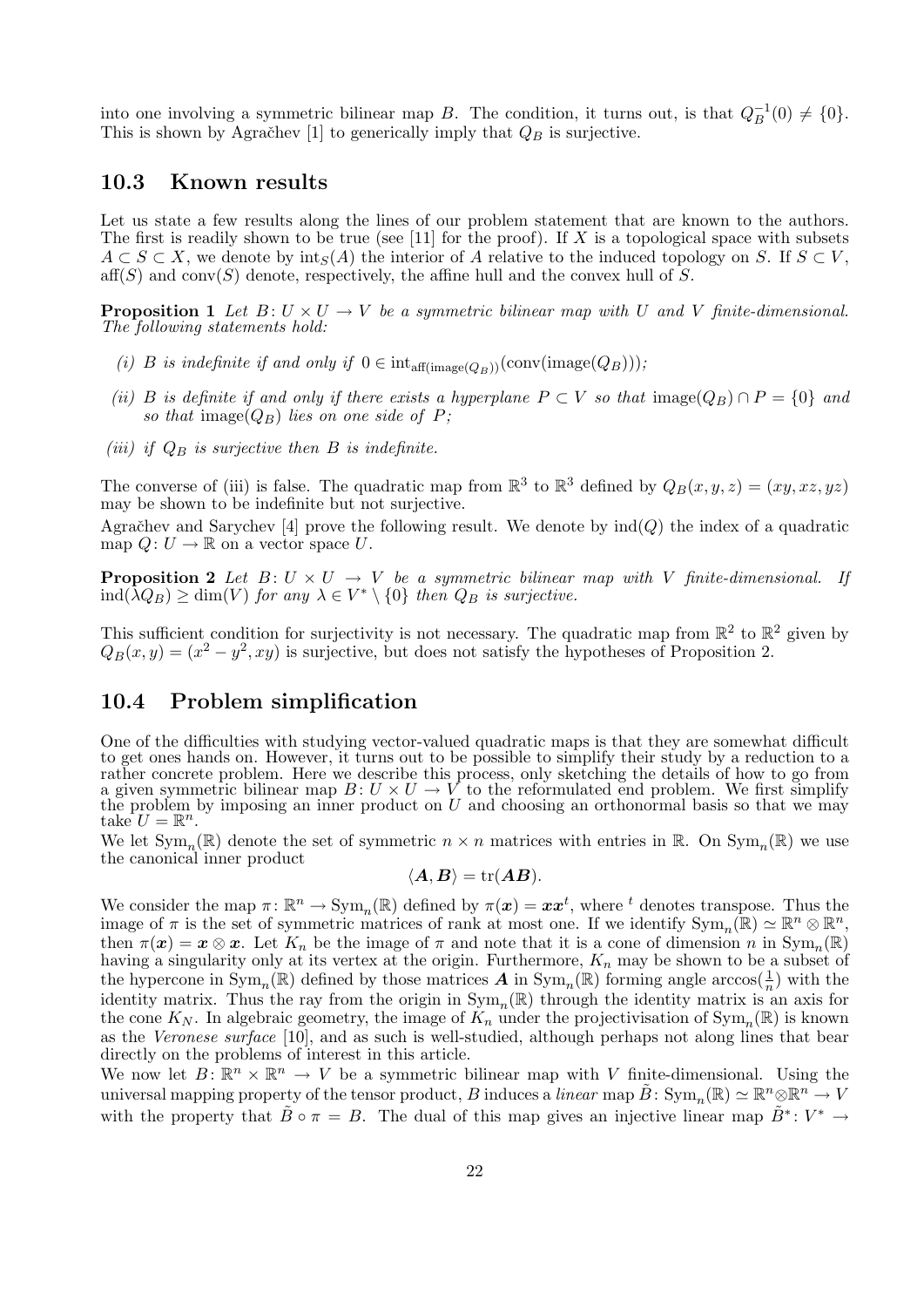$\text{Sym}_n(\mathbb{R})$  (here we assume that the image of B spans V). By an appropriate choice of inner product on V one can render the embedding  $\tilde{B}^*$  an isometric embedding of V in  $\text{Sym}_n(\mathbb{R})$ . Let us denote by  $L_B$ the image of V under this isometric embedding. One may then show that with these identifications, the image of  $Q_B$  in V is the orthogonal projection of  $K_n$  onto the subspace  $L_B$ . Thus we reduce the problem to one of orthogonal projection of a canonical object,  $K_n$ , onto a subspace in  $Sym_n(\mathbb{R})!$  To simplify things further, we decompose  $L_B$  into a component along the identity matrix in  $Sym_n(\mathbb{R})$ and a component orthogonal to the identity matrix. However, the matrices orthogonal to the identity are readily seen to simply be the traceless  $n \times n$  symmetric matrices. Using our picture of  $K_n$  as a subset of a hypercone having as an axis the ray through the identity matrix, we see that questions of surjectivity, indefiniteness, and definiteness of  $B$  impact only on the projection of  $K_n$  onto that component of  $L_B$  orthogonal to the identity matrix.

The following summarises the above discussion.

The problem of studying the image of a vector-valued quadratic form can be reduced to studying the orthogonal projection of  $K_n \subset \text{Sym}_n(\mathbb{R})$ , the unprojectivised Veronese surface, onto a subspace of the space of traceless symmetric matrices.

This is, we think, a beautiful interpretation of the study of vector-valued quadratic mappings, and will surely be a useful formulation of the problem. For example, with it one easily proves the following result.

**Proposition 3** If  $dim(U) = dim(V) = 2$  with B:  $U \times U \rightarrow V$  a symmetric bilinear map, then  $Q_B$  is surjective if and only if B is indefinite.

- [1] A. A. Agračhev. The topology of quadratic mappings and Hessians of smooth mappings. J. Soviet Math., 49(3):990–1013, 1990.
- [2] A. A. Agračhev. Quadratic mappings in geometric control theory. *J. Soviet Math.*, 51(6):2667– 2734, 1990.
- [3] A. A. Agračhev and R. V. Gamkrelidze. Quadratic mappings and vector functions: Euler characteristics of level sets. J. Soviet Math., 55(4):1892–1928, 1991.
- [4] A. A. Agračhev and A. V. Sarychev. Abnormal sub-Riemannian geodesics: Morse index and rigidity. Ann. Inst. H. Poincaré. Anal. Non Linéaire,  $13(6)$ :635–690, 1996.
- [5] E. G. Al'brekht. On the optimal stabilization of nonlinear systems. J. Appl. Math. and Mech., 25:1254–1266, 1961.
- [6] J. Basto-Gonçalves. Second-order conditions for local controllability. Systems Control Lett., 35(5):287–290, 1998.
- [7] W. T. Cerven and F. Bullo. Constructive controllability algorithms for motion planning and optimization. Preprint, November 2001.
- [8] L. L. Dines. On linear combinations of quadratic forms. Bull. Amer. Math. Soc. (N.S.), 49:388– 393, 1943.
- [9] A. Halme. On the nonlinear regulator problem. *J. Optim. Theory Appl.*,  $16(3-4):255-275$ , 1975.
- [10] J. Harris. Algebraic Geometry: A First Course. Number 133 in Graduate Texts in Mathematics. Springer-Verlag, New York-Heidelberg-Berlin, 1992.
- [11] R. M. Hirschorn and A. D. Lewis. Geometric local controllability: Second-order conditions. Preprint, February 2002.
- [12] V. G. Kac. Root systems, representations of quivers and invariant theory. In Invariant theory, number 996 in Lecture Notes in Mathematics, pages 74–108. Springer-Verlag, New York-Heidelberg-Berlin, 1983.
- [13] D. B. Leep and L. M. Schueller. Classification of pairs of symmetric and alternating bilinear forms. Exposition. Math., 17(5):385–414, 1999.
- [14] W. M. Sluis. A necessary condition for dynamic feedback linearization. Systems Control Lett., 21(4):277–283, 1993.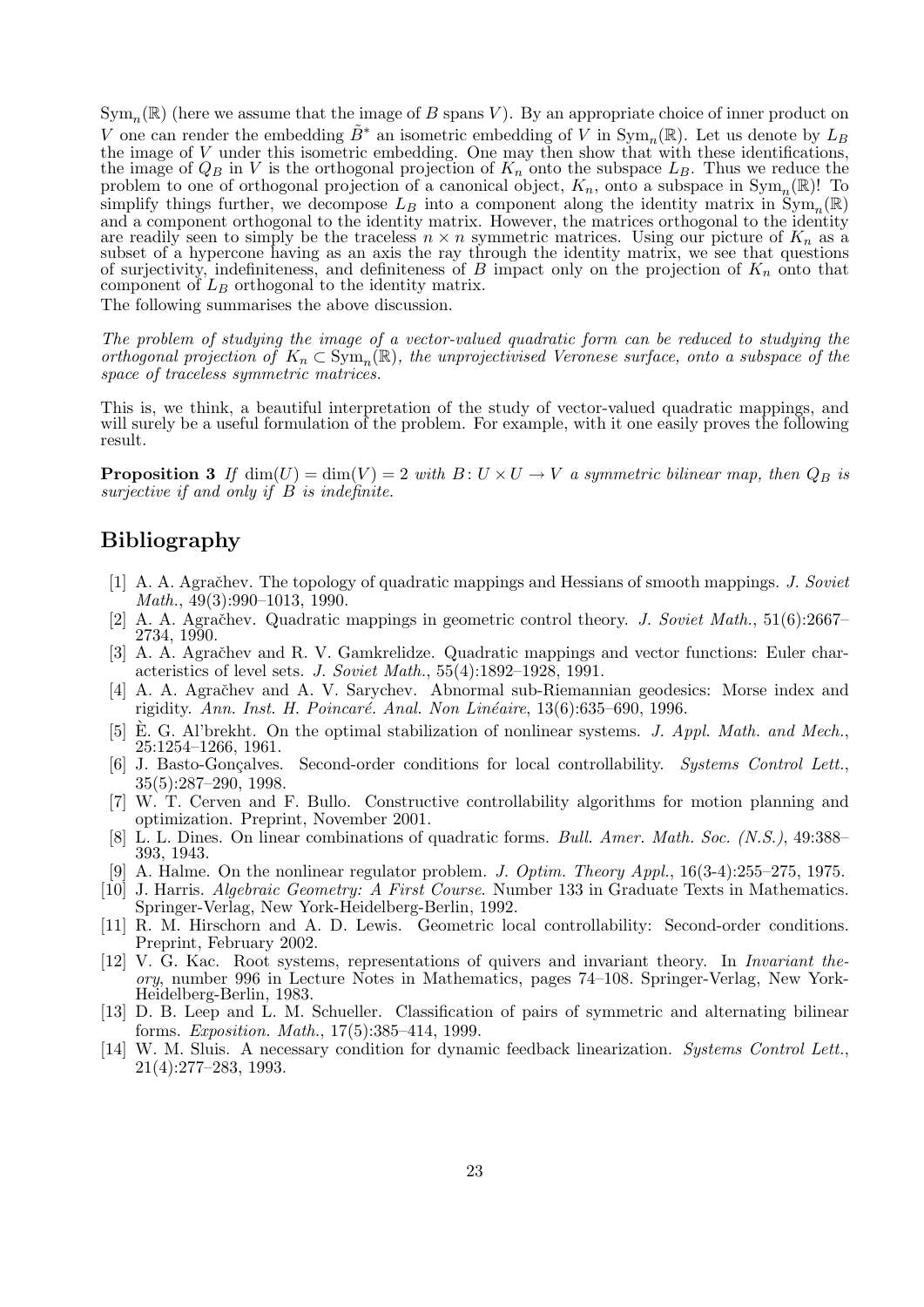# On error of estimation and minimum of cost for wide band noise driven systems

Agamirza E. Bashirov Department of Mathematics Eastern Mediterranean University Mersin 10 Turkey agamirza.bashirov@emu.edu.tr

## 4.1 Description of the problem

The suggested open problem concerns the error of estimation and the minimum of the cost in the filtering and optimal control problems for a partially observable linear system corrupted by wide band noise processes.

The recent results allow to construct a wide band noise process in a certain integral form on the basis of its autocovariance function and design the optimal filter and the optimal control for a partially observable linear system corrupted by such wide band noise processes. Moreover, explicit formulae for the error of estimation and for the minimum of the cost have been obtained. But, the information about wide band noise contained in its autocovariance function is incomplete. Hence, every autocovariance function generates infinitely many wide band noise processes represented in the integral form. Consequently, the error of estimation and the minimum of the cost mentioned above are for a sample wide band noise process corresponding to the given autocovariance function.

The following problem arises: given an autocovariance function, what are the least upper and greatest lower bounds of the respective error of estimation and the respective minimum of the cost? What are the distributions of the error of estimation and the minimum of the cost? What are the parameters of the wide band noise process producing the average error and the average minimum of the cost?

## 4.2 Motivation and history of the problem

The modern stochastic optimal control and filtering theories use white noise driven systems. The results such as the separation principle and the Kalman-Bucy filtering are based on the white noise model. In fact, white noise being a mathematical idealization gives only an approximate description of real noise. In some fields the parameters of real noise are near to the parameters of white noise and, so, the mathematical methods of control and filtering for white noise driven systems can be satisfactorily applied to them. But in many fields white noise is a crude approximation to real noise. Consequently, the theoretical optimal controls and the theoretical optimal filters for white noise driven systems become not optimal and, indeed, might be quite far from being optimal. It becomes important to develop the control and estimation theories for the systems driven by noise models which describe real noise more adequately. Such noise model is the wide band noise model.

The importance of wide band noise processes was mentioned by Fleming and Rishel [1]. An approach to wide band noise based on the approximations by white noise was used in Kushner [2]. Another approach to wide band noise based on representation in a certain integral form was suggested in [3] and its applications to space engineering and gravimetry was discussed in [4, 5]. Filtering, smoothing and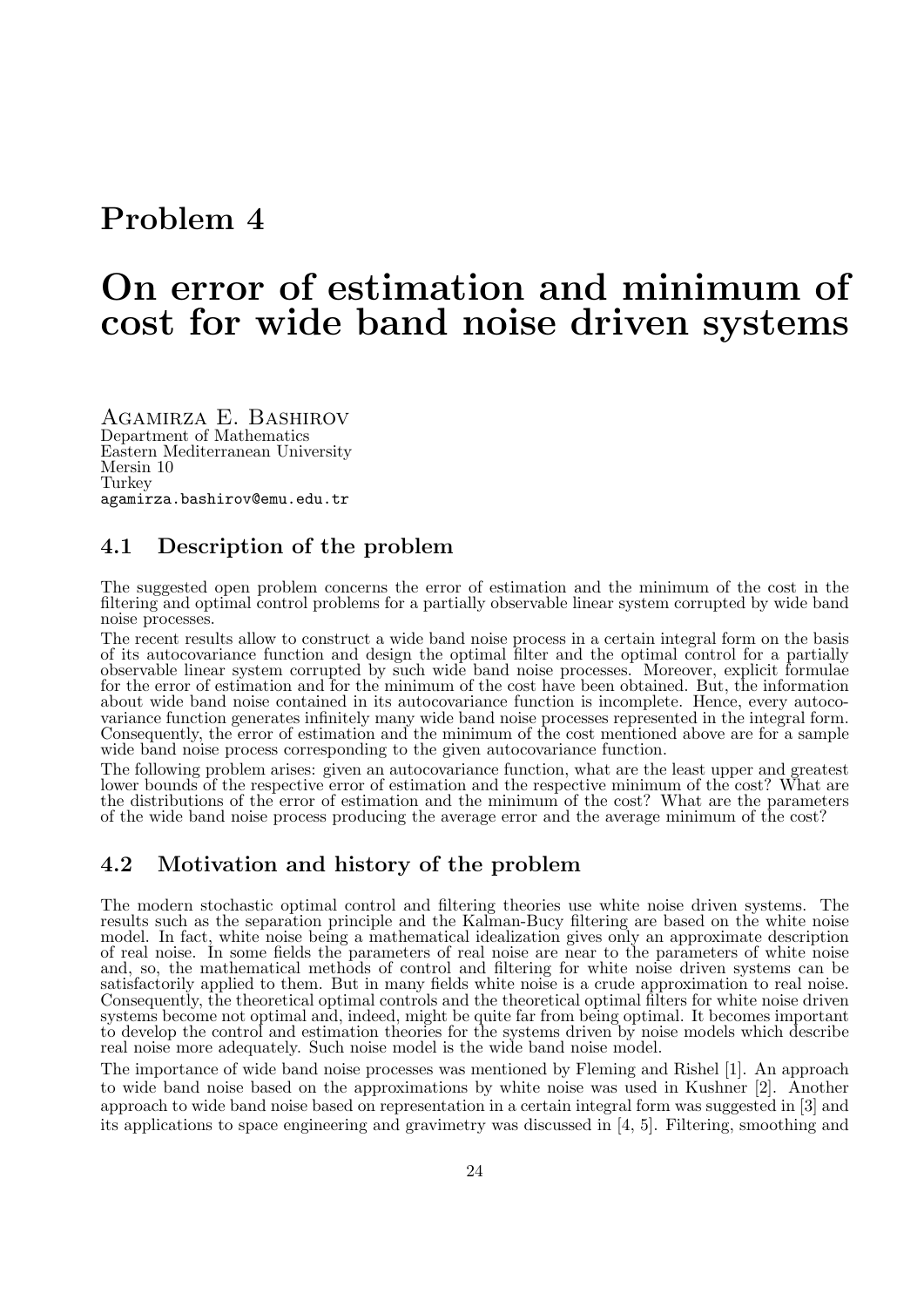prediction results for wide band noise driven linear systems are obtained in [3, 6]. The proofs in [3, 6] are given through the duality principle and, technically, they are routine making further developments in the theory difficult. More handle technique based on the reduction of a wide band noise driven system to a white noise driven system was developed in [7, 8, 9]. This technique allows to find the explicit formulae for the optimal filter and for the optimal control as well as for the error of estimation and for the minimum of the cost in the filtering and optimal control problems for a wide band noise driven linear system. In particular, the open problem described here was originally formulated in [9].

#### 4.3 Available results and discussion

The random process  $\varphi$  with the property cov  $(\varphi(t+s), \varphi(t)) = \lambda(t,s)$  if  $0 \le s < \varepsilon$  and cov  $(\varphi(t+s), \varphi(t))$  $(s), \varphi(t) = 0$  if  $s \geq \varepsilon$ , where  $\varepsilon > 0$  is a small value and  $\lambda$  is a nonzero function, is called a *wide band* noise process and it is said to be stationary (in wide sense) if the function  $\lambda$  (called the *autocovatiance* function of  $\varphi$ ) depends only on s (see Fleming and Rishel [1]).

Starting from the autocovariance function  $\lambda$ , one can construct the respective wide band noise process  $\varphi$  in the integral form

$$
\varphi(t) = \int_{-\min(t,\varepsilon)}^{0} \phi(\theta) w(t+\theta) d\theta, \ t \ge 0,
$$
\t(4.1)

where w is a white noise process with  $\text{cov}(w(t), w(s)) = \delta(t - s)$ ,  $\delta$  is the Dirac's delta-function,  $\varepsilon > 0$ and  $\phi$  is a solution of the equation

$$
\int_{-\varepsilon}^{-s} \phi(\theta)\phi(\theta+s) \, d\theta = \lambda(s), \ 0 \le s \le \varepsilon. \tag{4.2}
$$

The solution  $\varphi$  of (4.2) is called a *relaxing function*. Since in (4.2)  $\phi$  has only one variable the process  $\varphi$  from (4.1) is stationary in wide sense (except small time interval  $[0, \varepsilon]$ ). The following theorem from [8,9] is crucial for the proposed problem.

**Theorem** Let  $\varepsilon > 0$  and let  $\lambda$  be a continuous real-valued function on  $[0, \varepsilon]$ . Define the function  $\lambda_0$  as the even extension of  $\lambda$  to the real line vanishing outside of  $[-\varepsilon, \varepsilon]$  and assume that  $\lambda_0$  is a positive definite function with  $\mathfrak{F}(\lambda_0)^{1/2} \in L_2(-\infty,\infty)$  where  $\mathfrak{F}(\lambda_0)$  is the Fourier transformation of  $\lambda_0$ . Then there exists an infinite number of solutions of the equation (4.2) in the space  $L_2(-\varepsilon,0)$  if  $\lambda$  is a nonzero function a.e. on  $[-\varepsilon, 0]$ .

The nonuniqueness of solution of the equation (4.2) demonstrates that the covariance function  $\lambda$  does not provide complete information about the respective wide band noise process  $\varphi$ . Therefore, for given  $\lambda$ , a sample solution  $\phi$  of (4.2) generates the random process  $\varphi$  in the form (4.1) that could be considered as a less or more adequate model of real noise. In order to make a reasonable decision about relaxing function, one of the ways is studying the distributions of the error of estimation and the minimum of the cost in filtering and control problems, finding the average error and the average minimum and identifying the relaxing function  $\phi$  producing these average values. For this, the explicit formulae from [7, 8, 9] (they are not given here because of the length) can be used to investigate the problem analytically or numerically. Also, the proof of Theorem ?? from [8, 9] can be useful for construction different solutions of the equation (4.2).

Finally, note that in a partially observable system both the state (signal) and the observations may be disturbed by wide band noise processes. Hence, the suggested problem concerns both these cases and their combination as well.

- [1] W.H.Fleming and R.W.Rishel, Deterministic and Stochastic Optimal Control, New York, Springer Verlag, 1975, p. 126.
- [2] H.J.Kushner, Weak Convergence Methods and Singularly Perturbed Stochastic Control and Filtering Problems, Boston, Birkhäuser, 1990.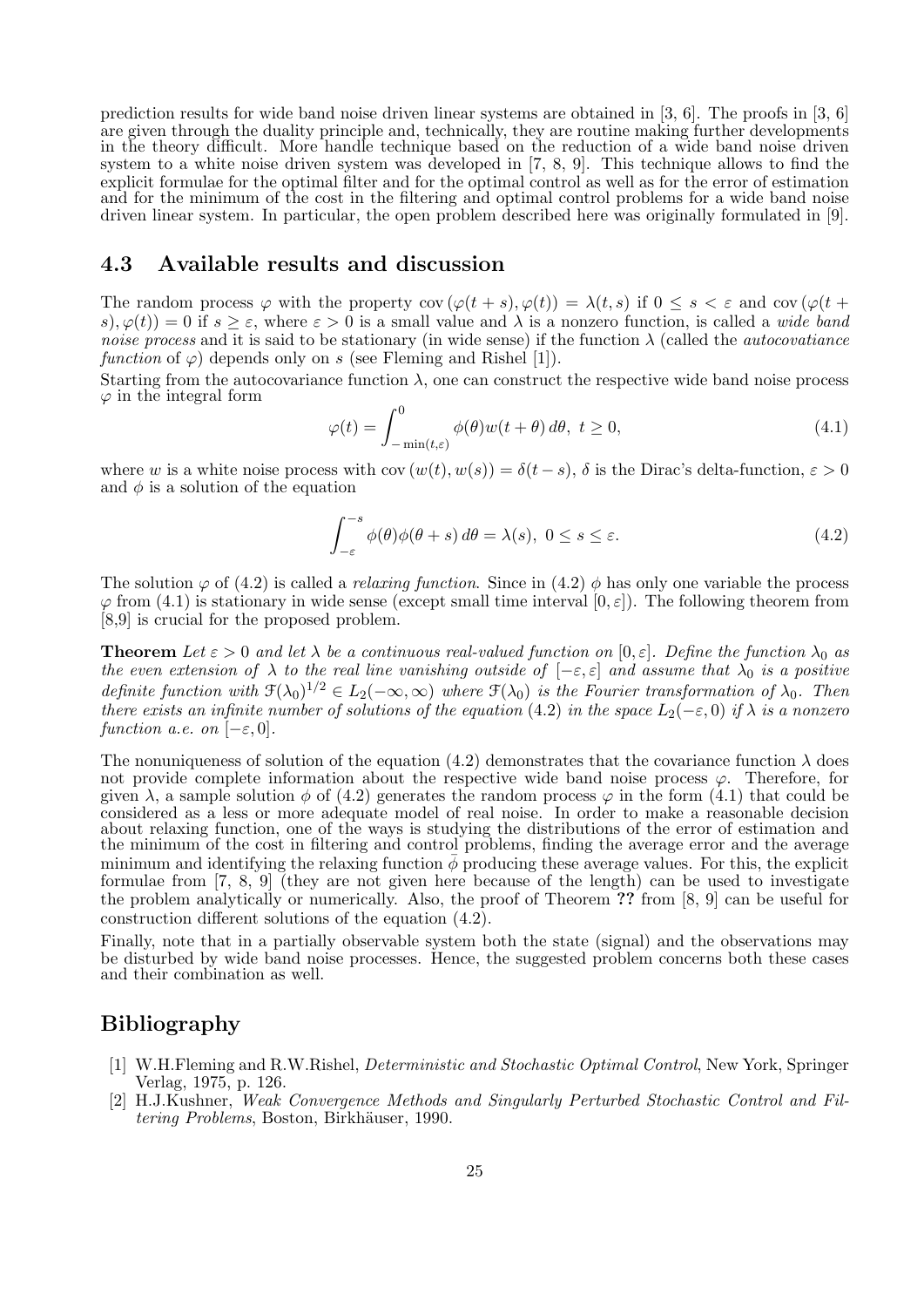- [3] A.E.Bashirov, "On linear filtering under dependent wide band noises", Stochastics, 23, pp. 413- 437 (1988).
- [4] A.E.Bashirov, L.V.Eppelbaum and L.R.Mishne, "Improving Eötvös corrections by wide band noise Kalman filtering", Geophys. J. Int., 108, pp. 193-127 (1992).
- [5] A.E.Bashirov, "Control and filtering for wide band noise driven linear systems", *Journal on* Guidance, Control and Dynamics, 16, pp. 983-985 (1993).
- [6] A.E.Bashirov, H.Etikan and N.Şemi, "Filtering, smoothing and prediction of wide band noise driven systems", J. Franklin Inst., Eng. Appl. Math., 334B, pp. 667-683 (1997).
- [7] A.E.Bashirov, "On linear systems disturbed by wide band noise", Proceedings of the 14th International Conference on Mathematical Theory of Networks and Systems, Perpignan, France, June 19-23, 7p. (2000).
- [8] A.E.Bashirov, "Control and filtering of linear systems driven by wide band noise", 1st IFAC Symposium on Systems Structure and Control, Prague, Czech Republic, August 29-31, 6 p. (2001).
- [9] A.E.Bashirov and S.Uğural, "Analyzing wide band noise with application to control and filtering", IEEE Trans. Automatic Control, 47, pp. 323-327 (2002).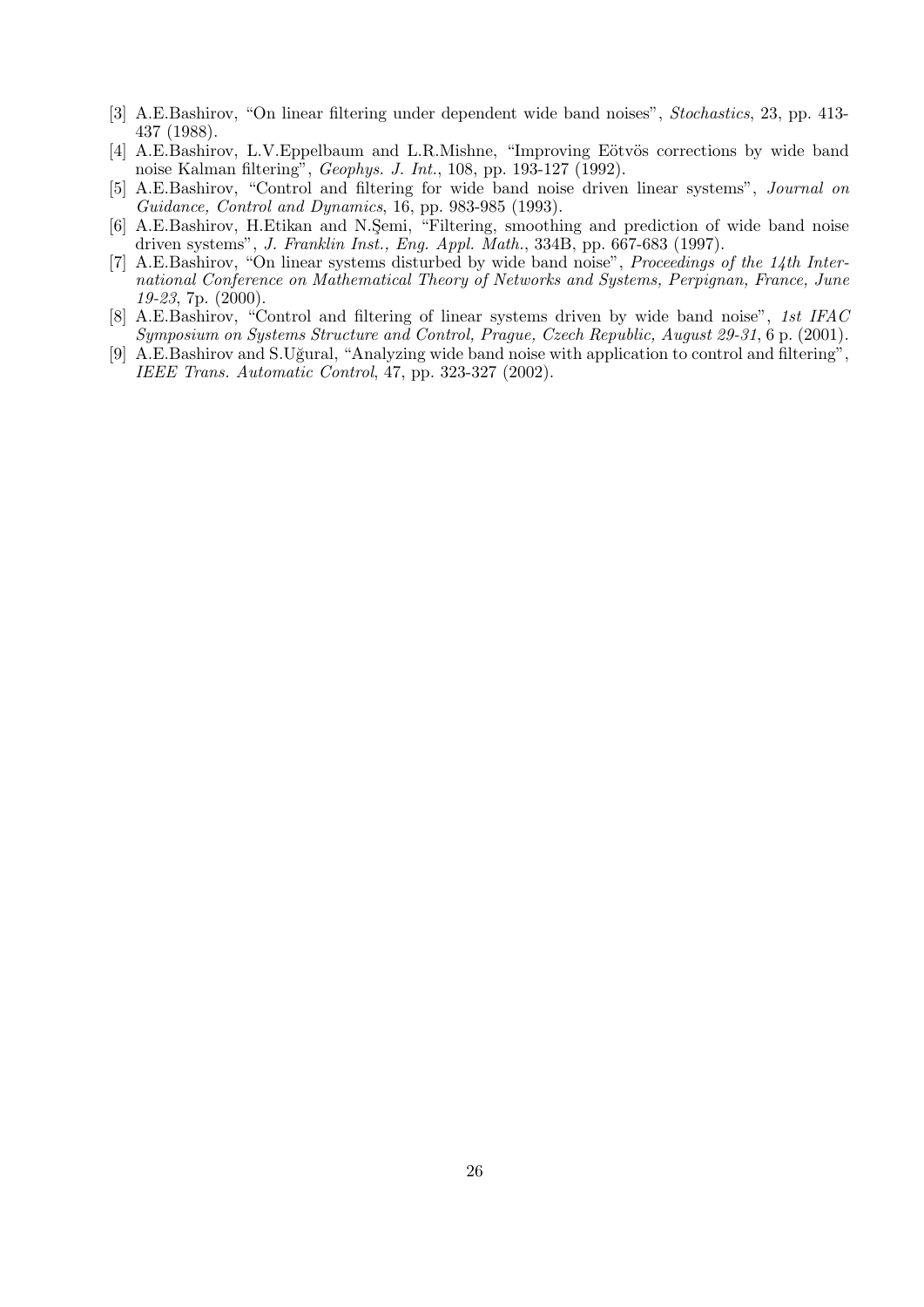# Aspects of Fisher geometry for stochastic linear systems

Bernard Hanzon Institute for Econometrics, Operations Research and System Theory Technical University of Vienna Argentinierstr. 8/119 A-1040 Vienna Austria bhanzon@eos.tuwien.ac.at

Ralf Peeters Department of Mathematics Maastricht University P.O. Box 616 6200 MD Maastricht The Netherlands ralf.peeters@math.unimaas.nl

## 25.1 Description of the problem

Consider the space S of stable minimum phase systems in discrete-time, of order (McMillan degree) n, having m inputs and m outputs, driven by a stationary Gaussian white noise (innovations) process of zero mean and covariance  $\Omega$ . This space is often considered, for instance in system identification, to characterize stochastic processes by means of linear time-invariant dynamical systems (see [8, 18]). The space S is well known to exhibit a differentiable manifold structure (cf.  $[5]$ ), which can be endowed with a notion of distance between systems, for instance by means of a Riemannian metric, in various meaningful ways.

One particular Riemannian metric of interest on  $S$  is provided by the so-called Fisher metric. Here the Riemannian metric tensor is defined in terms of local coordinates (i.e., in terms of an actual parametrization at hand) by the Fisher information matrix associated with a given system. The open question raised in this paper reads as follows.

Does there exist a uniform upper bound on the distance induced by the Fisher metric for a fixed  $\Omega > 0$ , between any two systems in S?

In case the answer is affirmative, a natural follow-up question from the differential geometric point of view would be whether it is possible to construct a finite atlas of charts for the manifold  $S$ , such that the charts as subsets of Euclidean space are bounded (i.e., contained in an open ball in Euclidean space), while the distortion of each chart remains finite.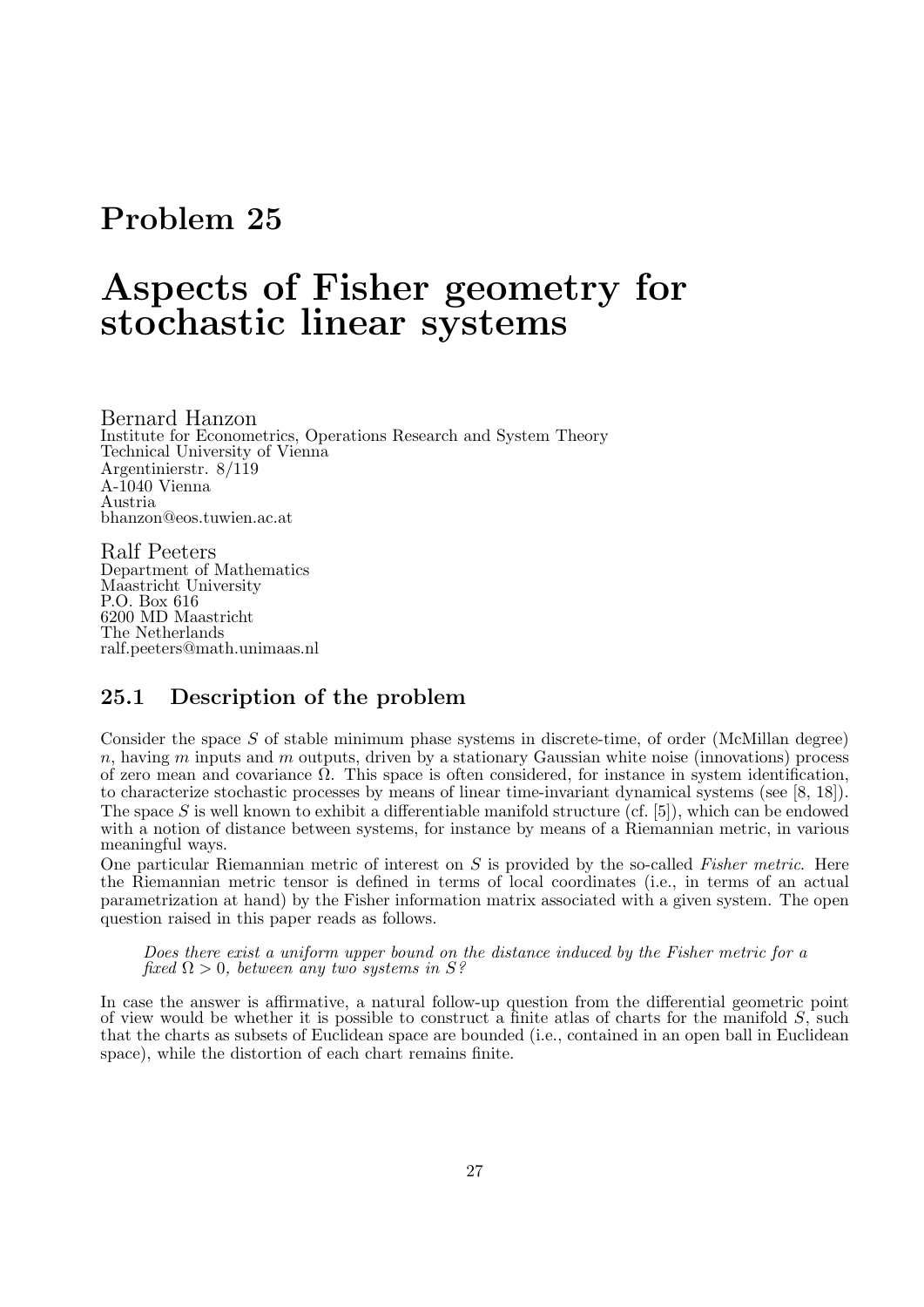## 25.2 Motivation and background of the problem

An important and well studied problem in linear systems identification is the construction of parametrizations for various classes of linear systems. In the literature a great number of parametrizations for linear systems have been proposed and used. From the geometric point of view the question arises whether one can qualify various parametrizations as good or bad. A parametrization is a way to (locally) describe a geometric object. Intuitively, a parametrization is better the more it reflects the (local) structure of the geometric object. An important consideration in this respect is the scale of the parametrization, or rather the *spectrum of scales*, see [4]. To explain this, consider the tangent space of a differential manifold of systems, such as S. The differentiable manifold can be supplied with a Riemannian geometry, for example by smoothly embedding the differentiable manifold in an appropriate Hilbert space: then the tangent spaces to the manifold are linear subspaces of the Hilbert space, which induces an inner product on each of the tangent spaces and a Riemannian metric structure on the manifold. If such a Riemannian metric is defined then any sufficiently smooth parametrization will have an associated Riemannian metric tensor. In local coordinates (i.e., in terms of the parameters used) it is represented by a symmetric, positive definite matrix at each point. The eigenvalues of this matrix reflect the local scales of the parametrization: the scale of any infinitesimal movement starting from a given point, will vary between the largest and the smallest eigenvalue of the Riemannian metric tensor at the point involved. Over a set of points the scale will clearly vary between the largest eigenvalue to be found in the spectra of the corresponding set of Riemannian metric matrices and the smallest eigenvalue to be found in that same set of spectra. Following Milnor (see [12]), who considered the question of finding good charts for the earth, we define the distortion of a parametrization, which we will call the *Milnor distortion*, as the quotient of the largest scale and the smallest scale of the parametrization.

Note that this concept of Milnor distortion is a generalization of the concept of the condition number of a matrix. However it is (in general) not the maximum of the condition numbers of the set of Riemannian metric matrices. Indeed, the largest eigenvalue and the smallest eigenvalue that enter into the definition of the Milnor distortion do not have to correspond to the Riemannian metric tensor at the same point.

If one has an atlas of overlapping charts, one can calculate the Milnor distortion in each of the charts and consider the largest distortion in any of the charts of the atlas. One could now be tempted to define this number as the distortion of the atlas and look for atlases with relatively small distortion. However, in this case the problem shows up that it is always possible to take a large number of small charts, each one displaying very little distortion (i.e., distortion close to one), while such an atlas may still not be desirable as it may require a huge number of charts. The difficulty here is to trade off the number of charts in an atlas against the Milnor distortion in each of those charts. At this point, we have no clear natural candidate for this trade-off. But at least for atlases with an equal *finite* number of charts the concept of maximal Milnor distortion could be used to compare the atlases.

## 25.3 Available results

In trying to apply these ideas to the question of parametrization of linear systems, the problem arises that many parametrizations turn out to have in fact an infinite Milnor distortion. Consider for example the case of real SISO discrete-time strictly proper stable systems of order one. (See also [9] and [13, Sect. 4.7].) This set can be described by two real parameters, e.g., by writing the associated transfer function into the form  $h(z) = b/(z-a)$ . Here, the parameter a denotes the pole of the system and the parameter b is associated with the gain. The Riemannian metric tensor induced by the  $H_2$  norm of this parametrization can be computed as  $\left(\begin{array}{cc} b^2(1+a^2)/(1-a^2)^3 & ab/(1-a^2)^2 \\ \frac{1}{2}(1-a^2)^2 & 1/(1-a^2)^2 \end{array}\right)$  $ab/(1-a^2)^2$   $1/(1-a^2)$  $\Big)$ , see [9]. Therefore

it tends to infinity when a approaches the stability boundary  $|a|=1$ , whence the Milnor distortion of this parametrization becomes infinity. In this example the geometry is that of a flat double infinitesheeted Riemann surface. Locally it is isometric with Euclidean space and therefore one can construct charts which have the identity matrix as their Riemannian metric tensor (see [13]). However, in this case this means that close to the stability boundary the distances between points become arbitrarily large. Therefore, although it is possible to construct charts with optimal Milnor distortion this can only be done at the price of having to work with infinitely large (i.e., unbounded) charts. If one wants to work with charts in which the distances remain bounded then one will need infinitely many of them on such occasions.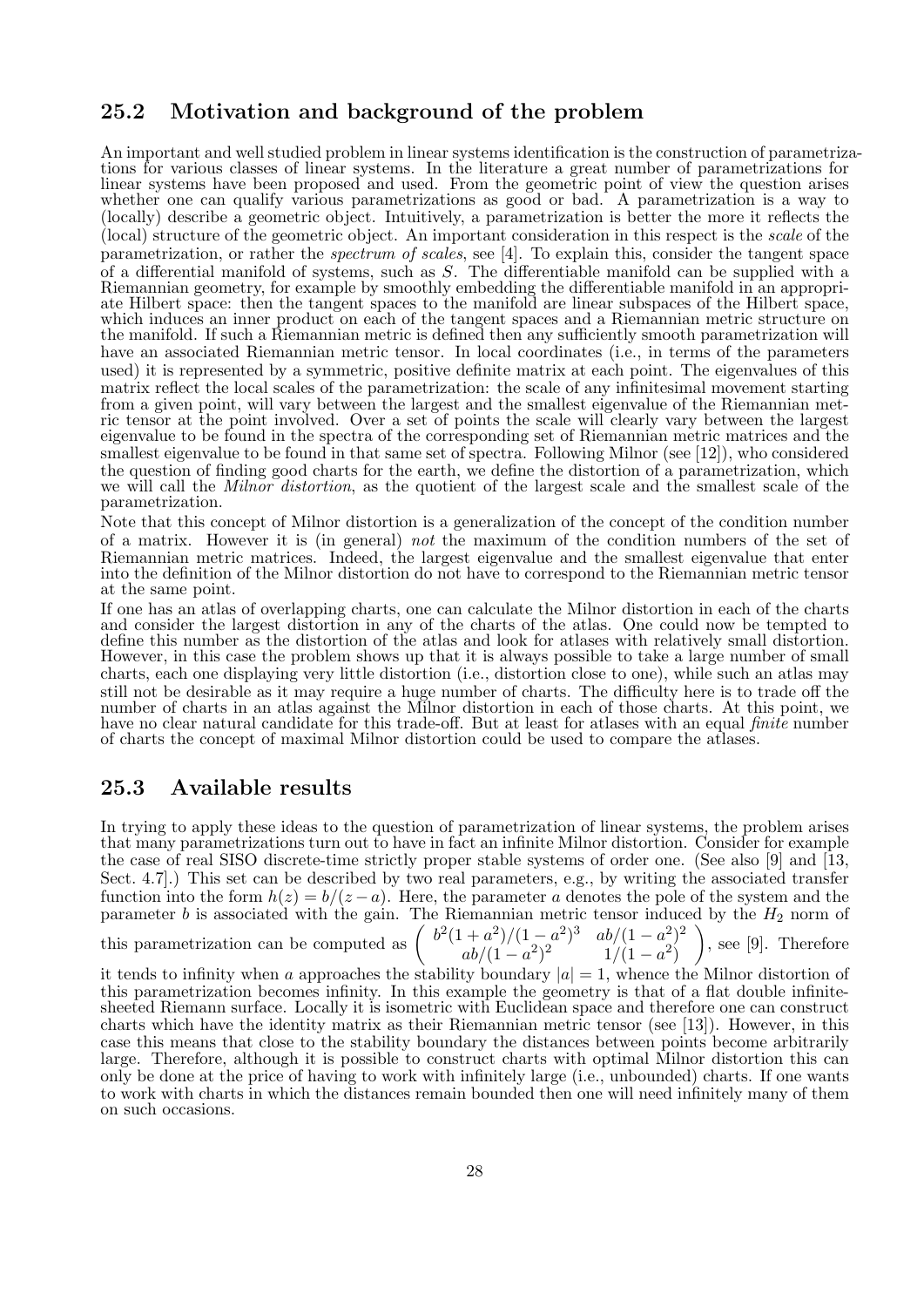In the case of stochastic Gaussian time-invariant linear dynamical systems without observed inputs, the class of stable minimum-phase systems plays an important role. For such stochastic systems the (asymptotic) Fisher information matrix is well-defined. This matrix is dependent on the parametrization used and admits the interpretation of a Riemannian metric tensor (see [15]). There is an extensive literature on the computation of Fisher information, especially for AR and ARMA systems. See, e.g., [6, 7, 11]. Much of this interest derives from the many applications in practical settings: it can be used to establish local parameter identifiability, it is used for parameter estimation in the method of scoring, and it is also known to determine the local convergence properties of the popular Gauss-Newton method for least-squares identification of linear systems based on the maximum likelihood principle (see [10]).

In the case of stable AR systems the Fisher metric tensor can for instance be calculated using the parametrization with Schur parameters. From the formulas in [14] it follows that the Fisher information for scalar AR systems of order one driven by zero mean Gaussian white noise of unit variance, is equal to  $1/(1 - \gamma_1^2)$ . Here  $\gamma_1$  is required to range between -1 and 1 (to impose stability) and to be nonzero (to impose minimality). Although this again implies an infinite Milnor distortion, the situation here is structurally different from the situation in the previous case: the length of the curve of systems obtained by letting  $\gamma_1$  range from 0 to 1 is finite! Indeed, the (Fisher) length of this curve is computed √ 1

as 
$$
\int_0^1 \frac{1}{\sqrt{1-\gamma_1^2}} d\gamma_1 = \pi/2
$$
.

Let the *inner geometry* of a connected Riemannian manifold of systems be defined by the shortest path distance:  $d(\Sigma_1, \Sigma_2)$  is the Riemannian length of the shortest curve connecting the two systems  $\Sigma_1$  and  $\Sigma_2$ . Then in this simple case the Fisher geometry has the property that the corresponding inner geometry has a uniform upper bound. Therefore, this example provides an instance of a *subset* of the manifold S for which the answer to the question raised is affirmative.

As a matter of fact, if one now reparametrizes the set of systems as in [17] by  $\theta$  defined through  $\gamma_1 = \sin(\theta)$ , then the resulting Fisher information quantity becomes equal to 1 everywhere. Thus, it is bounded and the Milnor distortion of this reparametrization is finite. But at the same time the parameter chart itself remains bounded! Hence, also the "follow-up question" of the previous section is answered affirmative here.

If one considers SISO stable minimum-phase systems of order 1, it can be shown likewise that also here the Fisher distance between two systems is uniformly bounded and that a finite atlas with bounded charts and finite Milnor distortion can be designed. Whether this also occurs for larger state-space dimensions is still unknown (to the best of the authors' knowledge) and this is precisely the open problem presented above.

To conclude, we note that the role played by the covariance matrix  $\Omega$  of the driving white noise is rather limited. It is well known that if the system equations and the covariance matrix are parametrized independently of each other, then the Fisher information matrix attains a block-diagonal structure (see, e.g., [18, Ch. 7]. The covariance matrix  $\Omega$  then appears as a weighting matrix for the block of the Fisher information matrix associated with the parameters involved in the system equations. Therefore, if  $\Omega$  is known, or rather if an upper bound on  $\Omega$  is known (which is likely to be the case in any practical situation!), its role with respect to the questions raised can be largely disregarded. This allows to restrict attention to the situation where  $\Omega$  is fixed to the identity matrix  $I_m$ .

- [1] S.-I. Amari (1985). Differential-Geometrical Methods in Statistics. Lecture Notes in Statistics 28. Springer Verlag, Berlin.
- [2] S.-I. Amari (1987). Differential Geometry of a Parametric Family of Invertible Linear Systems - Riemannian Metric, Dual Affine Connections, and Divergence. *Mathematical Systems Theory*, 20, 53–82.
- [3] C. Atkinson and A. F. S. Mitchell (1981). Rao's Distance Measure. Sankhyā: The Indian Journal of Statistics, Series A, 43 (3), 345–365.
- [4] R. W. Brockett and P. S. Krishnaprasad (1980). A scaling theory for linear systems. IEEE Trans. Aut. Contr., AC-25, 197–206.
- [5] J. M. C. Clark (1976). The consistent selection of parametrizations in system identification. Proc. Joint Automatic Control Conference, 576–580. Purdue University, Lafayette, Ind.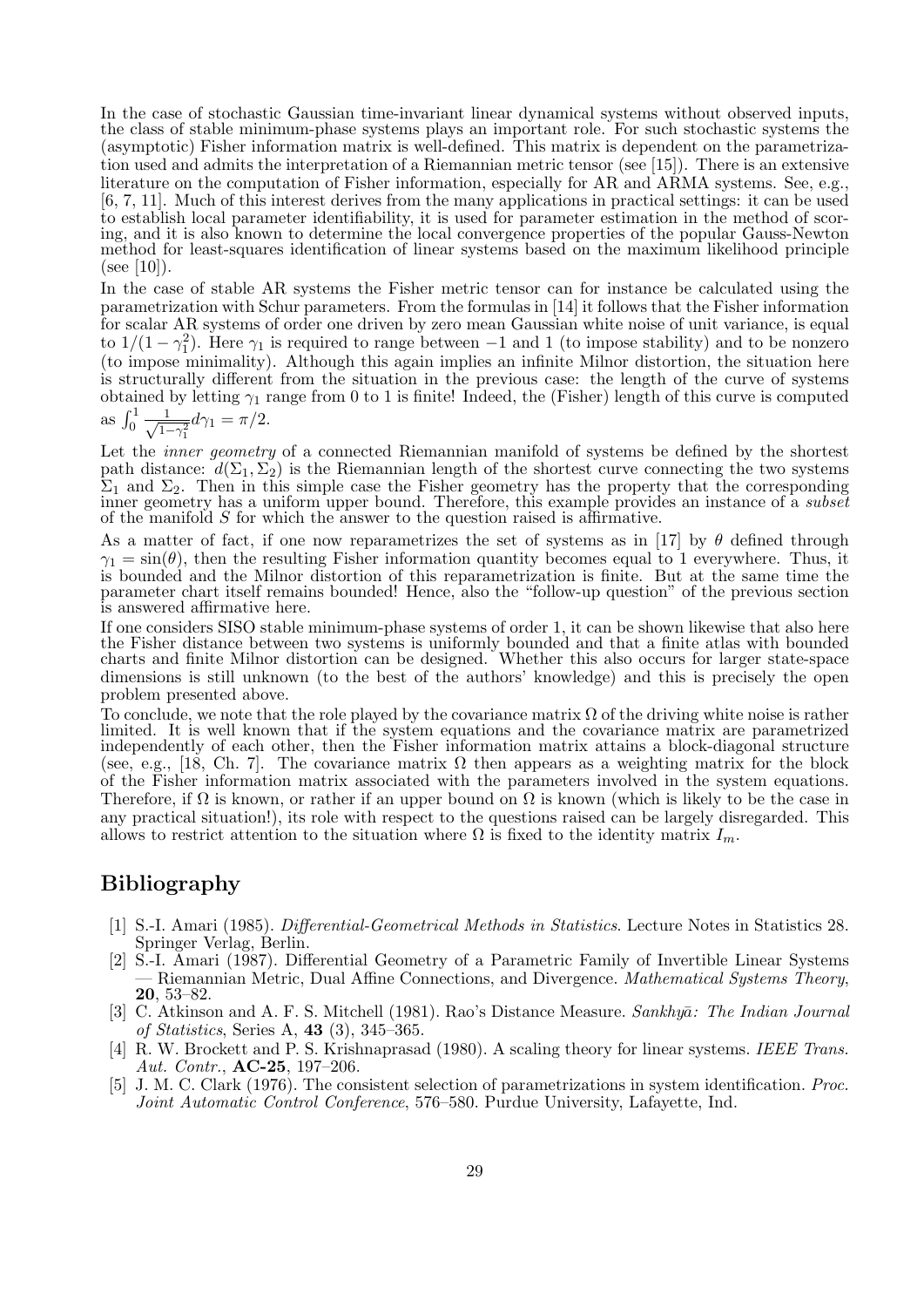- [6] B. Friedlander (1984). On the Computation of the Cramer-Rao Bound for ARMA Parameter Estimation. IEEE Transactions on Acoustics, Speech and Signal Processing, ASSP-32 (4), 721– 727.
- [7] E. J. Godolphin and J. M. Unwin (1983). Evaluation of the covariance matrix for the maximum likelihood estimator of a Gaussian autoregressive-moving average process. *Biometrika*, **70** (1), 279–284.
- [8] E. J. Hannan and M. Deistler (1988). The Statistical Theory of Linear Systems. John Wiley & Sons, New York.
- [9] B. Hanzon (1989). Identifiability, Recursive Identification and Spaces of Linear Dynamical Systems, CWI Tracts 63 and 64. Centrum voor Wiskunde en Informatica (CWI), Amsterdam.
- [10] B. Hanzon and R. L. M. Peeters (1993). On the Riemannian Interpretation of the Gauss-Newton Algorithm. In M. Kárný and K. Warwick (Eds.), *Mutual Impact of Computing Power and Control* Theory, 111–121. Plenum Press, New York.
- [11] A. Klein and G. Mélard (1989). On Algorithms for Computing the Covariance Matrix of Estimates in Autoregressive Moving Average Processes. Computational Statistics Quarterly, 1, 1–9.
- [12] J. Milnor (1969). A problem in cartography. American Math. Monthly, **76**, 1101–1112.
- [13] R. L. M. Peeters (1994). System Identification Based on Riemannian Geometry: Theory and Algorithms. Tinbergen Institute Research Series, Vol. 64. Thesis Publishers, Amsterdam.
- [14] R. L. M. Peeters and B. Hanzon (1999). Symbolic computation of Fisher information matrices for parametrized state-space systems. Automatica, 35, 1059–1071.
- [15] C. R. Rao (1945). Information and accuracy attainable in the estimation of statistical parameters. Bull. Calcutta Math. Soc., 37, 81–91.
- [16] N. Ravishanker, E. L. Melnick and C.-L. Tsai (1990). Differential geometry of ARMA models. Journal of Time Series Analysis, 11, 259–274.
- [17] A. L. Rijkeboer (1993). Fisher optimal approximation of an AR(n)-process by an AR(n-1)-process. In J. W. Nieuwenhuis, C. Praagman and H. L. Trentelman (Eds.), *Proceedings of the 2nd European* Control Conference ECC '93, 1225–1229. Groningen.
- [18] T. Söderström and P. Stoica (1989). System Identification. Prentice-Hall, New York.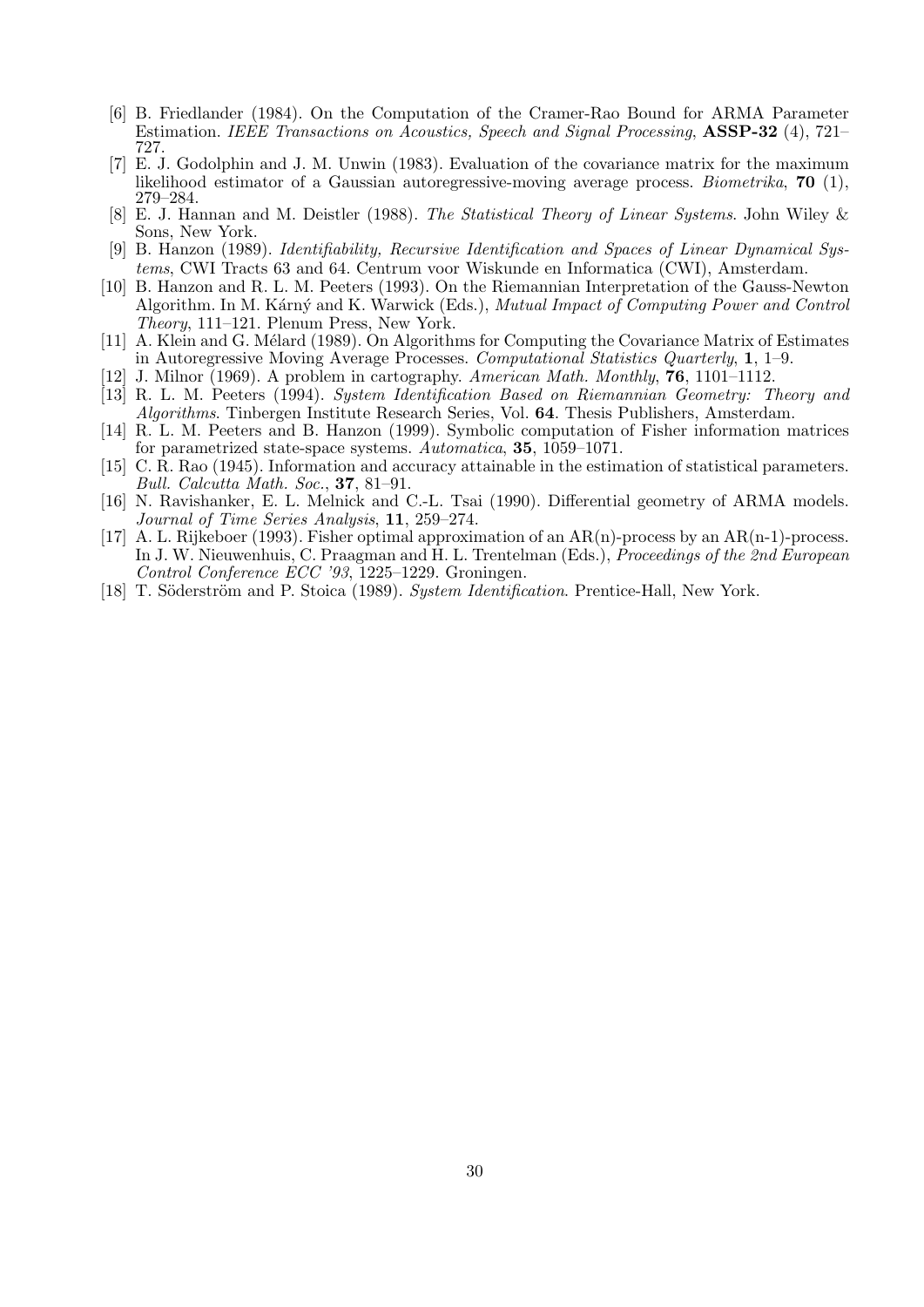# Dynamics of Principal and Minor Component Flows

U. Helmke and S. Yoshizawa Department of Mathematics, University of Würzburg Am Hubland, D-97074 Würzburg, Germany helmke@mathematik.uni-wuerzburg.de

R. Evans, J.H. Manton and I.M.Y. Mareels Department of Electrical and Electronic Engineering The University of Melbourne, Victoria 3010, Australia jon@ee.mu.oz.au

Stochastic subspace tracking algorithms in signal processing and neural networks are often analysed by studying the associated matrix differential equations. Such gradient-like nonlinear differential equations have an intricate convergence behaviour that is reminiscent of matrix Riccati equations. In fact, these types of systems are closely related. We describe a number of open research problems concerning the dynamics of such flows for principal and minor component analysis.

## 81.1 Description of the Problem

Principal component analysis is a widely used method in neural networks, signal processing and statistics for extracting the dominant eigenvalues of the covariance matrix of a sequence of random vectors. In the literature, various algorithms for principal component and principal subspace analysis have been proposed along with some, but in many aspects incomplete, theoretical analyses of them. The analysis is usually based on stochastic approximation techniques and commonly proceeds via the so-called Ordinary Differential Equation (ODE) method, i.e. by associating an ODE whose convergence properties reflect that of the stochastic algorithm; see e.g. [7]. In the sequel we consider some of the relevant ODE's in more detail and pose some open problems concerning the dynamics of the flows. In order to state our problems in precise mathematical terms, we give a formal definition of a principal and minor component flow.

**Definition 1 (PSA/MSA Flow)** A normalised subspace flow for a covariance matrix  $C$  is a matrix differential equation  $\dot{X} = f(X)$  on  $\mathbb{R}^{n \times p}$  with the following properties:

- 1. Solutions  $X(t)$  exist for all  $t \geq 0$  and have constant rank.
- 2. If  $X_0$  is orthonormal, then  $X(t)$  is orthornormal for all t.
- 3.  $\lim_{t\to\infty} X(t) = X_{\infty}$  exists for all full rank initial conditions  $X_0$ .
- 4.  $X_{\infty}$  is an orthornormal basis matrix of a p-dimensional eigenspace of C.

The subspace flow is called a PSA (principal subspace) or MSA (minor subspace) flow, if, for generic initial conditions, the solutions  $X(t)$  converge for  $t \to \infty$  to an orthonormal basis of the eigenspace that is spanned by the first p dominant or minor eigenvectors of  $C$ , respectively.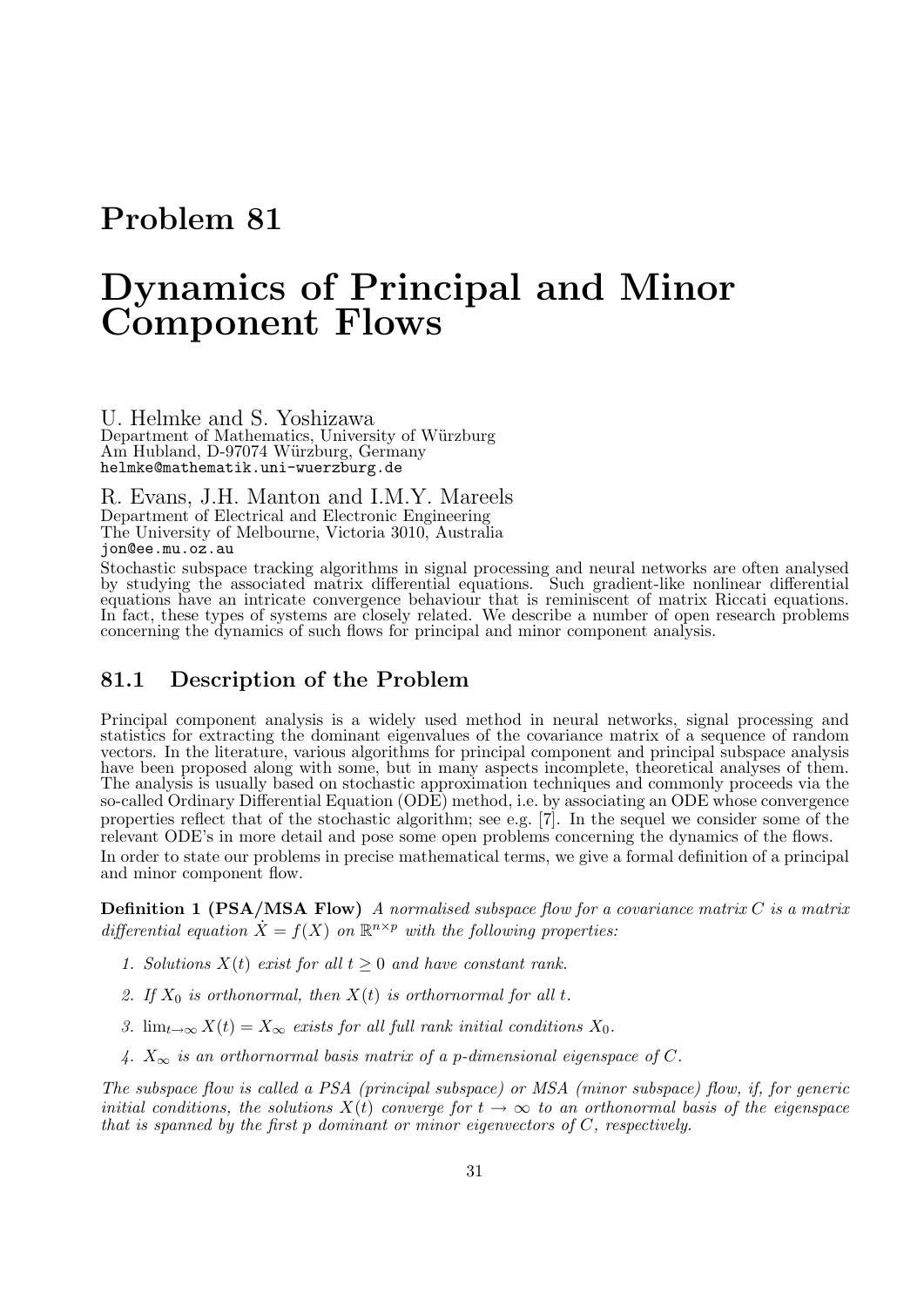In the neural network and signal processing literature a number of such principal subspace flows have been considered. The best known example of a PSA flow is Oja's flow [9, 10]

$$
\dot{X} = (I - XX')CX.\tag{81.1}
$$

Here  $C = C' > 0$  is the  $n \times n$  covariance matrix and X is an  $n \times p$  matrix. Actually, it is nontrivial to prove that this cubic matrix differential equation is indeed a PSA in the above sense and thus, generically, converges to a dominant eigenspace basis. Another, more general, example of a PSA flow is that introduced by [12, 13] and [17]:

$$
\dot{X} = C X N - X N X' C X \tag{81.2}
$$

Here  $N = N' > 0$  denotes an arbitrary diagonal  $k \times k$  matrix with distinct eigenvalues. This system is actually a joint generalisation of  $\mathrm{O}$ ja's flow  $(81.1)$  and of Brockett's [1] gradient flow on orthogonal matrices

$$
\dot{X} = [C, XNX']X \tag{81.3}
$$

for symmetric matrix diagonalisation; see also [6]. In [19], Oja's flow was re-derived by first proposing the gradient flow

$$
\dot{X} = (C(I - XX') + (I - XX')C)X
$$
\n(81.4)

and then omitting the first term  $C(I - XX')X$  because  $C(I - XX')X = CX(I - X'X) \rightarrow 0$ , a consequence of both terms in (81.4) forcing X to the invariant manifold  $\{X : X'X = I\}$ . Interesting, it has recently been realised [8] that (81.4) has certain computational advantages compared with (81.1), however, a rigorous convergence theory is missing. Of course, these three systems are just prominent examples from a bigger list of potential PSA flows. One open problem in most of the current research is a lack of a full convergence theory, establishing pointwise convergence to the equilibria. In particular, a solution to the following three problems would be highly desirable. The first problem addresses the qualitative analysis of the flows.

**Problem 1** Develop a complete phase portrait analysis of  $(81.1)$ ,  $(81.2)$  and  $(81.4)$ . In particular, prove that the flows are PSA, determine the equilibria points, their local stability properties and the stable and unstable manifolds for the equilibrium points.

The previous systems are useful for principal component analysis, but they cannot be used immediately for minor component analysis. Of course, one possible approach might be to apply any of the above flows with C replaced by  $C^{-1}$ . Often this is not reasonable though, as in most applications the covariance matrix  $\ddot{C}$  is implemented by recursive estimates and one does not want to invert these recursive estimates on-line. Another alternative could be to put a negative sign in front of the equations. But this does not work either, as the minor component equilibrium point remains unstable. In the literature therefore, other approaches to minor component analysis have been proposed [2, 3, 5], but without a complete convergence theory<sup>1</sup>. Moreover, a guiding geometric principle that allows for the systematic construction of minor component flows is missing. The key idea here seems to be an appropriate concept of duality between principal and minor component analysis.

Conjecture 1 Principal component flows are dual to minor component flows, via an involution in matrix space  $\mathbb{R}^{n \times p}$ , that establishes a bijective correspondence between solutions of PSA flows and MSA flows, respectively. If a PSA flow is actually a gradient flow for a cost function f, as is the case for  $(81.1), (81.2)$  and  $(81.4),$  then the corresponding dual MSA flow is a gradient flow for the Legendre  $dual cost function f^* of f.$ 

When implementing these differential equations on a computer, suitable discretisations are to be found. Since we are working in unconstrained Euclidean matrix space  $\mathbb{R}^{n \times p}$ , we consider Euler step discretisations. Thus, e.g., for system (81.1) consider

$$
X_{t+1} = X_t - s_t(I - X_t X_t')CX_t,
$$
\n(81.5)

<sup>&</sup>lt;sup>1</sup>It is remarked that the convergence proof in [5] appears flawed; they argue that because  $\frac{d \text{vec } Q}{dt} = G(t) \text{vec } Q$  for some matrix  $G(t) < 0$  then  $Q \to 0$ . However, counter-examples are known [15] where  $G(t)$  is strictly negative definite (with constant eigenvalues) yet Q diverges.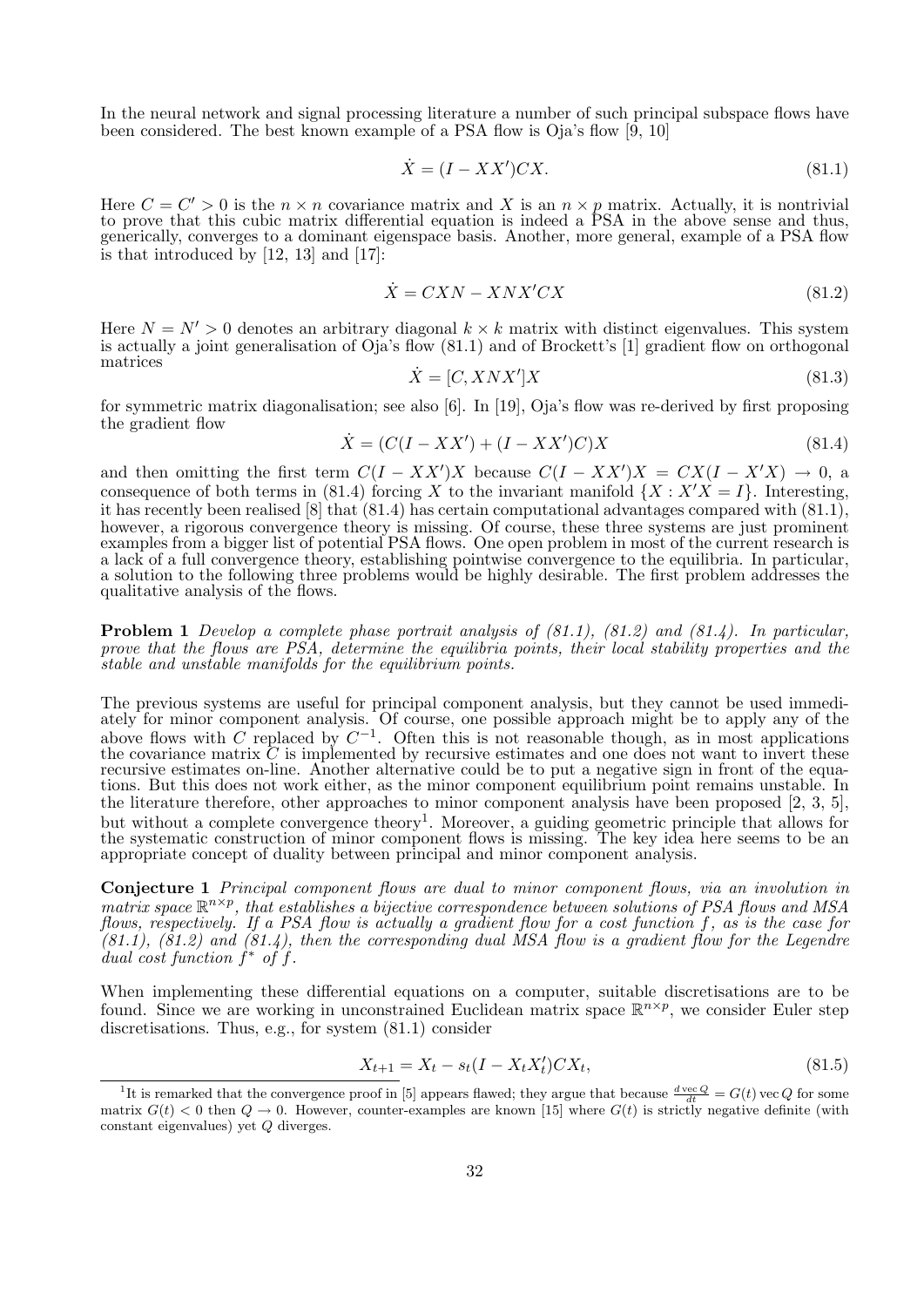with suitably small step sizes. Such Euler discretisation schemes are widely used in the literature, but usually without explicit step size selections that guarantee, for generic initial conditions, convergence to the  $p$  dominant orthonormal eigenvectors of  $A$ . A further challenge is to obtain step size selections that achieve quadratic convergence rates (e.g., via a Newton-type approach).

**Problem 2** Develop a systematic convergence theory for discretisations of the flows, by specifying step-size selections that imply global as well as local quadratic convergence to the equilibria.

## 81.2 Motivation and History

Eigenvalue computations are ubiquitous in Mathematics and Engineering Sciences. In applications, the matrices whose eigenvectors are to be found are often defined in a recursive way, thus demanding recursive computational methods for eigendecomposition. Subspace tracking algorithms are widely used in neural networks, regression analysis and signal processing applications for this purpose. Subspace tracking algorithms can be studied by replacing the stochastic, recursive algorithm through an averaging procedure by a nonlinear ordinary differential equation. Similarly, new subspace tracking algorithms can be developed by starting with a suitable ordinary differential equation and then converting it to a stochastic approximation algorithm [7]. Therefore, understanding the dynamics of such flows is paramount to the continuing development of recursive eigendecomposition techniques.

The starting point for most of the current work in principal component analysis and subspace tracking has been Oja's system from neural network theory. Using a simple Hebbian law for a single perceptron with a linear activation function, Oja [9, 10] proposed to update the weights according to

$$
X_{t+1} = X_t - s_t(I - X_t X_t') u_t u_t' X_t.
$$
\n(81.6)

Here  $X_t$  denotes the  $n \times p$  weight matrix and  $u_t$  the input vector of the perceptron, respectively. By applying the ODE method to this system, Oja arrives at the differential equation (81.1). Here,  $C = E(u_t u_t)$  $t<sub>t</sub>$  is the covariance matrix. Similarly, the other flows, (81.2) and (81.4), have analogous interpretations.

In [9, 11] it is shown for  $p = 1$  that (81.1) is a PSA flow, i.e. it converges for generic initial conditions to a normalised dominant eigenvector of  $C$ . In [11], the system  $(81.1)$  was studied for arbitrary values of p and it was conjectured that  $(81.1)$  is a PSA flow. This conjecture was first proven in [18], assuming positive definiteness of C. Moreover, in [18, 4], explicit initial conditions in terms of intersection dimensions for the dominant eigenspace with the inital subspace were given, such that the flow converges to a basis matrix of the  $\overline{p}$ -dimensional dominant eigenspace. This is reminiscent of Schubert type conditions in Grassmann manifolds.

Although the Oja flow serves as a principal **subspace** method, it is not useful for principal **compo**nent analysis because it does not converge in general to a basis of eigenvectors. Flows for principal component analysis such as  $(81.2)$  have been first studied in [14, 12, 13, 17]. However, pointwise convergence to the equilibria points was not established. In [16], a Lyapunov function for the Oja flow (81.1) was given, but without recognising that (81.1) is actually a gradient flow. There have been confusing remarks in the literature claiming that (81.1) cannot be a gradient system as the linearisation is not a symmetric matrix. However, this is due to a misunderstanding of the concept of a gradient. In [20] it is shown that (81.2), and in particular (81.1), is actually a gradient flow for the cost function  $f(X) = 1/4tr(AXNX')^2 - 1/2tr(A^2XD^2X')$  and a suitable Riemannian metric on  $\mathbb{R}^{n \times p}$ . Moreover, starting from any initial condition in  $\mathbb{R}^{n \times p}$ , pointwise convergence of the solutions to a basis of k independent eigenvectors of A is shown together with a complete phase portrait analysis of the flow. First steps towards a phase portrait analysis of (81.4) are made in [8].

### 81.3 Available Results

In [12, 13, 17], the equilibrium points of  $(81.2)$  were computed together with a local stability analysis. Pointwise convergence of the system to the equilibria is established in [20] using an early result by Lojasiewicz on real analytic gradient flows. Thus these results together imply that  $(81.2)$ , and hence (81.1), is a PSA. An analogous result for (81.4) is forthcoming; see [8] for first steps in this direction. Sufficient conditions for initial matrices in the Oja flow (81.1) to converge to a dominant subspace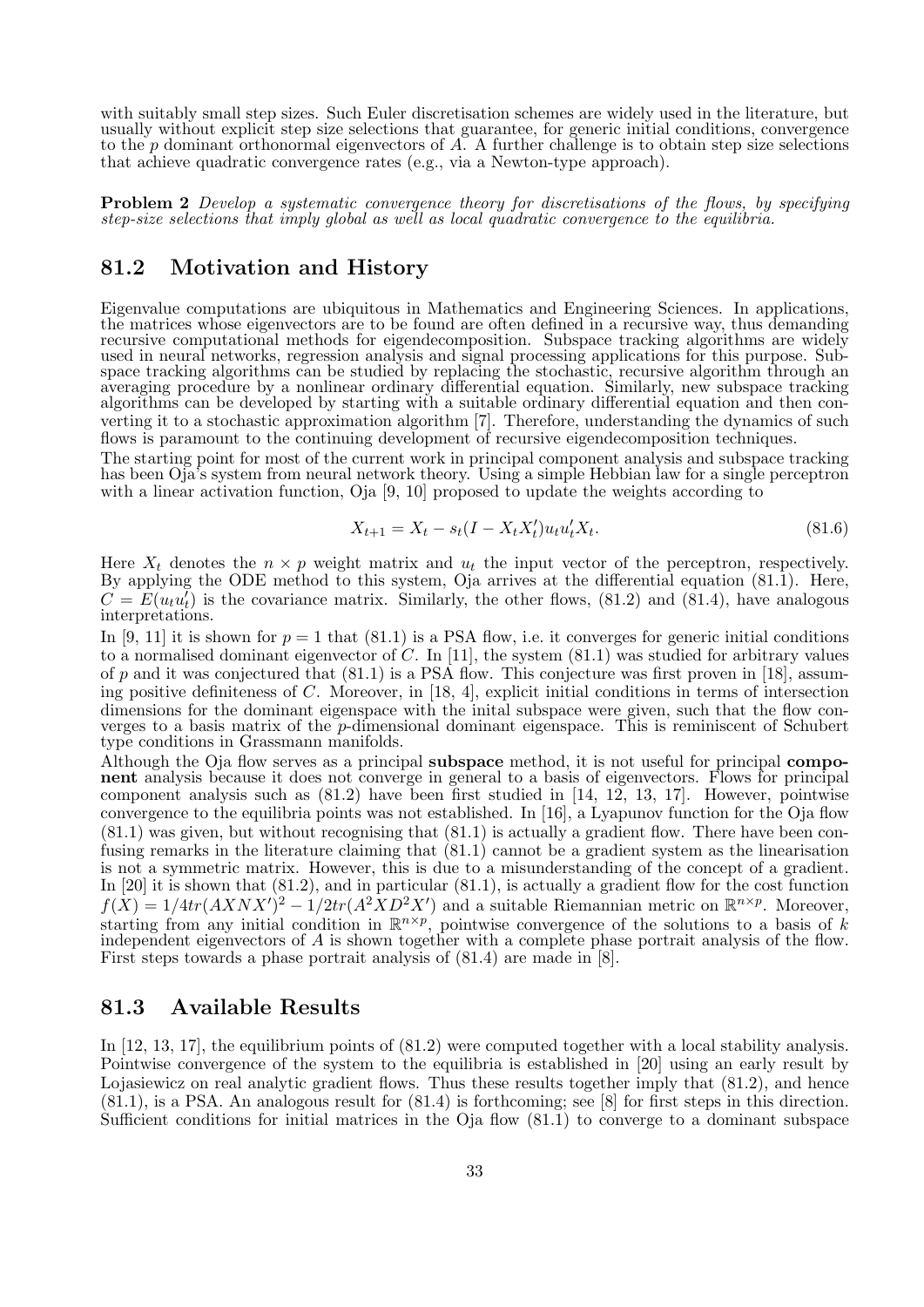basis are given in [18, 4], but not for the other, unstable equilibria, nor for system (81.2). A complete characterisation of the stable/unstable manifolds is currently unknown.

- [1] R. W. Brockett. Dynamical systems that sort lists, diagonalise matrices, and solve linear programming problems. Linear Algebra Appl., 146:79–91, 1991.
- [2] T. Chen. Modified Oja's algorithms for principal subspace and minor subspace extraction. Neural Processing Letters, 5:105–110, April 1997.
- [3] T. Chen, S. Amari, and Q. Lin. A unified algorithm for principal and minor component extraction. Neural Networks, 11:385–390, 1998.
- [4] T. Chen, Y. Hua, and W.-Y. Yan. Global convergence of Oja's subspace algorithm for principal component extraction. IEEE Transactions on Neural Networks, 9(1):58–67, 1998.
- [5] S. C. Douglas, S.-Y. Kung, and S. Amari. A self-stabilized minor subspace rule. IEEE Signal Processing Letters, 5(12):328–330, December 1998.
- [6] U. Helmke and J. B. Moore. Optimization and Dynamical Systems. Springer-Verlag, 1994.
- [7] H. J. Kushner and G. G. Yin. Stochastic Approximation Algorithms and Applications. Springer, 1997.
- [8] J. H. Manton, I. M. Y. Mareels, and S. Attallah. An analysis of the fast subspace tracking algorithm NOja. In IEEE Conference on Acoustics, Speech and Signal Processing, Orlando, Florida, May 2002.
- [9] E. Oja. A simplified neuron model as a principal component analyzer. Journal of Mathematical Biology, 15:267–273, 1982.
- [10] E. Oja. Neural networks, principal components, and subspaces. International Journal of Neural Systems, 1:61–68, 1989.
- [11] E. Oja and J. Karhunen. On stochastic approximation of the eigenvectors and eigenvalues of the expectation of a random matrix. Journal of Mathematical Analysis and Applications, 106:69–84, 1985.
- [12] E. Oja, H. Ogawa, and J. Wangviwattana. Principal component analysis by homogeneous neural networks, Part I: The weighted subspace criterion. IEICE Transactions on Information and Systems, 3:366–375, 1992.
- [13] E. Oja, H. Ogawa, and J. Wangviwattana. Principal component analysis by homogeneous neural networks, Part II: Analysis and extensions of the learning algorithms. IEICE Transactions on Information and Systems, 3:376–382, 1992.
- [14] T. D. Sanger. Optimal unsupervised learning in a single-layer linear feedforward network. Neural Networks, 2:459–473, 1989.
- [15] J. L. Willems. Stability theory of dynamical systems. Studies in dynamical systems. London, Nelson, 1970.
- [16] J. L. Wyatt and I. M. Elfadel. Time-domain solutions of Oja's equations. Neural Computation, 7:915–922, 1995.
- [17] L. Xu. Least mean square error recognition principle for self organizing neural nets. Neural Networks, 6:627–648, 1993.
- [18] W.-Y. Yan, U. Helmke, and J. B. Moore. Global analysis of Oja's flow for neural networks. IEEE Transactions on Neural Networks, 5(5):674–683, September 1994.
- [19] B. Yang. Projection approximation subspace tracking. IEEE Transactions on Signal Processing, 43(1):95–107, January 1995.
- [20] S. Yoshizawa, U. Helmke, and K. Starkov. Convergence analysis for principal component flows. International Journal of Applied Mathematics and Computer Science, 11:223–236, 2001.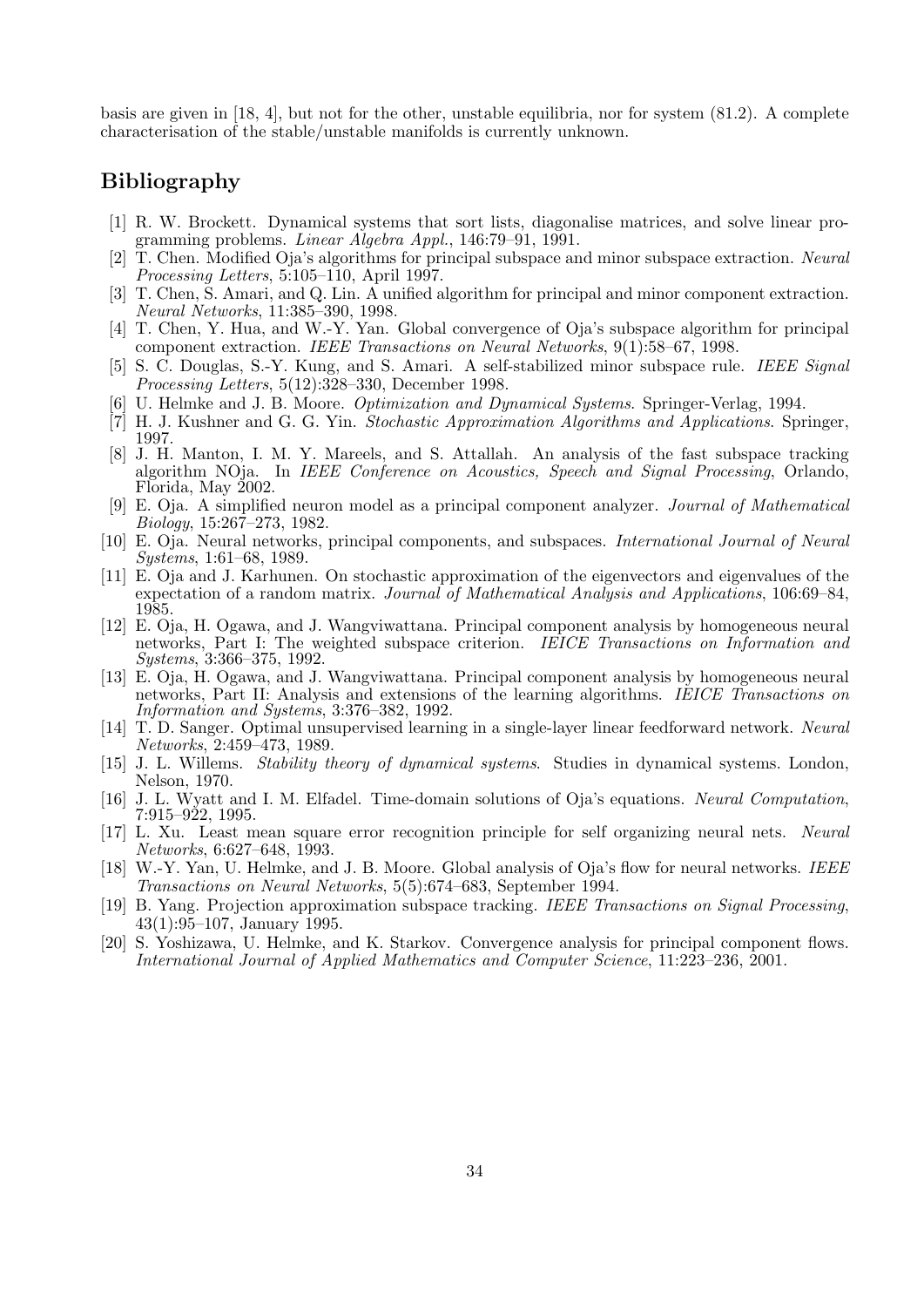# Delta-Sigma Modulator Synthesis

Anders Rantzer Dept. of Automatic Control Lund Institute of Technology P.O. Box 118 SE-221 00 LUND Sweden rantzer@control.lth.se

## 55.1 Description of the problem

Delta-Sigma modulators are among the key components in modern electronics. Their main purpose is to provide cheap conversion from analog to digital signals. In the figure below, the analog signal  $r$ with values in the interval  $[-1, 1]$  is supposed to be approximated by the digital signal d that takes only two values, −1 and 1. One can not expect good approximation at all frequencies. Hence the dynamic system D should be chosen to minimize the error f in a given frequency range  $[\omega_1, \omega_2]$ .



To make a more precise problem formulation, we need to introduce some notation:

#### Notation

The signal space  $\ell[0,\infty]$  is the set of all sequences  $\{f(k)\}_{k=0}^{\infty}$  such that  $f(k) \in [-1,1]$  for  $k=0,1,2,...$ A map  $D: \ell[0,\infty] \to \ell[0,\infty]$  is called a *causal dynamic system* if for every  $u, v \in \ell[0,\infty]$  such that  $u(k) = v(k)$  for  $k \leq T$  it holds that  $[D(u)](k) = [D(v)](k)$  for  $k \leq T$ . Define also the static operator

$$
sgn(x) = \begin{cases} 1 & \text{if } x \ge 0\\ -1 & \text{else} \end{cases}
$$

#### Problem

Given  $r \in \ell[0,\infty]$  and a causal dynamic system D, define d,  $f \in \ell[0,\infty]$  by

$$
\begin{cases} d(k+1) = sgn ([D(f)](k)), & d(0) = 0 \\ f(k) = r(k) - d(k) \end{cases}
$$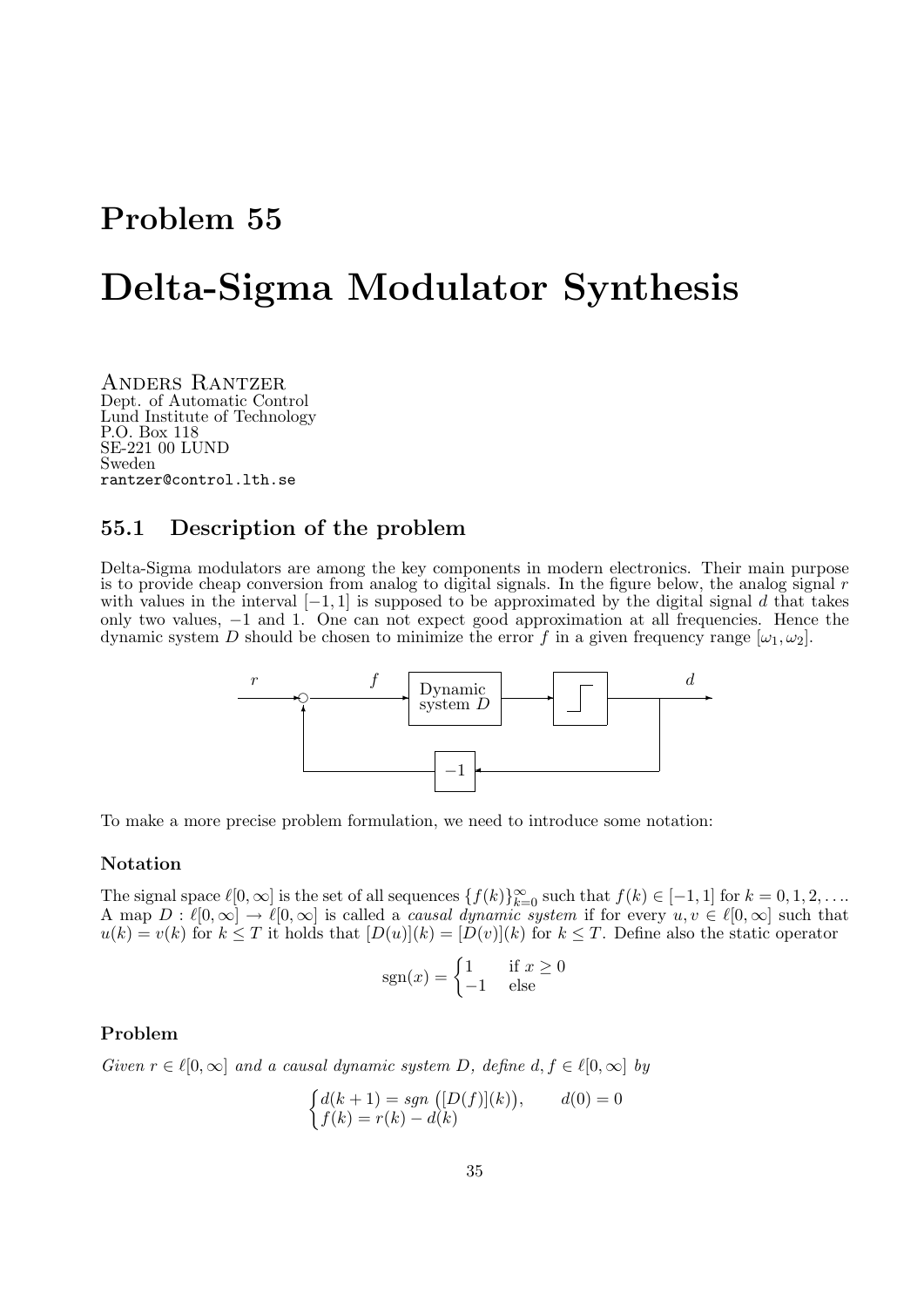The problem is to find a  $D$  such that regardless of the reference input  $r$ , the error signal  $f$  becomes small in a prespecified frequency interval  $[\omega_1, \omega_2]$ .

The problem formulation is intentionally left vague on the last line. The size of f can be measured in many different ways. One option is to require a uniform bound on

$$
\limsup_{T \to \infty} \frac{1}{T} \left| \sum_{k=0}^{T} e^{-ik\omega} f(k) \right|
$$

for all  $\omega \in [\omega_1, \omega_2]$  and all reference signals  $r \in \ell[0,\infty]$ .

Another option is to allow  $D$  to be stochastic system and put a bound on the spectral density of  $f$ in the frequency interval. This would be consistent with the wide-spread practice to add a stochastic "dithering signal" before the nonlinearity in order to avoid undesired periodic orbits.

### 55.2 Available results

The simplest and best understood case is where

$$
\begin{cases} x(k+1) = x(k) + f(k) \\ f(k) = r(k) - \text{sgn}(x(k)) \end{cases}
$$

In this case, it is easy to see that the set  $x \in [-2, 2]$  is invariant, so with

$$
F_T(z) = \sum_{k=0}^{T} z^{-k} f(k)
$$
 
$$
X_T(z) = \sum_{k=0}^{T} z^{-k} x(k)
$$

it holds that

$$
\frac{1}{T} \int_0^{\omega_0} |F_T(e^{i\omega})|^2 d\omega = \frac{1}{T} \int_0^{\omega_0} |(e^{i\omega} - 1)X_T(e^{i\omega})|^2 d\omega
$$

$$
= \frac{1}{T} \int_0^{\omega_0} [2(1 - \cos \omega)|X_T(e^{i\omega})|^2] d\omega
$$

$$
\leq 2(1 - \cos \omega_0) \frac{1}{T} \int_0^{\pi} |X_T(e^{i\omega})|^2 d\omega
$$

$$
= 2(1 - \cos \omega_0) \frac{\pi}{T} \sum_{k=0}^T x(k)^2
$$

$$
\leq 8\pi (1 - \cos \omega_0)
$$

which clearly bounds the error  $f$  at low frequencies.

Many modifications using higher order dynamics have been suggested in order to further reduce the error. However, there is still a strong demand for improvements and a better understanding of the nonlinear dynamics. The following two references are suggested as entries to the literature on  $\Delta$ - $\Sigma$ modulators:

- [1] James A. Cherry. Continuous time Delta-Sigma Modulators for High-speed A/D conversion: Theory, Practice & Fundamental Performance Limits. Kluwer, 1999.
- [2] S.R. Norsworthy, R. Schreier, and G.C. Temes. *Delta-Sigma data converters*. IEEE Press, New York, 1997.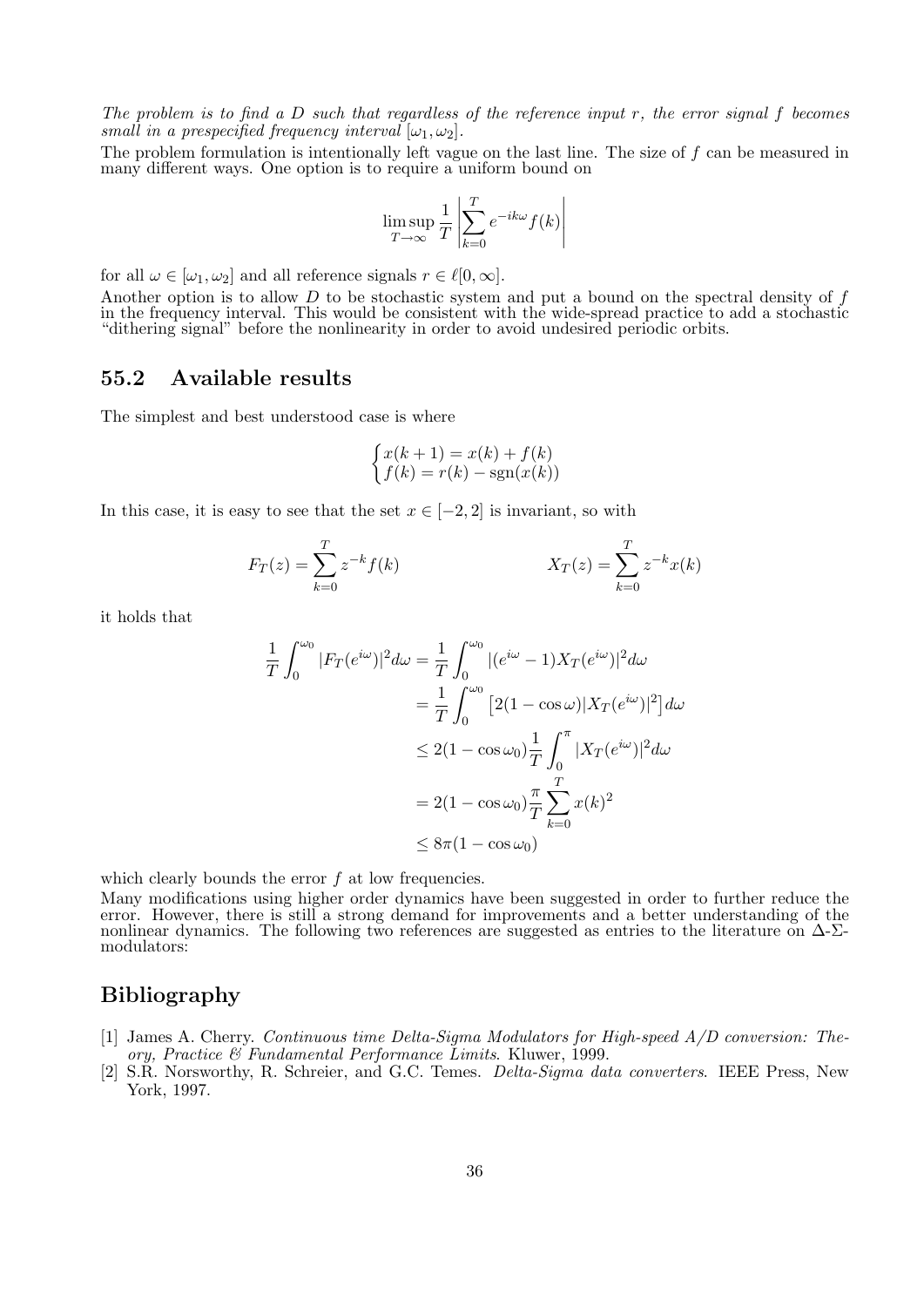# Locomotive Drive Control by Using Haar Wavelet Packets

P. MERCORELLI Institut für Automatisierung und Informatik GmbH Zentrum für Industrielle Forschung und Entwicklung Schlachthof 4 Wernigerode Germany pmercorelli@hs-harz.de mercorelli@iai-wr.de

P. TERWIESCH ABB Corporate Research Segelhof, CH-5405 Baden Switzerland Peter.Terwiesch@ch.abb.com

D. PRATTICHIZZO Dip. di Ingegneria dell' Informazione – Università di Siena via Roma, 56 53100 Siena Italy prattichizzo@ing.unisi.it

## 44.1 Description of the problem

Preliminary simulations and roughly algorithms show how the use of wavelet packets are very promising in itermodulation disturbance rejection for converter bridge control. The presented contribution wants to pay attention on an original way to states a possible converter bridge control by using Haar wavelet packets. The presented attack to the problem could represent a possible alternative to the traditional PWM control for the converter bridge. The idea is to find an algorithm which guaranties the needed power supply and in the meantime a high level of the  $\frac{S}{N}$  ratio. One proposes a roughly algorithm which find the length of the active switching function looking for suitable scaling function. The open problem consists of checking the suitability of its formulation in order to build a rigorous algorithm which can find a switching control law.

## 44.2 Motivation and history of the problem

The modern vehicles produced during the past decade is radically different from previous generations of vehicles. Power semiconductors, such as GTOs (gate turn-off thyristors) and IGBTs (insulated gate bipolar transistors) combined with computer control systems have greatly enhanced the functionality of rail vehicles. New vehicles are now able to operate under different AC and DC supply networks with only moderate additional equipment effort, which is essential when traveling over country borders. It was found on the overline of the rail system of several countries that particular disturbances, generated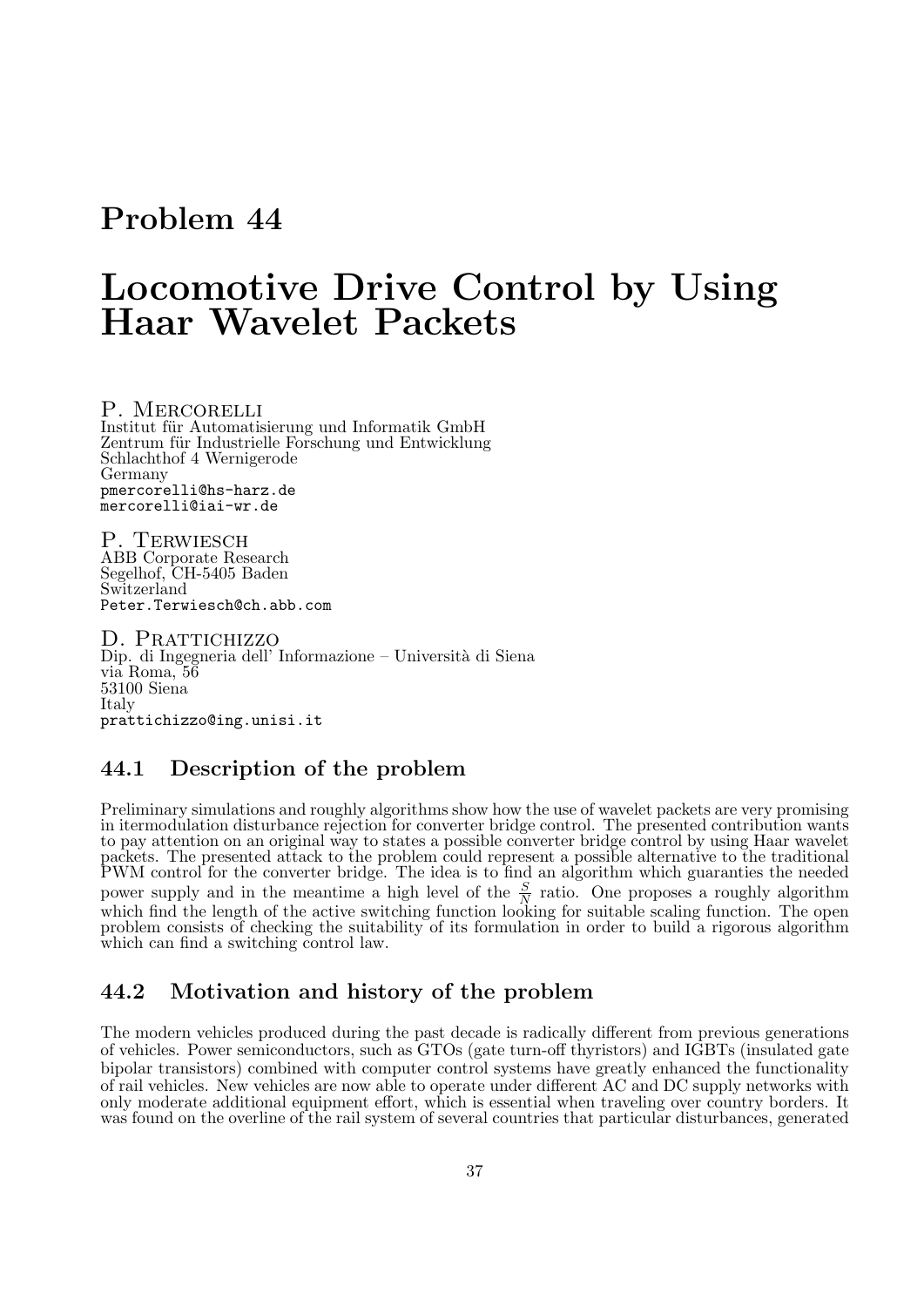by drive control, produce dangerous oscillation problems with resonance and sometimes instability phenomena, thus to recognize these particular frequencies and to actively suppress them is a necessary and ambitious task. Classical PWM control is very sensitive to the level of the dc link voltage but it is not sensitive to the frequency disturbance in superposition.

Theoretical aspect on wavelets are known already from many years [2] or [?] and in particular wavelet packets as in [1]. Nevertheless they industrial application have been recently presented. Recent technical publications see for instance [6], [10] pointed out how wavelet tools are particular suitable in order to describe power control problems and they gave already good results. There are in [5] and [4] significant contributions where the Haar functions are used in order to analyze electrical systems.

More, very recent patents, see [7] and for instance [8], make clear the interest of the industry community to invest on this area and indicate already a real possibility to apply with success wavelet packets. Preliminary simulations and theoretic considerations show a good chances to achieve several interesting results connected to the applications as well as to theoretical aspects. The presented contribution is organized as follows. In section 44.3 one states the problem in a mathematical form. In section 44.4 preliminary simulation of a roughly idea of solution is shown and in the meantime one discusses some arising problems. At the end one comes to the conclusions.

### 44.3 General Problem Formulation

Given the following non linear system,

$$
\dot{x}(t) = f(x, t) + b(x, t)u_{sw}(t). \tag{44.1}
$$

Let the tracking error be  $\tilde{x}(t) \in \Re$  with

$$
e(t) = \tilde{\mathbf{x}}(t) = x_w(t) - x(t),
$$

where the  $x_w(t)$  is the wanted function.

Find a suitable  $u_{sw}(t)$ , switching input function, such that  $\forall t e(t)$  is as smaller as possible under the following constraint condition on the system

$$
\mathcal{C}\big(x(t), \dot{x}(t)\big) = 0
$$

#### 44.3.1 A Conjecture in Converter Bridge Control

One can start with a particular linear time varying system characterized as follows:

$$
\dot{x}(t) = \mathbf{A}x(t) + \mathbf{B}\Big(U_n(t) - U_d(t)u_{sw}(t)\Big),\tag{44.2}
$$

where the **A** and the **B** matrices are the maps of the linear system and  $U_d(t)$  could be interpreted like an external disturbances,  $u_{sw}(t)$  is a switching function. According to the preliminary model discussed in [9], the mathematical model becomes:

$$
\dot{I}_n(t) + \frac{R}{L}I_n(t) = \frac{1}{L}[U_n(t) - U_d(t)u_{sw}(t)],
$$
\n(44.3)

where  $U_n(t)$  is a sinusoidal feeding voltage and  $U_d(t)$  is the dc-link voltage, the disturbance is due to the charge of the motor.

In other words this system could be seen like a time-varying system. In order to 'localize' the disturbance, the problem is, roughly speaking, to find a switching function  $u_{sw}(t)$  such that the secondary current of the transformer has sinousoidal shape depending only on the fundamental frequency and with the same phase as the feeding voltage.

One of the possible idea of the solution is the following.

If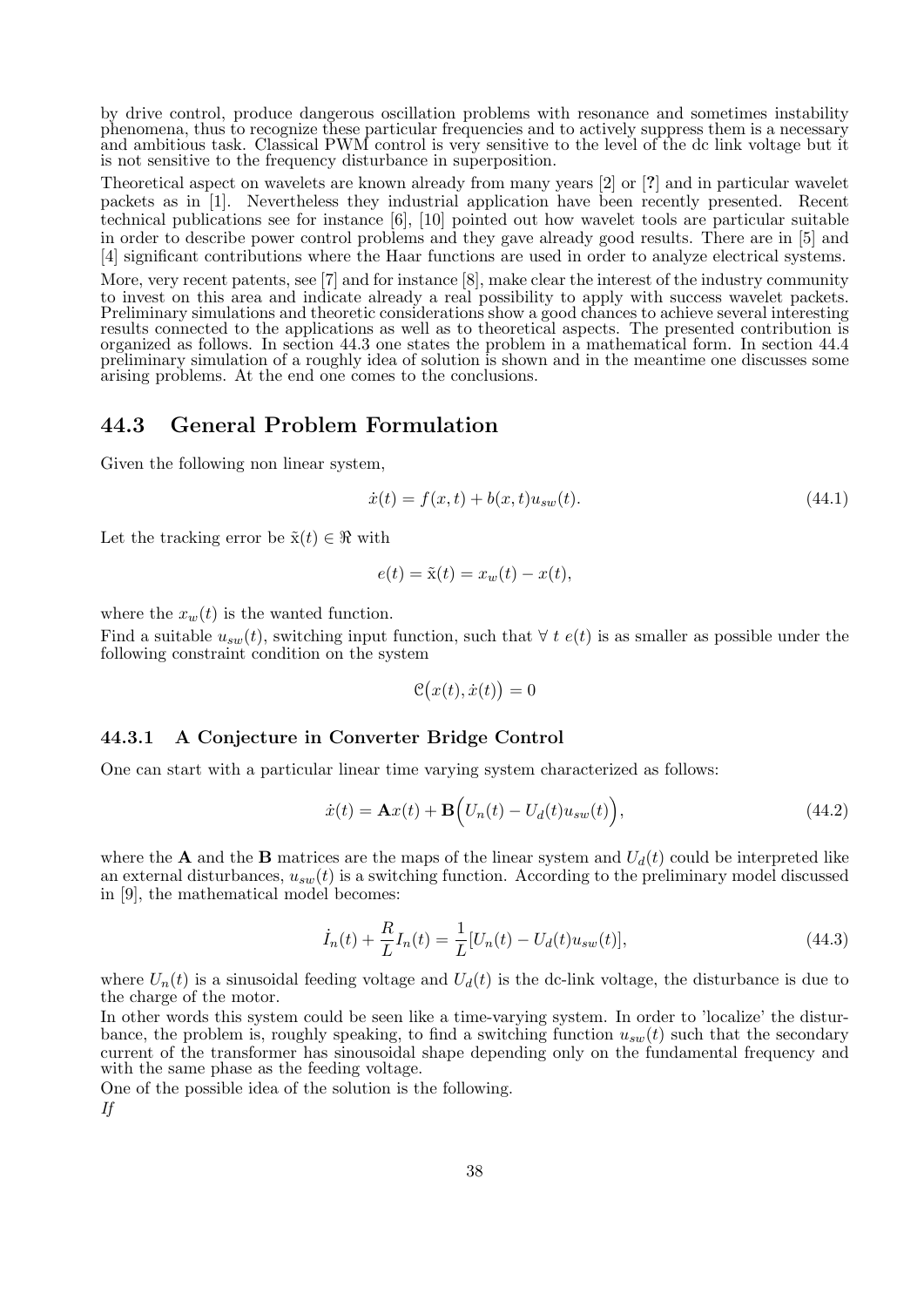$$
U_d(t) < V - 0.05V,\tag{44.4}
$$

where  $V$  is the required voltage level, then

find a suitable level "d" of the tree Haar wavelet functions such that

$$
\min_{d} (\mathcal{D}(I_w(t), I_n(t)))^1 \tag{44.5}
$$

and able to obtain

$$
\int I_n(t)U_d(t)u_{sw}(t)d(t) \ge \frac{1}{2}CV^2.
$$
\n(44.6)

Where  $I_w(t)$  and  $I_n(t)$  are the secondary wanted and nominal current of the transformer,  $U_d(t)$  is the dc link voltage and the product  $CV$  is the required charge condition from the capacitor battery at the wanted voltage  $V$ . One can remark:

The condition  $(44.6)$  could be again easily interpreted as a distance condition to satisfy on the packet tree. In other words, the problem is to be able to find a compatible solution.

Another important aspect to remark is how, thanks to the time-frequency localization of the wavelet function, the problem of the phase shift of the signals is easily resolved by using the idea of the functional distance D.

About the constraint (44.6), one doesn't risk a dangerous over voltage because the system is technically protected from over tension.

## 44.4 Several Preliminary Simulations and Considerations

Preliminary simulations show how it exists an  $u_{ws}(t)$  control low such that the amplitude of the disturbances of intermodulation are often considerably reduced, even though the noise level is increased. The simulations have been performed with realistic values given from ADtranz, see [9]. One considered for the simulation

$$
I_w(t) = x_w(t) = 300\cos(2\pi \times 50 \times t). \tag{44.7}
$$

The disturbance with frequency of 25  $Hz$  and amplitude of around 100 A, this condition simulates a possible start-in of the train. One can observe that the sincronismus is kept, in fact the main disturbances, intermodulation disturbance, has frequencies equal to 25 Hz and  $75$  Hz,  $50 \pm 25$ .

By using, a window with 8 samples then the levels of the packets are 3, a sampling time equal to 2 ms then tha analysing signal has length equal to 16 ms. Looking on the wavelet packet tree one can find a suitable level in order to find the length of the modulating input. In other words, the length of the scaling function corresponding to the selected level is the active wanted time of the switching wanted function. From the preliminary simulations one can see the two disturbances due to the modulation and how they are reduced from the proposed approach.

Arising problems:

- Does exist, for every charge condition, in the set of "d" levels, under the condition  $(44.6)$ , a solution which guaranties the condition (44.5) ?
- If one considers more samples with the same sampling time then the number "d" of the levels is increased. Then, the set of the possible candidate functions is bigger, this yields more possibilities to find a suitable solution. But, a longer window increases the information on the past real time axis, this yields not necessarely a suitable solution.
- The level of the white noise is sensitively higher than with PWM pulse pattern.

<sup>&</sup>lt;sup>1</sup>Where with  $\mathcal D$  one indicates one functional distance.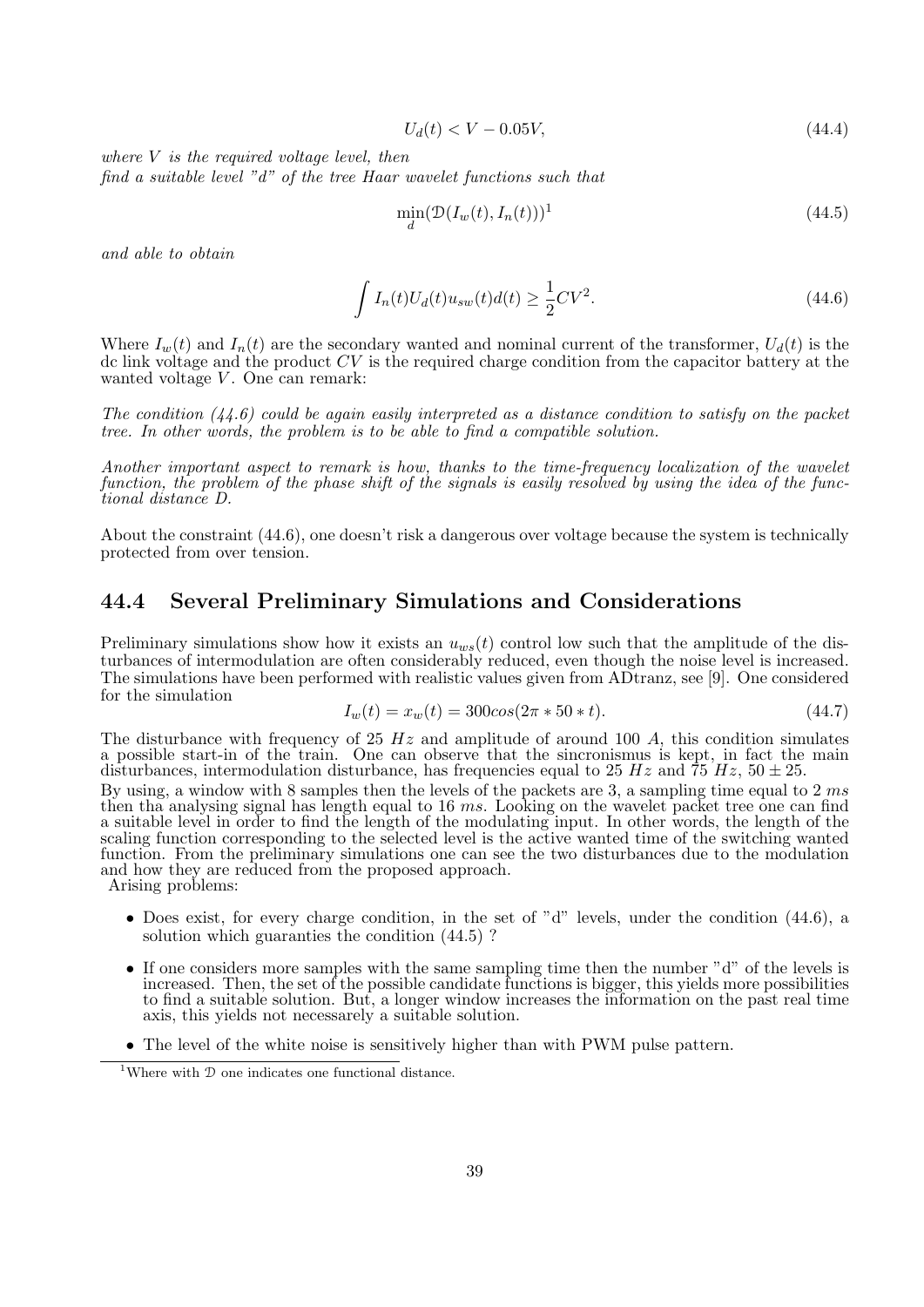## 44.5 Conclusion

The contribution presents an original way to perform a converter bridge control by using wavelet packets and proposes a line of research to follow. The idea could be a possible alternative to the PWM control in locomotive drive where one needs to have a high level of the  $\frac{S}{N}$  ratio. This preliminary idea seems quite challenging and promising in order to guarantee the required power supply and a good power factor. One proposes a roughly algorithm which finds the length of the active switching function looking for the suitable scaling function. The open problem consists of building a rigorous algorithm which can find a switching control law.

- [1] R. R Coifman and M. V. Wickerhauser, "Entropy based algorithm for best basis selection", IEEE Trans. Inform. Theory,32,712-718,(1992).
- [2] R. R. Coifman, Y. Meyer and M.V. Wickerhauser, "Wavelet Analysis and Signal Processing", Publisher Jones and Bartlett,Boston (USA), 153-178,(1992).
- [3] I. Daubechies,"Ten Lectures on Wavelets", Publisher Society for Industrial and Applied Mathematics, Philadelphia (Pennsylvania), (1995).
- [4] A. Gandelli and A. Monti and F. Ponci and E. Santi, "Power converter control design based on haar analysis", PESC. 2001 IEEE 32nd Annual Power Electronics Specialists Conference,3,1742- 1746,(2001).
- [5] , A. Gandelli and S. Leva,"Haar state equations for power electronics system modeling", The 2001 IEEE International Symposium on Circuits and Systems 2001 ISCAS 2001,2, 4525-528,(2001).
- [6] P. Mercorelli and P. Terwiesch, "A Black Box Identification in Harmonic Domain", VDE European Transactions on Electrical Power, to appear 2002.
- [7] P. Mercorelli and A. Frick, "System and Methodology for Noise Level Detection by Using Wavelet Basis Functions in Wavelet Packet Trees", In Patentamt ABB Corporate Research Ladenburg (Germany),2002.
- [8] , P. Mercorelli and A. Frick, "System and Methodology for Gross Error Detection by Using Wavelet Basis Functions in Wavelet Packet Trees", In Patentamt ABB Corporate Research Ladenburg (Germany),(2002).
- [9] , A. Petersen, "Calculation Tools-Mathematical Background", Thecnical Report, 3EHA610201 by ADtranz, (1997).
- [10] , P. Terwiesch, S. Menth and S. Schmidt, " Analysis of Transients in Electrical Railway Networks Using Wavelets", IEEE Trans. on Industrial Electronics, 45,6,955-959,(1998).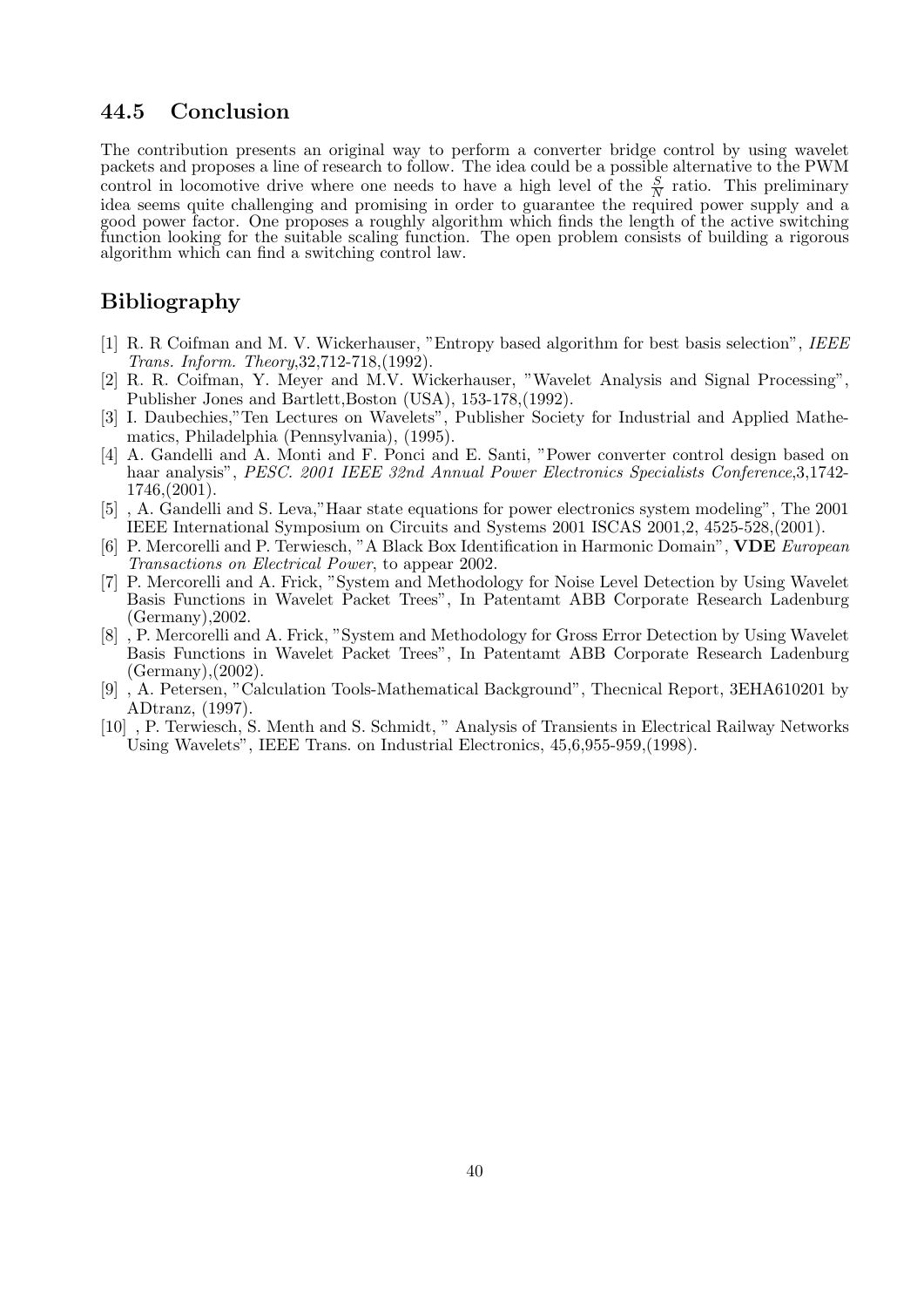# Determining of various asymptotics of solutions of nonlinear time-optimal problems via right ideals in the moment algebra

G. M. Sklyar Szczecin University Wielkopolska str. 15, 70-451 Szczecin, Poland; Kharkov National University Svoboda sqr. 4, 61077 Kharkov, Ukraine ¡mailto:sklar@sus.univ.szczecin.pl¿sklar@sus.univ.szczecin.pl, ¡mailto:sklyar@univer.kharkov.ua ¿sklyar@univer.kharkov.ua

S. Yu. Ignatovich Kharkov National University Svoboda sqr. 4, 61077 Kharkov, Ukraine ¡mailto:bob@online.kharkiv.com¿bob@online.kharkiv.com

## 61.1 Motivation and history of the problem

The time-optimal control problem is one of the most natural and at the same time hard problems in the optimal control theory.

For linear systems the maximum principle allows to indicate a class of optimal controls. However, the explicit form of the solution can be given only in a number of particular cases [1-3]. At the same time [4] an arbitrary linear time-optimal problem with analytic coefficients can be approximated (in a neighborhood of the origin) by a certain linear problem of the form

$$
\dot{x}_i = -t^{q_i}u, \ i = 1, \dots, n, \ q_1 < \dots < q_n, \ x(0) = x^0, x(\theta) = 0, |u| \le 1, \theta \to \min. \tag{1}
$$

In the nonlinear case the careful analysis is required for any particular system [5,6]. However, in a number of cases the time-optimal problem for a nonlinear system can be approximated by a linear problem of the form (1) [7]. We recall this result briefly. Consider the time-optimal problem in the following statement

$$
\dot{x} = a(t, x) + ub(t, x), \ a(t, 0) \equiv 0, \ x(0) = x^0, \ x(\theta) = 0, \ |u| \le 1, \ \theta \to \min,
$$
 (2)

where a, b are real analytic in a neighborhood of the origin in  $\mathbb{R}^{n+1}$ . Let us denote by  $(\theta_{x^0}, u_{x^0})$  the solution of this problem.

Denote by  $R_a$ ,  $R_b$  the operators acting as  $R_a d(t, x) = d_t(t, x) + d_x(t, x) \cdot a(t, x)$ ,  $R_b d(t, x) = d_x(t, x) \cdot a(t, x)$ .  $b(t, x)$  for any vector function  $d(t, x)$  analytic in a neighborhood of the origin in  $\mathbb{R}^{n+1}$  and let ad  $\frac{m+1}{R_a}R_b =$  $[R_a, \text{ad}_{R_a}^m R_b], m \geq 0; \text{ad}_{R_a}^0 R_b = R_b$ , where  $[\cdot, \cdot]$  is the operator commutator. Denote  $E(x) \equiv x$ .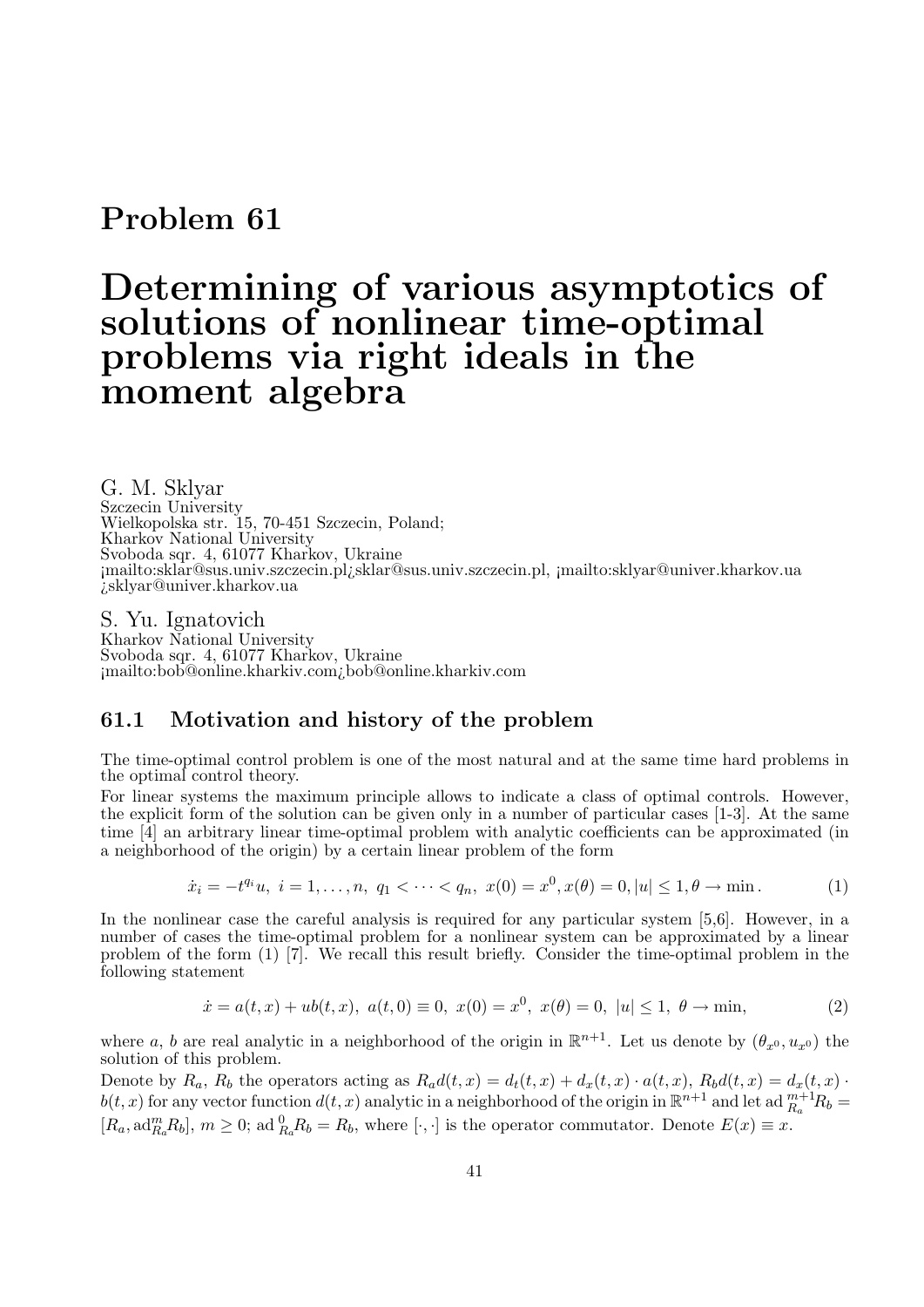THEOREM 1. The conditions rank $\{\mathrm{ad}_{R_a}^j R_b E(x) |_{x=0} \}_{j\geq 0} = n$  and

$$
\left[\mathrm{ad}_{R_a}^{m_1} R_b, \cdots \left[\mathrm{ad}_{R_a}^{m_{k-1}} R_b, \mathrm{ad}_{R_a}^{m_k} R_b\right] \cdots \left] E(x) \right|_{x=0} \in \mathrm{Lin}\left\{\mathrm{ad}_{R_a}^{j} R_b E(x) \right|_{x=0} \right\}_{j=0}^{m-2}
$$
(3)

for any  $k \geq 2$  and  $m_1, \ldots, m_k \geq 0$ , where  $m = m_1 + \cdots + m_k + k$ , hold if and only if there exist a nonsingular transformation  $\Phi$  of a neighborhood of the origin in  $\mathbb{R}^n$ ,  $\Phi(0) = 0$ , and a linear timeoptimal problem of the form (1) which approximates problem (2) in the following sense

$$
\frac{\theta_{\Phi(x^0)}}{\theta_{x^0}^{Lin}} \to 1, \quad \frac{1}{\theta} \int_0^{\theta} |u_{x^0}^{Lin}(t) - u_{\Phi(x^0)}(t)| dt \to 0 \quad \text{as} \quad x^0 \to 0,
$$

where  $(\theta_{x_0}^{Lin}, u_{x_0}^{Lin})$  denotes the solution of (1) and  $\theta = \min{\{\theta_{\Phi(x_0)}, \theta_{x_0}^{Lin}\}}$ .

That means that if the conditions of Theorem 1 are not satisfied then the asymptotic behavior of the solution of the nonlinear time-optimal problem differs from asymptotics of solutions of all linear problems.

In order to formulate the next result let us give the representation of the system in the form of a series of nonlinear power moments [7]. We assume the initial point  $x^0$  is steered to the origin in the time  $\theta$ by the control  $u(t)$  w.r.t. system (2). Then under our assumptions for rather small  $\theta$  one has

$$
x^{0} = \sum_{m=1}^{\infty} \sum_{m_{1}+\dots+m_{k}+k=m} v_{m_{1}...m_{k}} \xi_{m_{1}...m_{k}}(\theta, u), \qquad (4)
$$

where  $\xi_{m_1...m_k}(\theta, u) = \int_0^{\theta} \int_0^{\tau_1} \cdots \int_0^{\tau_{k-1}} \prod_{j=1}^k \tau_j^{m_j}$  $\int_j^{m_j} u(\tau_j) \ d\tau_k \cdots d\tau_2 d\tau_1$  are nonlinear power moments and

$$
v_{m_1...m_k} = \frac{(-1)^k}{m_1! \cdots m_k!} \mathrm{ad}_{R_a}^{m_1} R_b \mathrm{ad}_{R_a}^{m_2} R_b \cdots \mathrm{ad}_{R_a}^{m_k} R_b E(x) \Big|_{\substack{t=0 \\ x=0}}.
$$

We say that  $\text{ord}(\xi_{m_1...m_k}) = m_1 + \cdots + m_k + k$  is the order of  $\xi_{m_1...m_k}$ . Theorem 1 means that there exists a transformation  $\Phi$  which reduces (4) to

$$
(\Phi(x^0))_i = \xi_{q_i}(\theta, u) + \rho_i, \qquad i = 1, \dots, n,
$$

where  $\rho_i$  includes power moments of order greater than  $q_i + 1$  only while the representation (4) for the linear system (1) obviously has the form

$$
x_i^0 = \xi_{q_i}(\theta, u), \qquad i = 1, \dots, n.
$$

That is the linear moments which correspond to the linear time-optimal problem (1) form the principal part of the series in representation (4) as  $\theta \rightarrow 0$ .

When condition (3) is not satisfied one can try to find a *nonlinear* system which has rather simply form and approximates system (2) in the sense of time optimality. In [8] we claim the following result. Consider the linear span A of all nonlinear moments  $\xi_{m_1...m_k}$  over R as a free algebra with the basis  $\{\xi_{m_1...m_k}: k \geq 1, m_1, \ldots, m_k \geq 0\}$  and the product  $\xi_{m_1...m_k}\xi_{n_1...n_s} = \xi_{m_1...m_kn_1...n_s}$ . Introduce the inner product in A assuming the basis  $\{\xi_{m_1...m_k}\}\$  to be orthonormal. Consider also the Lie algebra L over R generated by the elements  $\{\xi_m\}_{m=0}^{\infty}$  with the commutator  $[\ell_1, \ell_2] = \ell_1 \ell_2 - \ell_2 \ell_1$ . Introduce further the graded structure  $A = \sum_{m=1}^{\infty} A_m$  putting  $A_m = \text{Lin}\{\xi_{m_1...m_k} : \text{ord}(\xi_{m_1...m_k}) = m\}.$ 

Consider now a system of the form  $(2)$ . The series in  $(4)$  naturally defines the linear mapping  $v$ :  $A \to \mathbb{R}^n$  by the rule  $v(\xi_{m_1...m_k}) = v_{m_1...m_k}$ . Further we assume the system (2) to be *n*-dimensional, i.e. dim  $v(L) = n$ . Note that the form of coefficients  $v_{m_1...m_k}$  of the series in (4) implies the following property of the mapping v: the equality  $v(\ell) = 0$  for  $\ell \in L$  implies  $v(\ell x) = 0$  for any  $x \in A$ . That means that any system of the form  $(2)$  generates a *right ideal* in the algebra A. We introduce the right ideal in the following way.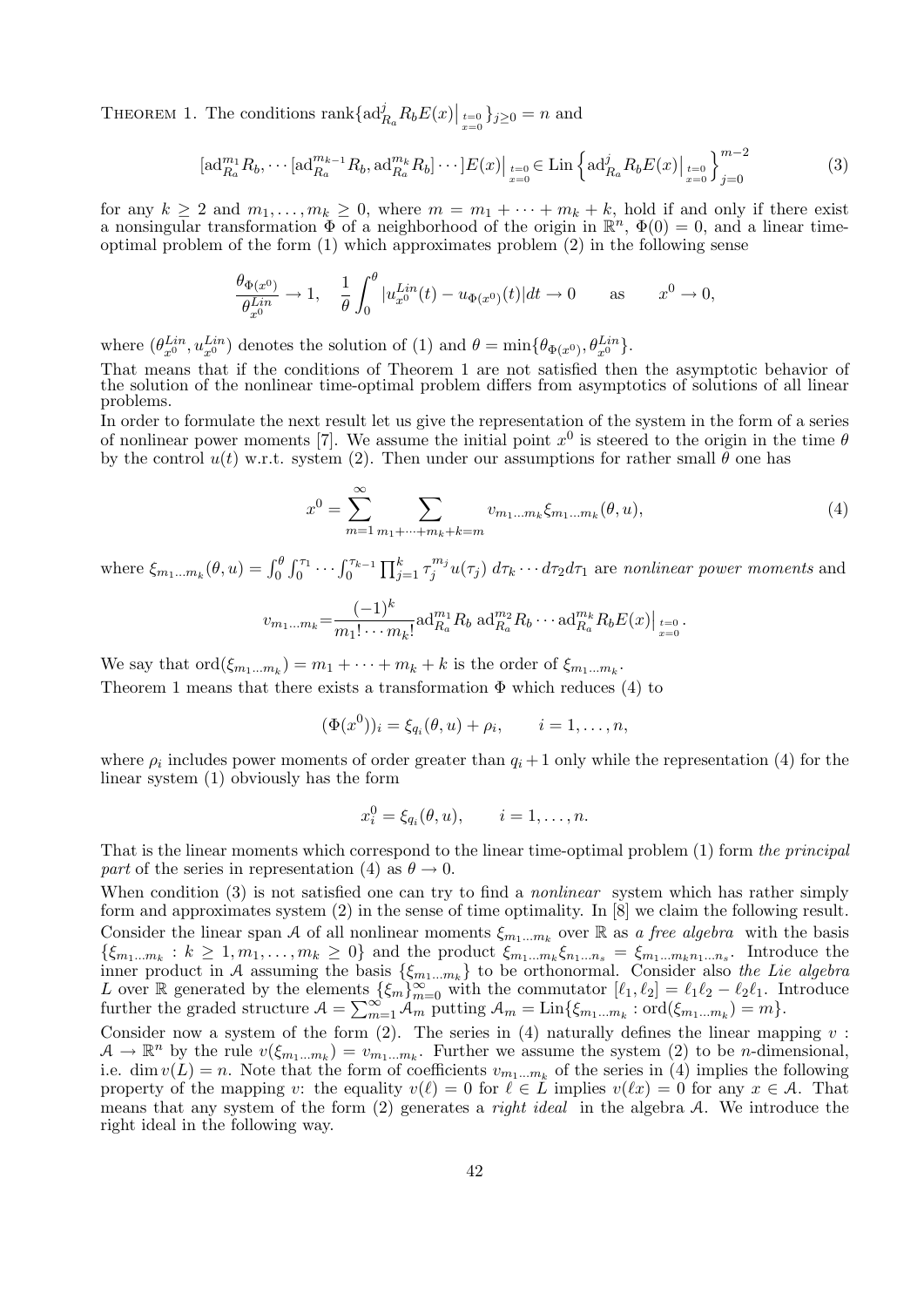Consider the sequence of subspaces  $D_r = v(L \cap (A_1 + \cdots + A_r)) \subset \mathbb{R}^n$ , and put  $r_0 = \min\{r : \dim D_r = \min\{r : \dim D_r\}$ n}. For any  $r \leq r_0$  consider a subspace  $P_r$  of all elements  $y \in L \cap A_r$  such that  $v(y) \in D_{r-1}$  (we assume  $D_0 = \{0\}$ ). Then put  $J = \sum_{r=1}^{r_0} P_r(\mathcal{A} + \mathbb{R})$ . Let  $J^{\perp}$  be the orthogonal complement of J. In the next theorem  $L_{J^{\perp}}$  denotes the projection of the Lie algebra L on  $J^{\perp}$ .

THEOREM 2. (A) Let system (2) be n-dimensional,  $\tilde{\ell}_1, \ldots, \tilde{\ell}_n$  be a basis of  $\sum_{r=1}^{r_0} (L_J \perp \cap \mathcal{A}_r)$  such that  $\text{ord}(\tilde{\ell}_i) \leq \text{ord}(\tilde{\ell}_j)$  as  $i < j$ . Then there exists a nonsingular analytic transformation  $\Phi$  of a neighborhood of the origin which reduces (4) to the following form

$$
(\Phi(x^0))_i = \widetilde{\ell}_i + \rho_i, \qquad i = 1, \ldots, n,
$$

where  $\rho_i$  contains moments of order greater than ord $(\tilde{\ell}_i)$  only. Moreover, there exists a control system of the form

$$
\dot{x} = ub^*(t, x),\tag{5}
$$

such that representation (4) for this system is of the form

$$
x_i^0 = \tilde{\ell}_i, \qquad i = 1, \dots, n. \tag{6}
$$

(B) Suppose there exists an open domain  $\Omega \subset \mathbb{R}^n \setminus \{0\}$ ,  $0 \in \overline{\Omega}$ , such that

i) the time-optimal problem for system (5) with representation (6) has a unique solution  $(\theta_{x^0}^*, u_{x^0}^*(t))$ for any  $x^0 \in \overline{\Omega}$ ;

ii) the function  $\theta_{x^0}^*$  is continuous for  $x^0 \in \overline{\Omega}$ ;

iii) denote  $K = \{u_{x^0}^*(t\theta_{x^0}^*) : x^0 \in \overline{\Omega}\}\$ and suppose that the following condition holds: when considering K as a set in the space  $L_2(0,1)$ , the weak convergence of a sequence of elements from K implies the strong convergence.

Then the time-optimal problem for system (5) approximates problem (2) in the domain  $\Omega$  in the following sense: there exists a set of pairs  $(\tilde{\theta}_x, \tilde{u}_{x0}(t)), x^0 \in \Omega$ , such that the control  $\tilde{u}_{x0}(t)$  steers the point  $\Phi(x^0)$  to the origin in the time  $\hat{\theta}_{x^0}$  w.r.t. system (2) and

$$
\frac{\theta_{\Phi(x^0)}}{\theta_{x^0}^*} \to 1, \quad \frac{\tilde{\theta}_{x^0}}{\theta_{x^0}^*} \to 1, \quad \frac{1}{\theta} \int_0^{\theta} |u_{x^0}^*(t) - \tilde{u}_{x^0}(t)| dt \to 0 \quad \text{as} \quad x^0 \to 0, \ x^0 \in \Omega,
$$

where  $\theta_{\Phi(x^0)}$  is the optimal time for problem (2) and  $\theta = \min{\{\widetilde{\theta}_{x^0}, \theta_{x^0}^*\}}$ .

REMARK 1. If there exists the autonomous system  $\dot{x} = a(x) + ub(x)$  such that its representation (4) is of the form (6) and the origin belongs to the interior of the controllability set then the function  $\hat{\theta}^*$  $x^0$ is continuous in a neighborhood of the origin [9]. Further, if time-optimal controls for system (5) are bang-bang then they satisfy condition iii) of Theorem 2.

REMARK 2. Consider any  $r_0 \geq 0$  and an arbitrary sequence of subspaces  $M = \{M_r\}_{r=1}^{r_0}$ ,  $M_r \subset L \cap \mathcal{A}_r$ , such that  $\sum_{r=1}^{r_0}(\dim(L \cap \mathcal{A}_r) - \dim M_r) = n$ . Put  $J_M = \sum_{r=1}^{r_0} M_r(\mathcal{A} + \mathbb{R})$ . We denote by  $\mathcal{J}$  the set of all such ideals. For any  $J \in \mathcal{J}$  one can construct a control system of the form (5) such that its representation  $(4)$  is of the form  $(6)$ .

## 61.2 Formulation of the problem.

Thus, the steering problem  $\dot{x} = a(t, x) + ub(t, x)$ ,  $x(\theta) = 0$ , where  $a(t, 0) \equiv 0$ , generates the right ideal in the algebra  $A$ , which defines system  $(5)$ , and, under conditions i)–iii) of Theorem 2, describes the asymptotics of the solution of time-optimal problem (2). The question is: if any system of the form (5) having the representation of the form (6) satisfies conditions i)–iii) of Theorem 2. The positive answer means that all possible asymptotics of solutions of the time-optimal problems (2) are represented as asymptotics of solutions of the time-optimal problems for systems (5) with representations of the form (6).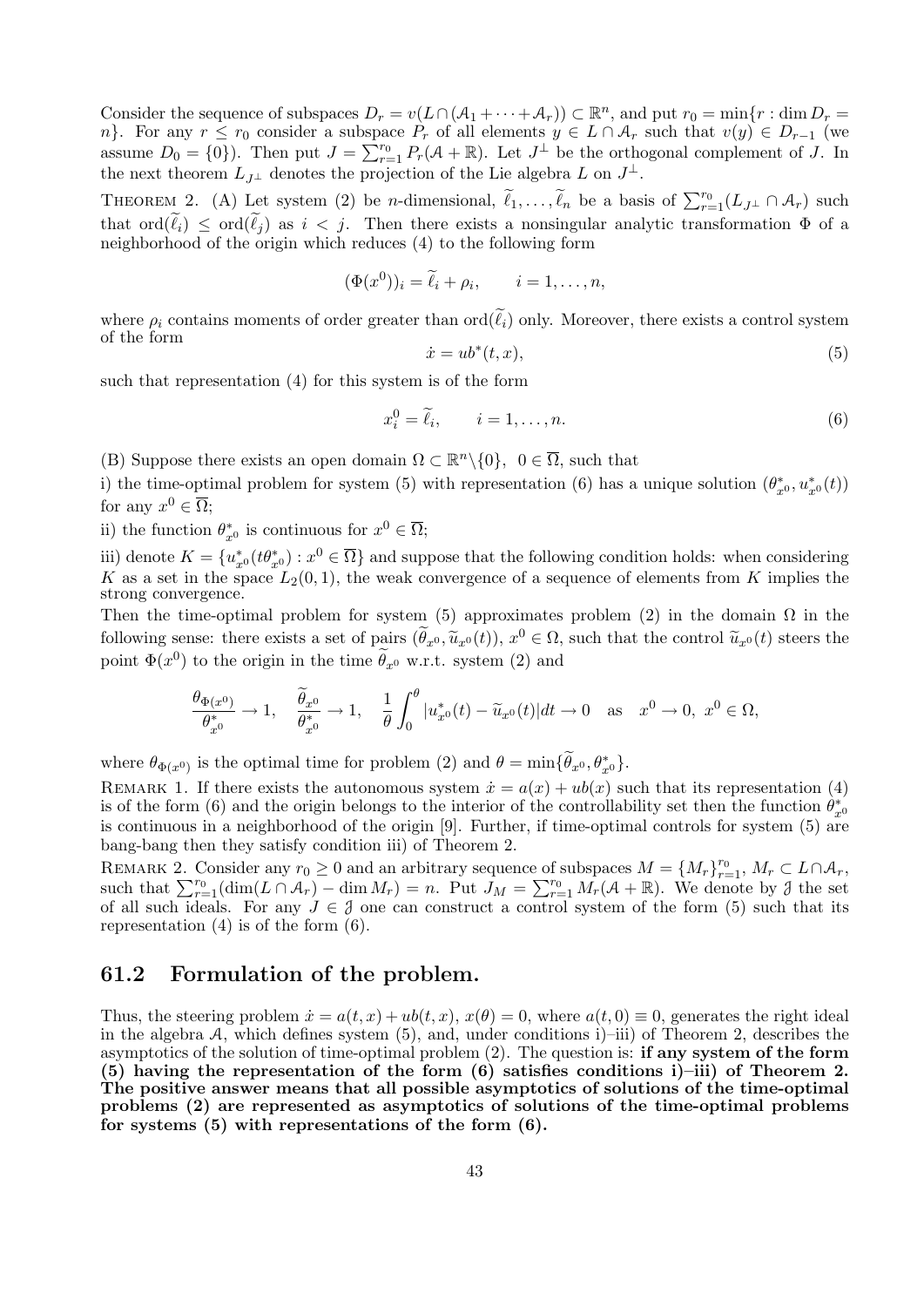In the other words, if any system of the form (5) having the representation of the form (6) satisfies conditions i)–iii) of Theorem 2 then time-optimal problems (2) induce the same structure in the algebra A as steering problems to the origin under the constraint  $|u| \leq 1$ , namely, the set of right ideals  $\mathcal{J}$ . If this is not the case then the next problem is to describe constructively the class of such systems.

- [1] V. I. Korobov and G. M. Sklyar, "Time optimality and the power moment problem, Math. USSR Sb., 62, pp. 185-205 (1989).
- [2] V. I. Korobov and G. M. Sklyar, "Time optimality and the trigonometric moment problem, Math. USSR Izv., 35, pp. 203-220 (1990).
- [3] V. I. Korobov and G. M. Sklyar, "Markov power min-problem with periodic gaps", J. Math. Sci., 80 , pp. 1559-1581 (1996).
- [4] G. M. Sklyar and S. Yu. Ignatovich, "A classification of linear time-optimal control problems in a neighborhood of the origin", J. Math. Anal. Applic., 203, pp. 791-811 (1996).
- [5] A. Bressan, "The generic local time-optimal stabilizing controls in dimension 3", SIAM J. Control Optimiz., 24, pp. 177-190 (1986).
- [6] B. Bonnard, "On singular estremals in the time minimal control problem in  $\mathbb{R}^{3}$ ", SIAM J. Control Optimiz., 23, pp. 794-802 (1985).
- [7] G. M. Sklyar and S. Yu. Ignatovich, "Moment approach to nonlinear time optimality", SIAM J. Control Optimiz., 38, pp. 1707-1728 (2000).
- [8] G. M. Sklyar and S. Yu. Ignatovich, "Approximation in the sense of time optimality via nonlinear moment problems", submitted to SIAM J. Control Optimiz.
- [9] V. I. Korobov, "On continuous dependence of the solution of the optimal control problem with free time on initial data", Differen. Uravn., 7, pp. 1120-1123 (1971) (in Russian).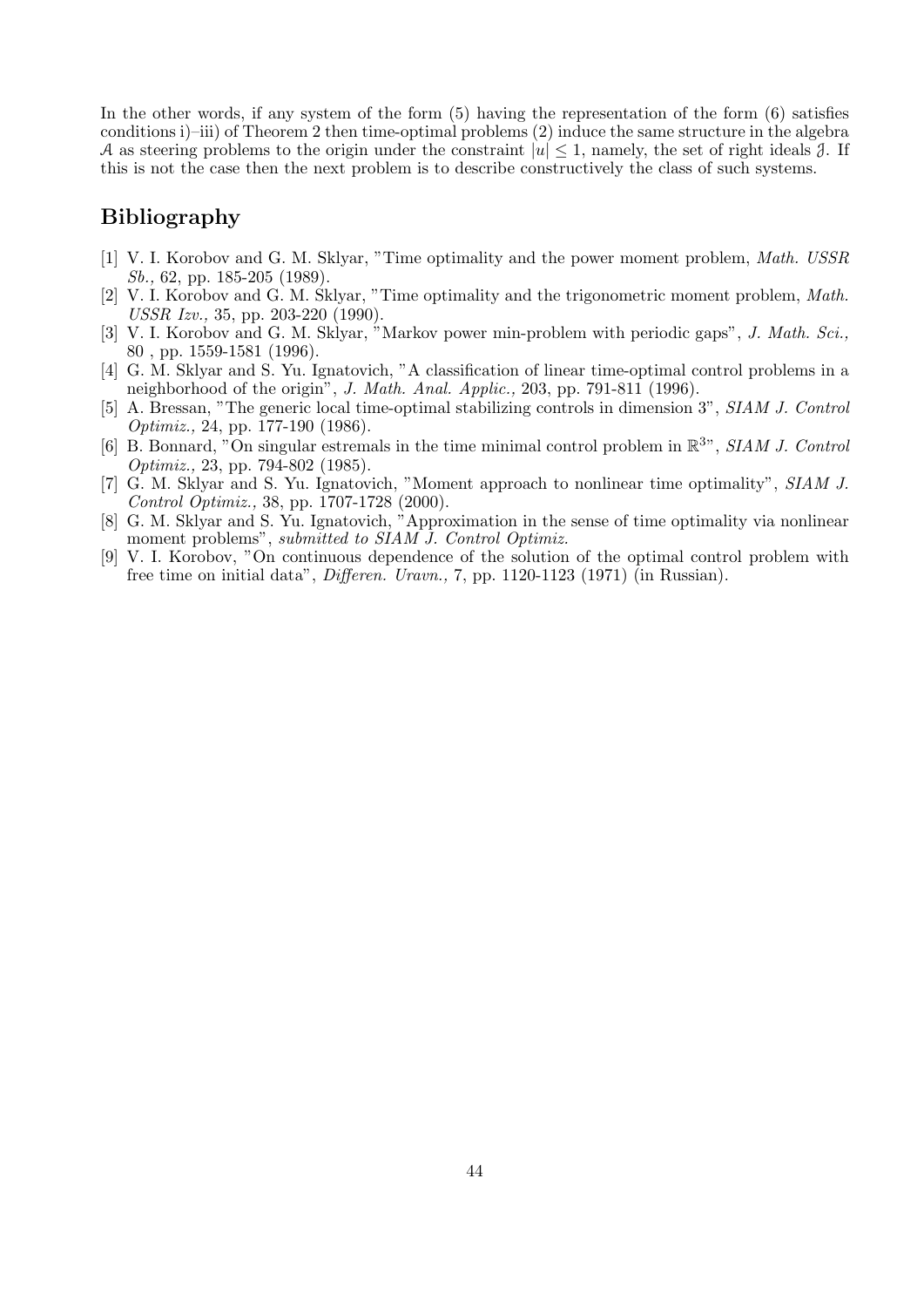# $\mathcal{L}_2$ -Induced Gains of Switched Linear Systems

JOÃO P. HESPANHA<sup>1</sup> Dept. Electrical and Computer Engineering, University of California, Santa Barbara USA hespanha@ece.ucsb.edu

> In the 1999 collection of Open Problems in Mathematical Systems and Control Theory we proposed the problem of computing input-output gains of switched linear systems. Recent developments provided new insights into this problem leading to new questions.

## 28.1 Switched Linear Systems

A switched linear system is defined by a parameterized family of realizations  $\{(A_p, B_p, C_p, D_p) : p \in \mathcal{P}\},\$ together with a family of piecewise constant switching signals  $S := \{\sigma : [0, \infty) \to \mathcal{P}\}\$ . Here, we consider switched systems for which all the matrices  $A_p$ ,  $p \in \tilde{\mathcal{P}}$  are Hurwitz. The corresponding switched system is represented by

$$
\dot{x} = A_{\sigma}x + B_{\sigma}u, \qquad y = C_{\sigma}x + D_{\sigma}u, \qquad \sigma \in \mathcal{S} \qquad (28.1)
$$

and by a solution to (28.1), we mean a pair  $(x, \sigma)$  for which  $\sigma \in \mathcal{S}$  and x is a solution to the time-varying system

$$
\dot{x} = A_{\sigma(t)}x + B_{\sigma(t)}u, \qquad y = C_{\sigma(t)}x + D_{\sigma(t)}u, \qquad t \ge 0. \qquad (28.2)
$$

Given a set of switching signals S, we define the  $\mathcal{L}_2$ -induced gain of (28.1) by

$$
\inf \{ \gamma \ge 0 : ||y||_2 \le \gamma ||u||_2, \ \forall u \in \mathcal{L}_2, \ x(0) = 0, \ \sigma \in \mathcal{S} \},
$$

where y is computed along solutions to (28.1). The  $\mathcal{L}_2$ -induced gain of (28.1) can be viewed as a "worst-case" energy amplification gain for the switched system, over all possible inputs and switching signals and is an important tool to study the performance of switched systems, as well as the stability of interconnections of switched systems.

## 28.2 Problem Description

We are interested here in families of switching signals for which consecutive discontinuities are separated by no less than a positive constant called the *dwell-time*. For a given  $\tau_D > 0$ , we denote by

<sup>&</sup>lt;sup>1</sup>This material is based upon work supported by the National Science Foundation under Grant No. ECS-0093762.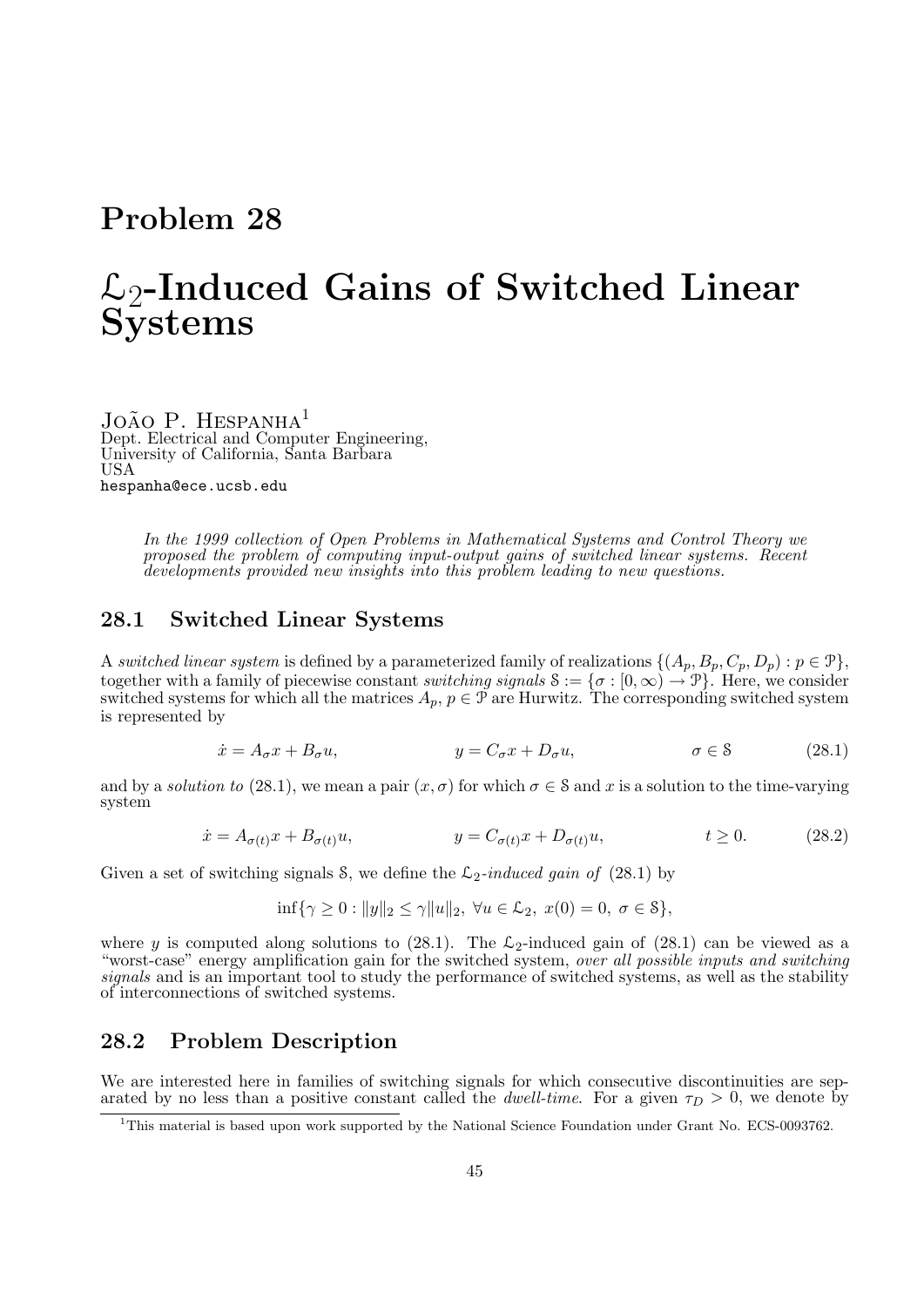$S[\tau_D]$  the set of piecewise constant switching signals with interval between consecutive discontinuities no smaller than  $\tau_D$ . The general problem that we propose is the computation of the function  $\mathfrak{g} : [0,\infty) \to [0,\infty]$  that maps each *dwell-time*  $\tau_D$  with the  $\mathcal{L}_2$ -induced gain of (28.1), for the set of dwell-time switching signals  $S := S[\tau_D]$ . Until recently little more was known about g other than the following:

- 1. g is monotone decreasing
- 2. g is bounded below by

$$
\mathfrak{g}_{static} := \sup_{p \in \mathcal{P}} \|C_p(sI - A_p)^{-1}B_p + D_p\|_{\infty},
$$

where  $||T||_{\infty} := \sup_{\Re[s] \geq 0} ||T(s)||$  denotes the  $\mathcal{H}_{\infty}$ -norm of a transfer matrix T. We recall that  $||T||_{\infty}$  is numerically equal to the L<sub>2</sub>-induced gain of any linear time-invariant system with transfer matrix T.

Item 1 is a trivial consequence of the fact that given two dwell-times  $\tau_{D_1} \leq \tau_{D_2}$ , we have that  $\mathcal{S}[\tau_{D_1}] \supset \mathcal{S}[\tau_{D_2}]$ . Item 2 is a consequence of the fact that every set  $\mathcal{S}[\tau_D], \tau_D > 0$  contains all the constant switching signals  $\sigma = p$ ,  $p \in \mathcal{P}$ . It was shown in [2] that the lower-bound  $\mathfrak{g}_{static}$  is strict and in general there is a gap between  $\mathfrak{g}_{static}$  and

$$
\mathfrak{g}_{\mathrm{slow}}:=\lim_{\tau_D\to\infty}\mathfrak{g}[\tau_D].
$$

This means that even switching arbitrarily seldom, one may not be able to recover the  $\mathcal{L}_2$ -induced gains of the "unswitched systems." In [2], a procedure was given to compute  $\mathfrak{g}_{slow}$ . Opposite to what had been conjectured,  $g_{slow}$  is realization dependent and cannot be determined just from the transfer functions of the systems being switched.

The function g thus looks roughly like the ones shown in Figure 28.1, where (a) corresponds to a set of realizations that remains stable for arbitrarily fast switching and (b) to a set that can exhibit unstable behavior for sufficiently fast switching [3]. In (b), the scalar  $\tau_{\rm min}$  denotes the smallest dwell-time for which instability can occur for some switching signal in  $S[\tau_{min}]$ .



Figure 28.1:  $\mathcal{L}_2$ -induced gain versus the dwell-time.

Several important basic question remain open:

- 1. Under what conditions is g bounded? This is really a stability problem whose general solution has been eluding researchers for a while now (cf., the survey paper [3] and references therein).
- 2. In case g is unbounded (case (b) in Figure 28.1), how to compute the position of the vertical asymptote? Or equivalently, what is the smallest dwell-time  $\tau_{\text{min}}$  for which one can have instability.
- 3. Is g a convex function? Is it smooth (or even continuous)?

Even if direct computation of g proves to be difficult, answers to the previous questions may provide indirect methods to compute tight bounds for it. They also provide a better understanding of the trade-off between switching speed and induced gain. As far as we known, currently only very course upper-bounds for g are available. These are obtained by computing a conservative upper-bound  $\tau_{\text{upper}}$ for  $\tau_{\rm min}$  and then an upper-bound for g that is valid for every dwell-time larger than  $\tau_{\rm upper}$  (cf., e.g., [4, 5]). These bounds do not really address the trade-off mentioned above.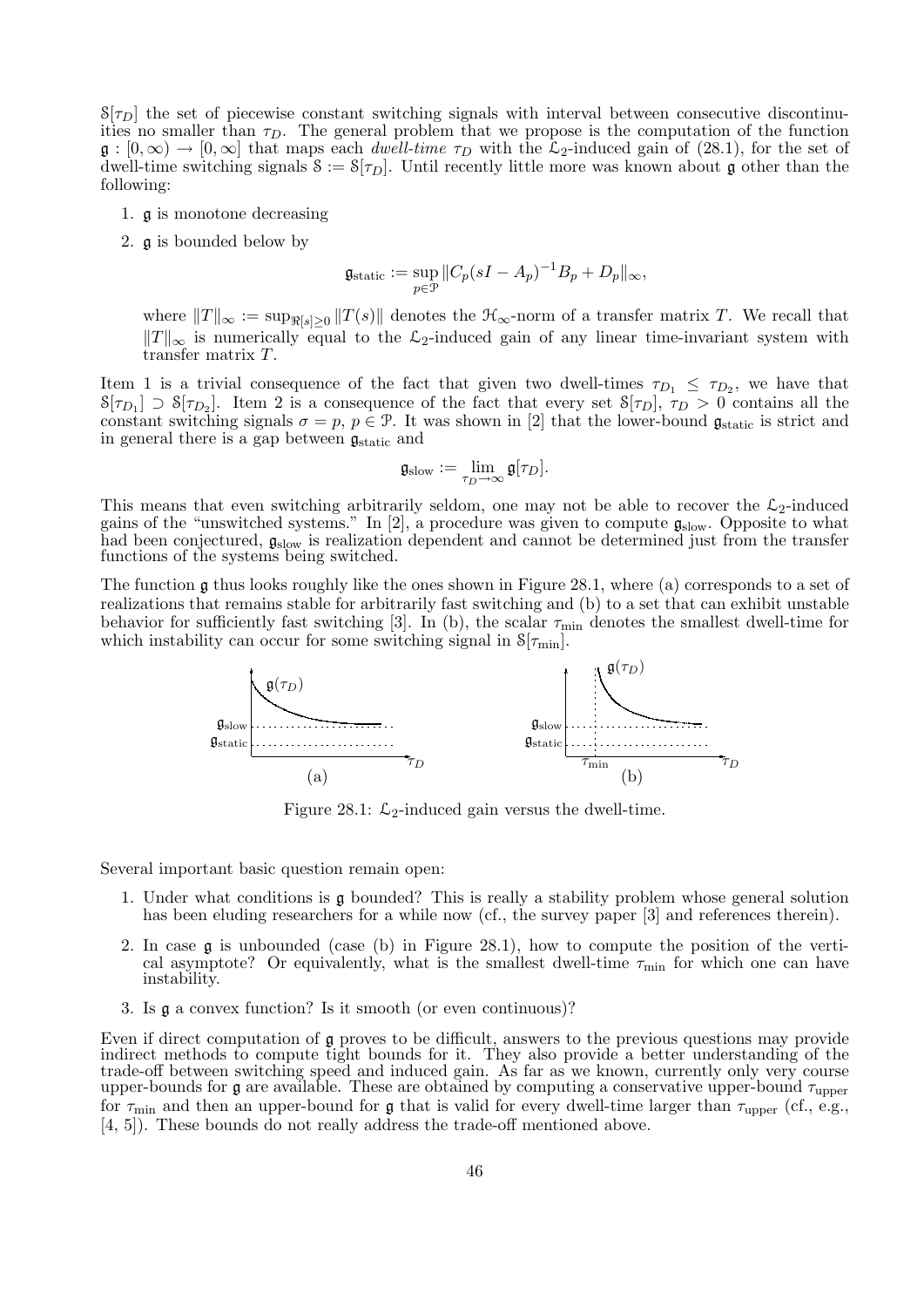- [1] J. P. Hespanha and A. S. Morse, "Input-output gains of switched linear systems," in Open Problems in Mathematical Systems Theory and Control (V. D. Blondel, E. D. Sontag, M. Vidyasagar, and J. C. Willems, eds.), London: Springer-Verlag, 1999.
- [2] J. P. Hespanha, "Computation of root-mean-square gains of switched linear systems." To be presented at the Fifth Hybrid Systems: Computation and Control Workshop., Mar. 2002.
- [3] D. Liberzon and A. S. Morse, "Basic problems in stability and design of switched systems," IEEE Contr. Syst. Mag., vol. 19, pp. 59–70, Oct. 1999.
- [4] J. P. Hespanha and A. S. Morse, "Stability of switched systems with average dwell-time," in Proc. of the 38th Conf. on Decision and Contr., pp. 2655–2660, Dec. 1999.
- [5] G. Zhai, B. Hu, K. Yasuda, and A. N. Michel, "Disturbance attenuation properties of timecontrolled switched systems." Submitted to publication., 2001.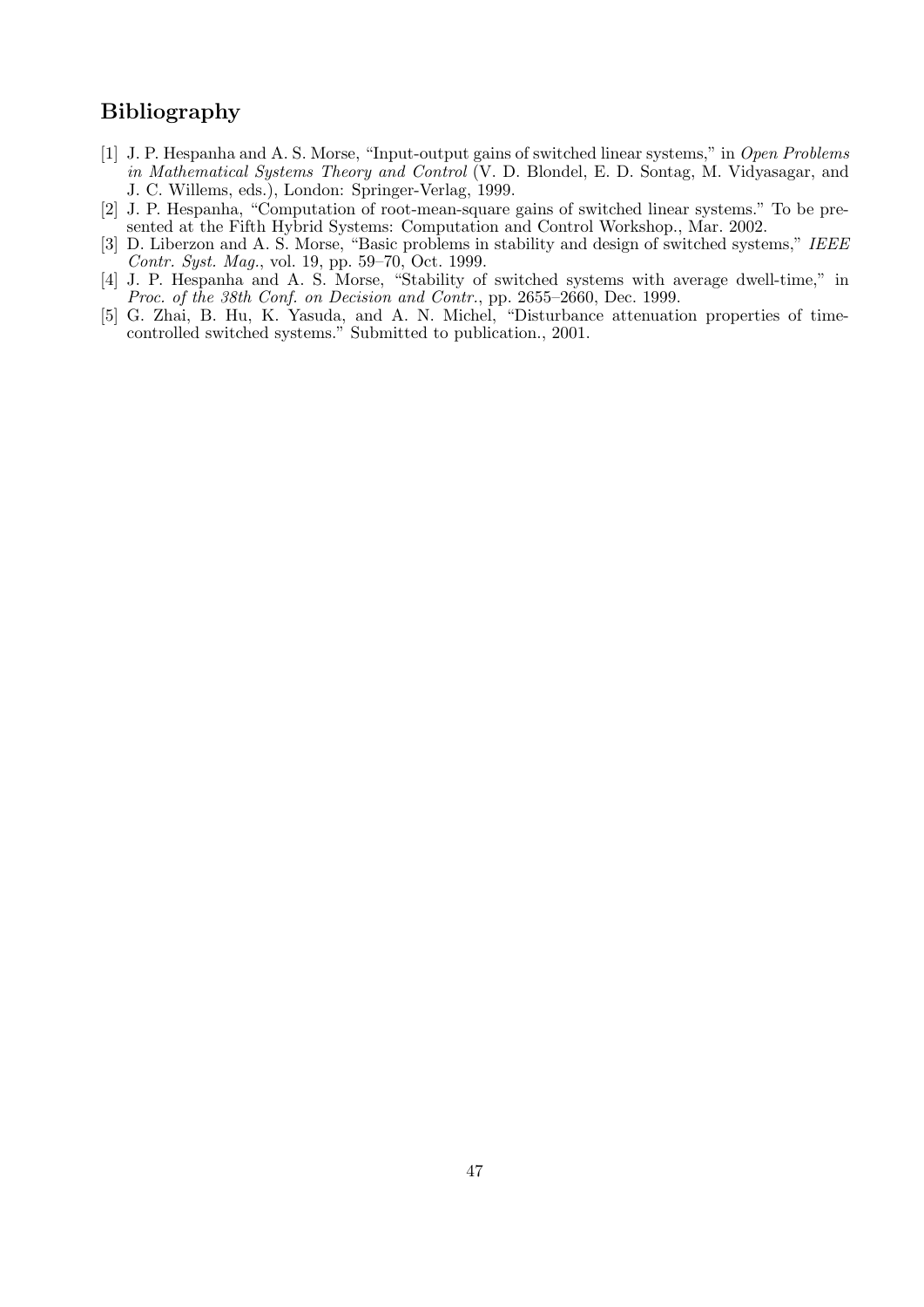# Is Monopoli's Model Reference Adaptive Controller Correct?

A. S. MORSE<sup>1</sup> Center for Computational Vision and Control Department of Electrical Engineering Yale University, New Haven, CT 06520 USA.

## 48.1 Introduction

In 1974 R. V. Monopoli published a paper [1] in which he posed the now classical model reference adaptive control problem, proposed a solution and presented arguments intended to establish the solution's correctness. Subsequent research [2] revealed a flaw in his proof which placed in doubt the correctness of the solution he proposed. Although provably correct solutions to the model reference adaptive control problem now exist {see [3] and the references therein}, the problem of deciding whether or not Monopoli's original proposed solution is in fact correct remains unsolved. The aim of this note is to review the formulation of the classical model reference adaptive control problem, to describe Monopoli's proposed solution, and to outline what's known at present about its correctness.

## 48.2 The Classical Model Reference Adaptive Control Problem

The classical model reference adaptive control problem is to develop a dynamical controller capable of causing the output y of an imprecisely modelled siso process  $\mathbb P$  to approach and track the output  $y_{\text{ref}}$ of a pre-specified reference model  $\mathbb{M}_{\text{ref}}$  with input r. The underlying assumption is that the process model is known only to the extent that it is one of the members of a pre-specified class M. In the classical problem M is taken to be the set of all siso controllable, observable linear systems with strictly proper transfer functions of the form  $g\frac{\beta(s)}{\alpha(s)}$  where g is a nonzero constant called the *high frequency* gain and  $\alpha(s)$  and  $\beta(s)$  are monic, coprime polynomials. All g have the same sign and each transfer function is *minimum phase* {i.e., each  $\beta(s)$  is stable}. All transfer functions are required to have the same relative degree  $\bar{n}$  {i.e., deg  $\alpha(s) - \deg \beta(s) = \bar{n}$ } and each must have a McMillan degree not exceeding some pre-specified integer n {i.e., deg  $\alpha(s) \leq n$ }. In the sequel we are going to discuss a simplified version of the problem in which all  $g = 1$  and the reference model transfer function is of the form  $\frac{1}{(s+\lambda)^n}$  where  $\lambda$  is a positive number. Thus  $\mathbb{M}_{\text{ref}}$  is a system of the form

$$
\dot{y}_{\text{ref}} = -\lambda y_{\text{ref}} + \bar{c}x_{\text{ref}} + \bar{d}r \qquad \dot{x}_{\text{ref}} = \bar{A}x_{\text{ref}} + \bar{b}r \qquad (48.1)
$$

where  $\{\overline{A}, \overline{b}, \overline{c}, \overline{d}\}$  is a controllable, observable realization of  $\frac{1}{(s+\lambda)^{(\overline{n}-1)}}$ .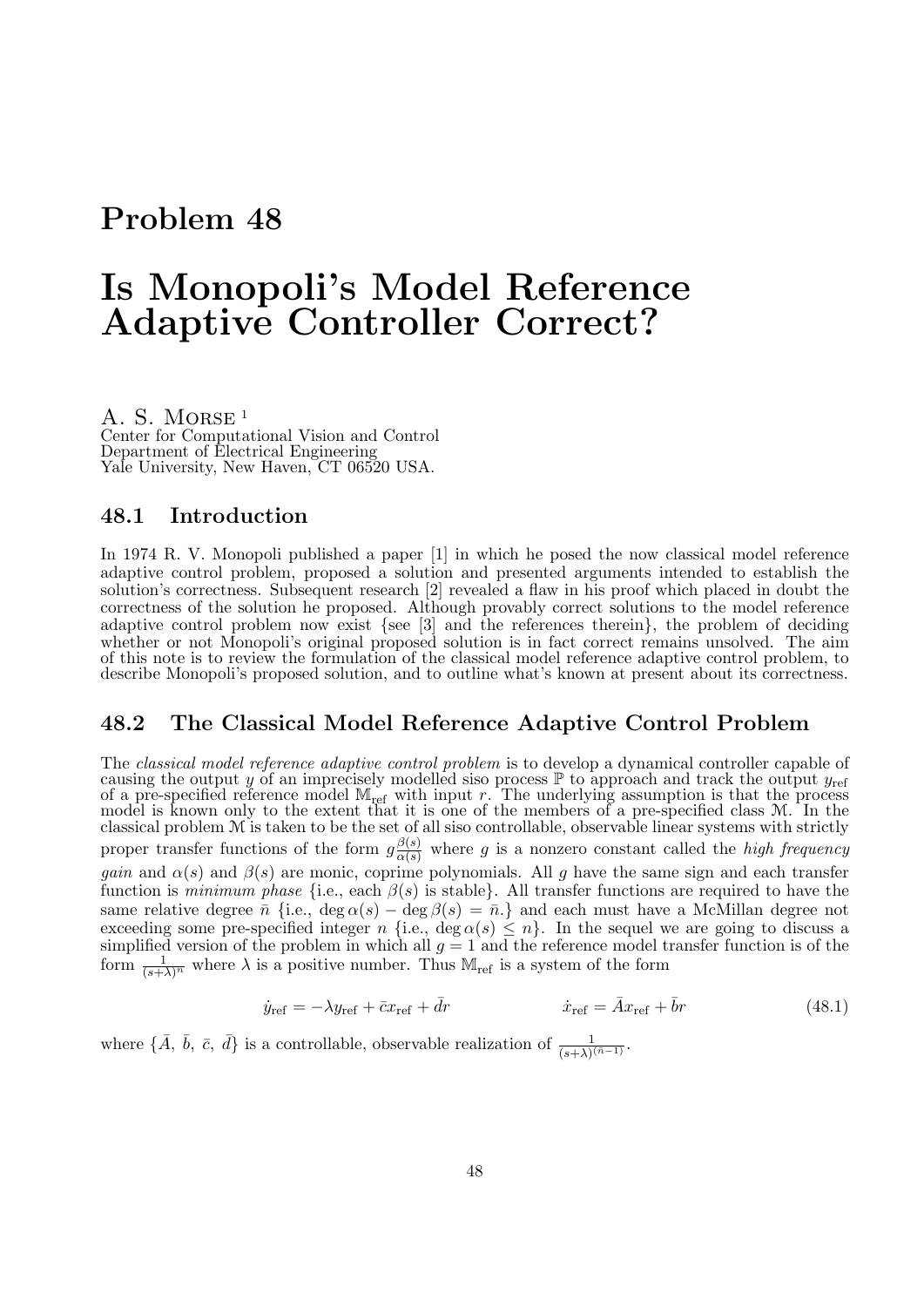## 48.3 Monopoli's Proposed Solution

Monopoli's proposed solution is based on a special representation of  $\mathbb{P}$  which involves picking any *n*-dimensional, single-input, controllable pair  $(A, b)$  with A stable. It is possible to prove [1, 4] that the assumption that the process  $\mathbb P$  admits a model in M, implies the existence of a vector  $p^* \in \mathbb R^{2n}$ and initial conditions  $z(0)$  and  $\bar{x}(0)$ , such that u and y exactly satisfy

$$
\dot{z} = \begin{bmatrix} A & 0 \\ 0 & A \end{bmatrix} z + \begin{bmatrix} b \\ 0 \end{bmatrix} y + \begin{bmatrix} 0 \\ b \end{bmatrix} u
$$

$$
\dot{\bar{x}} = \bar{A}\bar{x} + \bar{b}(u - z'p^*)
$$

$$
\dot{y} = -\lambda y + \bar{c}\bar{x} + \bar{d}(u - z'p^*)
$$

Monopoli combined this model with that of  $\mathbb{M}_{ref}$  to obtain the *direct control model reference parame*terization

$$
\dot{z} = \begin{bmatrix} A & 0 \\ 0 & A \end{bmatrix} z + \begin{bmatrix} b \\ 0 \end{bmatrix} y + \begin{bmatrix} 0 \\ b \end{bmatrix} u \tag{48.2}
$$

$$
\dot{x} = \bar{A}x + \bar{b}(u - z'p^* - r) \tag{48.3}
$$

$$
\dot{\mathbf{e}}_{\mathbf{T}} = -\lambda \mathbf{e}_{\mathbf{T}} + \bar{c}x + \bar{d}(u - z'p^* - r) \tag{48.4}
$$

Here  $e_T$  is the tracking error

$$
\mathbf{e_T} \stackrel{\Delta}{=} y - y_{\text{ref}} \tag{48.5}
$$

and  $x \stackrel{\Delta}{=} \bar{x} - x_{\text{ref}}$ . Note that it is possible to generate an asymptotically correct estimate  $\hat{z}$  of z using a copy of (48.2) with  $\hat{z}$  replacing z. To keep the exposition simple we're going to ignore the exp copy of (48.2) with  $\hat{z}$  replacing z. To keep the exposition simple we're going to ignore the exponentially decaying estimation error  $\hat{z} - z$  and assume that z can be measured directly.

To solve the MRAC problem, Monopoli proposed a control law of the form

$$
u = z'\hat{p} + r \tag{48.6}
$$

where  $\hat{p}$  is a suitably defined estimate of  $p^*$ . Motivation for this particular choice stems from the fact that if one knew  $p^*$  and were thus able to use the control  $u = z'n^* + r$  instead of (48.6), then this that if one knew  $p^*$  and were thus able to use the control  $u = z'p^* + r$  instead of (48.6), then this would cause  $e_T$  to tend to zero exponentially fast and tracking would therefore be achieved.

Monopoli proposed to generate  $\hat{p}$  using two sub-systems which we will refer to here as a "multi-estimator" and a " tuner" respectively. A *multi-estimator*  $\mathbb{E}(\hat{p})$  is a parameter-varying linear system estimator" and a " tuner" respectively. A *multi-estimator*  $\mathbb{E}(\hat{p})$  is a parameter-varying linear system<br>with parameter  $\hat{n}$  whose inputs are u u and r and whose output is an estimate  $\hat{e}$  of  $e_{\text{T}}$  which wou with parameter  $\hat{p}$ , whose inputs are u, y and r and whose output is an estimate  $\hat{e}$  of  $\mathbf{e}_{\mathbf{T}}$  which would be asymptotically correct were  $\hat{p}$  held fixed at  $p^*$ . It turns out that there are two differen asymptotically correct were  $\hat{p}$  held fixed at  $p^*$ . It turns out that there are two different but very similar types of multi-estimators which have the requisite properties. While Monopoli focused on just one. types of multi-estimators which have the requisite properties. While Monopoli focused on just one, we will describe both since each is relevant to the present discussion. Both multi-estimators contain (48.2) as a sub-system.

#### 48.3.1 Version 1

There are two versions of the adaptive controller which a relevant to the problem at hand. In this section we describe the multi-estimator and tuner which together with reference model (48.1) and control law (48.6), comprise the first version.

#### Multi-Estimator 1

The form of the first multi-estimator  $\mathbb{E}_1(\hat{p})$  is suggested by the readily verifiable fact that if  $H_1$  and  $w_1$  are  $\bar{n} \times 2n$  and  $\bar{n} \times 1$  signal matrices generated by the equations

$$
\dot{H}_1 = \bar{A}H_1 + \bar{b}z' \quad \text{and} \quad \dot{w}_1 = \bar{A}w_1 + \bar{b}(u - r) \tag{48.7}
$$

respectively, then  $w_1 - H_1 p^*$  is a solution to (48.3). In other words  $x = w_1 - H_1 p^* + \epsilon$  where  $\epsilon$  is an initial condition dependent time function decaying to zero as fast as  $e^{\bar{A}t}$ . Again for simplicity we shall ignore  $\epsilon$ . This means that (48.4) can be re-written as

$$
\dot{\mathbf{e}}_{\mathbf{T}} = -\lambda \mathbf{e}_{\mathbf{T}} - (\bar{c}H_1 + \bar{d}z')p^* + \bar{c}w_1 + \bar{d}(u - r)
$$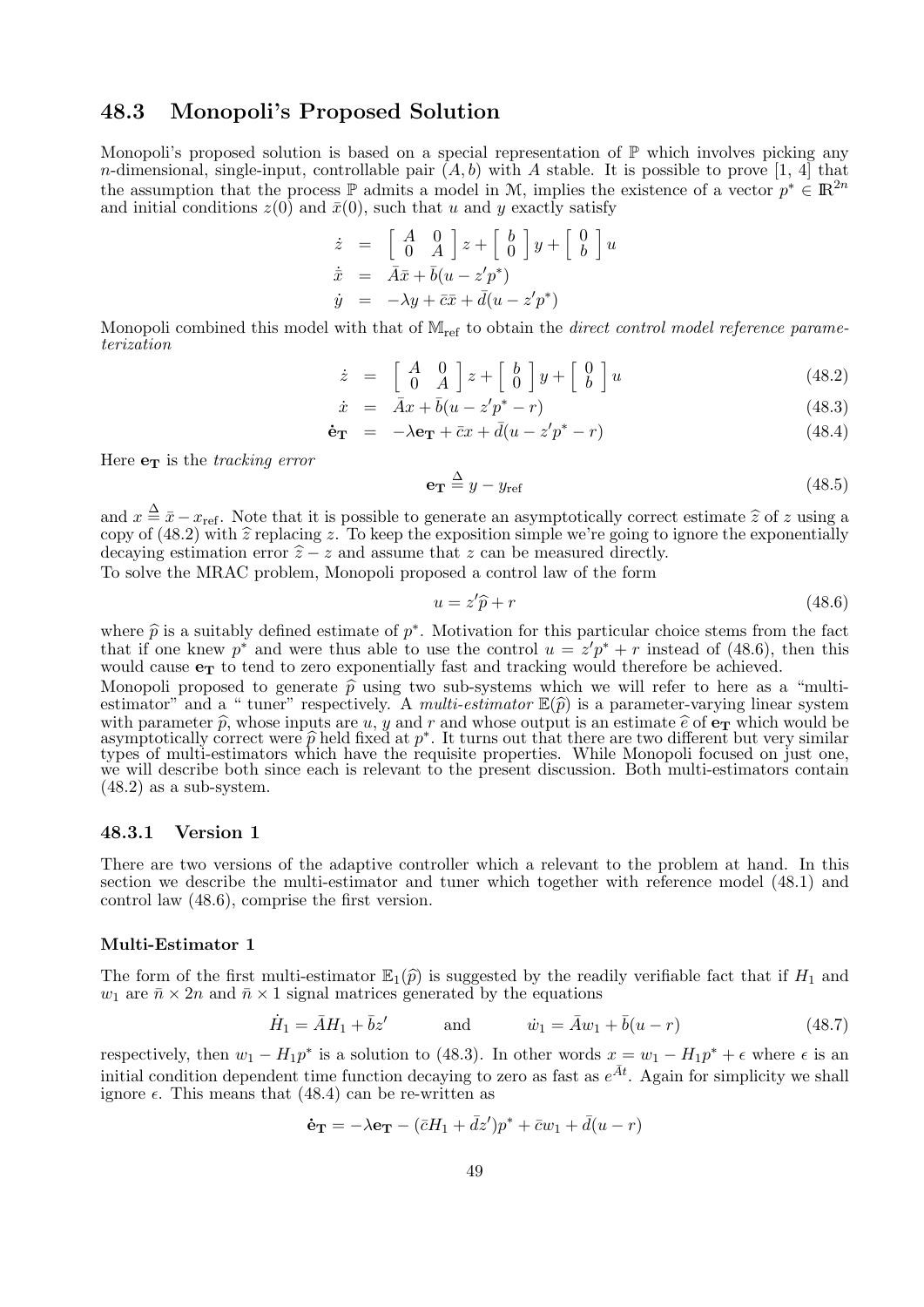Thus a natural way to generate an estimate  $\hat{e}_1$  of  $\mathbf{e}_T$  is by means of the equation

$$
\dot{\hat{e}}_1 = -\lambda \hat{e}_1 - (\bar{c}H_1 + \bar{d}z')\hat{p} + \bar{c}w_1 + \bar{d}(u - r)
$$
\n(48.8)

From this it clearly follows that the multi-estimator  $\mathbb{E}_1(\hat{p})$  defined by (48.2), (48.7) and (48.8) has the required property of delivering an asymptotically correct estimate  $\hat{e}_1$  of  $\mathbf{e}_T$  if  $\hat{p}$  is fixed at  $p^*$ .

#### Tuner 1

From (48.8) and the differential equation for  $e_T$  directly above it, it can be seen that the estimation error<sup>2</sup>

$$
e_1 \stackrel{\Delta}{=} \hat{e}_1 - \mathbf{e_T} \tag{48.9}
$$

satisfies the error equation

$$
\dot{e}_1 = -\lambda e_1 + \phi_1'(\hat{p} - p^*)
$$
\n(48.10)

where

$$
\phi_1' = -(\bar{c}H_1 + \bar{d}z')\tag{48.11}
$$

Prompted by this, Monopoli proposed to tune  $\hat{p}_1$  using the pseudo-gradient tuner

$$
\dot{\hat{p}}_1 = -\phi_1 e_1 \tag{48.12}
$$

The motivation for considering this particular tuning law will become clear shortly, if it is not already.

#### What's Known About Version 1?

The overall model reference adaptive controller proposed by Monopoli thus consists of the reference model  $(48.1)$ , the control law  $(48.6)$ , the multi-estimator  $(48.2)$ ,  $(48.7)$ ,  $(48.8)$ , the output estimation error  $(48.9)$  and the tuner  $(48.11)$ ,  $(48.12)$ . The open problem is to prove that this controller either solves the model reference adaptive control problem or that it does not.

Much is known which is relevant to the problem. In the first place, note that (48.1), (48.2) together with (48.5) - (48.11) define a parameter varying linear system  $\Sigma_1(\hat{p})$  with input r, state { $y_{\text{ref}}, x_{\text{ref}}, z, H_1, w_1$ ,  $\{e_1, e_1\}$  and output  $e_1$ . The consequence of the assumption that every system in M is minimum phase is that  $\Sigma_1(\hat{p})$  is detectable through  $e_1$  for every fixed value of  $\hat{p}$  [5]. Meanwhile the form of (48.10) enables one to show by direct calculation, that the rate of change of the partial Lyapunov function  $V \stackrel{\Delta}{=} e_1^2 + ||\hat{p} - p^*||^2$  along a solution to (48.12) and the equations defining  $\Sigma_1(\hat{p})$ , satisfies

$$
\dot{V} = -2\lambda e_1^2 \le 0\tag{48.13}
$$

From this it is evident that  $V$  is a bounded monotone nonincreasing function and consequently that  $e_1$  and  $\hat{p}$  are bounded wherever they exist. Using and the fact that  $\Sigma_1(\hat{p})$  is a *linear* parametervarying system, it can be concluded that solutions exist globally and that  $e_1$  and  $\hat{p}$  are bounded on  $[0, \infty)$ . By integrating (48.13) it can also be concluded that  $e_1$  has a finite  $\mathcal{L}^2[0, \infty)$ -norm and that  $\|\vec{e}_1\|^2 + \|\hat{p}-p^*\|^2$  tends to a finite limit as  $t \to \infty$ . Were it possible to deduce from these properties that  $\hat{p}$  tended to a limit  $\bar{p}$  then it would possible to establish correctness of the overall adaptive that  $\hat{p}$  tended to a limit  $\bar{p}$ , then it would possible to establish correctness of the overall adaptive controller using the detectability of  $\Sigma_1(\bar{p})$ .

There are two very special cases for which correctness has been established. The first is when the process models in M all have relative degree 1; that is when  $\bar{n} = 1$ . See the references cited in [3] for more on this special case. The second special case is when  $p^*$  is taken to be of the form  $q^*k$  where k is a known vector and  $q^*$  is a scalar; in this case  $\hat{p} \triangleq \hat{q}k$  where  $\hat{q}$  is a scalar parameter tuned by the equation  $\hat{\hat{q}} = -k'\hat{q}k$ . equation  $\dot{\hat{q}} = -k'\phi_1e_1$  [6].

<sup>&</sup>lt;sup>2</sup>Monopoli called  $e_1$  an *augmented error*.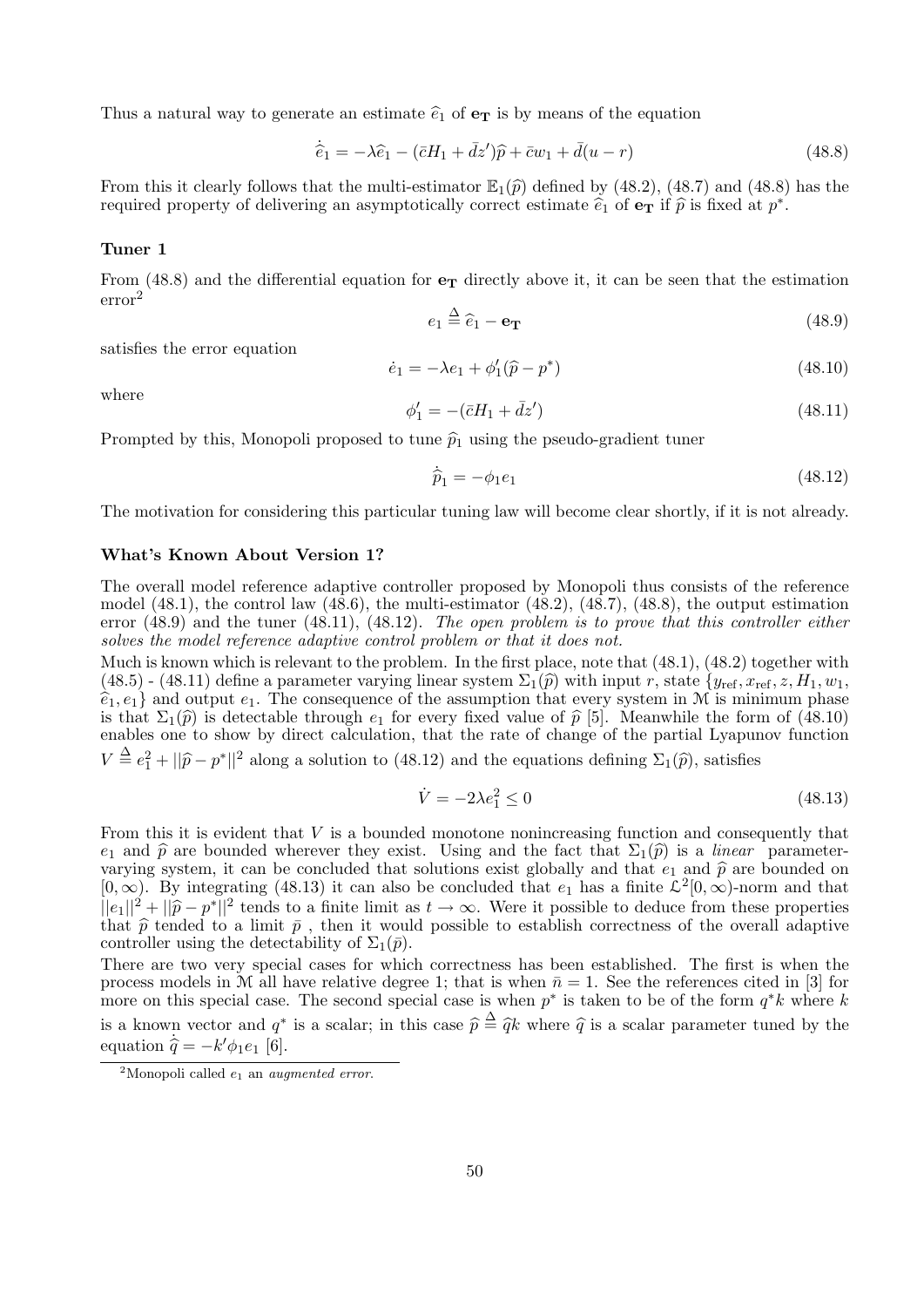#### 48.3.2 Version 2

In the sequel we describe the multi-estimator and tuner which together with reference model (48.1) and control law (48.6), comprise the second version of them adaptive controller relevant to the problem at hand.

#### Multi-Estimator 2

The second multi-estimator  $\mathbb{E}_2(\widehat{p})$  which is relevant to the problem under consideration, is similar to  $\mathbb{E}_1(\widehat{p})$  but has the slight advantage of leading to a tuner which is somewhat easier to analyze. To describe  $\mathbb{E}_2(\widehat{p})$ , we need first to define matrices

$$
\bar{A}_2 \stackrel{\Delta}{=} \left[ \begin{array}{cc} \bar{A} & 0 \\ \bar{c} & -\lambda \end{array} \right] \quad \text{and} \quad \bar{b}_2 \stackrel{\Delta}{=} \left[ \begin{array}{c} \bar{b} \\ \bar{d} \end{array} \right]
$$

The form of  $\mathbb{E}_2(\hat{p})$  is motivated by the readily verifiable fact that if  $H_2$  and  $w_2$  are  $(\bar{n} + 1) \times 2n$  and  $(\bar{n} + 1) \times 1$  signal matrices generated by the equations

$$
\dot{H}_2 = \bar{A}_2 H_2 + \bar{b}_2 z'
$$
 and 
$$
\dot{w}_2 = \bar{A}_2 w_2 + \bar{b}_2 (u - r)
$$
 (48.14)

then  $w_2 - H_2p^*$  is a solution to (48.3) - (48.4). In other words,  $[x' \mathbf{e_T}]' = w_2 - H_2p^* + \epsilon$  where  $\epsilon$  is an initial condition dependent time function decaying to zero as fast as  $e^{\bar{A}_2 t}$ . Again for simplicity we shall ignore  $\epsilon$ . This means that ∗

$$
\mathbf{e_T} = \bar{c}_2 w_2 - \bar{c}_2 H_2 p^*
$$

where  $\bar{c}_2 = [0 \cdots 0 \ 1]$ . Thus in this case a natural way to generate an estimate  $\hat{e}_2$  of  $\mathbf{e}_T$  is by means of the equation

$$
\widehat{e}_2 = \overline{c}_2 w_2 - \overline{c}_2 H_2 \widehat{p} \tag{48.15}
$$

It is clear that the multi-estimator  $\mathbb{E}_2(\hat{p})$  defined by (48.2), (48.14) and (48.15) has the required property of delivering an asymptotically correct estimate  $\hat{e}_2$  of  $\mathbf{e}_T$  if  $\hat{p}$  is fixed at  $p^*$ .

#### Tuner 2

Note that in this case the estimation error

$$
e_2 \stackrel{\Delta}{=} \hat{e}_2 - \mathbf{e}_T \tag{48.16}
$$

satisfies the error equation

$$
e_2 = \phi'_2(\hat{p}_2 - p^*)
$$
\n(48.17)

where

$$
\phi_2' = -\bar{c}_2 H_2 \tag{48.18}
$$

Equation (48.17) suggests that one consider a pseudo-gradient tuner of the form

$$
\dot{\widehat{p}} = -\phi_2 e_2 \tag{48.19}
$$

#### What's Known About Version 2?

The overall model reference adaptive controller in this case, thus consists of the reference model (48.1), the control law  $(48.6)$ , the multi-estimator  $(48.2)$ ,  $(48.14)$ ,  $(48.15)$ , the output estimation error  $(48.16)$ and the tuner  $(48.18)$ ,  $(48.19)$ . The open problem is here to prove that this version of the controller either solves the model reference adaptive control problem or that it does not.

Much is known about the problem. In the first place, (48.1), (48.2) together with (48.5), (48.6) (48.14) - (48.18) define a parameter varying linear system  $\Sigma_2(\hat{p})$  with input r, state  $\{y_{\text{ref}}, x_{\text{ref}}, z, H_2, w_2\}$  and output  $e_2$ . The consequence of the assumption that every system in  $M$  is minimum phase is that this  $\Sigma_2(\hat{p})$  is detectable through  $e_2$  for every fixed value of  $\hat{p}$  [5]. Meanwhile the form of (48.17) enables one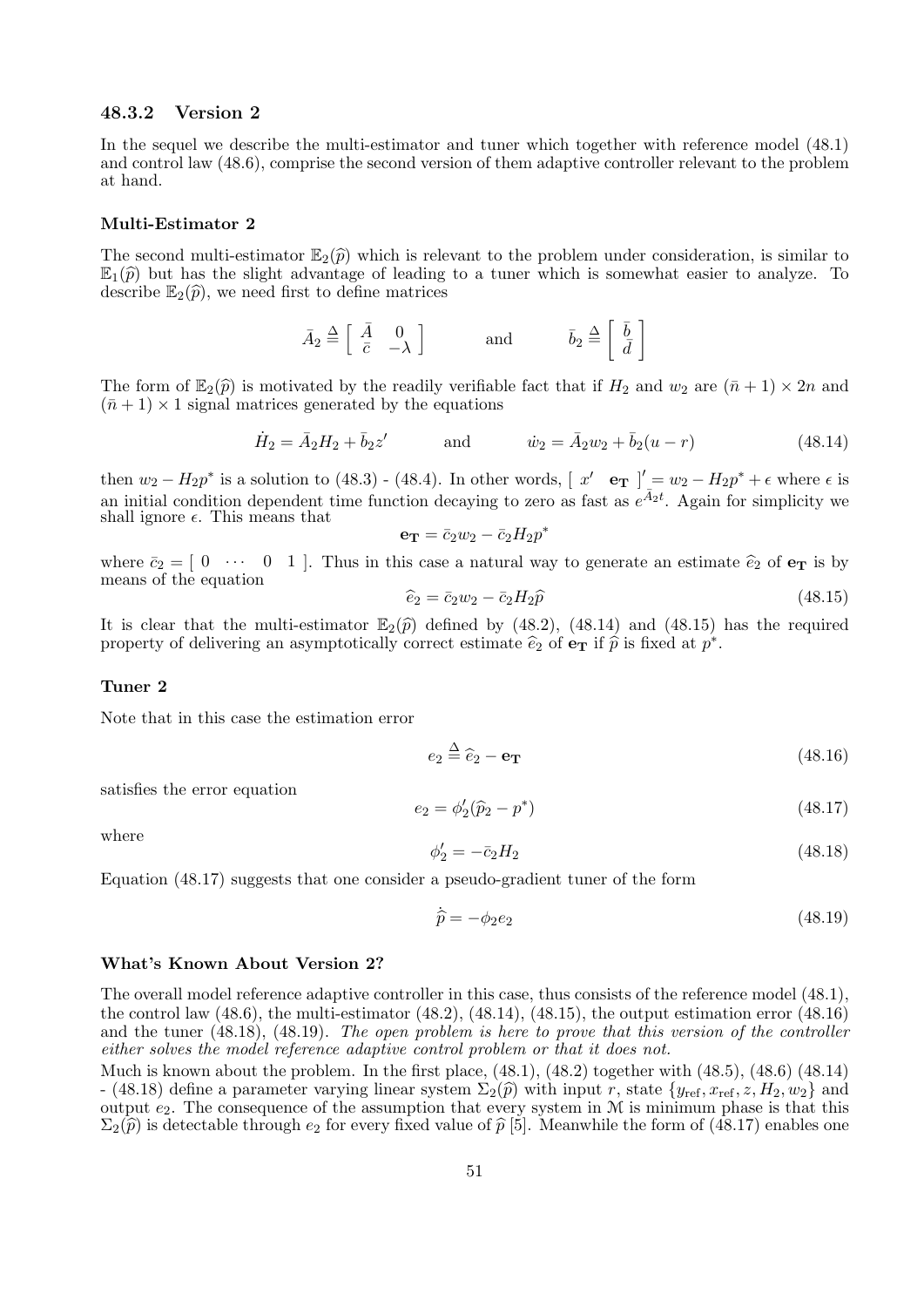to show by direct calculation, that the rate of change of the partial Lyapunov function  $V \triangleq ||\hat{p} - p^*||^2$ <br>along a solution to (48.19) and the equations defining  $\Sigma_2(\hat{p})$  satisfies along a solution to (48.19) and the equations defining  $\Sigma_2(\hat{p})$ , satisfies

$$
\dot{V} = -2\lambda e_2^2 \le 0\tag{48.20}
$$

It is evident that V is a bounded monotone nonincreasing function and consequently that  $\hat{p}$  is bounded wherever they exist. From this and the fact that  $\Sigma_2(\hat{p})$  is a linear parameter-varying system, it can be concluded that solutions exist globally and that  $\hat{p}$  is bounded on [0, $\infty$ ). By integrating (48.20) it can also be concluded that  $e_2$  has a finite  $\mathcal{L}^2[0,\infty)$ -norm and that  $||\hat{p}-p^*||^2$  tends to a finite limit as  $t \to \infty$ . Were it possible to deduce from these properties that  $\hat{p}$  tended to a limit  $\bar{p}$  then  $t \to \infty$ . Were it possible to deduce from these properties that  $\hat{p}$  tended to a limit  $\bar{p}$ , then it would to establish correctness using the detectability of  $\Sigma_2(\bar{p})$ . establish correctness using the detectability of  $\Sigma_2(\bar{p})$ .

There is one very special cases for which correctness has been established [6]. This is when  $p^*$  is taken to be of the form  $q^*k$  where k is a known vector and  $q^*$  is a scalar; in this case  $\hat{p} \stackrel{\Delta}{=} \hat{q}k$  where  $\hat{q}$  is a scalar parameter tuned by the equation  $\hat{q} = -k' \phi_0 q_0$ . The underlying reason why things go scalar parameter tuned by the equation  $\dot{\hat{q}} = -k'\phi_2 e_2$ . The underlying reason why things go through is<br>because in this special case, the fact that  $||\hat{\rho} - n^*||^2$  and consequently  $||\hat{\rho} - n^*||$  tend to a finite limits because in this special case, the fact that  $||\hat{p} - p^*||^2$  and consequently  $||\hat{q} - q^*||$  tend to a finite limits, means that  $\hat{q}$  tends to a finite limit as well.

### 48.4 The Essence of the Problem

In this section we write down a stripped down version of the problem which retains all the essential feature which need to be overcome in order to decide whether or not Monopoli's controller is correct. We do this only for version 2 of the problem and only for the case when  $r = 0$  and  $\bar{n} = 1$ . Thus in this case we can take  $\bar{A}_2 = -\lambda$  and  $\bar{b}_2 = 1$ . Assuming the reference model is initialized at 0, dropping the subscript 2 throughout, and writing  $\phi'$  for  $-H$ , the system to be analyzed reduces to

$$
\dot{z} = \begin{bmatrix} A & 0 \\ 0 & A \end{bmatrix} z + \begin{bmatrix} b \\ 0 \end{bmatrix} (w + \phi' p^*) + \begin{bmatrix} 0 \\ b \end{bmatrix} \hat{p}' z \tag{48.21}
$$

$$
\dot{\phi} = -\lambda \phi - z \tag{48.22}
$$

$$
\dot{w} = -\lambda w + \hat{p}' z \tag{48.23}
$$
\n
$$
\begin{array}{rcl}\n\sqrt{(\hat{z} - \hat{z})^2} & & & \\
\hline\n\sqrt{(\hat{z} - \hat{z})^2} & & & \\
\hline\n\sqrt{(\hat{z} - \hat{z})^2} & & & \\
\hline\n\sqrt{(\hat{z} - \hat{z})^2} & & & \\
\hline\n\sqrt{(\hat{z} - \hat{z})^2} & & & \\
\hline\n\end{array}
$$

$$
e = \phi'(\hat{p} - p^*) \tag{48.24}
$$

$$
\dot{\widehat{p}} = -\phi e \tag{48.25}
$$

To recap,  $p^*$  is unknown and constant but is such that the linear parameter-varying system  $\Sigma(\hat{p})$ <br>defined by (48.21) to (48.24) is detectable through e for each fixed value of  $\hat{p}$ . Solutions to the system defined by (48.21) to (48.24) is detectable through e for each fixed value of  $\hat{p}$ . Solutions to the system (48.21) - (48.25) exist globally. The parameter vector  $\hat{p}$  and integral square of e are bounded on  $[0,\infty)$ and  $||\hat{p}-p^*||$  tends to a finite limit as  $t \to \infty$ . The open problem here is to show for every initialization of  $((8, 2.1)-(1.8, 2.5))$  that the state of  $\Sigma(\hat{p})$  tends to 0 or that it does not of (48.21)-(48.25), that the state of  $\Sigma(\hat{p})$  tends to 0 or that it does not.

- [1] R. V. Monopoli. Model reference adaptive control with an augmented error. IEEE Transactions on Automatic Control, pages 474–484, October 1974.
- [2] A. Feuer, B. R. Barmish, and A. S. Morse. An unstable system associated with model reference adaptive control. IEEE Transactions on Automatic Control, 23:499–500, 1978.
- [3] A. S. Morse. Overcoming the obstacle of high relative degree. European Journal of Control, 2(1):29–35, 1996.
- [4] K. J. Aström and B. Wittenmark. On self-tuning regulators.  $Automatica$ , 9:185–199, 1973.
- [5] A. S. Morse. Towards a unified theory of parameter adaptive control part 2: Certainty equivalence and implicit tuning. IEEE Transactions on Automatic Control, 37(1):15–29, January 1992.
- [6] A. Feuer. Adaptive Control of Single Input Single Output Linear Systems. PhD thesis, Yale University, 1978.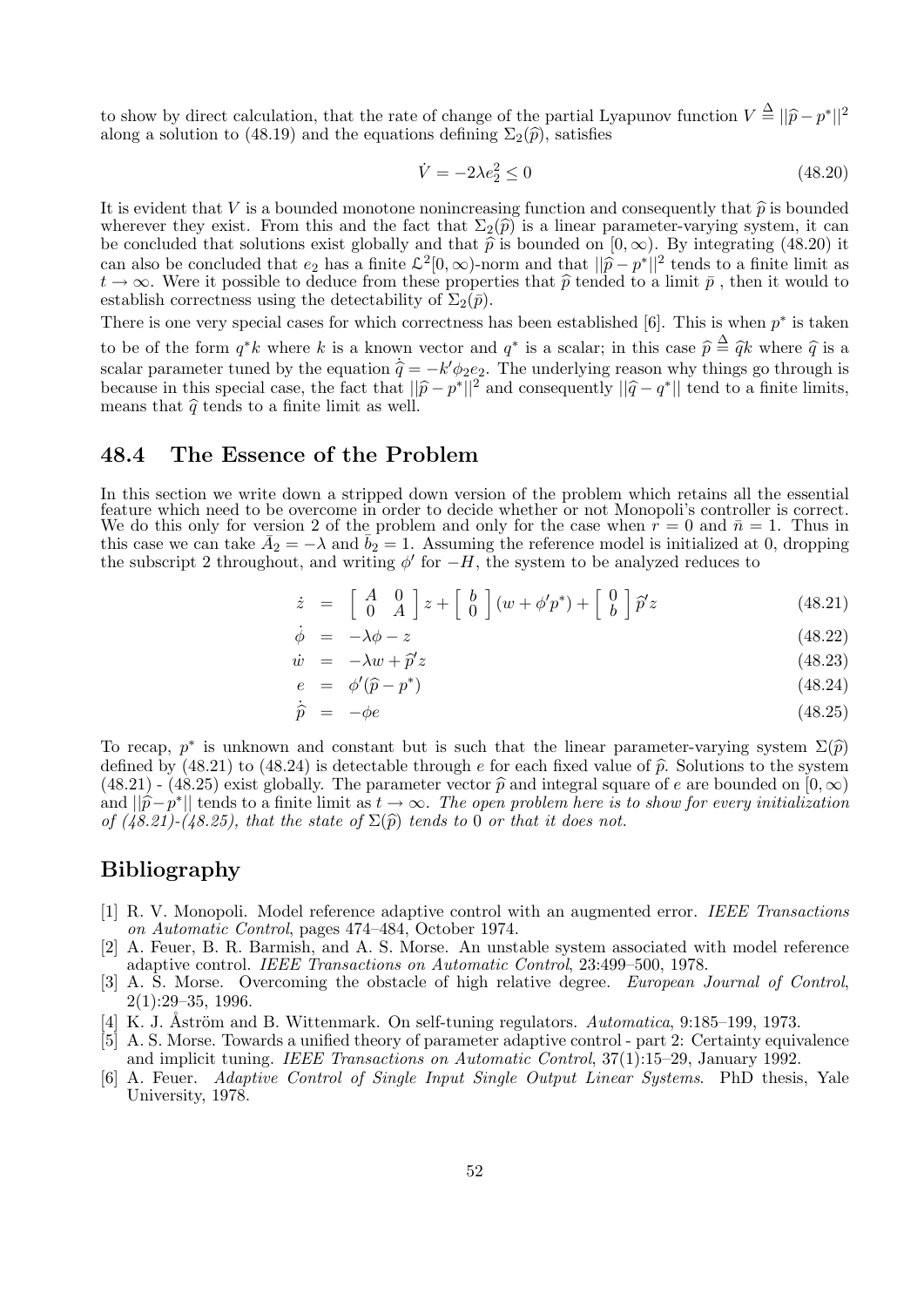# Stability of a Nonlinear Adaptive System for Filtering and Parameter **Estimation**

Masoud Karimi-Ghartemani Department of Electrical and Computer Engineering University of Toronto Toronto, Ontario, Canada M5S 3G4 masoud@ele.utoronto.ca

Alireza K. Ziarani Department of Electrical and Computer Engineering Clarkson University Potsdam, NY, USA 13699-5720 ziarani@ieee.org

## 82.1 Description of the problem

We are concerned about the mathematical properties of the dynamical system presented by the following three differential equations:

$$
\begin{cases}\n\frac{dA}{dt} = -2\mu_1 A \sin^2 \phi + 2\mu_1 \sin \phi f(t), \n\frac{d\omega}{dt} = -\mu_2 A^2 \sin(2\phi) + 2\mu_2 A \cos \phi f(t), \n\frac{d\phi}{dt} = \omega + \mu_3 \frac{d\omega}{dt}\n\end{cases}
$$
\n(82.1)

where parameters  $\mu_i$ ,  $i = 1, 2, 3$  are positive real constants and  $f(t)$  is a function of time having a general form of

$$
f(t) = A_o \sin(\omega_o t + \delta_o) + f_1(t). \tag{82.2}
$$

 $A_0, \omega_0$  and  $\delta_0$  are fixed quantities and it is assumed that  $f_1(t)$  has no frequency component at  $\omega_0$ . Variables A and  $\omega$  are in  $\mathbb{R}^1$  and  $\phi$  varies on the one-dimensional circle  $\mathbb{S}^1$  with radius  $2\pi$ .

The dynamical system presented by  $(82.1)$  is designed to (i) take the signal  $f(t)$  as its input signal and extract the component  $f_o(t) = A_o \sin(\omega_o t + \delta_o)$  as its output signal, and (ii) estimate the basic parameters of the extracted signal  $f<sub>o</sub>(t)$ , namely its amplitude, phase and frequency. The extracted signal is  $y = A \sin \phi$  and the basic parameters are the amplitude A, frequency  $\omega$  and phase angle  $\phi = \omega t + \delta.$ 

Consider the three variables  $(A, \omega, \phi)$  in the three-dimensional space  $\mathbb{R}^1 \times \mathbb{R}^1 \times \mathbb{S}^1$ . The sinusoidal function  $f_o(t) = A_o \sin(\omega_o t + \delta_o)$  corresponds to the  $T_o$ -periodic curve

$$
\Gamma_o(t) = (A_o, \omega_o, \omega_o t + \delta_o) \tag{82.3}
$$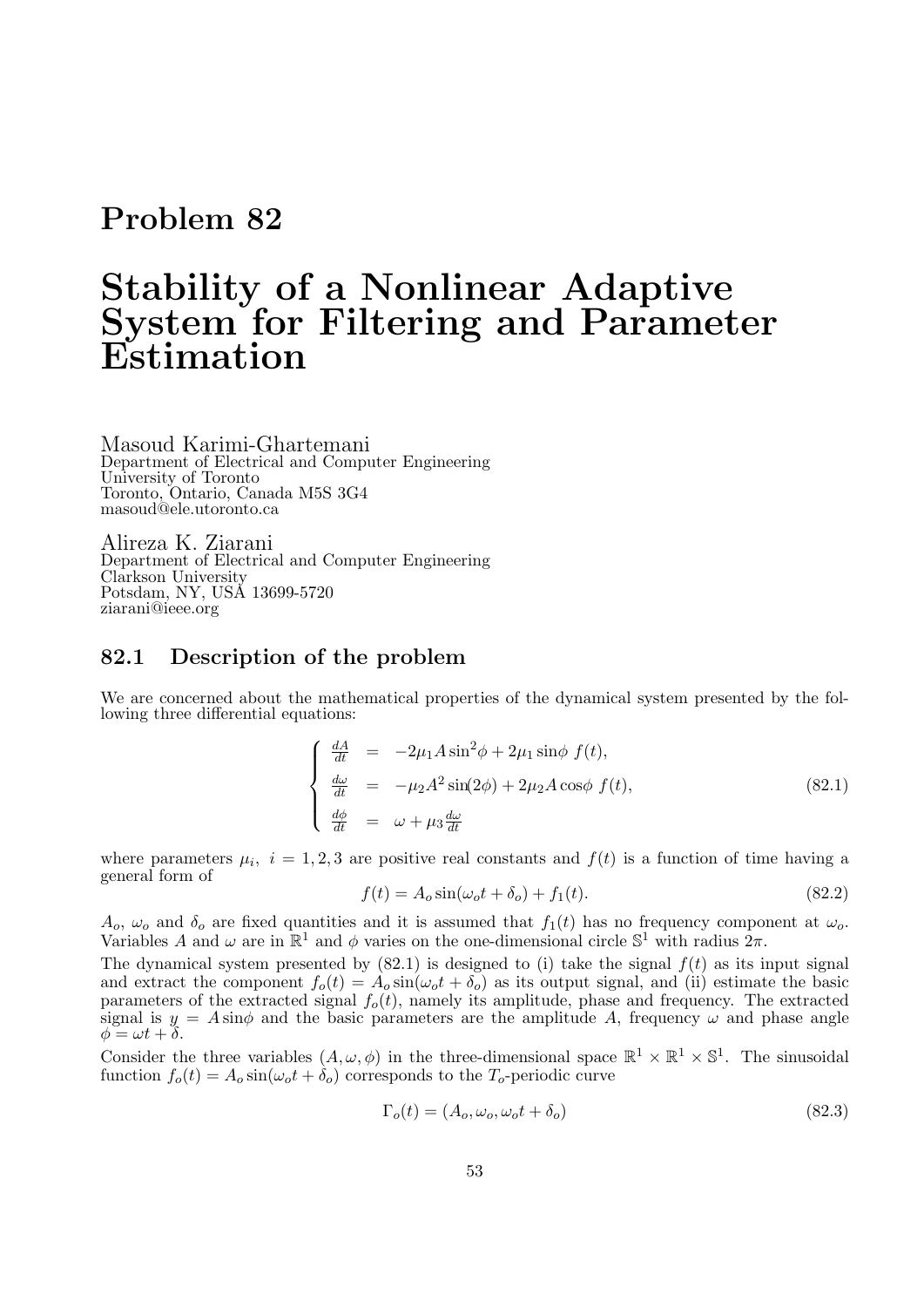in this space, with  $T_o = \frac{2\pi}{\omega_o}$  $\frac{2\pi}{\omega_o}$ .

The following theorem, which the authors have proved in [1], presents some of the mathematical properties of the dynamical system presented by 82.1.

Theorem 1: Consider the dynamical system presented by the set of ordinary differential equations (82.1) in which the function  $\tilde{f}(t)$  is defined in (82.2) and  $f_1(t)$  is a bounded  $T_1$ -periodic function with no frequency component at  $\omega_o$ . The three variables  $(A, \omega, \phi)$  are in  $\mathbb{R}^1 \times \mathbb{R}^1 \times \mathbb{S}^1$ . The parameters  $\mu_i$ ,  $i = 1, 2, 3$  are small positive real numbers. If  $T_1 = \frac{T_o}{n}$  for any arbitrary  $n \in \mathbb{N}$ , the dynamical system of (82.1) has a stable  $T_o$ -periodic orbit in a neighborhood of  $\Gamma_o(t)$  as defined in (82.3).

The behavior of the system, as examined within the simulation environments, has led the authors to the following two conjectures, the proofs of which are desired.

**Conjecture 1:** With the same assumptions as those presented in Theorem 1, if  $T_1 = \frac{p}{q}$  $\frac{p}{q}T_o$  for any arbitrary  $(p, q) \in \mathbb{N}^2$  with  $(p, q) = 1$ , the dynamical system presented by (82.1) has a stable  $mT_o$ periodic orbit which lies on a torus in a neighborhood of  $\Gamma_o(t)$  as defined in (82.3). The value of  $m \in \mathbb{N}$  is determined by the pair  $(p, q)$ .

**Conjecture 2:** With the same assumptions as those presented in Theorem 1, if  $T_1 = \alpha T_0$  for irrational  $\alpha$ , the dynamical system presented by (82.1) has an attractor set which is a torus in a neighborhood of  $\Gamma$ <sub>o</sub>(t) as defined in (82.3). In other words, the response is a never closing orbit which lies on the torus. Moreover, this orbit is a dense set on the torus.

For both conjectures, the neighborhood in which the torus is located depends on the values of parameters  $\mu_i$ ,  $i = 1, 2, 3$  and the function  $f_1(t)$ . If the function  $f_1(t)$  is small in order and the parameters are properly selected, the neighborhood can be made to be very small, meaning that the filtering and estimation processes may be achieved with a high degree of accuracy.

Theorem 1 deals with the local stability analysis of the dynamical system (82.1). In other words, the existence of an attractor (periodic orbit or torus) and an attraction domain around the attractor is proved. However, this theorem does not deal with this domain of attraction. It is desirable to specify this domain of attraction in terms of the function  $f_1(t)$  and parameters  $\mu_i$ ,  $i = 1, 2, 3$ , hence the following open problem:

Open Problem: Consider the dynamical system presented by the ordinary differential equations (82.1) in which the function  $f(t)$  is defined in (82.2) and  $f_1(t)$  is a bounded  $T_1$ -periodic function with no frequency component at  $\omega_o$ . Three variables  $(A, \omega, \phi)$  are in  $\mathbb{R}^1 \times \mathbb{R}^1 \times \mathbb{S}^1$ . Parameters  $\mu_i$ ,  $i = 1, 2, 3$ are small positive real numbers. This system has an attractor set which may be either a periodic orbit or a torus based on the value of  $T_1$ . It is desired to specify the extent of the attraction domain associated with the attractor in terms of the function  $f_1(t)$  and the parameters  $\mu_i$ ,  $i = 1, 2, 3$ . In other words, and in a simplified case, for a three-parameter representation of  $f_1(t)$  as  $f_1(t) = a_1 \sin(2\pi/T_1 t + \delta_1)$ , it is desirable to determine the whole region of points  $(A, \omega, \phi)$  in  $\mathbb{R}^1 \times \mathbb{R}^1 \times \mathbb{S}^1$  which falls in the attraction domain of the attractor.

## 82.2 Motivation and history of the problem

The dynamical system presented by (82.1) was proposed by the authors for the first time [1, 2]. The primary motivation was to devise a system for the extraction of a sinusoidal component with time-varying parameters when it is corrupted by other sinusoids and noise. This is of significant interest in power system applications, for instance [3]. Estimation of the basic parameters of the extracted sinusoid, namely the amplitude, phase and frequency, was another object of the work. These parameters provide important information useful in electrical engineering applications. Some applications of the system in biomedical engineering are presented in  $[2, 4]$ . This dynamical system presents an alternative structure for the well-known phase-locked loop (PLL) system with significantly advantageous features [5].

## 82.3 Available results

Theorem 1, corresponding to the case of  $T_1 = \frac{T_o}{n}$ , has been proved by the authors in [1] where the existence, local uniqueness and stability of a  $T_o$ -periodic orbit are shown using the Poincaré map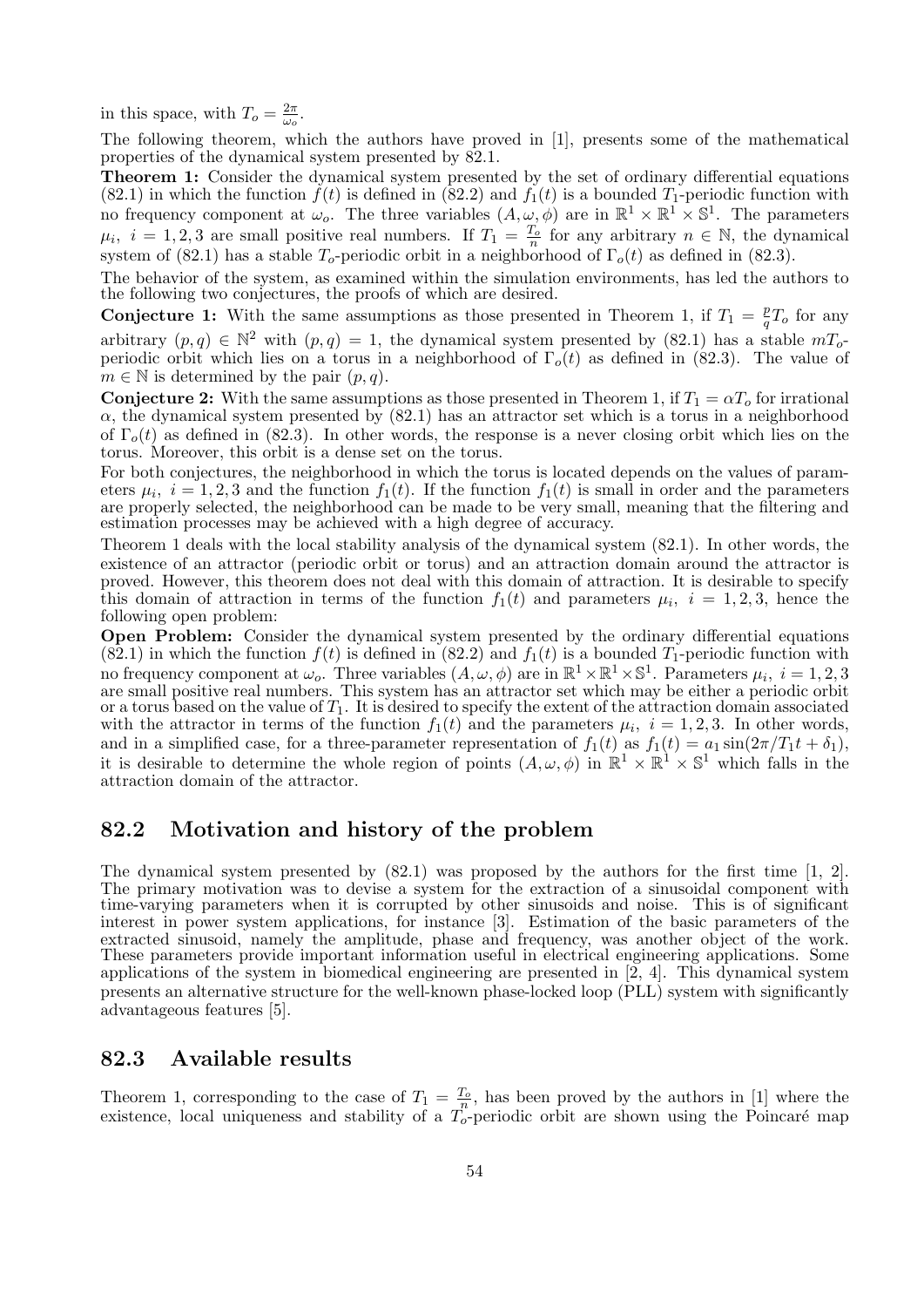theorem as stated in [6, page 70]. Extensive computer simulations verified by laboratory experimental results are presented in [1, 2, 5]. Some of the wide-ranging applications of the dynamical system are presented in [2, 3, 4]. The algorithm governed by the proposed dynamical system presents a powerful signal processing method of analysis/synthesis of nonstationary signals. Alternatively, it may be thought of as a nonlinear adaptive notch filter capable of estimation of parameters of the output signal.

- [1] M. Karimi-Ghartemani and A.K. Ziarani, "Periodic Orbit Analysis of Two Dynamical Systems for Electrical Engineering Applications", accepted for publication in International Journal of Engineering Mathematics.
- [2] A.K. Ziarani, Extraction of Nonstationary Sinusoids, Ph.D. Dissertation, University of Toronto (2002).
- [3] M. Karimi-Ghartemani and M.R. Iravani, "A Nonlinear Adaptive Filter for On-Line Signal Analysis in Power Systems: Applications", IEEE Transactions on Power Delivery, 17, pp. 617-622 (2002).
- [4] A.K. Ziarani and A. Konrad, "A Nonlinear Adaptive Method of Elimination of Power Line Interference in ECG Signals", IEEE Transactions on Biomedical Engineering, 49, pp. 540-547 (2002).
- [5] M. Karimi-Ghartemani and M.R. Iravani, "An Alternative Structure for Phase-Locked Loop (PLL) System", submitted to IEEE Transactions on Circuits and Systems I: Fundamental Theory and Applications.
- [6] S. Wiggins, Introduction to Applied Nonlinear Dynamical Systems and Chaos, New York: Springer-Verlag (1983).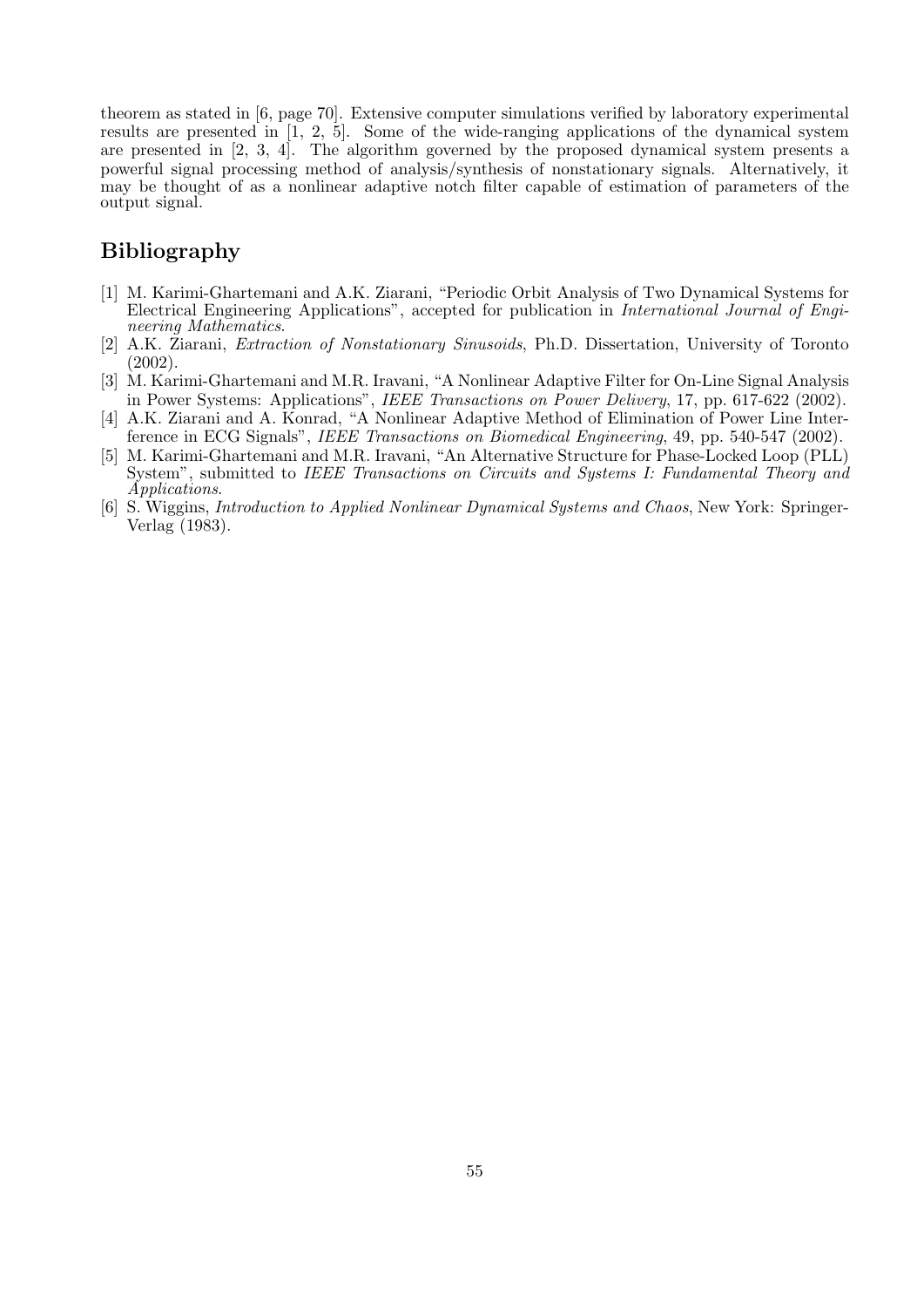# Decentralized Control with Communication between Controllers

JAN H. VAN SCHUPPEN CWI P.O. Box 94079, 1090 GB Amsterdam, The Netherlands J.H.van.Schuppen@cwi.nl

## 70.1 Description of the problem

At the request of Vincent Blondel, the following control problem has been formulated.

Problem - Decentralized control with communication between controllers Consider a control system with inputs from  $r$  different controllers. Each controller has partial observations of the system and the partial observations of each pair of controllers is different. The controllers are allowed to exchange on-line information on their partial observations, state estimates, or input values but their are constraints on the communication channels between each tuple of controllers. In addition, there is specified a control objective.

The problem is to synthesize r controllers and a communication protocol for each directed tuple of controllers, such that when the controllers all use their received communications the control objective is met as well as possible.

The problem can be considered for a discrete-event system in the form of a generator, for a timed discrete-event system, for a hybrid system, for a finite-dimensional linear system, for a finite-dimensional Gaussian system, etc. In each case the communication constraint has to be chosen and a formulation has to be proposed on how to integrate the received communications into the controller.

Remarks on problem (1) The constraints on the communication channels between controllers are essential to the problem. Without it, every controller communicates all his/her partial observations to all other controllers and one obtains a control problem with a centralized controller, albeit one where each controller carries out the same control computations.

(2) The complexity of the problem is large, for control of discrete-event systems it is likely to be undecidable. Therefore the problem formulation has to be restricted. Note that the problem is analogous to human communication in groups, firms, and organizations and that the communication problems in such organizations are effectively solved on a daily basis. Yet, there is scope for a fundamental study of this problem also for engineering control systems. The approach to the problem is best focused on the formulation and analysis of simple control laws and on the formulation of necessary conditions.

(3) The basic underlying problem seems to be: What information of a controller is so essential in regard to the control purpose that it has to be communicated to other controllers? A system theoretic approach is suitable for this.

(4) The problem will also be useful for the development of hierarchical models. The information to be communicated has to be dealt with at a global level, the information that does not need to be communicated can be treated at the local level.

To assist the reader with the understanding of the problem, the special cases for discrete-event systems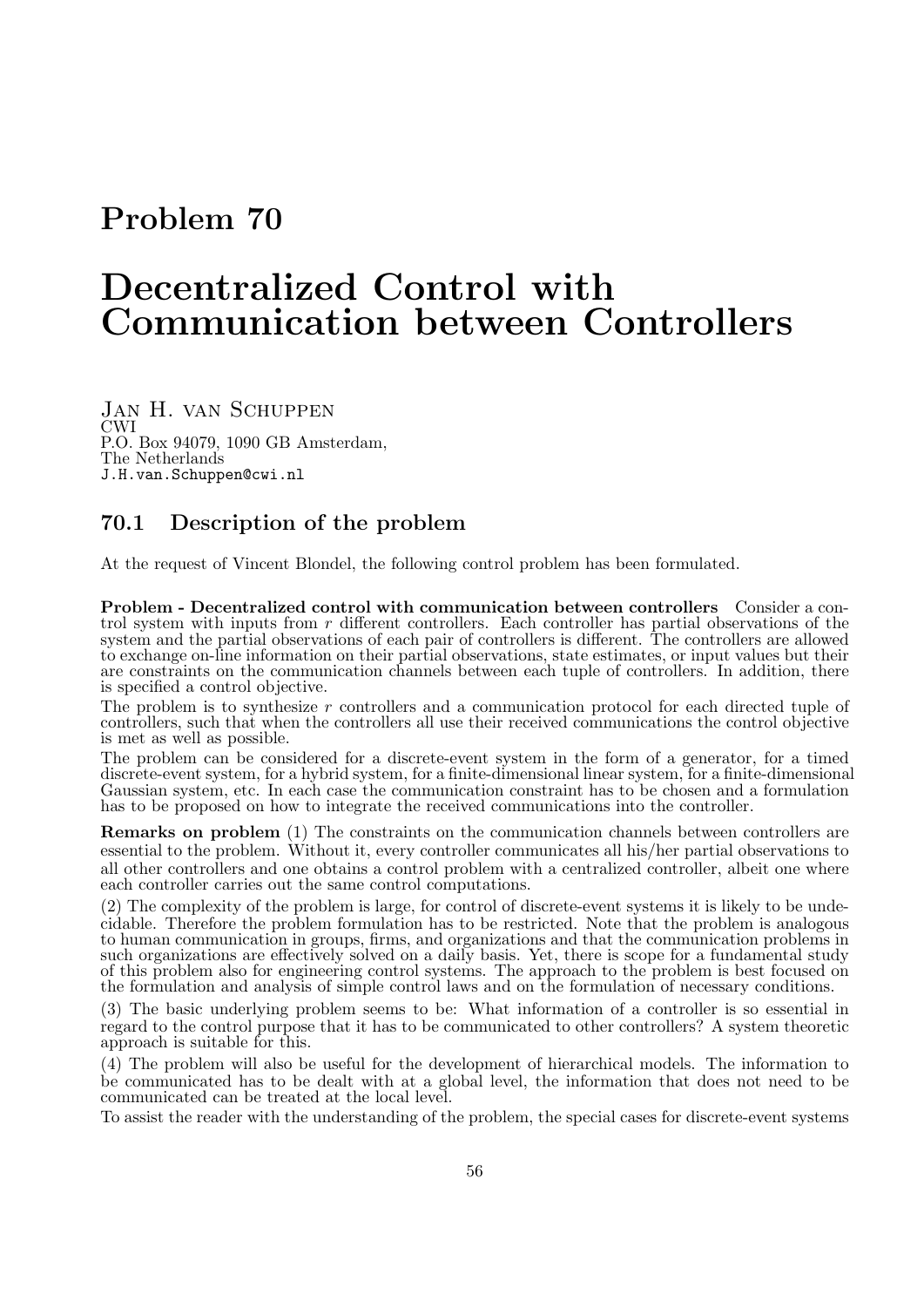and for finite-dimensional linear systems are stated below.

Problem - Decentralized control of a discrete-event system with communication between supervisors Consider a discrete-event system in the form of a generator and r supervisors,

$$
G = (Q, E, f, q_0), L(G) = \{s \in E^* | f(q_0, s) \text{ is defined}\},
$$
  
\n
$$
\forall k \in \mathbb{Z}_r, \text{ a partition, } E = E_{c,k} \cup E_{uc,k}, E_{cp,k} = \{E_s \subseteq E | E_s \subseteq E_{cp,k}\},
$$
  
\n
$$
\forall k \in \mathbb{Z}_r, \text{ a partition, } E = E_{o,k} \cup E_{uo,k}, p_k : E \to E_{o,k}, \forall k \in \mathbb{Z}_r,
$$
  
\nan event is enabled only if it is enabled by all supervisors,  
\n
$$
\{v_k : p_k(L(G)) \to E_{cp,k}, \forall k \in \mathbb{Z}_r\},
$$
  
\nthe set of supervisors based on partial observations,  
\n
$$
L_r, L_a \subseteq L(G), \text{ required and admissible language, respectively.}
$$

A variant of the problem is to determine a set of subsets of the event set which represent the events to be communicated by each supervisor to the other supervisors and a set of supervisors such that the closed-loop system satisfies,

$$
\forall (i,j) \in \mathbb{Z}_r \times \mathbb{Z}_r, E_{o,i,j} \subseteq E_{o,i}, p_{i,j} : E \to E_{o,i,j},
$$
  

$$
\{v_k(p_k(s), p_{1,k}(s), \dots, p_{r,k}(s)) \mapsto E_{cp,k}, \forall k \in \mathbb{Z}_r\},
$$

the set of supervisors based on partial observations and on communications,

 $L(v_1 \wedge \ldots \wedge v_r/G) \subseteq L_a$ , 'the closed-loop language, such that,

 $L_r \subseteq L(v_1 \wedge \ldots \wedge v_r/G) \subseteq L_a$ , and the controlled system is nonblocking.

Problem - Decentralized control of a finite-dimensional linear system with communication **between controllers** . Consider a finite-dimensional linear system with r input signals and r output signals,

$$
\dot{x}(t) = Ax(t) + \sum_{k=1}^{r} B_k u_k(t), \ x(t_0) = x_0,
$$
  

$$
y_j(t) = C_j x(t) + \sum_{k=1}^{r} D_{j,k} u_k(t), \ \ \forall \ j \in \mathbb{Z}_r = \{1, 2, \dots, r\},
$$

where the dimensions of the state, the input signals, the output signals, and of the matrices have been omitted. The *i*th controller observes output  $y_i$  and provides to the system input  $u_i$ . Suppose that Controller 2 communicates his observed output signal to Controller 1. Can the system then be stabilized? How much can a quadratic cost be lowered by doing so? The problem becomes different if the communications from Controller 2 to Controller 1 are not continuous but are spaced periodically in time. How should the period be chosen for stability or for a cost minization? The period will have to take account of the feedback achievable time constants of the system. A further restriction on the communication channel ist to impose that messages can carry at most a finite number of bits. Then quantization is required. For a recent work on quantization in the context of control see [17].

### 70.2 Motivation

The problem is motivated by control of networks, for example, of communication networks, of telephone networks, of traffic networks, firms consisting of many divisions, etc. Control of traffic on the internet is concrete example. In such networks there are local controllers at the nodes of the network, each having local information about the state of the network but no global information.

Decentralized control is used because it is technologically demanding and economically expensive to convey all observed informations to other controllers. Yet, it is often possible to communicate information at a cost. This view point has not been considered much in control theory. In the tradeoff the economic costs of communication have to be compared with the gains for the control objectives. This was already remarked in the context of team theory a long time ago. But this has not been used in control theory till recently. The current technological developments make the communication relative cheap and therefore the trade-off has shifted towards the use of more communciation.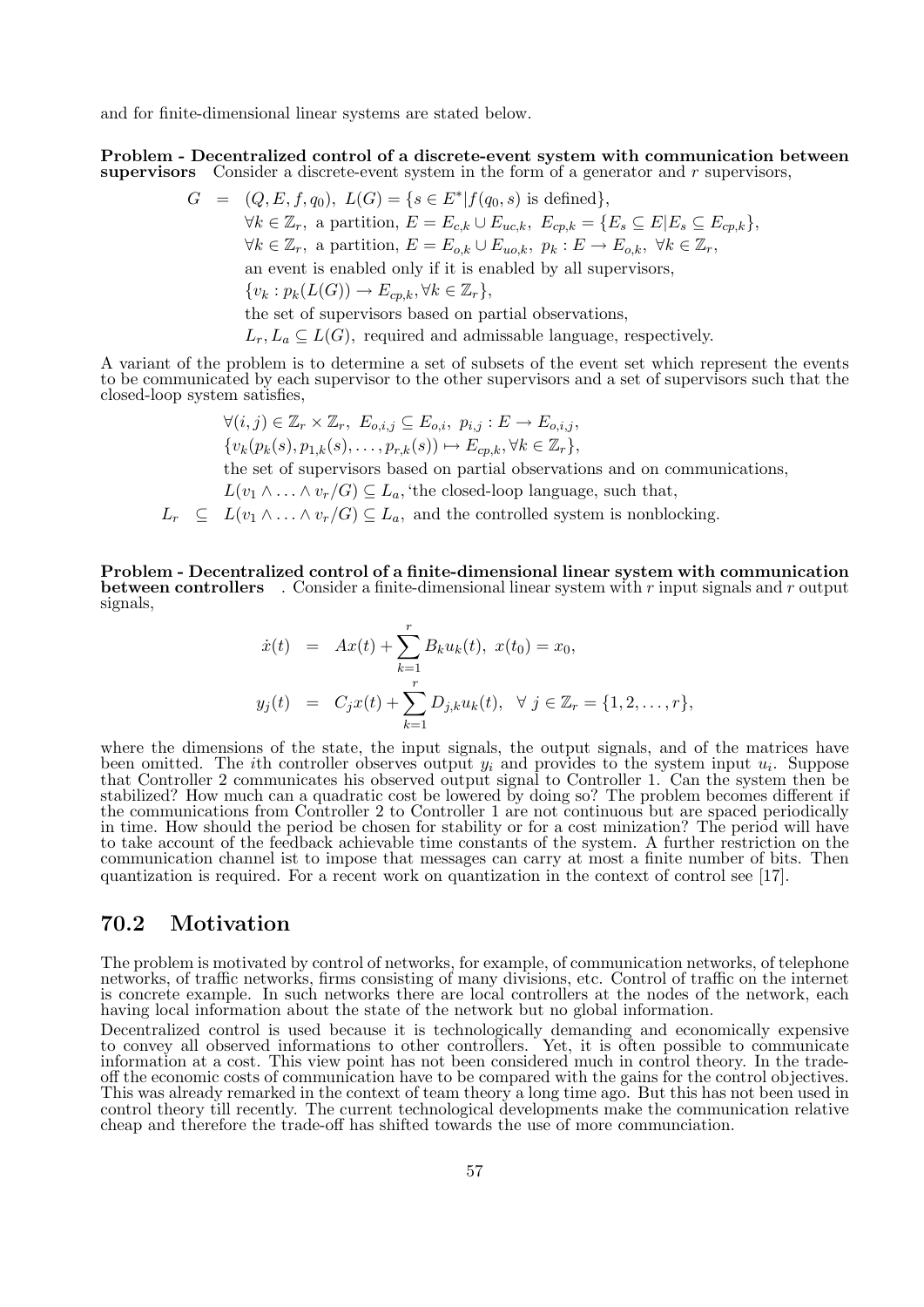## 70.3 History of the problem

The decentralized control problem with communication between supervisors was formulated by the author of this paper around 1995. The plan for this problem is older though, but there are no written records. With Kai C. Wong a necesary and sufficient condition was derived, see [20], for the case of two controllers with asymmetric communication. The aspect of the problem that asks for the minimal information to be communicated was not solved in that paper. Subsequent research has been carried out by many researchers in control of discrete-event systems including George Barrett, Rene Boel, Rami Debouk, Stephane Lafortune, Laurie Ricker, Karen Rudie, Demos Teneketzis, see [1, 2, 3, 4, 5, 1, 12, 13, 11, 14, 15, 16, 19]. Besides the control problem, the corresponding problem for failure diagnosis has also been analyzed, see [6, 7, 9, 8]. The problem for failure diagnosis is simpler than that for control due to the fact that there is no relation of the diagnosing via the input to the future observations. The problem for timed discrete-event systems has been formulated also because in communication networks time delays due to communication need to be taken into account.

There are relations of the problem with team theory, see [10]. There are also relations with the asymptotic agreement problem in distributed estimation, see [18]. There are also relations of the problem to graph models and Bayesian belief networks where computations for large scale systems are carried out in a decentralized way.

## 70.4 Approach

Suggestions for the solution of the problem follow. Approaches are: (1) Exploration of simple algorithms. (2) Development of fundamental properties of control laws.

An example of a simple algorithm is the IEEE 802.11 protocol for wireless communication. The protocol prescribes stations when they can transmit and when not. All stations are in competition with each other for the available broadcasting time on a particular frequency. The protocol does not have a theoretical analysis and was not designed via a control synthesis procedure. Yet is a beautiful example of a decentralized control law with communication between supervisors. The alternating bit protocol is another example. In a recent paper, S. Morse has analyzed another algorithm for decentralized control with communication based on a model for a school of fishes.

A more fundamental study will have to be directed at structural properties. Decentralized control theory is based on the concept of Nash equilibrium from game theory and on the concept of personby-person optimality from team theory. The computation of an equilibrium is difficult because it is the solution of a fix point equation in function space. However, properties of the control law may be derived from the equilibrium equation as is routinely done for optimal control problems.

Consider then the problem for a particular controller. It regards as the combined system the plant with the other controllers being fixed. The controller then faces the problem of designing a control law for the combined system. However, due to communication with other supervisors, it can in addition select components of the state vector of the combined system for its own observation process. A question is then which components to select. This approach leads to a set of equations, which, combined with those for other controllers, have to be solved.

Special cases of which the solution may point to generalizations are the case of two controllers with asymmetric communication and the case of three controllers. For larger number of controllers graph theory may be exploited but it is likely that simple algorithms will carry the day.

Constraints can be formulated in terms of information-like quantities as information rate, but this seems most appropriate for decentralized control of stochastic systems. Constraints can also be based on complexity theory as developed in computer science, where computations are counted. This case can be extended to counting bits of information.

- 
- [1] G. Barrett. TITLE. PhD thesis, University of Michigan, Ann Arbor, 2000. [2] G. Barrett and S. Lafortune. A novel framework for decentralized supervisory control with communication. In Proc. 1998 IEEE Systems, Man, and Cybernetics Conference, New York, 1998. IEEE Press. [3] G. Barrett and S. Lafortune. On the synthesis of communicating controllers with decentralized information structures
- for discrete-event systems. In Proceedings IEEE Conference on Decision and Control, pages 3281–3286, New York, 1998. IEEE Press. [4] G. Barrett and S. Lafortune. Some issues concerning decentralized supervisory control with communication. In
- Proceedings 38th IEEE Conference on Decision and Control, pages 2230–2236, New York, 1999. IEEE Press. [5] G. Barrett and S. Lafortune. Decentralized supervisory control with communicating controllers. IEEE Trans.
- Automatic Control, 45:1620–1638, 2000.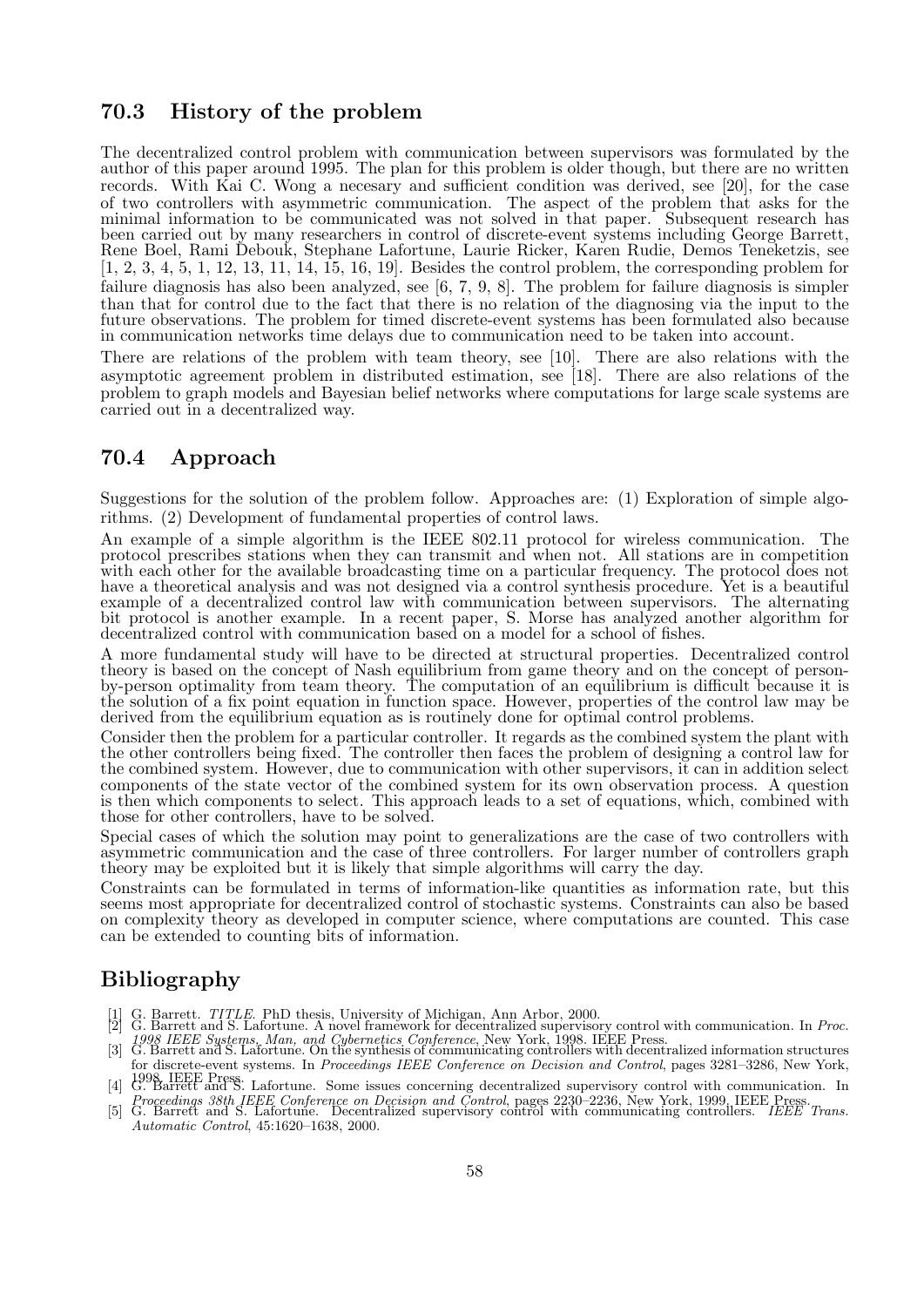- [6] R.K. Boel and Jan H. van Schuppen. Decentralized failure diagnosis for discrete-event systems with constrained
- communication between diagnosers. In Proceedings Workshop on Discrete-Event Systems, 2002. [7] R. Debouk. Failure diagnosis of decentralized discrete-event systems. PhD thesis, University of Michigan, Ann
- Arbor, 2000. [8] R. Debouk, S. Lafortune, and D. Teneketzis. Coordinated decentralized protocols for failure diagnosis of discrete-
- event systems. *Discrete Event Dynamics Systems*, 10:33–86, 2000.<br>[9] Rami Debouk, Stéphane Lafortune, and Demosthesis Teneketzis. Coordinated decentralized protocols for failure diagnosis of discrete event systems. Report CGR-97-17, College of Engineering, University of Michcigan, Ann Arbor, 1998. [10] R. Radner. Allocation of a scarce resource under uncertainty: An example of a team. In C.B. McGuire and
- R. Radner, editors, *Decision and organization*, pages  $217 236$ . North-Holland, Amsterdam, 1972.<br>[11] S. Ricker and K. Rudie. Know means no: Incorporating knowledge into decentralized discrete-event control. In
- Proc. 1997 American Control Conference, 1997. [12] S.L. Ricker. Knowledge and Communication in Decentralized Discrete-Event Control. PhD thesis, Queen's Univer-
- sity, Department of Computing and Information Science, August 1999.<br>[13] S.L. Ricker and G. Barrett. Decentralized supervisory control with single-bit communications. In Proceedings of
- American Control Conference (ACC01), pages 965–966, 2001.
- [14] S.L. Ricker and K. Rudie. Incorporating communication and knowledge into decentralized discrete-event systems. In Proceedings 38th IEEE Conference on Decision and Control, pages 1326–1332, New York, 1999. IEEE Press. [15] S.L. Ricker and J.H. van Schuppen. Asynchronous communication in timed discrete event systems. In Proceedings
- of the American Control Conference (ACC2001), pages 305–306, 2001. [16] S.L. Ricker and J.H. van Schuppen. Decentralized failure diagnosis with asynchronuous communication between
- supervisors. In Proceedings of the European Control Conference (ECC2001), pages 1002–1006, 2001.<br>[17] S.C. Tatikonda. Control under communication constraints. PhD thesis, Department of Electrical Engineering and
- Computer Science, MIT, Cambridge, MA, 2000.<br>
[18] D. Teneketzis and P. Varaiya. Consensus in distributed estimation with inconsistent beliefs. Systems & Control
- Lett., 4:217–221., 1984.<br>[19] J.H. van Schuppen. Decentralized supervisory control with information structures. In Proceedings International
- Workshop on Discrete Event Systems (WODES98), pages 36–41, London, 1998. IEE. [20] K.C. Wong and J.H. van Schuppen. Decentralized supervisory control of discrete-event systems with communication.
- In Proceedings International Workshop on Discrete Event Systems 1996 (WODES96), pages 284–289, London, 1996. IEE.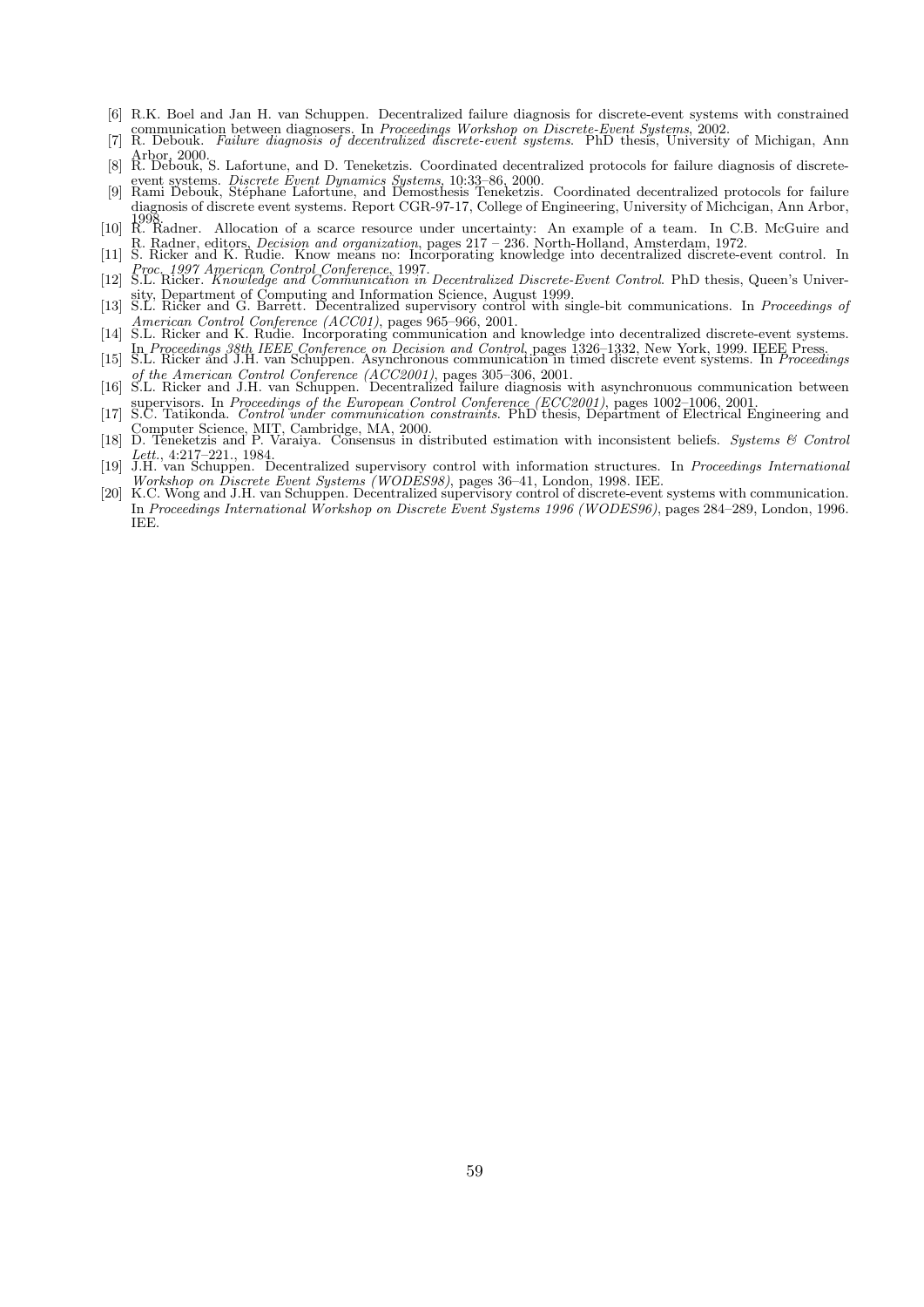# Some control problems in electromagnetics and fluid dynamics

Lorella Fatone Dipartimento di Matematica Pura ed Applicata Universit`a di Modena e Reggio Emilia Via Campi 213/b, 41100 Modena (MO), Italy fatone.lorella@unimo.it

Maria Cristina Recchioni Istituto di Teoria delle Decisioni e Finanza Innovativa (DE.F.IN.) Università di Ancona Piazza Martelli 8, 60121 Ancona (AN), Italy recchioni@posta.econ.unian.it

Francesco Zirilli Dipartimento di Matematica "G. Castelnuovo" Università di Roma "La Sapienza" Piazzale Aldo Moro 2, 00185 Roma, Italy f.zirilli@caspur.it

## 80.1 Introduction

In recent years, as a consequence of the dramatic increases in computing power and of the continuing refinement of the numerical algorithms available, it has become possible the numerical treatment of control problems for systems governed by partial differential equations see, for example, [1], [3], [4], [5], [8]. The importance of these mathematical problems in many applications in science and technology cannot be overemphasized.

The most common approach to a control problem for a system governed by partial differential equations is to see the problem as a constrained nonlinear optimization problem in infinite dimension. After discretization the problem becomes a finite dimensional constrained nonlinear optimization problem that can be attacked with the usual iterative methods of nonlinear optimization, such as Newton or quasi-Newton methods. Note that the problem of the convergence, when the "discretization step goes to zero", of the solutions computed in finite dimension to the solution of the infinite dimensional problem is a separate question and must be solved separately. When this approach is used an objective function evaluation in the nonlinear optimization procedure involves the solution of the partial differential equations that govern the system. Moreover the evaluation of the gradient or Hessian of the objective function involves the solution of some kind of sensitivity equations for the partial differential equations considered. That is the nonlinear optimization procedure that usually involves function, gradient and Hessian evaluation is computationally very expensive. This fact is a serious limitation to the use of control problems for systems governed by partial differential equations in real situations. However the approach previously described is very straightforward and does not use the special features present in each system governed by partial differential equations. So that, at least in some special cases, should be possible to improve on it.

The purpose of this paper is to point out a problem, see [6], [2], where a new approach, that greatly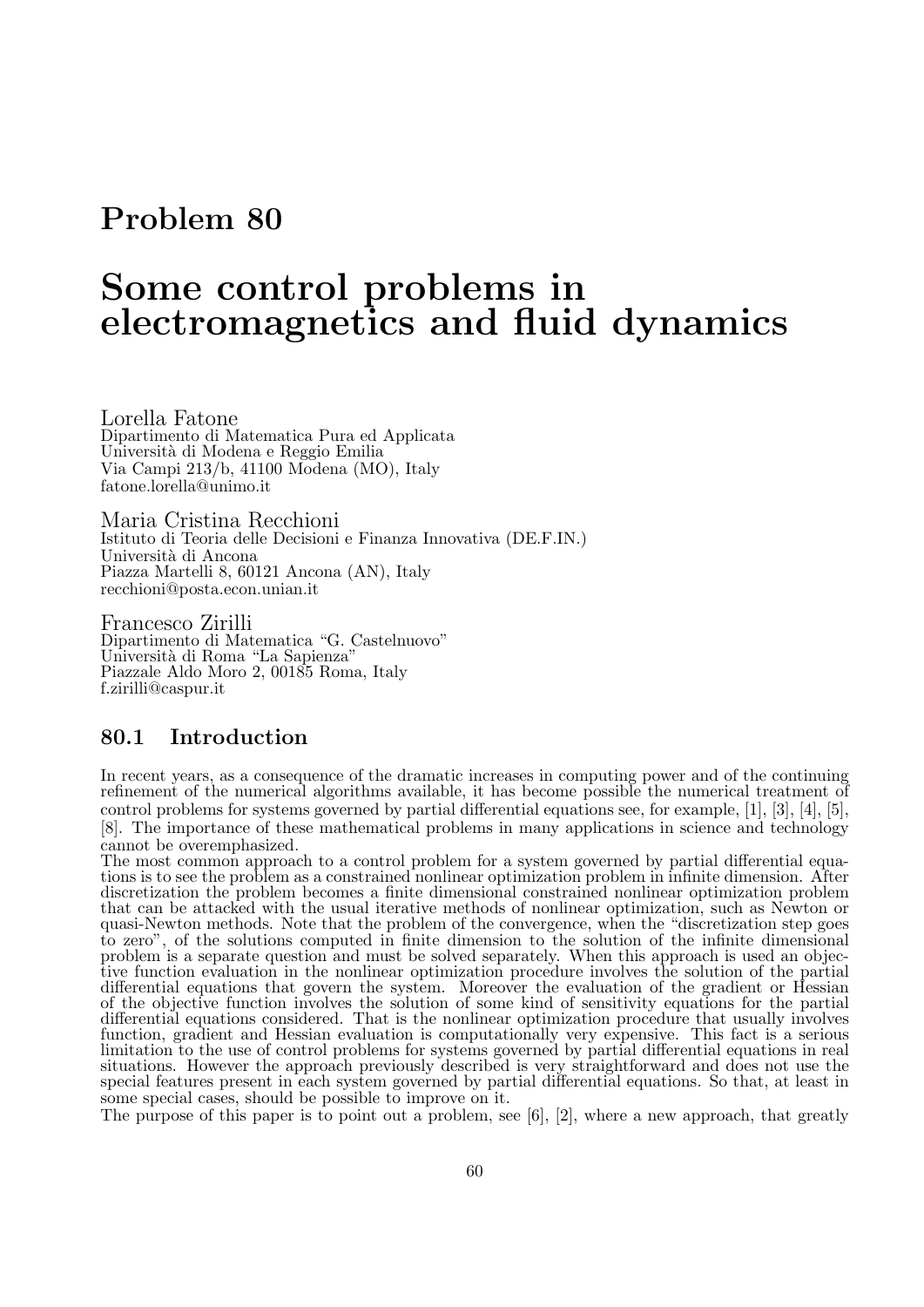improves on the previously described one, has been introduced and to suggest some other problems where, hopefully, similar improvements can be obtained. In section 80.2 we summarize the results obtained in [6], [2], and in section 80.3 we present two problems that we belive can be approached in a way similar to the one described in [6], [2].

### 80.2 Previous results

In [6], [2] a furtivity problem in time dependent acoustic obstacle scattering is considered. An obstacle of known acoustic impedance is hit by a known incident acoustic field. When hit by the incident acoustic field the obstacle generates a scattered acoustic field. To make the obstacle furtive means to "minimize" the scattered field. The furtivity effect is obtained circulating on the boundary of the obstacle a "pressure current" that is a quantity whose physical dimension is: pressure divided by time. The problem consists in finding the optimal "pressure current" that "minimizes" the scattered field and the "size" of the pressure current employed. The mathematical model used to study this problem is a control problem for the wave equation, where the control function (i.e. the pressure current) influences the state variable (i.e. the scattered field) through a boundary condition imposed on the boundary of the obstacle, and the cost functional depends explicitly from both the state variable and the control function. Introducing an auxiliary variable and using the Pontryagin maximum principle (see [7]) in [6], [2] it is shown that the optimal control of this problem can be obtained from the solution of a system of two coupled wave equations. This system of wave equations is equipped with suitable initial, final and boundary conditions. Thanks to this ingenious construction the solution of the optimal control problem can be obtained solving the system of wave equations without the necessity of going through the iterations implied in general by the nonlinear optimization procedure. This fact avoids many of the difficulties, that have been mentioned above, present in the general case. Finally the system of wave equations is solved numerically using a highly parallelizable algorithm based on the operator expansion method (for more details see [6], [2] and the references therein). Some numerical results obtained with this algorithm on simple test problems can be seen in the form of computer animations in the websites: http://www.econ.unian.it/recchioni/w6, http://www.econ.unian.it/recchioni/w8. In the following section we suggest two problems where will be interesting to carry out a similar analysis.

### 80.3 Two control problems

Let **R** be the set of real numbers,  $x = (x_1, x_2, x_3)^T \in \mathbb{R}^3$  (where the superscript T means transposed) be a generic vector of the three-dimensional real Euclidean space  $\mathbb{R}^3$ , and let  $(\cdot, \cdot)$ ,  $\|\cdot\|$  and  $[\cdot, \cdot]$  denote the Euclidean scalar product, the Euclidean vector norm and the vector product in  $\mathbb{R}^3$  respectively. The first problem suggested is a "masking" problem in time dependent electromagnetic scattering. Let  $\Omega \subset \mathbb{R}^3$  be a bounded simply connected open set (i.e. the obstacle) with locally Lipschitz boundary  $\partial\Omega$ . Let  $\overline{\Omega}$  denote the closure of  $\Omega$  and  $n(x) = (n_1(x), n_2(x), n_3(x))^T \in \mathbb{R}^3$ ,  $x \in \partial\Omega$  be the outward unit normal vector in  $x \text{ for } x \in \partial\Omega$ . Note that  $n(x)$  exists almost everywhere in x for  $x \in \partial\Omega$ . We assume that the obstacle  $\Omega$  is characterized by an electromagnetic boundary impedance  $\chi > 0$ . Note that  $\chi = 0$  ( $\chi = +\infty$ ) corresponds to consider a perfectly conducting (insulating) obstacle. Let  $\mathbb{R}^3 \setminus \Omega$  be filled with a homogeneous isotropic medium characterized by a constant electric permittivity  $\epsilon > 0$ , a constant magnetic permeability  $\nu > 0$ , zero electric conductivity, zero free charge density and zero free current density. Let  $(\mathcal{E}^i(\bm{x},t), \mathcal{B}^i(\bm{x},t)),(\bm{x},t) \in \mathbb{R}^3 \times \mathbb{R}$  (where  $\mathcal{E}^i$  is the electric field and  $\mathcal{B}^i$  is the magnetic induction field) be the incoming electomagnetic field propagating in the medium filling  $\mathbb{R}^3 \setminus \Omega$  and satisfying the Maxwell equations (80.1)-(80.3) in  $\mathbb{R}^3 \times \mathbb{R}$ . Let  $(\mathcal{E}^s(\bm{x},t),\mathcal{B}^s(\bm{x},t)),(\bm{x},t) \in (\mathbf{R}^3 \setminus \overline{\Omega}) \times \mathbf{R}$  be the electromagnetic field scattered by the obstacle  $\Omega$ when hit by the incoming field  $(\mathcal{E}^{i}(x,t), \mathcal{B}^{i}(x,t)),(x,t) \in \mathbb{R}^{3} \times \mathbb{R}$ . The scattered electric field  $\mathcal{E}^{s}$  and the scattered magnetic induction field  $\mathbf{B}^s$  satisfy the following equations:

$$
\left(\operatorname{curl} \mathcal{E}^s + \frac{\partial \mathcal{B}^s}{\partial t}\right)(x, t) = \mathbf{0}, (x, t) \in (\mathbf{R}^3 \setminus \overline{\Omega}) \times \mathbf{R}, \tag{80.1}
$$

$$
\left(\operatorname{curl}\mathbf{B}^s - \frac{1}{c^2} \frac{\partial \mathbf{E}^s}{\partial t}\right)(\mathbf{x}, t) = \mathbf{0}, \ (\mathbf{x}, t) \in (\mathbf{R}^3 \setminus \overline{\Omega}) \times \mathbf{R},\tag{80.2}
$$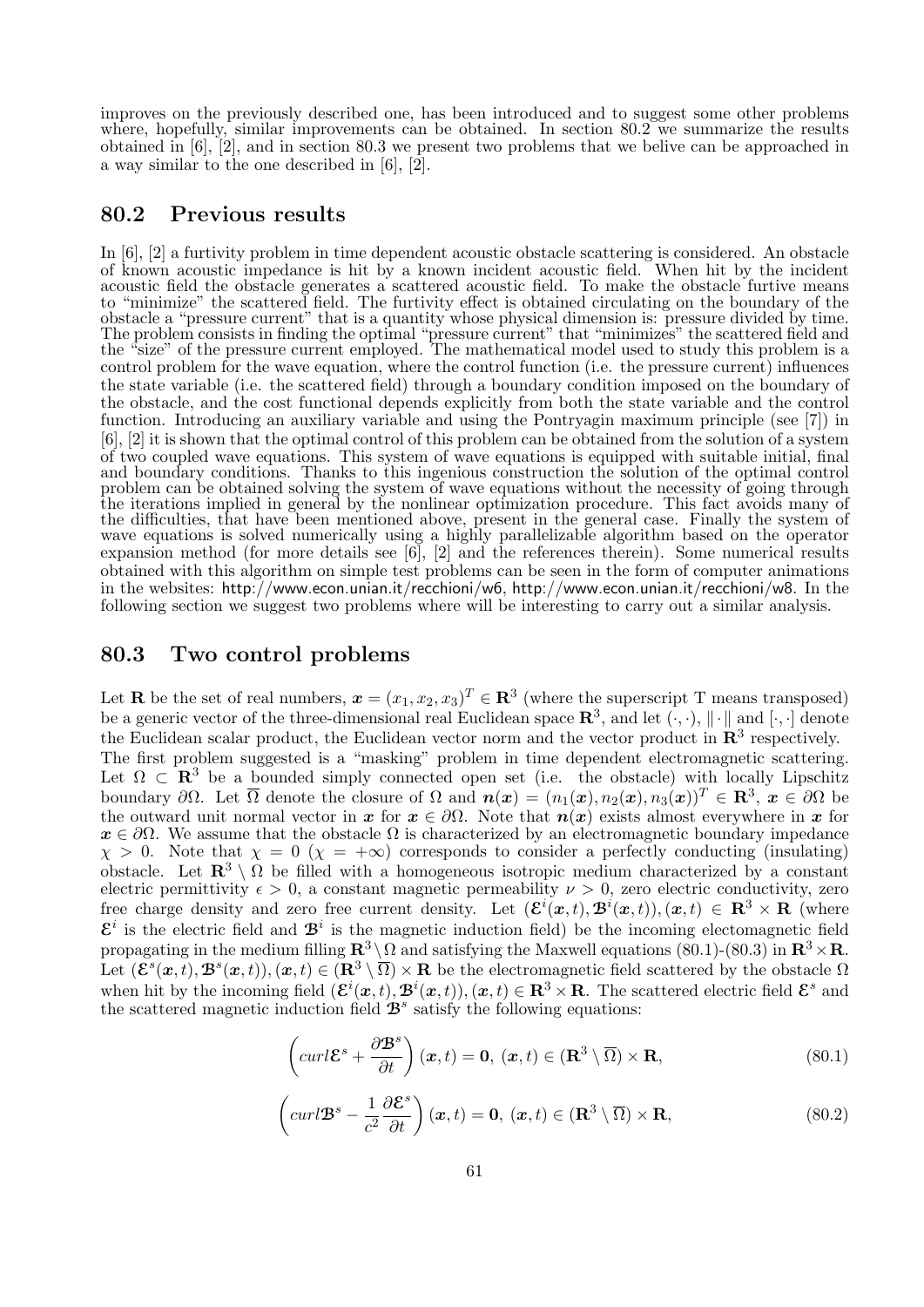$$
div \mathbf{B}^{s}(x,t) = 0, \quad div \mathbf{E}^{s}(x,t) = 0, \quad (x,t) \in (\mathbf{R}^{3} \setminus \overline{\Omega}) \times \mathbf{R}, \tag{80.3}
$$

$$
[\mathbf{n}(\mathbf{x}), \mathcal{E}^s(\mathbf{x}, t)] - c\chi[\mathbf{n}(\mathbf{x}), [\mathbf{n}(\mathbf{x}), \mathbf{B}^s(\mathbf{x}, t)]] = -[\mathbf{n}(\mathbf{x}), \mathcal{E}^i(\mathbf{x}, t)] + c\chi[\mathbf{n}(\mathbf{x}), [\mathbf{n}(\mathbf{x}), \mathbf{B}^i(\mathbf{x}, t)]], (\mathbf{x}, t) \in \partial\Omega \times \mathbf{R},
$$
\n(80.4)

$$
\mathcal{E}^s(\boldsymbol{x},t) = O\left(\frac{1}{r}\right), \ \ [\mathcal{B}^s(\boldsymbol{x},t),\hat{\boldsymbol{x}}] - \frac{1}{c}\mathcal{E}^s(\boldsymbol{x},t) = o\left(\frac{1}{r}\right), \ r \to +\infty, \ t \in \mathbf{R}, \tag{80.5}
$$

where  $\mathbf{0} = (0,0,0)^T$ ,  $c = 1/$  $\sqrt{\epsilon \nu}$ ,  $r = ||x||$ ,  $x \in \mathbb{R}^3$ ,  $\hat{x} = \frac{x}{||x||}$ ,  $x \neq 0$ ,  $x \in \mathbb{R}^3$ ,  $O(\cdot)$  and  $o(\cdot)$  are the Landau symbols, and  $curl\cdot$  and  $div\cdot$  denote the curl and the divergence operator of  $\cdot$  with respect to the  $x$  variables respectively.

A classical problem in electromagnetics consists in the recognition of the obstacle  $\Omega$  through the knowledge of the incoming electromagnetic field and of the scattered field  $(\mathcal{E}^s(\bm{x},t),\mathcal{B}^s(\bm{x},t)), (\vec{\bm{x}},t) \in$  $(\mathbb{R}^3 \setminus \overline{\Omega}) \times \mathbb{R}$  solution of (80.1)-(80.5). In the above situation  $\Omega$  plays a "passive" ("static") role. We want to make the obstacle  $\Omega$  "active" ("dynamic") in the sense that, thanks to a suitable control function chosen in a proper way, the obstacle itself tries to react to the incoming electromagnetic field producing a scattered field that looks like the field scattered by a preassigned obstacle  $D$  (the "mask") with impedance  $\chi'$ . More in details we suggest to consider the following control problem:

**Problem 1** Electromagnetic "Masking" Problem: Given an incoming electromagnetic field  $(\mathcal{E}^i, \mathcal{B}^i)$ , an obstacle  $\Omega$  and its electromagnetic boundary impedance  $\chi$ , and given an obstacle  $D$  such that  $\overline{D} \subset \Omega$  with electromagnetic boundary impedance  $\chi'$ , choose a vector control function  $\psi$  defined on<br>the boundary of the obstacle  $\partial\Omega$  for  $t \in \mathbf{R}$  and appearing in the boundary condition satisfied by the scattered electromagnetic field on  $\partial\Omega$ , in order to minimize a cost functional that measures the "difference" between the electromagnetic field scattered by  $\Omega$ , i.e.  $(\mathcal{E}^s, \mathcal{B}^s)$ , and the electromagnetic field scattered by D, i.e.  $(\mathcal{E}_D^s, \mathcal{B}_D^s)$ , when  $\Omega$  and D respectively are hit by the incoming field  $(\mathcal{E}^i, \mathcal{B}^i)$ , and the "size" of the vector control function employed.

The control function  $\psi$  has the physical dimension of an electric field and the action of the optimal control electric field on the boundary of the obstacle makes the obstacle "active" ("dynamic") and able to react to the incident electromagnetic field to become "unrecognizable", that is " $\Omega$  will do its best to appear as his mask  $D^{\prime\prime}$ .

The second control problem we suggest to consider is a control problem in fluid dynamics. Let us consider an obstacle  $\Omega_t, t \in \mathbf{R}$ , that is a rigid body, assumed homogeneous, moving in  $\mathbf{R}^3$  with velocity  $\tilde{\boldsymbol{v}} = \tilde{\boldsymbol{v}}(\boldsymbol{x}, t), (\boldsymbol{x}, t) \in \Omega_t \times \mathbf{R}$ . Moreover for  $t \in \mathbf{R}$  the obstacle  $\Omega_t \subset \mathbf{R}^3$  is a bounded simply connected open set. For  $t \in \mathbf{R}$  let  $\xi = \xi(t)$  be the position of the center of mass of the obstacle  $\Omega_t$ . The motion of the obstacle is completely described by the velocity  $w = w(\xi, t), t \in \mathbb{R}$  of the center of mass of the obstacle (i.e.  $\mathbf{w} = \frac{d\mathbf{\xi}}{dt}$ ,  $t \in \mathbf{R}$ ), the angular velocity  $\mathbf{\omega} = \mathbf{\omega}(\mathbf{\xi}, t)$ ,  $t \in \mathbf{R}$  of the obstacle around the instantaneous rotation axis going through the center of mass  $\xi = \xi(t)$ ,  $t \in \mathbf{R}$  and the necessary initial conditions. Note that the velocities of the points belonging to the obstacle  $\tilde{\mathbf{v}}(\mathbf{x}, t)$ ,  $(\mathbf{x}, t) \in \Omega_t \times \mathbf{R}$ can be expressed in terms of  $w(\xi, t), \omega(\xi, t), t \in \mathbf{R}$ . Let  $\mathbf{R}^3 \setminus \Omega_t, t \in \mathbf{R}$  be filled with a Newtonian incompressible viscous fluid of viscosity  $\eta$ . We assume that both the density of the fluid and the temperature are constant. For example  $\Omega_t$ ,  $t \in \mathbf{R}$  can be a submarine or an airfoil immersed in an incompressible viscous fluid. Let  $\mathbf{v} = (v_1, v_2, v_3)^T$  and p be the velocity field and the pressure field of the fluid respectively,  $f$  be the density of the external forces per mass unit acting on the fluid, and  $v_{-\infty}$  be an assigned solenoidal vector field. We assume that in the limit  $t \to -\infty$  the body  $\Omega_t$  is at rest in the position  $\Omega_{-\infty}$ . Under these assumptions we have that in the reference frame given by  $\boldsymbol{x} = (x_1, x_2, x_3)^T$  the following system of Navier-Stokes equations holds:

$$
\frac{\partial \boldsymbol{v}}{\partial t}(\boldsymbol{x},t) + (\boldsymbol{v}(\boldsymbol{x},t),\nabla) \boldsymbol{v}(\boldsymbol{x},t) - \eta \Delta \boldsymbol{v}(\boldsymbol{x},t) + \nabla p(\boldsymbol{x},t) = \boldsymbol{f}(\boldsymbol{x},t),
$$
\n
$$
(\boldsymbol{x},t) \in (\mathbf{R}^3 \setminus \overline{\Omega}_t) \times \mathbf{R},
$$
\n(80.6)

$$
div \, \mathbf{v}(\mathbf{x},t) = 0, \ (\mathbf{x},t) \in (\mathbf{R}^3 \setminus \overline{\Omega}_t) \times \mathbf{R}, \tag{80.7}
$$

$$
\lim_{t \to -\infty} \mathbf{v}(\mathbf{x}, t) = \mathbf{v}_{-\infty}(\mathbf{x}), \ \mathbf{x} \in \mathbf{R}^3 \setminus \overline{\Omega}_{-\infty}, \mathbf{v}(\mathbf{x}, t) = \tilde{\mathbf{v}}(\mathbf{x}, t), \ (\mathbf{x}, t) \in \partial \Omega_t \times \mathbf{R}.
$$
 (80.8)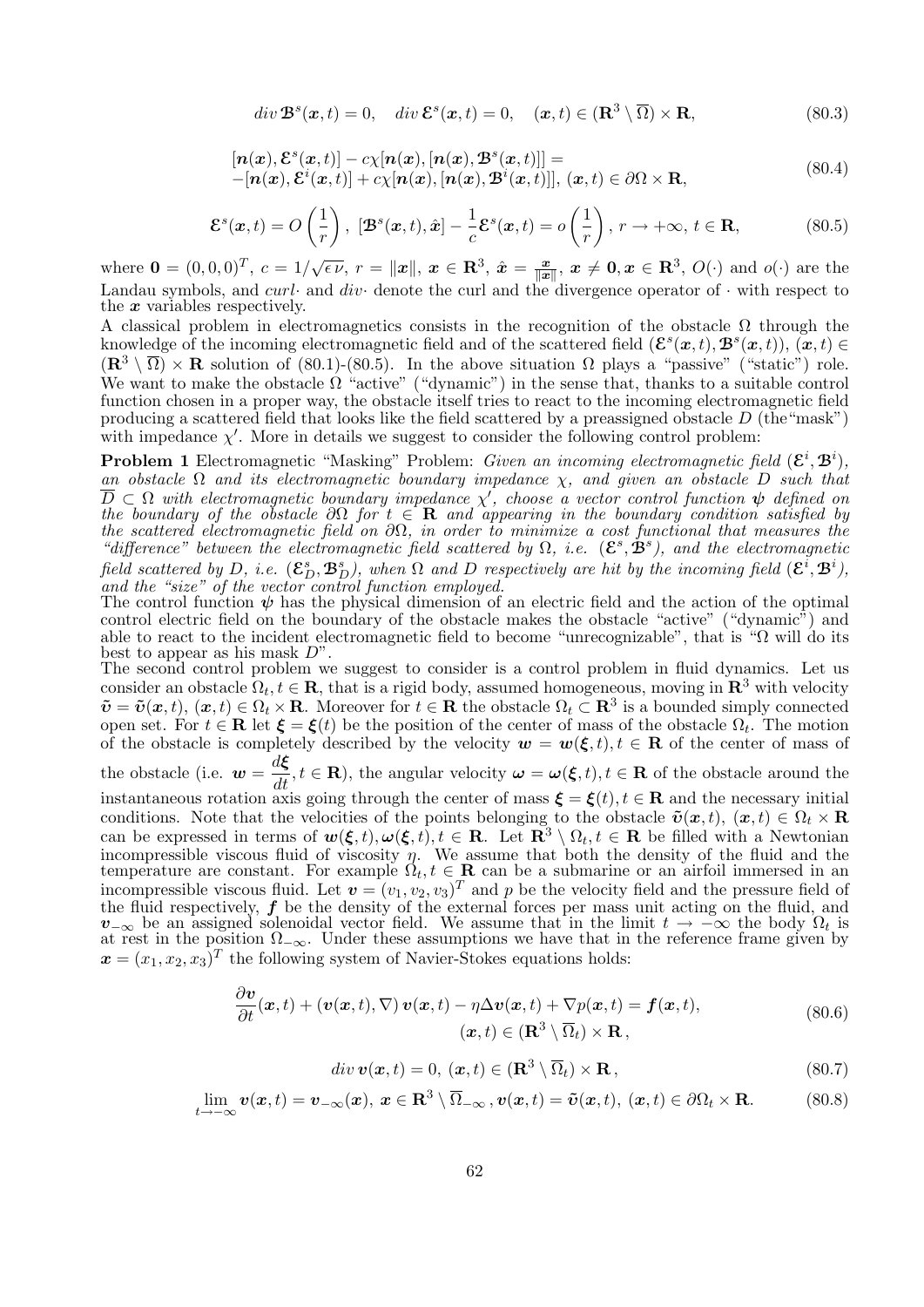In (80.6) we have  $\nabla = \left(\frac{\partial}{\partial x}\right)$  $\frac{\partial}{\partial x_1}, \frac{\partial}{\partial x_2}$  $\frac{\partial}{\partial x_2}, \frac{\partial}{\partial x}$  $\frac{\partial}{\partial x_3}$  and  $(\bm{v}, \nabla)\bm{v} = \left(\sum_{j=1}^3 v_j \frac{\partial v_1}{\partial x_j}\right)$  $\frac{\partial v_1}{\partial x_j}, \sum_{j=1}^3 v_j \frac{\partial v_2}{\partial x_j}$  $\frac{\partial v_2}{\partial x_j}$ ,  $\sum_{j=1}^3 v_j \frac{\partial v_3}{\partial x_j}$  $\frac{\partial v_3}{\partial x_j}\Big)^T$ . The boundary condition in (80.8) requires that the fluid velocity  $\boldsymbol{v}$  and the velocity of the obstacle  $\tilde{v}$  are equal on the boundary of the obstacle for  $t \in \mathbf{R}$ . We want to consider the problem associated to the choice of a manoeuvre  $w(\xi, t)$ ,  $\omega(\xi, t)$ ,  $t \in \mathbb{R}$  connecting two given states that minimizes the work done by the obstacle  $\Omega_t$ ,  $t \in \mathbb{R}$  against the fluid going from the initial state to the final state, and the "size" of the manoeuvre employed. Note that in this context a manoeuvre connecting two given states is made of two functions  $w(\xi, t), \omega(\xi, t), t \in \mathbb{R}$  such that  $\lim_{t\to\pm\infty} w(\xi, t) = w^{\pm}$  and  $\lim_{t\to\pm\infty}\omega(\xi,t)=\omega^{\pm}$ , where  $w^{\pm}$  and  $\omega^{\pm}$  are preassigned. The couple  $(w^-, \omega^-)$  is the initial state and the couple  $(w^+,\omega^+)$  is the final state. For simplicity we have assumed  $(w^-, \omega^-) = (0,0)$ . We formulate the following problem:

**Problem 2** "Drag" Optimization Problem: Given a rigid obstacle  $\Omega_t, t \in \mathbb{R}$  moving in a Newtonian fluid characterized by a viscosity η and the initial condition and forces acting on the fluid, and given the initial state  $(0,0)$  and the final state  $(w^+,\omega^+)$ , choose a manoeuvre connecting these two states in order to minimize a cost functional that measures the work that the obstacle  $\Omega_t, t \in \mathbf{R}$  must exert on the fluid to make the manoeuvre, and the "size" of the manoeuvre employed.

From the previous considerations several problems arise. The first one is connected with the question of formulating Problem 1 and Problem 2 as control problems. In [2] we suggest a possible formulation of a furtivity problem similar to Problem 1 as a control problem. Many variations of Problem 1 and 2 can be considered. For example in Problem 1 we have assumed, for simplicity, that the "mask" is a passive obstacle, that is  $(\mathcal{E}_D^s(\bm{x}, t), \mathcal{B}_D^s(\bm{x}, t)), (\bm{x}, t) \in (\mathbf{R}^3 \setminus \overline{D}) \times \mathbf{R}$  is the solution of problem  $(80.1)-(80.5)$  when  $\Omega$ ,  $\chi$  are replaced with  $D$ ,  $\chi'$  respectively. In a more general situation also the "mask" can be an active obstacle. Finally Problem 1 and 2 are examples of control problems for systems governed by the Maxwell equations and the Navier-Stokes equations respectively. Many other examples involving different partial differential equations can be considered.

- [1] T. S. Angell, A. Kirsch and R. E. Kleinman, "Antenna control and optimization", Proceedings of the IEEE, 79, pp. 1559-1568 (1991).
- [2] L. Fatone, M. C. Recchioni and F. Zirilli, "Furtivity and masking problems in time dependent acoustic obstacle scattering", submitted to Third ISAAC Congress Proceedings (2002).
- [3] J. W. He, R. Glowinski, R. Metcalfe, A. Nordlander and J. Periaux, "Active control and Drag Optimization for Flow Past a Circular Cylinder", Journal of Computational Physics, 163, pp. 83-117 (2000).
- [4] J. E. Lagnese, "A singular perturbation problem in exact controllability of the Maxwell system", ESAIM Control, Optimization and Calculus of Variations, 6, pp. 275-289 (2001).
- [5] J. Luniley and P. Blossery, "Control of turbulence", Annual Review of Fluid Mechanics, 30, pp. 311-327 (1998).
- [6] F. Mariani, M.C. Recchioni and F. Zirilli, "The use of the Pontryagin maximum principle in a furtivity problem in time-dependent acoustic obstacle scattering",  $\bar{W}$ aves in Random Media, 11, pp. 549-575 (2001).
- [7] L. Pontriaguine, V. Boltianski, R. Gamkrélidzé and F. Micktckenko, "Théorie Mathématique des Processus Optimaux", Editions Mir, Moscou (1974).
- [8] S. S. Sritharan, "An introduction to deterministic and stochastic control of viscous flow", in  $Op$ timal Control of Viscous Flow, S. S. Sritharan Editor, SIAM, Philadelphia, pp. 1-42 (1998).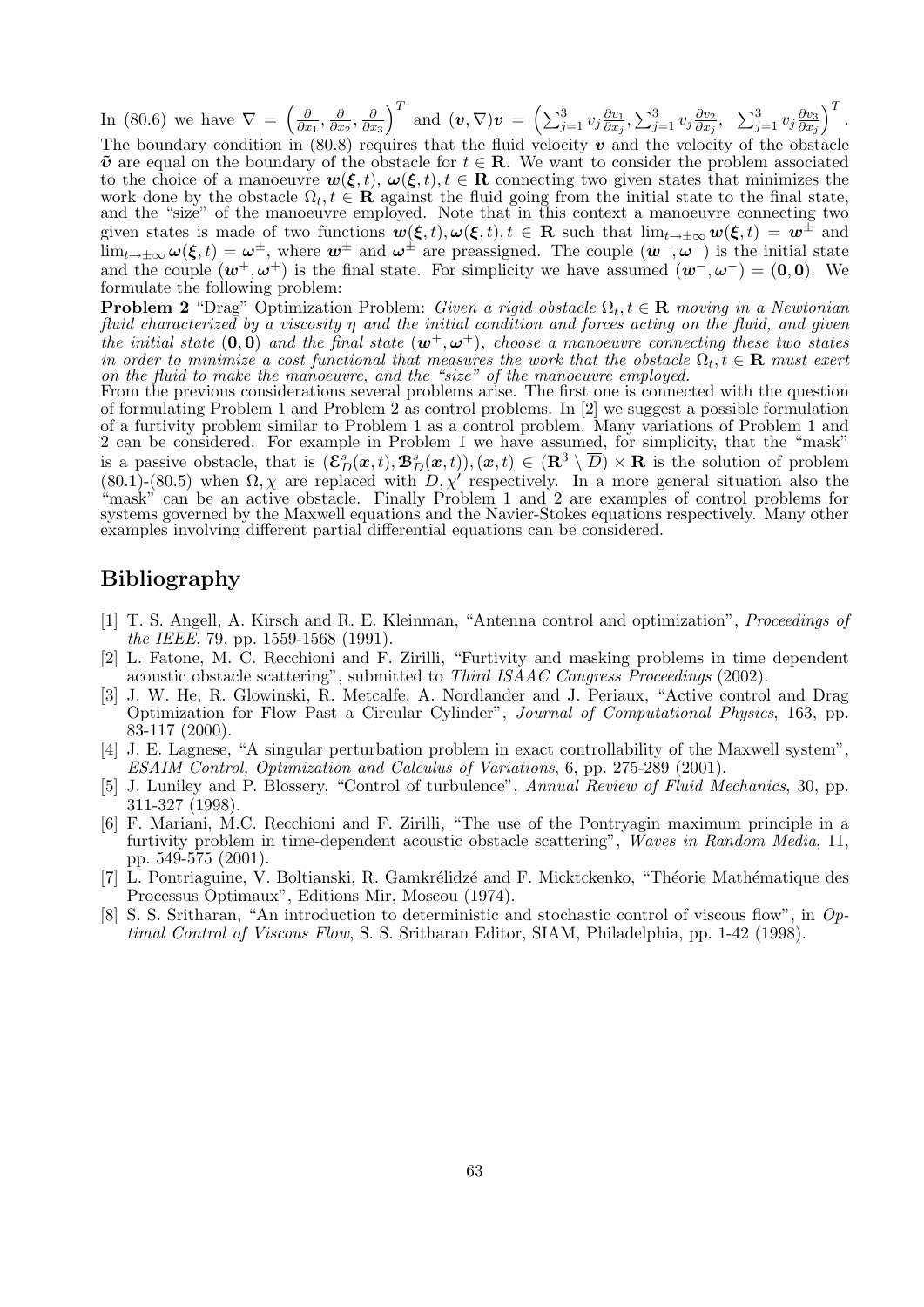# A conjecture on Lyapunov equations and principal angles in subspace identification

Katrien De Cock and Bart De Moor<sup>1</sup> Dept. of Electrical Engineering (ESAT–SCD) K.U.Leuven Kasteelpark Arenberg 10 B-3001 Leuven Belgium Tel. 32/16/32 17 09, Fax 32/16/32 19 70 http://www.esat.kuleuven.ac.be/sista-cosic-docarch decock@esat.kuleuven.ac.be, demoor@esat.kuleuven.ac.be

## 19.1 Description of the problem

The following conjecture relates the eigenvalues of certain matrices that are derived from the solution of a Lyapunov equation that occurred in the analysis of stochastic subspace identification algorithms [3]. First, we formulate the conjecture as a pure matrix algebraic problem. In Section 19.2, we will describe its system theoretic consequences and interpretation.

**Conjecture 2** Let  $A \in \mathbb{R}^{n \times n}$  be a real matrix and  $v, w \in \mathbb{R}^n$  be real vectors so that there are no two eigenvalues  $\lambda_i$  and  $\lambda_j$  of  $\begin{pmatrix} A & 0 \ 0 & A + vw^T \end{pmatrix}$  for which  $\lambda_i \lambda_j = 1$   $(i, j = 1, ..., 2n)$ . If the  $n \times n$  matrices P, Q and R satisfy the Lyapunov equation

$$
\begin{pmatrix}\nP & R \\
R^T & Q\n\end{pmatrix} = \begin{pmatrix}\nA & 0 \\
0 & (A + vw^T)^T\n\end{pmatrix} \begin{pmatrix}\nP & R \\
R^T & Q\n\end{pmatrix} \begin{pmatrix}\nA^T & 0 \\
0 & A + vw^T\n\end{pmatrix} + \begin{pmatrix}\nv \\
w\n\end{pmatrix} (v^T & w^T), (19.1)
$$

and P, Q and  $(I_n + PQ)$  are non-singular<sup>2</sup>, then the matrices  $P^{-1}RQ^{-1}R^T$  and  $(I_n + PQ)^{-1}$  have the same eigenvalues.

<sup>&</sup>lt;sup>1</sup>Katrien De Cock is a research assistant at the K.U.Leuven. Dr. Bart De Moor is a full professor at the K.U.Leuven. Our research is supported by grants from several funding agencies and sources: Research Council KUL: Concerted Research Action GOA-Mefisto 666, IDO, several PhD, postdoc & fellow grants; Flemish Government: Fund for Scientific Research Flanders (several PhD and postdoc grants, projects G.0256.97, G.0115.01, G.0240.99, G.0197.02, G.0407.02, research communities ICCoS, ANMMM), AWI (Bil. Int. Collaboration Hungary/ Poland), IWT (Soft4s, STWW-Genprom, GBOU-McKnow, Eureka-Impact, Eureka-FLiTE, several PhD grants); Belgian Federal Government: DWTC (IUAP IV-02 (1996-2001) and IUAP V-22 (2002-2006)), Program Sustainable Development PODO-II (CP/40); Direct contract research: Verhaert, Electrabel, Elia, Data4s, IPCOS.

<sup>&</sup>lt;sup>2</sup>The matrix  $I_n$  is the  $n \times n$  identity matrix.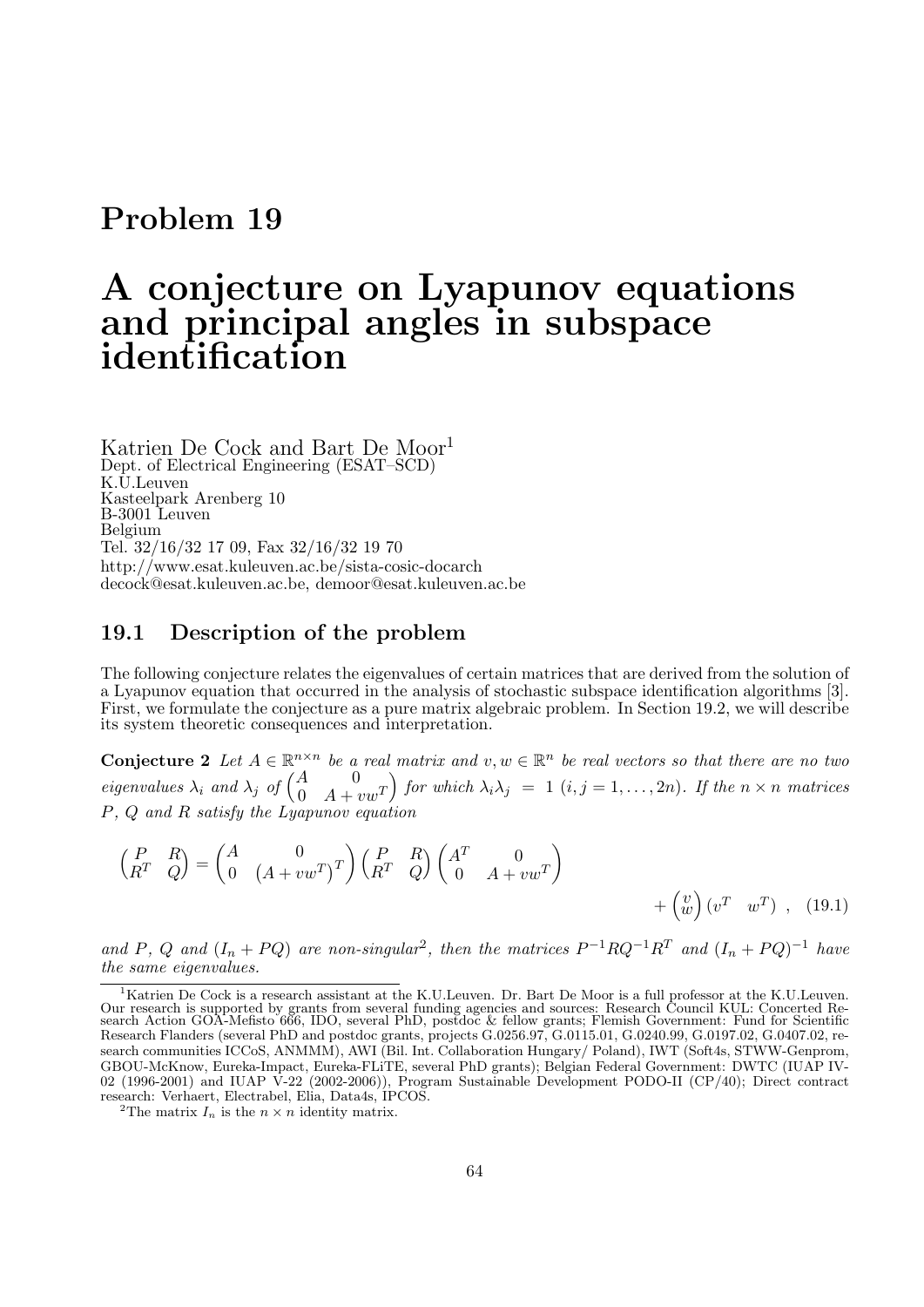Note that the condition  $\lambda_i \lambda_j \neq 1$   $(\forall i, j = 1, ..., 2n)$  ensures that there exists a solution  $\begin{pmatrix} P & R \\ R^T & Q \end{pmatrix}$  $\begin{pmatrix} P & R \\ R^T & Q \end{pmatrix}$  of the Lyapunov equation (19.1) and that the solution is unique.

We have checked the similarity of  $P^{-1}RQ^{-1}R^T$  and  $(I_n+PQ)^{-1}$  for numerous examples ("proof by Matlab") and it is simple to prove the conjecture for  $n = 1$ . Furthermore, via a large detour (see [3]) we can also prove it from the system theoretic interpretation, which is given in Section 19.2.3. However, we have not been able to find a general and elegant proof.

We also remark that the requirement that v and w are vectors, is necessary for the conjecture to hold. One can easily find counterexamples for the case  $V, W \in \mathbb{R}^{n \times m}$ , where  $m > 1$ . It is consequently clear that this condition on  $v$  and  $w$  should be used in the proof.

## 19.2 Background and motivation

Although the conjecture is formulated as a pure matrix algebraic problem, its system theoretic interpretation is particularly interesting. In order to explain the consequences, we first have to introduce some concepts: the principal angles between subspaces (Section 19.2.1) and their statistical counterparts, the canonical correlations of random variables (Section 19.2.2). Next, in Section 19.2.3 we will show how the conjecture – when proved correct – would enable us to prove in an elegant way that the non-zero canonical correlations of the past and the future of the output process of a linear stochastic model are equal to the sines of the principal angles between two specific subspaces that are derived from the model. This result, in its turn, is instrumental for further derivations in [3], where a cepstral distance measure is related to canonical correlations and to the mutual information of two processes (see also Section 19.2.3). Moreover, by this new characterization of the canonical correlations we gain insight in the geometric properties of subspace based techniques.

#### 19.2.1 The principal angles between two subspaces

The concept of principal angles between and principal directions in subspaces of a linear vector space is due to Jordan in the nineteenth century [8]. We give the definition and briefly describe how the principal angles can be computed.

Let  $S_1$  and  $S_2$  be subspaces of  $\mathbb{R}^n$  of dimension p and q respectively, where  $p \leq q$ . Then, the p principal angles between  $S_1$  and  $S_2$ , denoted by  $\theta_1, \ldots, \theta_p$ , and the corresponding principal directions  $u_i \in S_1$ and  $v_i \in S_2$   $(i = 1, \ldots, p)$  are recursively defined as

$$
\cos \theta_1 = \max_{u \in S_1} \max_{v \in S_2} |u^T v| = u_1^T v_1
$$
  
\n
$$
\cos \theta_k = \max_{u \in S_1} \max_{v \in S_2} |u^T v| = u_k^T v_k \quad (k = 2, ..., p)
$$

subject to  $||u|| = ||v|| = 1$ , and for  $k > 1$ :  $u^T u_i = 0$  and  $v^T v_i = 0$ , where  $i = 1, ..., k - 1$ .

If  $S_1$  and  $S_2$  are the row spaces of the matrices  $A \in \mathbb{R}^{l \times n}$  and  $B \in \mathbb{R}^{m \times n}$  respectively, then the cosines of the principal angles  $\theta_1, \ldots, \theta_p$ , can be computed as the largest p generalized eigenvalues of the matrix pencil

$$
\begin{pmatrix} 0 & AB^T \ BA^T & 0 \end{pmatrix} - \begin{pmatrix} AA^T & 0 \ 0 & BB^T \end{pmatrix} \lambda .
$$

Furthermore, if A and B are full row rank matrices, i.e.  $l = p$  and  $m = q$ , then the squared cosines of the principal angles between the row space of A and the row space of  $\vec{B}$  are equal to the eigenvalues of

$$
(AAT)-1ABT(BBT)-1BAT.
$$

Numerically stable methods to compute the principal angles via the QR and singular value decomposition can be found in [5, pp. 603–604].

#### 19.2.2 The canonical correlations of two random variables

Canonical correlation analysis, due to Hotelling [6], is the statistical version of the notion of principal angles.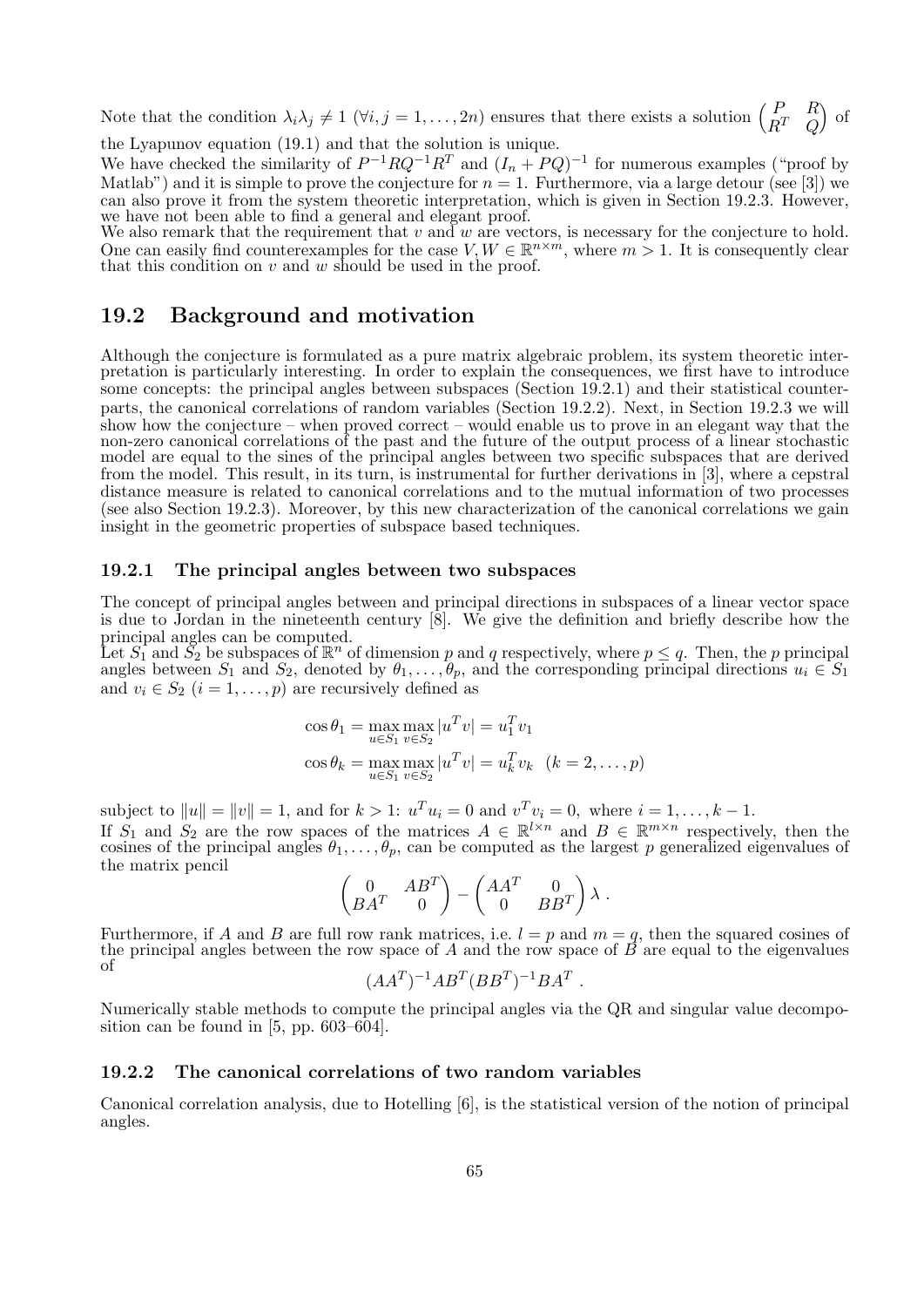Let  $X \in \mathbb{R}^p$  and  $Y \in \mathbb{R}^q$ , where  $p \leq q$ , be zero-mean random variables with full rank joint covariance matrix<sup>3</sup>

$$
Q = E\left\{ \begin{pmatrix} X \\ Y \end{pmatrix} (X^T & Y^T) \right\} = \begin{pmatrix} Q_x & Q_{xy} \\ Q_{yx} & Q_y \end{pmatrix}
$$

The canonical correlations of X and Y are defined as the largest p eigenvalues of the pencil  $\begin{pmatrix} 0 & Q_{xy} \\ O & 0 \end{pmatrix}$  $Q_{yx}$  0  $)$  $\begin{pmatrix} Q_x & 0 \\ 0 & 0 \end{pmatrix}$  $0 \quad Q_y$ )  $\lambda$ . More information on canonical correlation analysis can be found in [1, 6].

#### 19.2.3 System theoretic interpretation of Conjecture 2

Let  $\{y(k)\}_{k\in\mathbb{Z}}$  be a real, discrete-time, scalar and zero-mean stationary stochastic process that is generated by the following single-input single-output (SISO), asymptotically stable state space model in forward innovation form:

$$
\begin{cases}\nx(k+1) = Ax(k) + Ku(k), \\
y(k) = Cx(k) + u(k),\n\end{cases}
$$
\n(19.2)

.

where  $\{u(k)\}_{k\in\mathbb{Z}}$  is the innovation process of  $\{y(k)\}_{k\in\mathbb{Z}}$ ,  $A\in\mathbb{R}^{n\times n}$ ,  $K\in\mathbb{R}^{n\times 1}$  is the Kalman gain and  $C \in \mathbb{R}^{\hat{1} \times \hat{n}}$ . The state space matrices of the inverse model (or whitening filter) are  $A - KC$ , K and  $-C$  respectively, as is easily seen by writing  $u(k)$  as an output with  $y(k)$  as an input.

By substituting the vector v in (19.1) by K, and w by  $-C^T$ , the matrices P, Q and R in (19.1) can be given the following interpretation. The matrix  $P$  is the controllability Gramian of the model (19.2) and  $Q$  is the observability Gramian of the inverse model, while  $R$  is the cross product of the infinite controllability matrix of (19.2) and the infinite observability matrix of the inverse model. Otherwise formulated:

$$
\begin{pmatrix} P & R \\ R^T & Q \end{pmatrix} = \begin{pmatrix} \mathcal{C}_{\infty} \\ \Gamma_{\infty}^T \end{pmatrix} \begin{pmatrix} \mathcal{C}_{\infty}^T & \Gamma_{\infty} \end{pmatrix} ,
$$
  
where  $\mathcal{C}_{\infty} = (K \ AK \ A^2K \ \cdots)$  and  $\Gamma_{\infty} = -\begin{pmatrix} C(A - KC) \\ C(A - KC)^2 \\ \vdots \end{pmatrix}.$ 

Due to the stability and the minimum phase property of the forward innovation model (19.2), these infinite products result in finite matrices and in addition, the condition  $\lambda_i \lambda_j \neq 1$  in Conjecture 2 is fulfilled. Furthermore, under fairly general conditions,  $P$ ,  $Q$  and  $I_n + PQ$  are non-singular, which follows from the positive definiteness of  $P$  and  $Q$  under general conditions. The matrix  $P^{-1}RQ^{-1}R^T$  in Conjecture 2 is now equal to the product

$$
(\mathcal{C}_\infty\mathcal{C}_\infty^T)^{-1}(\mathcal{C}_\infty\Gamma_\infty)(\Gamma_\infty^T\Gamma_\infty)^{-1}(\Gamma_\infty^T\mathcal{C}_\infty^T)\ .
$$

Consequently, its  $n$  eigenvalues are the squared cosines of the principal angles between the row space of  $\mathcal{C}_{\infty}$  and the column space of  $\Gamma_{\infty}$  (see Section 19.2.1). The angles will be denoted by  $\theta_1, \ldots, \theta_n$  (in non-decreasing order).

The eigenvalues of the matrix  $(I_n+PQ)^{-1}$ , on the other hand, are related to the canonical correlations of the past and the future stochastic processes of  $\{y(k)\}_{k\in\mathbb{Z}}$ , which are defined as the canonical correlations of the random variables

$$
y_p = \begin{pmatrix} y(-1) \\ y(-2) \\ y(-3) \\ \vdots \end{pmatrix} \quad \text{and} \quad y_f = \begin{pmatrix} y(0) \\ y(1) \\ y(2) \\ \vdots \end{pmatrix} \;,
$$

and denoted by  $\rho_1, \rho_2, \ldots$  (in non-increasing order). It can be shown [3] that the largest n canonical correlations of  $y_p$  and  $y_f$  are equal to the square roots of the eigenvalues of  $I_n - (I_n + PQ)^{-1}$ . The other canonical correlations are equal to 0.

 ${}^{3}E\left\{ \cdot \right\}$  is the expected value operator.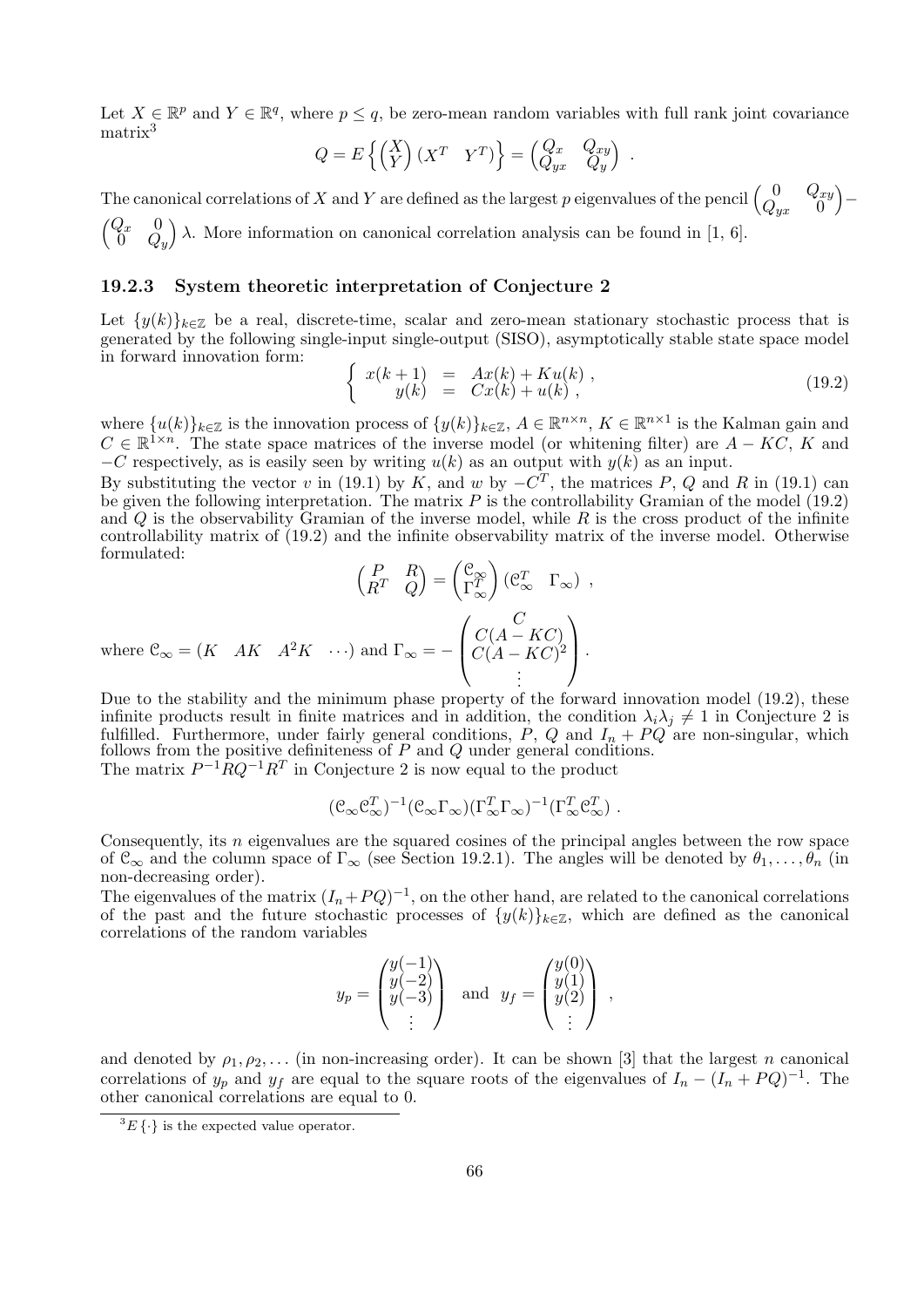Conjecture 2 now gives us the following characterization of the canonical correlations of the past and the future of  $\{y(k)\}_{k\in\mathbb{Z}}$ : the largest n canonical correlations are equal to the sines of the principal angles between the row space of  $\mathfrak{C}_{\infty}$  and the column space of  $\Gamma_{\infty}$  and the other canonical correlations are equal to 0:

$$
\rho_1 = \sin \theta_n, \ \rho_2 = \sin \theta_{n-1}, \ \dots, \ \rho_n = \sin \theta_1, \ \rho_{n+1} = \rho_{n+2} = \dots = 0 \ . \tag{19.3}
$$

This result can be used to prove that a recently defined cepstral norm [9] for a model as in (19.2) is closely related to the mutual information of the past and the future of its output process. Let the transfer function of the system in (19.2) be denoted by  $H(z)$ . Then, the complex cepstrum  ${c(k)}_{k\in\mathbb{Z}}$ of the model is defined as the inverse Z-transform of the complex logarithm of  $H(z)$ :

$$
c(k) = \frac{1}{2\pi i} \oint_C \log(H(z)) z^{k-1} dz ,
$$

where the complex logarithm of  $H(z)$  is appropriately defined (see [10, pp. 495–497]) and the contour  $C$  is the unit circle. The cepstral norm that we consider, is defined as

$$
\|\log H\|^2 = \sum_{k=0}^{\infty} kc(k)^2.
$$

As we have proven in [2], it can be characterized in terms of the principal angles  $\theta_1, \ldots, \theta_n$  between the row space of  $\mathcal{C}_{\infty}$  and the column space of  $\Gamma_{\infty}$  as follows:

$$
\|\log H\|^2 = -\log \prod_{i=1}^n \cos^2 \theta_i ,
$$

and from (19.3) we obtain

$$
\|\log H\|^2 = -\log \prod (1 - \rho_i^2) .
$$

The relation  $\sum_{k=0}^{\infty} kc(k)^2 = -\log \prod_{i=1}^{n} (1 - \rho_i^2)$  was also reported in [7, Proposition 2]. Moreover, if  $\{y(k)\}_{k\in\mathbb{Z}}$  is a Gaussian process, then the expression  $-\frac{1}{2}$  $\frac{1}{2} \log \prod_{i=1}^{n} (1 - \rho_i^2)$  is equal to the mutual information of its past and future (see e.g. [4]), which is denoted by  $I(y_p; y_f)$ . Consequently,

$$
\|\log H\|^2 = \sum_{k=0}^{\infty} kc(k)^2 = 2I(y_p; y_f) .
$$

#### 19.3 Conclusions

We presented a matrix algebraic conjecture on the eigenvalues of matrices that are derived from the solution of a Lyapunov equation. We showed that a proof of Conjecture 2 would provide yet another elegant geometric result in the subspace based study of linear stochastic systems. Moreover, it can be used to express a cepstral distance measure that was defined in [9] in terms of canonical correlations and also as the mutual information of two processes.

- [1] T. W. Anderson, An Introduction to Multivariate Statistical Analysis, John Wiley & Sons, New York (1984).
- [2] K. De Cock and B. De Moor, "Subspace Angles Between ARMA Models", Technical Report<sup>4</sup> 00-44a, ESAT-SCD, K.U.Leuven (Leuven, Belgium), accepted for publication in Systems & Control Letters (2002).

<sup>&</sup>lt;sup>4</sup>This report is available by anonymous ftp from *ftp.esat.kuleuven.ac.be* in the directory  $pub/sista/reports$  as file 00-44a.ps.gz.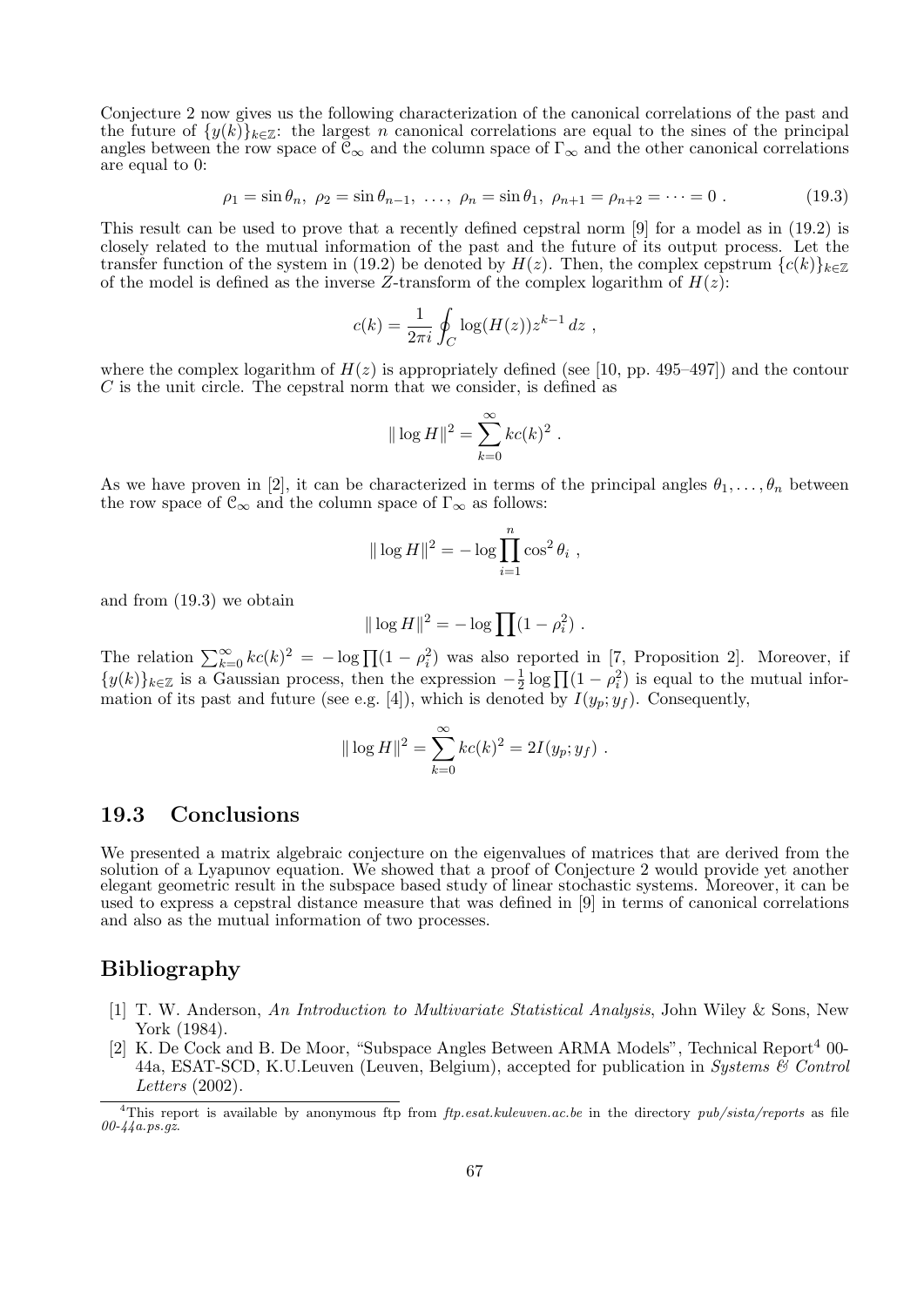- [3] K. De Cock, "Principal Angles in System Theory, Information Theory and Signal Processing", PhD thesis<sup>5</sup>, Faculty of Applied Sciences, K.U.Leuven (Leuven, Belgium) (2002).
- [4] I. M. Gel'fand and A. M. Yaglom, "Calculation of the Amount of Information About a Random Function Contained in Another Such Function", American Mathematical Society Translations, Series (2), 12, pp. 199–236 (1959).
- [5] G. H. Golub and C. F. Van Loan, *Matrix Computations*, The Johns Hopkins University Press, Baltimore (1996).
- [6] H. Hotelling, "Relations Between Two Sets of Variates", Biometrika, 28, pp. 321–372 (1936).
- [7] N. P. Jewell, P. Bloomfield, and F. C. Bartmann, "Canonical Correlations of Past and Future for Time Series: Bounds and Computation", The Annals of Statistics, 11, pp. 848–855 (1983).
- [8] C. Jordan, "Essai sur la géométrie à n dimensions", Bulletin de la Société Mathématique, 3, pp. 103–174 (1875).
- [9] R. J. Martin, "A Metric for ARMA Processes", IEEE Transactions on Signal Processing, 48, pp. 1164–1170 (2000).
- [10] A. V. Oppenheim and R. W. Schafer, *Digital Signal Processing*, Prentice/Hall International (1975).

 $5$ This thesis will also be made available by anonymous ftp from  $ftp. esat. kuleuven.ac.be$  as file pub/sista/decock/reports/phd.ps.gz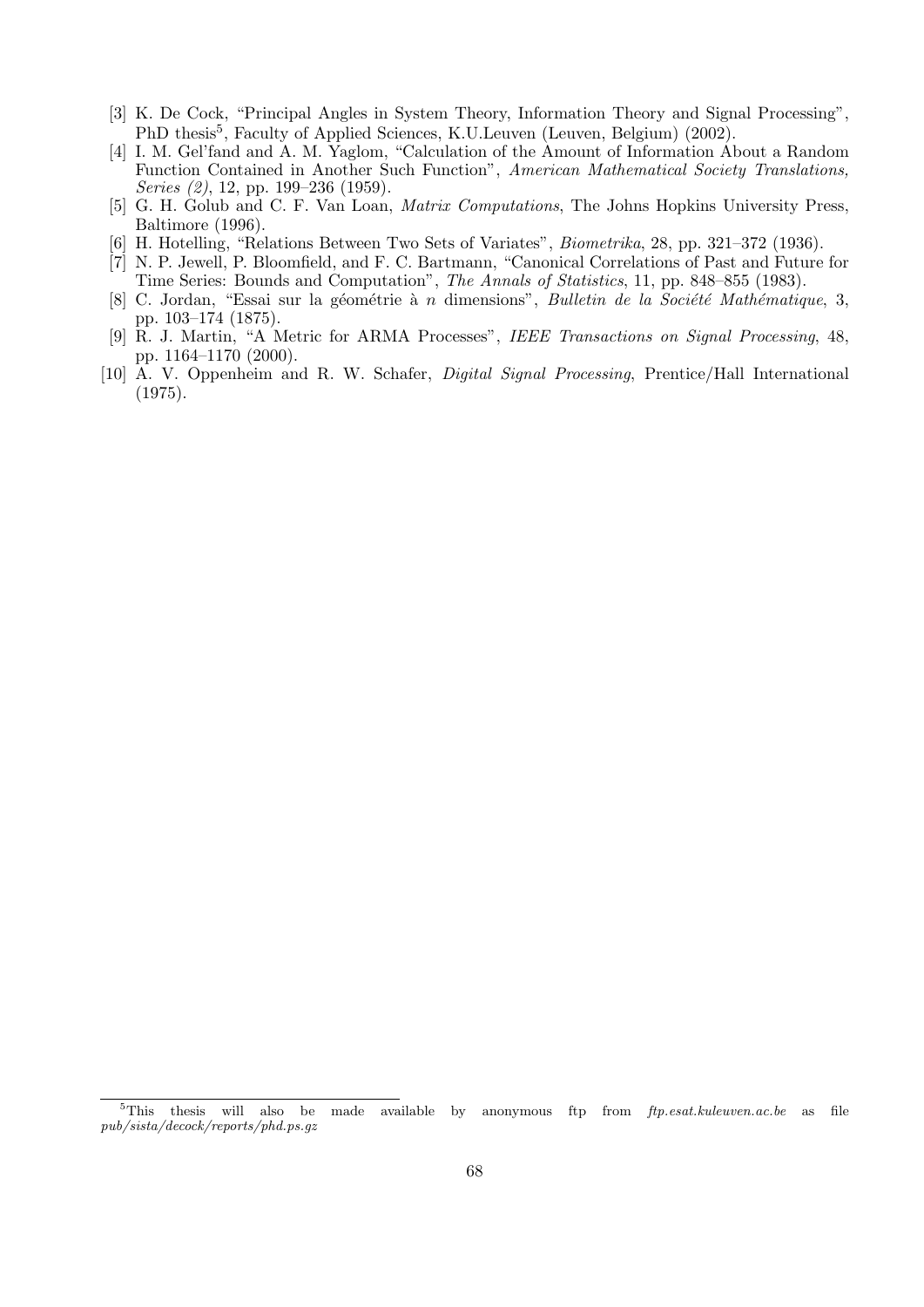## On the Computational Complexity of Non-Linear Projections and its Relevance to Signal Processing

Jonathan H. Manton Department of Electrical and Electronic Engineering The University of Melbourne, Victoria 3010, Australia jon@ee.mu.oz.au

Robert Mahony Department of Engineering Australian National University, ACT 0200, Australia mahony@ieee.org

#### 84.1 Description of the Problem

Recent advances in finding the roots of a non-linear equation to within a specified level of accuracy has lead to a novel approach to studying computational complexity of real valued problems [1]. This chapter considers a similar problem, that of globally solving non-linear projection problems to within a specified level of accuracy. A host of important problems derived from signal processing and telecommunications engineering may be written in this form. Optimal solutions are usually intractable and it is important to understand the computational complexity of solving such problems approximately in order that effective sub-optimal algorithms may be developed.

Consider a non-linear (non-convex) minimisation problem of the form

$$
\arg\min_{x \in \mathbb{R}^n} \|y - f(x)\|^2 \tag{84.1}
$$

for a given  $y \in \mathbb{R}^m$  and function  $f : \mathbb{R}^n \to \mathbb{R}^m$ . Although (84.1) has several interpretations, including a least-squares interpretation and a non-linear regression interpretation, the interpretation favoured here is that if x minimises (84.1) then  $f(x)$  is the point in the image of f closest to y. Indeed, (84.1) is solved conceptually by first projecting  $\hat{y}$  onto the set

$$
\mathcal{Y} = \{ y \in \mathbb{R}^m : y = f(x), \ x \in \mathbb{R}^n \}
$$
\n
$$
(84.2)
$$

and then computing the pre-image. Sometimes only the projection  $f(x)$  and not the pre-image x is of interest, while other times, only certain elements of x are of interest. This motivates studying the more general problem:

Calculate 
$$
g(\hat{x})
$$
 where  $\hat{x} = \arg\min_{x \in \mathbb{R}^n} ||y - f(x)||^2$  (84.3)

for some function  $g : \mathbb{R}^n \to \mathbb{R}^p$ . Clearly, if g is taken to be  $g(\hat{x}) = f(\hat{x})$  then (84.3) is precisely the projection of y onto the image of f. projection of  $y$  onto the image of  $f$ .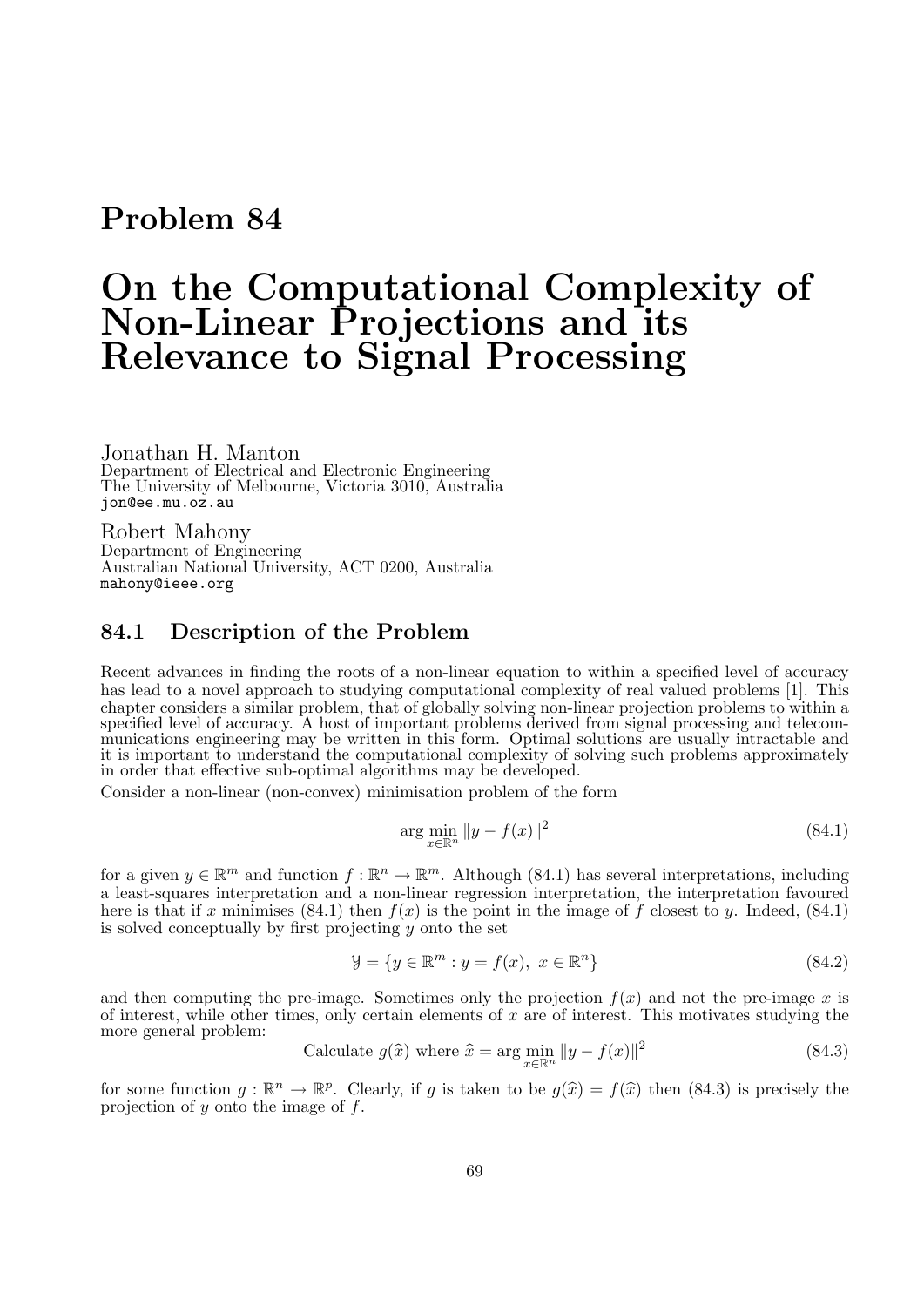The practical goal of an engineer in solving a problem of the form (84.3) is to develop a tractable numerical algorithm that, for any input  $y$ , outputs an approximate solution that is sufficiently accurate for the application considered. Inherent in the formulation is the trade-off between computational complexity and accuracy; the more accurate the solution is required to be, the harder it is to obtain. To evaluate a potential algorithm one wishes to compare its complexity with the intrinsic complexity of the problem (84.3). The following two definitions provide a framework in which this comparison may be made. The definitions here are motivated by those proposed recently by Smale *et al.* [1].

**Definition 1** ( $\epsilon$ -accurate solution) For a given  $\epsilon > 0$ , an  $\epsilon$ -accurate solution of (84.3) is a vector  $s \in \mathbb{R}^p$  satisfying the condition

$$
||s - g(\widehat{x})|| < \epsilon, \quad \widehat{x} = \arg\min_{x \in \mathbb{R}^n} ||y - f(x)||^2.
$$
 (84.4)

(In the event that  $||y-f(x)||^2$  does not have a unique minimum, an  $\epsilon$ -accurate solution is one satisfying (84.4) for some  $\hat{x}$  in the set of all x minimising  $||y - f(x)||^2$ .)

Definition 2 (Computational complexity) Only algorithms of the following form are considered for solving (84.3). Let R be an integer and let  $r_i : \mathbb{R}^m \to \mathbb{R}$  for  $i = 1, \cdots, 2^R - 1$  and  $h_j : \mathbb{R}^m \to \mathbb{R}^p$ for  $j = 1, \dots, 2^R$  be sequences of rational<sup>1</sup> functions. The  $r_i$  are used to divide the space y lies in into  $2^R$  regions as follows. Initially, set  $i := 1$ . While  $i < 2^R$ , evaluate  $r_i(y)$  and set  $i := 2i$  if  $r_i(y) < 0$ and set  $i := 2i + 1$  otherwise. Finally, set  $j := i - 2<sup>R</sup> + 1$ . (This results in a j lying between 1 and  $2<sup>R</sup>$ .) Based on this region j, the algorithm outputs  $s := h_j(y)$ . Each of these operations involves a certain number of multiplications and additions; for simplicity, the complexity of evaluating a rational function is taken to be the degree of its numerator plus the degree of its denominator. (The  $h_j$  are treated as comprising p rational functions from  $\mathbb{R}^m$  to  $\mathbb{R}$ .) For a given y, the complexity of the above algorithm is deduced by summing the complexity of the functions encountered. The overall complexity of the algorithm is defined to be the largest complexity over all possible y.

Given a function f and an accuracy  $\epsilon$ , the computational complexity of implementing the non-linear projection operator (84.3) is said to be upper bounded by  $N(\epsilon, f)$  if there exists an algorithm of the above form with complexity at most N and which is quaranteed to find an  $\epsilon$ -accurate solution of (84.3) for all y.

These definitions provide a formulation in which one may evaluate the relative difficulty of a number of interesting problems.

**Problem 1** Let  $g : \mathbb{R}^n \to \mathbb{R}^p$  be a known function<sup>2</sup>. Consider three classes of function f

- 1. Let  $f: \mathbb{R}^n \to \mathbb{R}^m$  be a bilinear function.
- 2. Let D be a positive integer. Let  $f: \mathbb{R}^n \to \mathbb{R}^m$  be a generic polynomial of degree D.
- 3. Let  $\rho > 0$  be a positive constant. Let f be a smooth function with  $||D^2f|| < 1/\rho$ . That is that the curvature of the injective image  $f : \mathbb{R}^n \to \mathbb{R}^m$  is locally bounded above by  $\rho$ .

For each of the given classes of functions f compute a bound on the complexity  $N(\epsilon; f)$  (cf. Def. 2) for any function f in the class considered.

Of the three classes of functions proposed the first is strongly motivated by the joint filtering/system identification problem for a linear system. The second class of functions considered (generic polynomials) are chosen to link directly to the structure of Definition 2 and earlier work on the algebraic complexity of finding the roots of polynomials [2, 1, 3]. Finally, applying a condition on the curvature of the image of  $f(x)$  should reduce the complexity of the local projection problem. The global complexity may still lead to an intractable problem in the general formulation, however, in practice this

<sup>&</sup>lt;sup>1</sup>A rational function is a ratio of two polynomial functions.

<sup>&</sup>lt;sup>2</sup>The three typical choices for the function g are i)  $g(x) = x$ , ii)  $g(x)$  is a linear projection of x, and iii)  $g(x) = f(x)$ .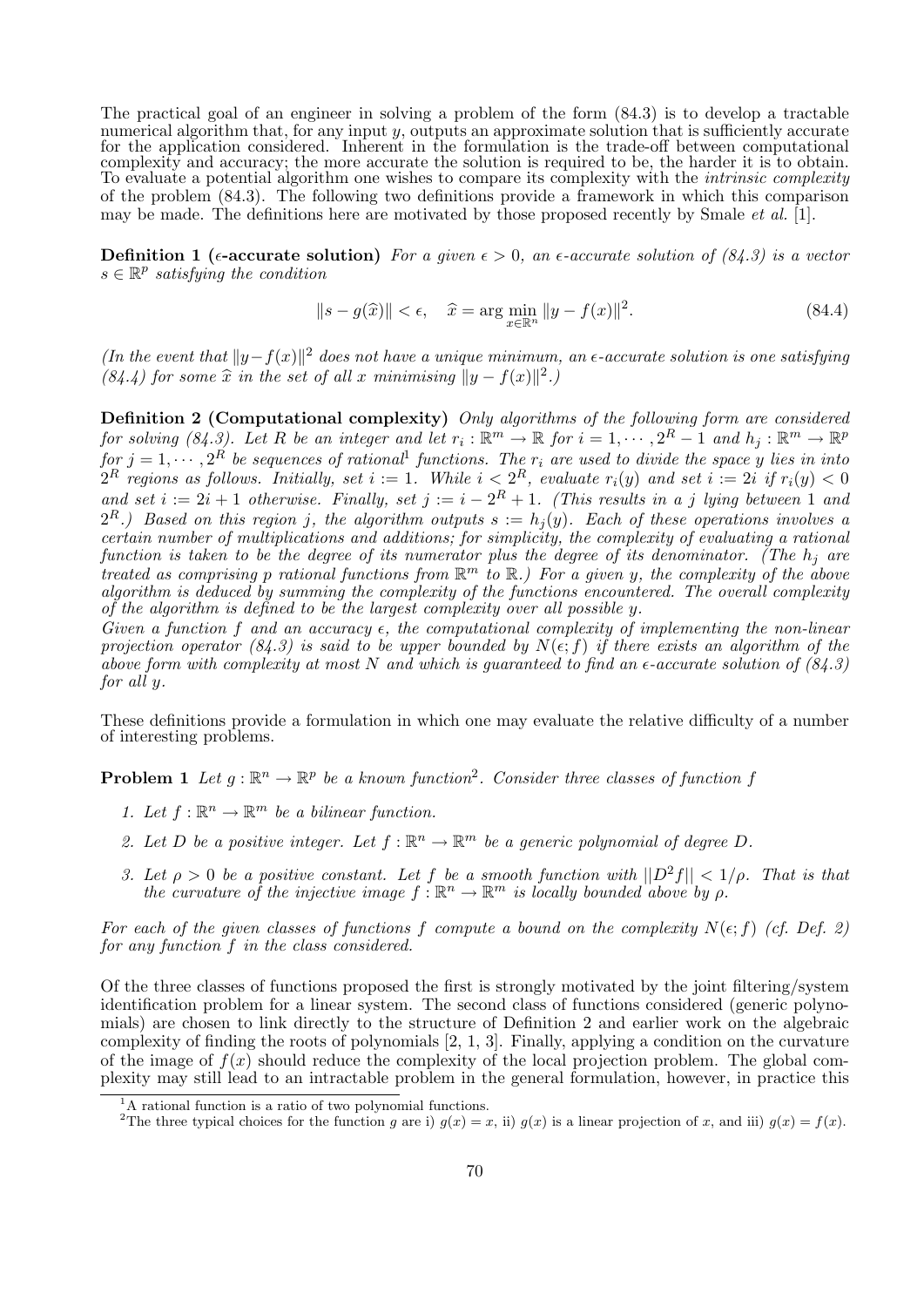difficulty may not be encountered when real engineering problems are considered (cf. Prob. 2). The classes of functions considered in Problem 1 are clearly a drop in the ocean of possibilities. An equally important question would be to identify the key classes of functions  $f$  that relate closely to practical engineering problems and lead to a tractable computational complexity analysis.

Requiring the algorithm in Definition 2 to find an  $\epsilon$ -accurate solution for all y is a strong global condition. In practical applications, extra knowledge about  $y$  is often available. An example is when  $y = f(x) + n$  where n is a noise vector. If the noise variance is sufficiently small then y will generally lie close to the image of f. Exploiting this fact may lead to significantly better performance of a filter [4]. Indeed, most signal processing algorithms perform well when the noise variance is sufficiently small. This motivates the following problem:

**Problem 2** Let  $g : \mathbb{R}^n \to \mathbb{R}^p$  be a known function (cf. Prob. 1)). For a given  $\delta > 0$ , define the set

$$
\mathcal{Y}_{\delta} = \{ y \in \mathbb{R}^m : \exists x \in \mathbb{R}^n, \ \|y - f(x)\| \le \delta \}. \tag{84.5}
$$

Define  $N(\epsilon, \delta; f)$  as in Definition 2 but with the weaker requirement that the algorithm find an  $\epsilon$ accurate solution for all  $y \in \mathcal{Y}_{\delta}$ .

Consider the three classes of functions f described in Problem 1 parts 1)-3). Compute a bound on the complexity  $N(\epsilon, \delta; f)$  for any function f in the class considered.

Remarks: i) A feature of Definition 2 is that it ignores round-off error. For example, according to Definition 2,  $y = Ax$  can be inverted exactly in a finite number of operations. Although Definition 2 can be modified to take round-off error into account, it is preferable to ignore round-off error and focus instead on the inherent difficulty in computing *algebraically* a non-linear projection.

ii) If f is a polynomial function then the closure of  $\mathcal Y$  is a variety (i.e., an irreducible algebraic set) [3] and can thus be made into a manifold by removing a set of measure zero. Therefore, the essential problem considered here is the complexity of computing the projection of a point onto a manifold.

#### 84.2 Motivation and History

The motivation for studying the complexity of non-linear projection operators is twofold; from a mathematical perspective, it is a natural generalisation of Smale's recent work [1]. From a signal processing perspective, because the main computational difficulty in many applications is that of computing a non-linear projection, understanding the intrinsic complexity of a non-linear projection operator is a significant step towards understanding the intrinsic complexity of signal processing problems.

#### 84.2.1 Intrinsic Complexity of Signal Processing Algorithms

Some signal processing problems have a reputation for being harder to solve than others. A fundamental question then is whether or not this notion of difficulty can be made mathematically precise. Motivating examples of signal processing problems reducing to a problem of the form (84.3) are given below. This shows their inherent complexity can be defined as in Section 1.

The harmonic retrieval problem, in its simplest form, is to determine the frequency  $f$  of a noise corrupted sinusoid  $y_i = a \cos(2\pi f i + \theta) + n_i$  where  $n_i$  is noise. Let  $x = (a, f, \theta)$  be a three-dimensional vector and define  $f : \mathbb{R}^3 \to \mathbb{R}^m$  component-wise by the rule  $f_i(a, f, \theta) = a \cos(2\pi f i + \theta)$ . Define  $g: \mathbb{R}^3 \to \mathbb{R}$  by  $g(a, f, \theta) = f$ . Then the solution of (84.3) is the least-squares estimate of the frequency  $\tilde{f}$ .

An important class of problems of significant interest is the dual identification and and filtering problem for any system. Let  $x = (\theta, s)$  where  $\theta$  parameterises a class of systems functions  $f_{\theta}$  and s denotes the input sequence. The minimization problem

$$
\hat{s} = \arg\min_{s} \left\{ \inf_{\theta} \|y - f_{\theta}(s)\|^2 \right\},\,
$$

solves for an estimate of the input signal based on minimizing a least squares cost in the observation space. If the system class  $f_{\theta}$  is linearly parameterised and consists of linear systems then  $f(\theta, s) :=$  $f_{\theta}(s)$  is a bilinear function. This formulation leads directly to Problem 1-1).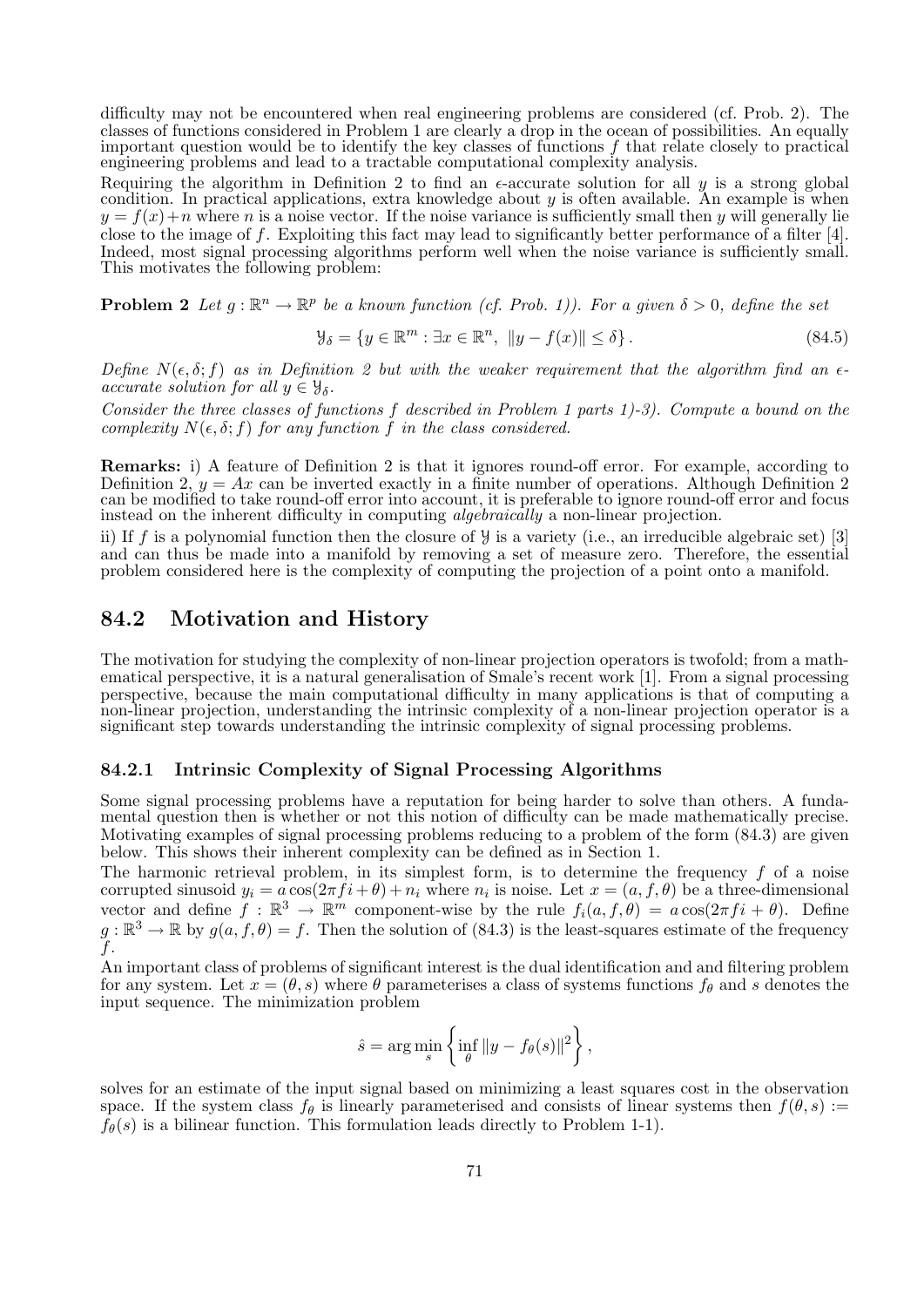#### 84.2.2 Real Complexity Theory

Rigorously defining the complexity of an engineering problem is challenging. Traditional computational complexity theory, which studies the number of operations a Turing machine requires to solve a particular problem, is not suitable. Indeed, a Turing machine cannot process real valued numbers as it has no way of storing or manipulating irrational numbers in general.

In a series of recent papers (see [1] for references), Steve Smale and his coworkers proposed an alternative definition of computational complexity which can handle problems involving real valued numbers. Central to Smale's work is a measure of how computationally complicated it is to find all the roots of the equation  $f(x) = 0$  to within an accuracy  $\epsilon$ . Also of interest is the fact that, for a given f and accuracy  $\epsilon$ , Smale proposed a homotopy-like iterative algorithm which is guaranteed to find all the roots of f to within  $\epsilon$ , and moreover, requires at most N iterations to do so, where N depends on f and on  $\epsilon$ ; see [1] for details.

Although a root finding algorithm can be used to solve (84.1), determining the complexity of (84.1) is a more general problem than determining the complexity of root finding. For a given y, define  $g(x; y)$ to be the derivative of  $||y - f(x)||^2$ . Then (84.1) can be solved by finding all the roots of  $g(x; y) = 0$ and determining which roots globally minimise  $||y - f(x)||^2$ . However, it has not been established that root finding is the best way of solving  $(84.1)$  or  $(84.3)$ ; that is, the intrinsic computational complexity of (84.1) conceivably may be considerably lower than the computational complexity of the associated root finding problem.

Therefore, determining the complexity of non-linear projections is an extension of the complexity results for root finding in [1].

#### 84.3 Available Results

Real computational complexity theory, as opposed to traditional computational complexity theory, is a new subject [1]. Nevertheless, some advanced results appear in [1] which can be applied to the non-linear projection problem. For instance, the homotopy-like method in [1] for finding all the roots of  $g(x) = 0$  can be used to solve (84.1) for a given y by setting  $g(x)$  to the derivative of  $||y - f(x)||^2$ . It is likely though that better techniques exist, and it is hoped this article will stimulate research in this area.

Acknowledgments: The authors would like to thank Gunnar Rätsch for a number of interesting and useful discussions.

- [1] L. Blum, F. Cucker, M. Shub, and S. Smale. Complexity and Real Computation. Springer, 1997.
- [2] D. A. Cox, J. B. Little, and D. O'Shea. Using Algebraic Geometry. Springer-Verlag, 1998.
- [3] R. Hartshorne. *Algebraic Geometry*. Springer-Verlag, 1977.
- [4] J. H. Manton and B.-N. Vo. Fisher information decision directed quantisation: A fast sub-optimal solution to discrete optimisation problems with applications in wireless communications. In  $In$ ternational Conference on Optimisation Theory and Applications, volume 1, pages 316–323, Hong Kong, December 2001.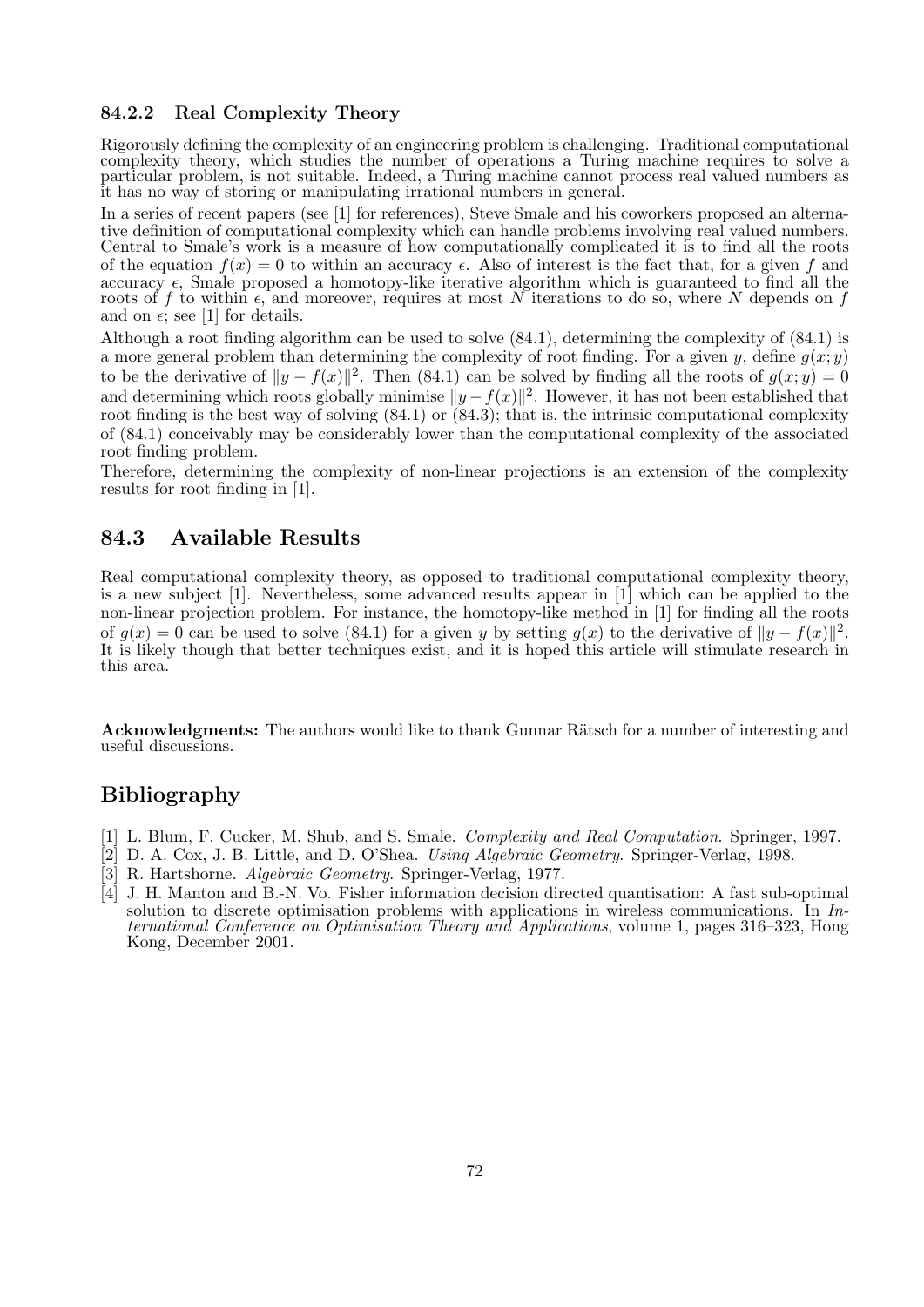# $H_{\infty}$ -norm approximation

A.C. Antoulas Department of Electrical and Computer Engineering Rice University 6100 South Main Street Houston, Texas 77005-1892 USA aca@rice.edu

A. Astolfi Department of Electrical and Electronic Engineering Imperial College Exhibition Road SW7 2BT, London United Kingdom a.astolfi@ic.ac.uk

#### 2.1 Description of the problem

Let  $\mathcal{RH}_{\infty}^m$  be the (Hardy) space of real-rational scalar<sup>1</sup> transfer functions of order m, bounded on the imaginary axis and analytic into the right-half complex plane. The optimal approximation problem in the  $H_{\infty}$  norm can be stated as follows.

 $(A^{\star})$  (Optimal Approximation in the  $H_{\infty}$  norm) Given  $G(s) \in \mathcal{RH}_{\infty}^N$  and an integer  $n < N$  find<sup>2</sup>  $A^*(s) \in \mathcal{RH}_{\infty}^n$  such that

$$
A^*(s) = \arg\min_{A(s)\in\mathcal{RH}_{\infty}^n} \|G(s) - A(s)\|_{\infty}.
$$
\n(2.1)

For such a problem, let

 $\gamma_n^* = \min_{A(s) \in \mathcal{RH}_{\infty}^n} ||G(s) - A(s)||_{\infty},$ 

then two further problems can be posed.

- (D) (Optimal Distance problem in the  $H_{\infty}$  norm) Given  $G(s) \in \mathcal{RH}_{\infty}^N$  and an integer  $n < N$  find  $\gamma_n^*$ .
- (A) (Sub-optimal Approximation in the  $H_{\infty}$  norm) Given  $G(s) \in \mathcal{RH}_{\infty}^N$ , an integer  $n < N$  and  $\gamma > \gamma_n^*$  find  $\tilde{A}(s) \in \mathcal{RH}_{\infty}^n$  such that

$$
\gamma_n^\star \leq \|G(s) - \tilde{A}(s)\|_\infty \leq \gamma.
$$

<sup>1</sup>Similar considerations can be done for the non-scalar case.

 $^{2}$ By find we mean find an exact solution or an algorithm converging to the exact solution.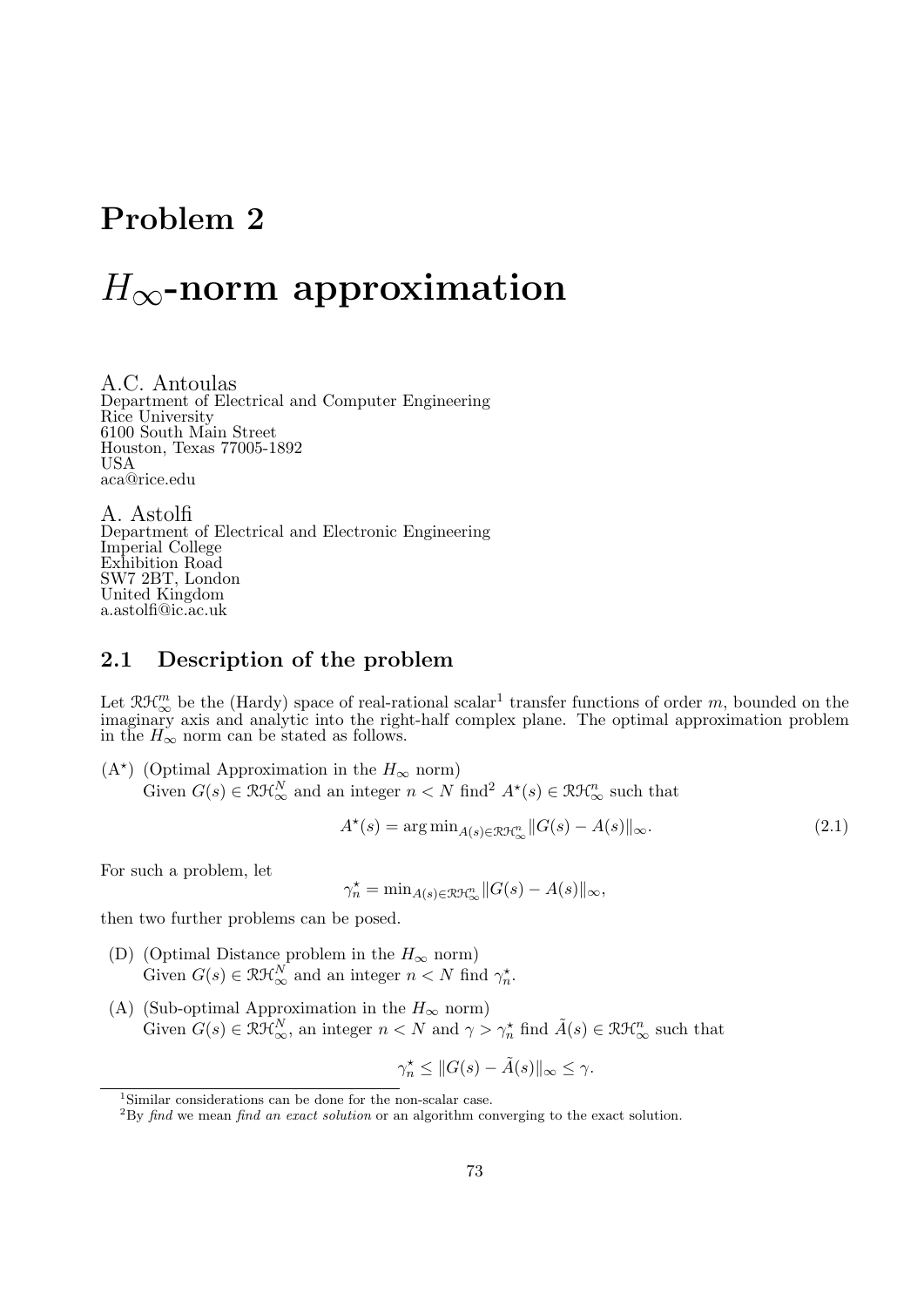The optimal  $H_{\infty}$  approximation problem can be formally posed as a constrained min-max problem.<br>For, note that any function in  $\mathcal{RH}_{\infty}^n$  can be put in a one to one correspondence with a point  $\theta$  of some (open) set  $\Omega \subset \mathbb{R}^{2n}$ , therefore the problem of computing  $\gamma_n^*$  can be posed as

$$
\gamma_n^* = \min_{\theta \in \Omega} \max_{\omega \in R} \|G(j\omega) - A(j\omega)\|,\tag{2.2}
$$

where  $A(s) = A(s, \theta)$ . The above formulation provides a brute force approach to the solution of the problem. Unfortunately, this method is not of any use in general, because of the complexity of the set  $\Omega$  and because of the curse of dimensionality. However, the formulation (2.2) suggests that possible candidate solutions of the optimal approximation problem are the saddle points of the function

$$
||G(j\omega) - A(j\omega, \theta)||,
$$

which can be, in principle, computed using numerical tools. It would be interesting to prove (or disprove) that

$$
\min_{\theta \in \Omega} \max_{\omega \in R} \|G(j\omega) - A(j\omega, \theta)\| = \max_{\omega \in R} \min_{\theta \in \Omega} \|G(j\omega) - A(j\omega, \theta)\|.
$$

The solution method based on the computation of saddle points does not give any insight into the problem, neither exposes any systems theoretic interpretation of the optimal approximant. An interesting property of the optimal approximant is stated in the following simple fact, which can be used to rule out that a candidate approximant is optimal.

**Fact.** Let  $A^*(s) \in \mathbb{RH}_{\infty}^n$  be such that equation (2.1) holds. Suppose

$$
|W(j\omega^*) - A^*(j\omega^*)| = \gamma_n^*,\tag{2.3}
$$

and

$$
A(j\omega^*) \neq 0 \tag{2.4}
$$

for  $\omega^* = 0$ . Then there exists a constant  $\tilde{\omega} \neq \omega^*$  such that

$$
|W(j\tilde{\omega}) - A^*(j\tilde{\omega})| = \gamma_n^*,
$$

*i.e.* if the value  $\gamma_n^*$  is attained by the function  $|W(j\omega) - A^*(j\omega)|$  at  $\omega = 0$  it is also attained at some  $\omega \neq 0.$ 

**Proof.** We prove the statement by contradiction. Suppose

$$
|W(j\omega) - A^*(j\omega)| < \gamma_n^*,\tag{2.5}
$$

for all  $\omega \neq \omega^*$  and consider the approximant  $\tilde{A}(s) = (1 + \lambda)A^*(s)$ , with  $\lambda \in \mathbb{R}$ . By equation (2.5), condition (2.4) and by continuity with respect to  $\lambda$  and  $\omega$  of

$$
|W(j\omega) - \tilde{A}(j\omega)|,
$$

there is a  $\lambda^*$  (sufficiently small) such that

$$
\max_{\omega} |W(j\omega) - (1 + \lambda^{\star})A^{\star}(j\omega)| < \gamma_n^{\star},
$$

or, what is the same, it is possible to obtain an approximant which is better then  $A^*(s)$ , hence a contradiction.

It would be interesting to show that the above fact holds (or it does not hold) when  $\omega^* \neq 0$ .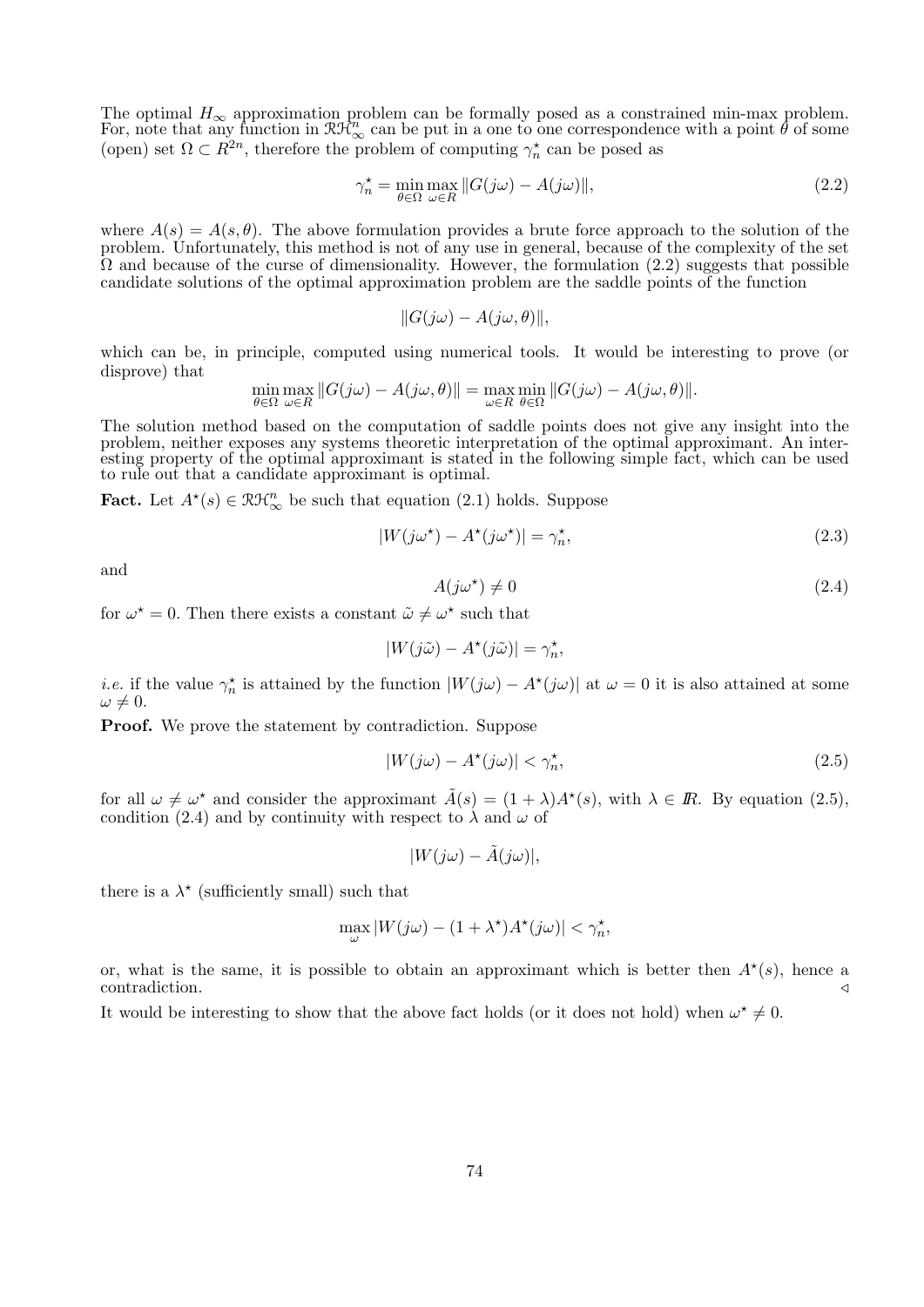#### 2.2 Available results and possible solution paths

Approximation and model reduction have always been central issues in system theory. For a recent survey on model reduction in the large-scale setting we refer the reader to the book [1].

There are several results in this area. If the approximation is performed in the Hankel norm then an explicit solution of the optimal approximation and model reduction problems has been given in [3]. Note that this procedure provides as a byproduct, an upper bound for  $\gamma_n^*$  and a solution of the sub-optimal approximation problem. If the approximation is performed in the  $H_2$  norm, several results and numerical algorithms are available [4]. For approximation in the  $H_{\infty}$  norm a conceptual solution is given in [5]. Therein it is shown that the  $H_{\infty}$  approximation problem can be reduced to a Hankel norm approximation problem for an extended system (i.e. a system obtained from a state space realization of the original transfer function  $G(s)$  by adding inputs and outputs). The extended system has to be constructed with the constraint that the corresponding Grammians  $P$  and  $Q$  satisfy

$$
\lambda_{\min}(PQ) = (\gamma_n^{\star})^2 \text{ with multiplicity } N - n. \tag{2.6}
$$

However, the above procedure, as also noted by the authors of [5], is not computationally viable, and presupposes the knowledge of  $\gamma_n^*$ . Hence the need for further study of the problem.

In the recent paper [2] the decay rates of the Hankel singular values of stable, single-input single-output systems, are studied. Let  $G(s) = \frac{p(s)}{q(s)}$  be the transfer function under consideration. The decay rate of the Hankel singular values is studied by introducing a new set of input/output system invariants, namely the quantities  $\frac{p(s)}{q^*(s)}$ , where  $q(s)^* = q(-s)$ , evaluated at the poles of  $G(s)$ . These results are expected to yield light into the structure of the above problem (27.1).

Another paper of interest especially for the suboptimal approximation case, is [6]. In this paper the set of all systems whose  $H_{\infty}$  norm is less than some positive number  $\gamma$  is parameterized. Thus the following problem can be posed: given such a system with  $H_{\infty}$  norm less than  $\gamma$ , find conditions under which it can be decomposed in the sum of two systems, one of which is prespecified.

Finally, there are two special classes of systems which may be studied to improve our insight into the general problem.

The first class is composed of single-input single-output discrete-time stable systems. For such systems, an interesting related problem is the *Carathéodory-Fejér (CF)* approximation problem which is used for elliptic filters design. In [7] it is shown that in the scalar, discrete-time case, optimal approximants in the Hankel norm approach asymptotically optimal approximants in the  $H_{\infty}$  norm (the asymptotic behavior being with respect to  $\epsilon \to 0$ , where  $|z| \leq \epsilon < 1$ ). The CF problem through the contribution of Adamjan-Arov-Krein and later Glover, evolved into what is nowadays called the Hankel-norm approximation problem. However, no asymptotic results have been shown to hold in the general case. The second special class is that of symmetric systems, that is, systems whose state space representation  $(C, A, B)$  satisfies  $A = A'$  and  $B = C'$ . For instance, these systems have a positive definite Hankel operator and have further properties that can be exploited in the construction of approximants in the  $\hat{H}_{\infty}$  sense.

- [1] A.C. Antoulas, Lectures on the approximation of large scale dynamical systems, SIAM, Philadelphia, to appear (2002).
- [2] A.C. Antoulas, D.C. Sorensen, and Y. Zhou, On the decay rate of Hankel singular values and related issues, Systems and Control Letters (2002).
- [3] K. Glover, All optimal Hankel-norm approximations of linear multivariable systems and their  $L^{\infty}$ -error bounds, International Journal of Control, 39: 1115-1193 (1984).
- [4] X.-X. Huang, W.-Y. Yan and K.L. Teo,  $H_2$  near optimal model reduction, IEEE Trans. Automatic Control, 46: 1279-1285 (2001).
- [5] D. Kavranoglu and M. Bettayeb, *Characterization of the solution to the optimal*  $H_{\infty}$  model reduction problem, Systems and Control Letters, 20: 99-108 (1993).
- [6] H.G. Sage and M.F. de Mathelin, *Canonical*  $H_{\infty}$  state space parametrization, Automatica, July 2000.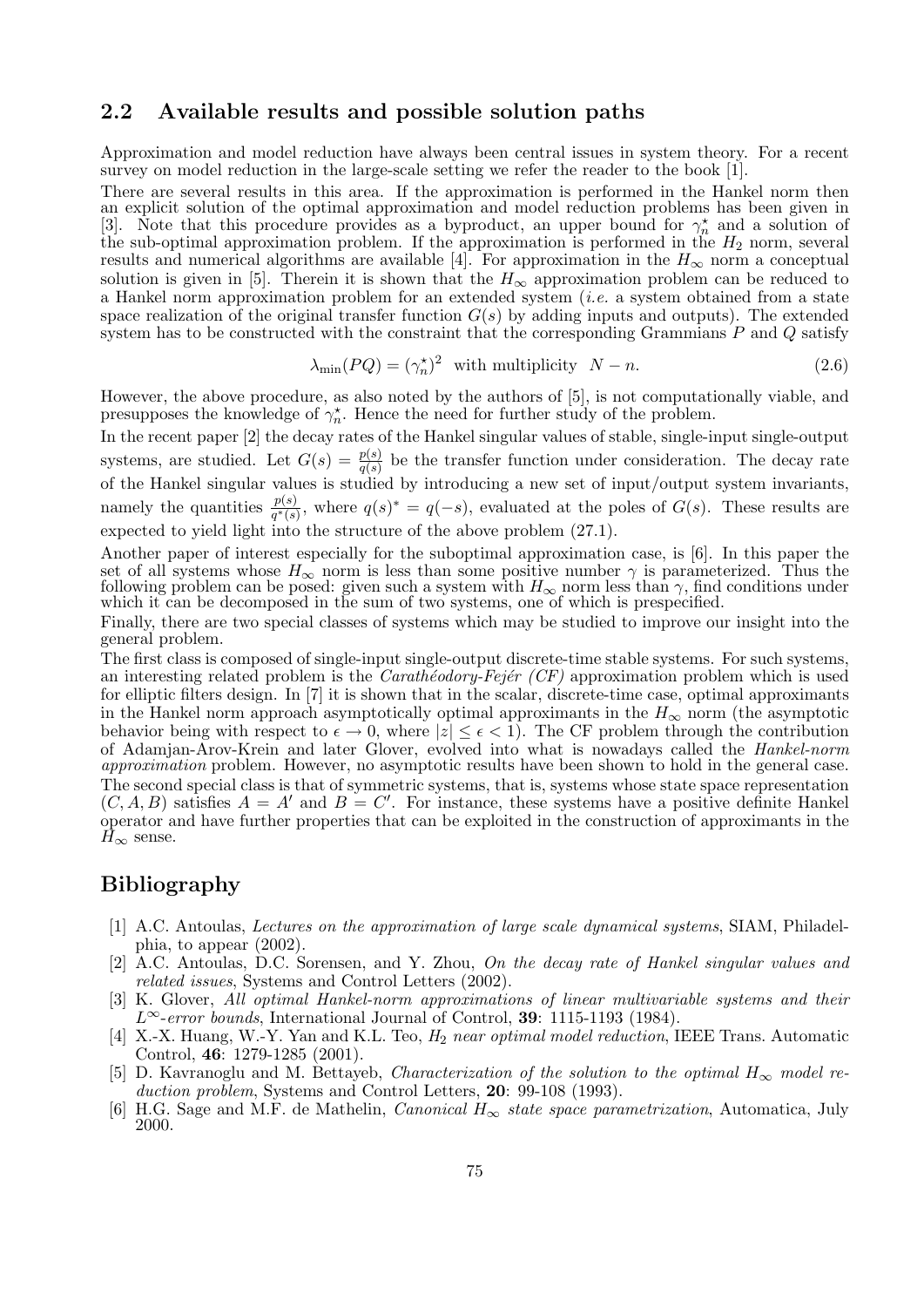[7] L.N. Trefethen, Rational Chebyshev approximation on the unit disc, Numerische Mathematik, 37: 297-320 (1981).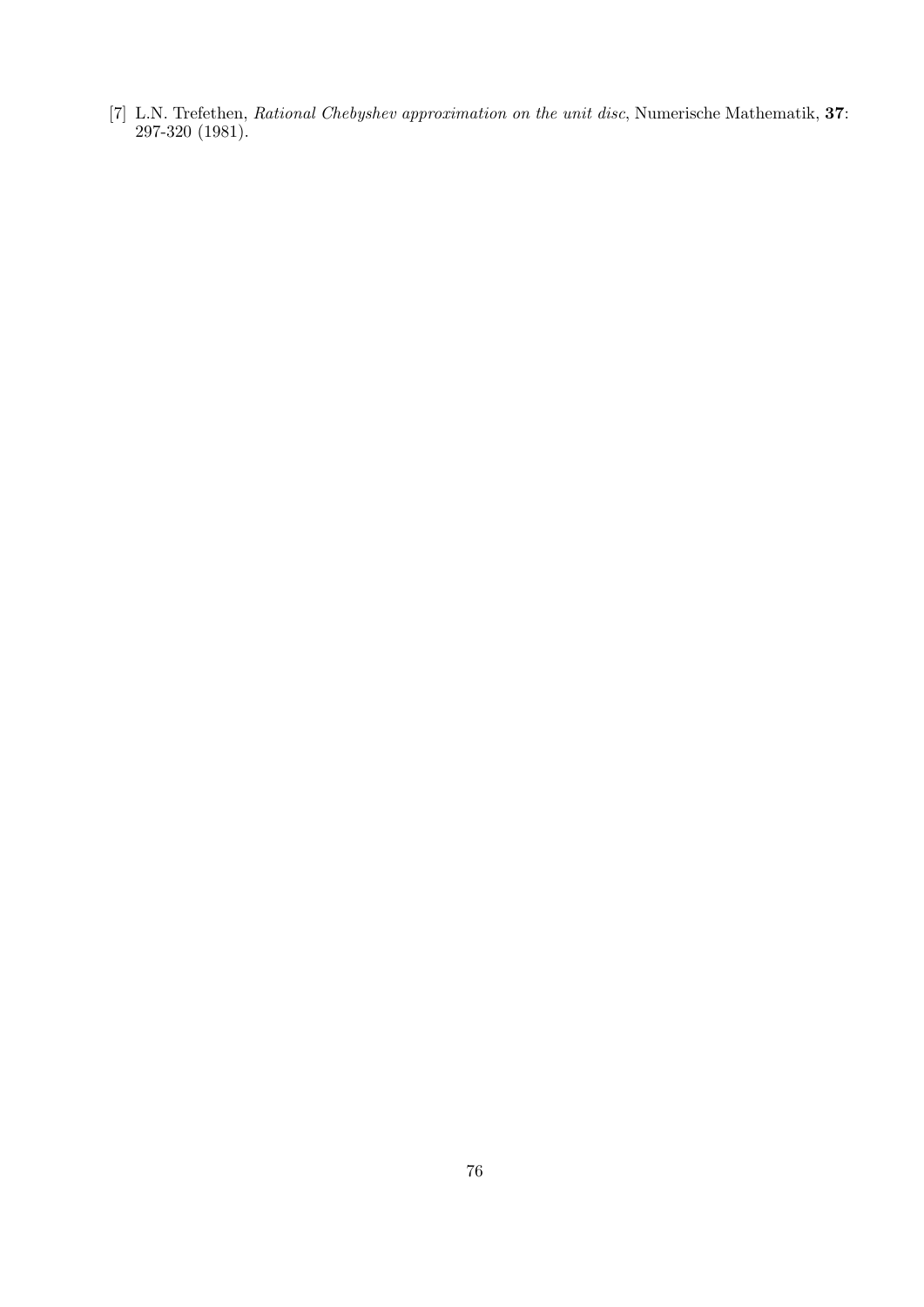## Exact Computation of Optimal Value in  $H_{\infty}$  Control

Ben M. Chen Department of Electrical and Computer Engineering National University of Singapore Singapore 117576 Republic of Singapore bmchen@nus.edu.sg

#### 14.1 Description of the problem

We consider a generalized linear continuous-time system  $\Sigma$  characterized by

$$
\Sigma : \begin{cases} \n\dot{x} = A \, x + B \, u + E \, w \\
y = C_1 \, x + D_{11} \, u + D_1 \, w \\
h = C_2 \, x + D_2 \, u + D_{22} \, w\n\end{cases} \tag{14.1}
$$

where  $x \in \mathbb{R}^n$  is the state, u is the control input, w is the disturbance input, y is the measurement output, and h is the controlled output of  $\Sigma$ . For simplicity, we assume that  $\tilde{D}_{11} = 0$  and  $D_{22} = 0$ . We also let  $\Sigma_{\rm P}$  be the subsystem characterized by the matrix quadruple  $(A, B, C_2, D_2)$  and  $\Sigma_{\rm Q}$  be the subsystem characterized by  $(A, E, C_1, D_1)$ .

The standard  $H_{\infty}$  optimal control problem is to find an internally stabilizing proper measurement feedback control law,

$$
\Sigma_{\rm{cmp}} : \begin{cases} \dot{v} = A_{\rm{cmp}} v + B_{\rm{cmp}} y \\ u = C_{\rm{cmp}} v + D_{\rm{cmp}} y \end{cases}
$$
\n(14.2)

such that when it is applied to the given plant (??), the  $H_{\infty}$ -norm of the resulting closed-loop transfer matrix function from w to h, say  $T_{hw}(s)$ , is minimized. We note that the  $H_{\infty}$ -norm of an asymptotically stable and proper continuous-time transfer matrix  $T_{hw}(s)$  is defined as

$$
||T_{hw}||_{\infty} := \sup_{\omega \in [0,\infty)} \sigma_{\max}[T_{hw}(j\omega)] = \sup_{||w||_2 = 1} \frac{||h||_2}{||w||_2},
$$
\n(14.3)

where w and h are respectively the input and output of  $T_{hw}(s)$ . The infimum or the optimal value associated with the  $H_{\infty}$  control problem is defined as

$$
\gamma^* := \inf \left\{ ||T_{hw}(\Sigma \times \Sigma_{\text{cmp}})||_{\infty} \mid \Sigma_{\text{cmp} } \text{internally stabilizes } \Sigma \right\}.
$$
 (14.4)

Obviously,  $\gamma^* \geq 0$ . In fact, when  $\gamma^* = 0$ , the problem is reduced to the well-known problem of  $H_{\infty}$ almost disturbance decoupling with measurement feedback and internal stability.

We note that in order to design a meaningful  $H_{\infty}$  control law for the given system (??), the designer should know before hand the infimum  $\gamma^*$ , which represents the best achievable level of disturbance attenuation. Unfortunately, the problem of the exact computation of this  $\gamma^*$  for general systems still remains unsolved in the open literature.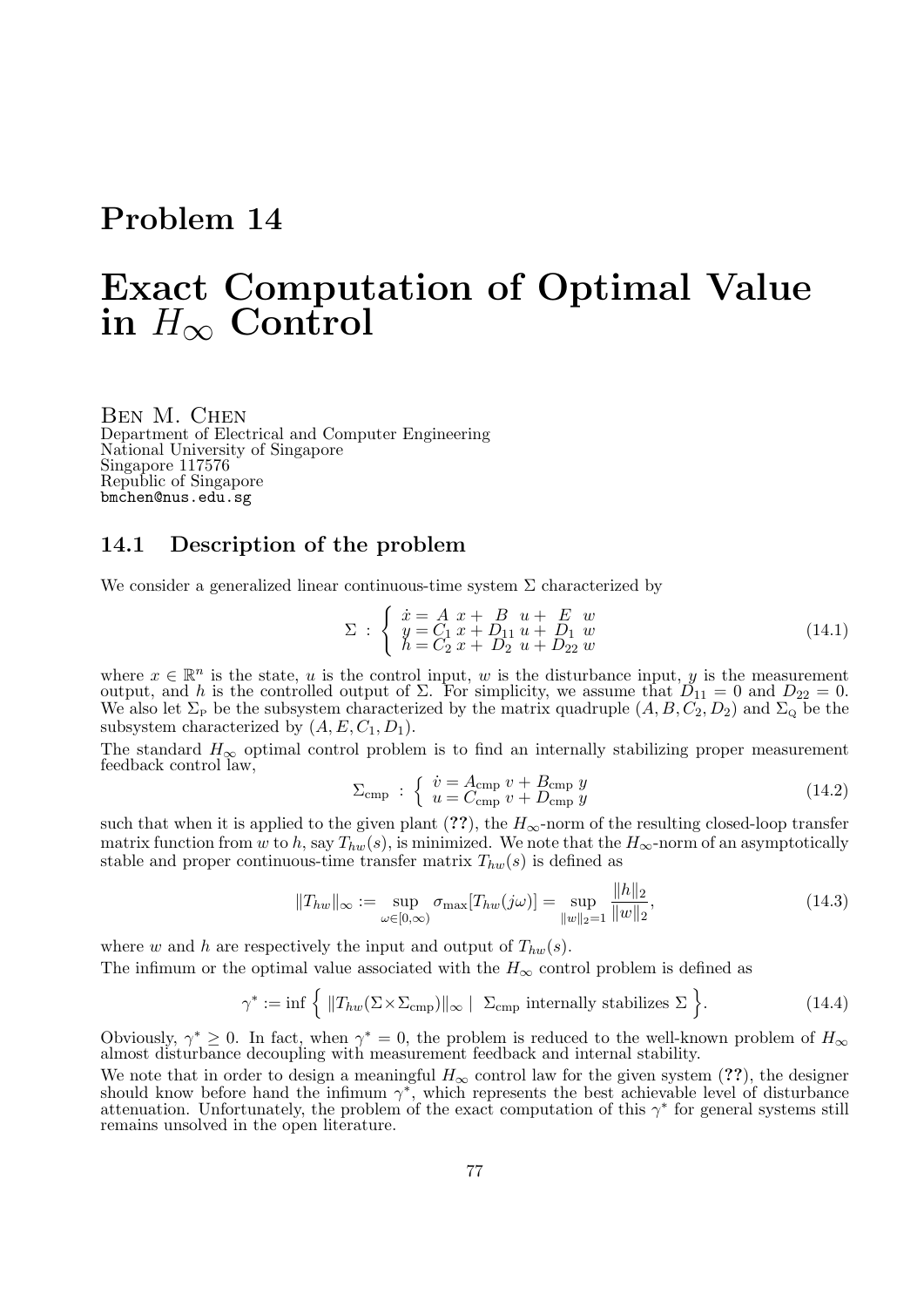#### 14.2 Motivation and history of the problem

Over the last two decades we have witnessed a proliferation of literature on  $H_{\infty}$  optimal control since it was first introduced by Zames [20]. The main focus of the work has been on the formulation of the problem for robust multivariable control and its solution. Since the original formulation of the  $H_{\infty}$  problem in Zames [20], a great deal of work has been done on finding the solution to this problem. Practically all the research results of the early years involved a mixture of time-domain and frequency-domain techniques including the following: 1) interpolation approach (see e.g., [13]); 2) frequency domain approach (see e.g.,  $[5, 8, 9]$ ); 3) polynomial approach (see e.g.,  $[12]$ ); and 4) J-spectral factorization approach (see e.g., [11]). Recently, considerable attention has been focussed on purely time-domain methods based on algebraic Riccati equations (ARE) (see e.g., [6, 7, 10, 15, 16, 17, 18, 19, 21]). Along this line of research, connections are also made between  $H_{\infty}$  optimal control and differential games (see e.g., [2, 14]).

It is noted that most of the results mentioned above are focusing on finding solutions to  $H_{\infty}$  control problems. Many of them assume that  $\gamma^*$  is known or simply assume that  $\gamma^* = 1$ . The computation of  $\gamma^*$  in the literature are usually done by certain iteration schemes. For example, in the regular case and utilizing the results of Doyle *et al.* [7], an iterative procedure for approximating  $\gamma^*$  would proceed as follows: one starts with a value of  $\gamma$  and determines whether  $\gamma > \gamma^*$  by solving two "indefinite" algebraic Riccati equations and checking the positive semi-definiteness and stabilizing properties of these solutions. In the case when such positive semi-definite solutions exist and satisfy a coupling condition, then we have  $\gamma > \gamma^*$  and one simply repeats the above steps using a smaller value of  $\gamma$ . In principle, one can approximate the infimum  $\gamma^*$  to within any degree of accuracy in this manner. However this search procedure is exhaustive and can be very costly. More significantly, due to the possible high-gain occurrence as  $\gamma$  gets close to  $\gamma^*$ , numerical solutions for these  $H_{\infty}$  AREs can become highly sensitive and ill-conditioned. This difficulty also arises in the coupling condition. Namely, as  $\gamma$  decreases, evaluation of the *coupling condition* would generally involve finding eigenvalues of stiff matrices. These numerical difficulties are likely to be more severe for problems associated with the singular case. Thus, in general, the iterative procedure for the computation of  $\gamma^*$  based on AREs is not reliable.

#### 14.3 Available results

There are quite a few researchers who have attempted to develop procedures for finding the exact value of  $\gamma^*$  without iterations. For example, Petersen [15] has solved the problem for a class of oneblock regular case. Scherer [17, 18] has obtained a partial answer for state feedback problem for a larger class of systems by providing a computable candidate value together with algebraically verifiable conditions, and Chen and his co-workers [3, 4] (see also [1]) have developed a non-iterative procedures for computing the exact value of  $\gamma^*$  for a class of systems (singular case) that satisfy certain geometric conditions.

To be more specific, we introduce the following two geometric subspaces of linear systems: Given a linear system  $\Sigma_*$  characterized by a matrix quadruple  $(A_*, B_*, C_*, D_*)$ , we define

- 1.  $V^-(\Sigma_*)$ , a weakly unobservable subspace, is the maximal subspace of  $\mathbb{R}^n$  which is  $(A_*+B_*F_*)$ invariant and contained in Ker  $(C_* + D_*F_*)$  such that the eigenvalues of  $(A_* + B_*F_*)\nu$ <sup>-</sup> are contained in  $\mathbb{C}^-$ , the open-left complex plane, for some constant matrix  $F_*$ ; and
- 2.  $S^{-}(\Sigma_{*})$ , a strongly controllable subspace, is the minimal  $(A_{*} + K_{*}C_{*})$ -invariant subspace of  $\mathbb{R}^{n}$ containing Im  $(B_*+K_*D_*)$  such that the eigenvalues of the map which is induced by  $(A_*+K_*C_*)$ on the factor space  $\mathbb{R}^n/\mathbb{S}^-$  are contained in  $\mathbb{C}^-$  for some constant matrix  $K_*$ .

The problem of exact computation of  $\gamma^*$  has been solved by Chen and his co-workers [3, 4] (see also [1]) for a class of systems that satisfy the following conditions:

- 1. Im(E)  $\subset \mathcal{V}^-(\Sigma_{\rm P}) + \mathcal{S}^-(\Sigma_{\rm P})$ ; and
- 2. Ker $(C_2) \supset \mathcal{V}^-(\Sigma_{\mathbf{Q}}) \cap \mathcal{S}^-(\Sigma_{\mathbf{Q}}),$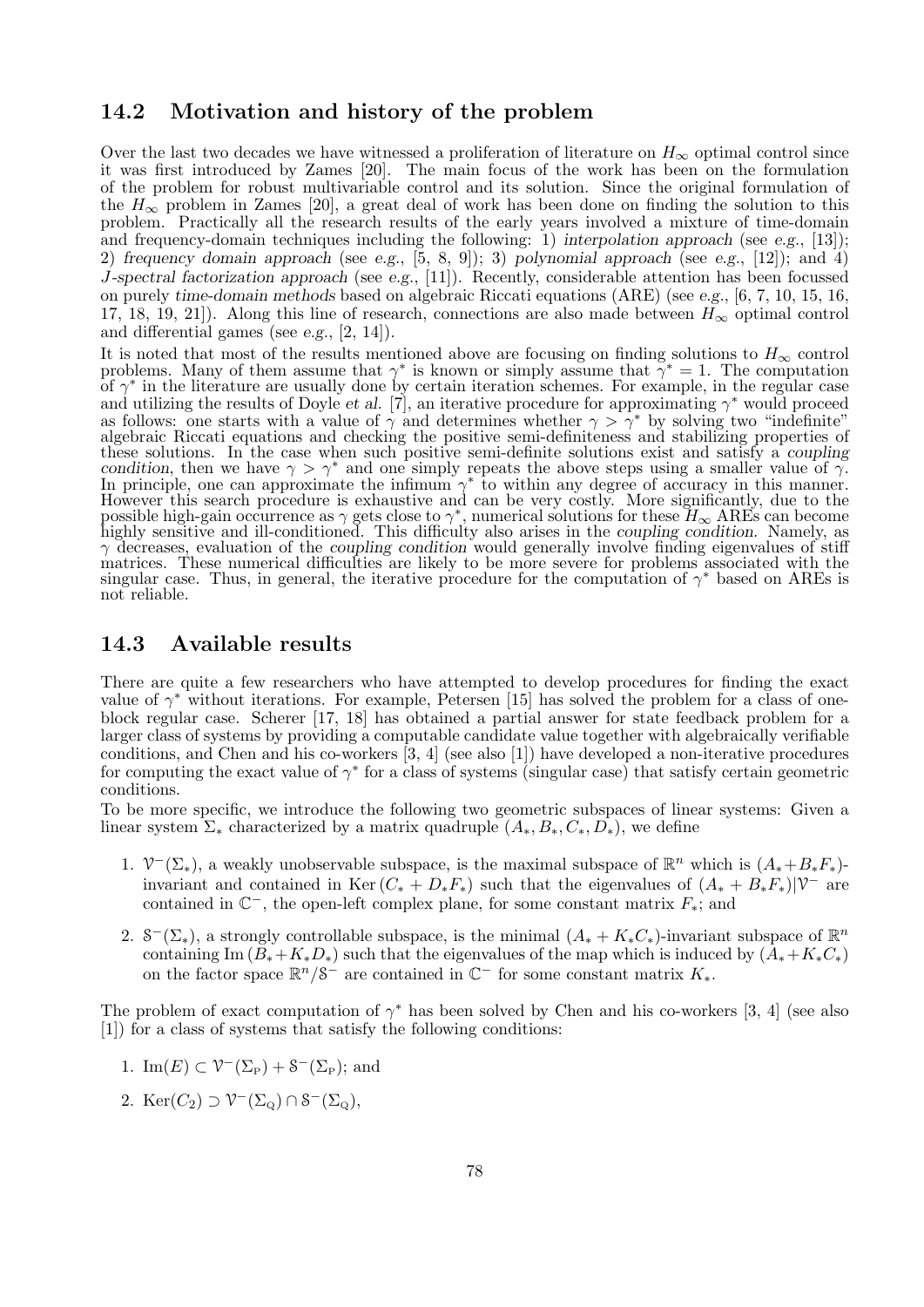together with some other minor assumptions. The work of Chen et al. involves solving a couple of algebraic Riccati and Lyapunov equations. The computation of  $\gamma^*$  is then done by finding the maximum eigenvalue of a resulting constant matrix.

It has been demonstrated by an example in Chen [1] that the exact computation of  $\gamma^*$  can be done for a larger class of systems, which do not necessarily satisfy the above geometric conditions. It is believed that there are rooms to improve the existing results.

- [1] T. Başar and P. Bernhard,  $H_{\infty}$  Optimal Control and Related Minimax Design Problems: A Dynamic Game Approach, 2nd Edition, Birkh¨auser, Boston, Massachusetts, 1995.
- [2] B. M. Chen,  $H_{\infty}$  Control and Its Applications, Springer, London, 1998.
- [3] B. M. Chen, Y. Guo and Z. L. Lin, "Non-iterative computation of infimum in discrete-time  $H_{\infty}$ optimization and solvability conditions for the discrete-time disturbance decoupling problem, International Journal of Control, vol. 65, pp. 433-454, 1996.
- [4] B. M. Chen, A. Saberi and U. Ly, "Exact computation of the infimum in  $H_{\infty}$ -optimization via output feedback," IEEE Transactions on Automatic Control, vol. 37, pp. 70-78, 1992.
- [5] J. C. Doyle, Lecture Notes in Advances in Multivariable Control, ONR-Honeywell Workshop, 1984.
- [6] J. C. Doyle and K. Glover, "State-space formulae for all stabilizing controllers that satisfy an  $H_{\infty}$ norm bound and relations to risk sensitivity," Systems & Control Letters, vol. 11, pp. 167-172, 1988.
- [7] J. Doyle, K. Glover, P. P. Khargonekar and B. A. Francis, "State space solutions to standard  $H_2$ and  $H_{\infty}$  control problems," IEEE Transactions on Automatic Control, vol. 34, pp. 831-847, 1989.
- [8] B. A. Francis, A Course in  $H_{\infty}$  Control Theory, Lecture Notes in Control and Information Sciences, vol. 88, Springer, Berlin, 1987.
- [9] K. Glover, "All optimal Hankel-norm approximations of linear multivariable systems and their  $\mathcal{L}_{\infty}$  error bounds," International Journal of Control, vol. 39, pp. 1115-1193, 1984.
- [10] P. Khargonekar, I. R. Petersen and M. A. Rotea, " $H_{\infty}$ -optimal control with state feedback," IEEE Transactions on Automatic Control, vol. AC-33, pp. 786-788, 1988.
- [11] H. Kimura, Chain Scattering Approach to  $H_{\infty}$  Control, Birkhäuser, Boston, Massachusetts, 1997.
- [12] H. Kwakernaak, "A polynomial approach to minimax frequency domain optimization of multivariable feedback systems," International Journal of Control, vol. 41, pp. 117-156, 1986.
- [13] D. J. N. Limebeer and B. D. O. Anderson, "An interpolation theory approach to  $H_{\infty}$  controller degree bounds," Linear Algebra and its Applications, vol. 98, pp. 347-386, 1988.
- [14] G. P. Papavassilopoulos and M. G. Safonov, "Robust control design via game theoretic methods," Proceedings of the 28th Conference on Decision and Control, Tampa, Florida, pp. 382-387, 1989.
- [15] I. R. Petersen, "Disturbance attenuation and  $H_{\infty}$  optimization: A design method based on the algebraic Riccati equation," IEEE Transactions on Automatic Control, vol. AC-32, pp. 427-429, 1987.
- [16] A. Saberi, B. M. Chen and Z. L. Lin, "Closed-form solutions to a class of  $H_{\infty}$  optimization problem," International Journal of Control, vol. 60, pp. 41-70, 1994.
- [17] C. Scherer, " $H_{\infty}$  control by state feedback and fast algorithm for the computation of optimal  $H_{\infty}$ norms," IEEE Transactions on Automatic Control, vol. 35, pp. 1090-1099, 1990.
- [18] C. Scherer, "The state-feedback  $H_{\infty}$  problem at optimality," Automatica, vol. 30, pp. 293-305, 1994.
- [19] G. Tadmor, "Worst-case design in the time domain: The maximum principle and the standard  $H_{\infty}$  problem," Mathematics of Control, Signals and Systems, vol. 3, pp. 301-324, 1990.
- [20] G. Zames, "Feedback and optimal sensitivity: Model reference transformations, multiplicative seminorms, and approximate inverses," IEEE Transactions on Automatic Control, vol. 26, pp. 301-320, 1981.
- [21] K. Zhou, J. Doyle and K. Glover, Robust and Optimal Control, Prentice Hall, New York, 1996.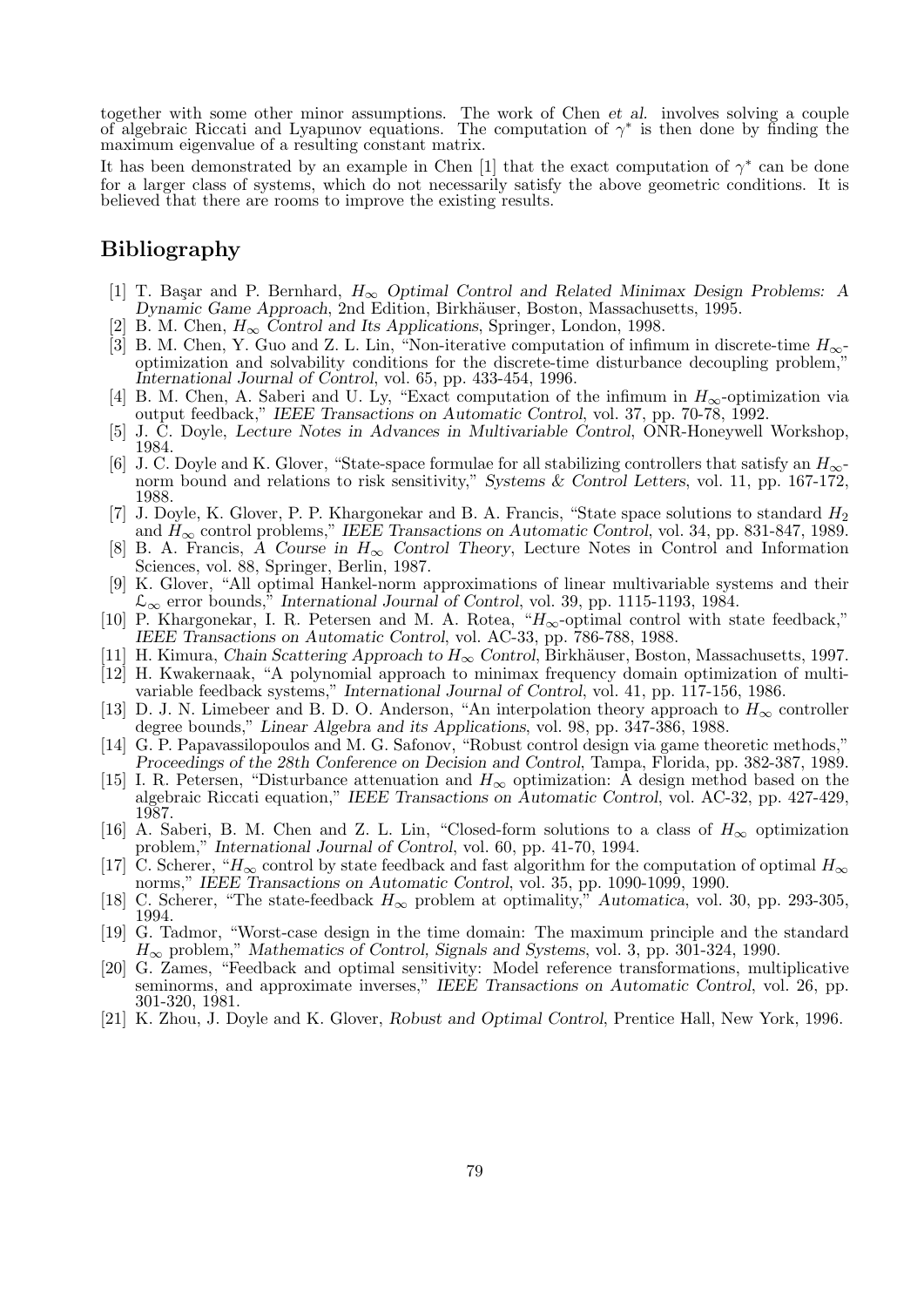## The Computational Complexity of Markov Decision Processes

Omid Madani Department of Computing Science University Of Alberta Edmonton, AB T6G 2E8 Canada madani@cs.ualberta.ca

### 40.1 Description of the problem

A Markov decision process (MDP) model consists of a set Q of n states, and a finite set of actions Σ. Time is discretized and at each time point  $t, t = 0, 1, \cdots$ , the system occupies a single state  $s<sup>(t)</sup>$ in  $Q$ , which is called the (current) state of the system at time t. The means of change of time and system state is action execution, and there is uncertainty about the outcome of actions. Consider the states indexed:  $s_i \in Q$ ,  $1 \leq i \leq n$ . Associated with each action  $a \in \Sigma$  is an  $n \times n$  stochastic matrix  $\mathbf{M}_a$  which specifies the state transition probabilities for action a.  $\mathbf{M}_a[i, j]$  has the semantics that if the state of the system is  $s_i$  at a given time point t and action a is executed, with probability  $\mathbf{M}_a[i, j]$ the state of the system at time point  $t + 1$  is  $s_j$ . We refer to  $\mathbf{M}_a$  as the transition matrix of action a. Also associated with each action a is an  $n \times 1$  vector of rewards  $\mathbf{R}_{a}$ , with the semantics that the decision maker gains  $\mathbf{R}_{a}[i]$ , if the state of the system is  $s_i$  and action a is executed.

The states and actions (basically the transition matrices and the reward vectors) are completely specified as part of the problem instance. Additionally, a discount factor  $0 < \beta < 1$  is given, and the problem is to compute an *optimal policy*, as described next. A *policy*  $\mathcal{P}$  is a mapping assigning to each state s a single action  $\mathcal{P}(s) \in \Sigma$ . The value (vector) of a policy, denoted  $\mathcal{V}_{\mathcal{P}}$  is a vector of  $n$ values, where  $\sum$ lues, where  $\mathcal{V}_{\mathcal{P}}[i]$  is the *value* of state  $s_i$  under policy  $\mathcal{P}$ , defined as the expectation of total reward  $\sum_{t=0}^{\infty} \beta^t r(\mathcal{P}(s^{(t)}))$ , when  $s^{(0)} = s_i$ , and  $r(\mathcal{P}(s^{(t)}))$  denotes the reward obtaine  $P(s^{(t)})$  at state  $s^{(t)}$ . The value of a policy can be computed in polynomial time by essentially a matrix inversion [1, 2]. An MDP model enjoys the property that a policy  $\mathcal{P}^*$  exists under which all state values are maximized:  $\exists$  policy  $\mathcal{P}^*, \forall s_i \in Q, \mathcal{V}_{\mathcal{P}^*}[i] = \max_{\mathcal{P}} \mathcal{V}_{\mathcal{P}}[i]$ , where the maximum is taken over all possible policies. Note that there are only a finite number of possible policies. Such a policy is called an optimal policy. Thus the MDP problem is to compute an optimal policy, given the states and actions and a discount factor.

MDP problems can be formulated as linear programs and thus solved in polynomial time by polynomial algorithms for linear programs [1, 2]. An important open problem is to give polynomial algorithms other than the more general linear programming algorithms [3]. In particular it is open whether the widely used *policy iteration* algorithm (described below) is polynomial.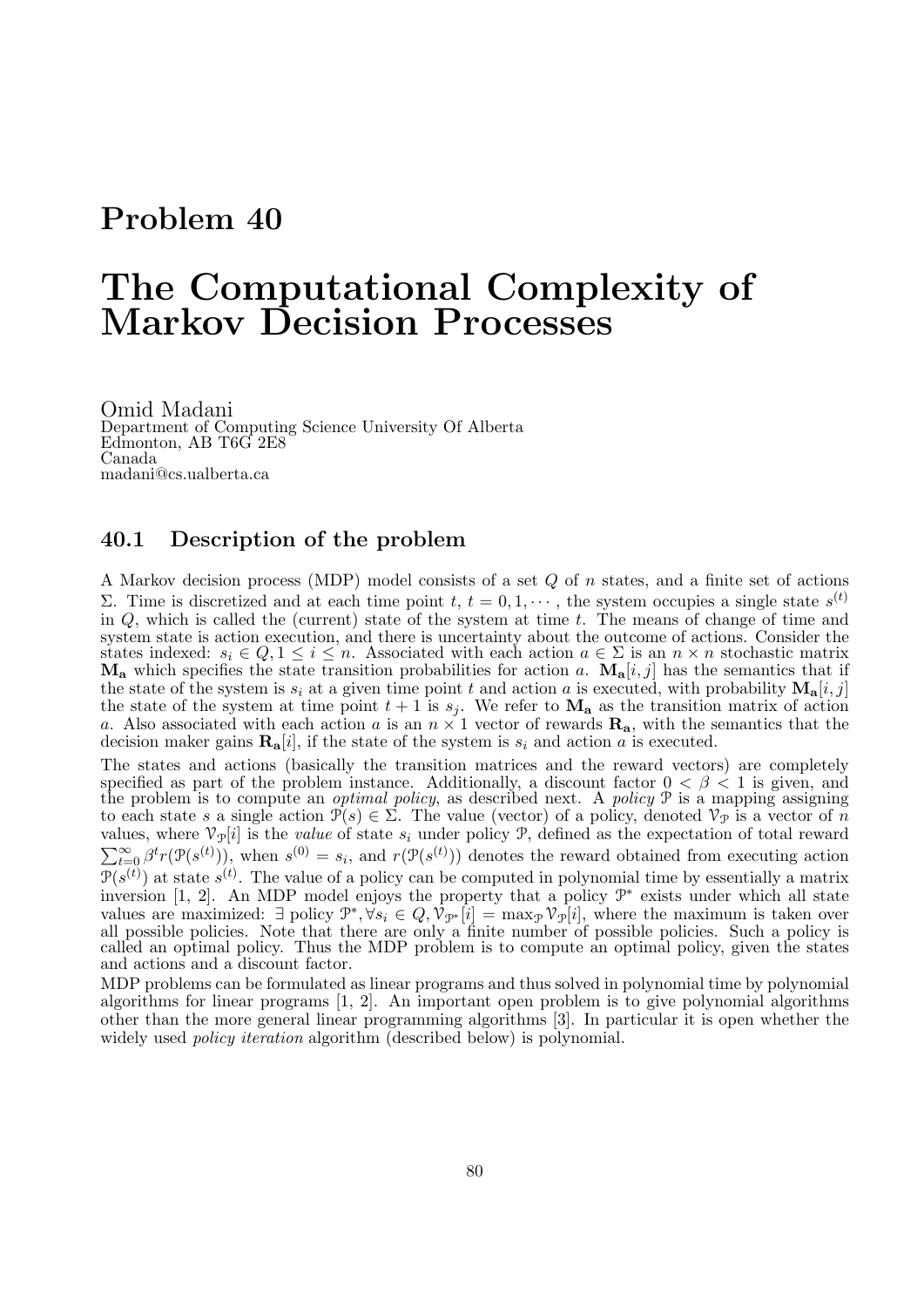#### 40.2 Motivation and history of the problem

The reader is referred to books on MDPs, such as [1, 2], for a comprehensive introduction to MDPs. The problem we described is more accurately identified as the infinite-horizon fully observable MDP problem under the discounted total reward objective function<sup>1</sup>. MDP problems remain polynomial time equivalent under several common variations in the objective function, such as dropping the discount factor, or changing the objective to maximum average reward per action execution or maximizing the probability of reaching a certain state.

The MDP problem is a classic optimization problem and several well-studied combinatorial optimization problems such as shortest-paths problems are special subproblems. On the other hand, there are game generalizations of MDPs (e.g. simple stochastic games [5]) for which no polynomial time algorithm is known. The complexity of MDPs were first investigated in [3]. Later work in this direction include [4, 5, 6, 8, 7]. See for example the survey [9].

Simple and elegant dynamic programming algorithms called policy iteration are the preferred method for solving MDPs. These algorithms tend to converge quickly in practice, but it is not known whether they have polynomial complexity, i.e. whether they converge in a polynomial number of iterations (polynomial in the number of states, actions, and the binary representation of the numbers). We conjecture that a very common variant, that we shall refer to as "parallel" policy iteration, is a polynomial time algorithm. An additional motivation for studying these algorithms is the fact that they are similar to variants of the simplex algorithm for solving general linear programs, and it is a major open problem whether these simplex methods are polynomial in solving linear programs [12]. Analysis techniques that would establish (parallel) policy iteration polynomial on MDPs may suggest ways of establishing the simplex algorithm polynomial on more special linear programs such as MDPs and perhaps ultimately on general linear programs. We describe policy iteration and in particular parallel policy iteration next.

Policy iteration algorithms begin with an arbitrary policy and iteratively change and improve the policy, by changing action assignments for a subset of the states, until no more improvement is possible. A policy is improved as follows. Under any given policy, each state  $s_i$  has a value  $\mathcal{V}_p[i]$  which is obtained when the policy is evaluated as described in the problem definition. Let us define the value of action a (in policy  $P$ ) for state i as:

$$
\mathbf{R}_{\mathbf{a}}[i] + \beta \sum_{s_j \in Q} M_a[i,j] \mathcal{V}_{\mathcal{P}}[j].
$$

Therefore, the value of an action is its immediate reward at state  $s_i$  plus the discounted expected reward if policy  $P$  is used thereafter. It can be shown that for each state  $s_i$ , the difference between the value of a highest valued action  $a^*$  for state  $s_i$  and the state value  $\mathcal{V}_{\mathcal{P}}[i]$  under the policy is nonnegative,

i.e.,  $\left(\max_{a\in\Sigma} \mathbf{R_a}[i] + \beta \sum_{s_j\in Q} M_a[i,j] \mathcal{V}_{\mathcal{P}}[j]\right) - \mathcal{V}_{\mathcal{P}}[i]) \geq 0$ , and policy  $\mathcal P$  is suboptimal if and only if for some state the difference is positive. Let us call the states for which the difference is positive the improvable states. The improvable states are exactly the states for which the highest valued action is different from the action assigned by the current policy P.

In the common parallel variant of policy iteration, each state is assigned its highest valued action after policy evaluation. It is the case that unless policy  $\mathcal P$  is already optimal, actions assigned to improvable states, change from the assignment prescribed by policy P, leading to a new strictly *improved* policy  $\mathcal{P}'$ , where policy improvement is in the following sense: the value of no state under  $\mathcal{P}'$  is lower than its value under  $\mathcal{P}(\forall s_i \in Q, \mathcal{V}_{\mathcal{P}}[i] \geq \mathcal{V}_{\mathcal{P}}[i])$ , and for some state, its strictly higher  $(\exists s_i \in Q, \mathcal{V}_{\mathcal{P}}[i] > \mathcal{V}_{\mathcal{P}}[i])$ . Under other policy iteration methods actions assigned to a subset of improvable states, for example only for a single improvable state chosen by some heuristic, are changed, but the same improvement properties hold.

In any policy iteration algorithm the cycle of policy evaluation and improvement is repeated until no more improvable states exist. The evaluation and improvement steps are polynomial time computations, and as there are a finite number of policies, these algorithms converge to an optimal policy in finite time. Therefore, the main question is whether the number of iterations to convergence is polynomial.

<sup>1</sup>There are still other distinctions. For example, our problem involves a finite number of states and actions with stationary transitions and rewards.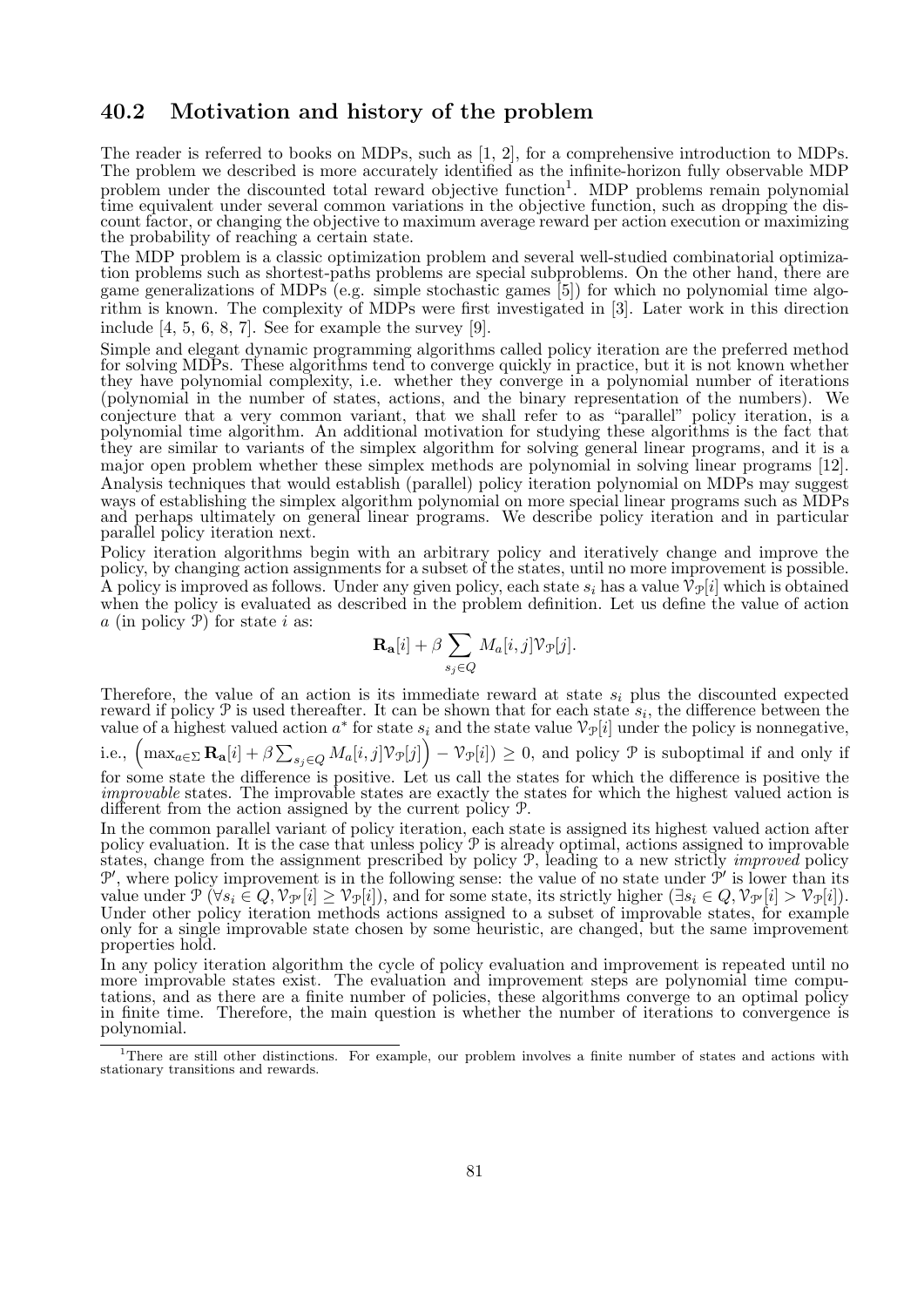#### 40.3 Available results

It is known that parallel policy iteration has pseudo-polynomial run time, i.e., it has polynomial run time if the numbers in the problem instance are represented in unary representation instead of the more compact and standard binary representation [4, 6]. On the other hand, several variants of policy iteration, in which only the action assigned to a single state is changed to improve the policy, have been shown to take exponential time irrespective of the number representation (i.e., they do not run in pseudo-polynomial time) [11]. We have shown that parallel policy iteration has polynomial complexity on MDPs with special state transition structure: For any pair of states  $s_i$  and  $s_j$ , if an action a takes state  $s_i$  to  $s_j$  with positive probability (i.e.,  $M_a[i, j] > 0$ ), then there is no single action execution that takes  $s_i$  to  $s_i$  with positive probability, with the exception that there is a special 'bottleneck' state b that has no such restrictions, i.e., any state can have positive transition probability to state  $b$  under some actions, and so can state b have a transition to any state under some actions. This restriction effectively forces all the possible cycles in the graph structure of the MDP to go through state b [7, 10]. Viewing policy iteration as a Newton's method for finding the zero of a function and utilizing the geometric constraints that apply are the key insights in establishing the algorithm polynomial in this case. We expect that analyses along similar lines will establish parallel policy iteration and similar variants polynomial on the more general problems.

- [1] M. L. Puterman. Markov Decision Processes. Wiley Inter-science. 1994.
- [2] D. P. Bertsekas. Dynamic Programming and Optimal Control. Athena Scientific. 1995.
- [3] C. H. Papadimitriou and J. N. Tsitsiklis, "The complexity of Markov decision processes", Mathematics of operations research, 12,3, pp. 441-450 (1987).
- [4] P. Tseng, "Solving H-horizon stationary Markov decision process in time proportional to  $log(H)$ ", Operations Research Letters, 9,5, pp. 287-297 (1990).
- [5] A. Condon, "The Complexity of Simple Stochastic Games", *Information and Computation*, 96,2, pp. 203-224 (1992).
- [6] M. Littman. Algorithms for Sequential Decision Making. Brown. 1996.
- [7] O. Madani. Complexity Results for Infinite-Horizon Markov Decision Processes. University of Washington. 2000.
- [8] Y. Mansour and S. Singh, "On the Complexity of Policy Iteration", in proceedings of Uncertainty in AI, 96,2, pp. 401-408 (1999).
- [9] V. D. Blondel and J. N. Tsitsiklis, "A Survey of Computational Complexity Results in Systems and Control", Automatica, 36,9, pp. 1249-1274 (2000).
- [10] O. Madani, "On Policy Iteration as a Newton's Method and Polynomial Policy Iteration Algorithms", To appear in the proceedings of AAAI02 (2002).
- [11] M. Melekopoglou and A. Condon, "On the Complexity of the Policy Improvement Algorithm for Markov Decision Processes", ORSA Journal on Computing, 6, 2 (1994).
- [12] V. Klee and P. Kleinschmidt, "The d-step conjecture and its relatives", Mathematics of Operations Research, 12,4, pp. 718-755 (1987).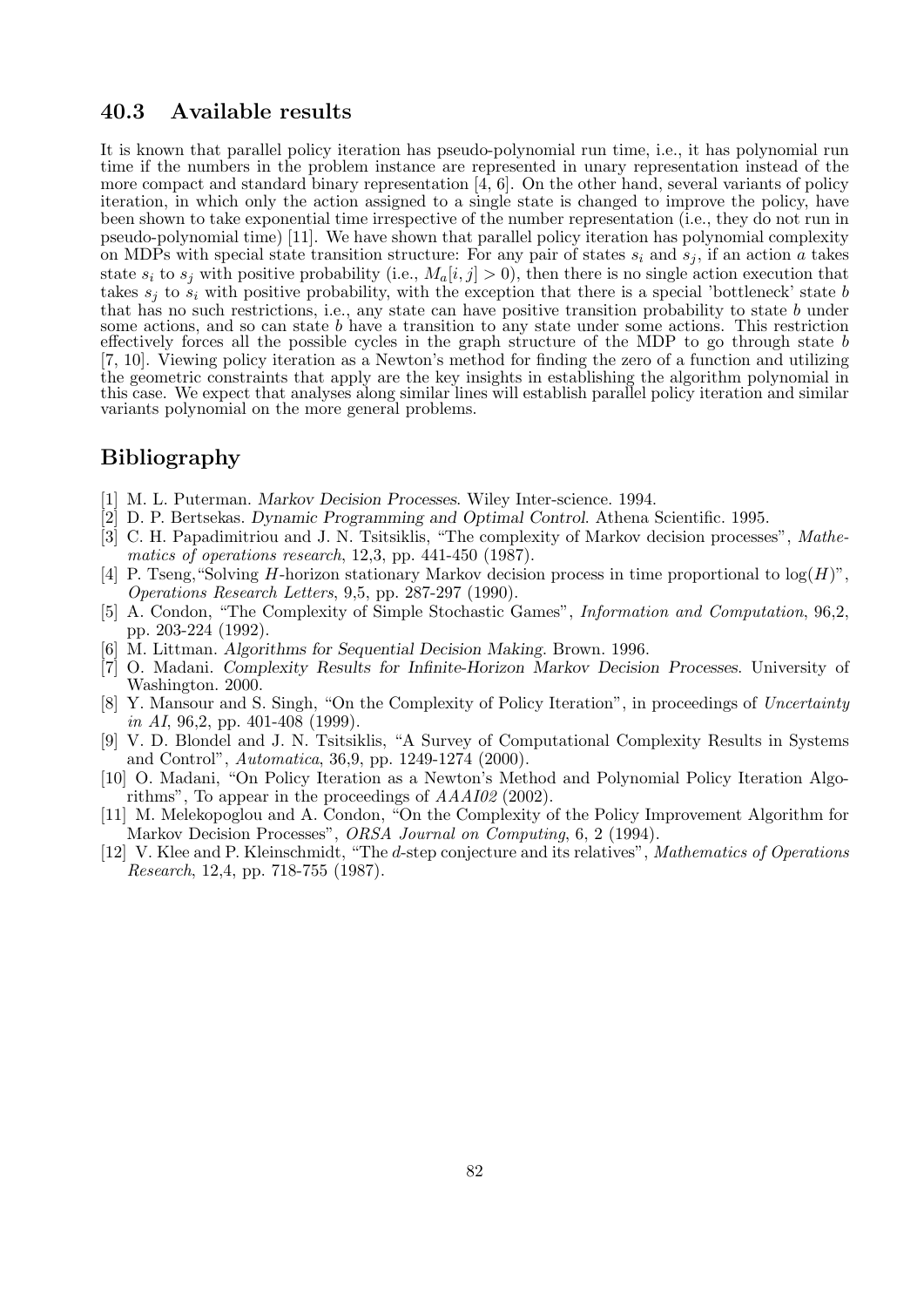## When is a pair of matrices stable?

Vincent D. Blondel, Jacques Theys Department of Mathematical Engineering University of Louvain Avenue Georges Lematre, 4 B-1348 Louvain-la-Neuve BELGIUM blondel@inma.ucl.ac.be, theys@inma.ucl.ac.be

John N. Tsitsiklis Laboratory for Information and Decision Systems Massachusetts Institute of Technology Cambridge, MA 02139 USA jnt@mit.edu

#### 7.1 Stability of all products

We consider problems related to the stability of sets of matrices. Let  $\Sigma$  be a finite set of  $n \times n$  real matrices. Given a system of the form

$$
x_{t+1} = A_t x_t \quad t = 0, 1, \dots
$$

suppose that it is known that  $A_t \in \Sigma$ , for each t, but that the exact value of  $A_t$  is not a priori known because of exogenous conditions or changes in the operating point of the system. Such systems can also be thought of as a time-varying systems. We say that such a system is *stable* if

$$
\lim_{t \to \infty} x_t = 0
$$

for all initial states  $x_0$  and all sequences of matrix products. This condition is equivalent to the requirement

$$
\lim_{t \to \infty} A_{i_t} \cdots A_{i_1} A_{i_0} = 0
$$

for all infinite sequences of indices. Sets of matrices that satisfy this condition are said to be *stable*.

Problem 1. Under what conditions is a given set of matrices stable?

Condition for stability are trivial for matrices of dimension one (all scalar must be of magnitude strictly less than one), and are well-known for sets that contain only one matrix (the eigenvalues of the matrix must be of magnitude strictly less than one). We are asking stability conditions for more general cases.

The matrices in the set must of course have all their eigenvalues of magnitude strictly less than one. This condition does not suffice in general as it is possible to obtain an unstable dynamical system by switching between two stable linear dynamics. Consider for instance the matrices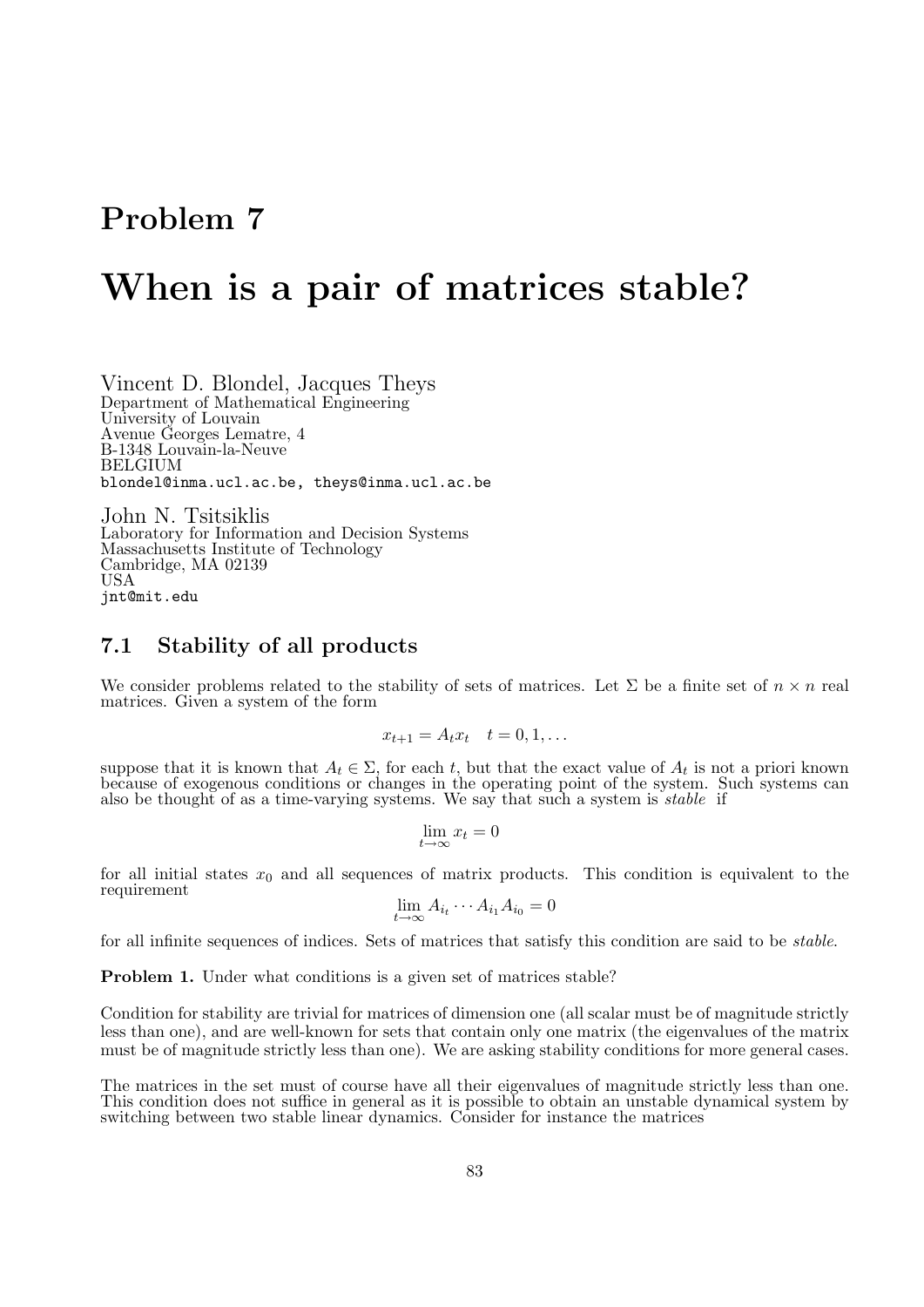$$
A_0 = \alpha \begin{pmatrix} 1 & 1 \\ 0 & 1 \end{pmatrix} \text{ and } A_1 = \alpha \begin{pmatrix} 1 & 0 \\ 1 & 1 \end{pmatrix}
$$

These matrices are stable iff  $|\alpha| < 1$ . Consider then the product

$$
A_0 A_1 = \alpha^2 \begin{pmatrix} 2 & 1 \\ 1 & 1 \end{pmatrix}
$$

It is immediate to verify that the stability of this matrix is equivalent to the condition  $|\alpha| < ((2/(3+5^{1/2}))^{1/2} =$ 0.618 and so the stability of  $A_0$ ,  $A_1$  does not imply that of the set  $\{A_0, A_1\}$ .

Except for elementary cases, no satisfactory conditions are presently available for checking the stability of sets of matrices. In fact the problem is open even in the case of matrices of dimension two. From a set of m matrices of dimension n, it is easy to construct two matrices of dimension nm whose stability is equivalent to that of the original set. Indeed, let  $\Sigma = \{A_1, \ldots, A_m\}$  be a given set and define  $B_0 = \text{diag}(A_1, \ldots, A_m)$  and  $B_1 = T \otimes I$  where T is a  $m \times m$  cyclic permutation matrix,  $\otimes$  is the Kronecker matrix product, and I the  $n \times n$  identity matrix. Then the stability of the pair of matrices  ${B_0, B_1}$  is easily seen equivalent to that of  $\Sigma$  (see [2] for a more detailled argument). Our question is thus: When is a pair of matrices stable?

Several results are available in the literature for this problem, see, e.g., the Lie algebra condition given in [7]. The conditions presently available are only partly satisfactory in that they are either incomplete (they do not cover all cases), or they are complete but do allow to effectively decide if a given pair of matrices is stable. We say that a problem is (effectively) *decidable* if there is an algorithm which, upon input of the data associated with an instance of the problem, provides a yes-no answer after a finite amount of computation. The precise definition of what is meant by an *algorithm* is not critical; most algorithm models proposed so far are known to be equivalent from the point of view of their computing capabilities, and they also coincide with the intuitive notion of what can be effectively achieved (see [8] for a general description of decidability, and [3] for a survey on decidability in systems and control). Problem 1 can thus be made more explicit by asking for an effective decision algorithm for stability of arbitrary finite sets. Problems similar to this one are known to be undecidable (see, e.g. [1] and [2]); also, attempts (including by the authors of this contribution) of finding such an algorithm have so far failed, we therefore risk the conjecture:

Conjecture 1. The problem of determining if a given pair of matrices with rational entries is stable is undecidable.

#### 7.2 Stability of all periodic products

Problem 1 is related to the generalized spectral radius of sets of matrices; a notion that generalizes to sets of matrices the usual notion of spectral radius of a single matrix. Let  $\rho(A)$  denote the spectral radius of a real matrix A,

 $\rho(A) := \max\{|\lambda| : \lambda \text{ is an eigenvalue of } A\}.$ 

The generalized spectral radius  $\rho(\Sigma)$  of a finite set of matrices  $\Sigma$  is defined in [6] by

$$
\rho(\Sigma) = \limsup_{k \to \infty} \rho_k(\Sigma),
$$

where for each  $k \geq 1$ 

$$
\rho_k(\Sigma) = \sup \{ (\rho(A_1 A_2 \cdots A_k))^{1/k} : \text{each } A_i \in \Sigma \}.
$$

When  $\Sigma$  consist of just one single matrix, this quantity is equal to the usual spectral radius. Moreover, it is easy to see that, as for the single matrix case, the stability of the set  $\Sigma$  is equivalent to the condition  $\rho(\Sigma) < 1$ , and so problem 1 is the problem of finding effective conditions on  $\Sigma$  for  $\rho(\Sigma) < 1$ .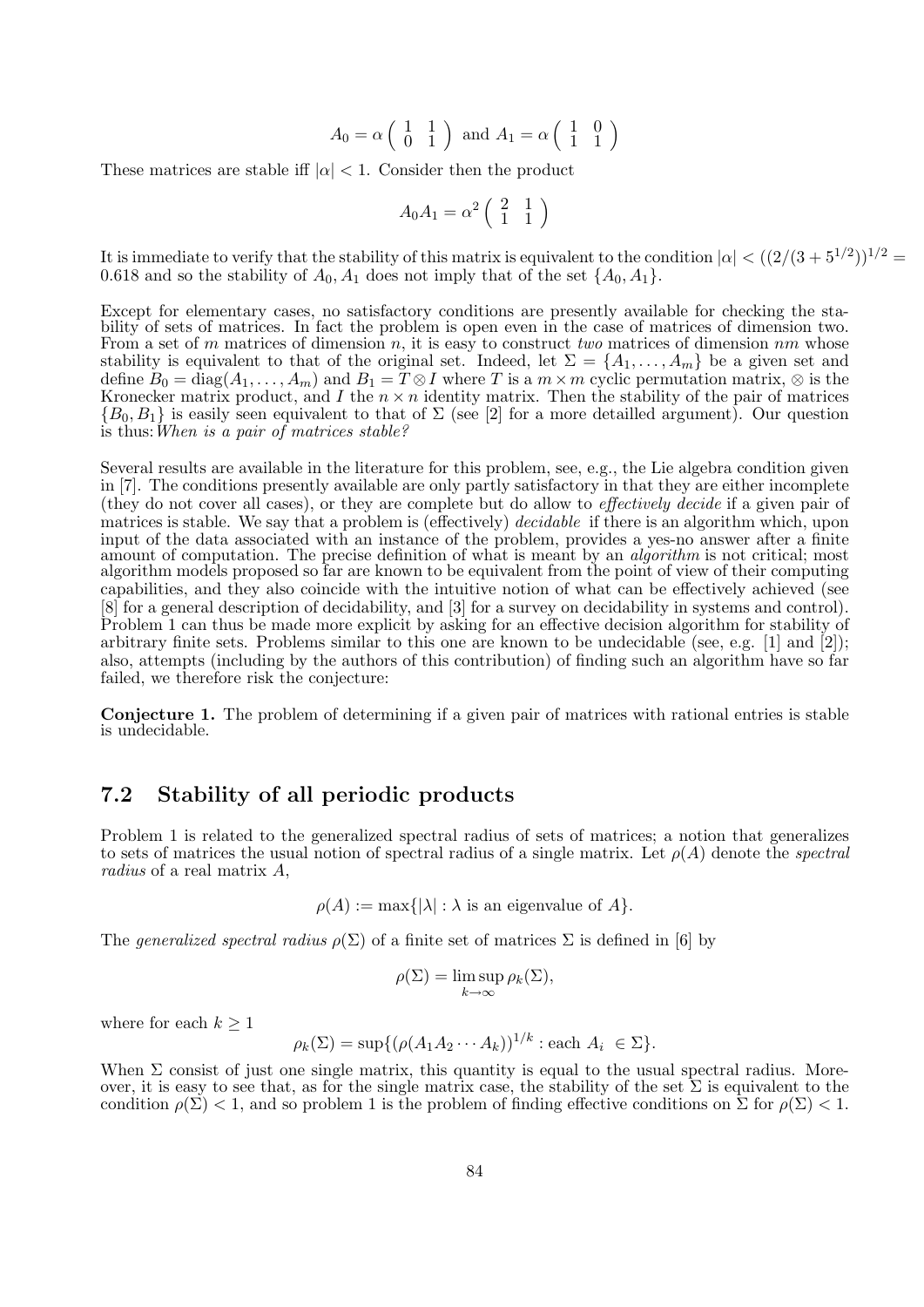It is conjectured in [9] that the equality  $\rho(\Sigma) = \rho_k(\Sigma)$  always occur for some finite k. This conjecture, known as the *finiteness conjecture*, can be restated by saying that, if a set of matrices  $\Sigma$  is unstable, then there exists a finite unstable product, i.e., if  $\rho(\Sigma) > 1$ , then there exists some  $k > 1$  and  $A_i \in \Sigma$   $(i = 1, \ldots, k)$  such that

$$
\rho(A_1 A_2 \cdots A_k) \geq 1.
$$

The existence of a finite unstable product is equivalent to the existence of an infinite *periodic* product that doesn't converge to zero. We say that a set of matrices is *periodically stable* if all infinite *periodic* products of matrices taken in the set converge to zero. Stability clearly implies periodic stability; according to the finiteness conjecture the converse is also true. The conjecture has been proved to be false in [5]. A simple counterexample is provided in [4] where it is shown that there are uncountably many values of the real parameters  $a$  and  $b$  for which the pair of matrices

$$
a\left(\begin{array}{cc}1&1\\0&1\end{array}\right),b\left(\begin{array}{cc}1&0\\1&1\end{array}\right)
$$

is not stable but is periodically stable. Since stability and periodic stability are not equivalent, the following question naturally arises.

Problem 2. Under what conditions is a given finite set of matrices periodically stable?

- [1] Blondel V. D. and J. N. Tsitsiklis, "When is a pair of matrices mortal?", Information Processing Letters, 63:5, 283-286, 1997.
- [2] Blondel V. D. and J. N. Tsitsiklis, "The boundedness of all products of a pair of matrices is undecidable", Systems and Control Letters, 41(2):135-140, 2000.
- [3] Blondel V. D. and J. N. Tsitsiklis, "A survey of computational complexity results in systems and control, Automatica, 36(9), 1249–1274, 2000.
- [4] Blondel V. D., J. Theys and A. A. Vladimirov, "An elementary counterexample to the finiteness conjecture", submitted.
- [5] Bousch T. and Jean Mairesse, "Asymptotic height optimization for topical IFS, Tetris heaps, and the finiteness conjecture", J. Amer. Math. Soc., 15, 77-111, 2002.
- [6] I. Daubechies and J. C. Lagarias (1992), Sets of matrices all infinite products of which converge, Linear Algebra Appl., 162 227-263.
- <sup>[1]</sup> L. Gurvits. Stability of discrete linear inclusion. *Linear Algebra Appl.*, 231:47–85, 1995.
- [8] Hopcroft J. E. and J. D. Ullman, "Introduction to automata theory, languages, and computation", Addison-Wesley, Reading, MA, 1979.
- [9] J. C. Lagarias and Y. Wang (1995), The finiteness conjecture for the generalized spectral radius of a set of matrices, Linear Algebra Appl., 214 17-42.
- [10] Papadimitriou, C. H. (1994). Computational complexity, Addison-Wesley, Reading.
- [11] Tsitsiklis, J. N (1987). The stability of the products of a finite set of matrices, in Open problems in communication and computation, Springer-Verlag.
- [12] Tsitsiklis, J. N. and V. D. Blondel (1997). Spectral quantities associated with pairs of matrices are hard – when not impossible – to compute and to approximate, Mathematics of Control, Signals, and Systems, 10, 31-40.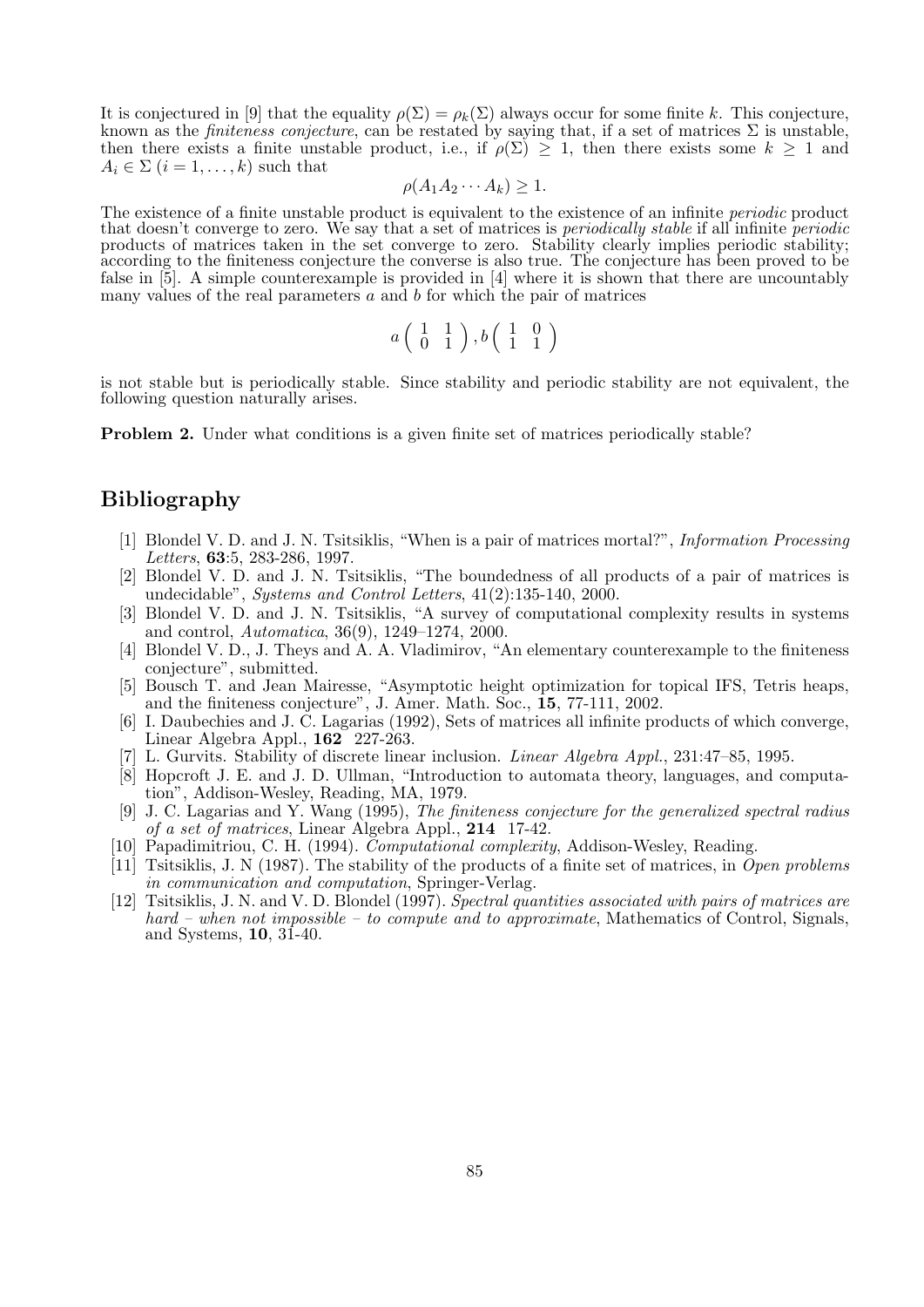## On the Stability of Random Matrices

Giuseppe Calafiore<sup>∗</sup> , Fabrizio Dabbene∗∗ <sup>∗</sup>Dip. di Automatica e Informatica ∗∗ IRITI-CNR Politecnico di Torino C.so Duca degli Abruzzi, 24 Torino Italy {calafiore, dabbene}@polito.it

#### 12.1 Introduction and motivation

In the theory of linear systems, the problem of assessing whether the omogeneous system  $\dot{x} = Ax$ ,  $A \in \mathbb{R}^{n,n}$  is asymptotically stable is a well understood (and fundamental) one. Of course, the system (and we shall say also the matrix A) is stable if and only if  $\text{Re}\lambda_i < 0$ ,  $i = 1, \ldots, n$ , being  $\lambda_i$  the eigenvalues of A.

Evolving from this basic notion, much research effort has been devoted in recent years to the study of robust stability of a system. Without entering in the details of more than thirty years of fruitful research, we could condense the essence of the robust stability problem as follows: given a bounded set  $\Delta$  and a stable matrix  $A \in \mathbb{R}^{n,n}$ , state whether  $A_{\Delta} = A + \Delta$  is stable for all  $\Delta \in \Delta$ . Since the above deterministic problem may be computationally hard in some cases, a recent line of study proposes to introduce a probability distribution over  $\Delta$ , and then to assess the *probability* of stability of the random matrix  $A + \Delta$ . Actually, in the probabilistic approach to robust stability, this probability is not analytically computed, but only *estimated* by means of randomized algorithms, which makes the problem feasible from a computational point of view, see for instance [3] and the references therein.

Leaving apart the randomized approach, which circumvents the problem of analytical computations, there is a clear disparity between the abundance of results available for the deterministic problem (both positive and negative results, in the form of computational "hardness," [2]) and their deficiency in the probabilistic one. In this latter case, almost no analytical result is known among control researchers. The objective of this note is to encourage research on random matrices in the control community. The one who adventures in this field will encounter unexpected and exciting connections among different fields of science and beautiful branches of mathematics.

In the next section, we resume some of the known results on random matrices, and state a simple new (to the best of our knowledge) closed form result on the probability of stability of a certain class of random matrices. Then, in Section 12.3 we propose three open problems related to the analytical assessment of the probability of stability of random matrices. The problems are presented in what we believe is their order of difficulty.

#### 12.2 Available results

**Notation** A real random matrix **X** is a matrix whose elements are real random variables. The probability density (pdf) of **X**,  $f_{\mathbf{X}}(X)$  is defined as the joint pdf of its elements. The notation  $\mathbf{X} \sim \mathbf{Y}$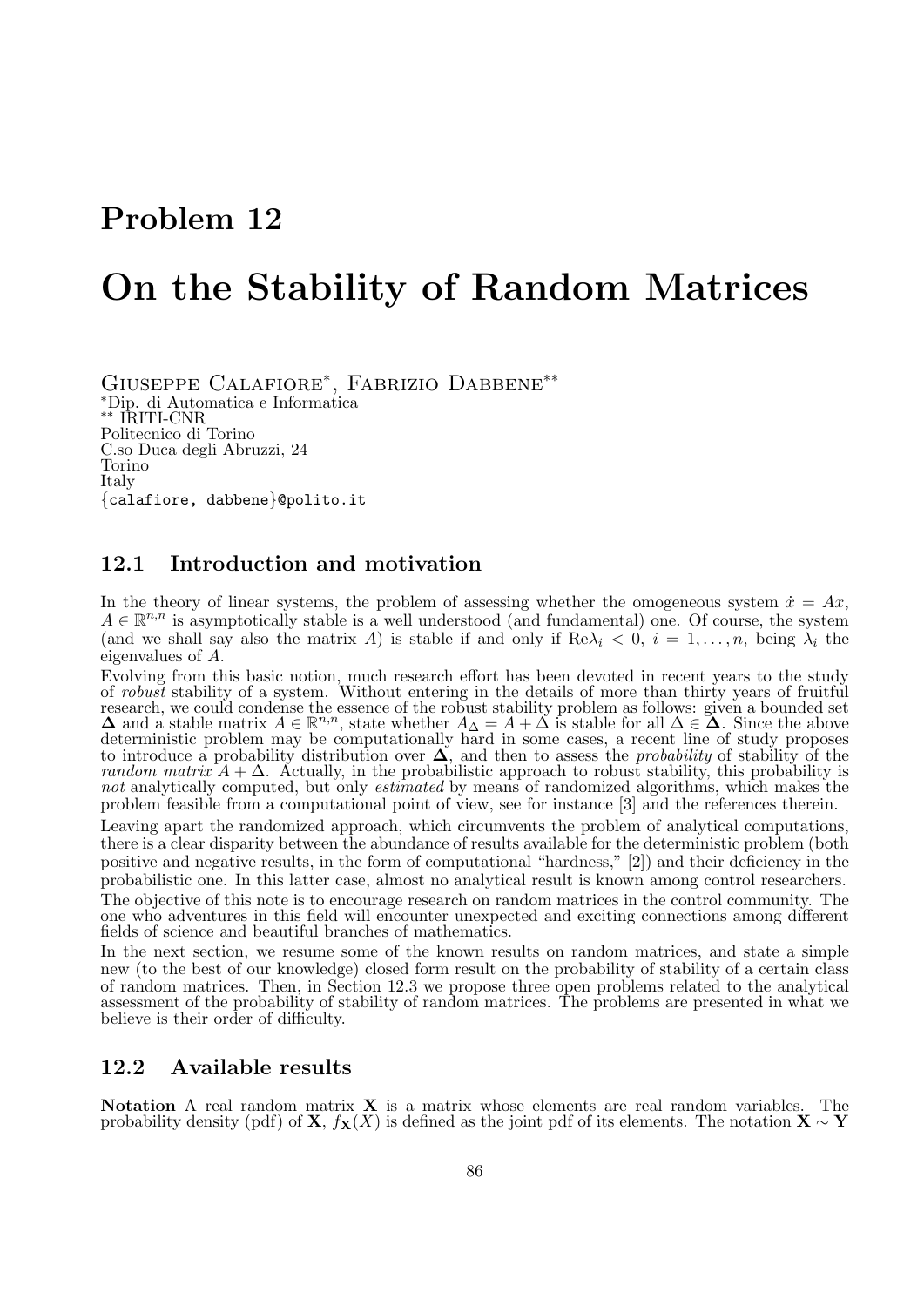means that  $X, Y$  are random quantities with the same pdf. The Gaussian density with mean  $\mu$  and variance  $\sigma^2$  is denoted as  $N(\mu, \sigma^2)$ . For a matrix X,  $\rho(X)$  denotes the spectral radius, and  $||X||$  the Frobenius norm. The multivariate Gamma function is defined as  $\Gamma_n(x) = \pi^{n(n-1)/4} \prod_{i=1}^n \Gamma(x - (i -$ 1)/2), where  $\Gamma(\cdot)$  is the standard Gamma function.

In this note, we consider the class of random matrices (a class of random matrices is often called an "ensemble" in the physics literature) whose density is invariant under orthogonal similarity. For a random matrix **X** in this class, we have that  $\mathbf{X} \sim U\mathbf{X}U^T$ , for any fixed orthogonal matrix U. A straightforward conclusion is that for an orthogonal invariant random matrix  $X$ , its pdf is a function of only the eigenvalues  $\Lambda = \text{diag}(\lambda_1, \ldots, \lambda_n)$  of **X**, i.e.

$$
f_{\mathbf{X}}(X) = g_{\mathbf{X}}(\Lambda). \tag{12.1}
$$

This class of random matrices may seem specialized, but we provide below some notable examples:

- 1.  $G_n$ : Gaussian matrices. It is the class of  $n \times n$  real random matrices with independent identically distributed (iid) elements drawn from  $N(0, 1)$ .
- 2.  $W_n$ : Whishart matrices. Symmetric  $n \times n$  random matrices of the form  $\mathbf{X} \mathbf{X}^T$ , where  $\mathbf{X}$  is  $G_n$ .
- 3. GOE<sub>n</sub>: Gaussian Orthogonal Ensemble. Symmetric  $n \times n$  random matrices of the form  $(X +$  $\mathbf{X}^T)/2$ , where **X** is  $G_n$ .
- 4.  $S_n$ : Symmetric orthogonal invariant ensemble. Generic symmetric  $n \times n$  random matrices whose density satisfies (12.1).  $W_n$  and  $GOE_n$  are special cases of these.
- 5. US<sup>p</sup>: Symmetric  $n \times n$  random matrices from  $S_n$ , which are uniform over the set  $\{X \in \mathbb{R}^{n,n}$ :  $\rho(X) \leq 1$ .
- 6. US<sub>n</sub>: Symmetric  $n \times n$  random matrices from  $S_n$ , which are uniform over the set  $\{X \in \mathbb{R}^{n,n}$ :  $||X|| \leq 1$ .

Whishart matrices have a long history, and are well studied in the statistics literature, see [1] for an early reference. The Gaussian Orthogonal Ensemble is a fundamental model used to study the theory of energy levels in nuclear physics, and it has been originally introduced by Wigner [9, 8]. A thorough account of its statistical properties is presented in [7].

A fundamental result for the  $S_n$  ensemble is that the joint pdf of the eigenvalues of random matrices belonging to  $S_n$  is known analytically. In particular, if  $\lambda_1 \geq \lambda_2 \geq \ldots \geq \lambda_n$  are the eigenvalues of a random matrix **X** belonging to  $S_n$ , then their pdf  $f_{\Lambda}(\Lambda)$  is

$$
f_{\mathbf{\Lambda}}(\Lambda) = \frac{\pi^{n^2/2}}{\Gamma_n(n/2)} g_{\mathbf{X}}(\Lambda) \prod_{1 \le i < j \le n} (\lambda_i - \lambda_j). \tag{12.2}
$$

This result can be deduced from [7], and it is also presented in [4]. For some of the ensembles listed above, this specializes to:

$$
W_n: \ \ \frac{\pi^{n^2}}{\Gamma_n^2(n/2)} \exp\left(-\frac{1}{2}\sum_i \lambda_i\right) \prod_i \lambda_i^{-1/2} \prod_{1 \le i < j \le n} (\lambda_i - \lambda_j) \tag{12.3}
$$

GOE<sub>n</sub>: 
$$
\frac{1}{2^{n/2}\prod_{i}\Gamma(i/2)} \exp\left(-\frac{1}{2}\sum_{i}\lambda_i^2\right) \prod_{1 \le i < j \le n} (\lambda_i - \lambda_j) \tag{12.4}
$$

$$
\text{US}_n^{\rho}: \quad K_u \prod_{1 \le i < j \le n} (\lambda_i - \lambda_j), \ 1 \ge \lambda_1 \ge \ldots \ge \lambda_n \ge -1. \tag{12.5}
$$

The normalization constant  $K_u$  in the last expression can be determined in closed form solving a Legendre integral, see eq. (17.6.3) of [7]

$$
K_u = n! 2^{\frac{n}{2}(n+1)} \prod_{j=0}^{n-1} \frac{\Gamma(3/2 + j/2)\Gamma^2(1 + j/2)}{\Gamma(3/2)\Gamma((n+j+3)/2)}.
$$
 (12.6)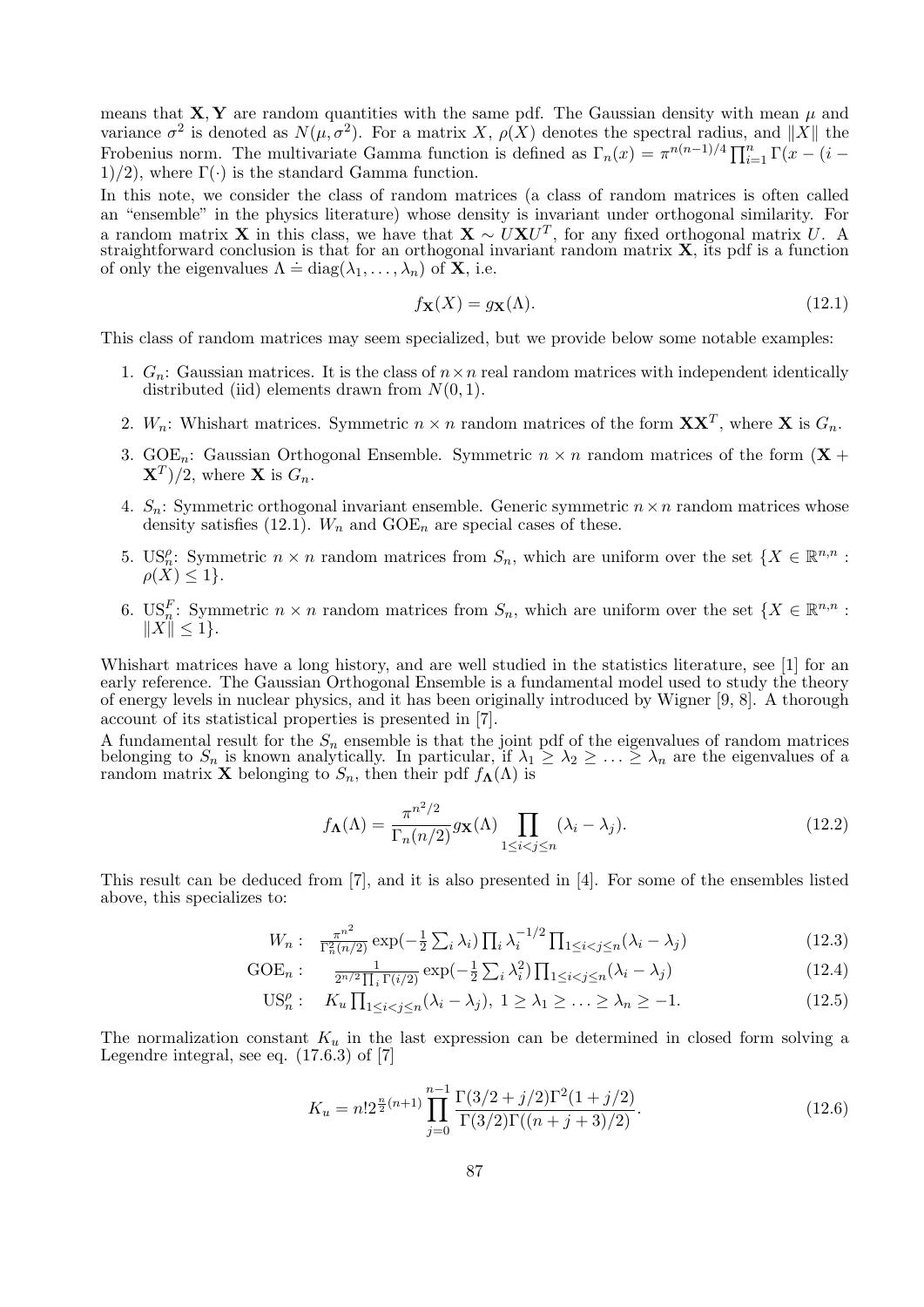Clearly, knowing the joint density of the eigenvalues is a key step in the direction of computing the probability of stability of a random matrix. We remark that the above results all refer to the symmetric case, which has the advantage of having all real eigenvalues. Very little is known for instance about the distribution of the eigenvalues of generic Gaussian matrices  $\check{G}_n$ . By consequence, to the best of our knowledge, nothing is known about the probability of stability of Gaussian random matrices (i.e. matrices drawn using Matlab randn command). Famous asymptotic results (i.e. for  $n \to \infty$ ) go under the name of "circular laws" and are presented in [6]. An exact formula for the distribution of the real eigenvalues may be found in [5]. We show below a (seemingly new) result regarding the probability of stability for the  $\mathrm{US}_n^{\rho}$  ensemble.

### 12.2.1 Probability of stability for the  $\mathrm{US}_n^{\rho}$  ensemble

Given an  $n \times n$  real random matrix **X**, let  $f_{\Lambda}(\Lambda)$  be the marginal density of the eigenvalues of **X**. The probability of stability of  $X$  is defined as

$$
P \doteq \int \cdots \int_{\text{ReA}<0} f_{\mathbf{\Lambda}}(\Lambda) d\Lambda. \tag{12.7}
$$

We now compute this probability for matrices in the  $US_n^{\rho}$  ensemble, whose pdf is given in (12.5). To this end, we first remove the ordering of the eigenvalues, and therefore divide by n! the pdf (12.5). Then, the probability of stability is

$$
P_{US} = \frac{K_u}{n!} \int_{-1}^0 \cdots \int_{-1}^0 \prod_{1 \le i < j \le n} |\lambda_i - \lambda_j| \, d\lambda_1 \cdots d\lambda_n. \tag{12.8}
$$

This multiple integral is a Selberg type integral whose solution is reported for instance in [7], pag. 339. The above probability results to be

$$
P_{US} = 2^{-\frac{1}{2}n(n+1)}.
$$

#### 12.3 Open problems

The probability of stability can be computed also for the  $GOE_n$  ensemble and the  $US_n^F$  ensemble, using a technique of integration over alternate variables. We pose this as the first open problem (of medium difficulty):

**P** 1. Determine the probability of stability for the  $GOE_n$  and the  $US_n^F$  ensembles.

A much harder problem would be to determine an analytic expression for the density of the eigenvalues (which are now both real and complex) of Gaussian matrices  $G_n$ , and then integrate it to obtain the probability of stability for the  $G_n$  ensemble:

**P 2.** Determine the probability of stability for the  $G_n$  ensemble.

As the reader may have noticed, all the problems treated so far relate to random matrices with zero mean. From the point of view of robustness analysis it would be much more interesting to consider the case of biased random matrices. This motivates our last (and most difficult) open problem:

**P** 31. Let  $A \in \mathbb{R}^{n,n}$  be a given stable matrix. Determine the probability of stability of the random matrix  $A + X$ , where X belongs to one of the ensembles listed in Section 12.2.

#### 12.4 Acknowledgements

The authors wish to thank Professor Madan Lal Mehta for reading and giving his precious advice on this manuscript.

#### Bibliography

[1] T.W. Anderson. An Introduction to Multivariate Statistical Analysis. John Wiley & Sons, New York, 1958.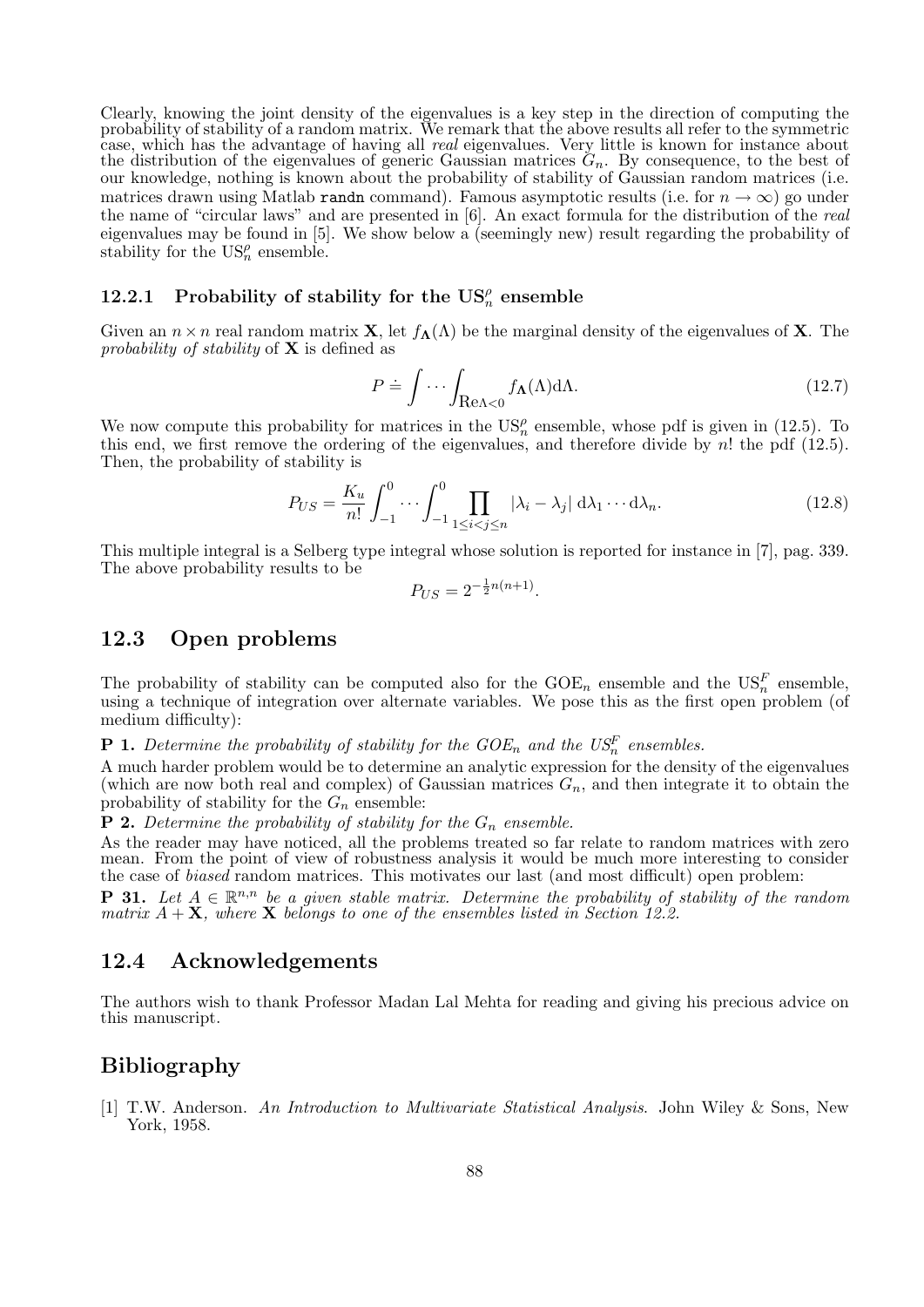- [2] V.D. Blondel and J.N. Tsitsiklis. A survey of computational complexity results in systems and control. Automatica, 36:1249–1274, 2000.
- [3] G. Calafiore, F. Dabbene, and R. Tempo. Randomized algorithms for probabilistic robustness with real and complex structured uncertainty. IEEE Trans. Aut. Control, 45(12):2218–2235, December 2000.
- [4] A. Edelman. Eigenvalues and Condition Numbers of Random Matrices. Ph.D. Thesis. Massachusetts Institute of Technology, Boston, 1989.
- [5] A. Edelman. How many eigenvalues of a random matrix are real? J. Amer. Math. Soc., 7:247–267, 1994.
- [6] V.L. Girko. Theory of Random Determinants. Kluwer, Boston, 1990.
- [7] M.L. Mehta. Random Matrices. Academic Press, Boston, 1991.
- [8] E.P. Wigner. Distribution laws for the roots of a random hermitian matrix. In C.E. Porter, editor, Statistical Theories of Spectra: Fluctuations. Academic, New York, 1965.
- [9] E.P. Wigner. Statistical properties of real symmetric matrices with many dimensions. In C.E. Porter, editor, Statistical Theories of Spectra: Fluctuations. Academic, New York, 1965.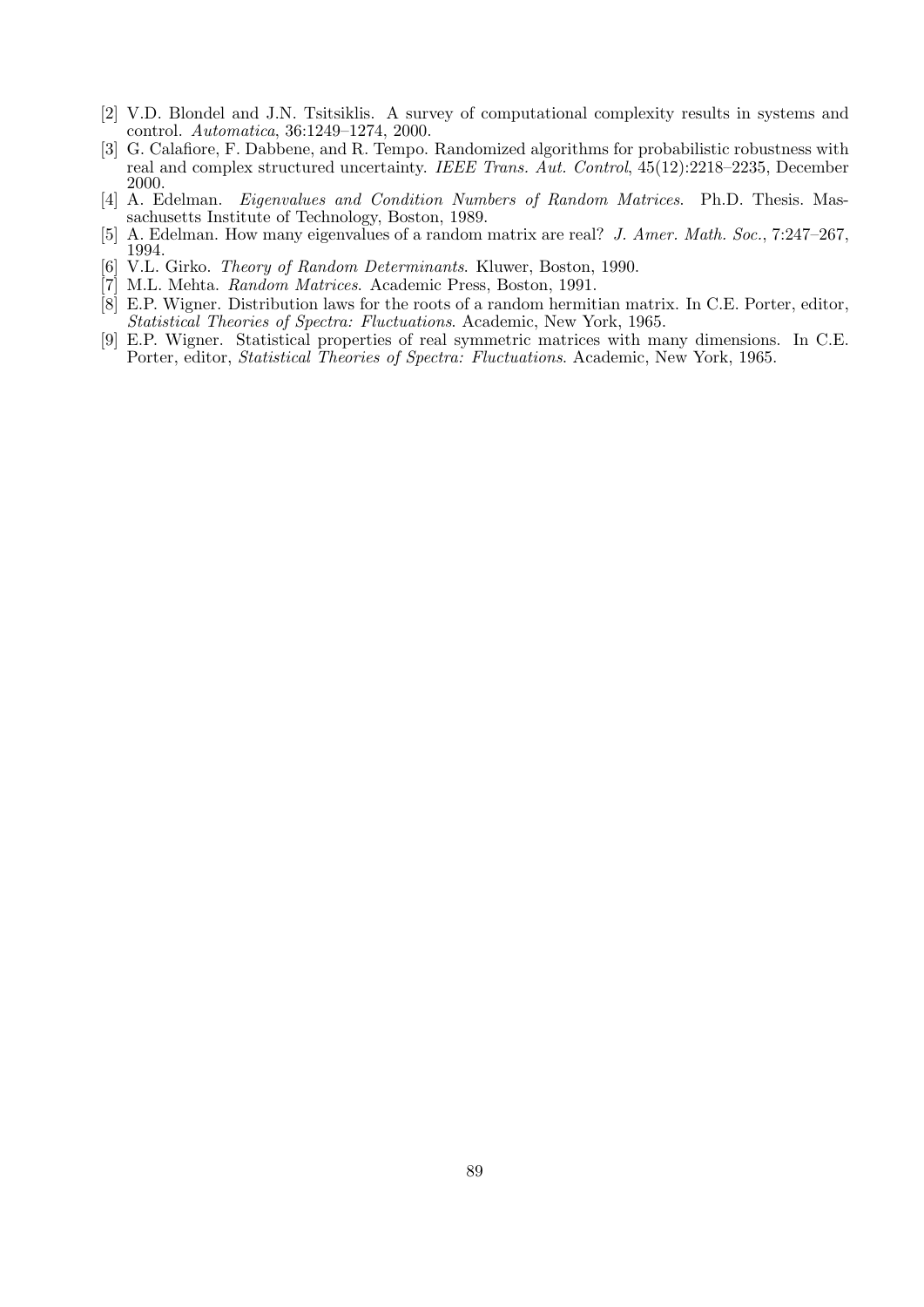## Lie algebras and stability of switched nonlinear systems

Daniel Liberzon Coordinated Science Laboratory University of Illinois at Urbana-Champaign Urbana, IL 61801 USA liberzon@uiuc.edu

#### 37.1 Preliminary description of the problem

Suppose that we are given a family  $f_p, p \in P$  of continuously differentiable functions from  $R^n$  to  $R^n$ , parameterized by some index set  $\tilde{P}$ . This gives rise to the *switched system* 

$$
\dot{x} = f_{\sigma}(x), \qquad x \in R^n \tag{37.1}
$$

where  $\sigma : [0,\infty) \to P$  is a piecewise constant function of time, called a *switching signal*. Impulse effects (state jumps), infinitely fast switching (chattering), and Zeno behavior are not considered here. We are interested in the following problem: find conditions on the functions  $f_p$ ,  $p \in P$  which guarantee that the switched system (37.1) is asymptotically stable, uniformly over the set of all possible switching signals. If this property holds, we will refer to the switched system simply as being stable. It is clearly necessary for each of the subsystems  $\dot{x} = f_p(x)$ ,  $p \in P$  to be asymptotically stable—which we henceforth assume—but simple examples show that this condition alone is not sufficient.

The problem posed above naturally arises in the stability analysis of switched systems in which the switching mechanism is either unknown or too complicated to be explicitly taken into account. This problem has attracted considerable attention and has been studied from various angles (see [7] for a survey). Here we explore a particular research direction, namely, the role of commutation relations among the subsystems being switched. In the following sections, we provide an overview of available results on this topic and delineate the open problem more precisely.

#### 37.2 Available results: linear systems

In this section we concentrate on the case when the subsystems are linear. This results in the *switched* linear system

$$
\dot{x} = A_{\sigma} x, \qquad x \in R^n. \tag{37.2}
$$

We assume throughout that  $\{A_p : p \in P\}$  is a compact set of stable matrices.

To understand how commutation relations among the linear subsystems being switched play a role in the stability question for the switched linear system (37.2), consider first the case when  $P$  is a finite set and the matrices commute pairwise:  $A_p A_q = A_q A_p$  for all  $p, q \in P$ . Then it not hard to show by a direct analysis of the transition matrix that the system  $(37.2)$  is stable. Alternatively, in this case one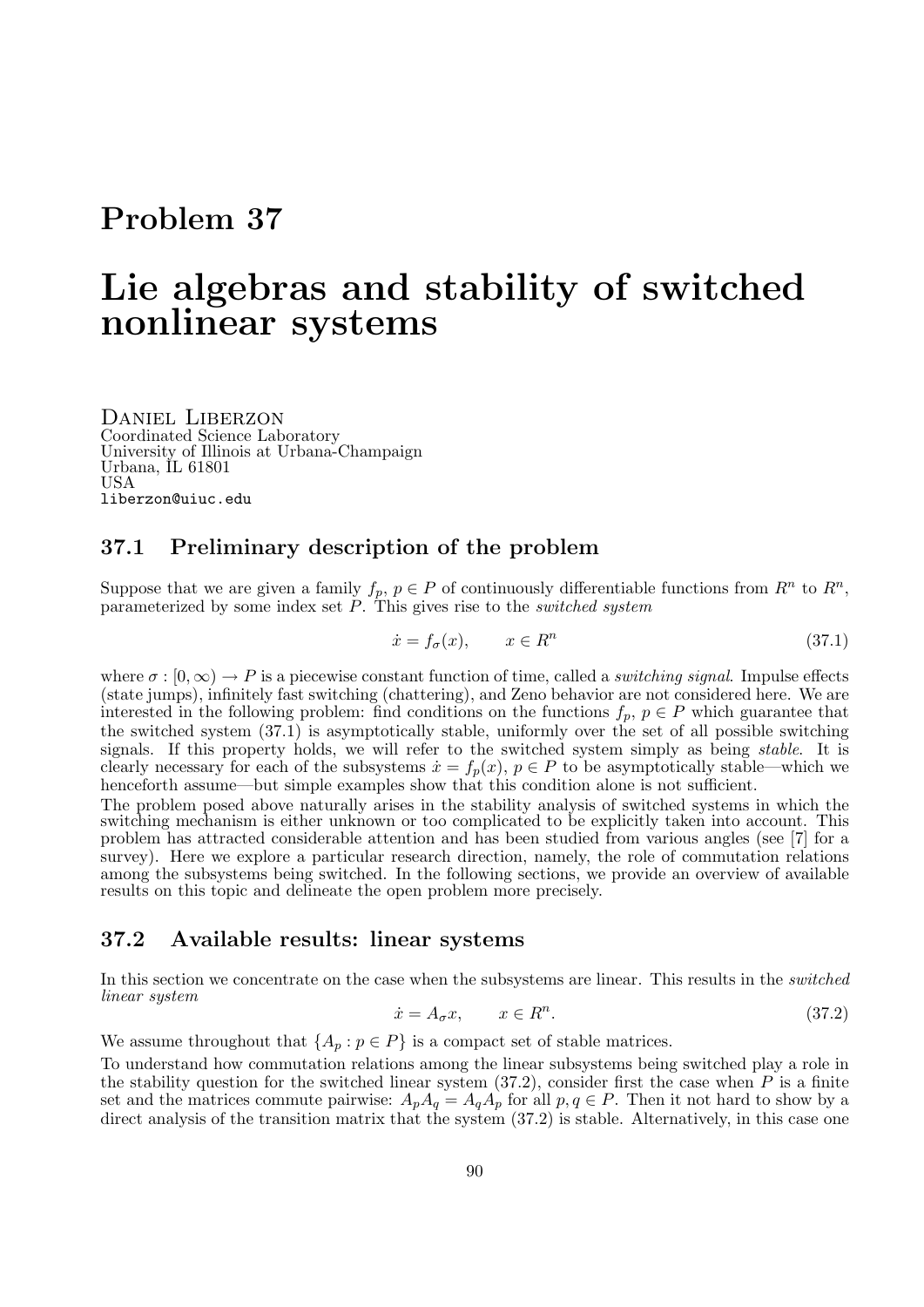can construct a quadratic common Lyapunov function for the family of linear subsystems  $\dot{x} = A_n x$ ,  $p \in P$  as shown in [10], which is well known to lead to the same conclusion.

A useful object which reveals the nature of commutation relations is the Lie algebra g generated by the matrices  $A_p, p \in P$ . This is the smallest linear subspace of  $R^{n \times n}$  that contains these matrices and is closed under the Lie bracket operation  $[A, B] := AB - BA$  (see, e.g., [11]). Beyond the commuting case, the natural classes of Lie algebras to study in the present context are *nilpotent* and *solvable* ones. A Lie algebra is nilpotent if all Lie brackets of sufficiently high order vanish. Solvable Lie algebras form a larger class of Lie algebras, in which all Lie brackets of sufficiently high order having a certain structure vanish.

If P is a finite set and q is a nilpotent Lie algebra, then the switched linear system  $(37.2)$  is stable; this was proved in [4] for the discrete-time case. The system  $(37.2)$  is still stable if g is solvable and P is not necessarily finite (as long as the compactness assumption made at the beginning of this section holds). The proof of this more general result, given in [6], relies on the facts that matrices in a solvable Lie algebra can be simultaneously put in the triangular form (Lie's Theorem) and that a family of linear systems with stable triangular matrices has a quadratic common Lyapunov function.

It was subsequently shown in [1] that the switched linear system (37.2) is stable if the Lie algebra g can be decomposed into a sum of a solvable ideal and a subalgebra with a compact Lie group. Moreover, if g fails to satisfy this condition, then it can be generated by families of stable matrices giving rise to stable as well as to unstable switched linear systems, i.e., the Lie algebra alone does not provide enough information to determine whether or not the switched linear system is stable (this is true under the additional technical requirement that  $I \in g$ ).

By virtue of the above results, one has a complete characterization of all matrix Lie algebras g with the property that every set of stable generators for  $g$  gives rise to a stable switched linear system. The interesting and rather surprising discovery is that this property depends only on the structure of  $g$  as a Lie algebra, and not on the choice of a particular matrix representation of  $g$ . Namely, Lie algebras with this property are precisely the Lie algebras that admit a decomposition of the kind described earlier. Thus in the linear case, the extent to which commutation relations can be used to distinguish between stable and unstable switched systems is well understood. Lie-algebraic sufficient conditions for stability are mathematically appealing and easily checkable in terms of the original data (it has to be noted, however, that they are not robust with respect to small perturbations in the data and therefore highly conservative).

#### 37.3 Open problem: nonlinear systems

Let us now turn to the general nonlinear situation described by equation (37.1). Linearizing the subsystems and applying the results described in the previous section together with Lyapunov's indirect method, it is not hard to obtain Lie-algebraic conditions for local stability of the system (37.1). This was done in [6, 1]. However, the problem we are posing here is to investigate how the structure of the Lie algebra generated by the original nonlinear vector fields  $f_p, p \in P$  is related to stability properties of the switched system (37.1). Taking higher-order terms into account, one may hope to obtain more widely applicable Lie-algebraic stability criteria for switched nonlinear systems.

The first step in this direction is the result proved in  $[8]$  that if the set P is finite and the vector fields  $f_p, p \in P$  commute pairwise, in the sense that

$$
[f_p, f_q](x) := \frac{\partial f_q(x)}{\partial x} f_p(x) - \frac{\partial f_p(x)}{\partial x} f_q(x) = 0 \quad \forall x \in R^n, \quad \forall p, q \in P
$$

then the switched system (37.1) is (globally) stable. In fact, commutativity of the flows is all that is needed, and the continuous differentiability assumption on the vector fields can be relaxed. If the subsystems are exponentially stable, a construction analogous to that of [10] can be applied in this case to obtain a local common Lyapunov function; see [12].

A logical next step is to study switched nonlinear systems with nilpotent or solvable Lie algebras. One approach would be via simultaneous triangularization, as done in the linear case. Nonlinear versions of Lie's Theorem, which provide Lie-algebraic conditions under which a family of nonlinear systems can be simultaneously triangularized, are developed in  $[3, 5, 9]$ . However, as demonstrated in  $[2]$ , the triangular structure alone is not sufficient for stability in the nonlinear context. Additional conditions that can be imposed to guarantee stability are identified in [2], but they are coordinate-dependent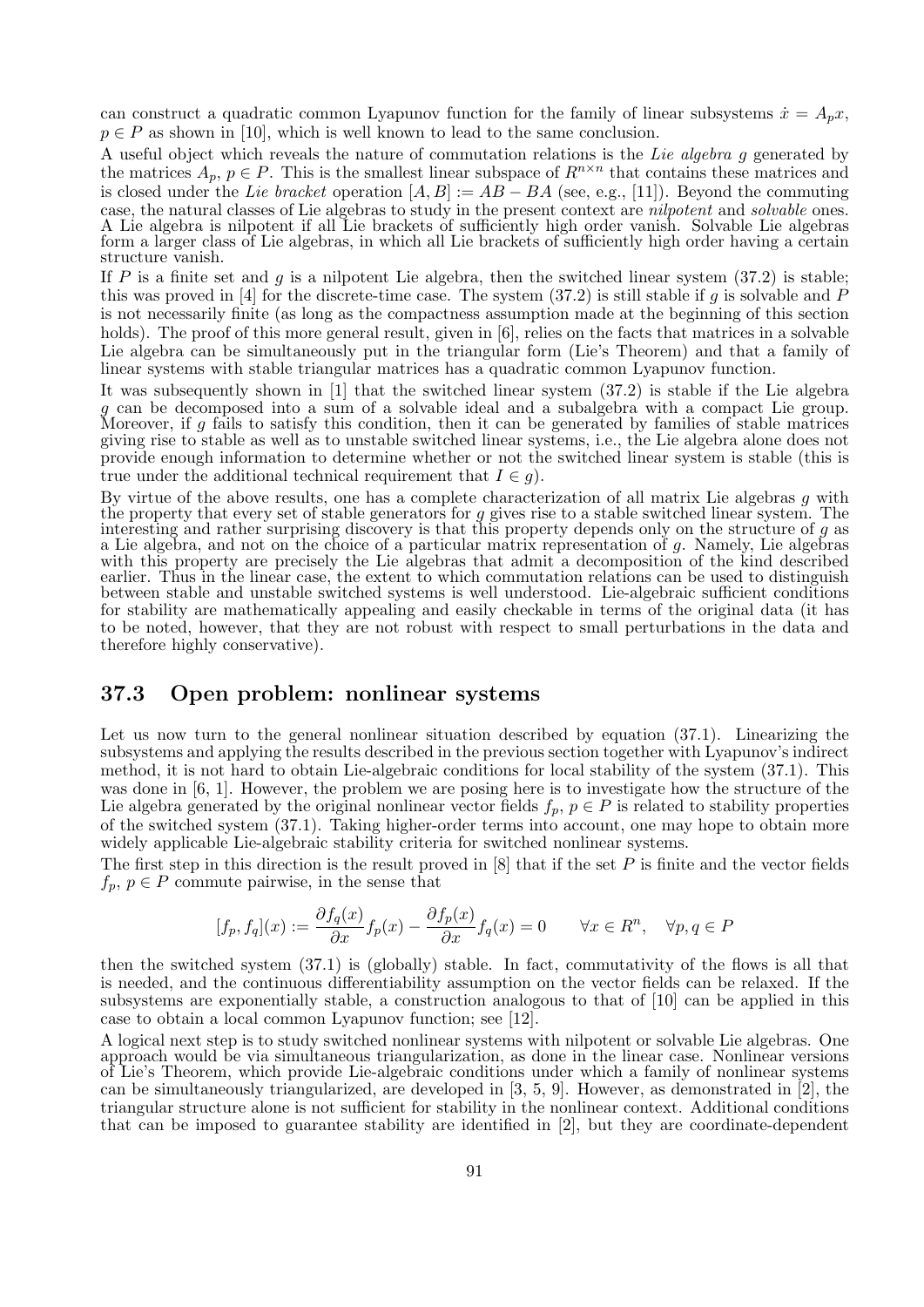and so cannot be formulated in terms of the Lie algebra. Moreover, the results on simultaneous triangularization described in the papers mentioned above require that the Lie algebra have full rank, which is not true in the case of a common equilibrium. Thus an altogether new approach seems to be required.

In summary, the main open question is this:

Q : which structural properties (if any) of the Lie algebra generated by a noncommuting family of asymptotically stable nonlinear vector fields guarantee stability of every corresponding switched system?

To begin answering this question, one may want to first address some special classes of nonlinear systems, such as homogeneous systems or systems with feedback structure. One may also want to restrict attention to finite-dimensional Lie algebras.

A more general goal of this paper is to point out the fact that Lie algebras are directly connected to stability of switched systems and, in view of the well-established theory of the former and high theoretical interest as well as practical importance of the latter, there is a need to develop a better understanding of this connection. It may also be useful to pursue possible relationships with Liealgebraic results in the controllability literature (see [1] for a brief preliminary discussion of this topic).

- [1] A. A. Agrachev and D. Liberzon. Lie-algebraic stability criteria for switched systems. SIAM J. Control Optim., 40:253–269, 2001.
- [2] D. Angeli and D. Liberzon. A note on uniform global asymptotic stability of nonlinear switched systems in triangular form. In Proc. 14th Int.  $\tilde{S}ymp$  on Mathematical Theory of Networks and  $\check{S}$ ustems (MTNS), 2000.
- [3] P. E. Crouch. Dynamical realizations of finite Volterra series. SIAM J. Control Optim., 19:177– 202, 1981.
- [4] L. Gurvits. Stability of discrete linear inclusion. Linear Algebra Appl., 231:47–85, 1995.
- [5] M. Kawski. Nilpotent Lie algebras of vectorfields. J. Reine Angew. Math., 388:1–17, 1988.
- [6] D. Liberzon, J. P. Hespanha, and A. S. Morse. Stability of switched systems: a Lie-algebraic condition. Systems Control Lett., 37:117–122, 1999.
- [7] D. Liberzon and A. S. Morse. Basic problems in stability and design of switched systems. IEEE Control Systems Magazine, pages 59–70, October 1999.
- [8] J. L. Mancilla-Aguilar. A condition for the stability of switched nonlinear systems. IEEE Trans. Automat. Control, 45:2077–2079, 2000.
- [9] A. Marigo. Constructive necessary and sufficient conditions for strict triangularizability of driftless nonholonomic systems. In Proc. 38th IEEE Conf. on Decision and Control, pages 2138–2143, 1999.
- [10] K. S. Narendra and J. Balakrishnan. A common Lyapunov function for stable LTI systems with commuting A-matrices. IEEE Trans. Automat. Control, 39:2469–2471, 1994.
- [11] H. Samelson. Notes on Lie Algebras. Van Nostrand Reinhold, New York, 1969.
- [12] H. Shim, D. J. Noh, and J. H. Seo. Common Lyapunov function for exponentially stable nonlinear systems. In Proc. 4th SIAM Conference on Control and its Applications, 1998.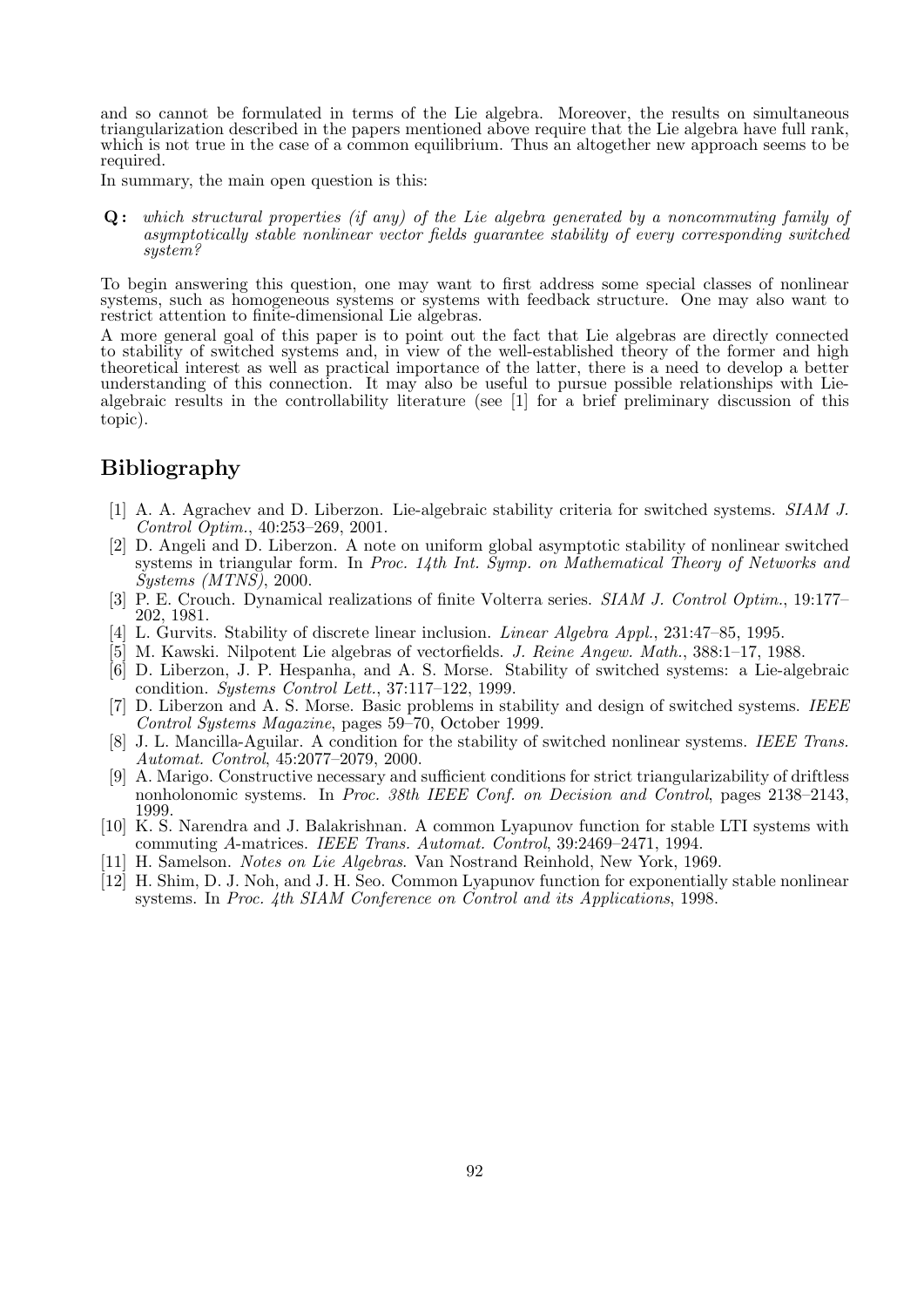# The Strong Stabilization Problem for Linear Time-Varying Systems

Avraham Feintuch Department of Mathematics Ben-Gurion University of the Negev Beer-Sheva, Israel abie@math.bgu.ac.il

#### 21.1 Description of the problem

I will formulate the strong stabilization problem in the formalism of the operator theory of systems. In this framework a linear system is a linear transformation  $L$  acting on a Hilbert space  $H$  which is equipped with a natural time structure, which satisfies the standard physical realizability condition known as causality. To simplify the formulation, we choose H to be the sequence space  $l^2[0,\infty) = \{ \langle \rangle \}$  $x_0, x_1, \dots >: x_i \in \mathbb{C}^n$ ,  $\sum ||x_i||^2 < \infty$  and denote by  $P_n$  the truncation projection onto the subspace generated by the first n vectors  $\{e_0, \dots, e_n\}$  of the standard orthonormal basis on H. Causality of L is expressed as  $P_n L = P_n L P_n$  for all non-negative integers n. A linear system L is stable if it is a bounded operator on H. A fundamental issue that was studied in both classical and modern control theory was that of internal stabilization of unstable systems by feedback. It is generally acknowledged that the paper of Youla et al ([2]) was a landmark event in this study and in fact the issue of strong stabilization was first raised there. It was quickly seen ([5]) that while this paper restricted itself to the classical case of rational transfer functions its ideas were given to abstraction to much more general frameworks. We briefly describe the one revelant to our discussion.

For a linear system L, its graph  $G(L)$  is the range of the operator  $\begin{bmatrix} I & I \end{bmatrix}$ L defined on the domain  $\mathcal{D}(L) = \{x \in H : Lx \in H\}$ .  $G(L)$  is a subspace of  $H \oplus H$ . The operator  $\begin{bmatrix} I & C \\ L & -I \end{bmatrix}$  defined on  $\mathcal{D}(L) \oplus \mathcal{D}(C)$  is called the feedback system  $\{L, C\}$  with plant L and compensator C, and  $\{L, C\}$  is stable if it has a bounded causal inverse. L is stabilizable if there exists a causal linear system C (not necessarily stable) such that  $\{L, C\}$  is stable.

The analogue of the result of Youla et al which characterises all stabilizable linear systems and parametrizes all stabilizers was given by Dale and Smith ([4]):

**Theorem 1** ([6], p. 103) Suppose L is a linear system and there exist causal stable systems  $M$ ,  $N,~X,~Y,~\hat{M},~\hat{N},~\hat{X},~\hat{Y}~\textit{such that}~\textit{(1)}~G(L)~=~Ran\left[\begin{array}{c} M \\ N \end{array}\right]$  $\Big] = Ker \Big[ -\hat{N} \quad \hat{M} \Big], (2) \Big[ \begin{array}{cc} M & -\hat{X} \\ N & \hat{Y} \end{array} \Big]$  $N \quad \hat{Y}$  $\vert =$  $\begin{bmatrix} Y & X \end{bmatrix}$  $-\hat{N}$  *M*  $\Big]^{-1}$ . Then  $(1)$  L is stabilizable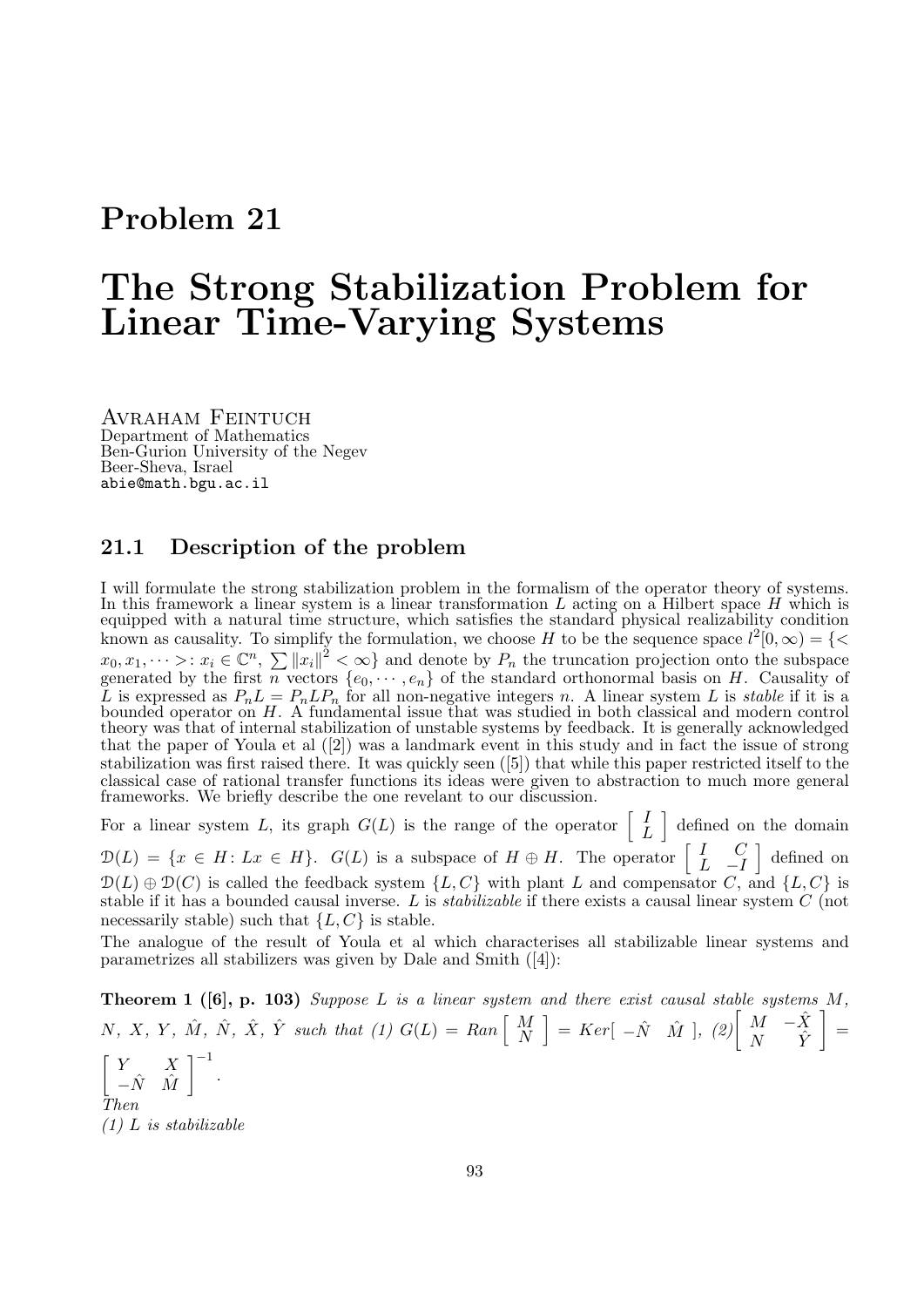(2) C stabilizes L if and only if  $G(C) = Ran \begin{bmatrix} \hat{Y} - NQ \\ \hat{X} + MQ \end{bmatrix} = Ker \begin{bmatrix} -(X + Q\hat{M}) & Y - Q\hat{N} \end{bmatrix}$ , where Q varies over all stable linear systems.

The Strong Stabilization Problem is:

Suppose L is stabilizable. Can internal stability be achieved with C itself a stable system? In such a case  $L$  is said to be strongly stabilizable.

**Theorem 2** ([6], p.108) A linear system L with property (1), (2) of Theorem 1 is stabilized by a stable C if and only if  $\tilde{M} + \tilde{N}C$  is an invertible operator. Equivalently, a stable C stabilizes L if and only if  $M + CN$  is an invertible operator (by an invertible operator we mean that its inverse is also bounded).

It is not hard to show that in fact the same C works in both cases; i.e.  $M + CN$  is invertible if and only if  $\hat{M} + \hat{N}C$  is invertible. So here is the precise mathematical formulation of the problem: Given causal stable systems M, N, X, Y such that  $XM + YN = I$ . Does there exist a causal stable system C such that  $\tilde{M} + CN$  is invertible?

#### 21.2 Motivation and history of the problem

The notion of strong internal stabilization was introduced in the classical paper of Youla et al ([2]) and was solved for rational transfer functions. Another formulation was given in ([1]). An approach to the classical problem from the point of view described here was first given in [9]. Recently sufficient conditions for the existance of strongly stabilizing controllers were formulated from the point of view of  $H^{\infty}$  control problems. The latest such effort is [7].

In is of interest to write that our formulation of the strong stabilization problem connects it to an equivalent problem in Banach algebras, the question of 1-stability of a Banach algebra: Given a pair of elements  $\{a, b\}$  in a Banach algebra B which satisfies the Bezout identity  $xa + yb = 1$  for some  $x, y \in B$ . Does there exist  $c \in B$ :  $a + cb$  is a unit. This was shown to be the case for  $B = H^{\infty}$  by Treil ([8]) and this proves that every stabilizable scalar time-invariant system is strongly stabilizable over the complex number field. The matrix analogue to Treil's result is not known. It is interesting that the Banach algebra  $B(H)$  of all bounded linear operators on a given Hilbert space H is not 1-stable ([3]). Our strong stabilization problem is the question whether nest algebras are 1-stable.

- [1] B. D. O. ANDERSON, A note on the Youla-Bongiorno-Lu condition, Automatica 12 (1976), 387-388.
- [2] J. J. BONGIORNO, C. N. LU, D. C. YOULA, Single-loop feedback stabilization of linear multivariable plants, Automatica 10 (1974) 159-173.
- [3] G. CORACH, A. LAROTONDA, *Stable range in Banach algebras*, J. Pure and Applied Alg. 32 (1984) 289-300.
- [4] W. Dale, M. Smith, Stabilizability and existance of system representations for discrete-time, time-varying systems, SIAM J. Cont. and Optim. 31 (1993) 1538-1557.
- [5] C. A. Desoer, R. W. Liu, J. Murray, R. Saeks, Feedback system design: the factorial representation approach to analysis and synthesis, IEEE Trans. Auto. Control AC - 25 (1980) 399-412.
- [6] A. FEINTUCH, Robust Control Theory on Hilbert Space, Applied Math. Sciences 130, Springer 1998.
- [7] H. OZBAY, M. ZEREN, On the strong stabilization and stable  $H^{\infty}$ -controller design problems for MIMO systems, Automatica 36 (2000) 1675-1684.
- [8] S. TREIL, The stable rank of the algebra  $H^{\infty}$  equals 1, J. Funct. Anal. 109 (1992) 130-154.
- [9] M. VIDYASAGAR, Control System Synthesis: A Factorization Approach, M.I.T. Press, 1985.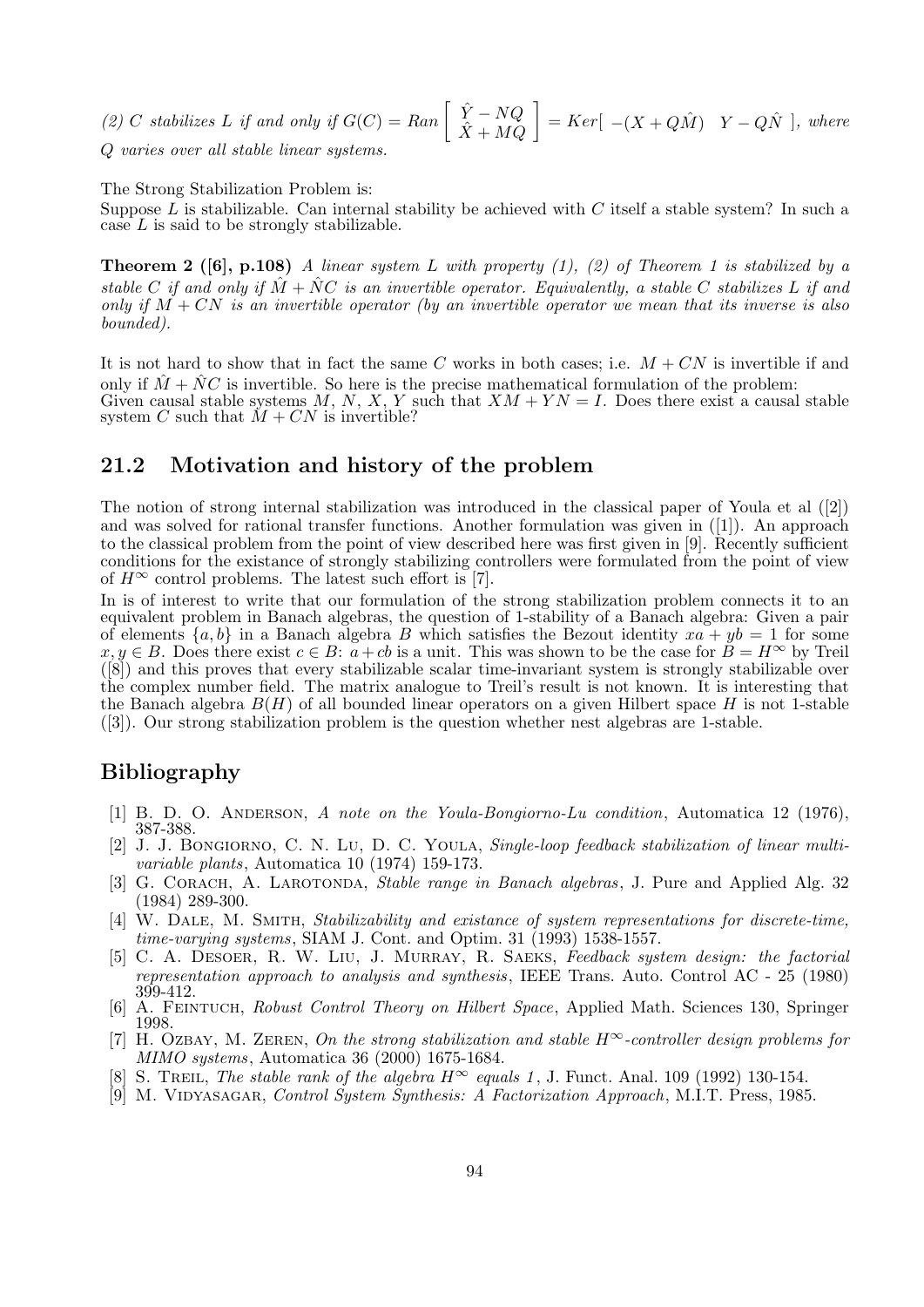## Smooth Lyapunov Characterization of Measurement to Error Stability

Brian P. Ingalls Control and Dynamical Systems California Institute of Technology Pasadena, CA 91125 USA ingalls@cds.caltech.edu

Eduardo D. Sontag Department of Mathematics Rutgers University Piscataway, NJ 08854 USA sontag@math.rutgers.edu

#### 86.1 Description of the problem

Consider the system

$$
\dot{x}(t) = f(x(t), u(t))
$$
\n(86.1)

with two output maps

$$
y(t) = h(x(t)), \quad w(t) = g(x(t)),
$$

with states  $x(t) \in \mathbb{R}$  and controls u measurable essentially bounded functions into  $\mathbb{R}^m$ . Assume that the function  $\hat{f}: \mathbb{R}^n \times \mathbb{R}^m \to \mathbb{R}^n$  is locally Lipschitz, and that the system is forward complete. Assume that the output maps  $h : \mathbb{R}^n \to \mathbb{R}^{p_y}$  and  $g : \mathbb{R}^n \to \mathbb{R}^{p_w}$  are locally Lipschitz.

The Euclidean norm in a space  $\mathbb{R}^k$  is denoted simply by | $\cdot$  |. If z is a function defined on a real interval containing  $[0, t]$ ,  $||z||_{[0,t]}$  is the sup norm of the restriction of z to  $[0, t]$ , that is  $||z||_{[0,t]} =$  ess sup  $\{|z(t)| :$  $t \in [0, t]$ .

A function  $\gamma : \mathbb{R}_{\geq 0} \to \mathbb{R}_{\geq 0}$  is of class  $\mathcal K$  (denoted  $\gamma \in \mathcal K$ ) if it is continuous, positive definite, and strictly increasing; and is  $\overline{\text{of}}$  class  $\mathcal{K}_{\infty}$  if in addition it is unbounded. A function  $\beta : \mathbb{R}_{\geq 0} \times \mathbb{R}_{\geq 0} \to \mathbb{R}_{\geq 0}$ is of class KL if for each fixed  $t \geq 0$ ,  $\beta(\cdot,t)$  is of class K and for each fixed  $s \geq 0$ ,  $\beta(s,t)$  decreases to zero as  $t \to \infty$ .

The following definitions are given for a forward complete system with two output channels as in (86.1). The outputs y and w are considered as error and measurement signals, respectively.

Definition We say that the system (86.1) is *input-measurement to error stable* (IMES) if there exist  $\beta \in \mathcal{KL}$  and  $\gamma_1, \gamma_2 \in \mathcal{K}$  so that

$$
|y(t)| \le \max\{\beta(|x(0)|, t), \gamma_1(\|w\|_{[0,t]}), \gamma_2(\|u\|_{[0,t]})\}
$$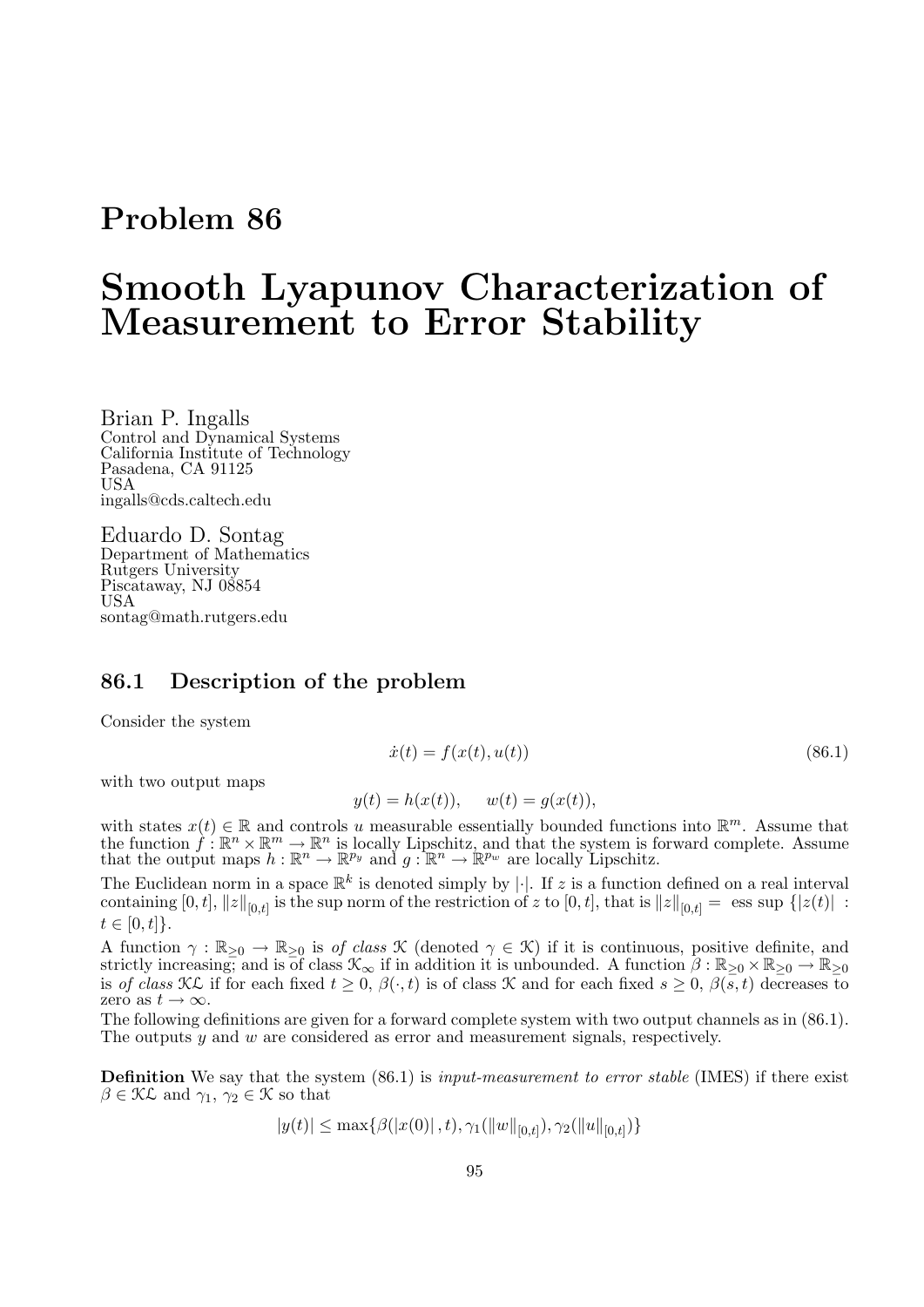for each solution of (86.1), and all  $t \geq 0$ .

#### Open Problem

Find a (if possible, smooth) Lyapunov characterization of the IMES property.

#### 86.2 Motivation and history of the problem

The input-measurement to error stability property is a generalization of input to state stability (ISS). Since its introduction in [11], the ISS property has been extended in a number of ways. One of these is to a notion of output stability – input to output stability (IOS) – in which the magnitude of an output signal is asymptotically bounded by the input. Another is to a detectability notion – input-output to state stability (IOSS). In this case the size of the state is asymptotically bounded by the input and output.

In these two concepts, the outputs play distinct roles. In IOS, the output is to be kept small, e.g. an error. In IOSS, the output provides information about the size of the state, e.g. a measurement. This leads one to consider a system with two output channels – an error and a measurement. The notions of IOS and IOSS can be combined to yield (IMES), a property in which the error is asymptotically bounded by the input and a measurement. This partial detectability notion is a direct generalization of IOS and IOSS (and ISS). It constitutes the key concept needed in order to fully extend regulator theory to a global nonlinear context, and was introduced in [12], where it was called "input measurement to output stability" (IMOS).

One of the most useful results on ISS is its characterization in terms of the existence of an appropriate smooth Lyapunov function [13]. As the IOS and IOSS properties were introduced, they too were characterized in terms of Lyapunov functions (in [16, 17] and [7, 14, 15] respectively). A Lyapunov characterization of IMES would include both of these results, as well as the original characterization of ISS. For applications of Lyapunov functions to ISS and related properties, see for instance [1, 4, 5, 6, 8, 9, 10].

#### 86.3 Available results

In an attempt to determine a Lyapunov characterization for IMES, one might hope to fashion a proof along the same lines as that for the IOSS characterization given in [7]. Such an attempt has been made, with preliminary results reported in [3]. In that paper, the MES property (i.e. IMES for a system with no input)is addressed. The relation between MES and a secondary property, stability in three measures (SIT) is described, and the following (discontinuous) Lyapunov characterization for SIT is given.

**Definition** We say that the system (86.1) is measurement to error stable (MES) if there exist  $\beta \in \mathcal{KL}$ and  $\gamma_1 \in \mathcal{K}$  so that

$$
|y(t)| \le \max\{\beta(|x(0)|, t), \gamma_1(\|w\|_{[0,t]})\}
$$

for each solution of (86.1), and all  $t \geq 0$ .

**Definition** Let  $\rho \in \mathcal{K}$ . We say that the system (86.1) satisfies the *stability in three measures* (SIT) property (with gain  $\rho$ ) if there exists  $\beta \in \mathcal{KL}$  so that for any solution of (86.1), if there exists  $t_1 > 0$ so that  $|y(t)| > \rho(|w(t)|)$  for all  $t \in [0, t_1]$ , then

$$
|y(t)| \leq \beta(|x(0)|, t) \qquad \forall t \in [0, t_1].
$$

The MES property implies the SIT property. The converse does not hold in general, but is true under additional assumptions on the system.

**Definition** Let  $\rho \in \mathcal{K}$ . We say that a lower semicontinuous function  $V : \mathbb{R}^n \to \mathbb{R}_{\geq 0}$  is a lower semicontinuous SIT-Lyapunov function for system  $(86.1)$  with gain  $\rho$  if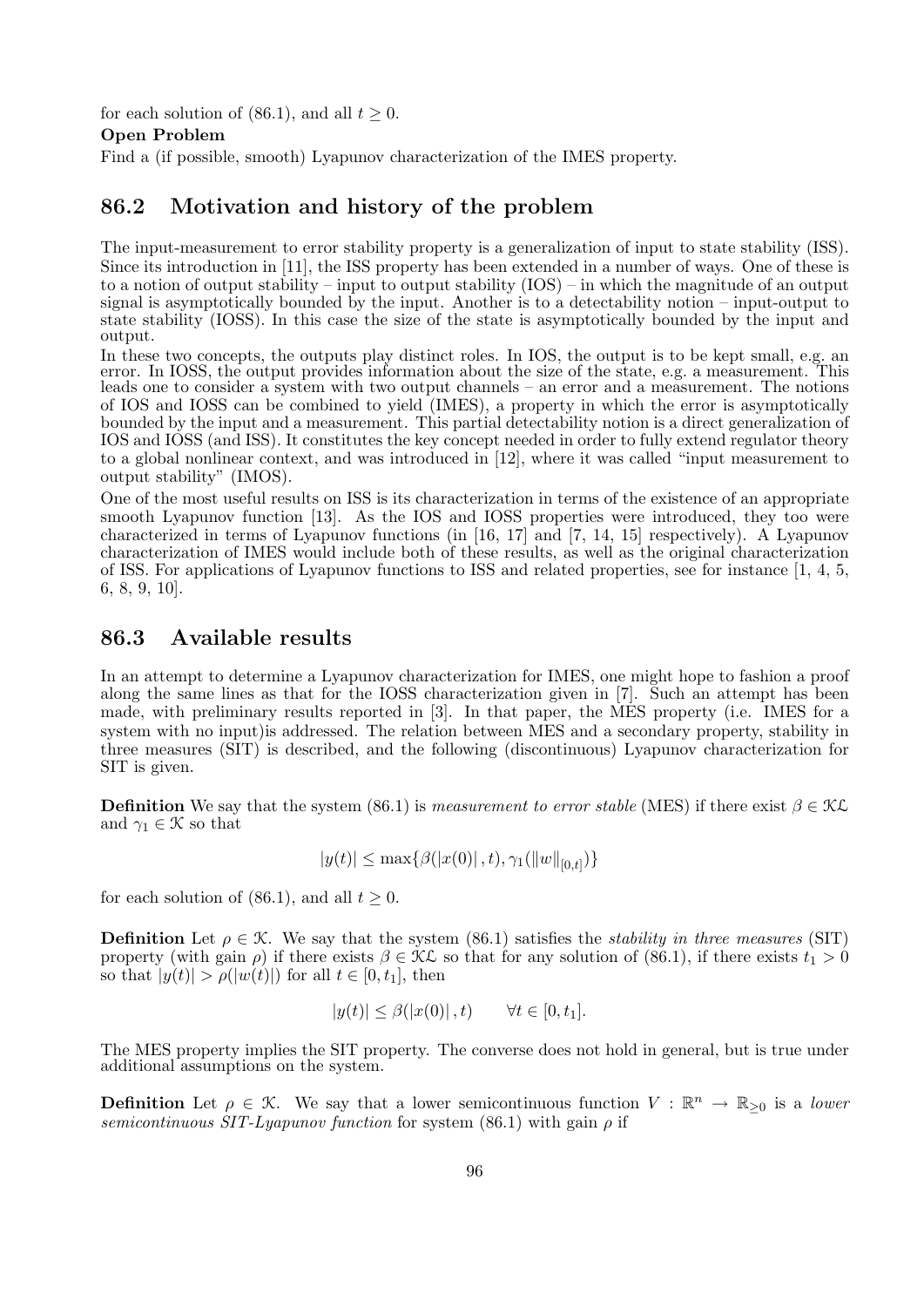• there exist  $\alpha_1, \alpha_2 \in \mathcal{K}_{\infty}$  so that

 $\alpha_1(|h(\xi)|) \le V(\xi) \le \alpha_2(|\xi|), \quad \forall \xi \text{ so that } |h(\xi)| > \rho(|g(\xi)|),$ 

• there exists  $\alpha_3 : \mathbb{R}_{\geq 0} \to \mathbb{R}_{\geq 0}$  continuous positive definite so that for each  $\xi$  so that  $|h(\xi)| >$  $\rho(|g(\xi)|),$ 

 $\zeta \cdot v \le -\alpha_3(V(\xi)) \quad \forall \zeta \in \partial_D V(\xi), \ \forall v \in F(\xi).$  (86.2)

(Here  $\partial_D$  denotes a viscosity subgradient.)

**Theorem** Let a system of the form (86.1) and a function  $\rho \in \mathcal{K}$  be given. The following are equivalent.

- 1. The system satisfies the SIT property with gain  $\rho$ .
- 2. The system admits a lower semicontinuous SIT-Lyapunov function with gain  $\rho$ .
- 3. The system admits a lower semicontinuous exponential decay SIT-Lyapunov function with gain  $\rho$ .

Further details are available in [3] and [2].

- [1] R.A. Freeman and P.V. Kokotovi'c, Robust Nonlinear Control Design, State-Space and Lyapunov Techniques, Birkhauser, Boston, 1996.
- [2] B. Ingalls, Comparisons of Notions of Stability for Nonlinear Control Systems with Outputs, Ph.D. Thesis, Rutgers University, New Brunswick, New Jersey, USA, 2001. available at www.cds.caltech.edu/∼ingalls.
- [3] B. Ingalls, E. D. Sontag and Y. Wang, "Measurement to error stability: a notion of partial detectability for nonlinear systems", submitted.
- [4] A. Isidori Nonlinear Control Systems II, Springer-Verlag, London, 1999.
- [5] H.K. Khalil, Nonlinear Systems, Second Edition, Prentice-Hall, Upper Saddle River, NJ, 1996.
- [6] P. Kokotovi´c and M. Arcak, "Constructive nonlinear control: progress in the 90's," Invited Plenary Talk, IFAC Congress, in *Proc. 14th IFAC World Congress*, the Plenary and Index Volume, pp. 49– 77, Beijing, 1999.
- [7] M. Krichman, E. D. Sontag, and Y. Wang, "Input-output-to-state stability", SIAM Journal on Control and Optimization 39  $(2001)$ , pp. 1874–1928.
- [8] M. Krstić and H. Deng, Stabilization of Uncertain Nonlinear Systems, Springer-Verlag, London, 1998.
- [9] M. Krstić, I. Kanellakopoulos, and P.V. Kokotović, Nonlinear and Adaptive Control Design, John Wiley & Sons, New York, 1995.
- [10] R. Sepulchre, M. Jankovic, P.V. Kokotović, Constructive Nonlinear Control, Springer, 1997.
- [11] E. D. Sontag, "Smooth stabilization implies coprime factorization", IEEE Transactions on Automatic Control 34 (1989), pp. 435–443.
- [12] "The ISS philosophy as a unifying framework for stability-like behavior," in Nonlinear Control in the Year 2000 (Volume 2) (Lecture Notes in Control and Information Sciences, A. Isidori, F. Lamnabhi-Lagarrigue, and W. Respondek, eds.), Springer-Verlag, Berlin, 2000, pp. 443-468.
- [13] E. D. Sontag and Y. Wang, "On Characterizations of the input-to-state stability property",  $Systems \& Control Letters 24 (1995), pp. 351-359.$
- [14] E. D. Sontag and Y. Wang, "Detectability of nonlinear systems", in Proceedings of the Conference on Information Sciences and Systems (CISS 96), Princeton, NJ, 1996, pp. 1031–1036.
- [15] E. D. Sontag and Y. Wang, "Output-to-state stability and detectability of nonlinear systems", Systems & Control Letters  $\overline{29}$  (1997), pp. 279–290.
- [16] E. D. Sontag and Y. Wang, "Notions of input to output stability", Systems & Control Letters 38 (1999), pp. 351–359.
- [17] E. D. Sontag and Y. Wang, "Lyapunov characterizations of input to output stability", SIAM Journal on Control and Optimization 39 (2001), pp. 226–249.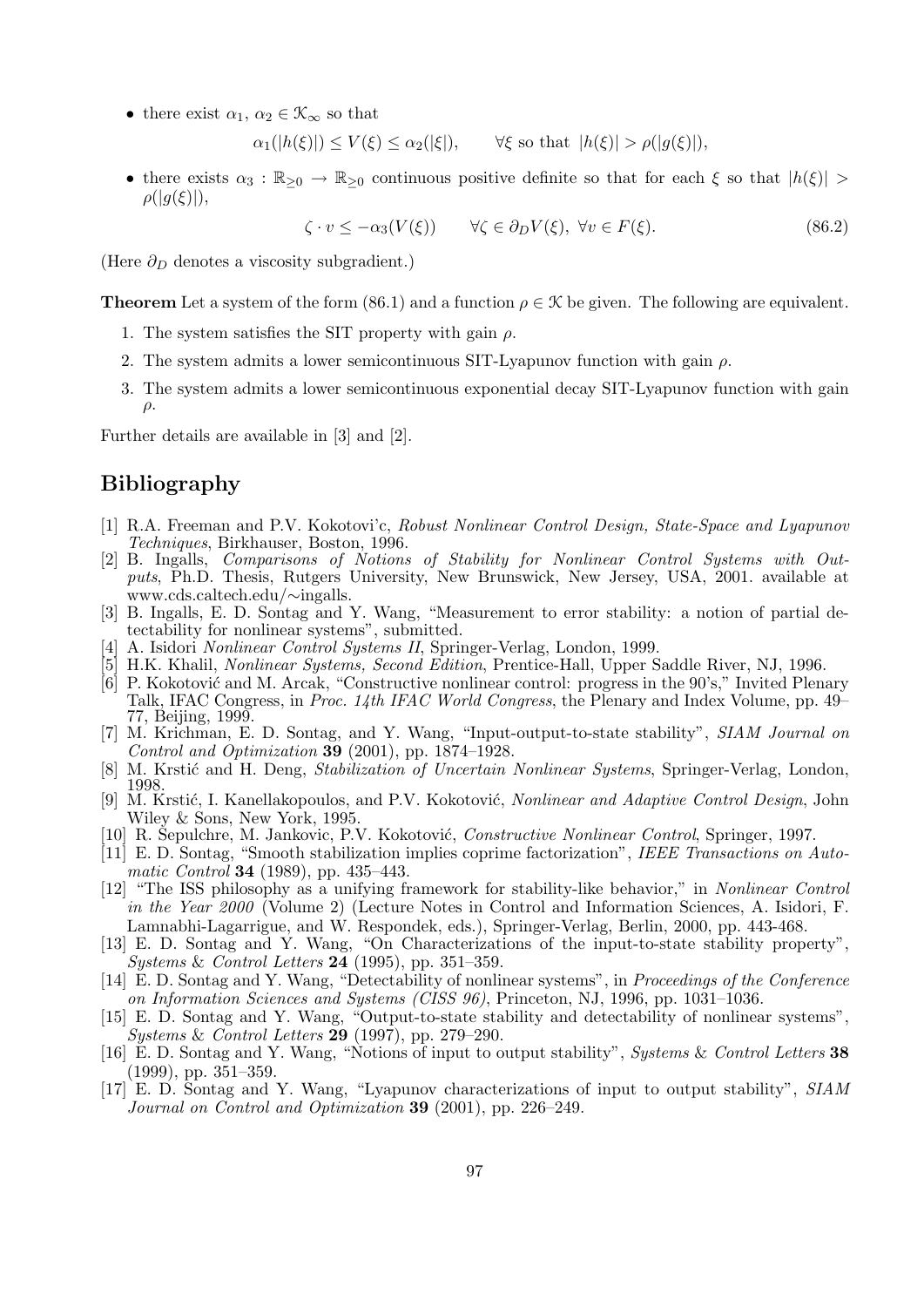# Copositive Lyapunov functions

M.K. Çamlıbel Department of Mathematics University of Groningen P.O. Box 800, 9700 AV Groningen The Netherlands e-mail: k.camlibel@math.rug.nl

J.M. Schumacher Department of Econometrics and Operations Research Tilburg University P.O. Box 90153, 5000 LE Tilburg The Netherlands e-mail: j.m.schumacher@kub.nl

#### 13.1 Preliminaries

The following notational conventions and terminology will be in force. Inequalities for vectors are understood componentwise. Given two matrices  $M$  and  $N$  with the same number of columns, the notation col( $M, N$ ) denotes the matrix obtained by stacking M over N. Let M be a matrix. The submatrix  $M_{JK}$  of M is the matrix whose entries lie in the rows of M indexed by the set J and the columns indexed by the set K. For square matrices  $M$ ,  $M_{JJ}$  is called a principal submatrix of M. A symmetric matrix M is said to be *nonnegative (nonpositive)* definite if  $x^T M x \ge 0$   $(x^T M x \le 0)$  for all x. It is said to be *positive (negative) definite* if the equalities hold only for  $x = 0$ . Sometimes, we write  $M > 0$  ( $M \ge 0$ ) to indicate that M is positive definite (nonnegative definite), respectively. We say that a square matrix  $M$  is *Hurwitz* if its eigenvalues have negative real parts. A pair of matrices  $(A, C)$  is *observable* if the corresponding system  $\dot{x} = Ax, y = Cx$  is observable, equivalently if  $col(C, CA, \cdots, CA^{n-1})$  is of rank n where A is of order n.

#### 13.2 Motivation

Lyapunov stability theory is one of the ever green topics in systems and control. For (finite dimensional) linear systems, the following theorem is very well-known.

**Theorem 3** [3, Theorem 1.2] The following conditions are equivalent.

- 1. The system  $\dot{x} = Ax$  is asymptotically stable.
- 2. The Lyapunov equation  $A^T P + P A = Q$  has a positive definite symmetric solution P for any negative definite symmetric matrix Q.

As a refinement, we can replace the last statement by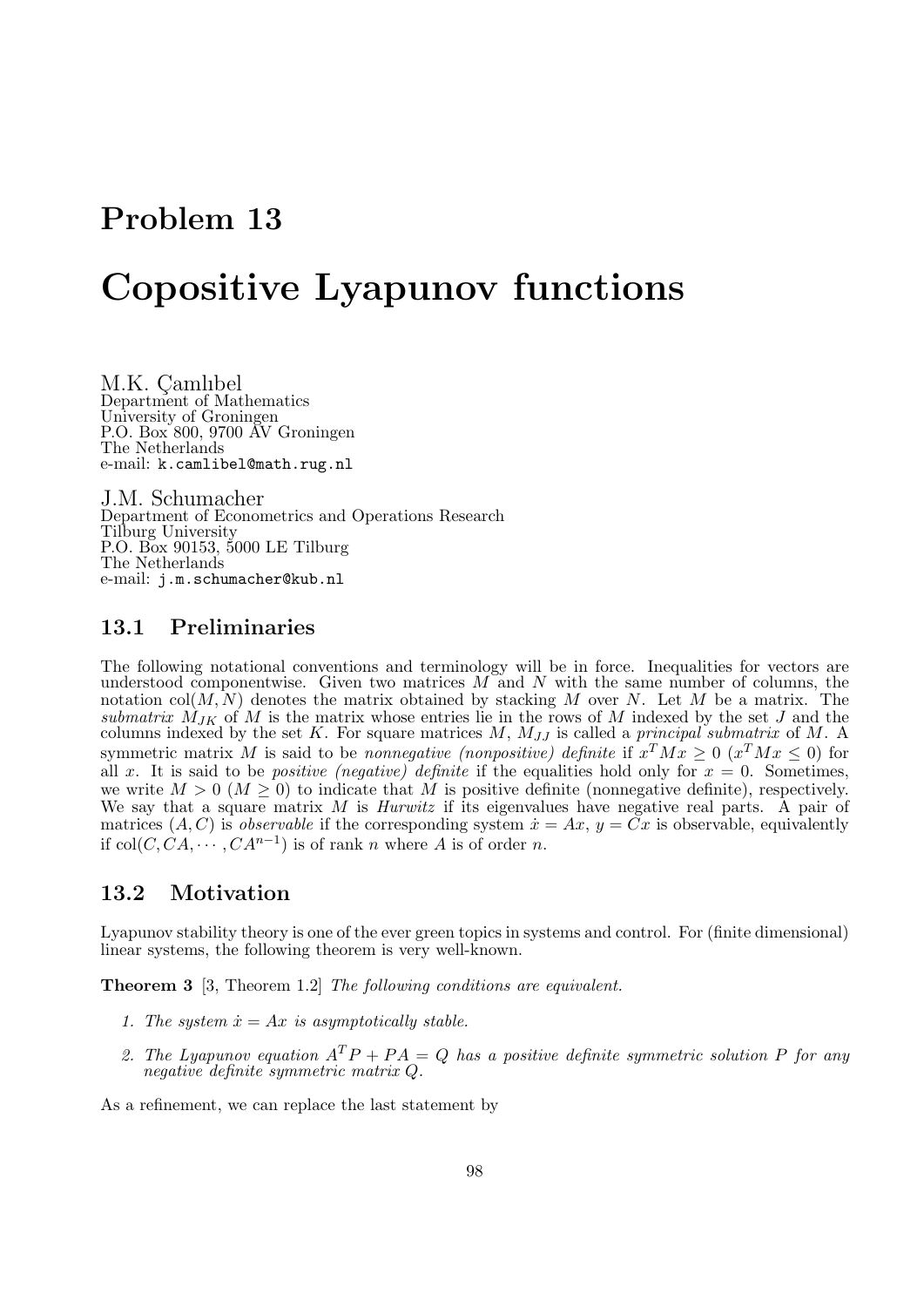2. The Lyapunov equation  $A^T P + P A = Q$  has a positive definite symmetric solution P for any nonpositive definite symmetric matrix  $\tilde{Q}$  such that the pair  $(A, Q)$  is observable.

An interesting application is to the stability of the so-called *switched systems*. Consider the system

$$
\dot{x} = A_{\sigma} x \tag{13.1}
$$

where the *switching signal*  $\sigma : [0, \infty) \to \{1, 2\}$  is a piecewise constant function. We assume that it has a finite number of discontinuities over finite time intervals in order to rule out infinitely fast switching. A strong notion of stability for the system (13.1) is the requirement of stability for arbitrary switching signals.

The dynamics of (13.1) coincides with one of the linear subsystems if the switching signal is constant, i.e., there are no switchings at all. This leads us to an obvious necessary condition: stability of each subsystem. Another extreme case would emerge if there exists a common Lyapunov function for the subsystems. Indeed, such a Lyapunov function would immediately prove the stability of (13.1). An earlier paper [8] pointed out the importance of commutation relations between  $A_1$  and  $A_2$  in finding a common Lyapunov function. More precisely, it has been shown that if  $A_1$  and  $A_2$  are Hurwitz and commutative then they admit a common Lyapunov function. In [1, 6], the commutation relations of subsystems are studied further in a Lie algebraic framework and sufficient conditions for the existence of a common Lyapunov function are presented. Notice that the results of [1] are stronger than those in [6]. However, we prefer to restate [6, Theorem 2] for simplicity.

**Theorem 4** If  $A_i$  is a Hurwitz matrix for  $i = 1, 2$  and the Lie algebra  $\{A_1, A_2\}_{LA}$  is solvable then there exists a positive definite matrix P such that  $A_i^T P + P A_i < 0$  for  $i = 1, 2$ .

So far, we quoted some known results. Our main goal is to pose two open problems that can be viewed as extensions of Theorems 30.7 and 4 for a class of piecewise linear systems. More precisely, we will consider systems of the form

$$
\dot{x} = A_i x
$$
 for  $C_i x \ge 0$   $i = 1, 2.$  (13.2)

Here, the cones  $\mathcal{C}_i = \{x \mid C_i x \geq 0\}$  do not necessarily cover the whole x-space. We assume that

- a. there exists a (possibly discontinuous) function f such that (13.2) can be described by  $\dot{x} = f(x)$ for all  $x \in \mathcal{C}_1 \cup \mathcal{C}_2$ , and
- b. for each initial state  $x_0 \in \mathcal{C}_1 \cup \mathcal{C}_2$ , there exists a unique solution x in the sense of Carathéodory, i.e.,  $x(t) = x_0 + \int_0^t f(x(\tau)) d\tau$ .

A natural example of such piecewise linear dynamics is a linear complementarity system (see [9]) of the form

$$
\begin{aligned}\n\dot{x} &= Ax + Bu, \quad y = Cx + Du \\
\{(u(t) \ge 0) \text{ and } (y(t) \ge 0) \text{ and } (u(t) = 0 \text{ or } y(t) = 0)\}\n\end{aligned}
$$
\nfor all  $t \ge 0$ 

where  $A \in \mathbb{R}^{n \times n}$ ,  $B \in \mathbb{R}^{n \times 1}$ ,  $C \in \mathbb{R}^{1 \times n}$ , and  $D \in \mathbb{R}$ . If  $D > 0$  this system can be put into the form of (13.2) with  $A_1 = A$ ,  $C_1 = C$ ,  $A_2 = A - BD^{-1}C$ , and  $C_2 = -C$ . Equivalently, it can be described by

$$
\dot{x} = f(x) \tag{13.3}
$$

where  $f(x) = Ax$  if  $Cx \ge 0$  and  $f(x) = (A - BD^{-1}C)x$  if  $Cx \le 0$ . Note that f is Lipschitz continuous and hence (13.3) admits a unique (continuously differentiable) solution x for all initial states  $x_0$ . One way of studying the stability of the system (13.2) is simply to utilize Theorem 4. However, there are some obvious drawbacks:

- i. It requires positive definiteness of the common Lyapunov function whereas the positivity on a cone is enough for the system (13.2).
- ii. It considers any switching signal whereas the initial state determines the switching signal in (13.2).

In the next section, we focus on ways of eliminating the conservatism mentioned in i.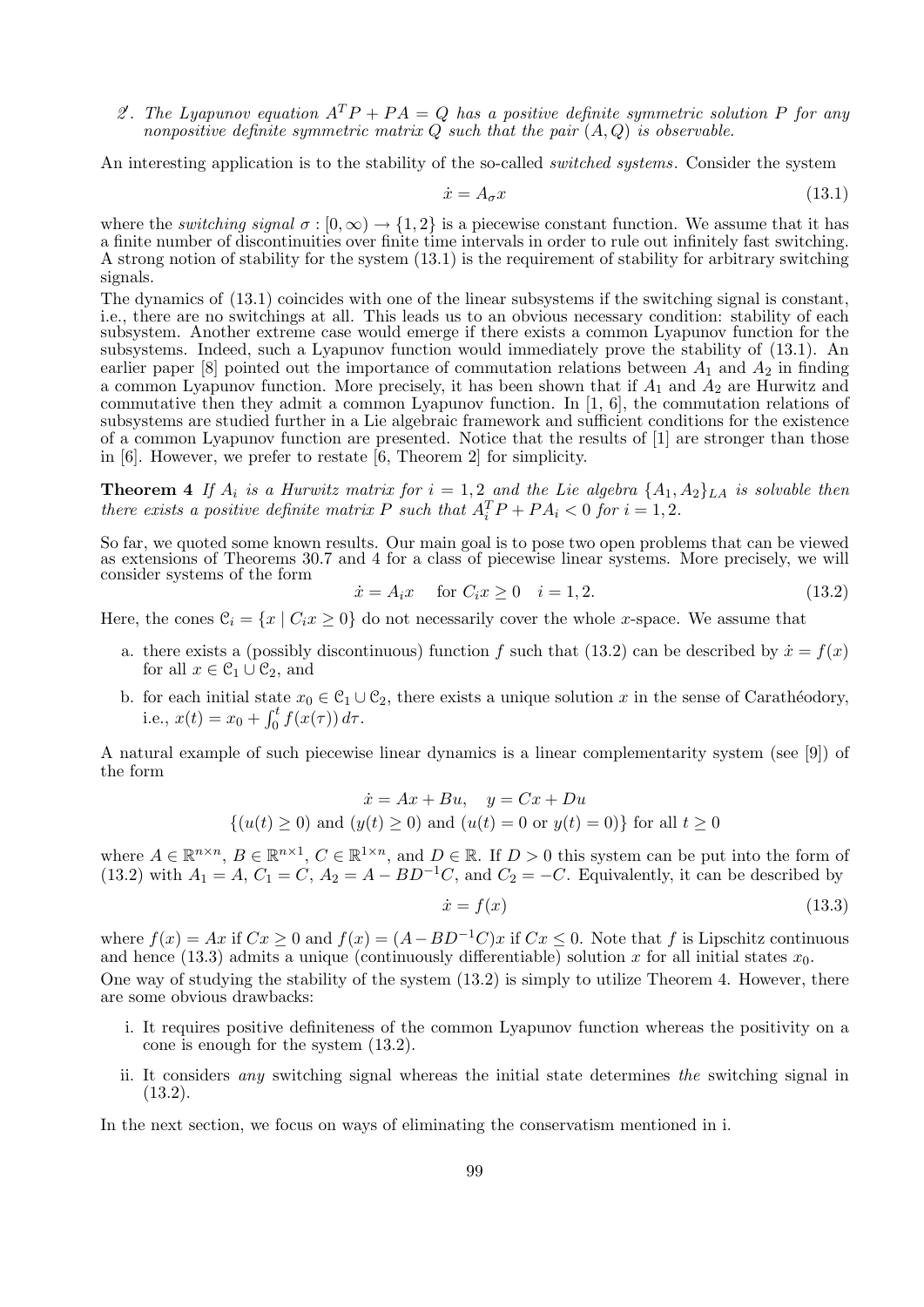#### 13.3 Description of the problems

First, we need to introduce some nomenclature. A matrix  $M$  is said to be *copositive (strictly copositive)* with respect to a cone C if  $x^T M x \ge 0$   $(x^T M x > 0)$  for all nonzero  $x \in \mathcal{C}$ . We use the notation  $M \ge 0$ and  $M \n\stackrel{\mathcal{C}}{\succ} 0$  respectively for copositivity and strict copositivity. When the cone C is clear from the context we just write  $\succcurlyeq$  or  $\succ$ .

The first problem that we propose calls for an extension of Theorem 30.7 for linear dynamics restricted to a cone.

**Problem 3** Let a square matrix A and a cone  $\mathcal{C} = \{x \mid Cx \ge 0\}$  be given. Determine necessary and sufficient conditions for the existence of a symmetric matrix P such that  $P \succ 0$  and  $A^T P + P A \prec 0$ .

An immediate necessary condition for the existence of such a matrix  $P$  is that the matrix  $A$  should not have any eigenvectors in the cone C corresponding to its positive eigenvalues.

Once Problem 3 solved, it would be natural to take a step further by attempting to extend Theorem 4 to the systems (13.2). In other words, it would be natural to attack the following problem.

**Problem 4** Let two square matrices  $A_1$ ,  $A_2$ , and two cones  $\mathcal{C}_1 = \{x \mid C_1 x \geq 0\}$ ,  $\mathcal{C}_2 = \{x \mid C_2 x \geq 0\}$ be given. Determine sufficient conditions for the existence of a symmetric matrix P such that  $P \overset{\mathcal{C}_i}{\succ} 0$ and  $A_i^T P + P A_i \stackrel{\mathcal{C}_i}{\prec} 0$  for  $i = 1, 2$ .

#### 13.4 On copositive matrices

This last section discusses copositive matrices in order to provide a starting point for further investigation of the proposed problems.

The class of copositive matrices occurs in optimization theory and particularly in the study of the linear complementarity problem [2]. We quote from [4] the following theorem which provides a characterization of copositive matrices.

**Theorem 5** A symmetric matrix M is (strictly) copositive with respect to the cone  $\{x \mid x \ge 0\}$  if and only if every principal submatrix of M has no eigenvector  $v > 0$  with associated eigenvalue  $(\lambda \leq 0)$  $\lambda < 0$ .

Since the number of principal submatrices of a matrix of order  $n$  is roughly  $2^n$ , this result has a practical disadvantage. In fact, Murty and Kabadi [7] showed that testing for copositivity is NPcomplete. An interesting subclass of copositive matrices are the ones which are equal to the sum of a nonnegative definite matrix and a nonnegative matrix. This class of matrices is studied in [5] where a relatively more tractable algorithm has been presented for checking if a given matrix belongs to the class or not.

- [1] A.A. Agrachev and D. Liberzon. Lie-algebraic stability criteria for switched systems. SIAM J. Control Optim., 40(1):253–269, 2001.
- [2] R.W. Cottle, J.-S. Pang, and R.E. Stone. The Linear Complementarity Problem. Academic Press, Inc., Boston, 1992.
- [3] Z. Gajić and M.T.J. Qureshi. Lyapunov Matrix Equation in System Stability and Control, volume 195 of Mathematics in Science and Engineering. Academic Press, San Diego, CA, 1995.
- [4] W. Kaplan. A test for copositive matrices. Linear Algebra Appl., 313:203–206, 2000.
- [5] W. Kaplan. A copositivity probe. Linear Algebra Appl., 337:237–251, 2001.
- [6] D. Liberzon, J.P. Hespanha, and A.S. Morse. Stability of switched systems: A Lie-algebraic condition. Systems Control Lett., 37:117–122, 1999.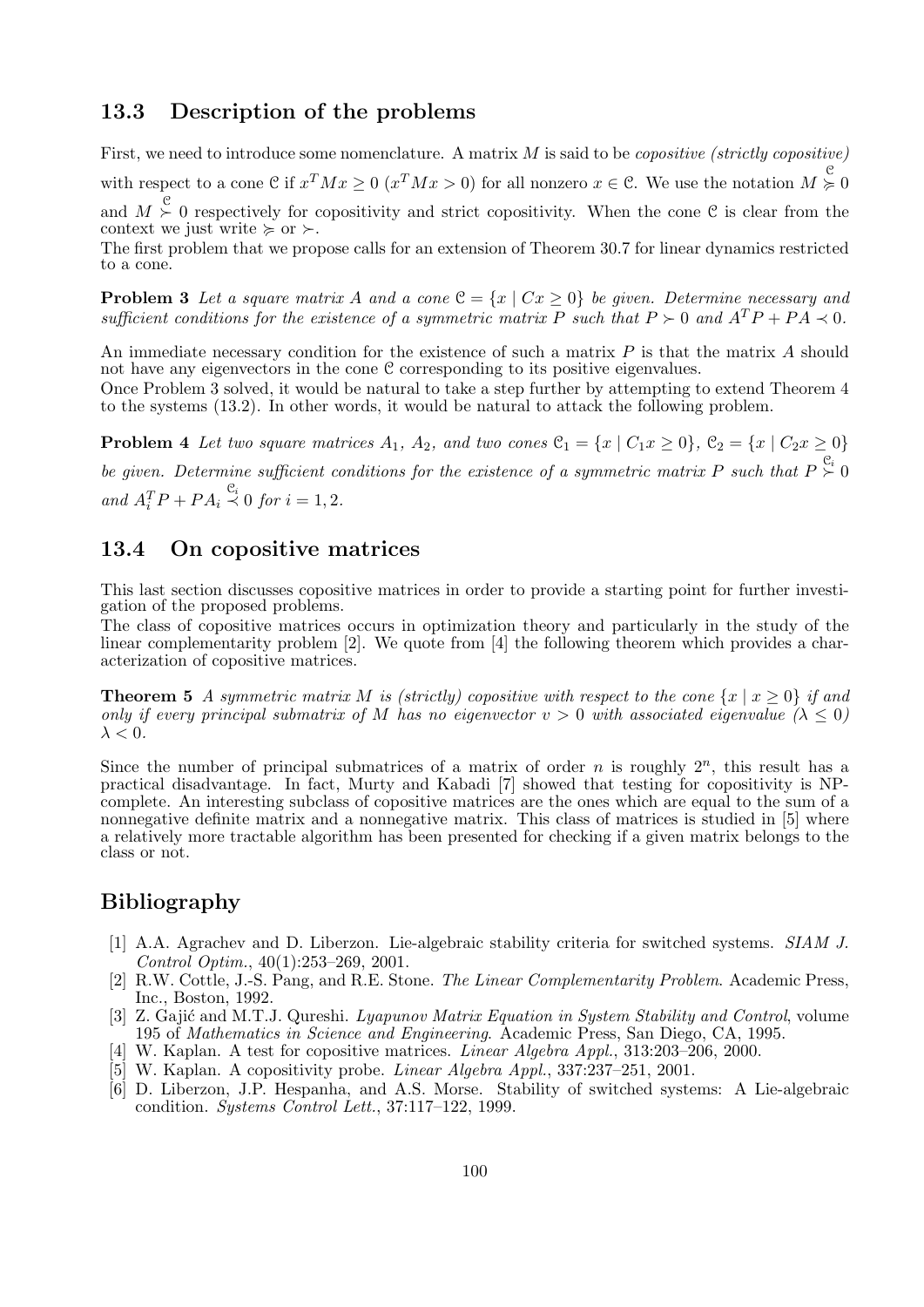- [7] K. Murty and S.N. Kabadi. Some NP-complete problems in quadratic and nonlinear programming. Math. Programming, 39:117–129, 1987.
- [8] K.S. Narendra and J. Balakrishnan. A common Lyapunov function for stable LTI systems with commuting A-matrices. IEEE Trans. Automatic Control, 39:2469-2471, 1994.
- [9] A.J. van der Schaft and J.M. Schumacher. Complementarity modelling of hybrid systems. IEEE Transactions on Automatic Control, 43(4):483–490, 1998.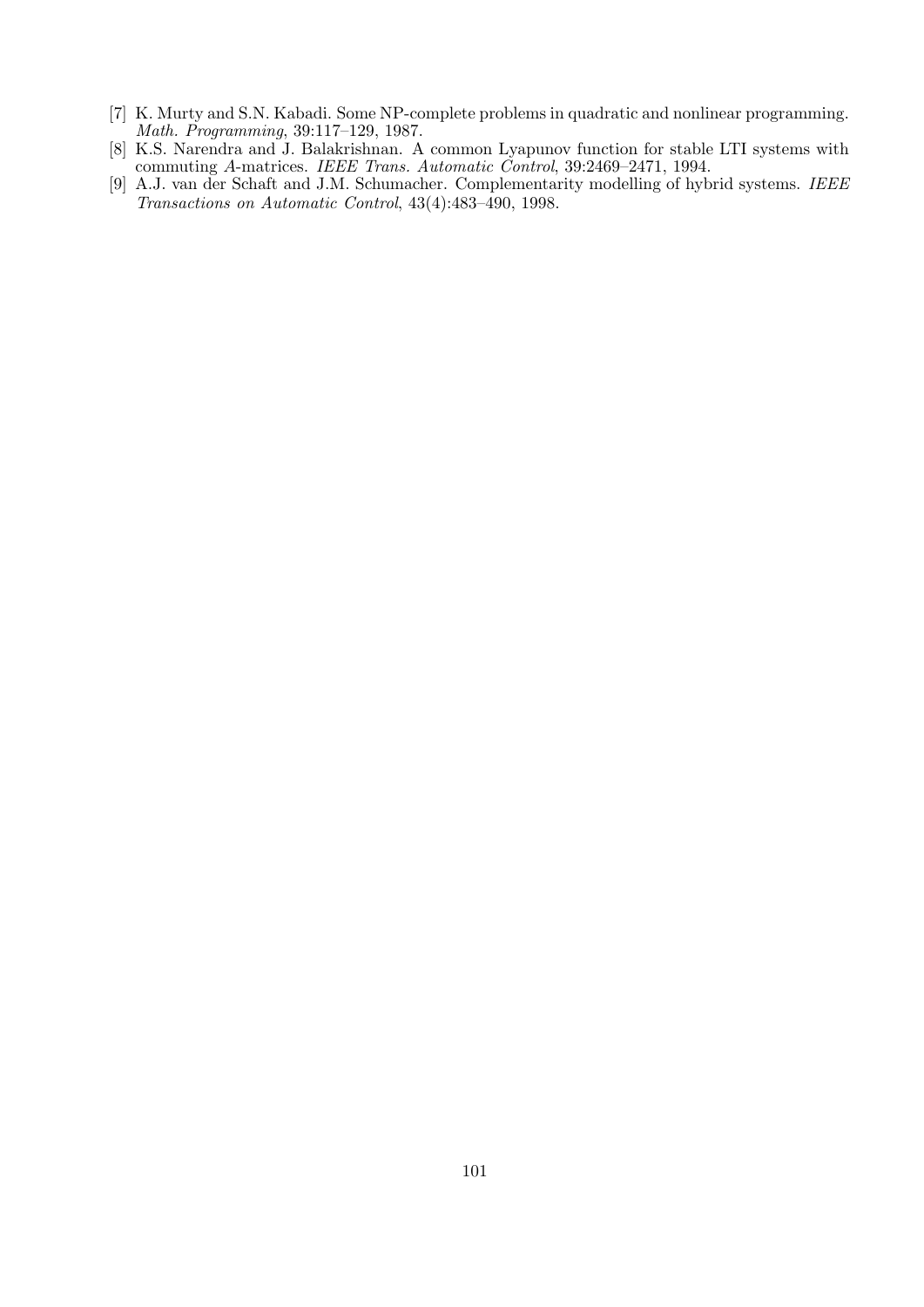## Delay independent and delay dependent Aizerman problem

VLADIMIR RÄSVAN Department of Automatic Control University of Craiova 13 A.I.Cuza Street 1100 Craiova ROMANIA vrasvan@automation.ucv.ro

#### 56.1 Abstract

The half-century old problem of Aizerman consists in a comparison of the absolute stability sector with the Hurwitz sector of stability for the linearized system. While the first has been shown to be, generally speaking, smaller than the second one, this comparison still serves as a test for the sharpness of sufficient stability criteria as Liapunov function or Popov inequality. On the other hand there are now very popular for linear time delay systems two types of sufficient stability criteria: delayindependent and delay-dependent. The present paper suggests a comparison of these criteria with the corresponding ones for nonlinear systems with sector restricted nonlinearities. In this way a problem of Aizerman type is suggested for systems with delay. Some examples are analyzed. Keywords: Sector nonlinearity, Time delay, Absolute stability.

### 56.2 The problem of the absolute stability. The problems of Aizerman and Kalman

Exactly 60 years ago a paper of B.V.Bulgakov [8] considered, apparently for the first time, a problem of global asymptotic stability for the zero equilibrium of a feedback control system composed of a linear dynamic part and a nonlinear static element

$$
\dot{x} = Ax - b\varphi(c^*x) \tag{56.1}
$$

where x, b, c are n-dimensional vectors, A is a  $n \times n$  matrix and  $\varphi : \mathbb{R} \to \mathbb{R}$  is a continuous function. The only additional assumption about  $\varphi$  was its location in some sector

$$
\varphi \sigma^2 < \varphi(\sigma)\sigma < \overline{\varphi}\sigma^2 \tag{56.2}
$$

where the inequalities may be non-strict. In this very first paper only conditions for the absence of self-sustained oscillations were obtained but in another, much famous paper of Lurie and Postnikov [17] global asymptotic stability conditions were obtained for a system (56.1) of 3d order with  $\varphi(\sigma)$ satisfying  $\varphi(\sigma)\sigma > 0$  i.e. satisfying (56.2) with  $\underline{\varphi} = 0, \overline{\varphi} = +\infty$ . The conditions obtained using a suitably chosen Liapunov function of the form "quadratic form of the state variables plus an integral of the nonlinearity" were in fact valid for the whole class of nonlinear functions defined by  $\varphi(\sigma)\sigma > 0$ . Later this was called *absolute stability* but it is obviously a *robust stability problem* since it deals with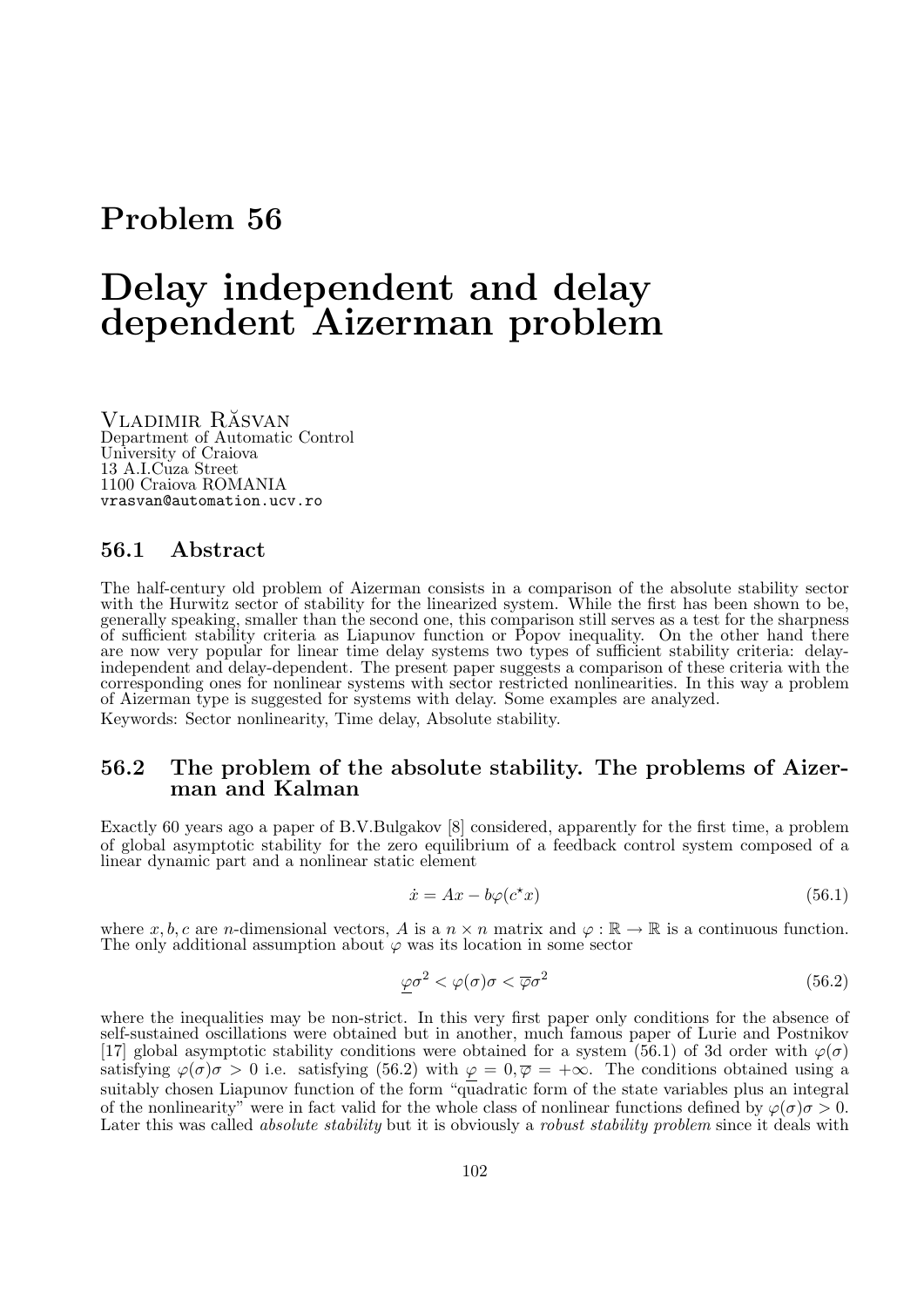the uncertainty on the nonlinear function defined by (56.2). We shall not insist more on this problem and we shall concentrate on another one, connected with it, stated by M.A.Aizerman [1, 2]. This last problem is on (56.1) and its linearized version

$$
\dot{x} = Ax - bhc^*x \tag{56.3}
$$

i.e. system (56.1) with  $\varphi(\sigma) = h\sigma$ . It is known that the necessary and sufficient conditions of asymptotic stability for (56.3) will require h to be restricted to some interval  $(h, \overline{h})$  called the Hurwitz sector. On the other hand for system (56.1) the absolute stability problem is stated: find conditions of global asymptotic stability of the zero equilibrium for all functions satisfying (56.2). All functions include the linear ones hence the class of systems defined by (56.1) is larger than the class of systems defined by (56.3). Consequently the sector  $(\varphi, \overline{\varphi})$  from (56.2) may be at most as large as the Hurwitz sector  $(\underline{h}, \overline{h})$ . The Aizerman problem asks simply: do these sectors always coincide? The Aizerman conjecture assumed: yes.

The first counter-example to this conjecture has been produced by Krasovskii [16] in the form of a 2nd order system of special form. The most celebrated counterexample is a 3rd order system and belongs to Pliss [21]. Today we know that the conjecture of Aizerman does not hold in general. Nevertheless the problem itself stimulated interesting research which could be summarized as seeking necessary and sufficient conditions for absolute stability.

A straightforward application of these studies is checking of the sharpness for "traditional" absolute stability criteria: the Liapunov function and the frequency domain inequality of Popov. In fact this is nothing more but comparison of the absolute stability sector with the Hurwitz sector. One can mention here the results of Voronov [26] and his co-workers on what they called "stability in the Hurwitz sector".

Other noteworthy results belong to Pyatnitskii who found necessary and sufficient conditions of absolute stability connected to a special variational problem and to N.E.Barabanov (e.g. [4]). Among the results of Barabanov we would like to mention those concerned with the so-called Kalman problem and conjecture - topics that deserve some particular attention. In his paper [15] R.E.Kalman replaced the class of nonlinear functions defined by (56.2) by the class of differentiable functions with slope restrictions

$$
\gamma < \varphi'(\sigma) < \overline{\gamma} \tag{56.4}
$$

The Kalman problem asks: do coincide the intervals  $(\gamma, \overline{\gamma})$  and  $(\underline{h}, \overline{h})$  - the last one being previously defined by the inequalities of Hurwitz? The answer to this question is also negative but its story is not quite straightforward. A good reference is the paper of Barabanov [3] and we would like to follow some of the presentation there: the only counter-example known up to that paper had been published by Fitts [10] and the authors of a well-known and cited monograph in the field (Narendra and Taylor, [18]) were citing it as a basic argument for the negative answer to Kalman conjecture. In fact there was no proof in the paper of Fitts but just a simulation: a specific linear sub-system had been adopted, a specific nonlinearity also and self sustained periodic oscillations were computed for various values of a system's parameter. In his important paper Barabanov [3] was able to prove rigorously the following:

- the answer to the problem of Kalman is positive for all 3d order systems; it follows that the system of Pliss counter-example is absolutely stable within the Hurwitz sector provided the class of the nonlinear functions is defined by (56.4) instead of (56.2);

- the counter-example given by Fitts is not correct at least for some subset of its parameters as is follows by simple application of the Brockett Willems frequency domain inequality for absolute stability of systems with slope restricted nonlinearity.

Moreover the paper of Barabanov provides an algorithm of finding systems with a non-trivial periodic solution; in this way a procedure is given for constructing counter-examples to the two conjectures discussed above. Obviously the technique of Barabanov seems an echo of the pioneering paper of Bulgakov [8] but we shall insist no more on this subject.

#### 56.3 Stability and absolute stability of the systems with time delay

A. We shall consider for simplicity only the case of the systems described by functional differential equations of delayed type (according to the well known classification of these equations, see for instance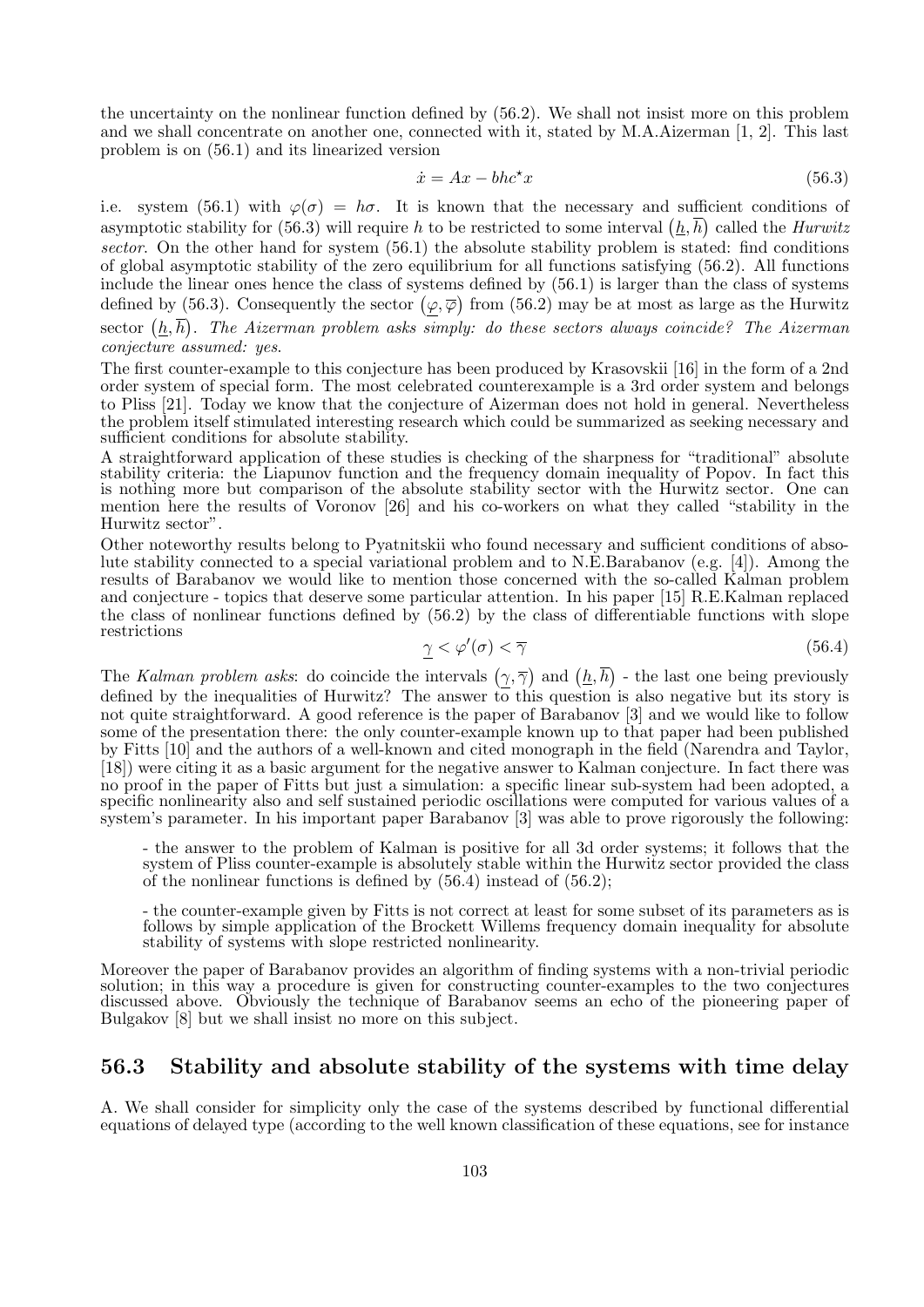Bellman and Cooke [7]) and we shall restrict ourselves to the single delay case. In the linear case the system is described by

$$
\dot{x} = A_0 x(t) + A_1 x(t - \tau), \tau > 0 \tag{56.5}
$$

Exponential stability of this system is ensured by the location in the LHP(left-hand plane) of the roots of the characteristic equation

$$
\det\left(\lambda I - A_0 - A_1 e^{-\lambda \tau}\right) = 0\tag{56.6}
$$

where the LHS(left-hand side) is a quasi-polynomial. We have here the Routh-Hurwitz problem for quasi-polynomials. This problem has been studied since the first applications of (56.5); the basic results are to be found in the paper of Pontryagin [22] and in the memoir of Chebotarev and Meiman [9]. A valuable reference is the book of Stepan [25]. ¿From this topic we shall recall the following. Starting from their algebraic intuition Chebotarev and Meiman pointed out that, according to Sturm theory, the Routh-Hurwitz conditions for quasi-polynomials have to be expressed as a finite number of inequalities that might be transcendental. The detailed analysis performed in their memoir for the 1st and 2nd degree quasi-polynomials showed two types of inequalities: one of them contained only algebraic inequalities while the other contained also transcendental inequalities; the first ones correspond to stability for arbitrary values of the delay  $\tau$  while the second ones put some limitations on the values of  $\tau > 0$  for which exponential stability of (56.5) holds. This aspect is quite transparent in the examples analysis performed throughout author's book [23] as well as throughout the book of Stepan [25]. We may see here the difference operated between what will be called later delayindependent and delay-dependent stability.

This difference will become important after the publication of the paper of Hale et al [12] which will be assimilated by the control community after its incorporation in the 3d edition of Hale's monograph, authorized by Hale and Verduyn Lunel [13]. There are by now dozens of references concerning delaydependent and delay-independent Routh-Hurwitz problem for (56.5); we send the reader to the books of S.I.Niculescu [19, 20] with their rich reference lists.

To illustrate the difference between the two notions we shall consider the scalar version of (56.5):

$$
\dot{x} + a_0 x(t) + a_1 x(t - \tau) = 0, \tau > 0 \tag{56.7}
$$

for which the exponential stability is ensured provided the following inequalities hold:

$$
1 + a_0 \tau > 0, \qquad -a_0 \tau < a_1 \tau < \psi(a_0 \tau) \tag{56.8}
$$

where  $\psi(\xi)$  is obtained by eliminating the parameter  $\lambda$  between the two equalities below

$$
\xi = -\frac{\lambda}{tg\lambda}, \qquad \psi = \frac{\lambda}{\sin\lambda} \tag{56.9}
$$

The delay-independent stability is ensured provided the simple inequalities

$$
a_0 > 0, \qquad |a_1| < a_0 \tag{56.10}
$$

are fulfilled. It can be shown [10] that  $\psi(\xi) > \xi$  for  $\xi > 0$  hence the fulfilment of (56.10) implies the fulfilment of (56.8).

Consider now a special case of (56.8) that is in fact the underlying topic of most references cited in [19, 20] - stability for small delays.

As shown in [10] the stability inequalities are given by

$$
a_1 + a_0 > 0, \quad 0 \le \tau < \frac{\arccos\left(-\frac{a_0}{a_1}\right)}{\sqrt{a_1^2 - a_0^2}} \tag{56.11}
$$

provided  $a_1 > |a_0|$  (otherwise (56.10) holds and stability is delay-independent). In fact most recent research defines delay-dependent stability as above i.e. as preservation of stability for small delays (a better name would be "delay robust stability" since, according to a paper of Jaroslav Kurzweil, "small delays don't matter").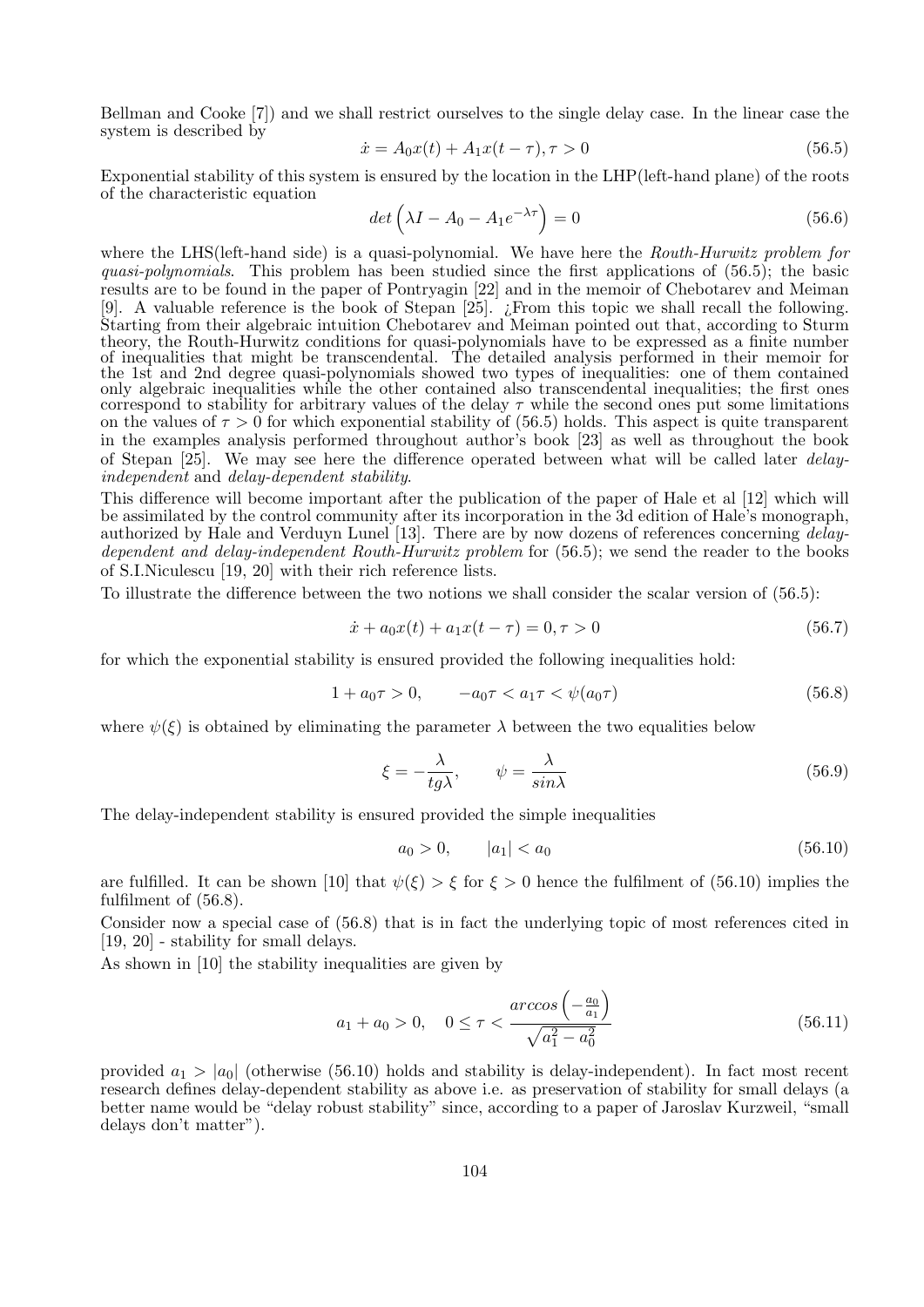B. Since linear blocks with delay are usual in control, introduction of systems with sector restricted nonlinearities (56.2) is only natural. The most suitable references on this problem are the monographs of A. Halanay [11] and of the author [23]. If we restrict ourselves again to the case of delayed type with a single delay, then a model problem could be the system

$$
\dot{x} = A_0 x(t) + A_1 x(t - \tau) - b\varphi (c_0^* x(t) + c_1^* x(t - \tau))
$$
\n(56.12)

where x, b, c<sub>0</sub>, c<sub>1</sub> are n-vectors and  $A_0$ ,  $A_1$  are  $n \times n$  matrices; the nonlinear function  $\varphi(\sigma)$  satisfies the sector condition (56.2).

Following author's book [23] we shall consider a scalar version of (56.12):

$$
\dot{x} + a_0 x(t) + \varphi (x(t) + c_1 x(t - \tau)) = 0 \tag{56.13}
$$

where  $\varphi(\sigma)\sigma > 0$ . Assume that  $a_0 > 0$  and apply the frequency domain inequality of Popov for  $\overline{\varphi} = +\dot{\infty}$ :

$$
Re(1 + j\omega\beta)H(j\omega) > 0, \quad \forall \omega \ge 0
$$
\n(56.14)

Since

$$
H(s) = \frac{1 + c_1 e^{-\tau s}}{s + a_0}
$$

the frequency domain inequality reads

$$
\frac{\left(a_0^2 + \omega^2 \beta\right) \left(1 + c_1 \cos \omega \tau\right) + \omega \left(a_0 \beta - 1\right) \sin \omega \tau}{a_0^2 + \omega^2} > 0
$$

By choosing the Popov parameter  $\beta = a_0^{-1}$  the above inequality becomes

$$
1 + c_1 \cos \omega \tau > 0, \quad \forall \omega \ge 0 \tag{56.15}
$$

which cannot hold for  $\forall \omega$  but only with  $|c_1| < 1$ . The frequency domain inequality of Popov prescribes in this case only a delay independent absolute stability.

#### 56.4 The problems of Aizerman for time delay systems

Let us follow the way of Barbashin [6] to introduce the Aizerman problem in the time delay case: given system (56.7) for  $a_0 > 0$ , if we replace  $a_0x$  by  $\varphi(x)$  where  $\varphi(x)x > 0$ , the nonlinear time delay system should be globally asymptotically stable provided

$$
\frac{\varphi(\sigma)}{\sigma} > |a_1| \tag{56.16}
$$

for the delay-independent stability, or provided

$$
\frac{\varphi(\sigma)}{\sigma} > \max\left\{-a_1, \frac{1}{\tau}\psi^{-1}(a_1\tau)\right\} \tag{56.17}
$$

in the delay-dependent case. The meaning of an Aizerman problem is quite clear and it could be stated as follows:

Given the delay-(in)dependent exponential stability conditions for some time delay linearized system, are they valid in the case when the nonlinear system with a sector restricted nonlinearity is considered instead or have they to be strengthened?

It is clear that we have gathered here both the delay-independent and delay-dependent cases. In fact we could speak about a *delay-independent Aizerman problem* and also about a *delay-dependent* Aizerman problem. Judging after what is known, the delay-independent Aizerman problem should be easier to analyze.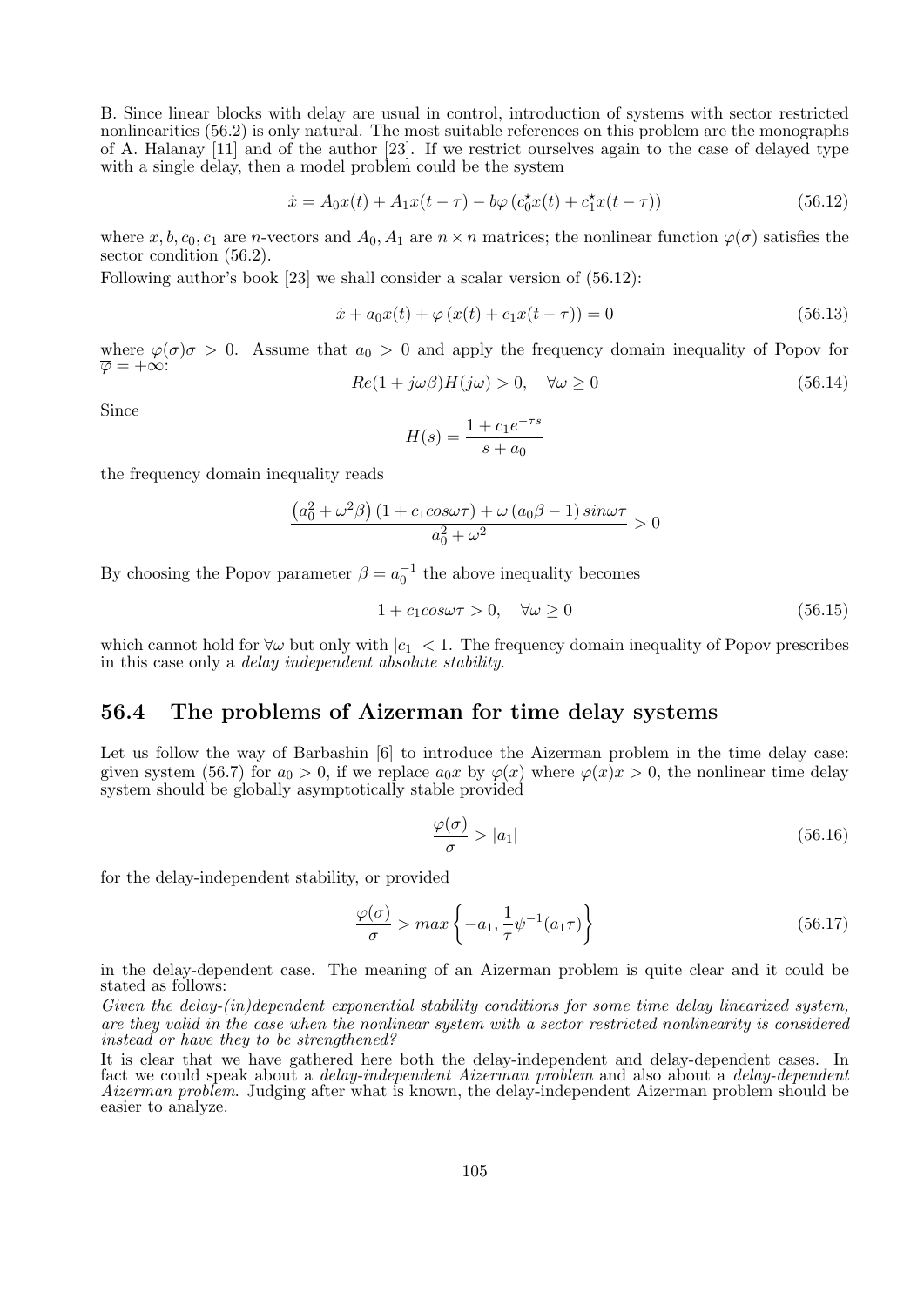Consider, for instance, the delay independent Aizerman problem defined above, for system (56.7) replaced by

$$
\dot{x} + a_1 x(t - \tau) + \varphi(x(t)) = 0 \tag{56.18}
$$

where  $\varphi(\sigma)\sigma > 0$ . Taking into account that (56.10) suggests  $\varphi(\sigma) > |a_1|\sigma$  we introduce a new nonlinear function

$$
f(\sigma) = \varphi(\sigma) - |a_1| \sigma
$$

and obtain the transformed system (via a sector rotation):

$$
\dot{x} + |a_1| x(t) + a_1 x(t - \tau) + f(x(t)) = 0 \tag{56.19}
$$

For this system we apply the frequency domain inequality of Popov for  $\overline{\varphi} = +\infty$  i.e. inequality (56.14); here

$$
H(s) = \frac{1}{s + |a_1| + a_1 e^{-s\tau}}
$$
\n(56.20)

and the frequency domain inequality reduces to

$$
\beta \omega^2 - (\beta a_1 \sin \omega \tau) \omega + |a_1| + a_1 \cos \omega \tau \ge 0 \tag{56.21}
$$

which is fulfilled provided the free Popov parameter  $\beta$  is chosen from

$$
0 < \beta \left| a_1 \right| < 2 \tag{56.22}
$$

(more details concerning manipulation of the frequency domain inequality for time delay systems may be found in author's book [23]).

It follows that (56.19) is absolutely stable for the nonlinearities satisfying  $f(\sigma)\sigma > 0$  i.e.  $\varphi(\sigma)\sigma > 0$  $|a_1|\sigma^2$ : the just stated delay-independent Aizerman problem for (56.7) and (56.18) has been answered positively.

#### 56.5 Concluding remarks

Since the class of systems with time delays is considerably larger than the class of systems described by ordinary differential equations, we expect various settings of Aizerman(or Kalman) problems. The case of the equations of neutral type which express propagation phenomena was not yet analyzed from this point of view even if the absolute stability has been considered for such systems (see author's book [23]). Such a variety of systems and problems should be stimulating for the development of the tools of analysis.

It is a known fact that the frequency domain inequalities are better suited for delay-independent results, as well as the mostly used Liapunov-Krasovskii functionals leading to finite dimensional LMIs (see e.g. the cited books of Niculescu [19, 20]; the Liapunov-Krasovskii approach has nevertheless some "opening" to delay-dependent results and it is worth trying to apply it in solving the delay-dependent Aizerman problem. The algebraic approach suggested by the memoir of Chebotarev and Meiman [9] could be also applied as well as the (non)-existence of self-sustained oscillations that sends back to Bulgakov and Pliss.

As in the case without delay the statement and solving of the Aizerman problems could be rewarding from at least two points of view: extension of the class of the systems having an "almost linear behavior"([5]; [24]) and refinement of analysis tools by testing the "sharpness" of the sufficient conditions.

- [1] M.A. Aizerman, "On convergence of the control process under large deviations of the initial conditions" (in Russian), Avtom.i telemekh. vol. VII, no.2-3, pp.148-167, (1946).
- [2] M.A. Aizerman, "On a problem concerning stability "in the large" of dynamical systems" (in Russian), Usp.Mat.Nauk t.4, no.4, pp.187-188, (1949)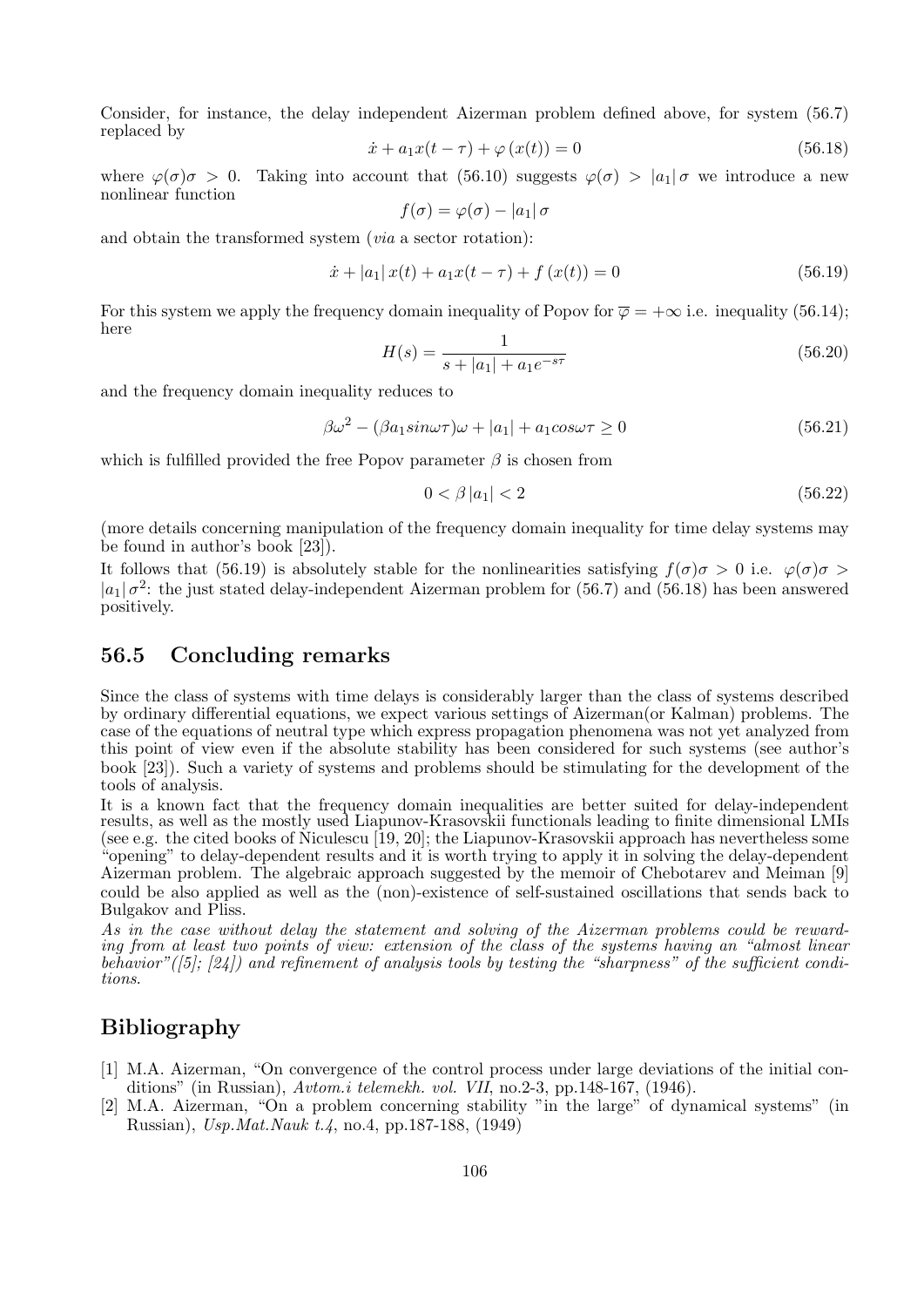- [3] N.E. Barabanov, "About the problem of Kalman" (in Russian), Sib.Mat.J. vol.XXIX, no.3, pp.3-11, (1988).
- [4] N.E. Barabanov, "On the problem of Aizerman for non-stationary systems of 3d order" (in Russian), Differ.uravn. vol.29, no.10, pp.1659-1668, (1992).
- [5] I. Barb˘alat and A. Halanay, "Conditions de comportement "presque lineaire" dans la theorie des oscillations", Rev.Roum.Sci. Techn.-Electrotechn. et Energ. vol.29, no.2, pp.321-341, (1974).
- [6] E.A. Barbashin, "Introduction to stability theory" (in Russian), Nauka Publ.House, Moscow, (1967).
- [7] R.E. Bellman and K.L. Cooke, "Differential Difference Equations", Acad. Press, N.Y., (1963).
- [8] B.V. Bulgakov, "Self-sustained oscillations of control systems" (in Russian), DAN SSSR vol.37, no.9, pp.283-287, (1942).
- [9] N.G. Chebotarev and N.N. Meiman, "The Routh-Hurwitz problem for polynomials and entire functions" (in Russian), Trudy Mat.Inst. "V.A.Steklov" vol.XXVI, (1949).
- [10] L.E. El'sgol'ts and S.B. Norkin, "Introduction to the theory and applications of differential equations with deviating arguments" (in Russian), Nauka Publ.House, Moscow, (1971) - English version by Acad.Press, (1973).
- [11] R.E. Fitts, "Two counter-examples to Aizerman's conjecture", IEEE Trans. vol AC-11, no.3, pp.553-556, (July 1966).
- [12] A. Halanay, *Differential Equations. Stability. Oscillations. Time Lags, Acad.Press, N.Y.*, (1966).
- [13] J.K. Hale, E.F. Infante and F.S.P. Tsen, "Stability in linear delay equations", J.Math.Anal.Appl.  $vol.105$ , pp.533-555,  $(1985)$ .
- [14] J.K. Hale and S. Verduyn Lunel, "Introduction to Functional Differential Equations", Springer Verlag, (1993).
- [15] R.E. Kalman, "Physical and mathematical mechanisms of instability in nonlinear automatic control systems", Trans.ASME vol.79, no.3, pp.553-566, (April 1957).
- [16] N.N. Krasovskii, "Theorems concerning stability of motions determined by a system of two equations" (in Russian), *Prikl. Mat.Mekh.(PMM) vol.XVI*, no.5, pp.547-554,  $(1952)$
- [17] A.I. Lurie and V.N. Postnikov, "On the theory of stability for control systems" (in Russian), Prikl.Mat.Mekh.(PMM) vol.VIII, no.3, pp.246-248, (1944).
- [18] K.S. Narendra and J.H. Taylor, "Frequency domain stability criteria", Acad.Press, N.Y., (1973).
- [19] S.I. Niculescu, "Systèmes a retard", *Diderot, Paris*, (1997).
- [20] S.I. Niculescu, "Delay effects on stability: a robust control approach", Lecture Notes in Control and Information Sciences No.269, Springer Verlag,(2001)
- [21] V.A. Pliss, "Some problems of the theory of stability of motion in the large" (in Russian), Leningrad State Univ.Publ.House, Leningrad, (1958).
- [22] L.S. Pontryagin, "On zeros of some elementary transcendental functions" (in Russian), Izv. AN SSSR Ser.Matem. vol.6, no.3, pp.115-134, (1942) - with an Appendix published in DAN SSSR vol.91, no.6, pp.1279-1280, (1953).
- [23] Vl. Răsvan, "Absolute stability of automatic control systems with time delay" (in Romanian), Editura Academiei, Bucharest, (1975) - Russian version by Nauka Publ.House, Moscow, (1983)
- [24] Vl. Răsvan, "Almost linear behavior in systems with sector restricted nonlinearities". Proc.Romanian Academy Series A: Math.,Phys.,Techn.Sci, Inform.Sci., (2002) - in print.
- [25] G. Stepan, "Retarded dynamical systems: stability and characteristic function", Pitman Res.Notes in Math. vol.210, Longman Scientific and Technical, (1989).
- [26] A.A. Voronov, "Stability, contrrollability, observability" (in Russian), Nauka Publ.House, Moscow, (1979).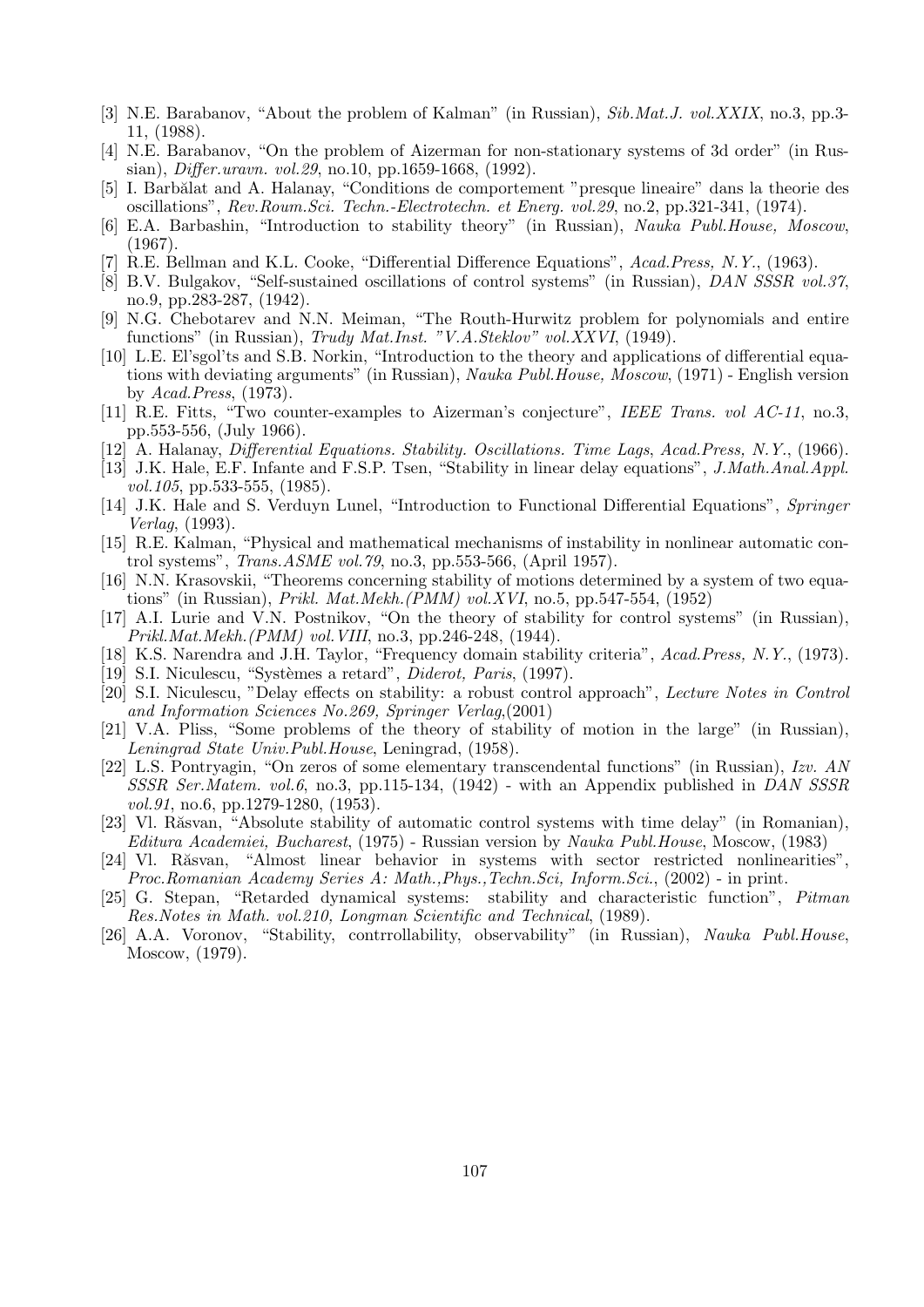# Root location of multivariable polynomials and stability analysis

Pierre-Alexandre Bliman INRIA Rocquencourt BP 105 78153 Le Chesnay cedex France pierre-alexandre.bliman@inria.fr

#### 6.1 Description of the problem

Given the  $(m+1)$  complex matrices  $A_0, \ldots, A_m$  of size  $n \times n$  and denoting  $\overline{D}$  (resp.  $\overline{C^+}$ ) the closed unit ball in C (resp. the closed right-half plane), let us consider the following problem: determine whether

$$
\forall s \in \overline{\mathbb{C}^+}, \ \forall z \stackrel{\text{def}}{=} (z_1, \dots, z_m) \in \overline{\mathbb{D}}^m, \ \det(sI_n - A_0 - z_1A_1 - \dots - z_mA_m) \neq 0 \ . \tag{6.1}
$$

We have proved in [1] that property  $(6.1)$  is *equivalent* to the existence of a positive integer k and  $(m+1)$  $\text{hermitian matrices } P, Q_1 \in \mathbb{C}^{\tilde{k}^m n \times \tilde{k}^m n}, Q_2 \in \mathbb{C}^{\tilde{k}^{m-1}(k+1)n \times \tilde{k}^{m-1}(k+1)n}, \ldots, Q_m \in \mathbb{C}^{k(k+1)^{m-1} n \times k(k+1)^{m-1} n},$ such that

$$
P > 0 \text{ and } R(P, Q_1, \dots, Q_m) < 0. \tag{6.2}
$$

Here, R is a linear application taking values in the set of hermitian matrices in  $\mathbb{C}^{(k+1)^m n \times (k+1)^m n}$ , and which is defined as follows. Let  $\hat{J}_k \stackrel{\text{def}}{=} (I_k \ 0_{k \times 1}), \ \check{J}_k \stackrel{\text{def}}{=} (0_{k \times 1} \ I_k)$ , and define the matrices  $J_k \in \mathbb{R}^{(m+1)k^m \times (k+1)^m}$  and  $\hat{J}_{k,i}, \check{J}_{k,i} \in \mathbb{R}^{k^{m-i+1}(k+1)^{i-1} \times (k+1)^m}$ ,  $1 \leq i \leq m$  by  $(\otimes$  denotes the Kronecker product)

$$
J_k \stackrel{\text{def}}{=} \begin{pmatrix} \hat{J}_k^{m\otimes} \\ \hat{J}_k^{(m-1)\otimes} \otimes \check{J}_k \\ \hat{J}_k^{(m-2)\otimes} \otimes \check{J}_k \otimes \hat{J}_k \\ \vdots \\ \check{J}_k \otimes \hat{J}_k^{(m-1)\otimes} \end{pmatrix},
$$

$$
\hat{J}_{k,i} \stackrel{\text{def}}{=} \hat{J}_k^{(m-i+1)\otimes} \otimes I_{(k+1)^{i-1}}, \ \check{J}_{k,i} \stackrel{\text{def}}{=} \hat{J}_k^{(m-i)\otimes} \otimes \check{J}_k \otimes I_{(k+1)^{i-1}}.
$$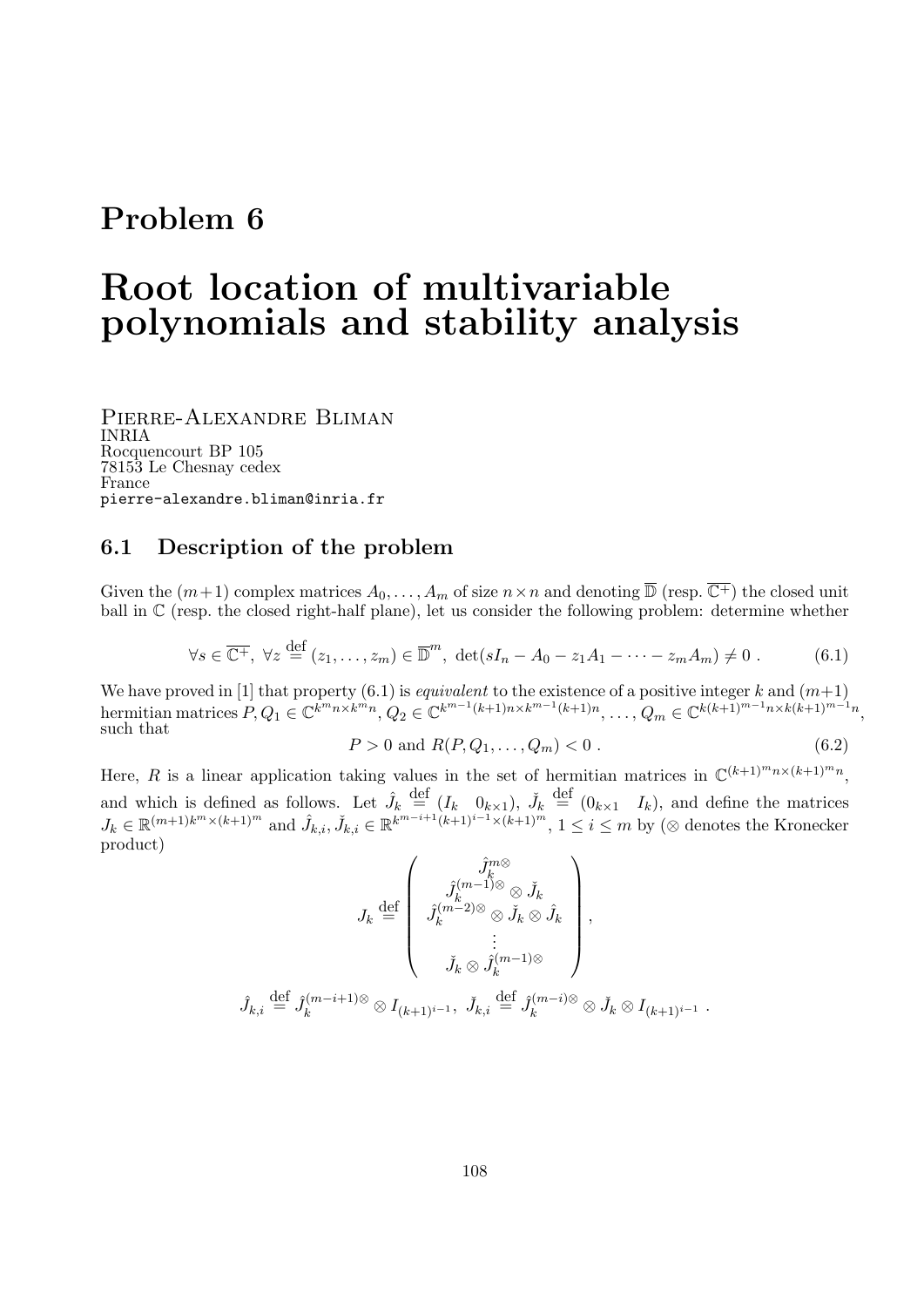The matrices  $J_k$ ,  $\tilde{J}_k$ ,  $\tilde{J}_k$  have 0 or 1 entries. Then,

$$
R \stackrel{\text{def}}{=} (J_k \otimes I_n)^T \left( \begin{array}{c|c} \frac{(I_{k^m} \otimes A_0)^H P + P(I_{k^m} \otimes A_0)}{(I_{k^m} \otimes A_1)^H P} & \cdots & P(I_{k^m} \otimes A_m)}{(I_{k^m} \otimes A_m)^H P} \\ \vdots & \vdots & \vdots \\ (I_{k^m} \otimes A_m)^H P & \cdots \\ + \sum_{i=1}^m \left( (\hat{J}_{k,i} \otimes I_n)^T Q_i (\hat{J}_{k,i} \otimes I_n) - (\check{J}_{k,i} \otimes I_n)^T Q_i (\check{J}_{k,i} \otimes I_n) \right) \end{array} \right) (J_k \otimes I_n)
$$
\n
$$
(6.3)
$$

Problem (6.2,6.3) is a linear matrix inequality in the  $m + 1$  matrix unknowns  $P, Q_1, \ldots, Q_m$ , easily solvable numerically as a convex optimization problem.

The LMIs  $(6.2, 6.3)$  obtained for increasing values of k constitute indeed a family of weaker and weaker sufficient conditions for (6.1). Conversely, property (6.1) necessarily implies solvability of the LMIs for a certain rank  $k$  and beyond. See [1] for details.

Numerical experimentations have shown that the precision of the criteria obtained for small values of k (2 or 3) may be remarkably good already, but rational use of this result requires to have a priori information on the size of the least  $k$ , if any, for which the LMIs are solvable. Bounds, especially upper bound, on this quantity are thus highly desirable, and they should be computed with low complexity algorithms.

**Open problem 1:** Find an integer-valued function  $k^*(A_0, A_1, \ldots, A_m)$  defined on the product  $(\mathbb{C}^{n \times n})^{m+1}$ , whose evaluation necessitates polynomial time, and such that property  $(6.1)$  holds if and only if LMI  $(6.2, 6.3)$  is solvable for  $k = k^*$ .

One may imagine that such a quantity exists, depending upon  $n$  and  $m$  only.

**Open problem 2:** Determine whether the quantity  $k_n^*$ n,m  $\det^{\text{def}}_{\equiv} \sup \{k^*(A_0, A_1, \ldots, A_m) : A_0, A_1, \ldots, A_m \in$  $\mathbb{C}^{n \times n}$  is finite. In this case, provide an upper bound of its value.

If  $k_{n,m}^* < +\infty$ , then, for any  $A_0, A_1, \ldots, A_m \in \mathbb{C}^{n \times n}$ , property (6.1) holds if and only if LMI (6.2,6.3) is solvable for  $k = k_{n,m}^*$ .

#### 6.2 Motivations and comments

Robust stability Property (6.1) is equivalent to asymptotic stability of the uncertain system

$$
\dot{x} = (A_0 + z_1 A_1 + \dots + z_m A_m)x \tag{6.4}
$$

for any value of  $z \in \overline{\mathbb{D}}^m$ . Usual approaches leading to sufficient LMI conditions for robust stability are based on search for quadratic Lyapunov functions  $x(t)^H S x(t)$  with constant S – see related bibliography in [2, p. 72–73] –, or parameter-dependent  $S(z)$ , namely affine [8, 7, 5, 6, 12] and more recently quadratic [19, 20]. Methods based on piecewise quadratic Lyapunov functions [21, 13] and LMIs with augmented number of variables [9, 11] also provide sufficient conditions for robust stability.

The approach leading to the result exposed in §6.1 systematizes the idea of expanding  $S(z)$  in powers of the parameters. Indeed, robust stability of (6.4) guarantees existence of a Lyapunov function  $x(t)^H S(z) x(t)$  with  $S(z)$  polynomial wrt z and  $\overline{z}$  in  $\overline{\mathbb{D}}^m$ , and the integer k is related to the degree of this polynomial [1].

Computation of structured singular values (ssv) with repeated scalar blocks Property (6.1) is equivalent to  $\mu_{\Delta}(A) < 1$ , for a certain matrix A deduced from  $A_0, A_1, \ldots, A_m$ , and a set  $\Delta$ of complex uncertainties with  $m + 1$  repeated scalar blocks. Evaluation of ssv has been proved to be a NP-hard problem, see [3, 16]. Hope had dawned that its standard, efficiently computable, upper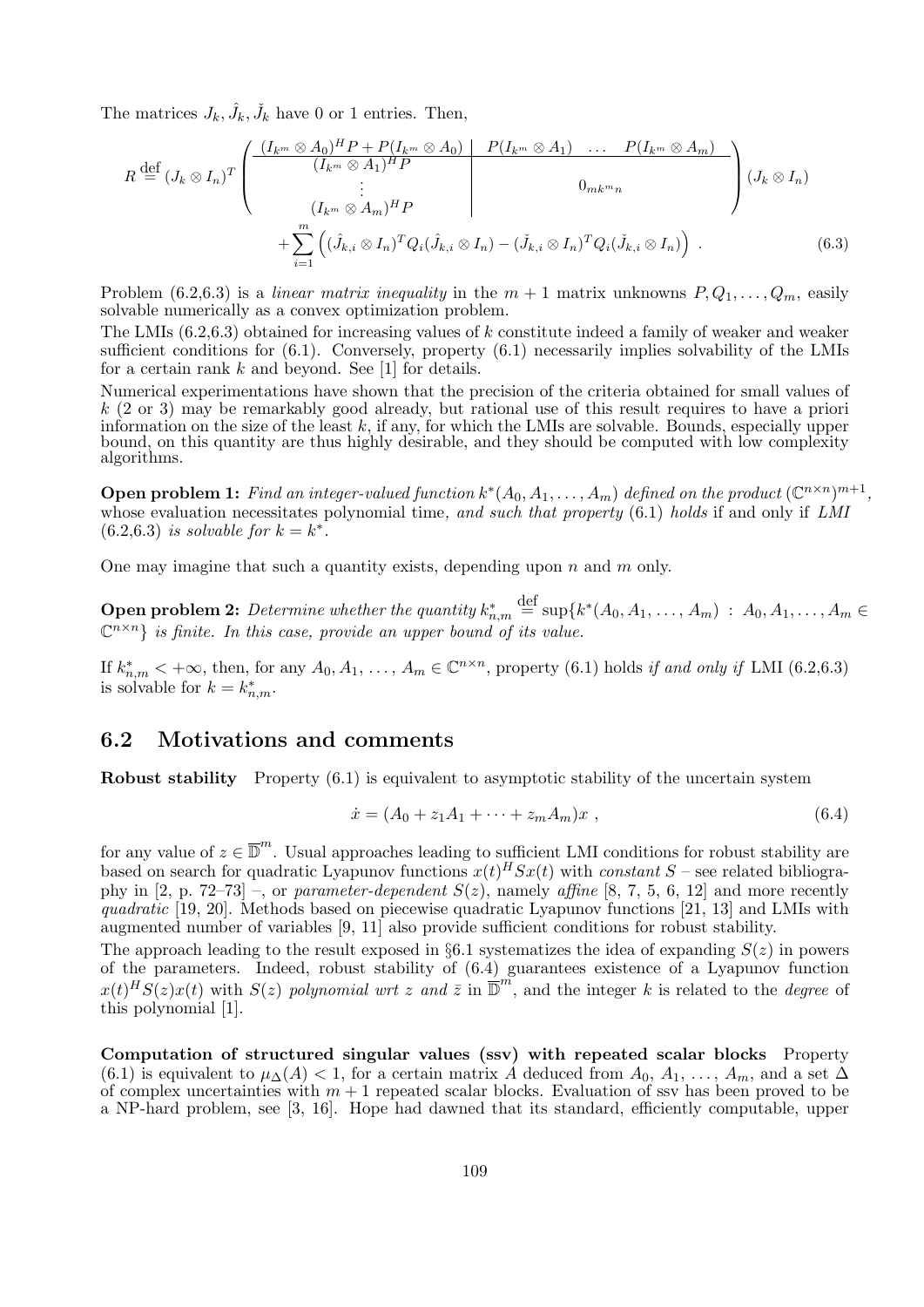bound could be a satisfying approximant [17], but the gap between the two measures has latter on been proved infinite [18, 14].

The approach in §6.1 offers attractive numerical alternative for the same purpose, as resolution of LMIs is a convex problem: it provides a family of simple P problems for approximation, with arbitrary precision, of a class of NP-hard problems. The complexity results evoked previously imply the existence of  $k^*(A_0, A_1, \ldots, A_m)$  such that property (6.1) is equivalent to solvability of LMI (6.2,6.3) for  $k = k^*$ : first, check that  $\mu_{\Delta}(A) < 1$ ; if this is true, then assess to k<sup>\*</sup> the value of the smallest k such that LMI  $(6.2, 6.3)$  is solvable, otherwise put  $k^* = 1$ . This algorithm is of course a disaster from the point of view of complexity and computation time, and it does not answer Problem 1. Concerning the value of  $k_{n,m}^*$  in Problem 2, its growth at infinity should be faster than any power in n, except if P=NP.

Delay-independent stability of delay systems with noncommensurate delays Property (6.1) is a strong version of the delay-independent stability of system  $\dot{x} = A_0x(t) + A_1x(t - h_1) +$  $\cdots + A_m x(t - h_m), h_1, \ldots, h_m \ge 0$ , see [10, 2, 4]. This problem has been recognized as NP-hard [15]. Solving LMI (6.2,6.3) provides explicitly a quadratic Lyapunov-Krasovskii functional [1].

Robust stability of discrete-time systems and stability of multidimensional (nD) systems Understanding how to cope with the choice of  $k$  to apply LMI (6.2,6.3), should also lead to progress in the analysis of the discrete-time analogue of (6.4), the uncertain system  $x_{k+1} = (A_0 + z_1A_1 +$  $\cdots + z_m A_m x_k$ . Similarly, stability analysis for multidimensional systems would benefit from such contributions.

- [1] P.-A. Bliman (2001). A convex approach to robust stability for linear systems with uncertain scalar parameters, Report research no 4316, INRIA. Available online at http://www.inria.fr/rrrt/rr-4316.html
- [2] S. Boyd, L. El Ghaoui, E. Feron, V. Balakrishnan (1994). Linear matrix inequalities in system and control theory, SIAM Studies in Applied Mathematics vol. 15
- [3] R.P. Braatz, P.M. Young, J.C. Doyle, M. Morari (1994). Computational complexity of  $\mu$  calculation, IEEE Trans. Automat. Control 39 no 5, 1000–1002
- [4] J. Chen, H.A. Latchman (1995). Frequency sweeping tests for stability independent of delay, IEEE Trans. Automat. Control 40 no 9, 1640–1645
- [5] M. Dettori, C.W. Scherer (1998). Robust stability analysis for parameter dependent systems using full block S-procedure, Proc. of 37th IEEE CDC, Tampa (Florida), 2798–2799
- [6] M. Dettori, C.W. Scherer (2000). New robust stability and performance conditions based on parameter dependent multipliers, Proc. of 39th IEEE CDC, Sydney (Australia)
- [7] E. Feron, P. Apkarian, P. Gahinet (1996). Analysis and synthesis of robust control systems via parameter-dependent Lyapunov functions, IEEE Trans. Automat. Control 41 no 7, 1041–1046
- [8] P. Gahinet, P. Apkarian, M. Chilali (1996). Affine parameter-dependent Lyapunov functions and real parametric uncertainty, IEEE Trans. Automat. Control 41 no 3, 436–442
- [9] J.C. Geromel, M.C. de Oliveira, L. Hsu (1998). LMI characterization of structural and robust stability, Linear Algebra Appl. 285 no 1-3, 69–80
- [10] J.K. Hale, E.F. Infante, F.S.P. Tsen (1985). Stability in linear delay equations, J. Math. Anal. Appl. 115, 533–555
- [11] D. Peaucelle, D. Arzelier, O. Bachelier, J. Bernussou (2000). A new robust D-stability condition for real convex polytopic uncertainty, Systems and Control Letters 40 no 1, 21–30
- [12] D.C.W. Ramos, P.L.D. Peres (2001). An LMI approach to compute robust stability domains for uncertain linear systems, Proc. ACC, Arlington (Virginia), 4073–4078
- [13] A. Rantzer, M. Johansson (2000). Piecewise linear quadratic optimal control, IEEE Trans. Automat. Control 45 no 4, 629–637
- [14] M. Sznaier, P.A. Parrilo (1999). On the gap between  $\mu$  and its upper bound for systems with repeated uncertainty blocks, Proc. of 38th IEEE CDC, Phoenix (Arizona), 4511–4516
- [15] O. Toker, H. Ozbay (1996). Complexity issues in robust stability of linear delay-differential sys- ¨ tems, Math. Control Signals Systems 9 no 4, 386–400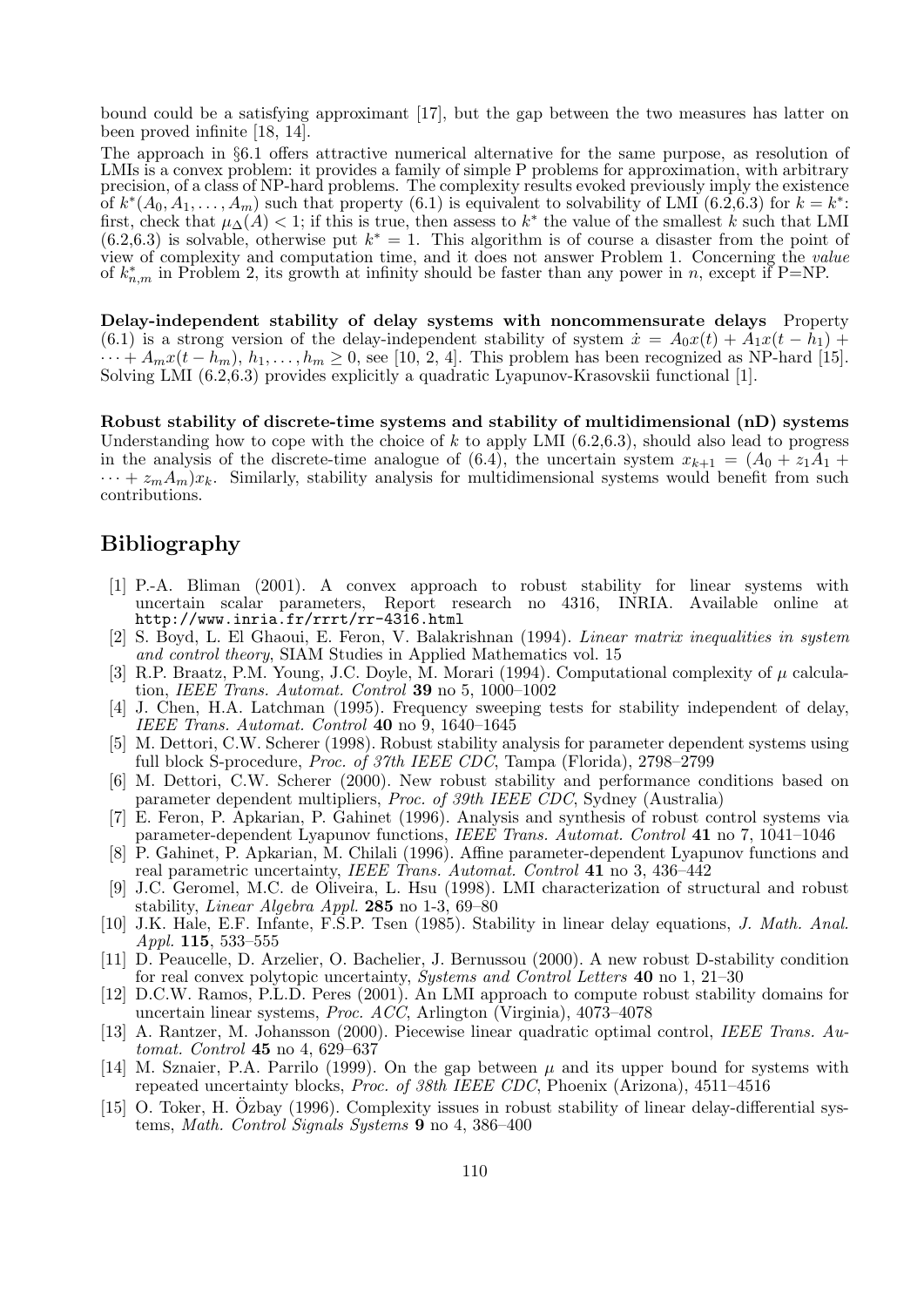- [16] O. Toker, H. Özbay (1998). On the complexity of purely complex  $\mu$  computation and related problems in multidimensional systems, IEEE Trans. Automat. Control 43 no 3, 409–414
- [17] O. Toker, B. de Jager (1999). Conservatism of the standard upper bound test: is  $\sup(\bar{\mu}/\mu)$  finite? is it bounded by 2?, Open problems in mathematical systems and control theory (V.D. Blondel, E.D. Sontag, M. Vidyasagar, J.C. Willems eds), Springer-Verlag London
- [18] S. Treil ( $\leq$  1999). The gap between complex structured singular value  $\mu$  and its upper bound is infinite. Available online at http://www.math.msu.edu/treil/papers/mu/mu-abs.html
- [19] A. Trofino (1999). Parameter dependent Lyapunov functions for a class of uncertain linear systems: a LMI approach, Proc. of 38th IEEE CDC, Phoenix (Arizona), 2341–2346
- [20] A. Trofino, C.E. de Souza (1999). Bi-quadratic stability of uncertain linear systems, Proc. of 38th IEEE CDC, Phoenix (Arizona)
- [21] L. Xie, S. Shishkin, M. Fu (1997). Piecewise Lyapunov functions for robust stability of linear time-varying systems, Syst. Contr. Lett. 31 no 3,  $165-171$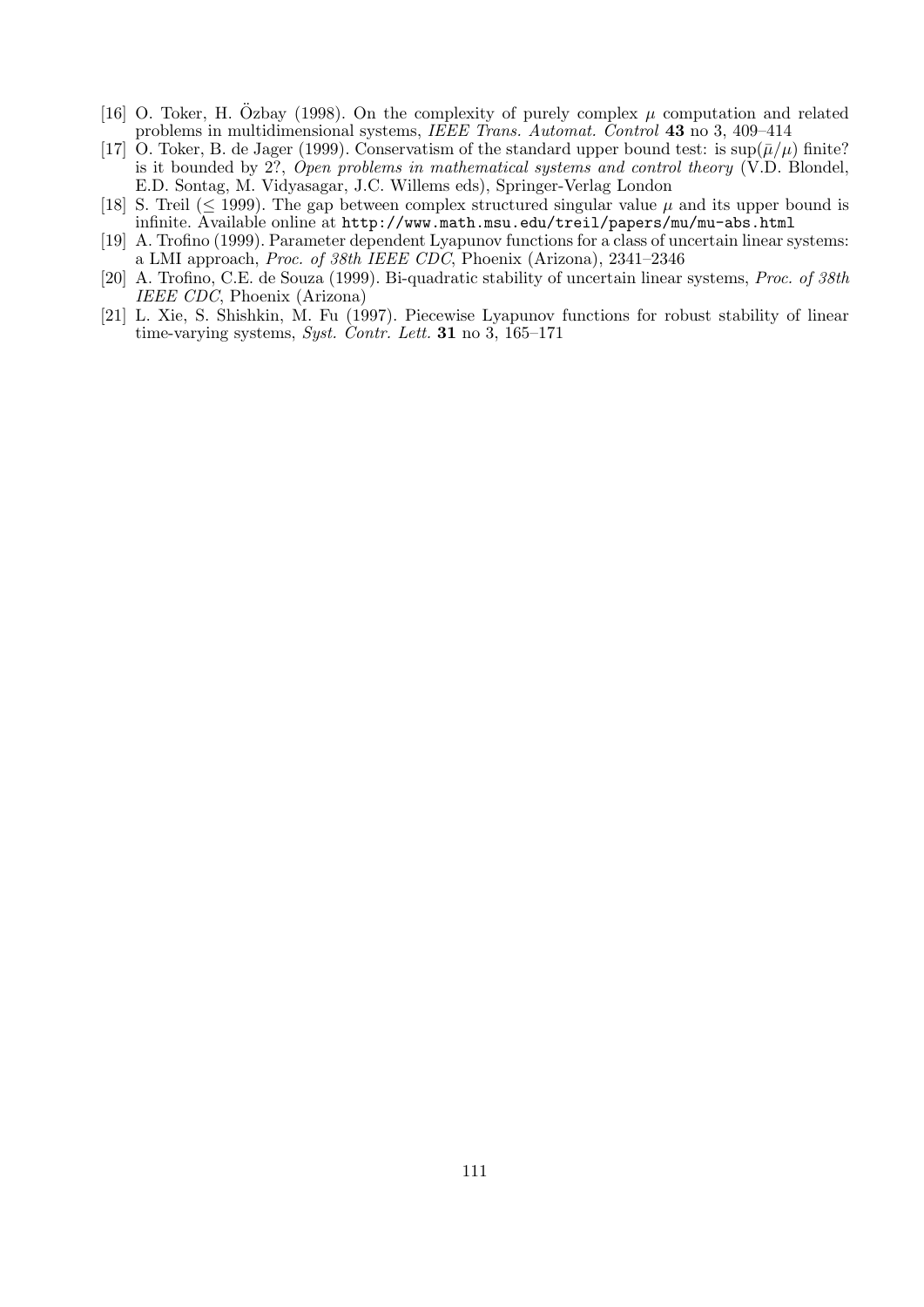# Determining the least upper bound on the achievable delay margin

Daniel E. Davison and Daniel E. Miller Department of Electrical and Computer Engineering University of Waterloo Waterloo, Ontario N2L 3G1 Canada ddavison@kingcong.uwaterloo.ca and miller@hobbes.uwaterloo.ca

### 18.1 Motivation and problem statement

Control engineers have had to deal with time delays in control processes for decades and, consequently, there is a huge literature on the topic, e.g., see [1] or [2] for collections of recent results. Delays arise from a variety of sources, including physical transport delay (e.g., in a rolling mill or in a chemical plant), signal transmission delay (e.g., in an earth-based satellite control system or in a system controlled over a network), and computational delay (e.g., in a system which uses image processing). The problems posed here are concerned in particular with systems where the time delay is not known exactly: such uncertainty exists, for example, in a rolling mill system where the physical speed of the process may change day-to-day, or in a satellite control system where the signal transmission time between earth and the satellite changes as the satellite moves, or in a control system implemented on the internet where the time delay is uncertain because of unknown traffic load on the network.

Motivated by the above examples, we focus here on the simplest problem that captures the difficulty of control in the face of uncertain delay. Specifically, consider the classical linear time-invariant (LTI) unity-feedback control system with a known controller and with a plant that is known except for an uncertain output delay. Denote the plant delay by  $\tau$ , the plant transfer function by  $P(s)$  =  $P_0(s)exp(-s\tau)$ , and the controller by  $C(s)$ . Assume the feedback system is internally stable when  $\tau = 0$ . Let us define the *delay margin (DM)* to be the largest time delay such that, for any delay less than or equal to this value, the closed-loop system remains internally stable:

> $DM(P_0, C) := \sup \{ \overline{\tau} : \text{ for all } \tau \in [0, \overline{\tau}], \text{ the feedback control system with }$ controller  $C(s)$  and plant  $P(s) = P_0(s) exp(-s\tau)$  is internally stable}.

Computation of  $DM(P_0, C)$  is straightforward. Indeed, the Nyquist stability criterion can be used to conclude that the delay margin is simply the phase margin of the undelayed system divided by the gain cross-over frequency of the undelayed system. Other techniques for computing the delay margin for LTI systems have also been developed, e.g., see [3], [4], [5], and [6], just to name a few.

In contrast to the problem of computing the delay margin when the controller is known, the *design* of a controller to achieve a pre-specified delay margin is not straightforward, except in the trivial case where the plant is open-loop stable, in which case the zero controller achieves  $DM(P_0, C) = \infty$ . To the best of the authors' knowledge, there is no known technique for designing a controller to achieve a pre-specified delay margin. Moreover, the fundamental question of whether or not there exists a finite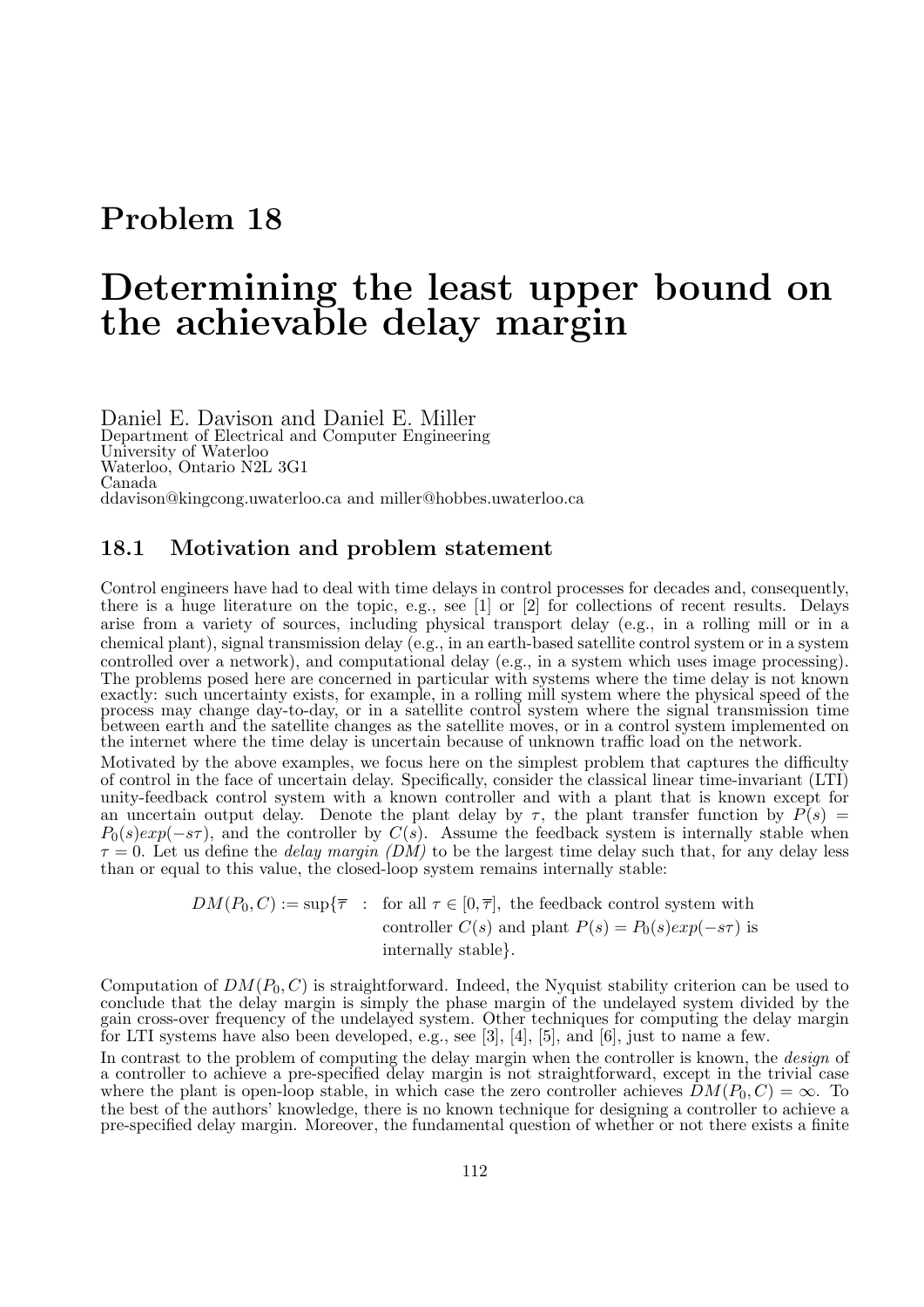upper bound on the delay margin that is achievable by a LTI controller has not even been addressed. Hence, there are three unsolved problems:

**Problem 1:** Does there exist an (unstable) LTI plant,  $P_0$ , for which there is a finite upper bound on the delay margin that is achievable by a LTI controller? In other words, does there exist a  $P_0$ for which

> $DM_{sup}(P_0) := \sup \{DM(P_0, C)$  : the feedback control system with controller  $C(s)$  and plant  $P_0(s)$  is internally stable}

is finite?

- **Problem 2:** If the answer to Problem 1 is affirmative, devise a computationally feasible algorithm which, given  $P_0(s)$ , computes  $DM_{sup}(P_0)$  to a given prescribed degree of accuracy.
- Problem 3: If the answer to Problem 1 is affirmative, devise a computationally feasible algorithm which, given  $P_0(s)$  and a value T in the range  $0 < T < DM_{sun}(P_0)$ , constructs a  $C(s)$  that satisfies  $DM(P_0, C) \geq T$ .

#### 18.2 Related results

It is natural to attempt to use robust control methods to solve these problems (e.g., see [7] or [8]). That is, construct a plant uncertainty "ball" that includes all possible delayed plants, then design a controller to stabilize every plant within that ball. To the best of the authors' knowledge, such techniques always introduce conservativeness, and therefore cannot be used to solve the problems stated above.

Alternatively, it has been established in the literature that there are upper bounds on the *gain margin* and *phase margin* if the plant has poles and zeros in the open right-half plane [9], [7]. These bounds are not conservative, but it is not obvious how to apply the same techniques to the delay margin problem.

As a final possibility, performance limitation integrals, such as those described in [10], may be useful, especially for solving Problem 1.

- [1] M. S. Mahmoud, Robust Control and Filtering for Time-Delay Systems. New York: Marcel Dekker, 2000.
- [2] L. Dugard and E. Verriest, eds., Stability and Control of Time-Delay Systems. Springer-Verlag, 1997.
- [3] J. Zhang, C. R. Knospe, and P. Tsiotras, "Stability of linear time-delay systems: A delaydependent criterion with a tight conservatism bound," in *Proceedings of the American Control* Conference, (Chicago, Illinois), pp. 1458–1462, June 2000.
- [4] J. Chen, G. Gu, and C. N. Nett, "A new method for computing delay margins for stability of linear delay systems," in Proceedings of the 33rd Conference on Decision and Control, (Lake Buena Vista, Florida), pp. 433–437, Dec. 1994.
- [5] J. Chiasson, "A method for computing the interval of delay values for which a differential-delay system is stable," IEEE Transactions on Automatic Control, vol. 33, pp. 1176–1178, Dec. 1988.
- [6] K. Walton and J. Marshall, "Direct method for TDS stability analysis," IEE Proceedings, Part D, vol. 134, pp. 101–107, Mar. 1987.
- [7] J. C. Doyle, B. A. Francis, and A. R. Tannenbaum, Feedback Control Theory. New York, NY: Macmillan, 1992.
- [8] K. Zhou, J. C. Doyle, and K. Glover, Robust and Optimal Control. Upper Saddle River, NJ: Prentice Hall, 1996.
- [9] P. P. Khargonekar and A. Tannenbaum, "Non-euclidean metrics and the robust stabilization of systems with parameter uncertainty," IEEE Transactions on Automatic Control, vol. AC-30, pp. 1005–1013, Oct. 1985.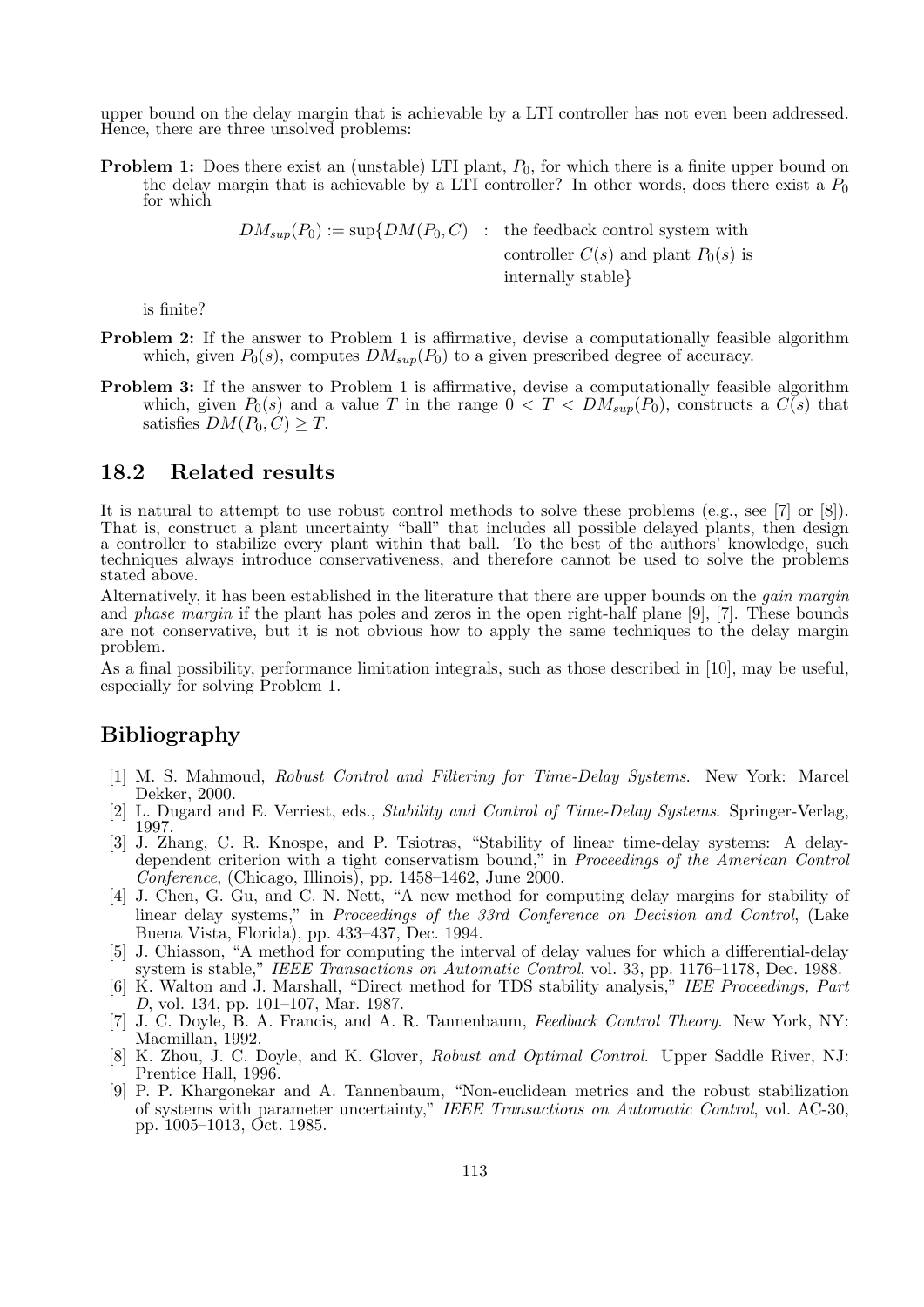[10] J. Freudenberg, R. Middleton, and A. Stefanopoulou, "A survey of inherent design limitations," in Proceedings of the American Control Conference, (Chicago, Illinois), pp. 2987–3001, June 2000.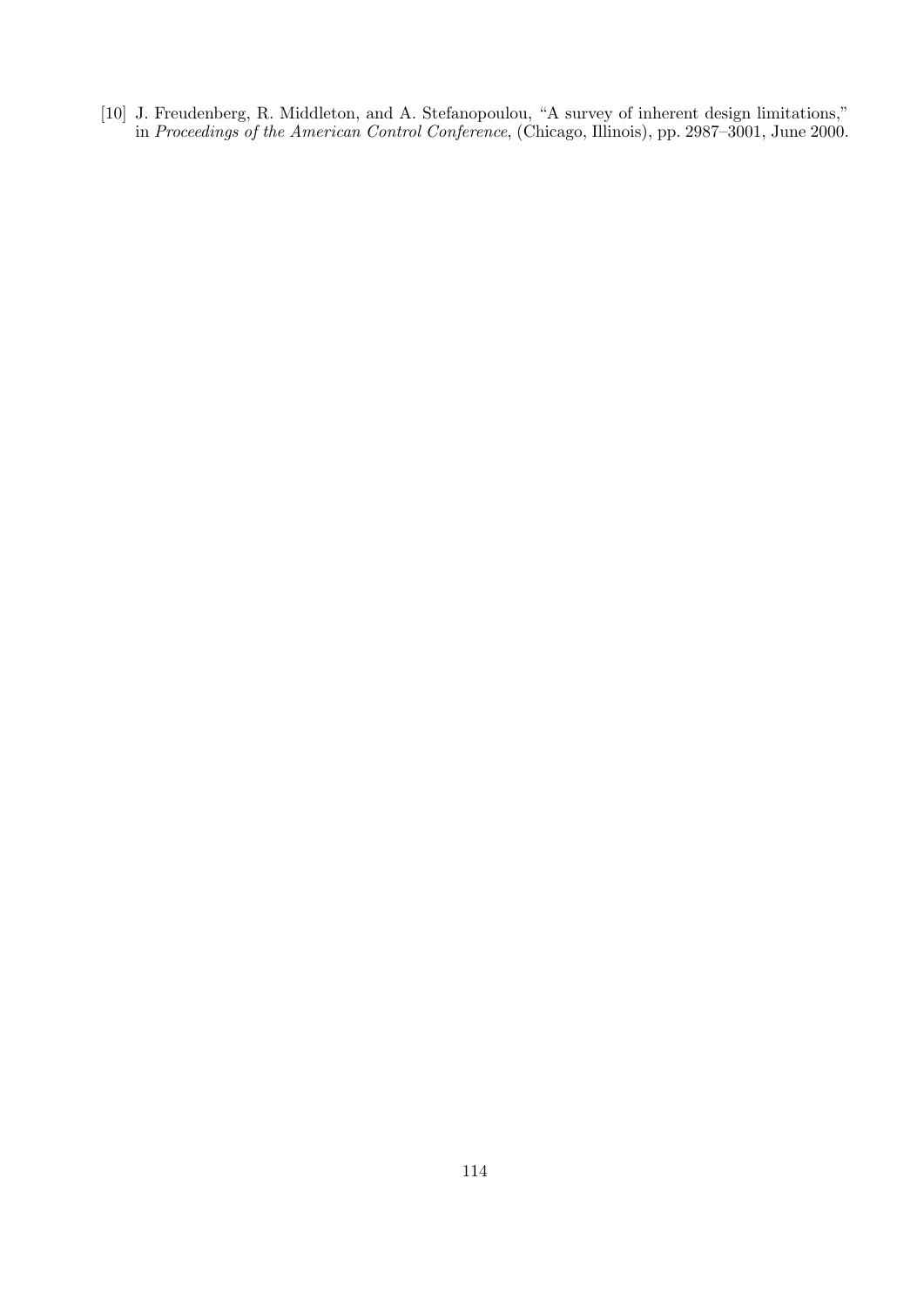# Robust stability test for interval fractional order linear systems

Ivo Petráš Department of Informatics and Process Control BERG Faculty, Technical University of Košice B. Němcovej 3, 042 00 Košice, Slovak Republic ivo.petras@tuke.sk

YANGQUAN CHEN Center for Self-Organizing and Intelligent System Dept. of Electrical and Computer Engineering Utah State University, Logan, UT-84322-4160, USA yqchen@ieee.org

Blas M. Vinagre Dept. of Electronic and Electromechanical Engineering Industrial Engineering School, University of Extramadura Avda. De Elvas s/n, 06071-Badajoz, Spain bvinagre@unex.es

### 53.1 Description of the problem

Recently, a robust stability test procedure is proposed for linear time-invariant fractional order systems (LTI FOS) of commensurate orders with parametric interval uncertainties [6]. The proposed robust stability test method is based on the combination of the argument principle method [2] for LTI FOS and the celebrated Kharitonov's edge theorem. In general, an LTI FOS can be described by the differential equation or the corresponding transfer function of non-commensurate real orders [7] of the following form:

$$
G(s) = \frac{b_m s^{\beta_m} + \ldots + b_1 s^{\beta_1} + b_0 s^{\beta_0}}{a_n s^{\alpha_n} + \ldots + a_1 s^{\alpha_1} + a_0 s^{\alpha_0}} = \frac{Q(s^{\beta_k})}{P(s^{\alpha_k})},
$$
\n(53.1)

where  $\alpha_k, \beta_k$  ( $k = 0, 1, 2, \ldots$ ) are real numbers and without loss of generality they can be arranged as  $\alpha_n > \ldots > \alpha_1 > \alpha_0$ ,  $\beta_m > \ldots > \beta_1 > \beta_0$ . The coefficients  $a_k, b_k$   $(k = 0, 1, 2, \ldots)$  are uncertain constants within a known interval.

It is well-known that an integer order LTI system is stable if all the roots of the characteristic polynomial  $P(s)$  are negative or have negative real parts if they are complex conjugate (e.g. [1]). This means that they are located on the left of the imaginary axis of the complex s-plane. When dealing with non-commensurate order systems (or, in general, with fractional order systems) it is important to bear in mind that  $P(s^{\alpha}), \alpha \in \mathbb{R}$  is a multivalued function of s, the domain of which can be viewed as a Riemann surface (see e.g. [4]).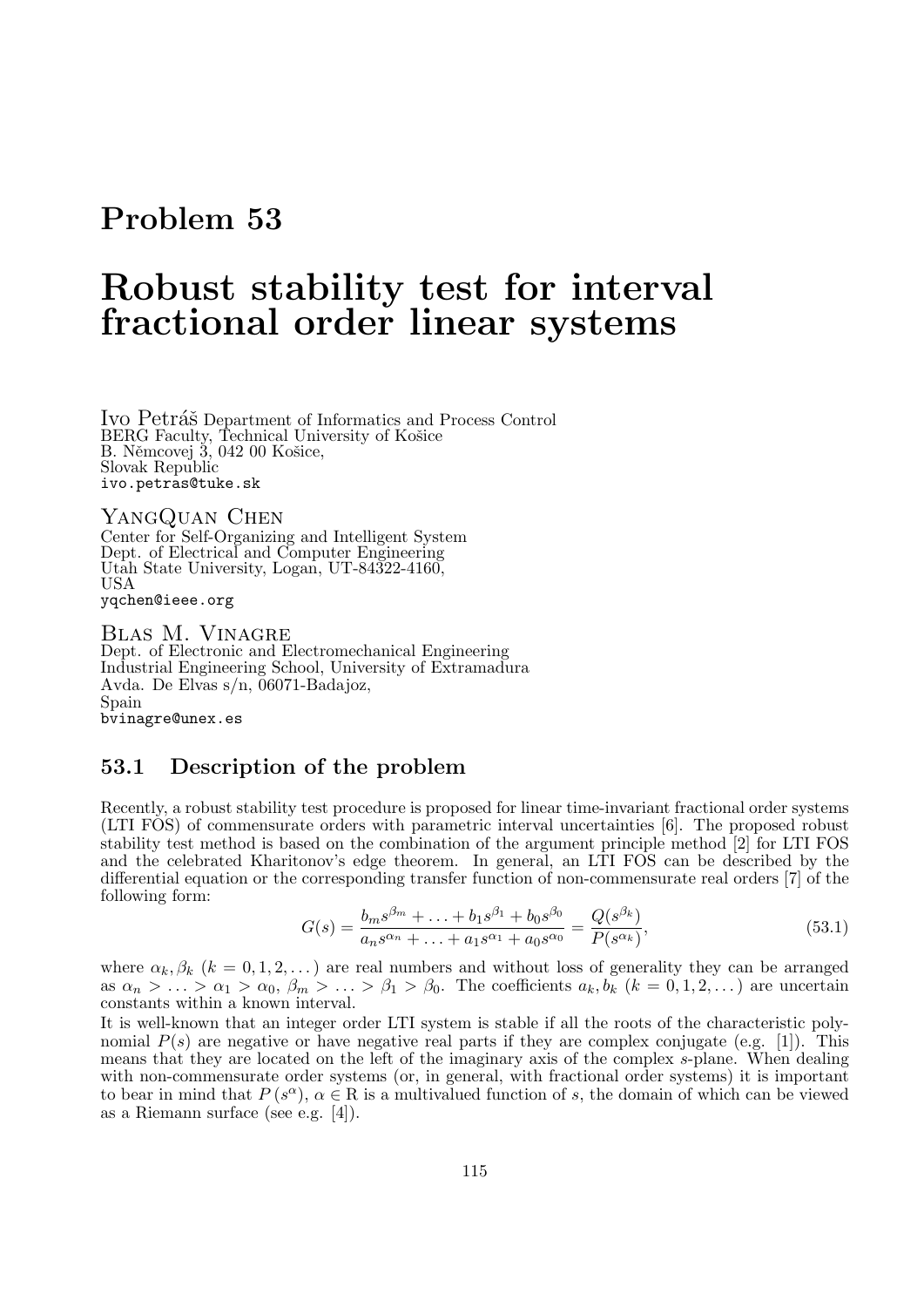A question of robust stability test procedure and proof of its validity for general type of the LTI FOS described by (53.1) is still open.

#### 53.2 Motivation and history of the problem

For the LTI FOS with no uncertainty, the existing stability test (or check) methods for dynamic systems with integer-orders such as Routh table technique, cannot be directly applied. This is due to the fact that the characteristic equation of the LTI FOS is, in general, not a polynomial but a pseudo-polynomial function of the fractional powers of the complex variable s.

Of course, being the characteristic equation a function of a complex variable, stability test based on the argument principle can be applied. On the other hand, it has been shown, by several authors and by using several methods, that for the case of LTI FOS of commensurate order, a geometrical method based on the argument of the roots of the characteristic equation (a polynomial in this particular case) can be used for the stability check in the BIBO (bounded-input bounded-output) sense (see e.g. [3]). In the particular case of *commensurate order* systems it holds that,  $\alpha_k = \alpha k, \beta_k = \alpha k, (0 \le \alpha \le k)$ 1),  $\forall k \in \mathbb{Z}$ , and the transfer function has the following form:

$$
G(s) = K_0 \frac{\sum_{k=0}^{M} b_k (s^{\alpha})^k}{\sum_{k=0}^{N} a_k (s^{\alpha})^k} = K_0 \frac{Q(s^{\alpha})}{P(s^{\alpha})}
$$
(53.2)

With  $N > M$  the function  $G(s)$  becomes a proper rational function in the complex variable  $s^{\alpha}$  and can be expanded in partial fractions of the form:

$$
G(s) = K_0 \left[ \sum_{i=1}^{N} \frac{A_i}{s^{\alpha} + \lambda_i} \right]
$$
\n(53.3)

where  $\lambda_i$  (i = 1, 2, .., N) are the roots of the polynomial  $P(s^{\alpha})$  or the system poles which are assumed to be simple. Stability condition can then be stated that [2, 3]:

A commensurate order system described by a rational transfer function (53.2) is stable if  $|\arg(\lambda_i)| > \alpha \frac{\pi}{2}$ , with  $\lambda_i$  the *i*-th root of  $P(s^{\alpha})$ .

For the LTI FOS with commensurate order where system poles are in general complex conjugate, the stability condition can be expressed as follows [2, 3]:

A commensurate order system described by a rational transfer function  $G(\sigma) = \frac{Q(\sigma)}{P(\sigma)}$ , where  $\sigma = s^{\alpha}, \, \alpha \in \mathbb{R}^+, \, (0 < \alpha < 1)$ , is stable if  $|\arg(\sigma_i)| > \alpha \frac{\pi}{2}$ , with  $\sigma_i$  the *i*-th root of  $P(\sigma)$ .

The robust stability test procedure for the LTI FOS of commensurate orders with parametric interval uncertainties can be divided into the following steps:

- step1: Rewrite the LTI FOS  $G(s)$  of the commensurate order  $\alpha$ , to the equivalence system  $H(\sigma)$ , where transformation is:  $s^{\alpha} \to \sigma$ ,  $\alpha \in \mathbb{R}^+$ ;
- step2: Write the interval polynomial  $P(\sigma, q)$  of the equivalence system  $H(\sigma)$ , where interval polynomial is defined as

$$
P(\sigma, q) = \sum_{i=0}^{n} [q^-, q^+] \sigma^i;
$$

• step3: For interval polynomial  $P(\sigma, q)$ , construct four Kharitonov's polynomials:

$$
p^{--}(\sigma), p^{-+}(\sigma), p^{+-}(\sigma), p^{++}(\sigma);
$$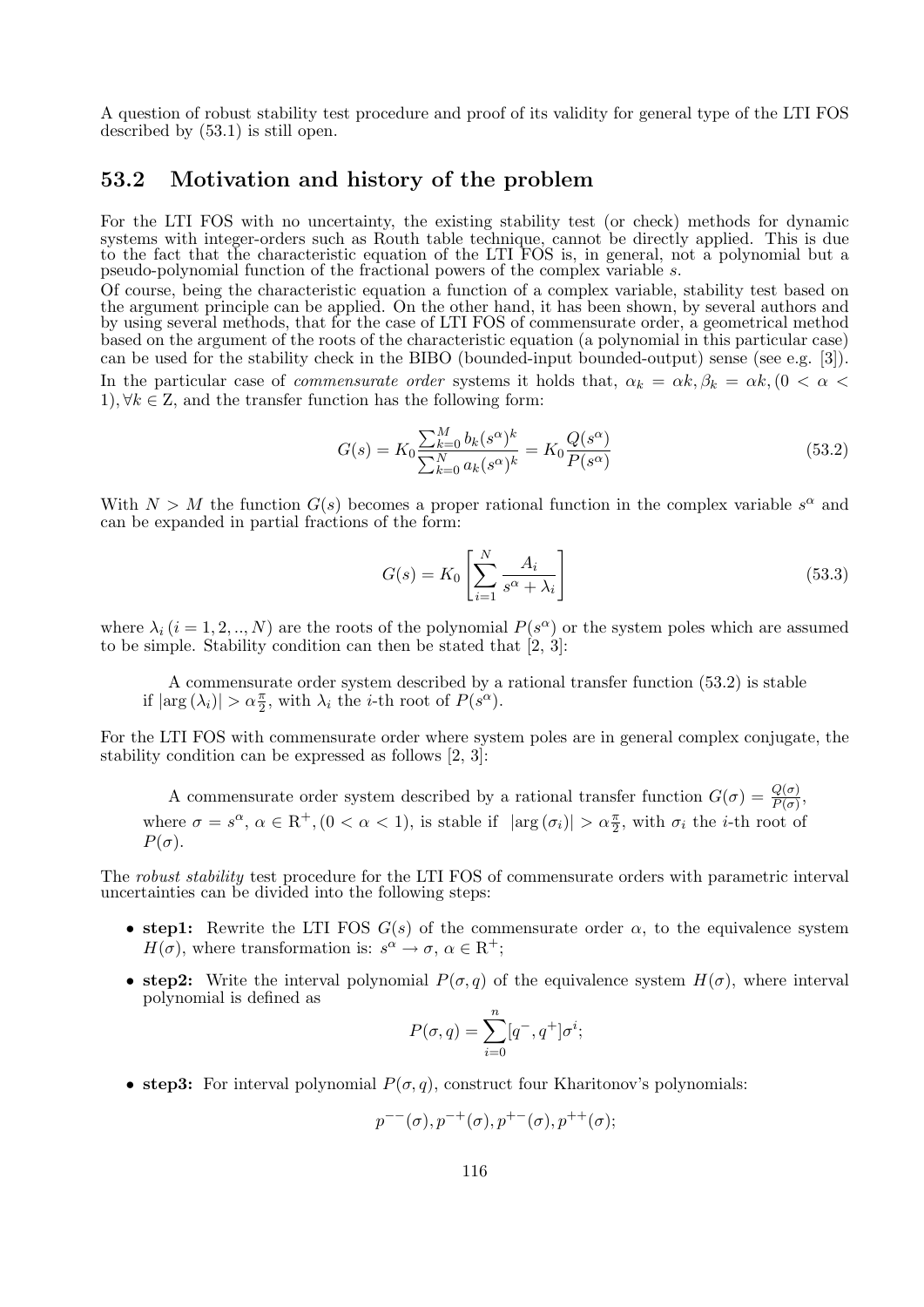• step4: Test the four Kharitonov's polynomials whether they satisfy the stability condition:  $|\arg(\sigma_i)| > \alpha \frac{\pi}{2}, \ \forall \sigma \in \mathcal{C}, \text{ with } \sigma_i \text{ the } i\text{-th root of } P(\sigma);$ 

Note that for low-degree polynomials, less Kharitonov's polynomials are to be tested:

- Degree 5:  $p^{--}(\sigma)$ ,  $p^{-+}(\sigma)$ ,  $p^{+-}(\sigma)$ ;
- Degree 4:  $p^{+-}(\sigma), p^{++}(\sigma);$
- Degree 3:  $p^{+-}(\sigma)$ .

We demonstrated this technique for the robust stability check for the LTI FOS with parametric interval uncertainties through some worked-out illustrative examples in [6]. In [6], the time-domain analytical expressions are available and therefore the time-domain and the frequency-domain stability test results (see also [5]) can be cross-validated.

#### 53.3 Available results

For general LTI FOS, if the coefficients are uncertain but are known to lie within known intervals, how to generalize the robust stability test result by Kharitonov's well-known edge theorem? This is definitely a new research topic.

The main future research objectives could be:

- A proof of validity of the *robust stability* test procedure for the LTI FOS of commensurate orders with parametric interval uncertainties.
- An algebraic method and an exact proof for the stability investigation for the LTI FOS of noncommensurate orders with known parameters.
- A robust stability test procedure of LTI FOS of non-commensurate orders with parametric interval uncertainties.

- [1] R. C. Dorf and R. H. Bishop: Modern Control Systems, Addison-Wesley Publishing Company, 1990.
- [2] D. Matignon: Stability result on fractional differential equations with applications to control processing. In: IMACS - SMC Proceeding, July, 1996, Lille, France, pp. 963-968.
- [3] D. Matignon: Stability properties for generalized fractional differential systems. In: Proceeding of Fractional Differential Systems: Models, Methods and Applications, vol. 5, 1998, pp. 145-158.
- [4] D. A. Pierre: Minimum Mean-Square-Error Design of Distributed Parameter Control Systems, ISA Transactions, vol. 5, 1966, pp. 263-271.
- [5] I. Petráš and Ľ. Dorčák: The Frequency Method for Stability Investigation of Fractional Control Systems, J. of SACTA, vol. 2, no. 1-2, 1999, pp. 75-85.
- [6] I. Petráš, Y. Q. Chen, B. M. Vinagre: A robust stability test procedure for a class of uncertain LTI fractional order systems. In: Proc. of ICCC2002, May 27-30, Beskydy, 2002, (accepted).
- [7] I. Podlubny: Fractional Differential Equations, Academic Press, San Diego, 1999.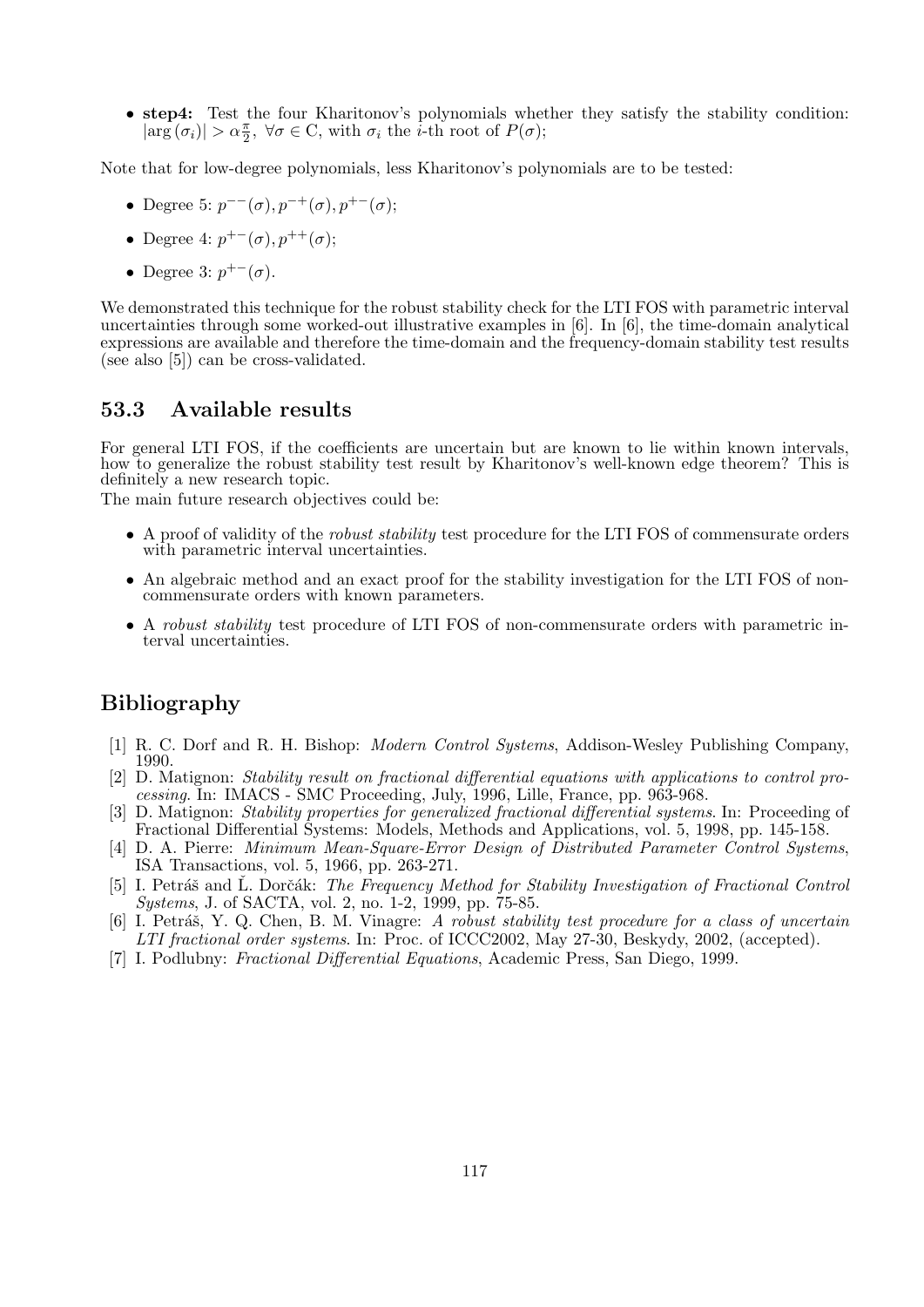# Stability of Fractional-order Model Reference Adaptive Control

Blas M. Vinagre Dept. of Electronic and Electromechanical Engineering Industrial Engineering School, University of Extramadura Avda. De Elvas s/n, 06071-Badajoz Spain bvinagre@unex.es

IVO PETRÁŠ, IGOR PODLUBNY

Department of Informatics and Process Control BERG Faculty, Technical University of Košice B. Němcovej 3, 042 00 Košice Slovak Republic ivo.petras; igor.podlubny@tuke.sk

YANGQUAN CHEN Center for Self-Organizing and Intelligent System (CSOIS) Dept. of Electrical and Computer Engineering Utah State University, Logan, UT-84322-4160 USA yqchen@ieee.org

### 73.1 Description of the problem

MRAS or MRAC: The model reference adaptive system (MRAS) [1] is one of the main approaches to adaptive control, in which the desired performance is expressed in terms of a reference model (a model that describes the desired input-output properties of the closed-loop system) and the parameters of the controller are adjusted based on the error between the reference model output and the system output.

The gradient approach to model-reference adaptive control [1] is based on the assumption that the parameters change more slowly than the other variables in the system. This assumption, which admits a quasi-stationary treatment, is essential for the computation of the sensitivity derivatives that are needed in the adaptation.

Let e denote the error between the system output, y, and the reference output,  $y_m$ . Let  $\theta$  denote the parameters to be updated. By using the criterion

$$
J(\theta) = \frac{1}{2}e^2,
$$
\n(73.1)

the adjustment rule for changing the parameters in the direction of the negative gradient of  $J$  is that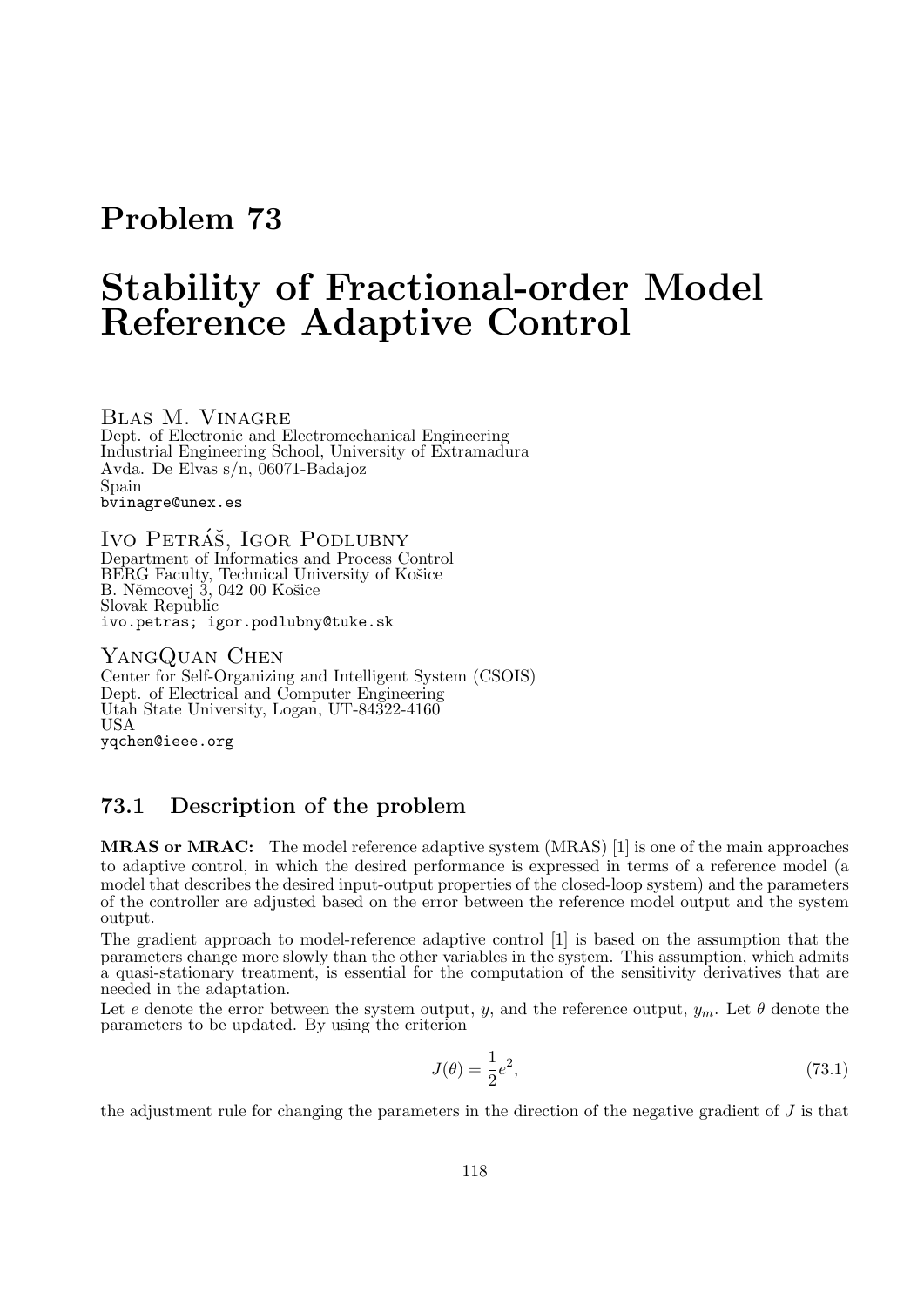$$
\frac{\mathrm{d}\theta}{\mathrm{d}t} = -\gamma \frac{\partial J}{\partial \theta} = -\gamma e \frac{\partial e}{\partial \theta} \tag{73.2}
$$

If it is assumed that the parameters change much more slowly than the other variables in the system, the derivative  $\frac{\partial e}{\partial \theta}$ , that is, the sensitivity derivative of the system, can be evaluated under the assumption that  $\theta$  is constant.

There are many variants about the MIT rules for the parameter adjustment. For example, the *sign-sign* algorithm is widely used in communication systems [1]; the PI-adjustment rule is used in [2].

Fractional-order MRAC (FO-MRAC): Here, we will introduce a new variant of the MIT rules for the parameter adjustment by using the fractional order calculus. As can be observed in equation (73.2), the rate of change of the parameters depends solely on the adaptation gain,  $\gamma$ . Taking into account the properties of the fractional differential operator, it is possible to make the rate of change depending on both the adaptation gain,  $\gamma$ , and the derivative order,  $\alpha$ , by using the adjustment rule

$$
\frac{\mathrm{d}^{\alpha}\theta}{\mathrm{d}^{\alpha}t} = -\gamma \frac{\partial J}{\partial \theta} = -\gamma e \frac{\partial e}{\partial \theta}
$$
\n(73.3)

where  $\alpha$  is a positive real number and  $\frac{d^{\alpha}}{d^{\alpha}}$  $rac{d^{a}}{d^{\alpha}t}$  denotes the fractional order derivative.

Fractional Derivative Definition: For self-containing purpose, we introduce in the following the definition of fractional order derivative. Fractional calculus is a generalization of integration and differentiation to non-integer (fractional) order fundamental operator  $_a^D D_t^{\alpha}$ , where a and t are the limits and  $\alpha$ ,  $(\alpha \in \mathcal{R})$  the order of the operation. The two definitions used for the general fractional integrodifferential are the Grünwald-Letnikov (GL) definition and the Riemann-Liouville (RL) definition [3, 4]. The GL definition is that

$$
{}_{a}D_{t}^{\alpha}f(t) = \lim_{h \to 0} h^{-\alpha} \sum_{j=0}^{\left[\frac{t-a}{h}\right]} (-1)^{j} \binom{\alpha}{j} f(t-jh)
$$
 (73.4)

where [·] means the integer part while the RL definition

$$
{}_{a}\mathcal{D}_{t}^{\alpha}f(t) = \frac{1}{\Gamma(n-\alpha)}\frac{\mathrm{d}^{n}}{\mathrm{d}t^{n}}\int_{a}^{t}\frac{f(\tau)}{(t-\tau)^{\alpha-n+1}}\mathrm{d}\tau\tag{73.5}
$$

for  $(n - 1 < r < n)$  and where  $\Gamma(\cdot)$  is the Euler's gamma function.

For convenience, Laplace domain notion is usually used to describe the fractional integro-differential operation [4]. The Laplace transform of the RL fractional derivative/integral (73.5) under zero initial conditions for order  $\alpha$ ,  $(0 < \alpha < 1)$  is given by [3]:

$$
\mathcal{L}\left\{ _{a}\mathcal{D}_{t}^{\pm\alpha}f(t);s\right\} =s^{\pm\alpha}F(s). \tag{73.6}
$$

A Simple Case: Based on the introduced fractional-order calculus notations, the above parameter updating rule (73.3) can be expressed as follows:

$$
\theta = -\gamma I^{\alpha} \left[ \frac{\partial J}{\partial \theta} \right] = -\gamma I^{\alpha} \left[ e \frac{\partial e}{\partial \theta} \right]; \qquad I^{\alpha} \equiv D^{-\alpha} \tag{73.7}
$$

For example, consider the first-order SISO system to be controlled:

$$
\frac{dy}{dt} + ay = bu \tag{73.8}
$$

where y is the output, u is the input and the system parameters a and b are unknown constants or unknown slowly time-varying. Assume that the corresponding reference model is given by

$$
\frac{dy_m}{dt} + a_m y_m = b_m u_c \tag{73.9}
$$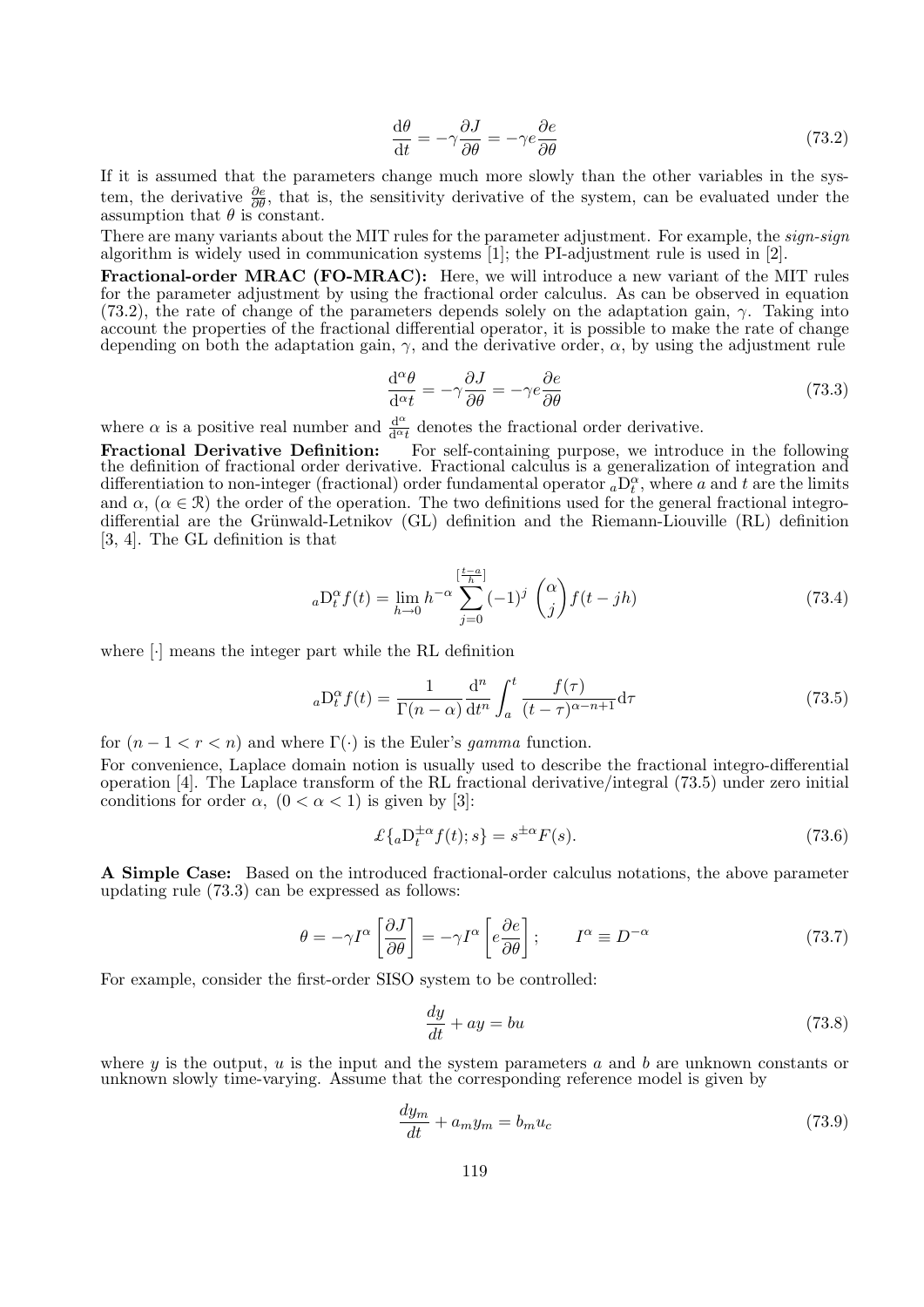where  $u_c$  is the reference input signal for the reference model,  $y_m$  is the output of the reference model and  $a_m$  and  $b_m$  are known constants. Perfect model-following can be achieved with the controller defined by

$$
u(t) = \theta_1 u_c(t) - \theta_2 y(t)
$$
\n(73.10)

where

$$
\theta_1 = \frac{b_m}{b}; \qquad \theta_2 = \frac{a_m - a}{b} \tag{73.11}
$$

¿From Eqs. (73.8) and (73.10), assuming that  $a + b\theta_1 \approx a_m$ , and taking into account that b can be absorbed in  $\gamma$ , the equations for updating the controller parameters can be designed as (see, e.g., [1]),

$$
\frac{\mathrm{d}^{\alpha}\theta_1}{\mathrm{d}t^{\alpha}} = -\gamma \left(\frac{1}{p+a_m}\right) u_c e \tag{73.12}
$$

$$
\frac{\mathrm{d}^{\alpha}\theta_2}{\mathrm{d}t^{\alpha}} = \gamma \left(\frac{1}{p + a_m}\right) y_e \tag{73.13}
$$

where  $p = \frac{d}{dt}$ , and  $\gamma$  is the adaptation gain, a small positive real number. Equivalently, in frequency domain,  $(73.12)$  and  $(73.13)$  can be written as

$$
\theta_1 = -\frac{\gamma}{s^{\alpha}} \left( \frac{1}{s + a_m} \right) u_c e \tag{73.14}
$$

$$
\theta_2 = \frac{\gamma}{s^{\alpha}} \left( \frac{1}{s + a_m} \right) ye. \tag{73.15}
$$

Clearly, the conventional MRAC [1] is the case when  $\alpha = 1$ .

The Open Problem: Even for linear systems, the stability analysis for the fractional order MRAC is open; how to design  $\gamma$  the adaptation gain and the order  $\alpha$  is also open. We conjecture that, the analysis should be easier in the frequency domain.

#### 73.2 Motivation and history of the problem

Fractional calculus is a 300-years-old topic. The theory of fractional-order derivative was developed mainly in the 19-th century. Recent books [3, 5, 4] provide a good source of references on fractional calculus. However, applying fractional-order calculus to dynamic systems control is just a recent focus of interest [6, 7, 8, 9]. For pioneering work on this regard, we cite [10, 11].

The model reference approach was developed by Whitaker and his colleagues around 1960 [12]. MRAC (Model Reference Adaptive Control) has become a standard part in textbooks on adaptive control [1, 13]. The well known MIT rule for MRAC is to adjust or update the unknown parameter using gradient information.

#### 73.3 Available results

So far, there is no stability analysis result for the FO-MRAC scheme. However, some experimental results using numerical simulation is reported in [14] with some illustrated benefits. To simulate the FO-MRAC, one can use the approximate discretization scheme for  $s^{\alpha}$  (e.g. [15] and the references therein).

How to determine the fractional order  $\alpha$  is an interesting and open problem.

### Bibliography

[1] K. J. Astrom and B. Wittenmark, Adaptive Control, Addison-Wesley Publishing Company Inc., Second Edition. Reading, 1995.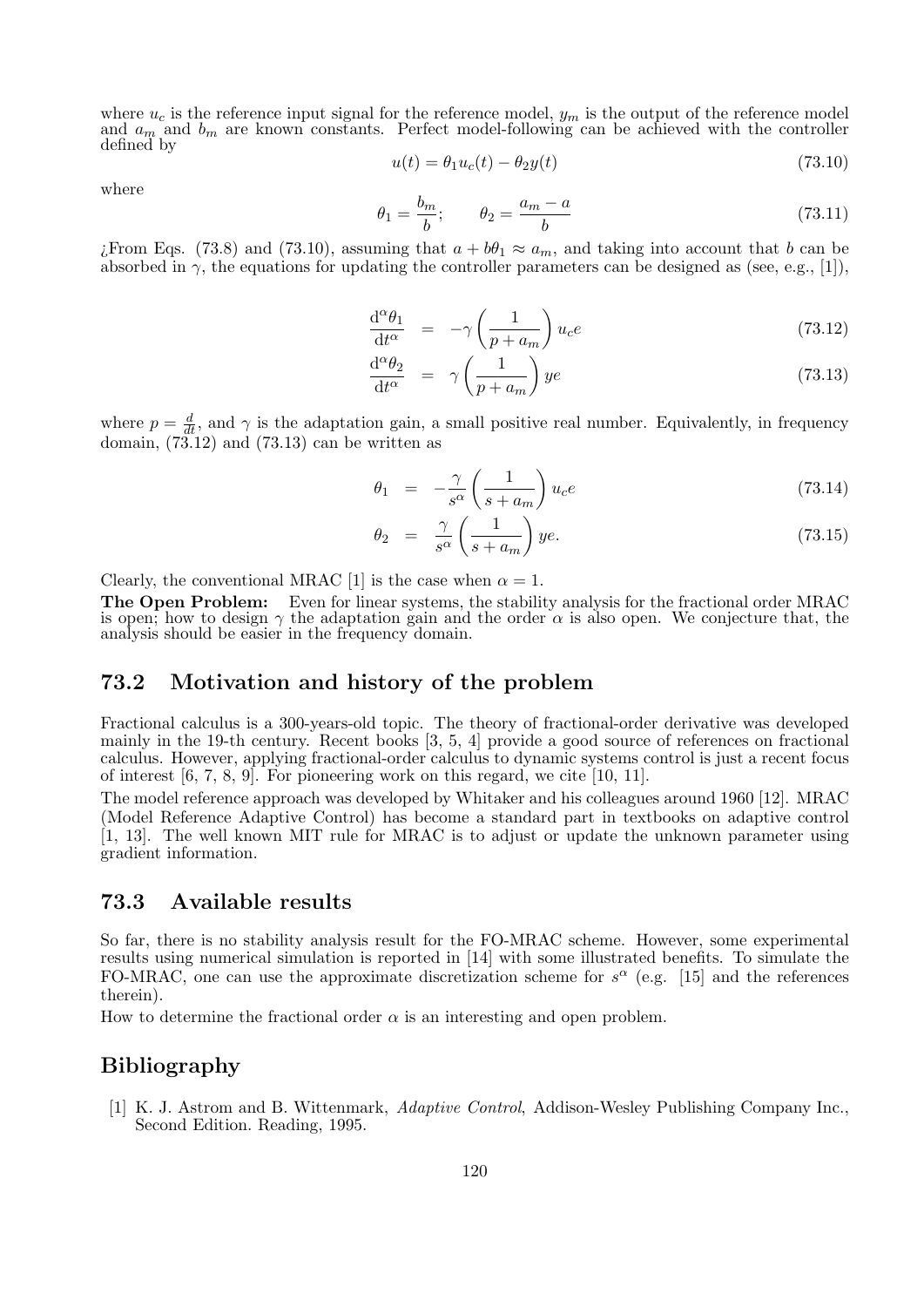- [2] C. C. Hang and P. C. Parks, "Comparative studies of model reference adaptive control systems," IEEE Trans. Automatic Control, vol. 18, pp. 419–428, 1973.
- [3] K. B. Oldham and J. Spanier, *The Fractional Calculus*, Academic Press, New York, 1974.
- [4] I. Podlubny, Fractional Differential Equations, Academic Press, San Diego, 1999.
- [5] K. S. Miller and B. Ross, An Introduction to the Fractional Calculus and Fractional Differential Equations, Wiley, New York, 1993.
- [6] Boris J. Lurie, "Three-parameter tunable tilt-integral-derivative (TID) controller," US Patent US5371670, 1994.
- [7] Igor Podlubny, "Fractional-order systems and  $PI^{\lambda}D^{\mu}$ -controllers," IEEE Trans. Automatic Control, vol. 44, no. 1, pp. 208–214, 1999.
- [8] A. Oustaloup, B. Mathieu, and P. Lanusse, "The CRONE control of resonant plants: application to a flexible transmission," *European Journal of Control*, vol. 1, no. 2, 1995.
- [9] H.-F. Raynaud and A. ZergaInoh, "State-space representation for fractional order controllers," Automatica, vol. 36, pp. 1017–1021, 2000.
- [10] S. Manabe, "The non-integer integral and its application to control systems," JIEE (Japanese Institute of Electrical Engineers) Journal, vol. 80, no. 860, pp. 589–597, 1960.
- [11] A. Oustaloup, "Linear feedback control systems of fractional order between 1 and 2," in Proc. of the IEEE Symposium on Circuit and Systems, Chicago, USA, 4 1981.
- [12] P. V. Osburn, H. P. Whitaker, and A. Kezer, "Comparative studies of model reference adaptive control systems," Institute of Aeronautical Sciences, pp. Paper no. 61–39, 1961.
- [13] Y. D. Landau, Adaptive Control: the Model Reference Approach, Marcel Dekker, New York, 1979.
- [14] B. M. Vinagre, I. Petras, I. Podlubny, and Y. Q. Chen, "Using fractional-order adjustment rules and fractional order reference models in model reference adaptive control," Nonlinear Dynamics: An Int. J. of Nonlinear Dynamics and Chaos in Engineering Systems, vol. 27, no. 6, pp. (in press), 2002.
- [15] YangQuan Chen and Kevin L. Moore, "Discretization schemes for fractional order differentiators and integrators," IEEE Trans. on Circuits and Systems I: Fundamental Theory and Applications, vol. 49, no. 3, pp. 363–367, 2002.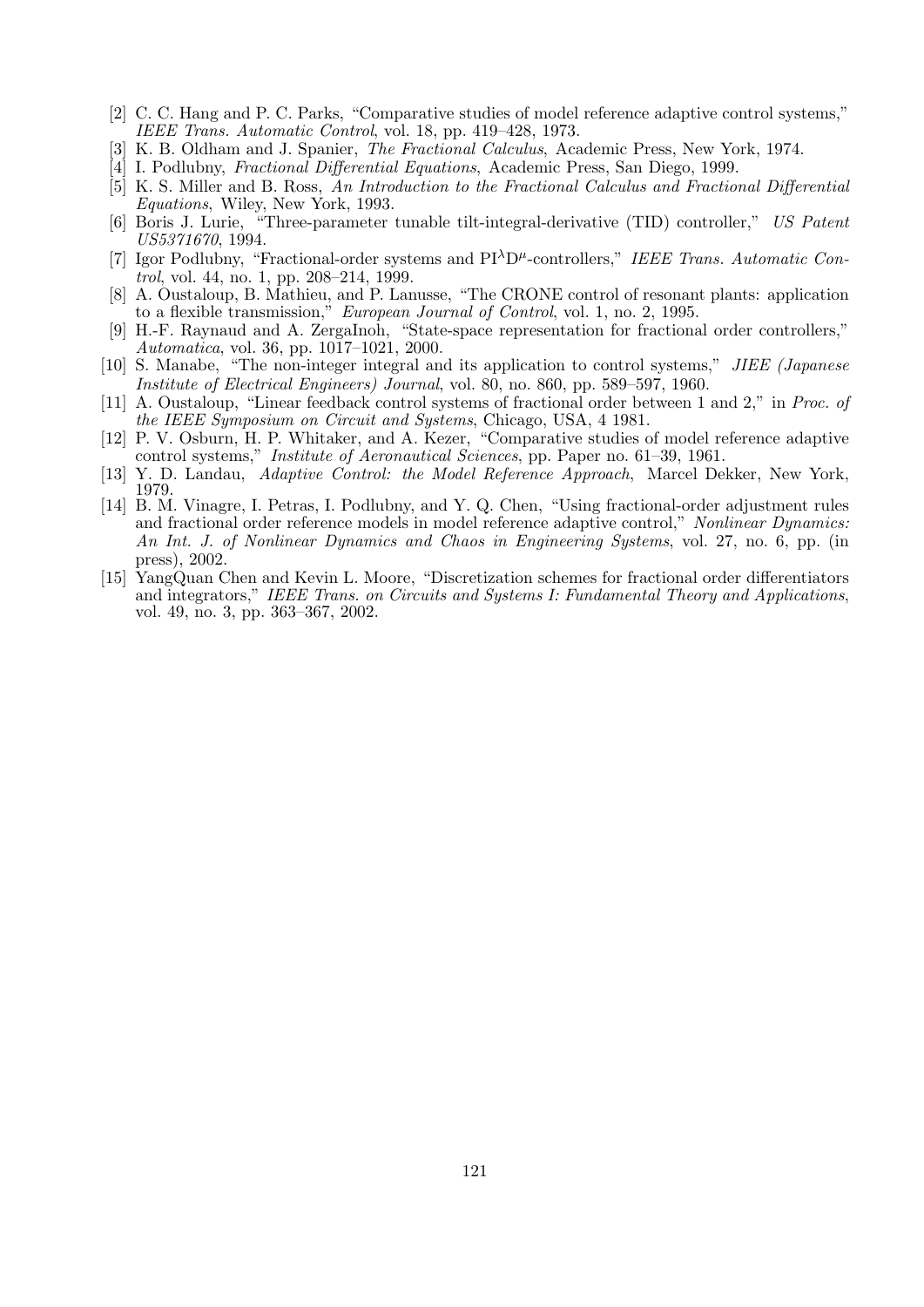# Robustness of transient behavior

Diederich Hinrichsen, Elmar Plischke and Fabian Wirth Zentrum für Technomathematik Universität Bremen 28334 Bremen Germany {dh, elmar, fabian}@math.uni-bremen.de

#### 29.1 Description of the problem

By definition, a system of the form

$$
\dot{x}(t) = Ax(t), \quad t \ge 0 \tag{29.1}
$$

 $(A \in \mathbb{K}^{n \times n}, \mathbb{K} = \mathbb{R}, \mathbb{C})$  is exponentially stable if and only if there are constants  $M \geq 1, \beta < 0$  such that

$$
||e^{At}|| \le Me^{\beta t}, \quad t \ge 0. \tag{29.2}
$$

The respective roles of the two constants in this estimate are quite different. The exponent  $\beta < 0$  determines the long term behavior of the system, whereas the factor  $M \ge 1$  bounds its short term or transient behavior. In applications large transients may be unacceptable. This leads us to the following stricter stability concept.

**Definition 1** Let  $M \geq 1, \beta < 0$ . A matrix  $A \in \mathbb{K}^{n \times n}$  is called  $(M, \beta)$ -stable if (29.2) holds.

Here  $\beta$  < 0 and  $M \ge 1$  can be chosen in such a way that  $(M, \beta)$ -stability guarantees both an acceptable decay rate and an acceptable transient behavior.

For any  $A \in \mathbb{K}^{n \times n}$  let  $\gamma(A)$  denote the spectral abscissa of A, i.e. the maximum of the real parts of the eigenvalues of A. It is well known that  $\gamma(A) < 0$  implies exponentially stability. More precisely, for every  $\beta > \gamma(A)$  there exists a constant  $M \geq 1$  such that (29.2) is satisfied. However it is unknown how to determine the minimal value of M such that (29.2) holds for a given  $\beta \in (\gamma(A), 0)$ .

#### Problem 1:

- a) Given  $A \in \mathbb{K}^{n \times n}$  and  $\beta \in (\gamma(A), 0)$ , determine analytically the minimal value  $M_{\beta}(A)$  of  $M \geq 1$ for which A is  $(M, \beta)$ -stable.
- b) Provide easily computable formulas for upper and lower bounds for  $M_{\beta}(A)$  and analyze their conservatism.

Associated to this problem is the design problem for linear control systems of the form

$$
\dot{x} = Ax + Bu,\tag{29.3}
$$

where  $(A, B) \in \mathbb{K}^{n \times n} \times \mathbb{K}^{n \times m}$ . Assume that a desired transient and stability behavior for the closed loop is prescribed by given constants  $M \geq 1, \beta < 0$ , then the pair  $(A, B)$  is called  $(M, \beta)$ -stabilizable (by state feedback), if there exists an  $F \in \mathbb{K}^{m \times n}$  such that  $A - BF$  is  $(M, \beta)$ -stable.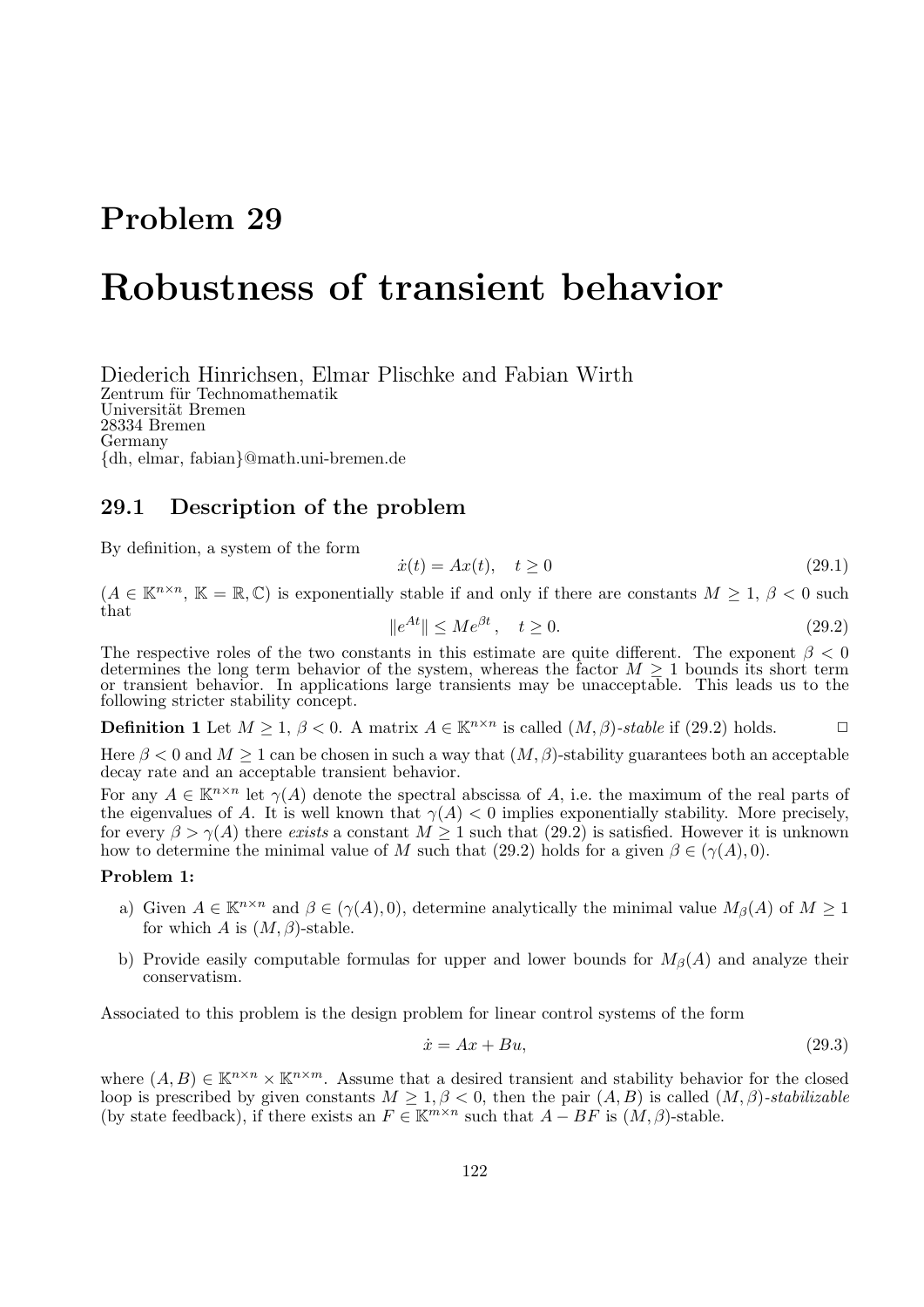#### Problem 2:

- a) Given constants  $M \geq 1, \beta < 0$ , characterize the set of  $(M, \beta)$ -stabilizable pairs  $(A, B) \in \mathbb{K}^{n \times n} \times$  $K^{n \times m}$
- b) Provide a method for the computation of  $(M, \beta)$ -stabilizing feedbacks F for  $(M, \beta)$ -stabilizable pairs  $(A, B)$ .

In order to account for uncertainties in the model we consider systems described by

$$
\dot{x} = A_{\Delta} x = (A + D\Delta E)x,
$$

where  $A \in \mathbb{K}^{n \times n}$  is the nominal system matrix,  $D \in \mathbb{K}^{n \times \ell}$  and  $E \in \mathbb{K}^{q \times n}$  are given structure matrices, and  $\Delta \in \mathbb{K}^{\ell \times q}$  is an unknown perturbation matrix for which only a bound of the form  $\|\Delta\| \leq \delta$  is assumed to be known.

#### Problem 3:

a) Given  $A \in \mathbb{K}^{n \times n}$ ,  $D \in \mathbb{K}^{n \times \ell}$  and  $E \in \mathbb{K}^{q \times n}$ , determine analytically the  $(M, \beta)$ -stability radius defined by

$$
r_{(M,\beta)}(A;D,E) = \inf \left\{ \|\Delta\| \in \mathbb{K}^{\ell \times q}, \exists \tau > 0 : \|e^{(A+D\Delta E)\tau}\| \ge Me^{\beta \tau} \right\}.
$$
 (29.4)

- b) Provide an algorithm for the calculation of this quantity.
- c) Determine easily computable upper and lower bounds for  $r_{(M,\beta)}(A;D,E)$ .

The two previous problems can be thought of as steps towards the following final problem.

**Problem 4:** Given a system  $(A, B) \in \mathbb{K}^{n \times n} \times \mathbb{K}^{n \times m}$ , a desired transient behavior described by  $M \geq 1, \beta < 0$ , and matrices  $D \in \mathbb{K}^{n \times \ell}$ ,  $E \in \mathbb{K}^{q \times n}$  describing the perturbation structure,

a) characterize the constants  $\gamma > 0$  for which there exists a state feedback matrix such that

$$
r_{(M,\beta)}(A - BF; D, E) \ge \gamma.
$$
\n(29.5)

b) Provide a method for the computation of feedback matrices  $F$  such that (29.5) is satisfied.

### 29.2 Motivation and history of the problem

Stability and stabilization are fundamental concepts in linear systems theory and in most design problems exponential stability is the minimal requirement that has to be met. From a practical point of view, however, the transient behavior of a system may be of equal importance and is often one of the criteria which decide on the quality of a controller in applications. As such, the notion of  $(M, \beta)$ −stability is related to such classical design criteria as "overshoot" of system responses. The question how far transients move away from the origin is of interest in many situations; for instance if certain regions of the state space are to be avoided in order to prevent saturation effects.

A similar problem occurs if linear design is performed as a local design for a nonlinear system. In this case large transients may result in a small domain of attraction. For an introduction to the relation of the constant M with estimates of the domain of attraction we refer to  $[4,$  Chapter 5. The solution of Problem 4 and also of the other problems would provide a way to design local linear feedbacks with good local estimates for the domain of attraction without having to resort to the knowledge of Lyapunov functions. While the latter method is excellent if a Lyapunov function is known, it is also known that it may be quite hard to find them or if quadratic Lyapunov functions are used then the obtainable estimates may be far from optimal, see Section 29.3.

Apart from these motivations from control the relation between domains of attraction and transient behavior of linearizations at fixed points is an active field in recent years motivated by problems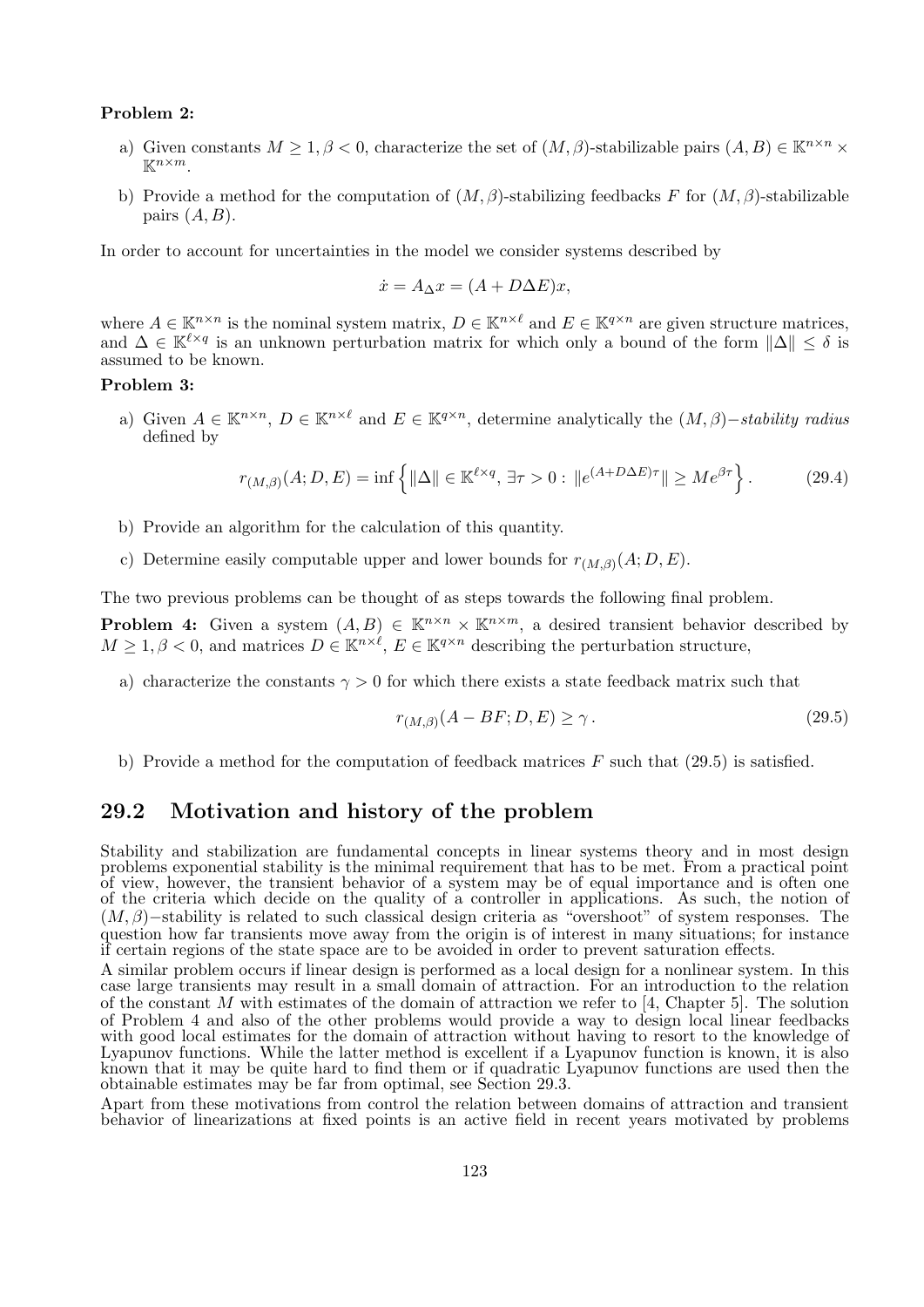in mathematical physics, in particular, fluid dynamics, see [1, 10] and references therein. Related problems occur in the study of iterative methods in numerical analysis, see e.g. [3].

We would like to point out that the problems discussed in this note give *pointwise* conditions in time for the bounds and are therefore different from criteria that can be formulated via integral constraints on the positive time axis. In the literature such integral criteria are sometimes also called bounds on the transient behavior, see e.g. [9] where interesting results are obtained for this case.

Stability radii with respect to asymptotic stability of linear systems were introduced in [5] and there is a considerable body of literature investigating this problem. The questions posed in this note are an extension of the available theory insofar as the transient behavior is neglected in most of the available results on stability radii.

#### 29.3 Available results

For Problem 1 a number of results are available. Estimates of the transient behavior involving either quadratic Lyapunov functions or resolvent inequalities are known but can be quite conservative or intractable. Moreover, for many of the available estimates little is known on their conservatism.

The Hille-Yosida Theorem [8] provides an equivalent description of  $(M, \beta)$ –stability in terms of the norm of powers of the resolvent of A. Namely, A is  $(M, \beta)$ -stable if and only if for all  $n \in \mathbb{N}$  and all  $\alpha \in \mathbb{R}$  with  $\alpha > \beta$  it holds that

$$
\| (\alpha I - A)^{-n} \| \le \frac{M}{(\alpha - \beta)^n}.
$$

A characterization of M as the minimal eccentricity of norms that are Lyapunov functions of (29.1) is presented in [7]. While these conditions are hard to check there is a classical, easily verifiable, sufficient condition using quadratic Lyapunov functions. Let  $\beta \in (\gamma(A), 0)$ , if  $P > 0$  satisfies the Lyapunov inequality

$$
A^*P + PA \leq 2\beta P\,,
$$

and has condition number  $\kappa(P) := ||P|| ||P^{-1}|| \leq M^2$  then A is  $(M, \beta)$ -stable. The existence of  $P > 0$ satisfying these conditions may be posed as an LMI-problem [2]. However, it can be shown that if  $\beta$  < 0 is given and the spectral bound of A is below  $\beta$  then this method is necessarily conservative, in the sense that the best bound on M obtainable in this way is strictly larger than the minimal bound. Furthermore, experiments show that the gap between these two bounds can be quite large. In this context, note that the problem cannot be solved by LMI techniques since the characterization of the optimal M for given  $\beta$  is not an algebraic problem.

There is a large number of further upper bounds available for  $||e^{At}||$ . These are discussed and compared in detail in [4, 11], see also the references therein. A number of these bounds is also valid in the infinitedimensional case.

For Problem 2, sufficient conditions are derived in [7] using quadratic Lyapunov functions and LMI techniques. The existence of a feedback F such that

$$
P(A - BF) + (A - BF)^* P \le 2\beta P
$$
 and  $\kappa(P) = ||P|| ||P^{-1}|| \le M^2$ , (29.6)

or, equivalently, the solvability of the associated LMI problem, is characterized in geometric terms. This, however, only provides a sufficient condition under which Problem 2 can be solved. But the LMI problem (29.6) is far from being equivalent to Problem 2.

Concerning Problem 3 differential Riccati equations are used to derive bounds for the  $(M, \beta)$ − stability radius in [6]. Suppose there exist positive definite Hermitian matrices  $P^0, Q, R$  of suitable dimensions such that the differential Riccati equation

$$
\dot{P} - (A - \beta I)P - P(A - \beta I)^{*} - E^{*}QE - PDRD^{*}P = 0
$$
\n(29.7)

$$
P(0) = P^0 \tag{29.8}
$$

has a solution on  $\mathbb{R}_+$  which satisfies

$$
\bar{\sigma}(P(t))/\underline{\sigma}(P^0) \le M^2, \quad t \ge 0.
$$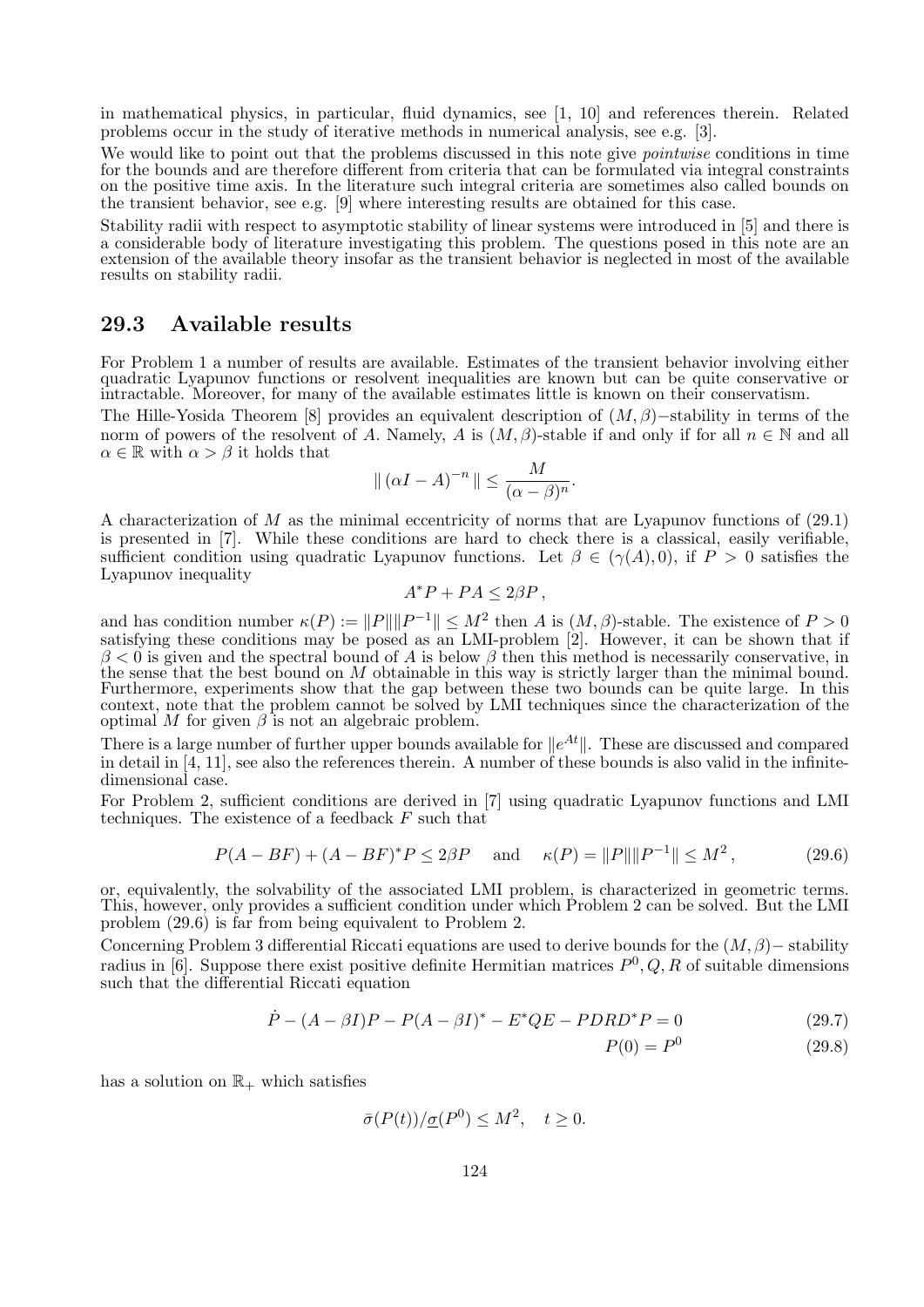Then the structured  $(M, \beta)$ −stability radius is at least

$$
r_{(M,\beta)}(A;D,E) \ge \sqrt{\underline{\sigma}(Q)\underline{\sigma}(R)},\tag{29.9}
$$

where  $\bar{\sigma}(X)$  and  $\underline{\sigma}(X)$  denote the largest and smallest singular value of X. However, it is unknown how to choose the parameters  $P^0$ , Q, R in an optimal way and it is unknown, whether equality can be obtained in (29.9) by an optimal choice of  $P^0, Q, R$ .

To the best of our knowledge no results are available dealing with Problem 4.

- [1] J.S. Baggett and L.N. Trefethen. Low-dimensional Models of Subcritical Transition to Turbulence. Physics of Fluids 9:1043–1053, 1997.
- [2] S. Boyd, L. El Ghaoui, E. Feron, and V. Balakrishnan. Linear Matrix Inequalities in Systems and Control Theory, volume 15 of Studies in Applied Mathematics. SIAM, Philadelphia, 1994.
- [3] T. Braconnier and F. Chaitin-Chatelin. Roundoff induces a chaotic behavior for eigensolvers applied on highly nonnormal matrices. Bristeau, M.-O. (ed.) et al., Computational science for the 21st century. Symposium, Tours, France, May 5–7, 1997. Chichester: John Wiley & Sons. 43-52 (1997).
- [4] M. I. Gil'. Stability of Finite and Infinite Dimensional Systems. Kluwer Academic Publishers, Boston, 1998.
- [5] D. Hinrichsen and A. J. Pritchard. Stability radius for structured perturbations and the algebraic Riccati equation. Systems & Control Letters, 8:105–113, 1986.
- [6] D. Hinrichsen, E. Plischke, and A. J. Pritchard. Liapunov and Riccati equations for practical stability. In Proc. European Control Conf. ECC-2001, Porto, Portugal, (CD-ROM), pp. 2883– 2888, 2001.
- [7] D. Hinrichsen, E. Plischke, and F. Wirth. State Feedback Stabilization with Guaranteed Transient Bounds. To appear in Proceedings of MTNS-2002, Notre Dame, IN, USA, August 2002.
- [8] A. Pazy. Semigroups of Linear Operators and Applications to Partial Differential Equations. Springer-Verlag, New York, 1983.
- [9] A. Saberi, A.A. Stoorvogel, and P. Sannuti. Control of Linear Systems with Regulation and Input Constraints. Springer-Verlag, London, 2000.
- [10] L. N. Trefethen. Pseudospectra of linear operators. SIAM Review, 39(3):383–406, 1997.
- [11] K. Veselić. Bounds for exponentially stable semigroups. preprint Fernuniversität Hagen, Hagen, Germany, 2001.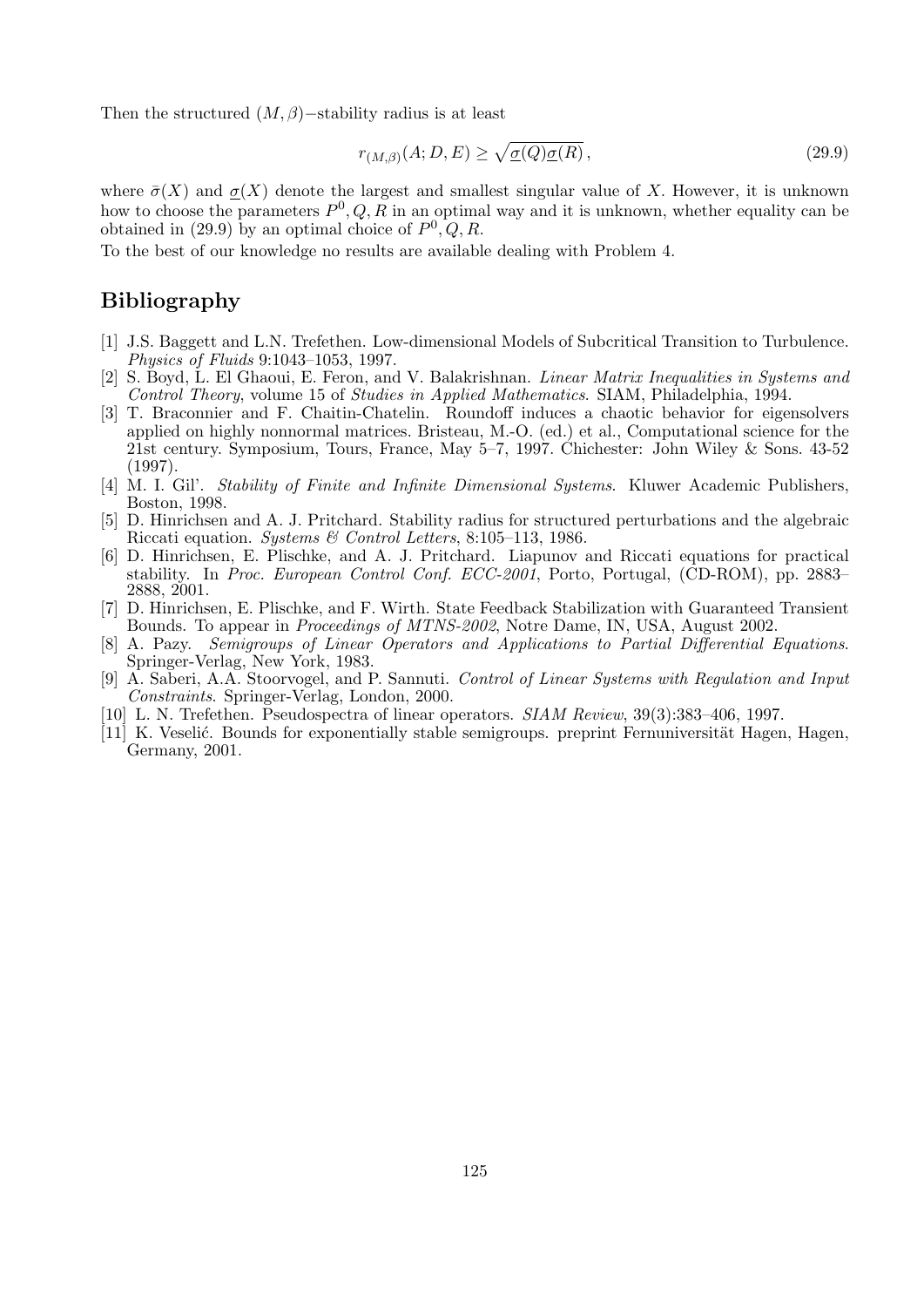# Generalized Lyapunov Theory and its Omega-Transformable Regions

Sheng-Guo Wang College of Engineering University of North Carolina at Charlotte Charlotte, NC 28223-0001 USA swang@uncc.edu

#### 85.1 Description of the problem

The open problem presented here is the Generalized Lyapunov Theory and its Ω-transformable regions. First, the definition of the Ω-transformable regions and its degrees is described. Then, an open problem of the generalized Lyapunov theory regarding the  $\Omega$ -transformable regions (with the degree above two) is presented.

Definition 1. (Gutman & Jury 1981) A region

$$
\Omega_v = \{(x, y) \mid f(\lambda, \lambda^*) = f(x + jy, x - jy) = f_{xy}(x, y) < 0\} \tag{85.1}
$$

is  $\Omega$ -transformable if any two points  $\alpha, \beta \in \Omega_v$  imply  $Re[f(\alpha, \beta^*)] < 0$ , where function  $f(\lambda, \lambda^*)$  $f_{xy}(x, y) = 0$  is the boundary function of the region  $\Omega_v$  and v is the degree of the function f. Otherwise, the region  $\Omega_v$  is non- $\Omega$ -transformable.

It is noticed that a region on one side of a line and a region within a circle both are  $\Omega$ -transformable regions. However, some regions are non-Ω-transformable regions.

**Open Problem.** (Generalized Lyapunov Theory) Let  $A \in C^{n \times n}$  and consider any Ω-transformable region  $\Omega_v$  described by  $f_{xy}(x, y) = f(\lambda, \lambda^*) < 0$  with its boundary equation  $f_{xy}(x, y) = f(\lambda, \lambda^*) = 0$ , where  $v$  is the degree of the boundary function (any positive integer number) and

$$
f(\lambda, \lambda^*) = \sum_{p+q \le v, p, q=1}^{v} c_{pq} \lambda^p \lambda^{*q}, \ \lambda = x + jy \tag{85.2}
$$

 $\lambda$  is a point on the complex plane. For the eigenvalues of A to lie in  $\Omega_v$ , it is necessary and sufficient that given any positive definite  $(p.d.)$  Hermitian matrix Q, there exists a unique  $p.d.$  Hermitian matrix  $P$  satisfying the Generalized Laypunov Equation (GLE)

$$
\sum_{p+q\leq v,\ p,q=1}^{v} c_{pq} A^p P A^{*q} = -Q \tag{85.3}
$$

Strictly say, the above open problem is for  $\Omega$  -transformable regions with degree v greater than two. In order to let the problem be a more general picture, we present it as above for any positive integer  $\overline{v}$ .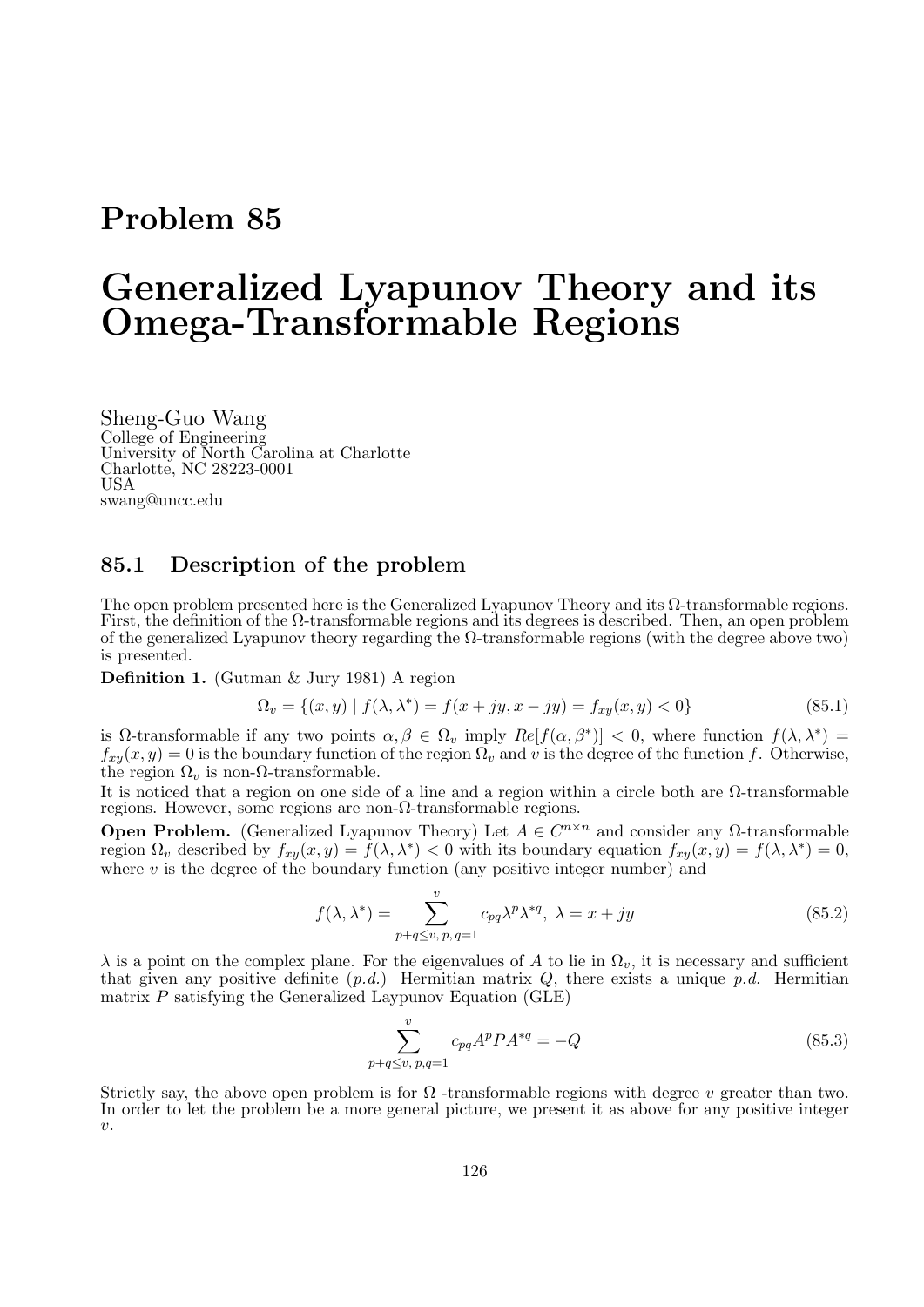### 85.2 Motivation and history of the problem

The Lyapunov theory is well known for Hurwitz stability and Schur stability, i.e., continuous-time system and discrete-time system, respectively. Now, the above described generalized Lyapunov theory (GLT) is a general theory that takes both continuous-time and discrete-time Lyapunov theories as its special cases. Furthermore, it is well known that the system closed-loop poles determine the system stability and nature and dominate the system response and performance. Thus, when we consider the performance, we need the closed-loop system poles, i.e., the closed-loop system matrix eigenvalues, within a specific region. Various engineering applications, especially performance requirements, need a consideration to locate the system poles within various specific regions. The GLT provides a necessary and sufficient condition to these problems as Lyapunov theory to the stability problems.

Let us briefly review the history or classical Lyapunov theory as follows. Its significance is to provide a necessary and sufficient condition for matrix eigenvalues to lie in the left-half plane if the Lyapunov equation is satisfied.

Lyapunov Theory (continuous-time). For the eigenvalues of matrix A to lie in the left half plane, i.e., matrix A is Hurwitz stable, it is necessary and sufficient that given any positive definite  $(p.d.)$ Hermitian matrix Q, there exists a unique p.d. Hermitian matrix  $P$  satisfying the following Laypunov Equation (LE)

$$
AP + PA^* = -Q \tag{85.4}
$$

For discrete-time systems, the interest is to check if the system matrix eigenvalues lie within the unit disk. The corresponding Lyapunov theory for discrete-time systems is as follows.

**Lyapunov Theory (discrete-time).** For the eigenvalues of A to lie in the unit-disk, i.e., matrix  $A$ is Schur stable, it is necessary and sufficient that given any  $p.d.$  Hermitian matrix  $Q$ , there exists a unique p.d. Hermitian matrix  $P$  satisfying the following LE

$$
APA^* - P = -Q \tag{85.5}
$$

Thus, it is clear that the Lyapunov theory for Hurwitz stability and Schur stability is a special case of Generalized Lyapunov Theory described in the above-presented open problem with the specific Ω-transformable regions, the left half-plane and the unit disk of the degrees one and two, respectively. When robust control is considered, we need robust performance in additional robust stability. Thus, a robust pole clustering, or robust root clustering or robust Gamma stability is needed and called in the literature (Ackermann, Kaesbauer & Muench 1991, Barmish 1994, Wang & Shieh 1994a,b, Yedavalli 1993, among others). First, define the region boundary function. Then, the GLT is very useful for us to determine/guarantee the system performance, similar to the system stability. It will also be used to determine robust pole clustering in general  $\Omega$ -transformable regions, i.e., for robust performance. Also, these kinds of general regions considered may be very interesting in the study of discrete-time systems where the transient behavior is hard to specify in terms of common pole-clustering regions. On other areas, such as two and multidimensional digital filters and multidimensional systems, the Ωtransformable regions and its related GLT are and will be further useful, as well as non- $\Omega$ -transformable regions which tell us the GLT is not valid there. This is a motivation for investigating the open problem  $GLT$  and its  $\Omega$ -transformable regions.

#### 85.3 Available results

This section describes some related available results.

**Theorem 1.** (GLT: Gutman & Jury 1981) Let  $A \in C^{n \times n}$  and consider any  $\Omega$  -transformable  $\Omega_v$  in (1) with its boundary function f, where  $v = 1, 2$  and

$$
f(\lambda, \lambda^*) = \sum_{p+q \le v, \, p,q=1}^{v} c_{pq} \lambda^p \lambda^{*q}
$$
\n(85.6)

For the eigenvalues of A to lie in  $\Omega_v$ , it is necessary and sufficient that given any p.d. Hermitian matrix Q, there exists a unique p.d. Hermitian matrix  $\check{P}$  satisfying the GLE

$$
\sum_{p+q\leq v,\ p,q=1}^{v} c_{pq} A^p P A^{*q} = -Q \tag{85.7}
$$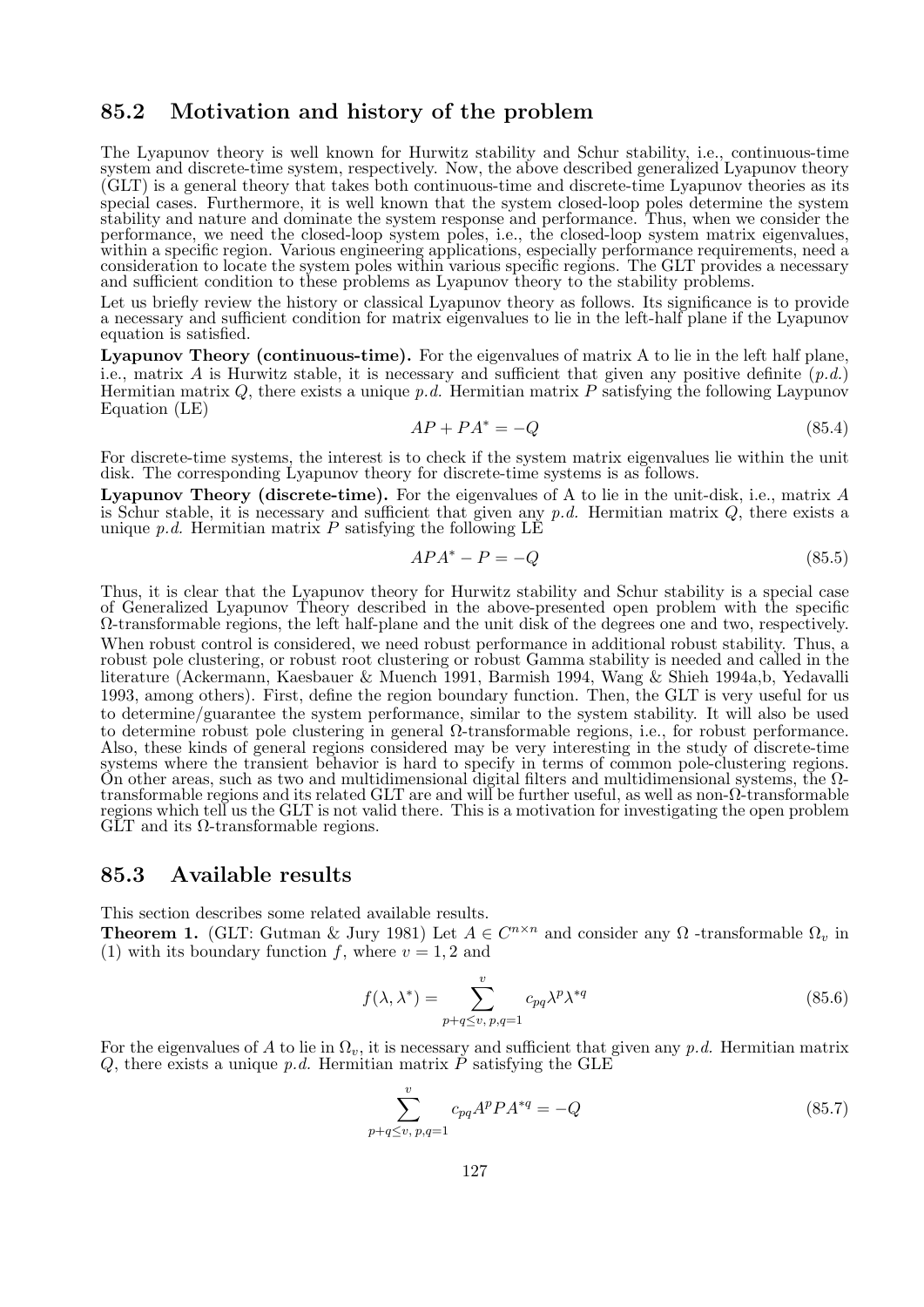Notice that the GLT is proved/valid only for  $\Omega$ -transformable regions with  $v = 1, 2$  (Gutman & Jury 1981). For  $\Omega$ -transformable regions with  $v > 3$ , the GLT is only a conjecture so far.

On the other hand, it is also noticed that the GLT is not valid for non- $\Omega$ -transformable regions as pointed in Gutman & Jury 1981 and Wang 1996. In Wang (1996), a counterexample shows that the GLT is not valid for non- $\Omega$ -transformable regions. It is well-known that if a region is  $\Omega$ -transformable, its complement is not  $\Omega$ -transformable.

Furthermore, notice from Gutman & Jury 1981 that Γ-transformable regions proposed by Kalman (1969) and Ω-transformable regions do not cover each other. Γ-transformable regions are originally a rational mapping from the upper half-plane (UHP) or the left half-plane (LHP) into the unit circle, identical to the region proposed by Hermite (1856) (see Gutman and Jury 1981). Strictly speaking, a region  $\Gamma_v$  is

$$
\Gamma_v = \{(x, y) \mid |\psi(s)|^2 - |\phi(s)|^2 < 0, \ s = x + jy\} \tag{85.8}
$$

that is mapped from the unit disk  $\{w \mid |w| < 1\}$  by the rational function  $w = \frac{\psi(s)}{\phi(s)}$  $\frac{\psi(s)}{\phi(s)}, s = x + jy$ , with v being the degree of the  $(x, y)$  polynomial in (8). The complement of a Γ-transformable region is also a Γ-transformable region.

It is also noticed that Horng, Horng and Chou (1993) and Yedavalli (1993) discussed robust pole clustering in  $\Omega$  -transformable regions with degrees one and two by applications of the GLT. On the other hand, Wang and Shieh (1994a,b) used a Rayleigh principle approach for analysis of robust pole clustering in general  $\Omega$  -regions, described as

$$
\Omega_v = \{(x, y) \mid f(\lambda, \lambda^*) = \sum_{p+q \le v, p,q=1}^v c_{pq} \lambda^p \lambda^{*q} < 0, \ \lambda = x + jy\} \tag{85.9}
$$

which they called Hermitian regions or general  $\Omega$  regions, including both  $\Omega$  -transformable and non- $\Omega$ -transformable regions, as well as Γ regions. Notice that the general  $\Omega$  regions do not need to satisfy the condition in Definition 1 of  $\Omega$  -transformable regions. Wang and Yedavalli (1997) discussed eigenvectors and robust pole clustering in general subregions  $\Omega$  of complex plane for uncertain matrices. Wang (1999 and 2002) discussed robust pole clustering in a good ride quality region of aircraft, a specific non- $\Omega$  -transformable region.

However, so far the related researches have not address any solution about the above specific open problem. Thus, the above open problem is still an open problem so far.

- [1] J. Ackermann, D. Kaesbauer and R. Muench, "Robust Gamma stability analysis in a plant parameter space", Automatica, 27, pp.75-85 (1991).
- [2] B. R. Barmish, New Tools for Robustness of Linear Systems, Macmillan Publishing Comp., New York, (1994).
- [3] S. Gutman and E. I. Jury, "A general theory for matrix root-clustering in subregions of the complex plane", IEEE Trans. Automatic Control, 26(4), pp.853-863 (1981).
- [4] C. Hermite, "On the number of roots of an algebraic equation contained between given limits", J. Reine Angew. Math., 52, pp.39-51 (1856). also in Int. J. Control 26, pp.183-195 (1977).
- [5] I.-R. Horng, H.-Y. Horng and J.-H. Chou, "Eigenvalue clustering in subregions of the complex plane for interval dynamic systems", Int. J. Systems Science, 24, pp.901-914 (1993).
- [6] R. E. Kalman, "Algebriac characterization of polynomials whose zeros lie in a certain algebraic domain", Proc. Nat. Acad. Sci., 64, pp.818-823 (1969).
- [7] S.-G. Wang, "Comments on Perturbation bounds for root-clustering of linear systems in a specified second order subregion", IEEE Trans. Automatic Control 41, pp.766-767 (1996).
- [8] S.-G. Wang, "Robust Pole Clustering in a Good Ride Quality Region of Aircraft for Structured Uncertain Matrices", Proc. the 14th World Congress of IFAC, Vol.P, pp.277-282, Beijing, China, (1999). Automatica, (to appear).
- [9] S.-G. Wang, "Analysis of Robust Pole Clustering in a Good Ride Quality Region for Uncertain Matrices", Proc. the 39th IEEE CDC, pp.4203-4208, Sydney, Australia, (2000).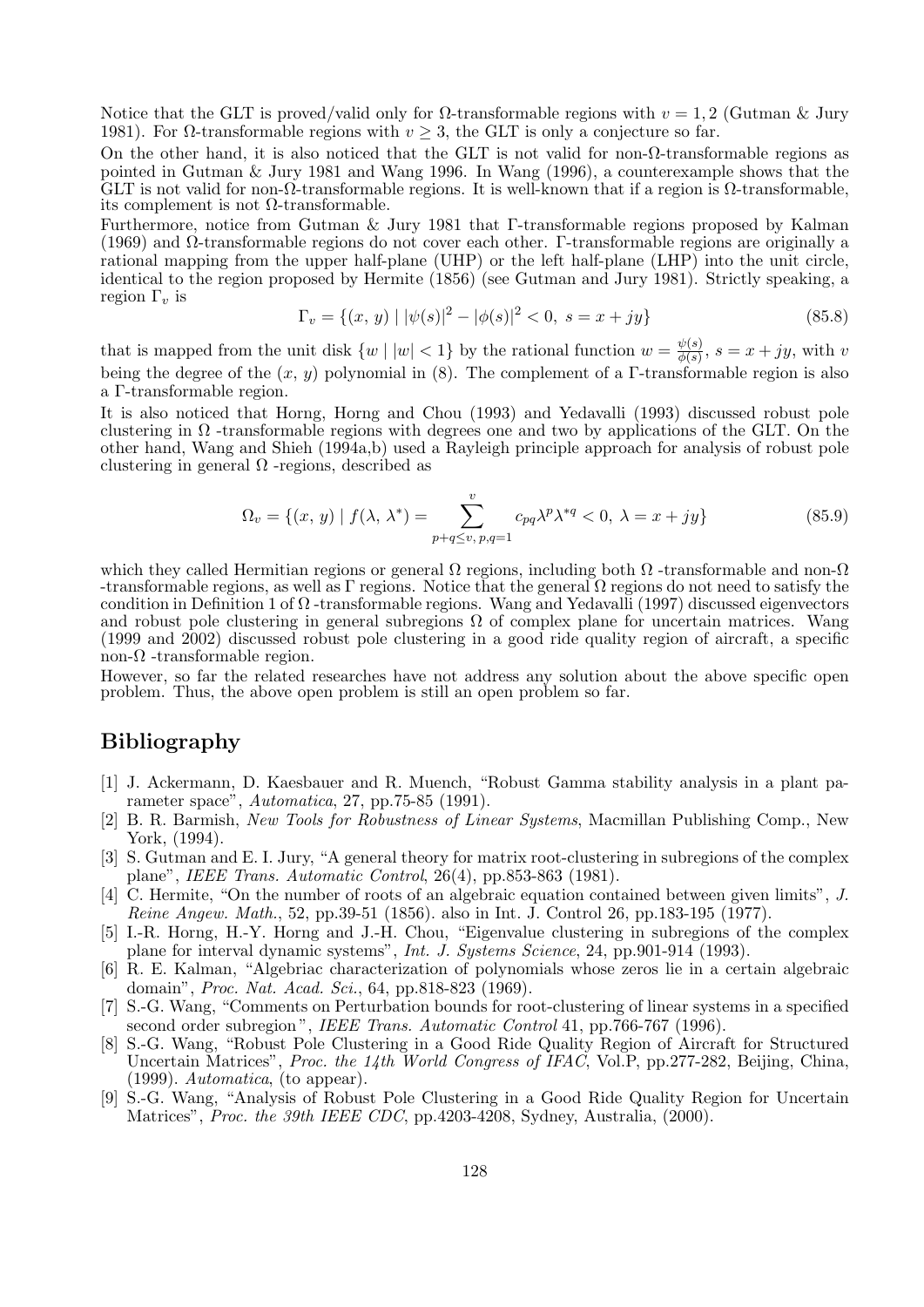- [10] S.-G. Wang and L. Shieh, "Robustness of linear quadratic regulators with regional-pole constraints for uncertain linear systems", Int. J. Control Theory & Advanced Technology,  $10(4)$ , pp.737-769 (1994).
- [11] S.-G. Wang and L. Shieh, "A general theory for analysis and design of robust pole clustering in subregions of the complex plane", Proc. 1994 American Control Conf., pp.627-631, Baltimore, USA, (1994b).
- [12] S.-G. Wang and R. Yedavalli, "Eigenvectors and robust pole clustering in general subregions of complex plane for uncertain matrices", Proc. 36th IEEE Conf. Decision and Control, pp.2121-2126, San Diego, CA, (1997).
- [13] R. K. Yedavalli, "Robust root clustering for linear uncertain system using generalized Lyapunov theory", Automatica, 29(1), pp.237-240 (1993).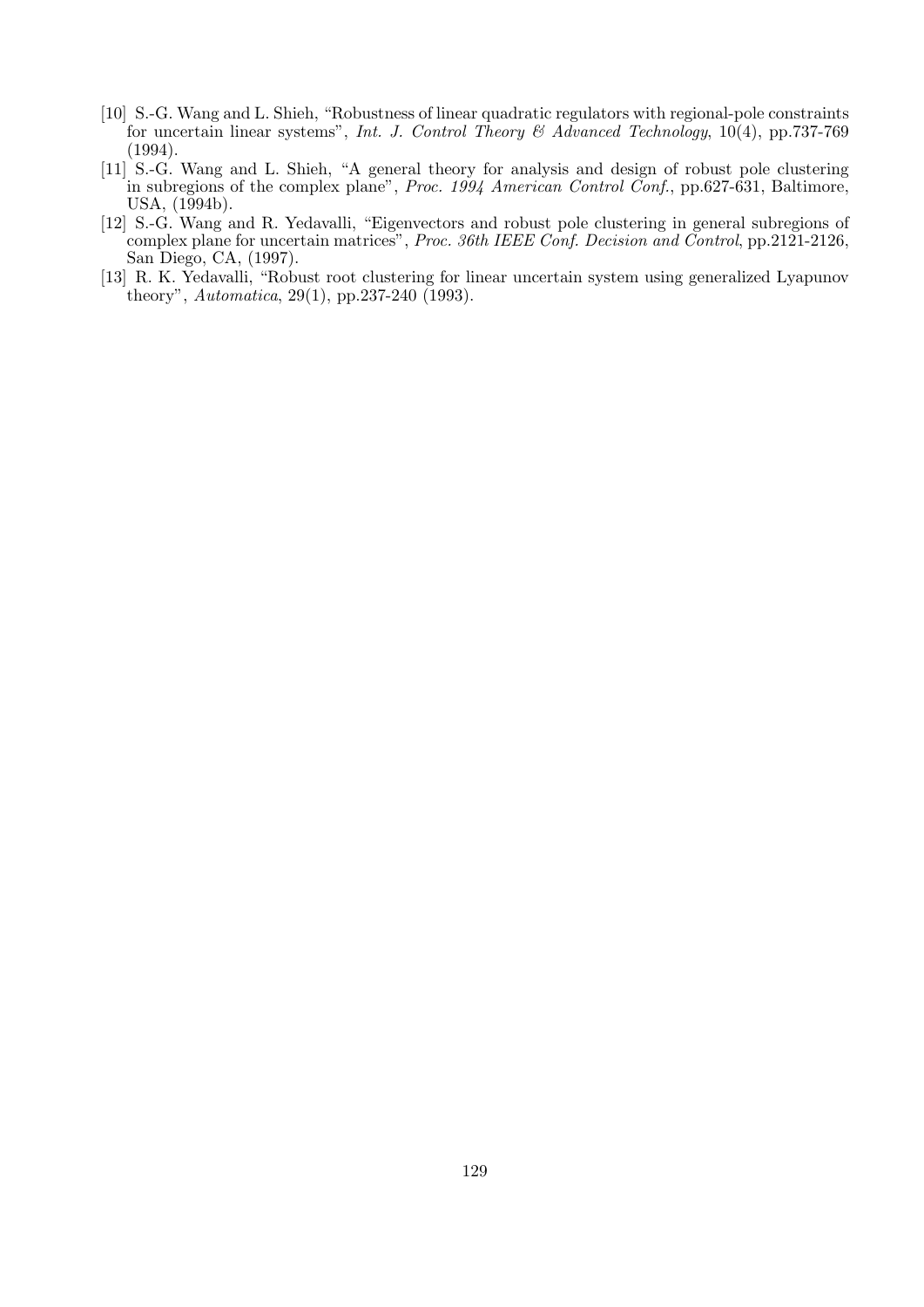# Linearization of linearly controllable systems

R.Devanathan School of Electrical and Electronic Engineering (Block S1) Nanyang Technological University Singapore 639798 E-mail:edevan@ntu.edu.sg

### 20.1 Description of the problem

We consider a class of systems of the form

$$
\dot{\xi} = f(\xi) + g(\xi)\zeta \tag{20.1}
$$

where  $\xi$  is an n-tuple vector and  $f(\xi)$  and  $g(\xi)$  are vector fields i.e n-tuple vectors whose elements are, in general, functions of  $\xi$ . For simplicity, we assume a scalar input  $\zeta$ . We require that the system (20.1) be linearly controllable (Krener [1]), i.e., the pair  $(F, G)$  is controllable where  $F = \frac{\partial f}{\partial \xi}(0)$  and  $G = g(0)$  at the assumed equilibrium point at the origin. The problem is to develop a systematic explicit methodology to linearize the above system upto an arbitrary order.

### 20.2 Motivation and history of the problem

Linearization of a nonlinear dynamic system (without a control input) was originally investigated by Poincare [2, 3]. It is shown that, around an equilibrium point, a near identity (normalizing ) transformation of a nonlinear system takes it to its normal form where only the residual nonlinearities, that cannot be removed by the transformation, remain. The dynamic system is said to be resonant at the order of these residual nonlinearities.

The residual nonlinearities belong to the null space of the mapping characterized by what is known as the homological equation whose solution corresponds to the normalizing transformation.The solution for the normalizing transformation is in the form of an infinite series whose convergence has been proved under certain assumptions [4, 5]. Irrespective of the convergence of the infinite series, the transformation is of interest because, one can remove up to an arbitrary order of nonlinearities (as long as they are non-resonant) through such a transformation thus providing an approximate linearization of the dynamic system.

### 20.3 Available results

Krener et. al. [6] have considered a nonlinear system with a control input, such as, (20.1) and showed that a generalized form of the homological equation can be formulated in this case. Devanathan [7] has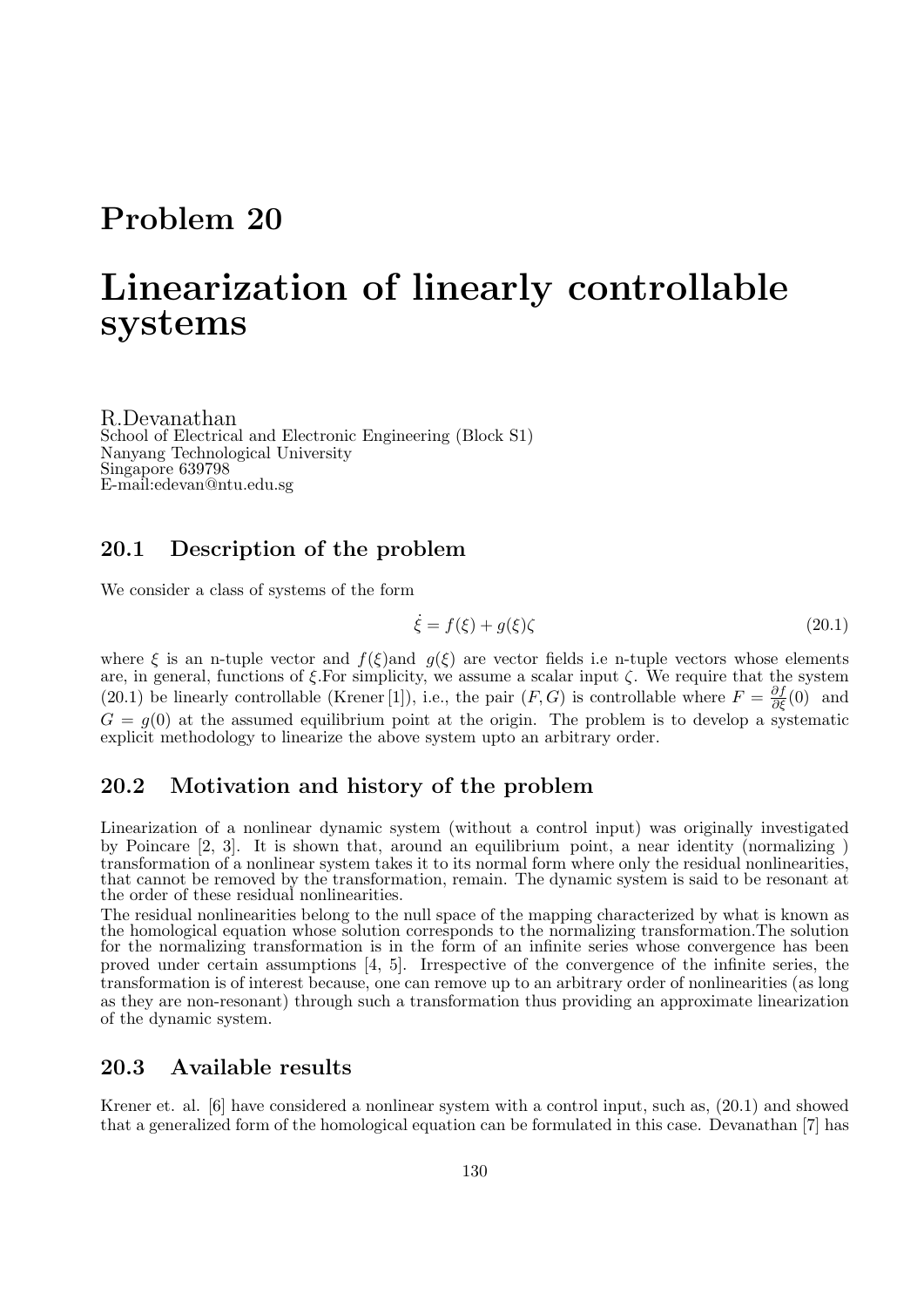shown that, with an appropriate choice of state feedback, the system matrix can be made non-resonant. This concept is further exploited in [8] to find a solution to the second order linearization.

For an arbitrary order linearization, one can proceed as follows:

The power series expansion of (20.1) about the origin can be written as

$$
\dot{x} = Fx + G\phi + O_1(x)^{(2)} + \gamma_1(x, \phi)^{(1)}
$$
\n(20.1)

where, without loss of generality, F and G can be considered to be in Brunovsky form [9], superscript (2) corresponds to terms in x of degree greater than one, superscript (1) corresponds to terms in x of degree greater than or equal to one and x and  $\phi$  are the transformed state and input variables respectively. We now introduce state feedback as in [7]

$$
\phi = -Kx + u \tag{20.2}
$$

where

$$
K = [k_n, k_{n-1}, \cdots, k_2, k_1]^t
$$
\n(20.3)

(20.1) then becomes

$$
\dot{x} = Ax + Gu + O(x)^{(2)} + \gamma(x, u)^{(1)}
$$
\n(20.4)

where

$$
A = F - GK \tag{20.5}
$$

We can choose the eigenvalues of matrix A in  $(20.5)$ , without loss of generality, to be real, distinct and non-resonant by the proper choice of the matrix  $K$  [7]. Putting (20.4) into the form

$$
\dot{x} = Ax + Gu + f_2(x) + f_3(x) + \dots + g_1(x)u + g_2(x)u + \dots \tag{20.6}
$$

where  $f_m(x)$  and  $g_{m-1}(x)$  correspond to vector-valued polynomials containing terms of the form

$$
x^{m} = x_{1}^{m_{1}} x_{2}^{m_{2}} \cdots x_{n}^{m_{n}}, \sum_{i=1}^{n} m_{i} = m, m \ge 2.
$$

Consider a change of variable as in

$$
x = y + h(y) \tag{20.7}
$$

and a change of input as in

$$
v = (1 + \beta(x))u + \alpha(x), \ \ 1 + \beta(x) \neq 0 \tag{20.8}
$$

and put

$$
f_2(x) + f_3(x) + f_4(x) + \dots = f'_2(y) + f'_3(y) + f'_4(y) + \dots
$$
\n(20.9)

$$
g_1(x)u + g_2(x)u + g_3(x)u + \dots = g'_1(y)u + g'_2(y)u + g'_3(y)u + \dots
$$
\n(20.10)

$$
g_1(x)u + g_2(x)u + g_3(x)u + \dots = g'_1(y)u + g'_2(y)u + g'_3(y)u + \dots
$$
  
\n
$$
\alpha(x) = \alpha_2(x) + \alpha_3(x) + \alpha_4(x) + \dots = \alpha'_2(y) + \alpha'_3(y) + \alpha'_4(y) + \dots
$$
\n(20.10)

$$
\beta(x) = \beta_1(x) + \beta_2(x) + \beta_3(x) + \dots = \beta'_1(y) + \beta'_2(y) + \beta'_3(y) + \dots
$$
\n(20.12)

for some appropriate polynomials  $f'_m(.)$ ,  $g'_{m-1}(.)$ ,  $\alpha'_m(.)$  and  $\beta'_{m-1}(.)$ ,  $m \ge 2$ .

Substituting (20.7) and (20.8) into (20.6) and using (20.9)-(20.12), consider the polynomials of the form  $y^m$  and  $y^{m-1}u$ ,  $m=2,3,\cdots$  Then, the terms " $f_m(x)$ " and " $g_{m-1}(x)u$ " of arbitrary order can be removed from  $(20.6)$  progressively,  $m = 2.3$ , etc. provided the following generalized homological equations, are satisfied.

$$
\frac{\partial h_m(y)}{\partial y}(Ay) - Ah_m(y) + G\alpha_m'(y) = f_m''(y), m \ge 2
$$
\n(20.13)

$$
\frac{\partial h_m(y)}{\partial y}(Gu) + G\beta'_{m-1}(y)u = g''_{m-1}(y)u, \quad \forall u, m \ge 2
$$
\n(20.14)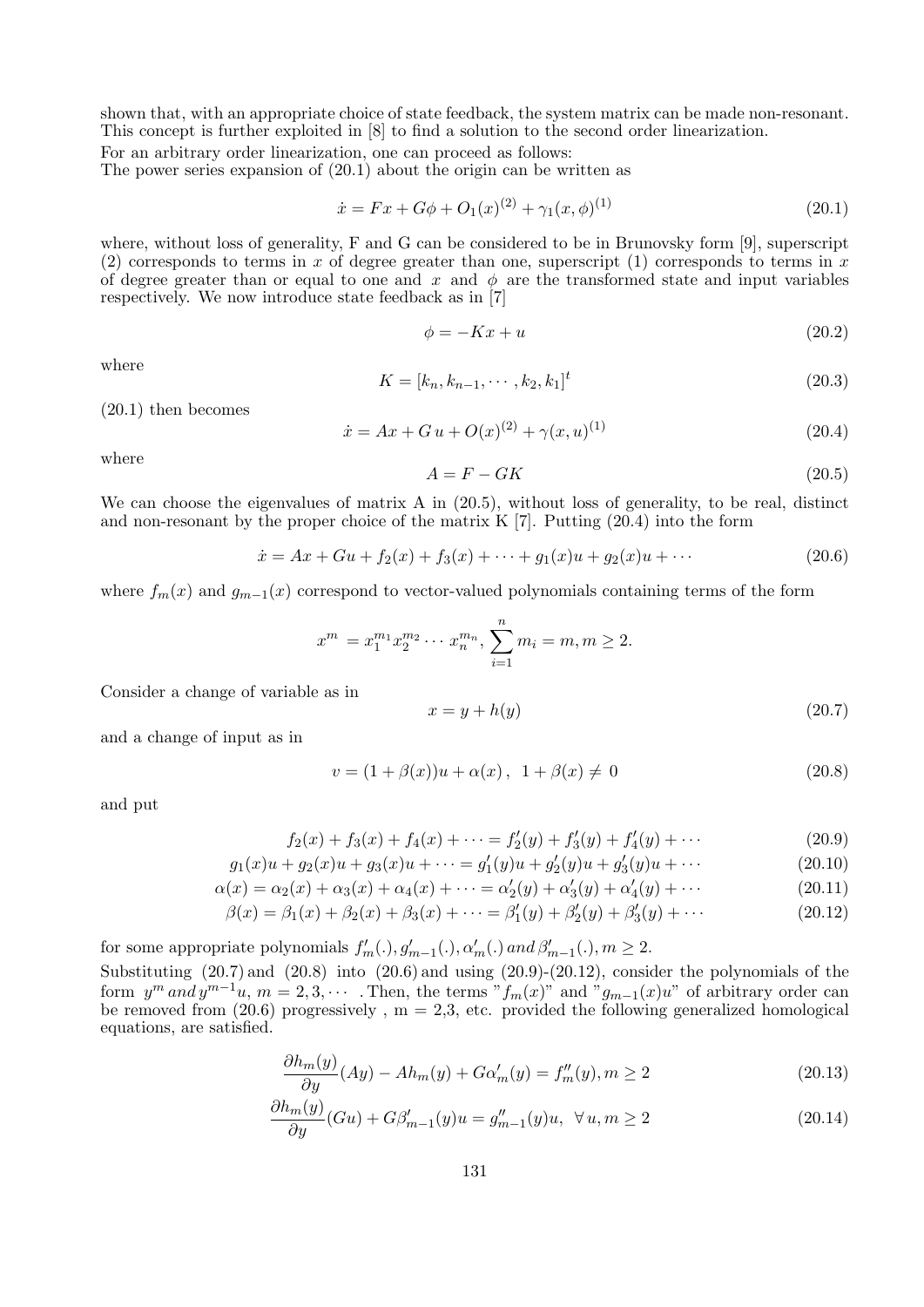where  $f_2''$  $f''_2(y) = f'_2$  $f'_{2}(y) = f_{2}(y)$  and  $f''_{m}(y)$  is expressed in terms of  $f'_{m-i}(y), i = 0, 1, 2, \cdots, (m-2)$  and  $h_{m-j}(y), j = 1, 2, \cdots, (m-2), m > 2$ . Also,  $g_1''$  $y''_1(y) = g'_1$  $g_1'(y) = g_1(y)$  and  $g_m''(y)$  is expressed in terms of  $g'_{m-i}(y), i = 0, 1, 2, \cdots, (m-1)$  and  $h_{m-j}(y), j = 0, 1, 2, \cdots, (m-2), m \ge 2$ .

Assume that  $h_{m-j}(y), \alpha_{m-j}(y), \beta_{m-j-1}(y), j=1,2,\cdots, (m-2), m>2$ , are known. Then, since the matrix A is non-resonant,  $h_m(y)$  can be explicitly solved for in an unique way from (20.13) in terms of  $\alpha_m(y)$ . Substitution of the solution of  $h_m(y)$  into (20.14) results in a linear system of  $n \times \sharp S_{m-1}$ equations in  $\sharp S_m + \sharp S_{m-1}$  variables,  $m > 2$ , where  $S_m = [(m_1, m_2, \cdots, m_n) | \sum_{i=1}^n m_i = m]$  and  $\sharp S_m$ corresponds to the number of elements in the finite set  $S_m$ . The rank of the matrix corresponding to such a linear system of equations needs to be established.

For  $m = 2$ , the corresponding rank is shown in [8] to be  $(\frac{n(n+1)}{2} + n - 1)$ . Further, in the case of m=2, the system of linear equations can be reduced to a system of  $(\frac{n(n-1)}{2})$  equations in *n* variables whose rank is  $(n-1)$ .

It is conjectured that a corresponding reduction of the linear system of equations in the arbitrary order m case should also be possible. Formulation of the properties of the solution of these equations for the coefficients of the polynomials  $\alpha_m(.)$  and  $\beta_{m-1}(.)$  together with  $h_m(.)$  will constitute the solution to the open problem.

- [1] A. J. Krener and W.Kang,"Extended Normal Forms of Quadratic Systems", Proc. 29th Conf. Decision and Control, pp.2091-2095 (1990).
- [2] V.I.Arnold, "Geometrical Methods in the Theory of Ordinary Differential Equations", Springer-Verlag, New York, pp.177-188 (1983).
- [3] J. Guckenheimer and P.Holmes, "Nonlinear Oscillations, Dynamical Systems and Bifurcation of Vector Fields",Springer-Verlag, New York (1983).
- [4] Bruno A.D. "Local Methods in Nonlinear Differential Equations", Springer- Verlag, Berlin (1989).
- [5] Giampaolo Cicogna, "On the Convergence of Normalizing Transformations in the Presence of Symmetries",Departmento di Fisica, Universita di Pisa, P.za Torricelli 2, I-56126, Pisa,Italy.
- [6] A.J.Krener, S.Karahan, and M.Hubbard, " Approximate Normal Forms of Nonlinear Systems", Proc. 27th Conf. Decision and Control, pp.1223-1229 (1988).
- [7] R. Devanathan,"Linearization Condition Through State Feedback", IEEE Transactions on Automatic Control, Vol.46, No.8, pp.1257-1260 (2001).
- [8] R.Devanathan, "Solution of Second Order Linearization", Fifteenth International Symposium on Mathematical Theory of Networks and Systems, University of Notre Dame, Notre Dame,IN,USA (2002).
- [9] Brunovsky, P.," A Classification of Linear Controllable Systems", Kybernetica cislo, Vol. 3, pp.173- 188 (1970).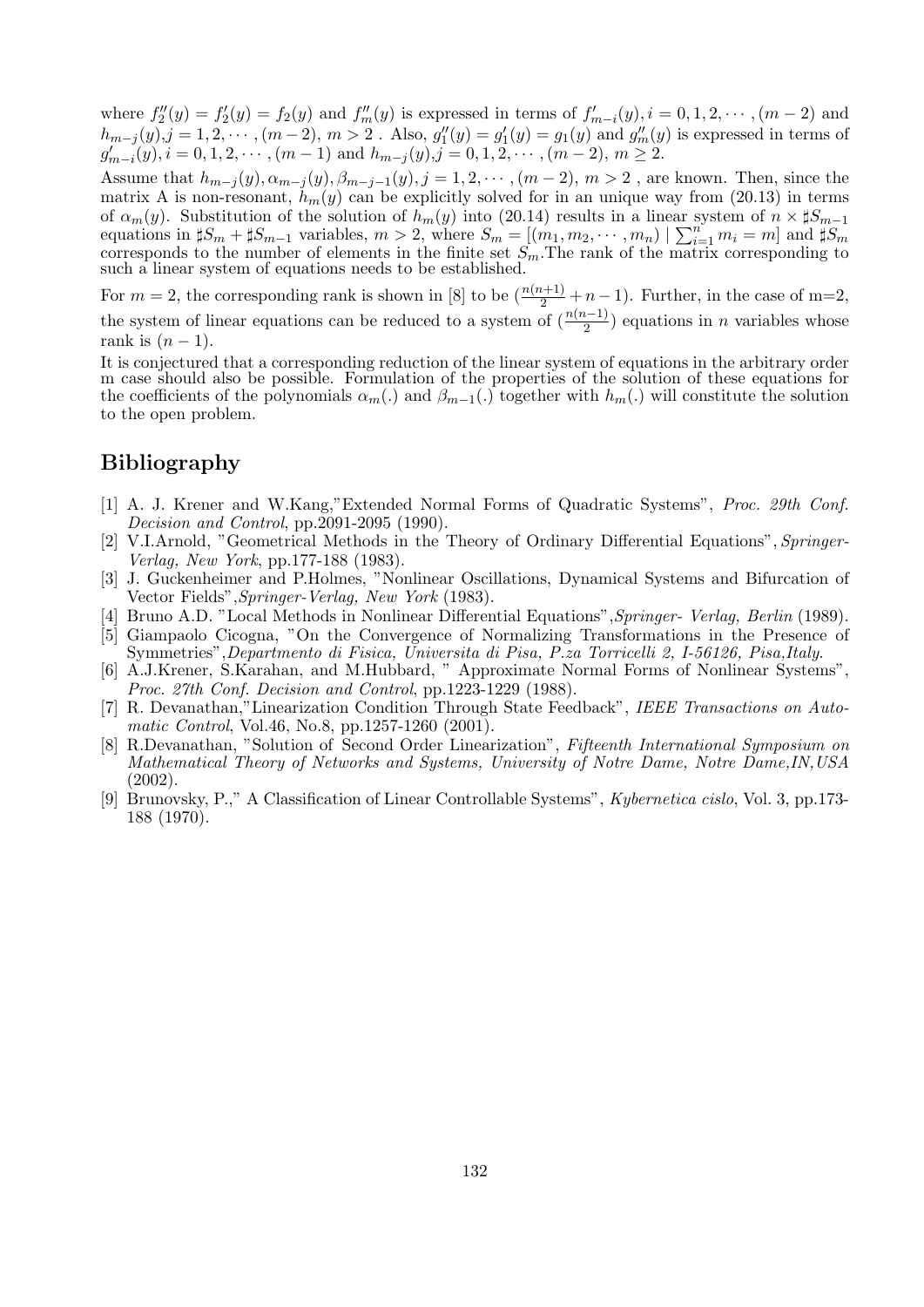# The dynamical Lame system with the boundary control: on the structure of the reachable sets

M.I. Belishev Dept. of the Steklov Mathematical Institute (POMI) Fontanka 27 St. Petersburg 191011 Russia belishev@pdmi.ras.ru $^{\rm l}$ 

#### 5.1 Motivation

The origin of the questions posed below is the dynamical inverse problems for the hyperbolic systems with boundary control. These questions arise in the framework of the BC–method which is an approach to the inverse problems based on their relations with the boundary control theory [1], [2].

### 5.2 Geometry

Let  $\Omega \subset \mathbf{R}^3$  be a bounded domain with the  $(C^{\infty-})$  smooth boundary  $\Gamma$ ;  $\lambda$ ,  $\mu$ ,  $\rho$  smooth functions (Lame parameters) satisfying  $\rho > 0$ ,  $\mu > 0$ ,  $3\lambda + 2\mu > 0$  in  $\overline{\Omega}$ . The parameters determine two metrics in  $\bar{\Omega}$ 

$$
dl^2=\frac{|dx|^2}{c_\alpha^2},\qquad \alpha=p,s
$$

where

$$
c_p := \left(\frac{\lambda + 2\mu}{\rho}\right)^{\frac{1}{2}}, \quad c_s := \left(\frac{\mu}{\rho}\right)^{\frac{1}{2}}
$$

are the velocities of p− (pressure) and s− (shear) waves; let dist<sub>α</sub> be the corresponding distances. The distant functions (eikonals)

$$
\tau_{\alpha}(x) := \text{dist}_{\alpha}(x, \Gamma), \qquad x \in \overline{\Omega}
$$

determine the subdomains

$$
\Omega^T_{\alpha} := \{ x \in \Omega \, | \, \tau_{\alpha}(x) < T \}, \qquad T > 0
$$

and the values  $T_{\alpha} := \inf\{T > 0 | \Omega_{\alpha}^T = \Omega\}$   $(\alpha = p, s)$ . The relation  $c_s < c_p$  implies  $\tau_p < \tau_s$ ,  $\Omega_s^T \subset \Omega_p^T$ , and  $T_s > T_p$ . If  $T < T_s$  then

$$
\Delta \Omega^T \;:=\; \Omega^T_p \setminus \bar{\Omega}^T_s
$$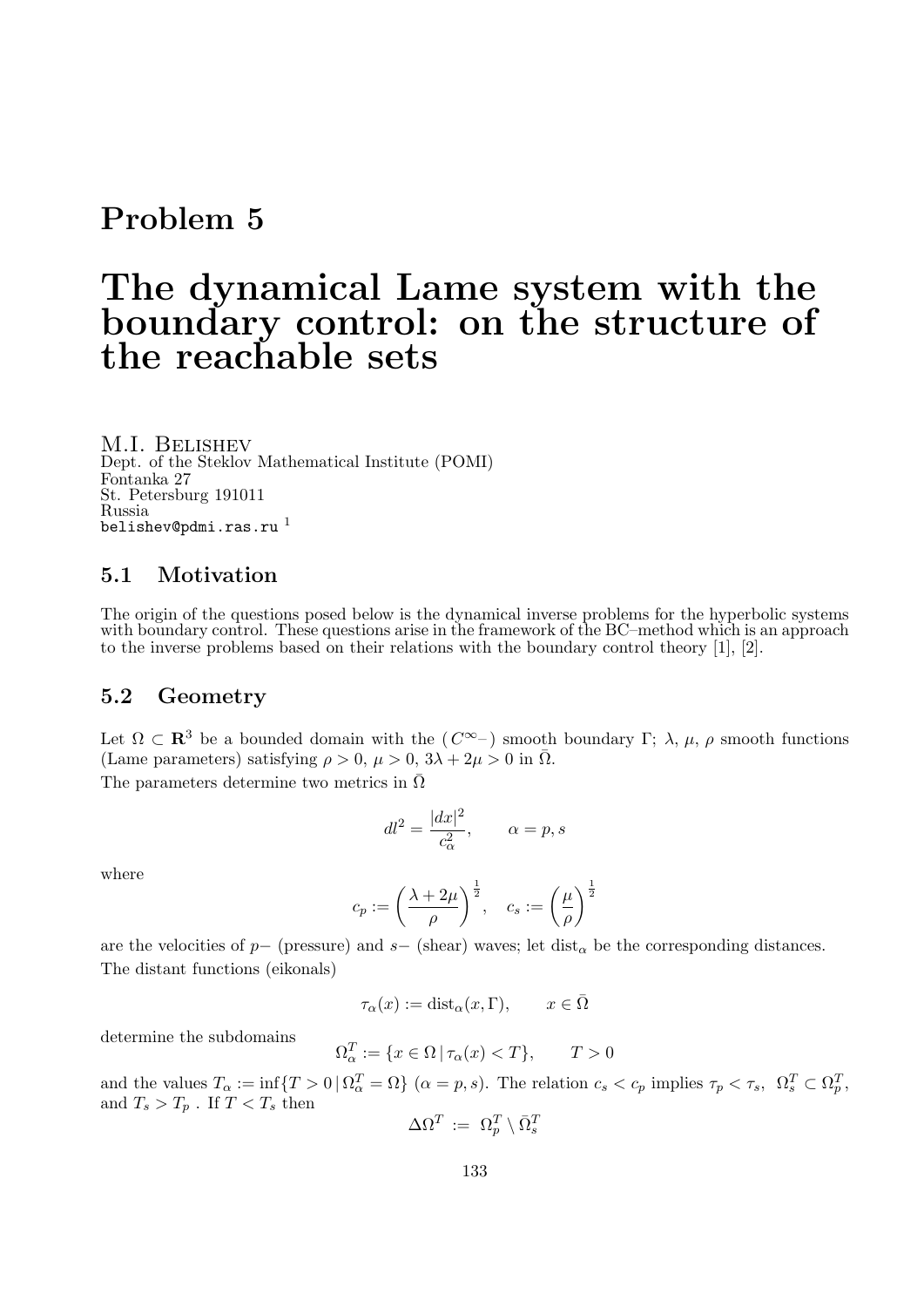is a nonempty open set.

If  $T > 0$  is 'not too large', the vector fields

$$
\nu_\alpha \,:=\, \frac{\nabla \tau_\alpha}{|\nabla \tau_\alpha|}
$$

are regular and satisfy  $\nu_p(x) \cdot \nu_s(x) > 0$ ,  $x \in \Omega_p^T$ . Due to the latter each vector field (**R**<sup>3</sup>– valued function)  $u = u(x)$  may be represented in the form

$$
u(x) = u(x)_p + u(x)_s , \quad x \in \Omega_p^T \qquad (*)
$$

with  $u(x)_p \parallel \nu_p(x)$  and  $u(x)_s \perp \nu_s(x)$ .

### 5.3 The Lame system. Controllability

Consider the dynamical system

$$
u_{i \ t} = \rho^{-1} \sum_{j,k,l=1}^{3} \partial_j c_{ijkl} \partial_l u_k \quad (i = 1, 2, 3) \quad \text{in } \Omega \times (0, T);
$$

$$
u|_{t=0} = u_t|_{t=0} = 0 \quad \text{in } \Omega;
$$

$$
u = f \quad \text{on } \Gamma \times [0, T],
$$

 $(\partial_j := \frac{\partial}{\partial x^j})$  where  $c_{ijkl}$  is the elasticity tensor of the Lame model:

$$
c_{ijkl} = \lambda \delta_{ij} \delta_{kl} + \mu (\delta_{ik} \delta_{jl} + \delta_{il} \delta_{jk});
$$

let  $u = u^f(x,t) = \{u^f_i\}$  $\{f_i(x,t)\}_{i=1}^3$  be the solution (wave). Denote  $\mathcal{H} := L_{2,\rho}(\Omega; \mathbf{R}^3)$  (with measure  $\rho dx$ );  $\mathcal{H}_{\alpha}^T := \{ y \in \mathcal{H} \mid \text{supp } y \subset \overline{\Omega}_{\alpha}^T \}.$  As shown in [3], the correspondence  $\tilde{f} \mapsto u^f$  is continuous from  $L_2(\Gamma \times [0,T]; \mathbf{R}^3)$  into  $C([0,T]; \mathcal{H})$ . By virtue of this and due to the finiteness of the wave velocities, the reachable set

$$
\mathcal{U}^T := \{ u^f(\cdot, T) \mid f \in L_2(\Gamma \times [0, T]; \mathbf{R}^3) \}
$$

is embedded into  $\mathcal{H}_p^T$ . As proved in the same paper, the relation

$$
\operatorname{clos} \mathfrak{U}^T \supset \mathcal{H}_s^T
$$

is valid for any  $T > 0$ , i.e. an approximate controllability ever holds in the subdomain  $\Omega_s^T$  filled with the shear waves, whereas the elements of the defect subspace

$$
\operatorname{\mathcal{N}}^T:=\operatorname{\mathcal{H}}^T_p\ominus\operatorname{clos}_{\operatorname{\mathcal{H}}}\operatorname{\mathcal{U}}^T
$$

('unreachable states') can be supported only in  $\Delta \Omega^T$ . On the other hand, it is not difficult to show the examples with  $\mathcal{N}^T \neq \{0\}, T < T_s$ .

#### 5.4 Problems and hypotheses

The open problem is to characterize the defect subspace  $\mathcal{N}^T$ . The following is the reasonable hypotheses.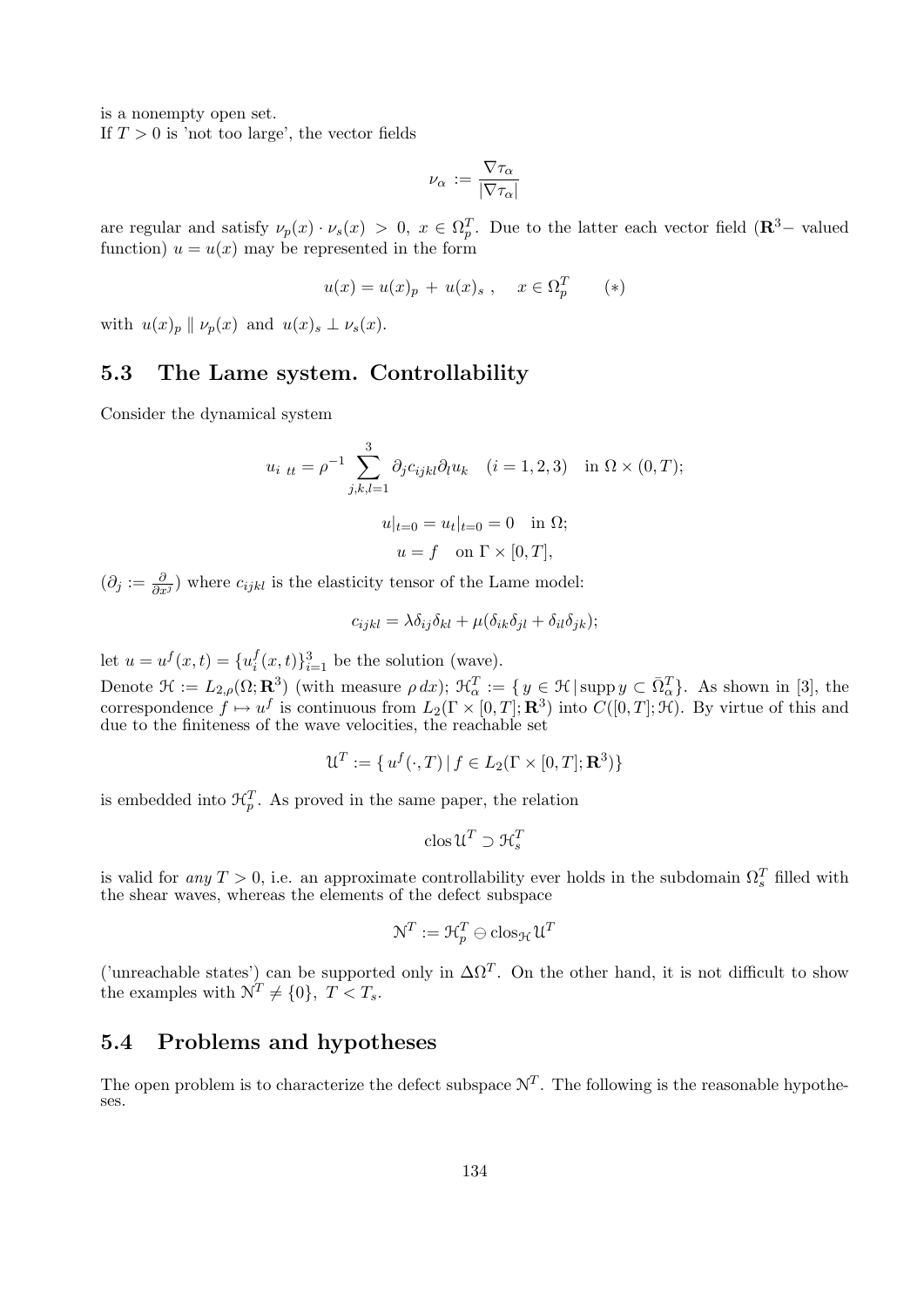- The defect space is ever nontrivial:  $\mathcal{N}^T \neq \{0\}$  for  $T < T_s$  in the general case (not only in examples). Note that due to the standart 'controllability – observability' duality this property would lead to existence of the slow waves which forward front propagates with the velocity  $c_s$  in inhomogeneous isotropic elastic medium.
- In the subdomain  $\Delta \Omega^T$ , where the elements of the defect subspace are supported, the pressure component of the wave ( see (∗) ) determines its shear component through a linear operator:  $u^f(\cdot,T)_s = K^T[u^f(\cdot,T)_p]$  in  $\Delta\Omega^T$ . If this holds, the question is to specify the operator  $K^T$ .
- The decomposition (∗) diagonalizes the principal part of the Lame system.

The progress in these questions would be of great importance for the inverse problems of the elasticity theory which is now most difficult and challenging class of dynamical inverse problems.

- [1] M.I. Belishev. Boundary control in reconstruction of manifolds and metrics (the BC-method). Inv.Prob., 13(5):R1–R45, 1997.
- [2] M.I. Belishev and A.K. Glasman. Dynamical inverse problem for the Maxwell system: recovering the velocity in the regular zone (the BC-method). St.Petersburg Math. J., 12 (2):279-316, 2001.
- [3] M.I. Belishev and I. Lasiecka. The dynamical Lame system: regularity of solutions, boundary controllability and boundary data continuation. ESAIM COCV, 7, 2002 (to appear).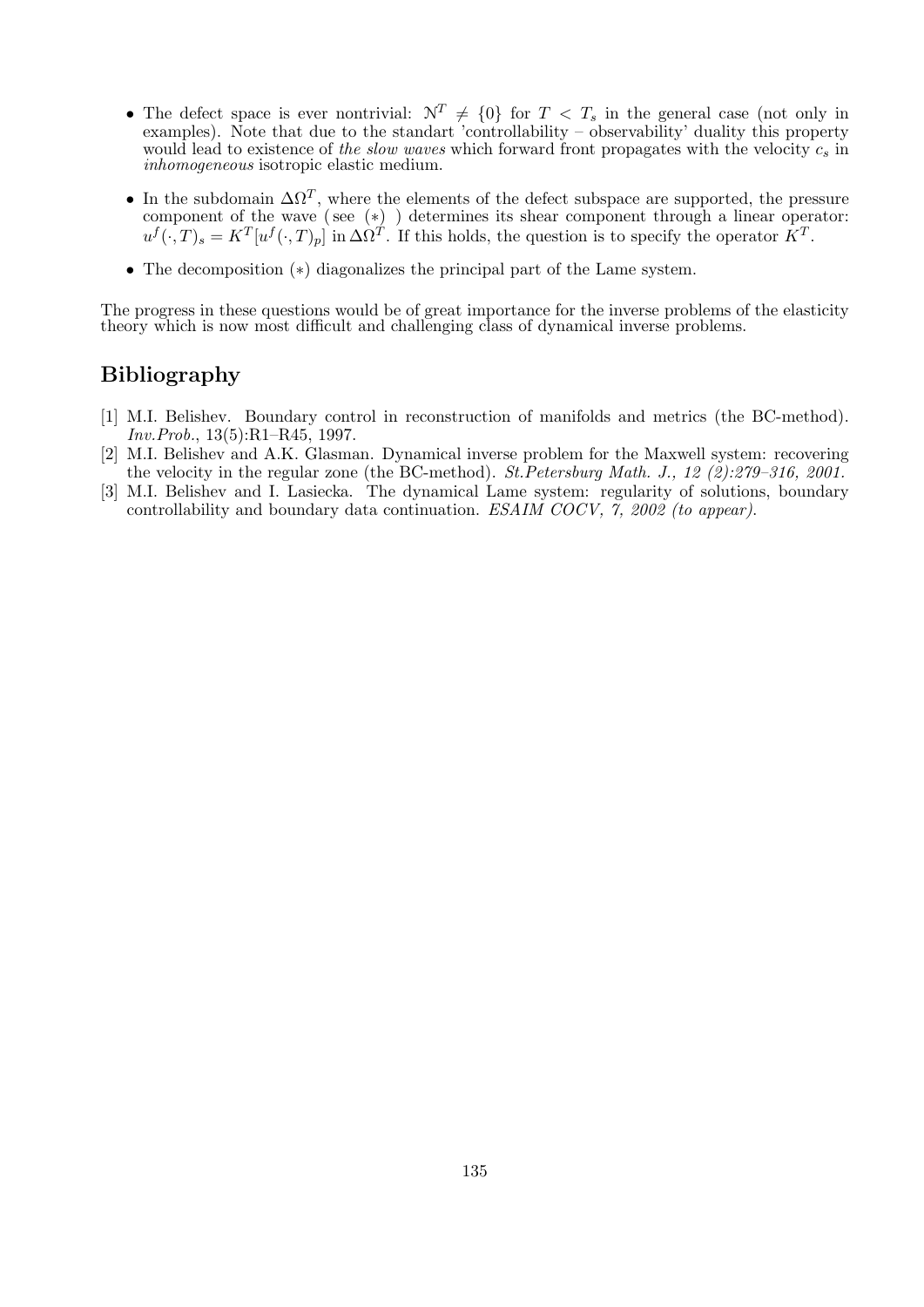# A Hautus test for infinite-dimensional systems

BIRGIT JACOB Fachbereich Mathematik Universität Dortmund D-44221 Dortmund Germany birgit.jacob@math.uni-dortmund.de

Hans Zwart Faculty of Mathematical Sciences University of Twente P.O. Box 217 7500 AE Enschede The Netherlands h.j.zwart@math.utwente.nl

#### 30.1 Description of the problem

We consider the abstract system

$$
\dot{x}(t) = Ax(t), \ x(0) = x_0, \quad t \ge 0 \tag{30.1}
$$

$$
y(t) = Cx(t), \quad t \ge 0,\tag{30.2}
$$

on a Hilbert space H. Here A is the infinitesimal generator of an exponentially stable  $C_0$ -semigroup  $(T(t))_{t>0}$  and by the solution of (30.1) we mean  $x(t) = T(t)x_0$ , which is the weak solution. If C is a bounded linear operator from H to a second Hilbert space Y, then it is straightforward to see that  $y(\cdot)$ in (30.2) is well-defined, and continuous. However, in many PDE's, rewritten in the form (30.1)-(30.2), C is only a bounded operator from  $D(A)$  to Y  $(D(A)$  denotes the domain of A), although the output is a well-defined (locally) square integrable function. In the following  $C$  will always be a bounded operator from  $D(A)$  to Y. Note that  $D(A)$  is a dense subset of H. If the output is locally square integrable, then  $\hat{C}$  is called an *admissible observation operator*, see Weiss [11]. It is not hard to see that since the  $C_0$ -semigroup is exponentially stable, the output is locally square integrable if and only if it is square integrable. Using the uniform boundedness theorem, we see that the observation operator  $C$ is admissible if and only if there exists a constant  $L > 0$  such that

$$
\int_0^\infty \|CT(t)x\|_Y^2 dt \le L\|x\|_H^2, \qquad x \in D(A). \tag{30.3}
$$

Assuming that the observation operator C is admissible, system  $(30.1)-(30.2)$  is said to be *exactly* observable if there is a bounded mapping from the output trajectory to the initial condition, i.e., there exists a constant  $l > 0$  such that

$$
\int_0^\infty \|CT(t)x\|_Y^2 dt \ge l\|x\|_H^2, \qquad x \in D(A). \tag{30.4}
$$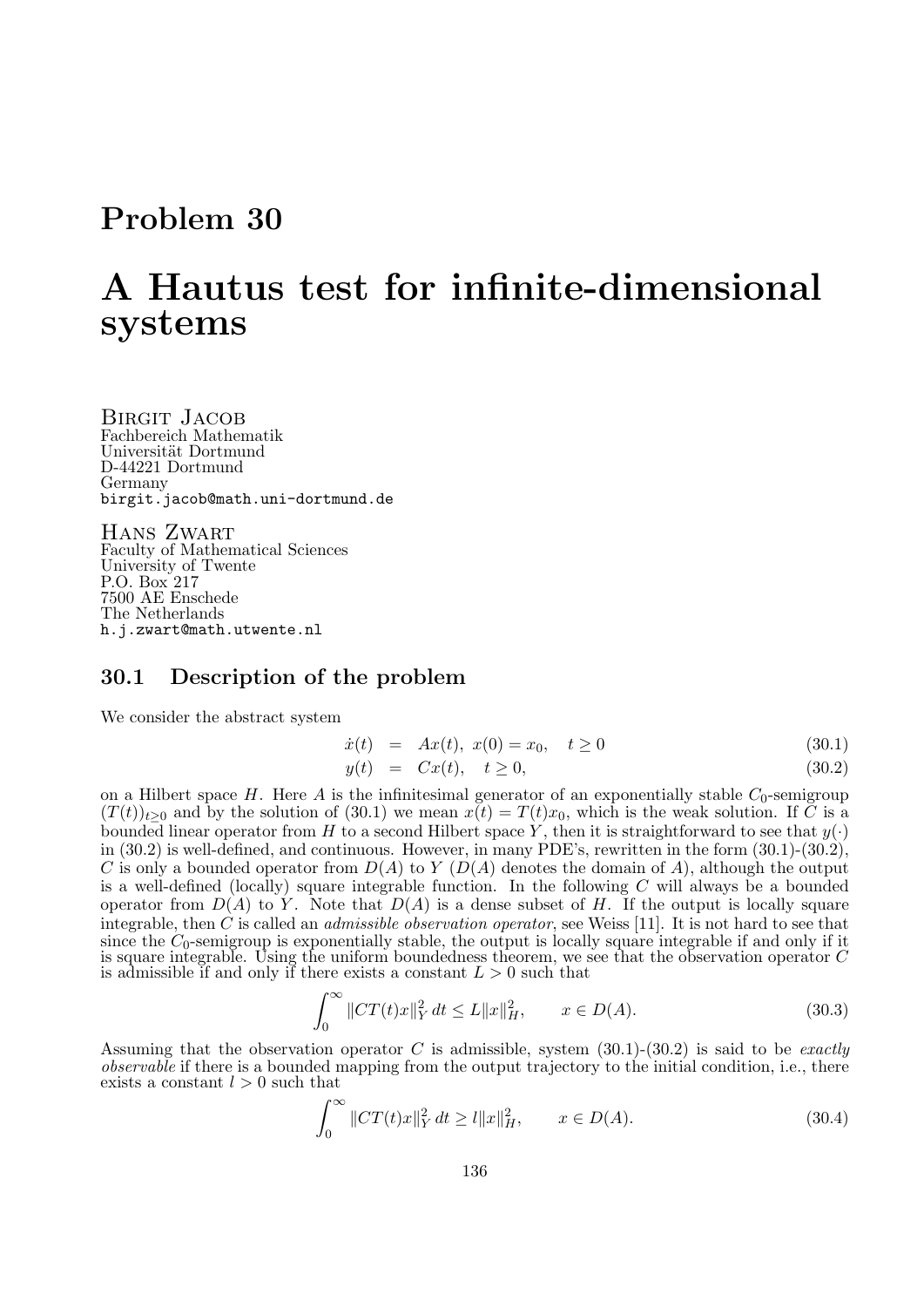Often, the emphasis is on exact observability on a finite interval, which means that the integral in (30.4) is over  $[0, t_0]$  for some  $t_0 > 0$ . However, for exponentially stable semigroups both notions are equivalent, i.e., if (30.4) holds and the system is exponentially stable, then there exists a  $t_0 > 0$  such that the system is exactly observable on  $[0, t_0]$ .

There is a strong need for easy verifiable equivalent conditions for exact observability. Based on the observability conjecture by Russell and Weiss [9] we now conjecture the following:

**Conjecture** Let A be the infinitesimal generator of an exponentially stable  $C_0$ -semigroup on a Hilbert space H and let C be an admissible observation operator. Then system  $(30.1)-(30.2)$  is exactly observable if and only if

- (C1)  $(T(t))_{t>0}$  is similar to a contraction, i.e., there exists a bounded operator S from H to H which is boundedly invertible such that  $(ST(t)S^{-1})_{t\geq0}$  is a contraction semigroup; and
- (C2) there exists a  $m > 0$  such that

$$
\|(sI - A)x\|_H^2 + |Re(s)| \|Cx\|_Y^2 \ge m |Re(s)|^2 \|x\|_H^2
$$
\n(30.5)

for all complex s with negative real part, and for all  $x \in D(A)$ .

Our conjecture is a revised version of the (false) conjecture by Russell and Weiss; they did not require that the semigroup is similar to a contraction.

#### 30.2 Motivation and history of the conjecture

System (30.1)-(30.2) with  $A \in \mathbb{C}^{n \times n}$  and  $C \in \mathbb{C}^{p \times n}$  is observable if and only if

$$
rank \, S\, \frac{S\, I - A}{C} = n \qquad \text{for all } s \in \mathbb{C}.\tag{30.6}
$$

This is known as the Hautus test, due to Hautus [2] and Popov [8]. If A is a stable matrix, then (30.6) is equivalent to Condition (C2). Although there are some generalizations of the Hautus test to delay differential equations (see e.g. Klamka [6] and the references therein) the full generalization of the Hautus test to infinite-dimensional linear systems is still an open problem.

It is not hard to see that if (30.1)-(30.2) is exactly observable, then the semigroup is similar to a contraction, see Grabowski and Callier [1] and Levan [7].

Condition (C2) was found by Russell and Weiss [9]: They showed that this condition is necessary for exact observability, and, under the extra assumption that A is bounded, they showed that this condition also is sufficient.

Without the explicit usage of Condition (C1) it was shown that Condition (C2) implies exact observability if

- A has a Riesz basis of eigenfunctions,  $\text{Re}(\lambda_n) = -\rho_1$ ,  $|\lambda_{n+1} \lambda_n| > \rho_2$ , where  $\lambda_n$  are the eigenvalues of A, and  $\rho_1, \rho_2 > 0$ , [9]; or if
- *m* in equation (30.5) is one, [1]; or if
- A is skew-adjoint and C is bounded, Zhou and Yamamoto [12]; or if
- A has a Riesz basis of eigenfunctions, and  $Y = \mathbb{C}^p$ , Jacob and Zwart [5].

Recently, we showed that  $(C2)$  is not sufficient in general, [4]. The  $C_0$ -semigroup in our counterexample is an analytic semigroup, which is not similar to a contraction semigroup. The output space in the example is just C.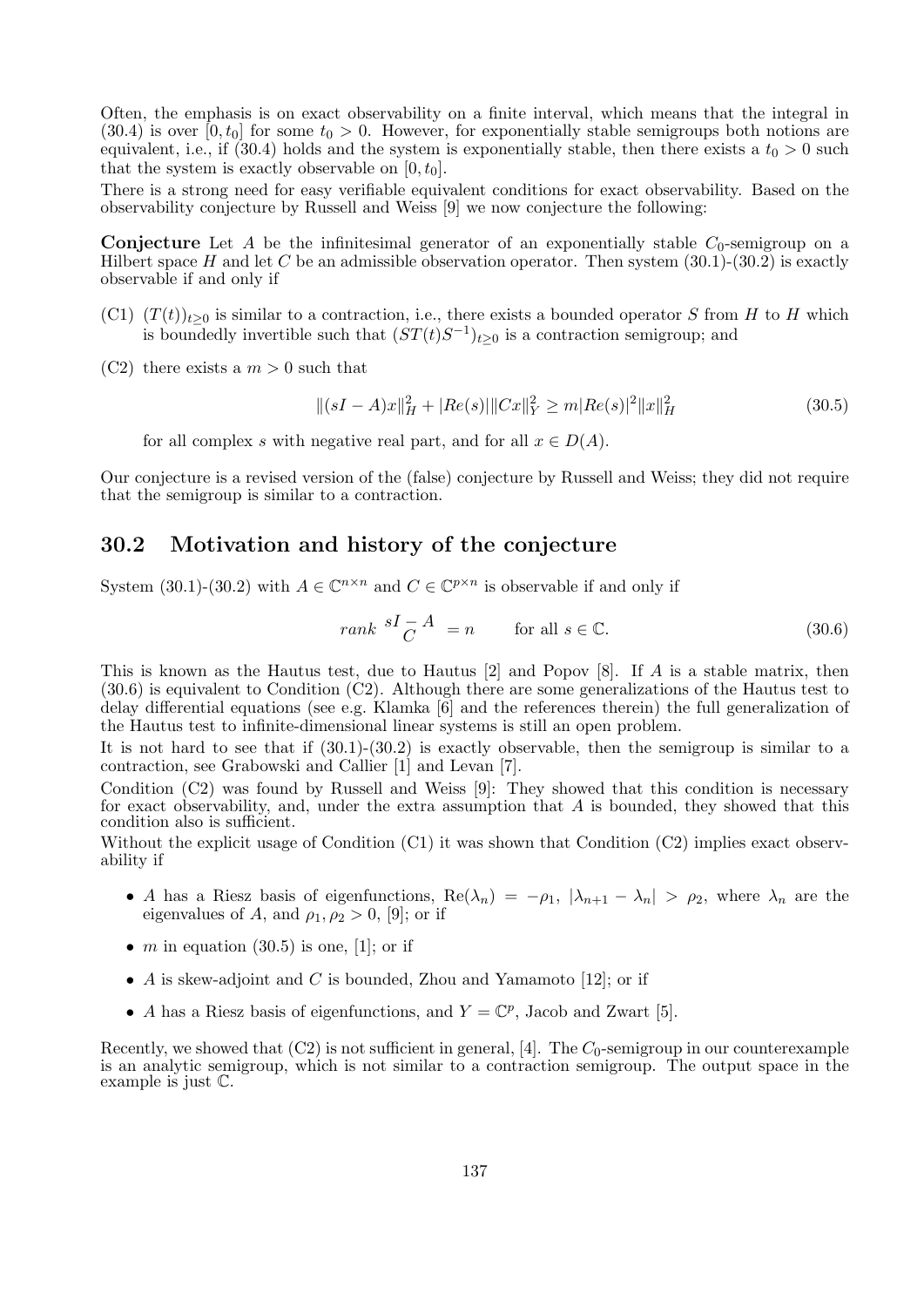#### 30.3 Available results and closing remarks

In order to prove the conjecture it is sufficient to show that for exponentially stable contraction semigroups Condition (C2) implies exact observability.

It is well-known that system (30.1)-(30.2) is exactly observable if and only if there exists a bounded operator L which is positive and boundedly invertible and satisfies the Lyapunov equation

$$
\langle Ax_1, Lx_2 \rangle_H + \langle Lx_1, Ax_2 \rangle_H = \langle Cx_1, Cx_2 \rangle_Y, \quad \text{for all } x_1, x_2 \in D(A). \tag{30.7}
$$

From the admissibility of C and the exponential stability of the semigroup, one easily obtains that equation (30.7) has a unique (non-negative) solution. Russell and Weiss [9] showed that Condition (C2) implies that this solution has zero kernel. Thus the Lyapunov equation (30.7) could be a starting point for a proof of the conjecture.

We have stated our conjecture for infinite-dimensional output spaces. However, it could be that it only holds for finite-dimensional output spaces.

If the output space  $Y$  is one-dimensional one could try to prove the conjecture using powerful tools like the Sz.-Nagy-Foias model theorem (see [10]). This tool was quite useful in the context of admissibility conditions for contraction semigroups [3]. Based on this observation it would be of great interest to check our conjecture for the right shift semigroup on  $L_2(0,\infty)$ .

We believe that exponential stability is not essential in our conjecture, and can be replaced by strong stability and infinite-time admissibility, see [5].

Note that our conjecture is also related to the left-invertibility of semigroups, see [1] and [4] for more details.

- [1] P. Grabowski and F.M. Callier. Admissible observation operators, semigroup criteria of admissibility. Integral Equation and Operator Theory, 25:182–198, 1996.
- [2] M.L.J. Hautus. Controllability and observability conditions for linear autonomous systems. Ned. Akad. Wetenschappen, Proc. Ser. A, 72:443–448, 1969.
- [3] B. Jacob and J.R. Partington. The Weiss conjecture on admissibility of observation operators for contraction semigroups. *Integral Equations and Operator Theory*, 40(2):231-243, 2001.<br>[4] B. Jacob and H. Zwart. Disproof of two conjectures of George Weiss.
- Disproof of two conjectures of George Weiss. Memorandum 1546. Faculty of Mathematical Sciences, University of Twente, 2000. Available at http://www.math.utwente.nl/publications/
- [5] B. Jacob and H. Zwart. Exact observability of diagonal systems with a finite-dimensional output operator. Systems  $\mathcal C$  Control Letters, 43(2):101-109, 2001.
- [6] J. Klamka. Controllability of Dynamical Systems. Kluwer Academic Publisher, 1991.
- [7] N. Levan. The left-shift semigroup approach to stability of distributed systems. J. Math. Ana. Appl., 152: 354–367, 1990.
- [8] V.M. Popov. Hyperstability of Control Systems. Editura Academiei, Bucharest, 1966 (in Romanian), English transl. publ. by Springer Verlag, Berlin, 1973.
- [9] D.L. Russell and G. Weiss. A general necessary condition for exact observability. SIAM J. Control Optim., 32(1):1–23, 1994.
- [10] B. Sz.-Nagy and C. Foias. Harmonic analysis of operators on Hilbert spaces. Amsterdam-London: North-Holland Publishing Company. XIII, 1970.
- [11] G. Weiss. Admissible observation operators for linear semigroups. Israel Journal of Mathematics, 65:17–43, 1989.
- [12] Q. Zhou and M. Yamamoto. Hautus condition on the exact controllability of conservative systems. Int. J. Control, 67(3):371–379, 1997.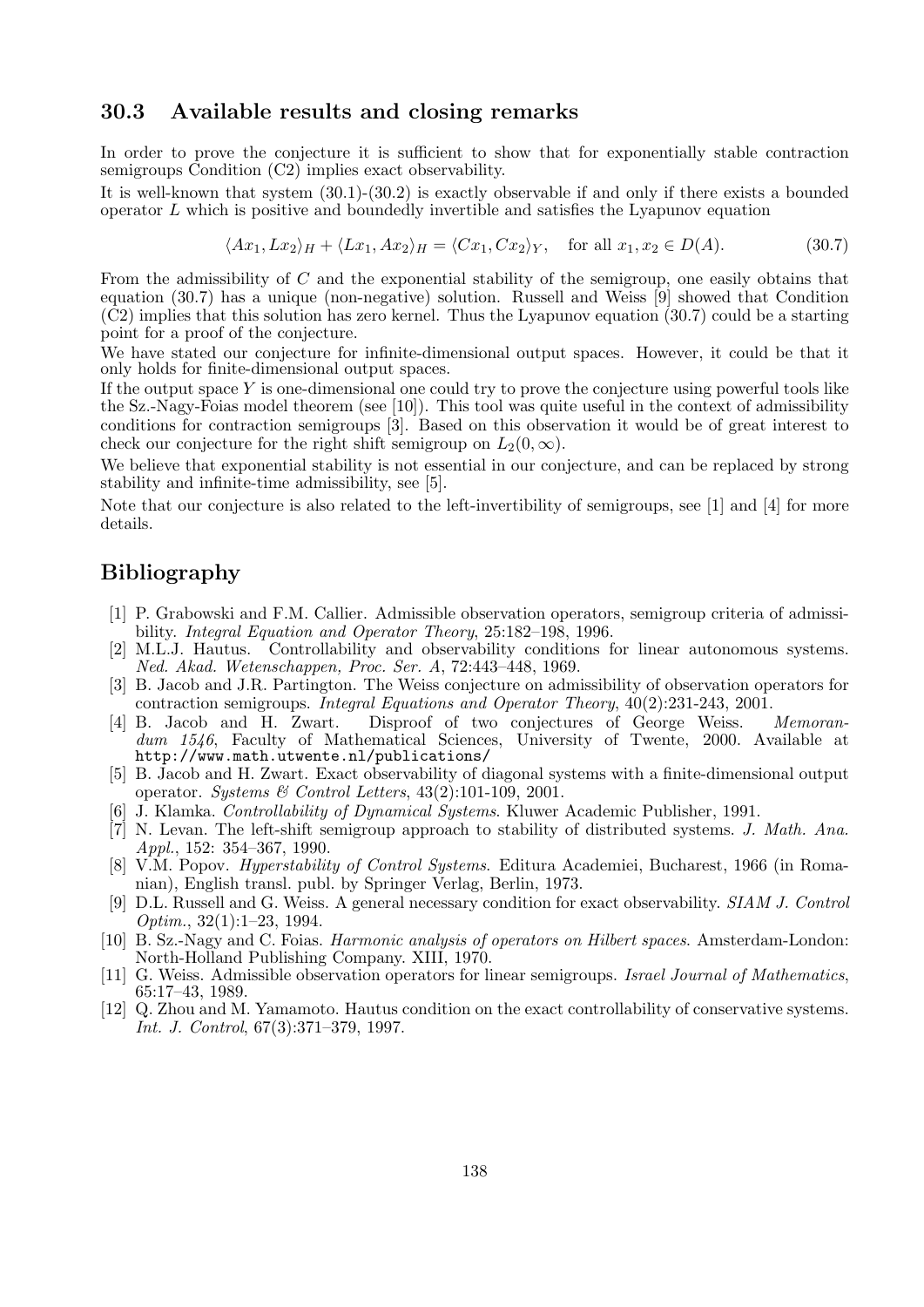## Problem 34

# On the convergence of normal forms for analytic control systems

Wei Kang Department of Mathematics, Naval Postgraduate School Monterey, CA 93943 wkang@nps.navy.mil

Arthur J. Krener Department of Mathematics, University of California Davis, CA 95616 ajkrener@ucdavis.edu

## 34.1 Background

A fruitful technique for the local analysis of a dynamical system consists of using a local change of coordinates to transform the system to a simpler form, which is called a normal form. The qualitative behavior of the original system is equivalent to that of its normal form which may be easier to analyze. A bifurcation of a parameterized dynamics occurs when a change in the parameter leads to a change in its qualitative properties. Therefore normal forms are useful in analyzing when and how a bifurcation will occur. In his dissertation, Poincaré studied the problem of linearizing a dynamics around an equilibrium point, linear dynamics being the simplest normal form. Poincaré's idea is to simplify the linear part of a system first, using a linear change of coordinates. Then, the quadratic terms in the system are simplified, using a quadratic change of coordinates, then the cubic terms, and so on. For some systems that are not linearizable, the Poincaré-Dulac Theorem provides the normal form. Given a  $C^{\infty}$  dynamical system in its Taylor expansion around  $x = 0$ ,

$$
\dot{x} = f(x) = Fx + f^{[2]}(x) + f^{[3]}(x) + \cdots \tag{34.1}
$$

where  $x \in \mathbb{R}^n$ , and F is a diagonal matrix with eigenvalues  $\lambda = (\lambda_1, \ldots, \lambda_n)$  and  $f^{[d]}(x)$  is a vector field of homogeneous polynomial of degree d. The dots  $+\cdots$  represent the rest of the formal power series expansion of f. Let  $e_k$  be the k-th unit vector in  $\mathbb{R}^n$ . Let  $m = (m_1, \ldots, m_n)$  be a vector of nonnegative integers,  $|m| = \sum_{i=1}^{\infty} |m_i|$  and  $x^m = x_1^{m_1} x_2^{m_2} \dots x_n^{m_n}$ . A nonlinear term  $x^m \mathbf{e}_k$  is said to be resonant if  $m \cdot \lambda = \lambda_k$  for some nonzero vector of nonnegative integers m and some  $1 \leq k \leq n$ .

**Definition 1.1** The eigenvalues of  $F$  are in the Poincaré Domain if their convex hull does not contain zero, otherwise they are in the Siegel Domain.

**Definition 1.2** The eigenvalues of F are of type  $(C, \nu)$  for some  $C > 0, \nu > 0$  if

$$
|m \cdot \lambda - \lambda_k| \ge \frac{C}{|m|^{\nu}}
$$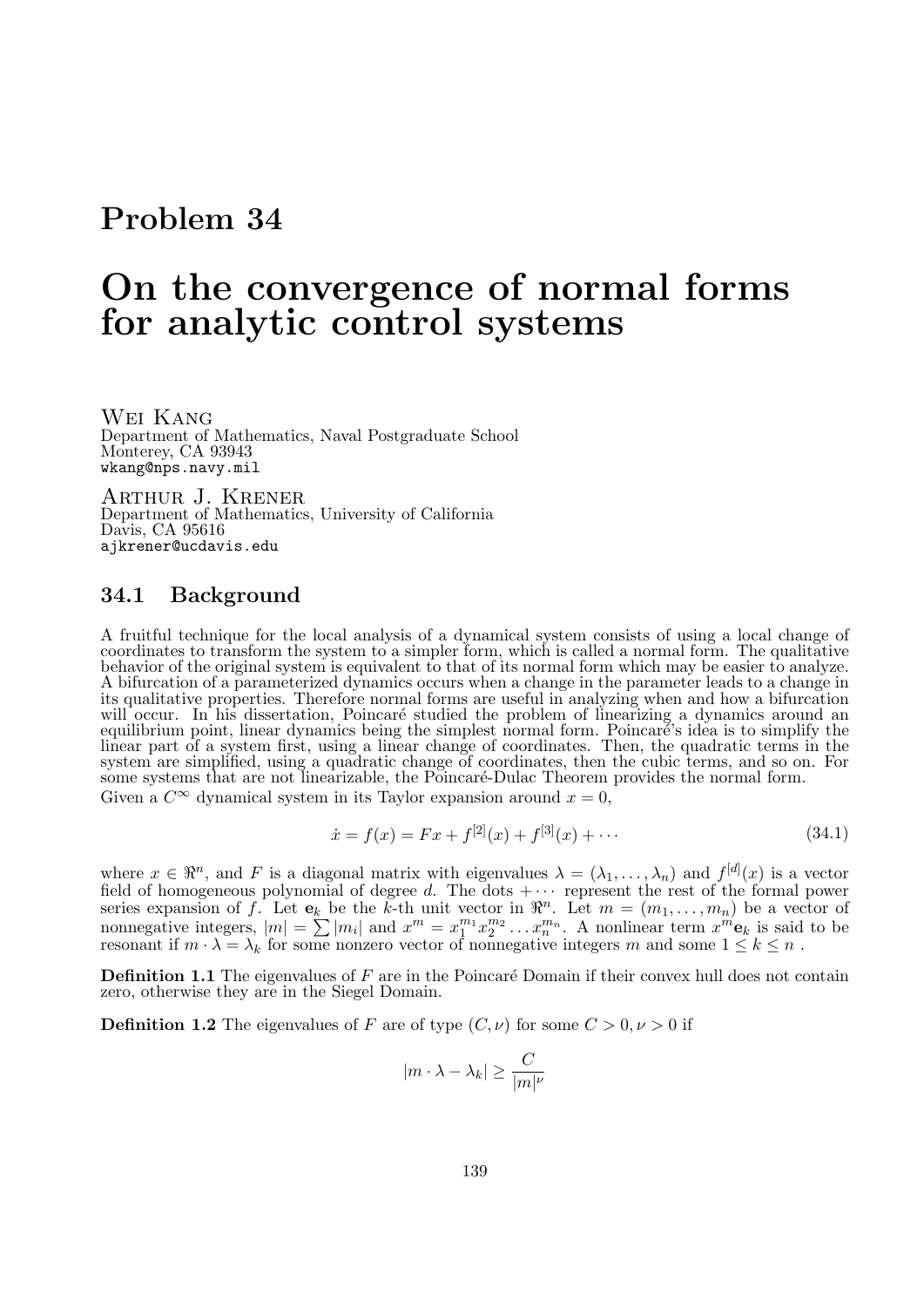For eigenvalues in the Poincaré Domain, there are at most a finite number of resonances. For eigenvalues in the Siegel Domain, there are no resonances and as  $|m| \to \infty$  the rate at which resonances are approached is controlled.

A formal change of coordinates is a formal power series

$$
z = Tx + \theta^{[2]}(x) + \theta^{[3]}(x) + \cdots \tag{34.2}
$$

where T is invertible. If  $T = I$  then it is called a near identity change of coordinates. If the power series converges locally then it defines a real analytic change of coordinates.

**Theorem 1.1**(Poincaré-Dulac) If the system (34.1) is  $C^{\infty}$  then there exists a formal change of coordinates (34.2) transforming it to

$$
\dot{z} = Az + w(z)
$$

where A is in Jordan form and  $w(z)$  consists solely of resonant terms. (If some of the eigenvalues of F are complex then the change of coordinates will also be complex). In this normal form  $w(z)$  need not be unique.

If the system  $(34.1)$  is real analytic and its eigenvalues lie in the Poincaré Domain  $(34.2)$ , then  $w(z)$ is a polynomial vector field and the change of coordinates  $(34.2)$  is real analytic.

**Theorem 1.2** (Siegel) If the system  $(34.1)$  is real analytic and its eigenvalues are of type  $(C, \nu)$  for some  $C > 0, \nu > 0$ , then  $w(z) = 0$  and the change of coordinates(34.2) is real analytic.

As is pointed out in [1], even in cases where the formal series are divergent, the method of normal forms turns out to be a powerful device in the study of nonlinear dynamical systems. A few low degree terms in the normal form often give significant information on the local behavior of the dynamics.

### 34.2 The open problem

In  $[3]$ ,  $[4]$ ,  $[5]$ . $[10]$  and  $[8]$ , Poincaré's idea is applied to nonlinear control systems. A normal form is derived for nonlinear control systems under change of state coordinates and invertible state feedback. Consider a  $C^{\infty}$  control system

$$
\dot{x} = f(x, u) = Fx + Gu + f^{[2]}(x, u) + f^{[3]}(x, u) + \cdots
$$
\n(34.1)

where  $x \in \mathbb{R}^n$  is the state variable,  $u \in \mathbb{R}$  is a control input. We only discuss scalar input systems but the problem can be generalized to vector input systems. Such a system is called *linearly controllable* at the origin if the linearization  $(F, G)$  is controllable.

In contrast with Poincar'e's theory, a homogeneous transformation for (34.1) consists of both change of coordinates and invertible state feedback,

$$
z = x + \theta^{[d]}(x), \quad v = u + \kappa^{[d]}(x, u)
$$
\n(34.2)

where  $\theta^{[d]}(x)$  represents a vector field whose components are homogeneous polynomials of degree d. Similarly,  $\kappa^{[d]}(x)$  is a polynomial of degree d. A formal transformation is defined by

$$
z = Tx + \sum_{d=2}^{\infty} \theta^{[d]}(x), \quad v = Ku + \sum_{d=2}^{\infty} \kappa^{[d]}(x, u)
$$
\n(34.3)

where T and K are invertible. If T and K are identity matrices then this is called a near identity transformation.

The following theorem for the normal form of control systems is a slight generalization of that proved in [3], see also [8] and [10].

**Theorme 2.1** Suppose  $(F, G)$  in  $(34.1)$  is a controllable pair. Under a suitable transformation  $(34.3)$ ,  $(34.1)$  can be transformed into the following normal form

$$
\begin{array}{rcl}\n\dot{z}_i & = & z_{i+1} + \sum_{j=i+2}^{n+1} p_{i,j}(\bar{z}_j) z_j^2 \quad 1 \le i \le n-1 \\
\dot{z}_n & = & v\n\end{array} \tag{34.4}
$$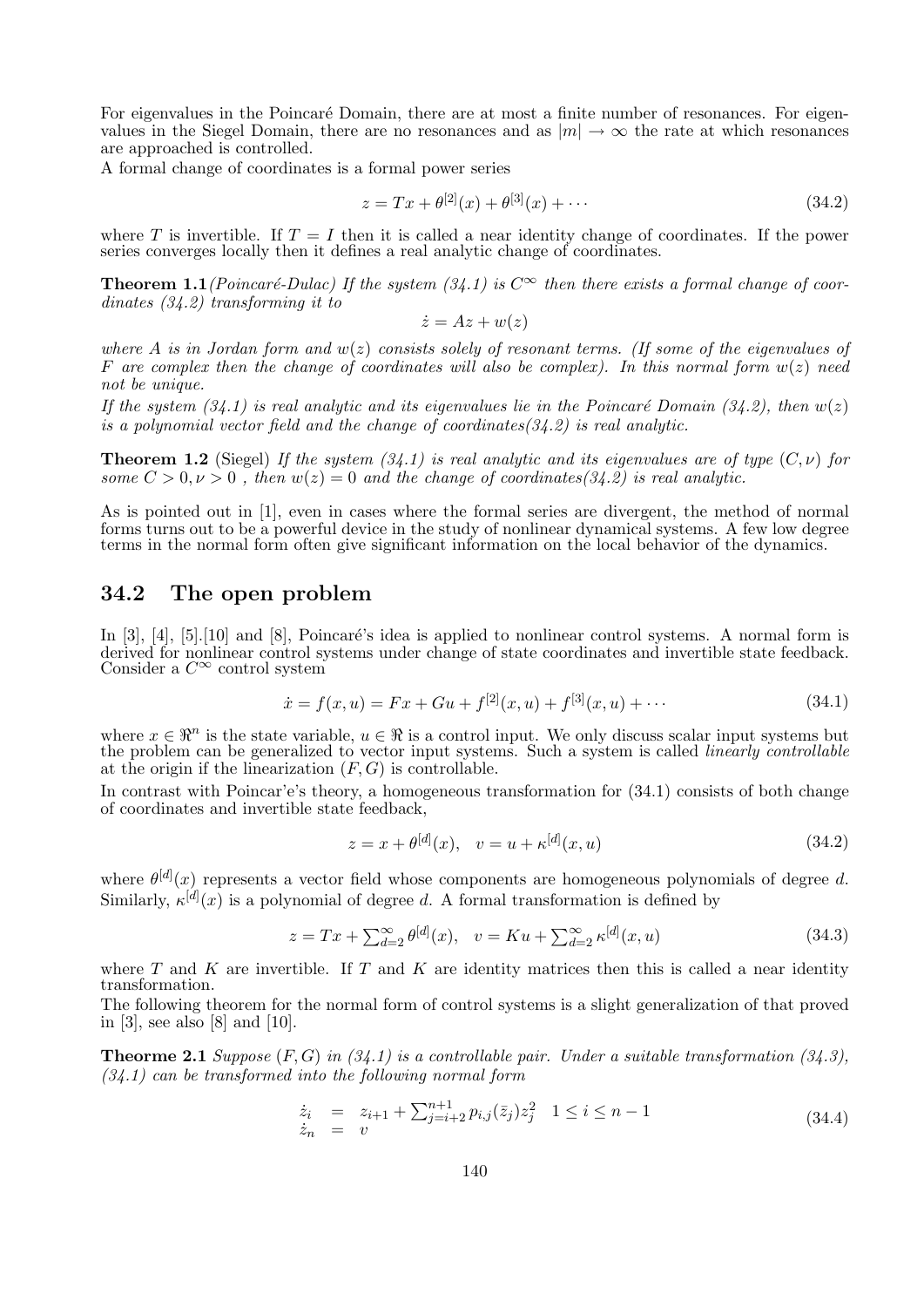where  $z_{n+1} = v$ ,  $\bar{z}_j = (z_1, z_2, \cdots, z_j)$ , and  $p_{i,j}(\bar{z}_j)$  is a formal series of  $\bar{z}_j$ .

Once again, the convergence of the formal series  $p_{i,j}$  in (34.4) is not guaranteed hence nothing is known about the convergence of the normal form.

**Open Problem** (The Convergence of Normal Form) Suppose the controlled vector field  $f(x, u)$  in  $(34.1)$  is real analytic and F, G is a controllable pair. Under what conditions does there exist a real analytic transformation (34.3) that transforms the system to the normal form  $(34.4)$ ?

Normal forms of control systems have proven to be a powerful tool in the analysis of the local bifurcation and the local qualitative performance of a control system. A convergent normal form will make it possible to study a control system over the entire region in which the normal form converges. Global or semi-global results on control systems and feedback design can be proved by studying the analytic normal forms.

## 34.3 Related results

The convergence of the Poincaré normal form was an active research topic in dynamical systems. According to Poincaré's Theorem and Siegel's Theorem, the location of eigenvalues determines the convergence. If the eigenvalues are located in the Poincar´e Domain with no resonances, or if the eigenvalues are located in the Siegel Domain and are of type  $(C, \nu)$ , then the analytic vector field that defines the system is biholomorphically equivalent to a linear vector field. Clearly the normal form converges because it has only a linear part. The Poincaré-Dulac Theorem deals with a more complicated case. It states that if the eigenvalues of an analytic vector field belong to the Poincaré domain, then the field is biholomorphically equivalent to a polynomial vector field. Therefore, the Poincaré normal form has only finite many terms, and hence is convergent.

As for control systems, it is proved in [5] that if an analytic control system is linearizable by a formal transformation, than it is linearizable by an analytic transformation. It is also proved in [5] that a class of three dimensional analytic control systems, which are not necessarily linearizable, can be transformed to their normal forms by analytic transformations. No other results on the convergence of control system normal forms are known to us.

The convergence problem for control systems has a fundamental difference from th convergence results of Poincar´e-Dulac. For the latter the location of the eigenvalues are crucial and these are invariant under change of state coordinates. However, the eigenvalues of a control system can be changed by linear state feedback. It is unknown what intrinsic factor in control systems determines the convergence of their normal form or if the normal form is always convergent.

The convergence of normal forms is an important problem to be addressed. Applications of normal forms for control systems are proved to be successful. In [6], the normal forms are used to classify the bifurcation of equilibrium sets and controllability for uncontrollable systems. In [7], the control of bifurcations using state feedback is introduced based on normal forms. For discrete-time systems, normal form and the stabilization of Naimark-Sacker bifurcation is addressed in [2]. In [10], a complete characterization for the symmetry of nonlinear systems is found for linearly controllable systems.

In addition to linearly controllable systems, the normal form theory has been generalized to larger family of control systems. Normal forms for systems with uncontrollable linearization are derived in several papers ([6], [7], [8], and [10]). Normal forms of discrete-time systems can be found in [9], and [2]. The convergence of these normal forms is also an open problem.

## Bibliography

- [1] V. I. Arnold, Geometrical Method in the Theory of Ordinary Differential Equations, Springer-Verlag, New York, Berlin, 1988.
- [2] B. Hamzi, J.-P. Barbot, S. Monaco, and D. Normand-Cyrot, Nonlinear Discrete-Time Control of Systems with a Naimark-Sacker Bifurcation, Systems and Control Letters, 44, 4, pp. 245-258, 2001.
- [3] W. Kang, Extended controller normal form, invariants and dynamical feedback linearization of nonlinear control systems, Ph.D. dissertation, University of California at Davis, 1991.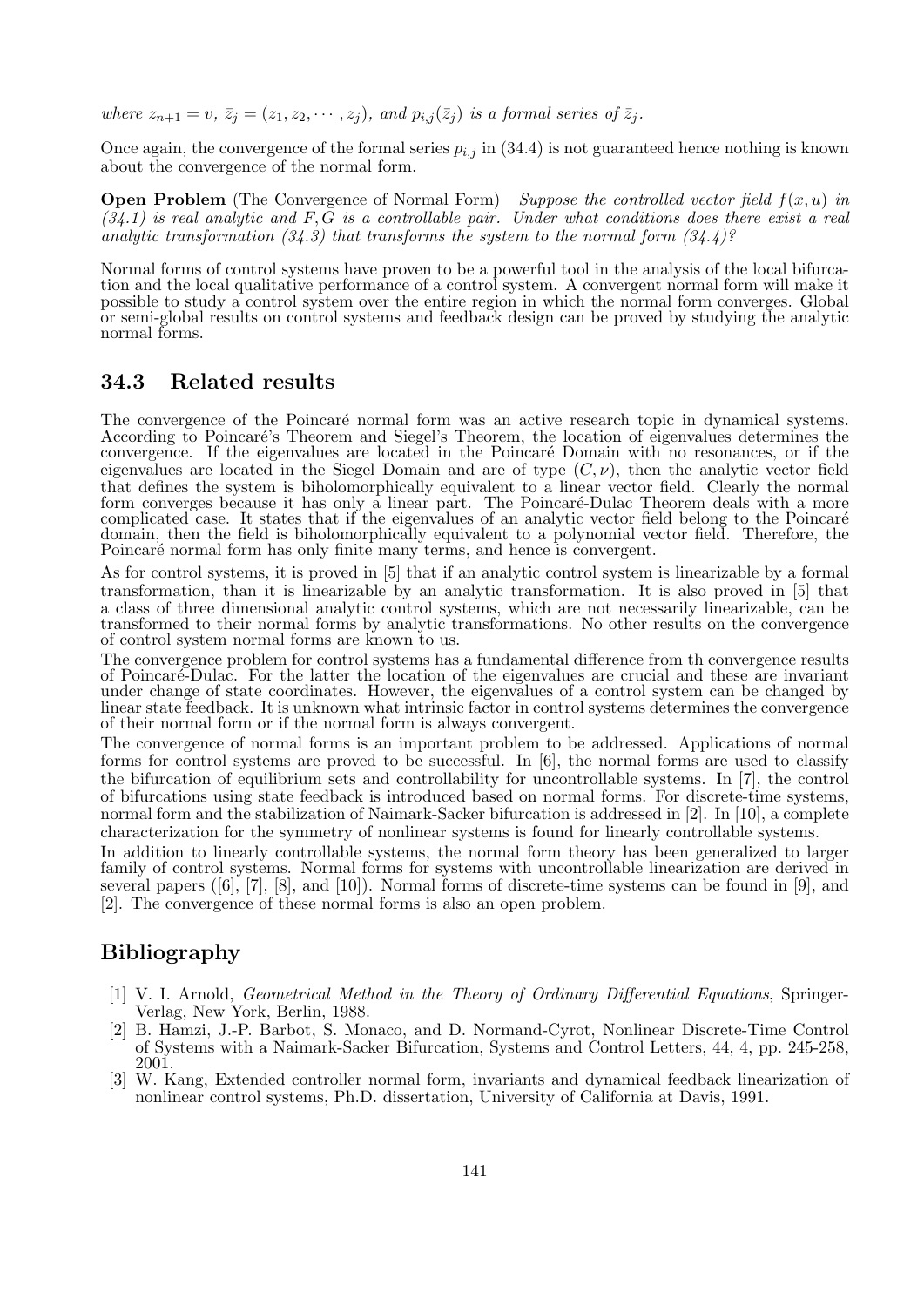- [4] W. Kang and A. J. Krener, Extended quadratic controller normal form and dynamic feedback linearization of nonlinear systems, SIAM J. Control and Optimization, 30 (1992), 1319-1337.
- [5] W. Kang, Extended controller form and invariants of nonlinear control systems with a single input, J. of Mathematical Systems, Estimation and Control, 6 (1996), 27-51.
- [6] W. Kang, Bifurcation and normal form of nonlinear control systems − part I and II, SIAM J. Control and Optimization, 36, (1998), 193-212 and 213-232.
- [7] W. Kang, Bifurcation control via state feedback for systems with a single uncontrollable mode, SIAM J. Control and Optimization, 38, (2000), 1428-1452.
- [8] A. J. Krener, W. Kang, and D. E. Chang, Control bifurcations, IEEE Transactions on Automatic Control, to appear.
- [9] A. J. Krener and L. Li, Normal Forms and Bifurcations of Discrete Time Nonlinear Control Systems, Proc. of 5<sup>th</sup> IFAC NOLCOS Symposium, Saint-Petersburg, 2001.
- [10] I. Tall and W. Respondek, Feedback classification of nonlinear single-input controls systems with controllable linearization: normal forms, canonical forms, and invariants.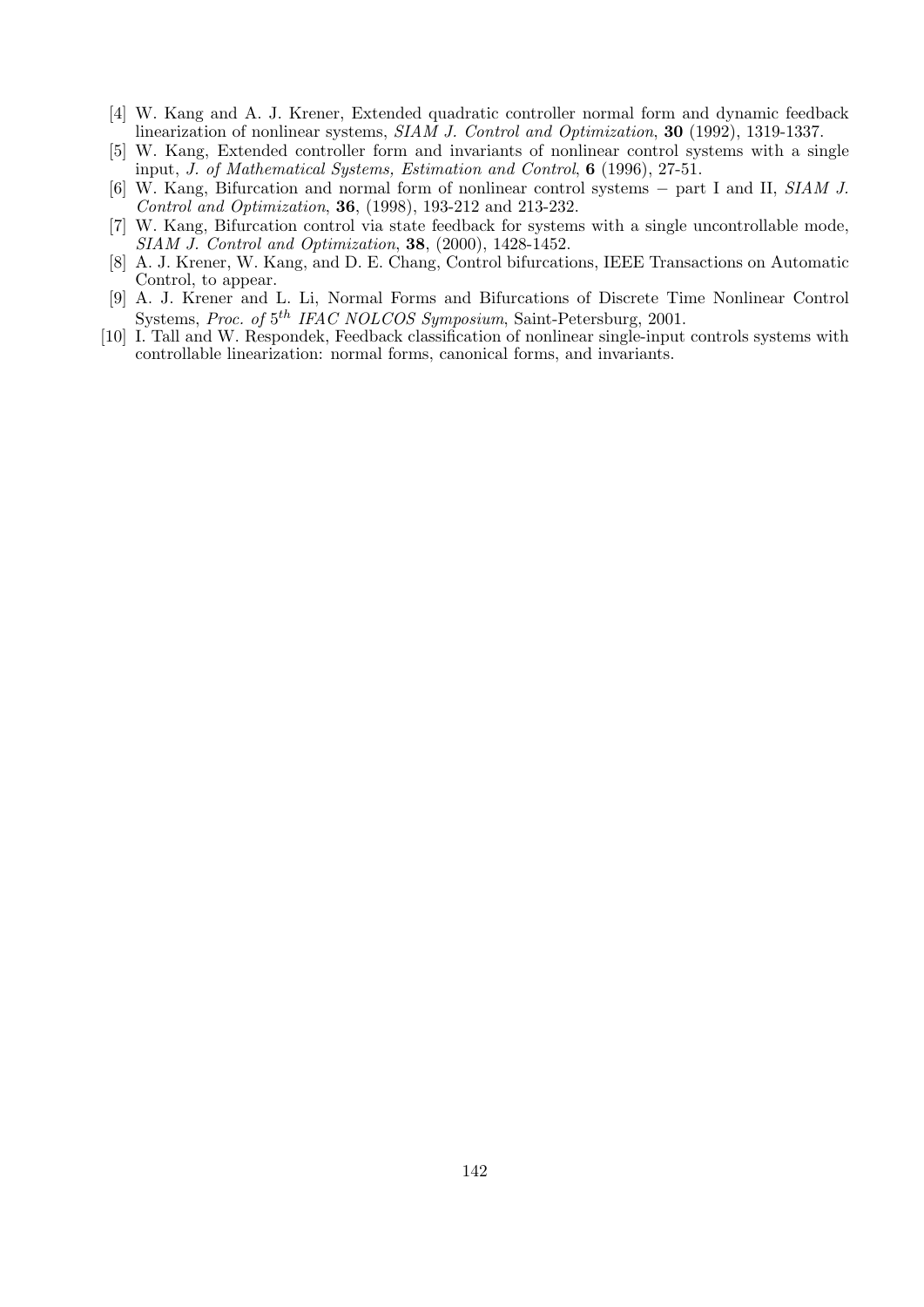## Problem 27

# Nilpotent bases of distributions

Henry G. Hermes Department of Mathematics University of Colorado at Boulder, Boulder, Colorado 80309 USA hermes@euclid.colorado.edu

 $M$ ATTHIAS  $K$ AWSKI<sup>1</sup> Department of Mathematics and Statistics Arizona State University, Tempe, Arizona 85287-1804 USA kawski@asu.edu

## 27.1 Description of the problem

When modelling controlled dynamical systems one commonly chooses individual control variables  $u_1, \ldots u_m$  which appear *natural* from a physical, or practical point of view. In the case of nonlinear models evolving on  $\mathbb{R}^n$  (or more generally, an analytic manifold  $M^n$ ) that are affine in the control, such a choice corresponds to selecting vector fields  $f_0, f_1, \ldots, f_m \colon M \mapsto TM$ , and the system takes the form

$$
\dot{x} = f_0(x) + \sum_{k=1}^{m} u_k f_k(x). \tag{27.1}
$$

From a geometric point of view such a choice appears arbitrary, and the natural objects are not the vector fields themselves, but their linear span. Formally, for a set  $\mathcal{F} = \{v_1, \ldots v_m\}$  of vector fields define the distribution spanned by  $\mathcal F$  as  $\Delta_{\mathcal F}: p \mapsto \{c_1v_1(p)+\ldots+c_mv_m(p): c_1,\ldots c_m \in \mathbf{R}\}\subseteq T_pM$ . For systems with drift  $f_0$ , the geometric object is the map  $\tilde{\Delta}_{\mathcal{F}}(x) = \{f_0(x) + c_1f_1(x) + \ldots + c_mf_m(x): c_1, \ldots c_m \in$  $\mathbb{R}$  whose image at every point x is an affine subspace of  $T_xM$ . The geometric character of the distribution is captured by its invariance under the *group of feedback transformations*. In traditional notation (here formulated for systems with drift) these are (analytic) maps (defined on suitable subsets)  $\alpha\colon M^n\times{\mathbf R}^m\mapsto{\mathbf R}^m$  such that for each fixed  $x\in M^n$  the map  $v\mapsto \alpha(x,v)$  is affine and invertible. Customarily one identifies  $\alpha(x, \cdot)$  with a matrix and writes

$$
u_k(x) = \alpha_{0k}(x) + v_1 \alpha_{1k}(x) + \dots v_m \alpha_{mk}(x) \quad \text{for } k = 1, \dots m. \tag{27.2}
$$

This transformation of the controls induces a corresponding transformation of the vector fields defined by  $\dot{x} = f_0(x) + \sum_{k=1}^m u_k f_k(x) \stackrel{!}{=} g_0(x) + \sum_{k=1}^m v_k g_k(x)$ 

$$
g_0(x) = f_0(x) + \alpha_{01}(x) f_1(x) + \dots \alpha_{0m}(x) f_m(x) g_k(x) = \alpha_{k1}(x) f_1(x) + \dots \alpha_{km}(x) f_m(x), \quad k = 1, \dots m
$$
 (27.3)

<sup>1</sup>Supported in part by NSF-grant DMS 00-72369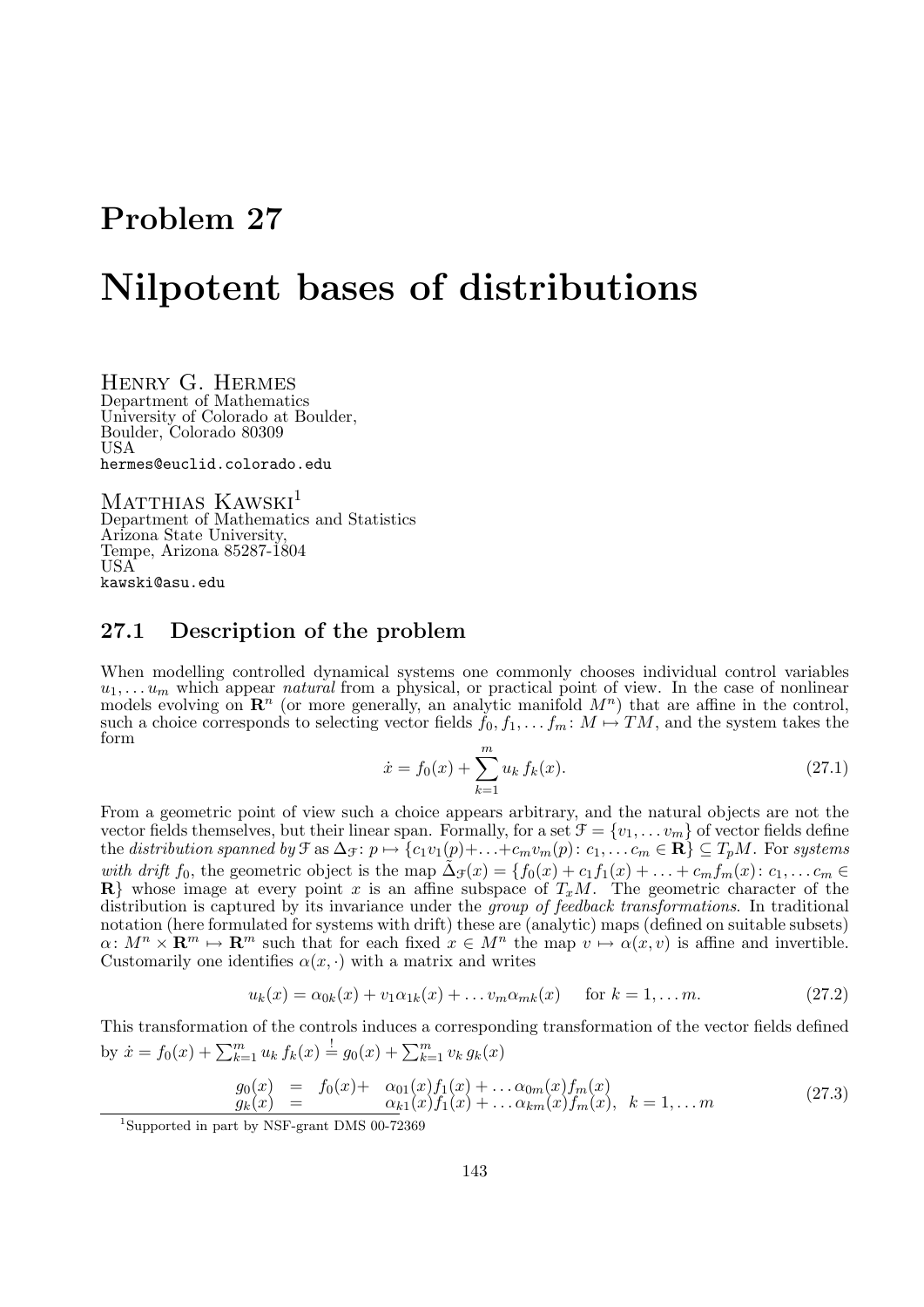Assuming linear independence of the vector fields such feedback transformations amount to *changes* of basis of the associated distributions. One naturally studies the orbits of any given system under this group action, i.e. the collection of equivalent systems. Of particular interest are *normal forms*, i.e natural distinguished representatives for each orbit. Geometrically (i.e., without choosing local coordinates for the state x) these are characterized by properties of the Lie algebra  $L(q_0, q_1, \ldots, q_m)$ generated by the vector fields  $q_k$  (acknowledging the special role of  $q_0$  if present).

Recall that a Lie algebra L is called nilpotent (solvable) if its central descending series  $L^{(k)}$  (derived series  $L^{}$ ) is finite, i.e. there exists  $r < \infty$  such that  $L^{(r)} = \{0\}$   $(L^{} = \{0\})$ . Here  $L = L^{(1)} = L^{<1>}$ and inductively  $L^{(k+1)} = [L^{(k)}, L^{(1)}]$  and  $L^{} = [L^{} , L^{}].$ 

The main questions of practical importance are:

#### Problem 1.

Find necessary and sufficient conditions for a distribution  $\Delta_f$  spanned by a set of analytic vector fields  $\mathcal{F} = \{f_1, \ldots, f_m\}$  to admit a basis of analytic vector fields  $\mathcal{G} = \{g_1, \ldots, g_m\}$  which generate a Lie algebra  $L(g_1, \ldots g_m)$  that has a *desirable structure*, i.e. that is **a**. nilpotent, **b**. solvable, or **c**. finite dimensional.

#### Problem 2.

Describe an algorithm that constructs such a basis G from a given basis F.

## 27.2 Motivation and history of the problem

There is an abundance of mathematical problems, which are hard as given, yet are almost trivial when written in the *right* coordinates. Classical examples of finding the *right coordinates* (or, rather, the right bases) are transformations that *diagonalize* operators in linear algebra and functional analysis. Similarly, every system of (ordinary) differential equation is equivalent (via a choice of local coordinates) to the system  $\dot{x}_1 = 1, \dot{x}_2 = 0, \dots \dot{x}_n = 0$  (in the neighbourhood of every point that is not an equilibrium). In control, for many purposes the most convenient form is the controller canonical form (e.g. in the case of  $m = 1$ )  $\dot{x}_1 = u$  and  $\dot{x}_k = x_{k-1}$  for  $1 < k \leq n$ . Every controllable linear system can be brought into this form via feedback and a linear coordinate change. For control systems that are not equivalent to linear systems the next best choice is a polynomial cascade system  $\ddot{x}_1 = u$ and  $\dot{x}_k = p_k(x_1, \ldots, x_{k-1})$  for  $1 < k \leq n$ . (Both linear and nonlinear cases have natural multi-input versions for  $m > 1$ .) What makes such linear or polynomial cascade form so attractive for both analysis and design is that trajectories  $x(t, u)$  may be computed from controls  $u(t)$  by quadratures only, obviating the need to solve nonlinear ODEs. Typical examples include pole placement and path planning [10, 14, 15]. In particular, if the Lie algebra is nilpotent (or similarly nice), the general solution formula for  $x(\cdot, u)$  as an exponential Lie series [16] (which generalizes matrix exponentials to nonlinear systems) collapses and becomes innately manageable.

It is well known that a system can be brought into such polynomial cascade form via a coordinate change if and only if the Lie algebra  $L(f_1, \ldots, f_m)$  is nilpotent [8]. Similar results for solvable Lie algebras are available [1]. This leaves open only the geometric question about when does a distribution admit a nilpotent (or solvable) basis.

## 27.3 Related results

In [5] it is shown that for every  $2 \leq k \leq (n-1)$  there is a k-distribution  $\Delta$  on  $\mathbb{R}^n$  which does not admit a solvable basis in a neighborhood of zero. This shows the problems of nilpotent and solvable bases are not trivial.

Geometric properties, such as small-time local controllability (STLC) are, by their very nature, unaffected by feedback transformations. Thus conditions for STLC provide valuable information whether any two systems can be feedback equivalent. Typical such information, generalizing the controllability indices of linear systems theory, is contained in the *growth vector*, that is the dimensions of the *derived* distributions which are defined inductively by  $\Delta^{(1)} = \Delta$  and  $\Delta^{(k+1)} = \Delta^{(k)} + \{[v, w]: v \in \Delta^{(k)}, w \in \Delta^{(k)}\}$  $\Delta^{(1)}$ .

Of highest practical interest is the case when the system is (locally) equivalent to a linear system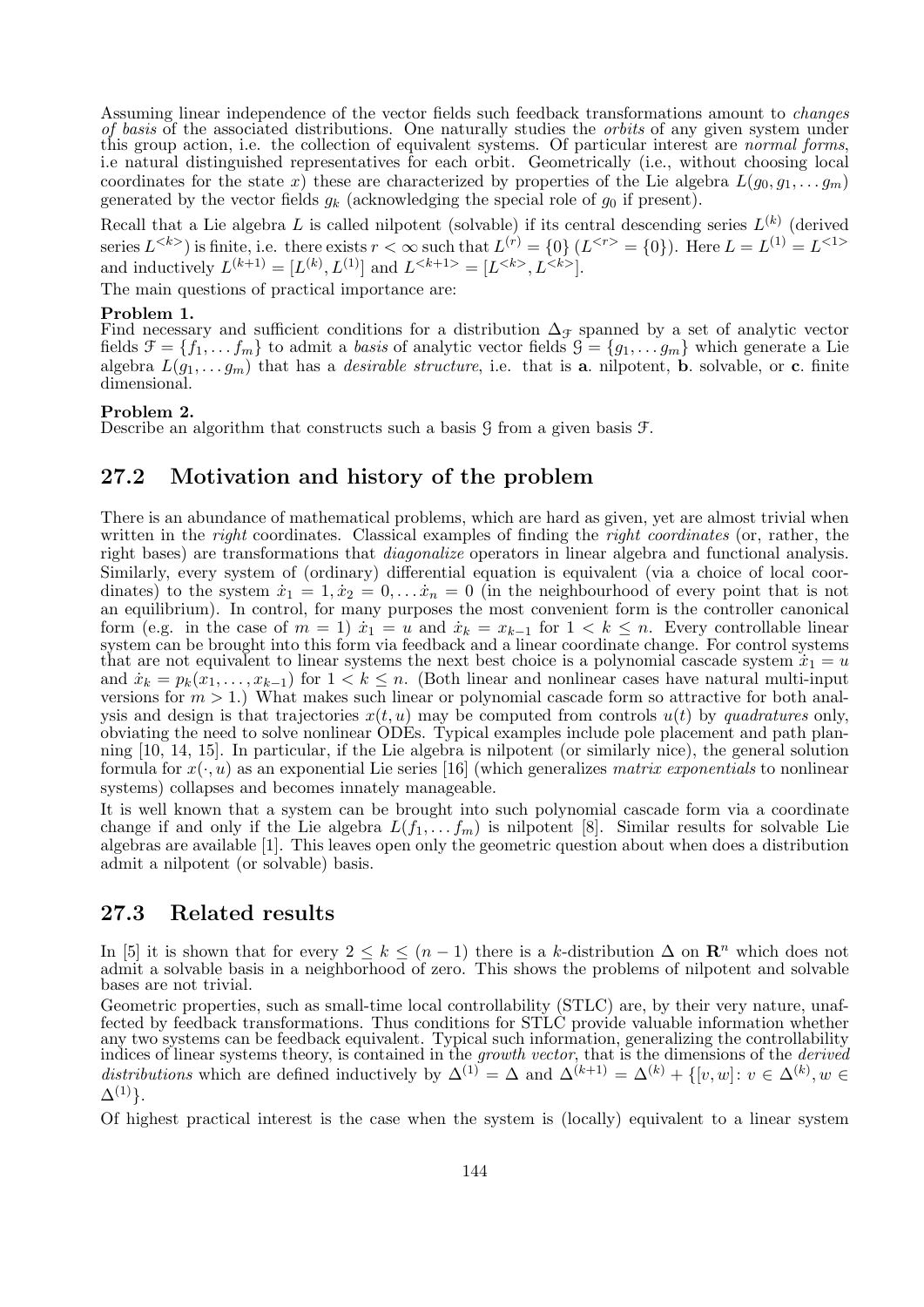$\dot{x} = Ax + Bu$  (for some choice of local coordinates). Necessary and sufficient conditions for such exact feedback linearization together with algorithms for constructing the transformation and coordinates were obtained in the 1980s [6, 7]. The geometric criteria are nicely stated in terms of the involutivity (closedness under Lie bracketing) of the distributions spanned by the sets  $\{(\mathrm{ad}^j f_0, f_1): 0 \leq j \leq k\}$  for  $0 \leq k \leq m$ .

A necessary condition for exact nilpotentization is based on the observation that every nilpotent Lie algebra contains at least one element that commutes with every other element [4].

Another well-studied special case of nilpotent systems are those which can be brought into chainedform, compare [14]. This work builds on the Goursat normal form, and is a natural intermediary towards the dual description in terms of exterior differential systems. This dual description of systems in terms of co-distributions  $\Delta^{\perp} = {\omega \colon M \mapsto T^*M : \langle \omega, f \rangle = 0 \text{ for all } f \in \Delta}.$  is particularly convenient when working with small co-dimension  $n - m$ . (Special care needs to be taken at singular points where the dimensions of  $\Delta^{(k)}$  are nonconstant.) This language allows one to directly employ the machinery of *Cartan's method of equivalence* [3], and many more recent theoretical tools and results, see e.g. [11] for a recent survey, and [12, 13] for recent results and further relevant references, Also see [17] for many related results and further references. In the 1990, much work has focused *differentially* flat systems, compare [2]. The key property is the existence of an *output function* such that all system variables can be expressed in terms of functions of a finite number of derivatives of this output.

However, a nice description of a system in terms of differential forms does not necessarily translate in a straightforward manner into a nice description in terms of vector fields (that e.g. generate a finite dimensional, or nilpotent Lie algebra).

## Bibliography

- [1] P. Crouch, "Solvable approximations to control systems",  $SIAMJ$ , Control & Optim., 22, pp.40-45 (1984).
- [2] M. Fliess, J. Levine, P. Martin and P. Rouchon, "Some open questions related to flat nonlinear systems", Open problems in Mathematical Systems and Control Theory, V. Blondel, E. Sontag, M. Vidyasagar, and J. Willems, eds., Springer, (1999).
- [3] R. Gardener, "The method of equivalence and its applications" CBMS NSF Regional Conference Series in Applied Mathematics, SIAM, 58, (1989).
- [4] H. Hermes, A. Lundell, and D. Sullivan, "Nilpotent bases for distributions and control systems", J. of Diff. Equations, 55, pp. 385–400 (1984).
- [5] H. Hermes, "Distributions and the lie algebras their bases can generate", Proc. AMS, 106, pp. 555– 565 (1989).
- [6] R. Hunt, R. Su, and G. Meyer, "Design for multi-input nonlinear systems", Differential Geometric Control Theory, R. Brockett, R. Millmann, H. Sussmann, eds., Birkhäuser, pp. 268–298 (1982).
- [7] B. Jakubvzyk and W. Respondek, "On linearization of control systems", Bull. Acad. Polon. Sci. Ser. Sci. Math., 28, pp. 517–522 (1980).
- [8] M. Kawski "Nilpotent Lie algebras of vector fields", Journal für die Riene und Angewandte Mathematik, 188, pp. 1-17 (1988).
- [9] M. Kawski and H. J. Sussmann "Noncommutative power series and formal Lie-algebraic techniques in nonlinear control theory", Operators, Systems, and Linear Algebra, U. Helmke, D. Prätzel-Wolters and E. Zerz, eds., Teubner, 111–128 (1997).
- [10] G. Laffariere and H. Sussmann, "A differential geometric approach to motion planning", G. Lafferiere and H. Sussmann. Motion planning for controllable systems without drift. In IEEE International Conference on Robotics and Automation, pages 1148–1153, Sacramento, CA, 1991.
- [11] R. Montgomery, "A Tour of Subriemannian Geometries, Their Geodesics and Applications", AMS Mathematical Surveys and Monographs, 91, (2002).
- [12] P. Mormul, "Goursat flags, classification of co-dimension one singularities", J. Dynamical and Control Systems,6, 2000, pp. 311–330 (2000).
- [13] P. Mormul, "Minimal nilpotent bases for goursat distributions in dimensions not exceeding seven", Proc. NOLCOS 01 (2001).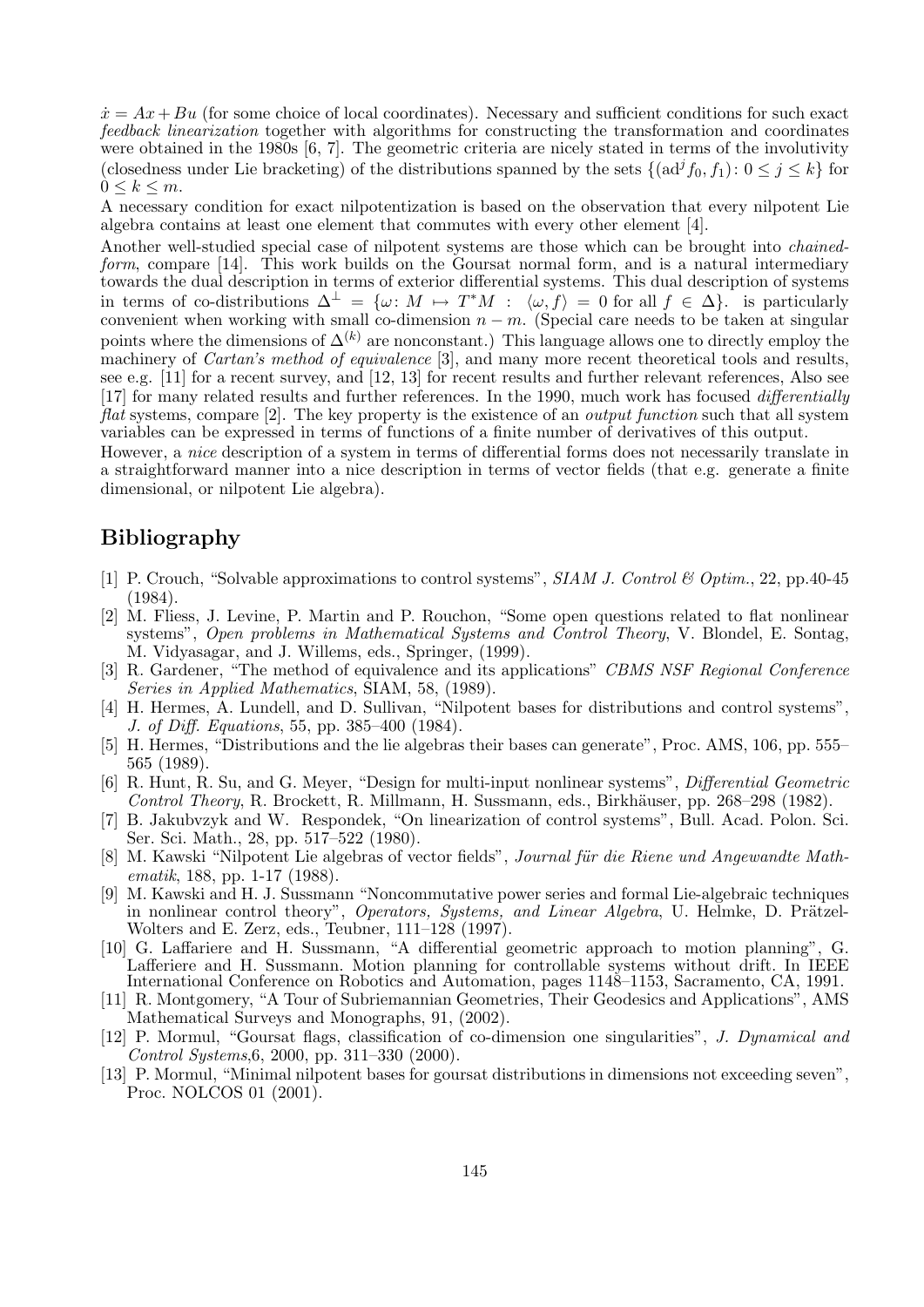- [14] R. Murray, "Nilpotent bases for a class of non-integrable distributions with applications to trajectory generation for nonholonomic systems", Mathematics of Controls, Signals, and Systems, 7,  $pp.58-75, (1994).$
- [15] J. Strumper and P. Krishnaprasad, "Approximate tracking for systems on three dimensional Lie matrix groups via feedback nilpotentization", IFAC Symposium Robot Control (1997).
- [16] H. Sussmann, "A product expansion of the Chen series", Theory and Applications of Nonlinear Control Systems, C. Byrnes and A. Lindquist eds., Elsevier, pp.323–335 (1986).
- [17] M. Zhitomirskii, "Singularities and normal forms of smooth distributions", Banach Center Publ., 32, pp 379-409 (1995).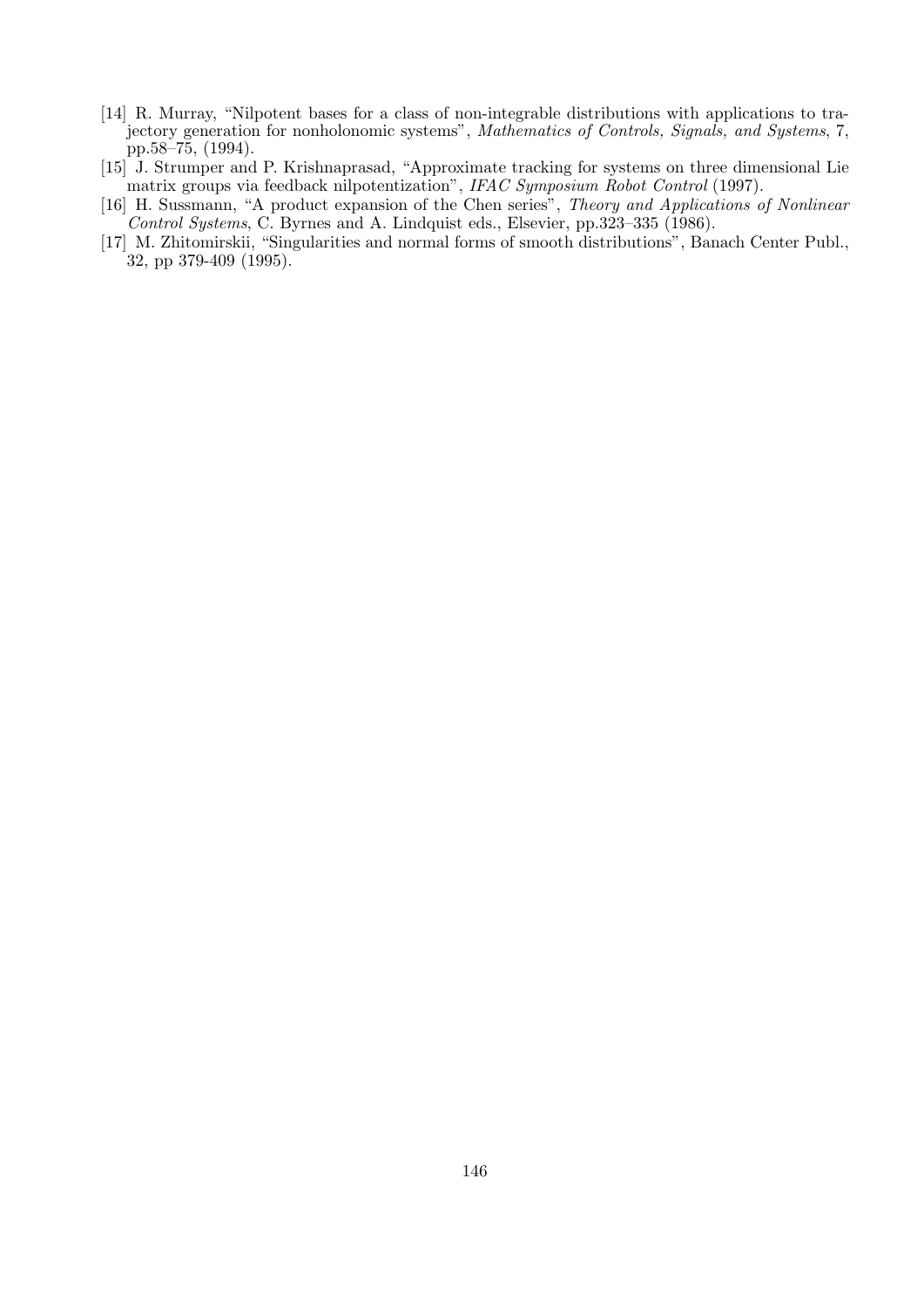## Problem 9

# Optimal Synthesis for the Dubins' Car with Angular Acceleration Control

Ugo Boscain SISSA-ISAS Via Beirut 2-4 34014 Trieste Italy boscain@sissa.it

BENEDETTO PICCOLI IAC – CNR Viale Policlinico 137 00161 Roma Italy piccoli@iac.rm.cnr.it

### 9.1 Description of the problem

A modified version of the Dubins' car, in which the control is on the angular acceleration of the steering, is given by:

$$
\begin{cases}\n\dot{x} = \cos(\theta) \\
\dot{y} = \sin(\theta) \\
\dot{\theta} = \omega \\
\dot{\omega} = u.\n\end{cases}
$$
\n(9.1)

with  $|u| \leq 1$ ,  $(x, y) \in \mathbb{R}^2$ ,  $\theta \in S^1$  and  $\omega \in \mathbb{R}$ . We use the notation  $\mathbf{x} = ((x, y), \theta, \omega)$  and  $M = \mathbf{R}^2 \times S^1 \times \mathbf{R}.$ 

**Problem.** Construct a time optimal synthesis to a fixed point  $\bar{q} \in M$ , i.e. a family of trajectorycontrol pairs  $\{(\mathbf{x}_q(.), u_q(.)): q \in M\}$  such that  $\mathbf{x}_q(.)$  steers  $\tilde{q}$  to  $\overline{q}$  in minimum time.

## 9.2 Motivation and history of the problem

One of the simplest model for a car–like robot is the one known as Dubins' car. In this model, the system state is represented by a pair  $((x, y), \theta)$  where  $(x, y) \in \mathbb{R}^2$  is the position of the center of the car and  $\theta \in S^1$  is the angle between its axis and the positive x-axis. The car is assumed to travel with constant (in norm) speed, the control is on the angular velocity of the steering and is assumed to be bounded, thus we obtain the system:

$$
\left\{ \begin{array}{rcl} \dot{x} &=& \cos(\theta) \\ \dot{y} &=& \sin(\theta) \\ \dot{\theta} &=& u \end{array} \right.
$$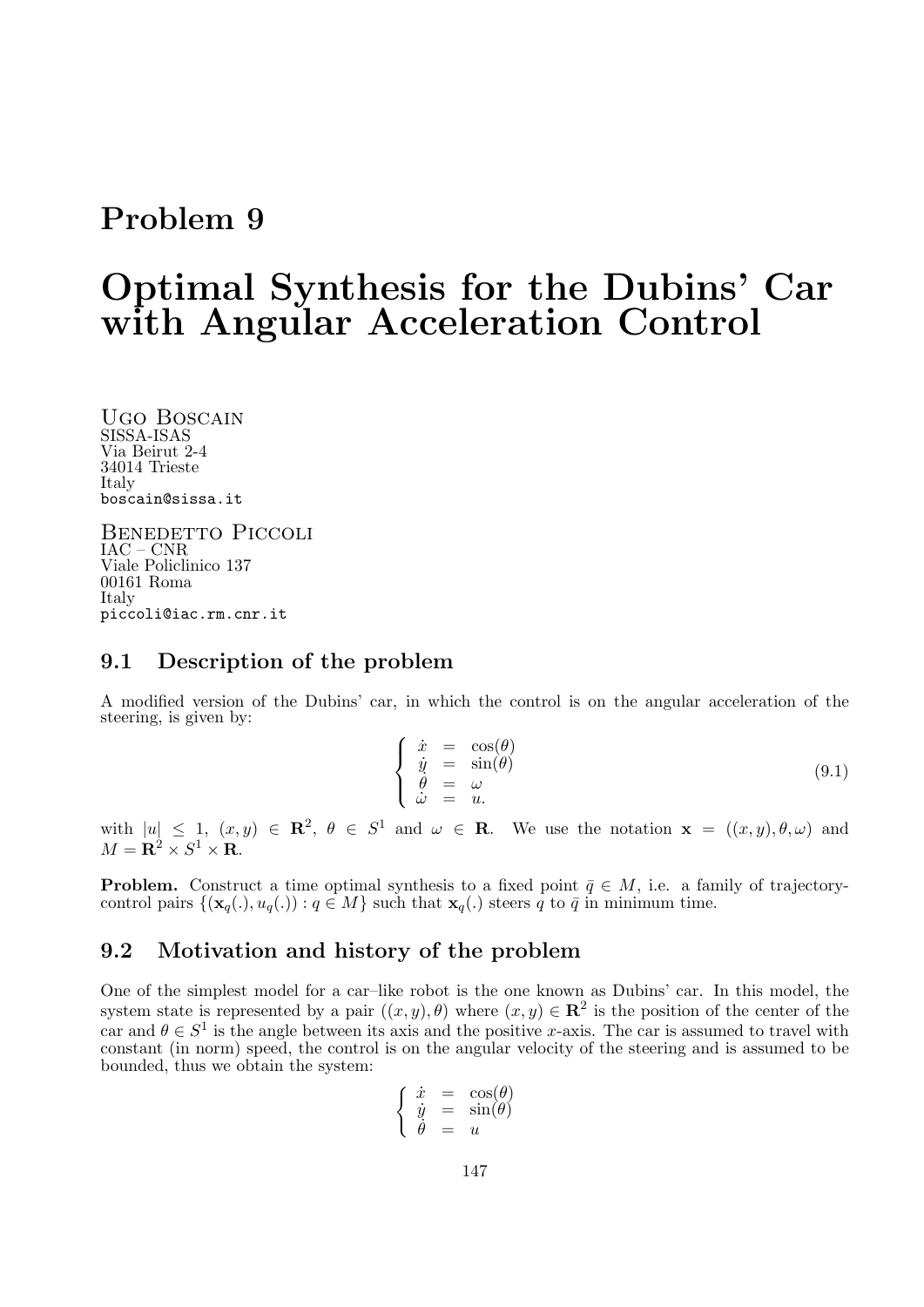where  $|u| \leq C$  (usually for simplicity one assumes  $C = 1$ ).

This problem was originally introduced by Markov in [8] and studied by Dubins in [3]. In particular Dubins proved that every minimum time trajectory is concatenation of at most three arcs, each of which is either an arc of circle or a straight line. If we consider the possibility of non constant speed and admit also backward motion, then we obtain the model proposed by Reed and Shepp [10]. A family of time optimal trajectories, that are sufficiently reach to join optimally any two points, was given in [13]. Now the situation is more complicated since there are 46 possible combination of straight lines and arcs of circles. Then a time optimal synthesis was built by Soueres and Laumond in [11].

Time optimal trajectories for the system (9.1) were studied mainly by Boissonnat, Cerezo, Kostov, Kostova, Leblond and Sussmann, see [1, 2, 5, 6, 12].

## 9.3 Available results

As usual the set of candidates optimal trajectories is restricted by means of Pontryagin Maximum Principle (briefly PMP). In this case PMP can be formulated as follows: **Theorem** (PMP) Let  $T^*M$  be the cotangent bundle to the state space M. For every  $(x,p,\lambda_0, u) \in$ 

 $T^*M\times{\bf R}\times[-1,1]$  define (here  ${\bf p}=(p_1,...,p_4)$ ):

$$
\mathcal{H}(\mathbf{x}, \mathbf{p}, \lambda_0, u) = p_1 \cos(\theta) + p_2 \sin(\theta) + p_3 \omega + p_4 u
$$

$$
H(\mathbf{x}, \mathbf{p}, \lambda_0) = \max \{ \mathcal{H}(\mathbf{x}, \mathbf{p}, \lambda_0, u) : u \in [-1, 1] \}.
$$

A couple trajectory-control  $(\mathbf{x}(.), u(.)) : [0, T] \to M \times [-1, 1]$  is said to be extremal if there exist an absolutely continuous map  $\mathbf{p}(.) : t \in [0, T] \mapsto \mathbf{p}(t) \in T^*_{\mathbf{x}(t)}M$  and a constant  $\lambda_0 \leq 0$ , with  $(\mathbf{p}(t), \lambda_0) \neq 0$  $(0, 0)$ , that satisfy for a.e.  $t \in [0, T]$ :

(PMP1)  $\dot{p}_1 = 0$ ,  $\dot{p}_2 = 0$ ,  $\dot{p}_3 = p_1 \sin(\theta) - p_2 \cos(\theta)$ ,  $\dot{p}_4 = -p_3$ , (PMP2)  $H(\mathbf{x}(t), \mathbf{p}(t), \lambda_0) = \mathcal{H}(\mathbf{x}(t), \mathbf{p}(t), \lambda_0, u(t)) = 0$ , that is  $p_4(t)u(t) = |p_4(t)|$ .

We have the following: if a couple trajectory-control  $(\mathbf{x}(.), u(.)) : [0,T] \to M \times [-1,1]$  is optimal then it is extremal.

The function  $p_4(.)$  is the so called switching function. In fact from (PMP2) it follows that:

- if  $p_4(t) > 0$  (resp < 0) for every  $t \in [a, b]$ , then  $u \equiv 1$  (resp.  $u \equiv -1$ ) on  $[a, b]$ . In this case the corresponding trajectory  $\mathbf{x}(.)|_{[a,b]}$  is called a *bang* arc and it is an arc of clothoid in the  $(x, y)$ space.
- if  $p_4(t) \equiv 0$  for every  $t \in [a, b]$ , then  $u \equiv 0$  in  $[a, b]$ . In this case the trajectory  $\mathbf{x}(.)|_{[a, b]}$  is called a *singular* arc and it is a straight line in the  $(x, y)$  space.

The main feature of this highly nongeneric problem is that an optimal trajectory cannot contain points where the control jumps from  $\pm 1$  to 0 or from 0 to  $\pm 1$ . In other words a singular arc cannot be preceded or followed by a bang arc.

In [12] it is proved the existence of extremals presenting chattering. More precisely, there exist extremal trajectories  $\mathbf{x}$ .) defined on some interval [a, b], which are singular on some interval [c, b], where  $a <$  $c < b$ , and such that  $p_4(.)$  does not vanish identically on any subinterval of [a, c]. Moreover the set of zeros of  $p_4(.)$  consists of c together with an increasing sequence  $\{t_j\}_{j=1}^{\infty}$  of points converging to c. At each  $t_i$ ,  $\mathbf{x}(.)$  is switches the control from +1 to -1 or viceversa. Chattering phenomena where studied for instance in [4, 7, 9, 14], in particular a time optimal synthesis with chattering trajectories was first discovered in [4].

An optimal path can thus have at most a finite number of switchings only if it is a finite concatenation of clothoids, with no singular arc. Existence of optimal trajectories (not only extremal) presenting chattering was proved by Kostov and Kostova in [6]. More precisely if the distance between the initial and final point is big enough, then the shortest path can not be a finite concatenation of clothoids.